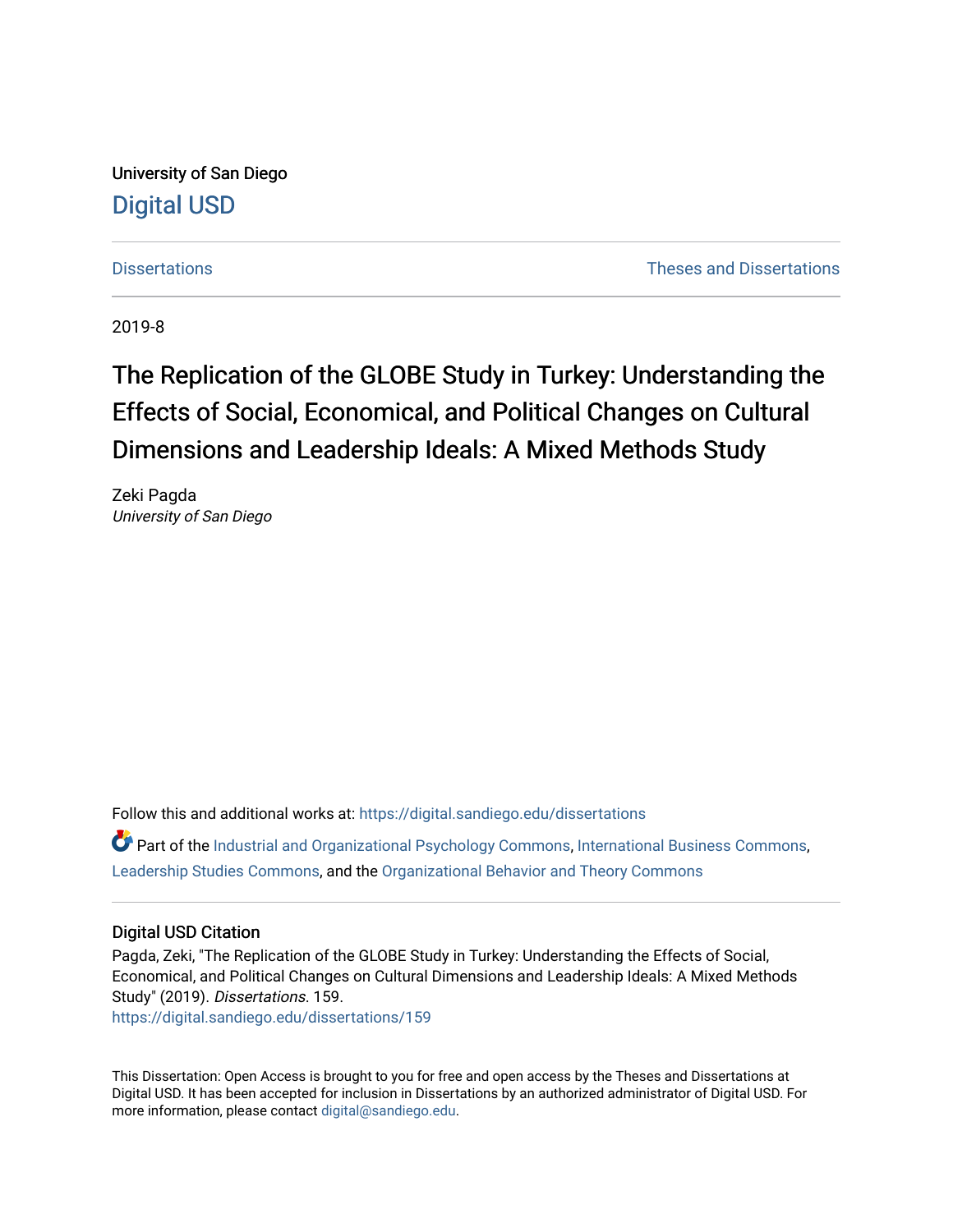### THE REPLICATION OF THE GLOBE STUDY IN TURKEY: UNDERSTANDING THE EFFECTS OF SOCIAL, ECONOMICAL AND POLITICAL CHANGES ON CULTURAL DIMENSIONS AND LEADERSHIP IDEALS: A MIXED METHODS STUDY

by

Zeki Pagda

A dissertation submitted in partial fulfillment of the requirements for the degree of

Doctor of Philosophy

May 2019

Dissertation Committee

Afsaneh Nahavandi, Ph. D., Chair Fred Galloway, Ph. D., Member Juan F. Roche, Ph. D., Member Secil Bayraktar, Ph. D., Member

University of San Diego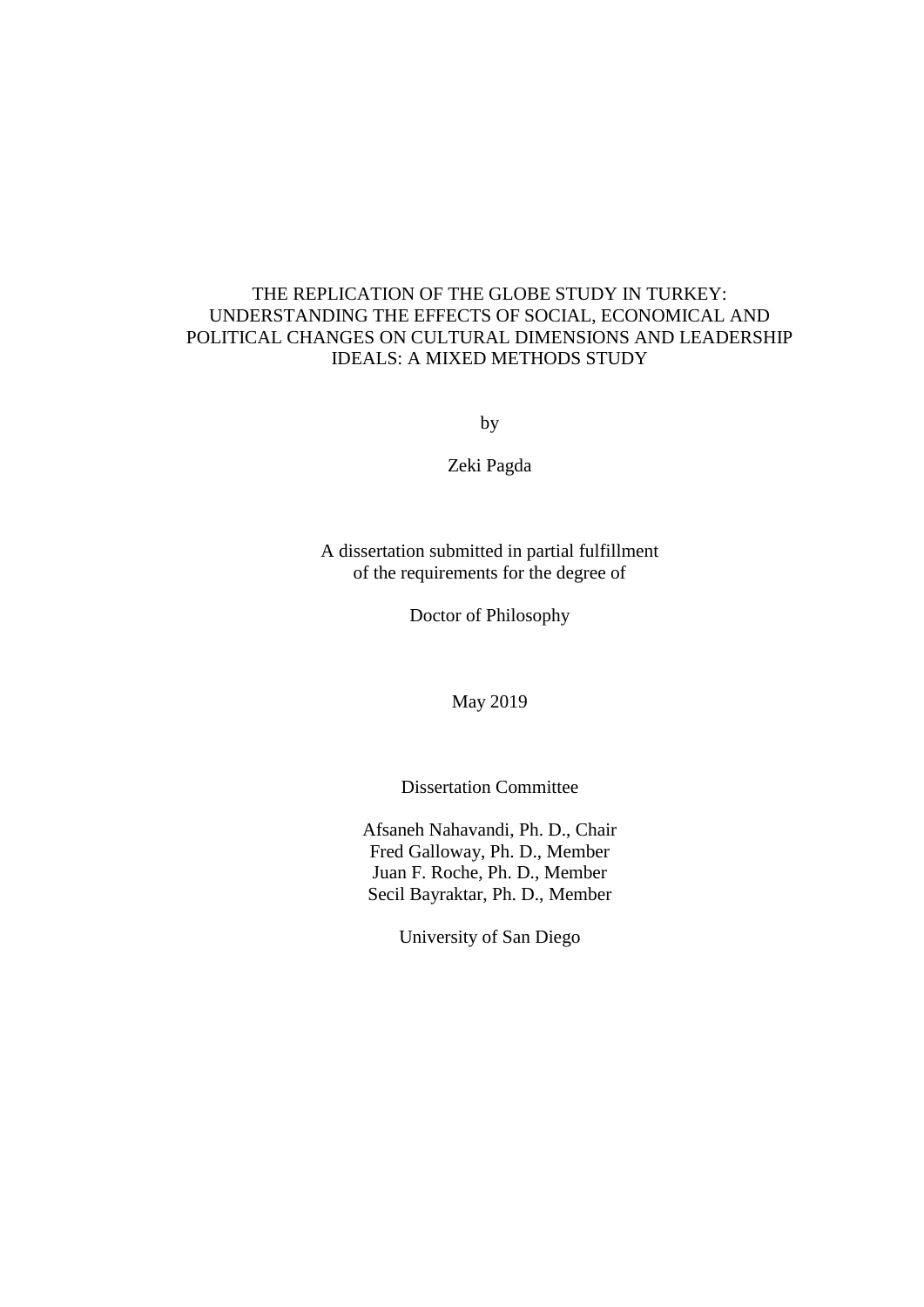© Copyright by Zeki Pagda All Rights Reserved 2019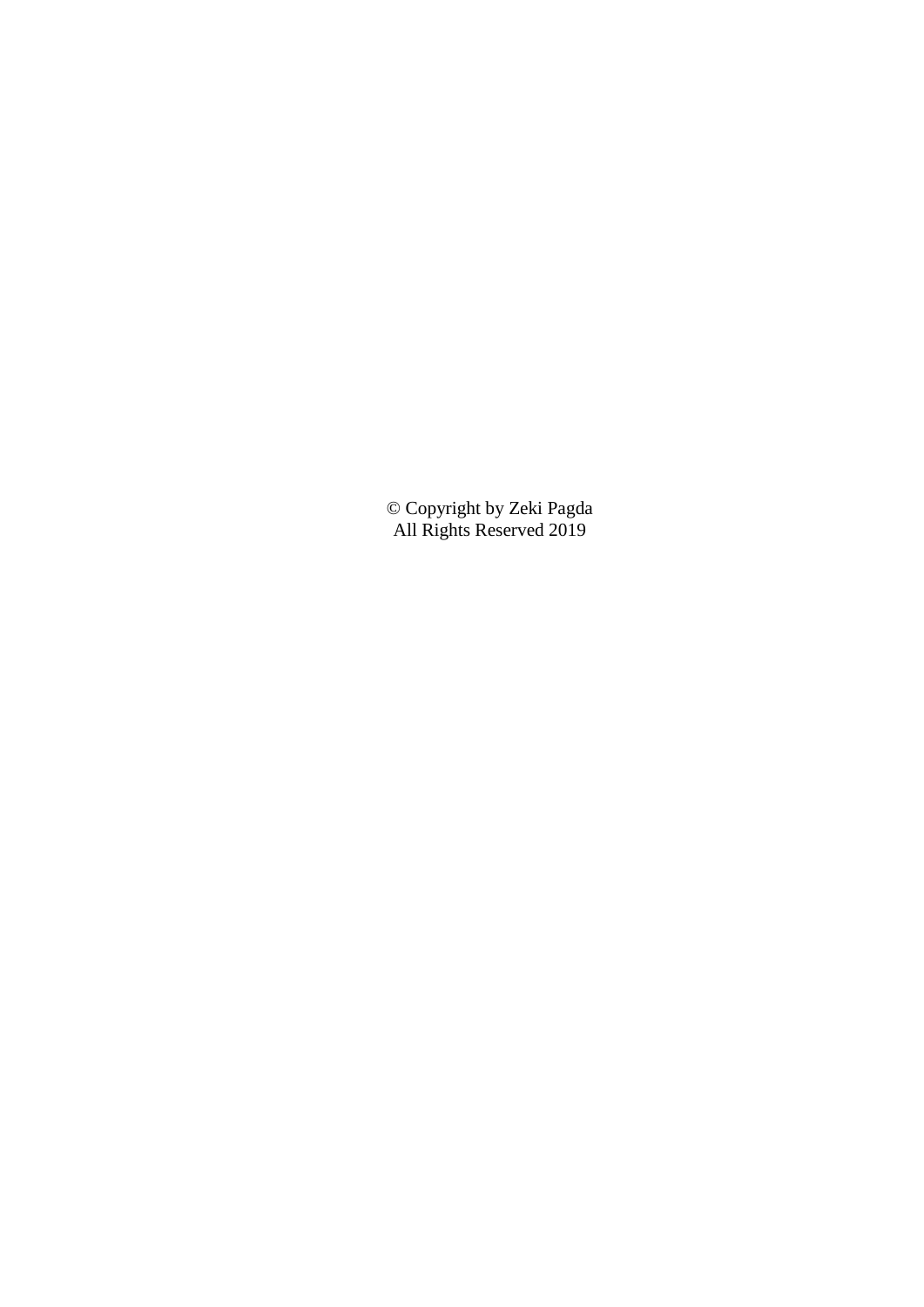# **University of San Diego**

# **School of Leadership and Education Sciences**

CANDIDATE'S NAME: Zeki Pagda

TITLE OF DISSERTATION: REPLICATION OF THE GLOBE PROJECT IN **TURKEY** 

APPROVAL:

|                        | . Chair  |
|------------------------|----------|
| Afsaneh Nahavandi, PhD |          |
|                        | , Member |
| Fred J. Galloway, EdD  |          |
|                        | . Member |
| Juan F. Roche, PhD     |          |
|                        | , Member |
| Secil Bayraktar, PhD   |          |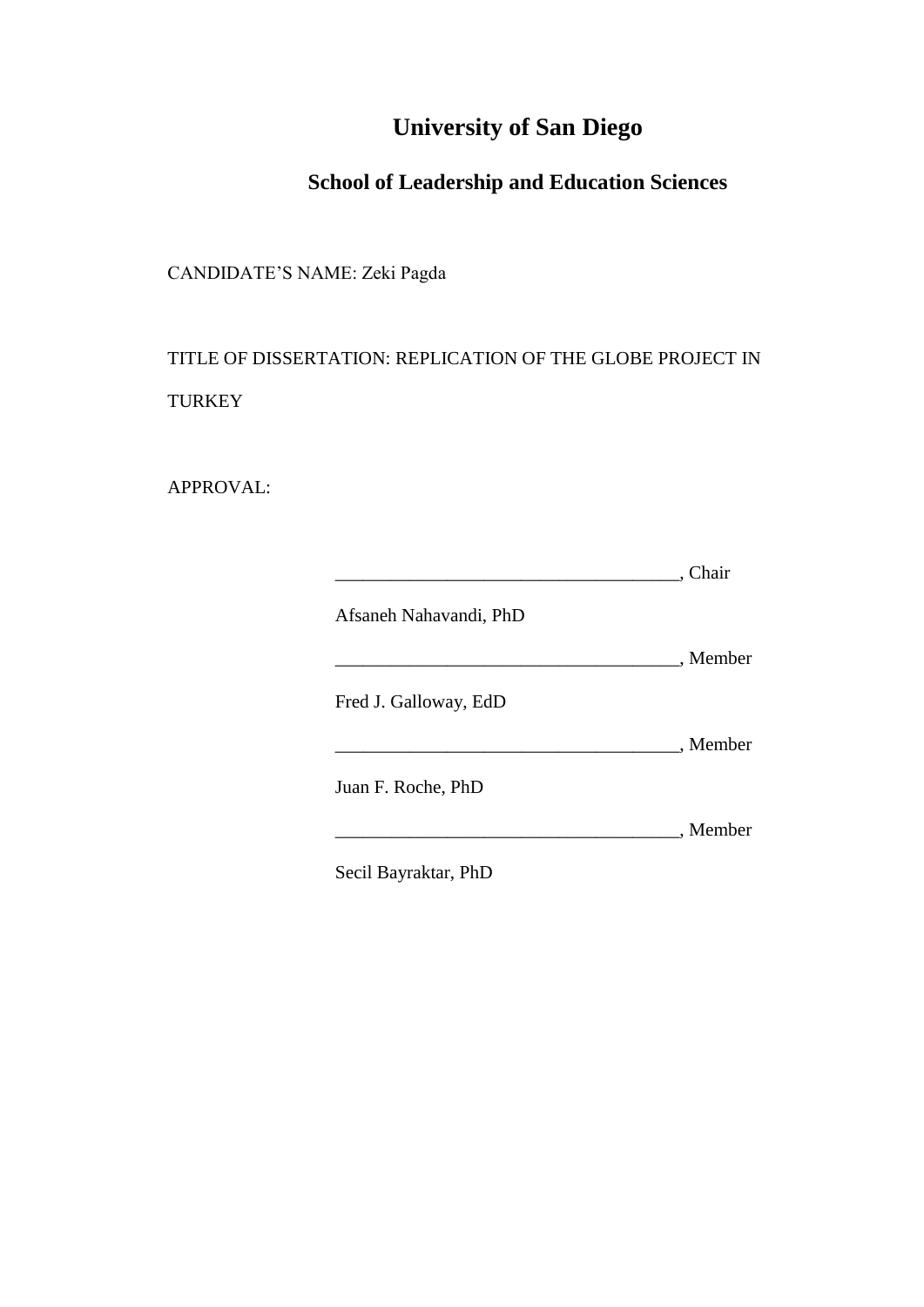#### ABSTRACT

Starting in 1995, the GLOBE (Global Leadership and Organizational Behavior Effectiveness) project has conducted a comprehensive study of cultural values and leadership ideals of 62 countries. GLOBE has identified nine cultural and six leadership dimensions, examined the relationship between cultural values and leadership ideals, grouped countries into clusters, and presented culturally derived leadership ideals. According to the 1995 GLOBE findings, Turkey fits in the Middle Eastern cluster with its corresponding expectations regarding leadership ideals. However, in the past thirty years, Turkey has undergone dramatic social, economic and political changes that may have affected ideals of leadership. The goal of this study was to explore whether such changes may have impacted both cultural dimensions and leadership ideals.

To that end, this study replicated the GLOBE methodology regarding cultural values and leadership ideals and further supplemented it with interviews to explore the possible reasons for value and ideal shifts. In a first phase, using GLOBE surveys, 271 participants identified Turkish cultural dimensions and 237 participants identified Turkish ideals of leadership. In a second phase, interviews with six respondents explored the social, political, and economic factors that may have contributed to changes in cultural and leadership ideals.

Results show no significant shifts in Turkish culture since 1995 although four out of nine cultural dimensions, Uncertainty Avoidance, Performance Orientation, Institutional Collectivism, and Humane Orientation practices, shifted down one level. For the ideals of leadership, participants indicated a higher value placed on Autonomous leadership and Participative leadership and a lower value on Team-Oriented leadership when compared to 1995.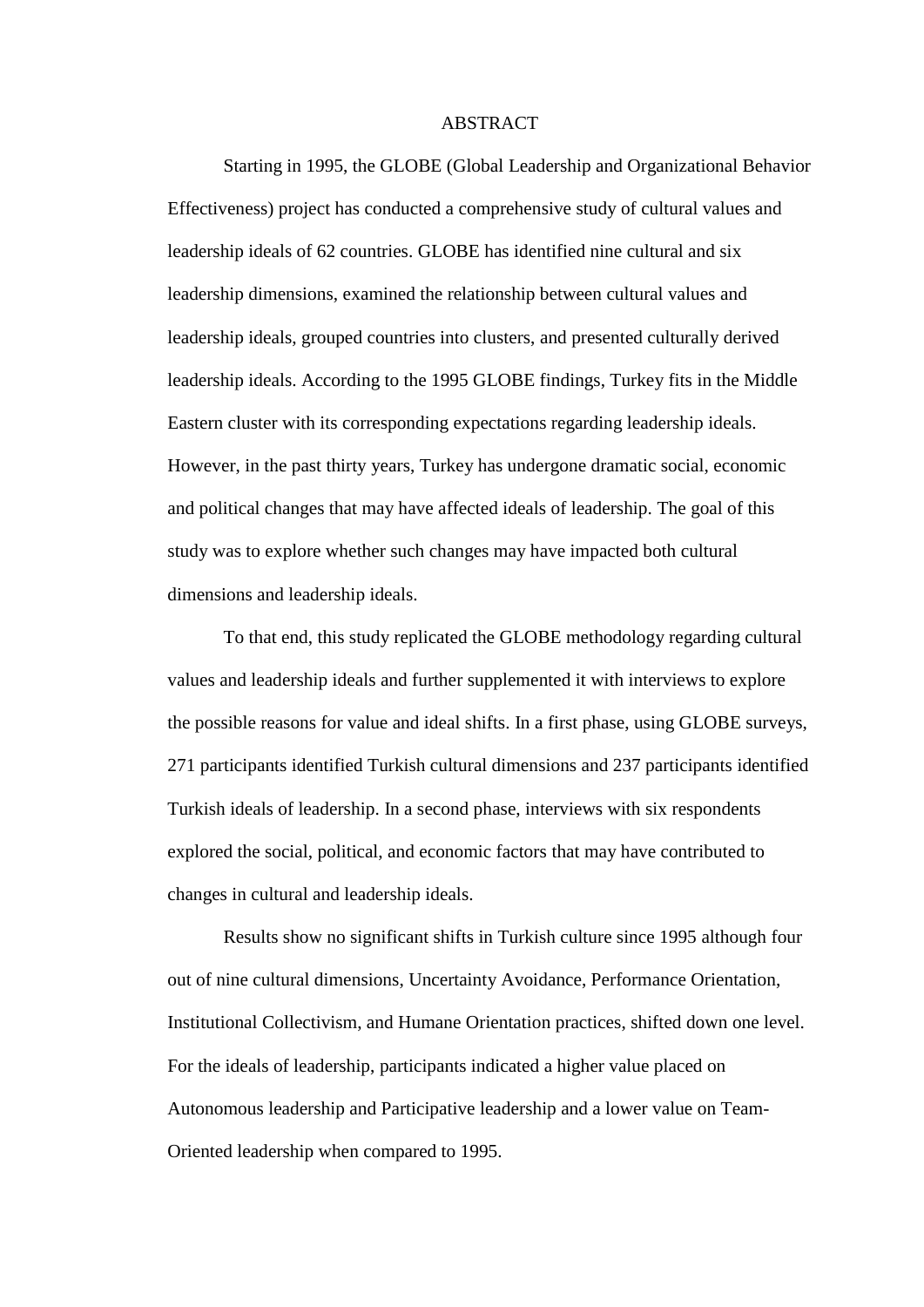Further analyses show that women endorsed Self-Protective leadership to a higher extent than men and that older participants more than younger ones endorsed Charismatic/Value-Based, Team-Oriented, Humane-Oriented and Autonomous leadership. Finally, respondents with more education endorsed Team-Oriented leadership and Charismatic/Value-Based leadership to a higher extent. The interview results further reinforce the survey findings indicating some, but no drastic cultural shifts.

The study's findings are discussed in terms of the impact of social and political changes on culture and leadership ideals and the speed at which culture may change. The implications for further GLOBE research are also discussed.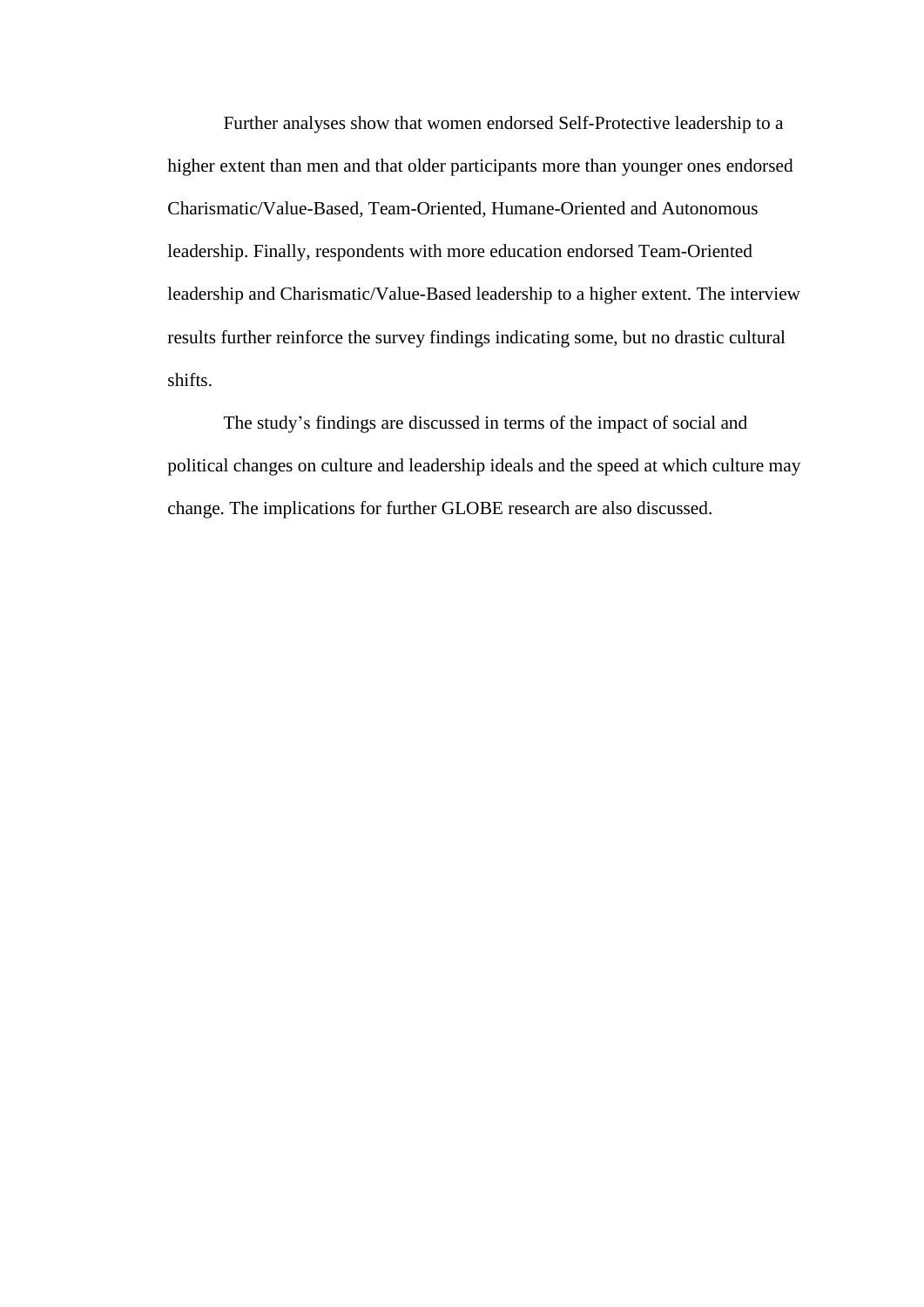#### DEDICATION

To every woman who has never been given a chance to make the world a better place. Especially, to women in my life, my mom, Citipat, and my aunts Muzo and Muku. They sacrificed everything for us. Of course, my wife, my best friend, Tubis, has made my life worth living, I could not do anything without your love and support.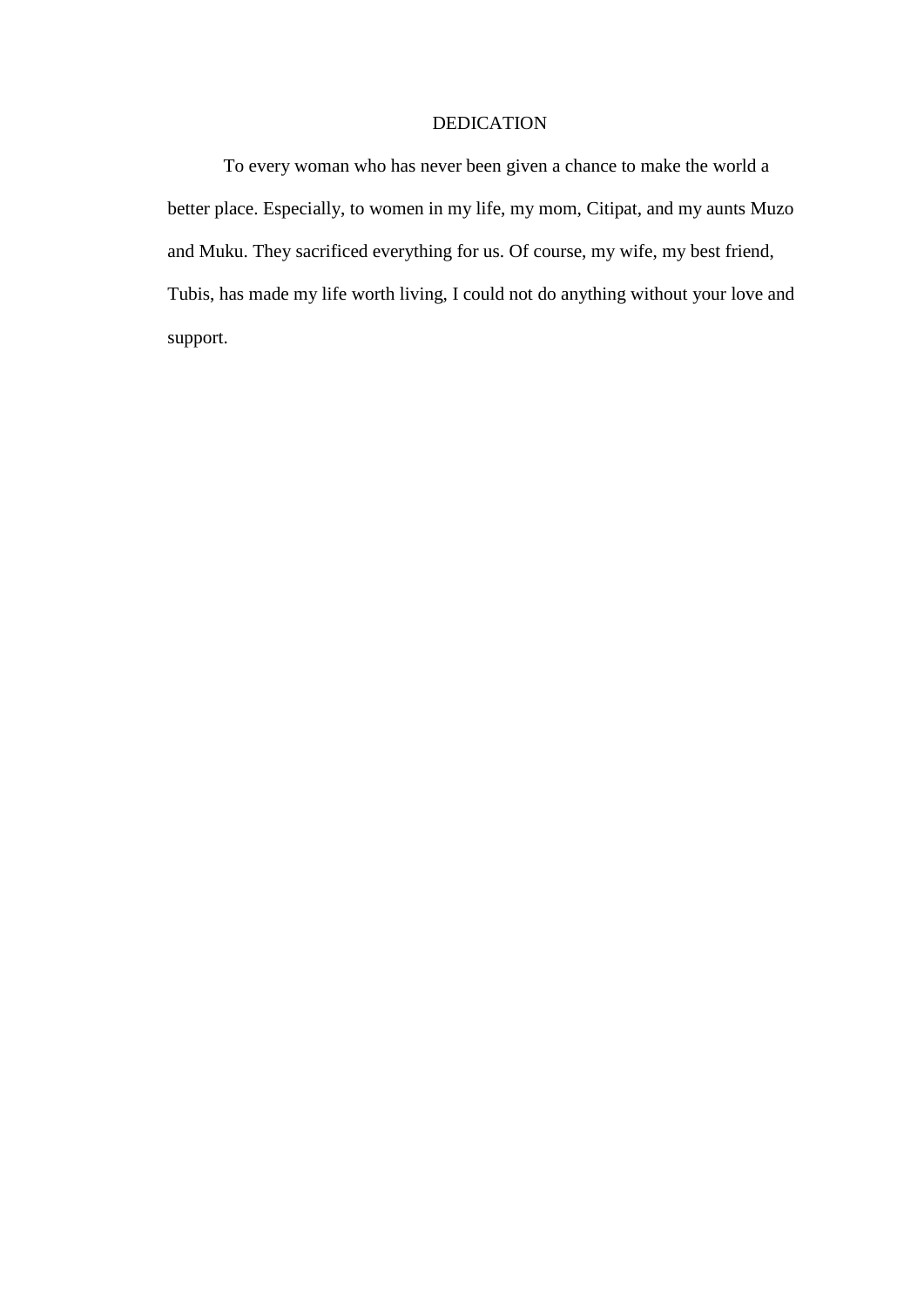#### ACKNOWLEDGEMENTS

<span id="page-7-0"></span>A PhD program is an arduous and long journey for a student. Courage, passion and dedication are not always enough to complete this journey. We also need support, guidance, input, inspiration, coaching and encouragement of others. I incredibly appreciate those who were with me and provided whatever they could throughout my program.

First of all, Dr. Afsaneh Nahavandi. She was not only a true mentor, an academic guide and a coach, but a visionary leader who led me to the direction that I had no insight. Without her enthusiasm and direction, I could not complete this program. Dr. Afsaneh will be a lifelong friend for whom I will always be grateful.

I am also thankful to Dr. Johanna Hunsaker for believing and trusting in me. In my second year, as a PhD student, she gave me the lifetime opportunity that changed not only my life but my family's life as well. Without the support of Dr. Hunsaker, I could not have finished my PhD, and become a fulfilled person as I am now. I have been doing my dream job because of Dr. Hunsaker. I will always remember how she changed my life.

To all my committee members, thank you very much. I have learned so much from Dr. Fred Galloway; his perspective, methodological skillset and knowledge prepared me to successfully complete my program. Besides his wisdom, Dr. Galloway's friendship helped me to finish my dissertation. Since the first day I met him, I admired Dr. Juan Roche's passion and achievements. He was my idol and shaped my dreams and possibilities in life. Thank you for amazing inputs and encouragement Dr. Roche. I could not complete my survey, analysis and research without Dr. Secil Bayraktar's support. I am grateful to her for answering my emails from overseas and for being willing to support someone she never met before.

vii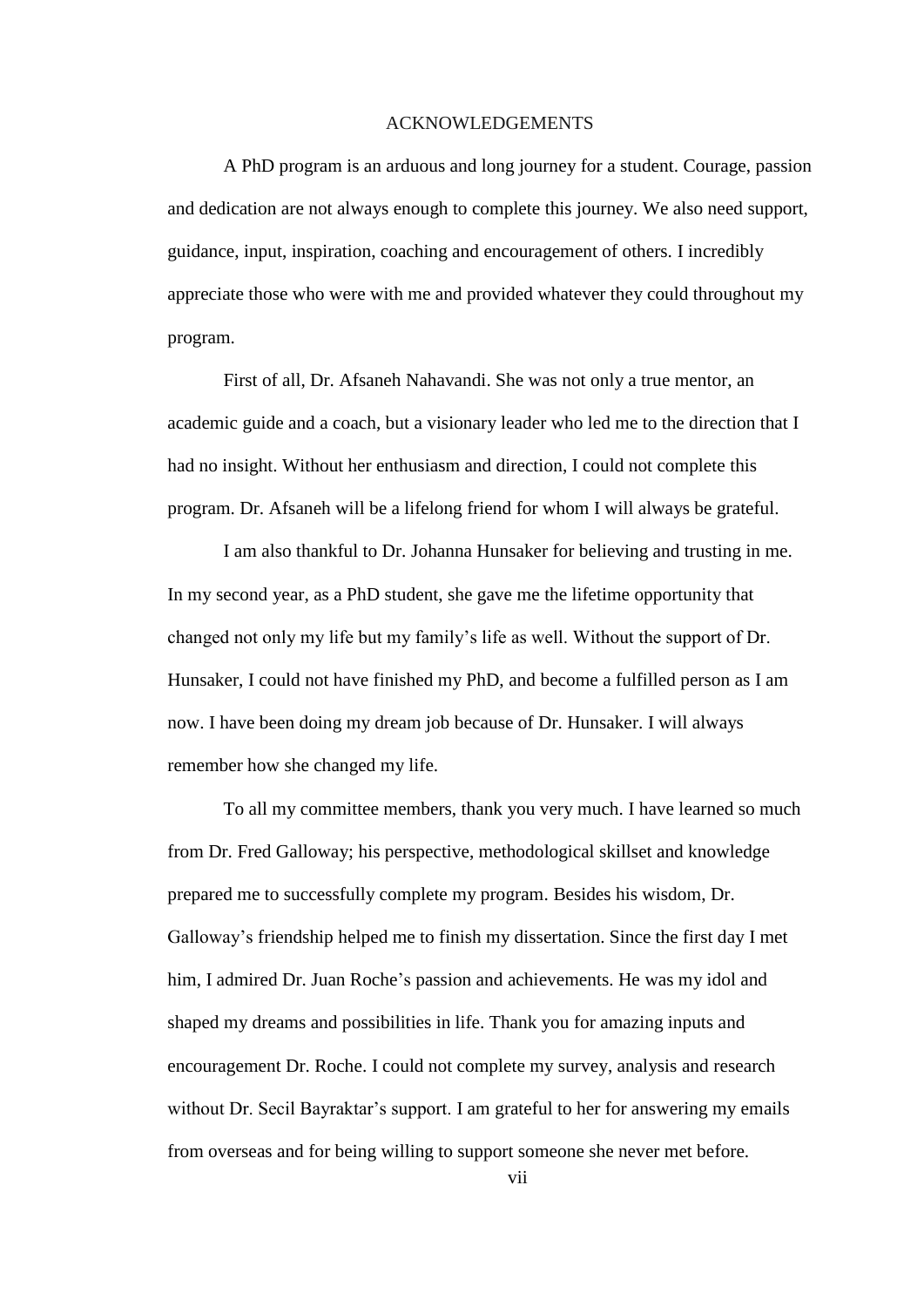Without her inputs and assistance from thousands of miles away, I could not have finished my dissertation. Thank you Dr. Bayraktar for showing the world how much a Turkish woman can achieve and can raise the bar for others.

I also want to give my special thanks to all my friends who gave credence to me and helped me to gather data and to reach out to organizations for my dissertation. I am thankful to my mother-in-law, Ayla, as she travelled all the way from Istanbul to San Diego to support us every year.

Finally, I want to say "thank you" to all my PhD and business school colleagues and my professors who shared a drink with me on this journey.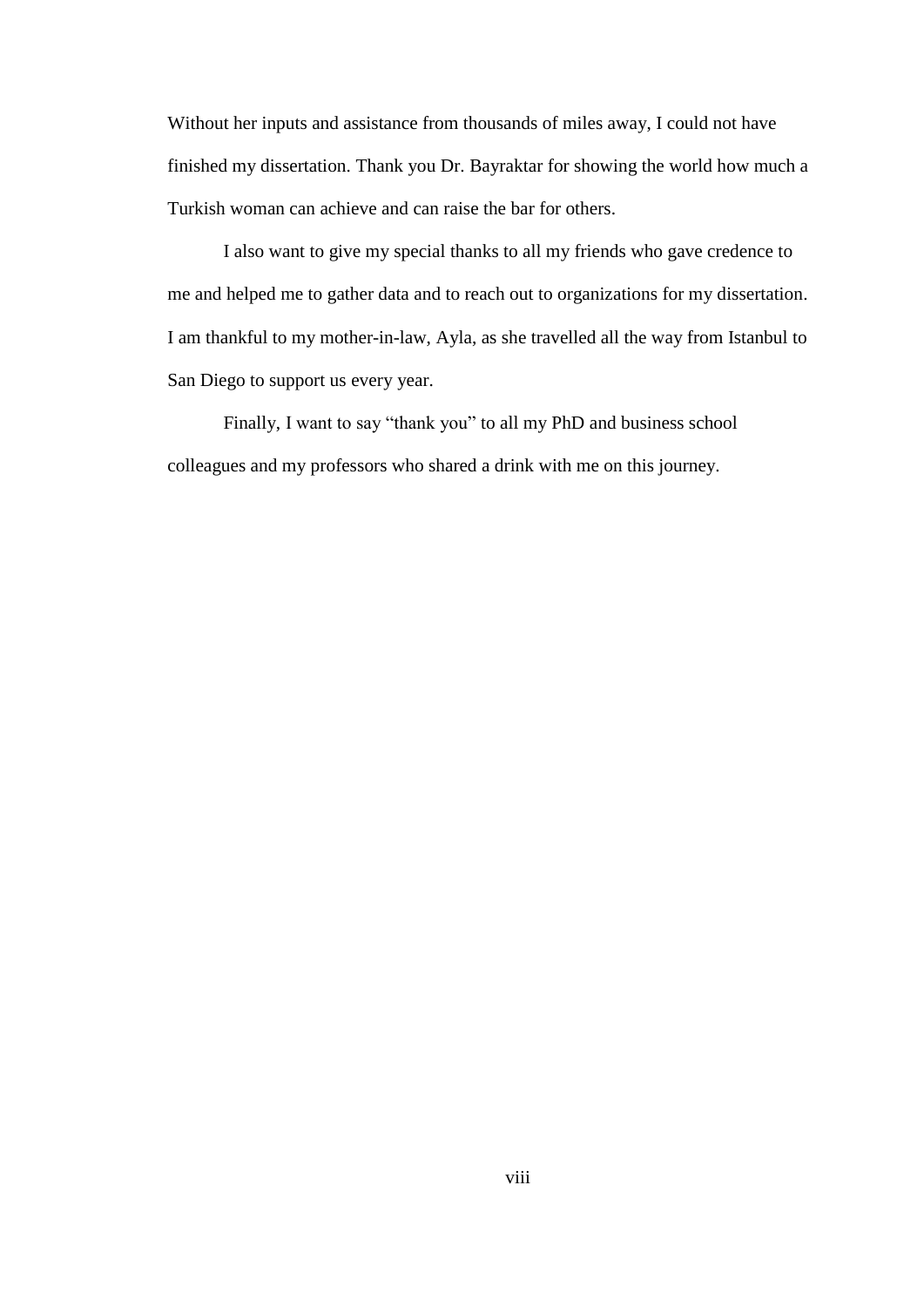## TABLE OF CONTENTS

<span id="page-9-0"></span>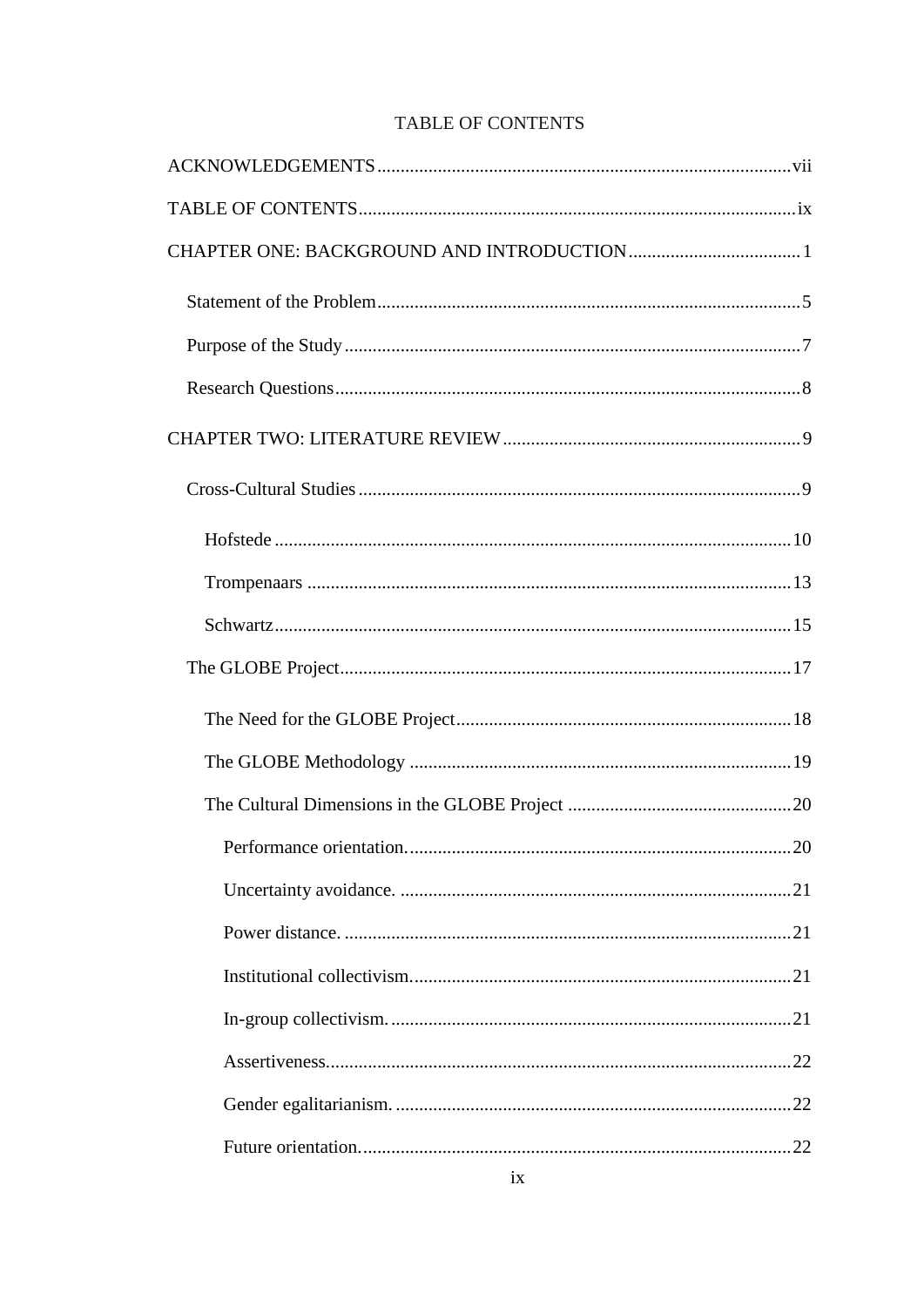| Culturally Endorsed Implicit Theory of Leadership in the GLOBE Project 23 |
|---------------------------------------------------------------------------|
|                                                                           |
|                                                                           |
|                                                                           |
|                                                                           |
|                                                                           |
|                                                                           |
|                                                                           |
|                                                                           |
|                                                                           |
|                                                                           |
|                                                                           |
|                                                                           |
|                                                                           |
|                                                                           |
|                                                                           |
|                                                                           |
|                                                                           |
|                                                                           |
|                                                                           |
|                                                                           |
|                                                                           |
|                                                                           |
|                                                                           |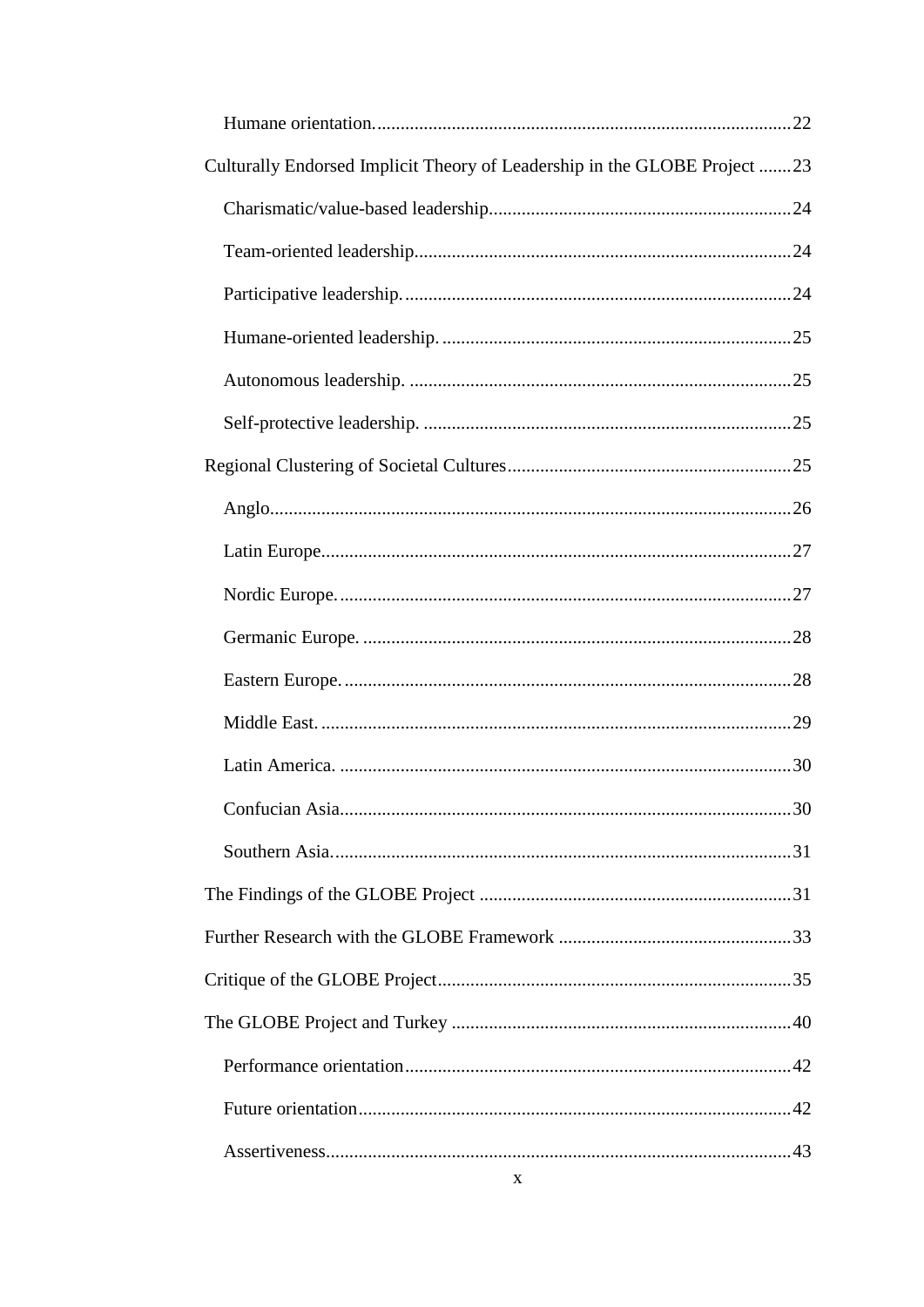| xi |  |
|----|--|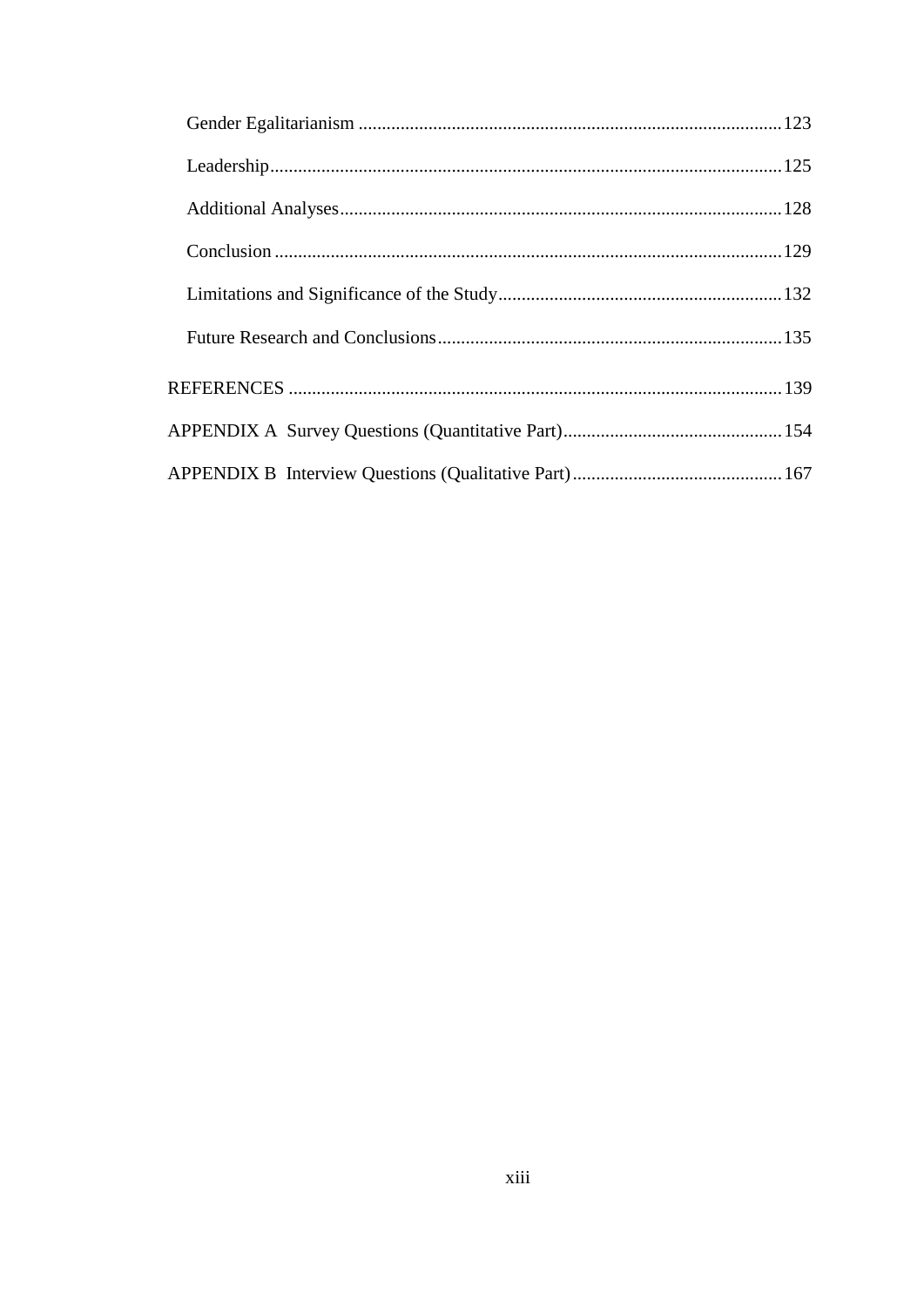### LIST OF TABLES

| Table 2. Comparison of the Companies that did and did not Participate in the Survey |  |
|-------------------------------------------------------------------------------------|--|
| Table 3. Demographic Characteristics of GLOBE Survey Participants  59               |  |
|                                                                                     |  |
| Table 5. Aggregate GLOBE Societal Cultural Practice Scores and Standard             |  |
|                                                                                     |  |
|                                                                                     |  |
| Table 8. Correlations between Societal Culture Dimensions and CLTs in 2019  73      |  |
| Table 9. Correlations between Societal Culture Dimensions and CLTs in 1995 74       |  |
| Table 10. Comparison of the Scores and Bands for Societal Culture Practices  76     |  |
| Table 11. t-test Results Comparing Males and Females on Societal Cultural           |  |
| Table 12. t-test Results Comparing Spoken-Language on Societal Cultural             |  |
| Table 13. Regression Analysis for Age on Societal Cultural Dimensions  80           |  |
| Table 14. Regression Analysis for Education on Societal Cultural                    |  |
| Table 15. Answers to the Question "Did you expect any major change in the Turkish"  |  |
|                                                                                     |  |
|                                                                                     |  |
|                                                                                     |  |
|                                                                                     |  |
|                                                                                     |  |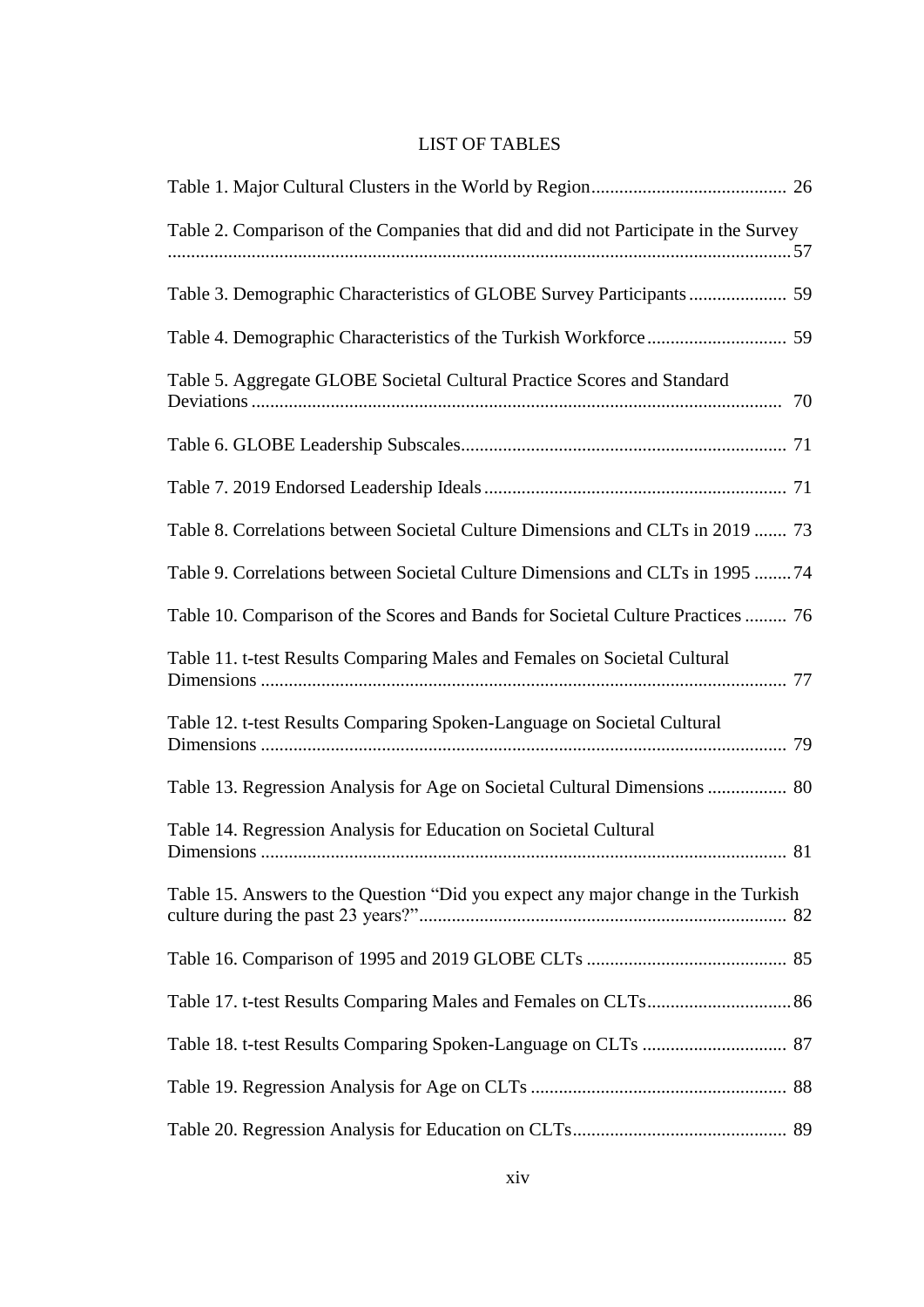| Table 21. Answers to the Question "What is the ideal leadership in Turkey?" 90 |  |
|--------------------------------------------------------------------------------|--|
| Table 22. Expectations Regarding Change in Societal Culture                    |  |
| Table 23. Summary of the First Four Findings of the Qualitative Study  101     |  |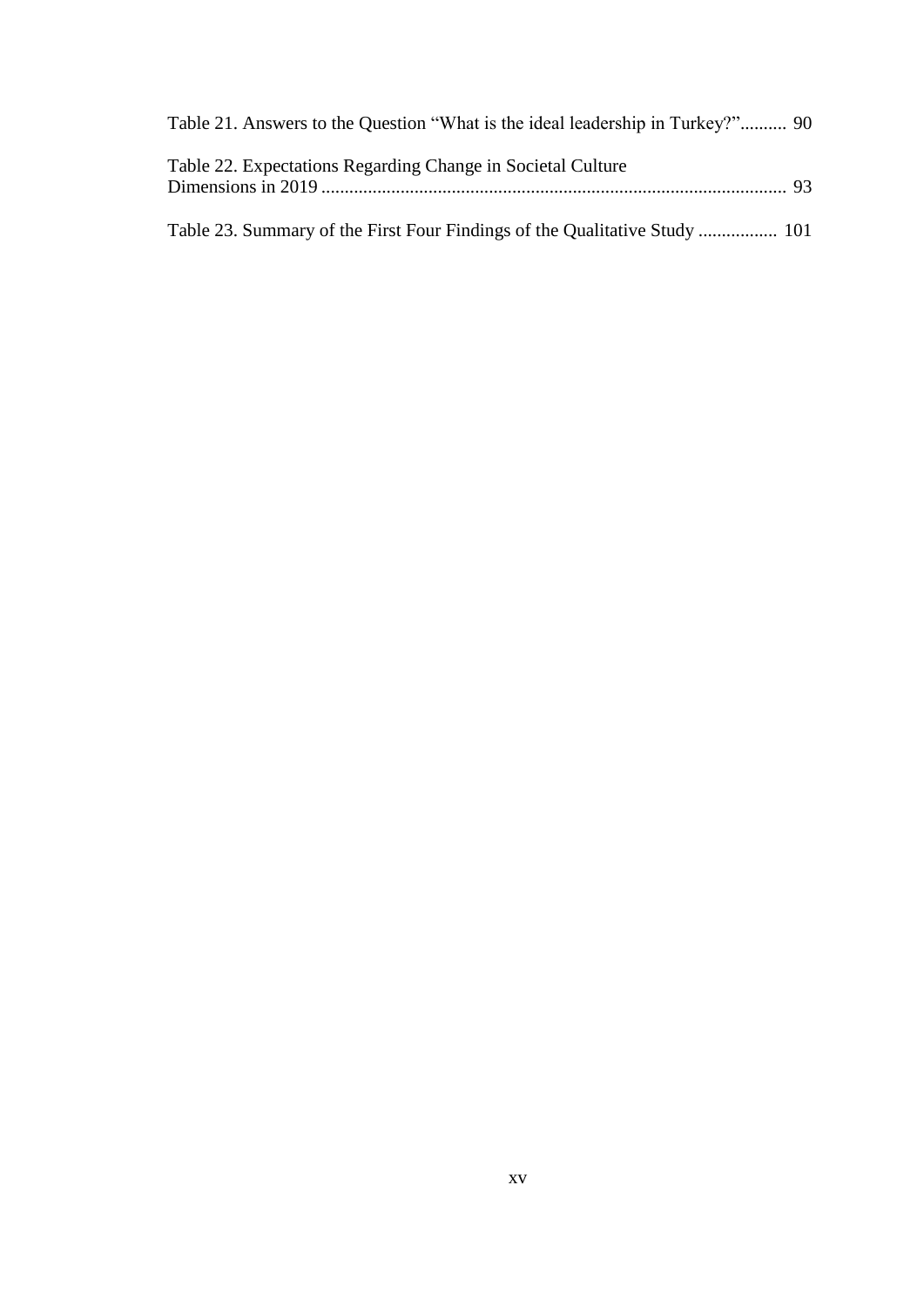#### CHAPTER ONE:

#### BACKGROUND AND INTRODUCTION

<span id="page-16-0"></span>Throughout human history, people have evolved in societies with distinct characteristics due to political boundaries, ethnicity, and geography. Only after the 20th century did an increase in international business and improvements in communication technology enable societies to learn widely and extensively about one another (House, Hanges, Javidan, Dorfman, & Gupta, 2004). With increased globalization and political walls coming down, organizational leadership cannot afford to practice solely within the limits of the sovereign territories of countries. To be competitive and successful in international business, leaders must understand the ways that societies differ, as well as how they are similar to each other. While societies become financially interdependent, global leadership becomes crucial for the survival of corporations. Not surprisingly, McKinsey reports that 76% of corporate executives believe that developing global leadership competencies is imperative for organizations in the 21st century (Dobbs et al., 2013). Even though there is no consensus on the definition of global leadership, the researcher relies on Martinelli-Lee and Duncan's (2015) proposed description: "The bridging of people between organizations yet across established demarcations, boundaries, and borders through the reciprocal benefit of culture, resources pooling, and intellectual property."

Other researchers also expressed the essentiality of understanding culture to effective global leadership. International business professor Erin Meyer (2014) discusses the importance of understanding different cultures for effective global leadership when arguing: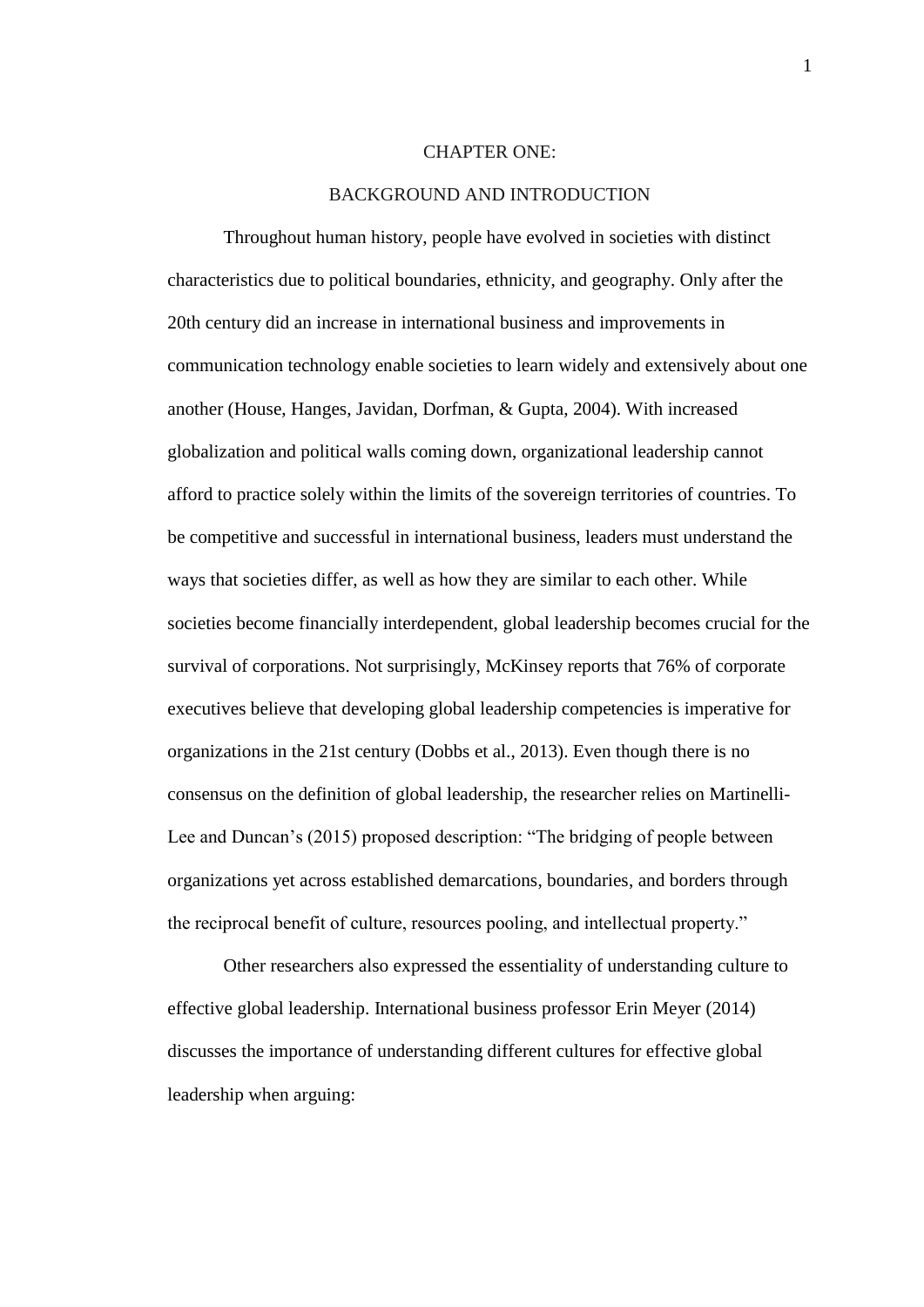What's new is the requirement for twenty-first century leaders to be prepared to understand a wider, richer array of work styles than ever before and to be able to determine what aspects of an interaction are simply a result of personality and which are a result of differences in cultural perspective. (p. 252)

Furthermore, House et al. (2004) assert that societal culture not only substantially shapes the behavior of the leader, but also the expectations of the leader and the privileges granted to them. Finally, Hofstede (1994) highlights the importance of understanding the national culture to be competitive in global business in his famous article titled "The Business of International Business is Culture."

Hofstede (1980) defines culture as a set of deeply embedded and predominantly unconscious shared values and beliefs of a group of people. Understanding national culture can help international corporations predict organizational, managerial and leadership behavior. Numerous cross-cultural studies show a positive correlation between culture and leadership styles (House, Wright, & Aditya, 1997). Most of the early leadership literature, however, was written based on Western beliefs, cultures, and values for an effective leadership model across geographic regions (Steers, Sanchez-Runde & Nardon, 2012). Global leadership has now been identified as an essential success factor for major multinational corporations (Javidan, Dorfman, De Luque, & House, 2006). Early writings on the topic of culture and how to develop global leaders seem to give general advice or practical information about different countries. Although helpful, these writings are somewhat limited in the theoretical and practical aspects of leading an organization in a foreign country. Four prominent streams of research— Hofstede (1980), Trompenaars (1993),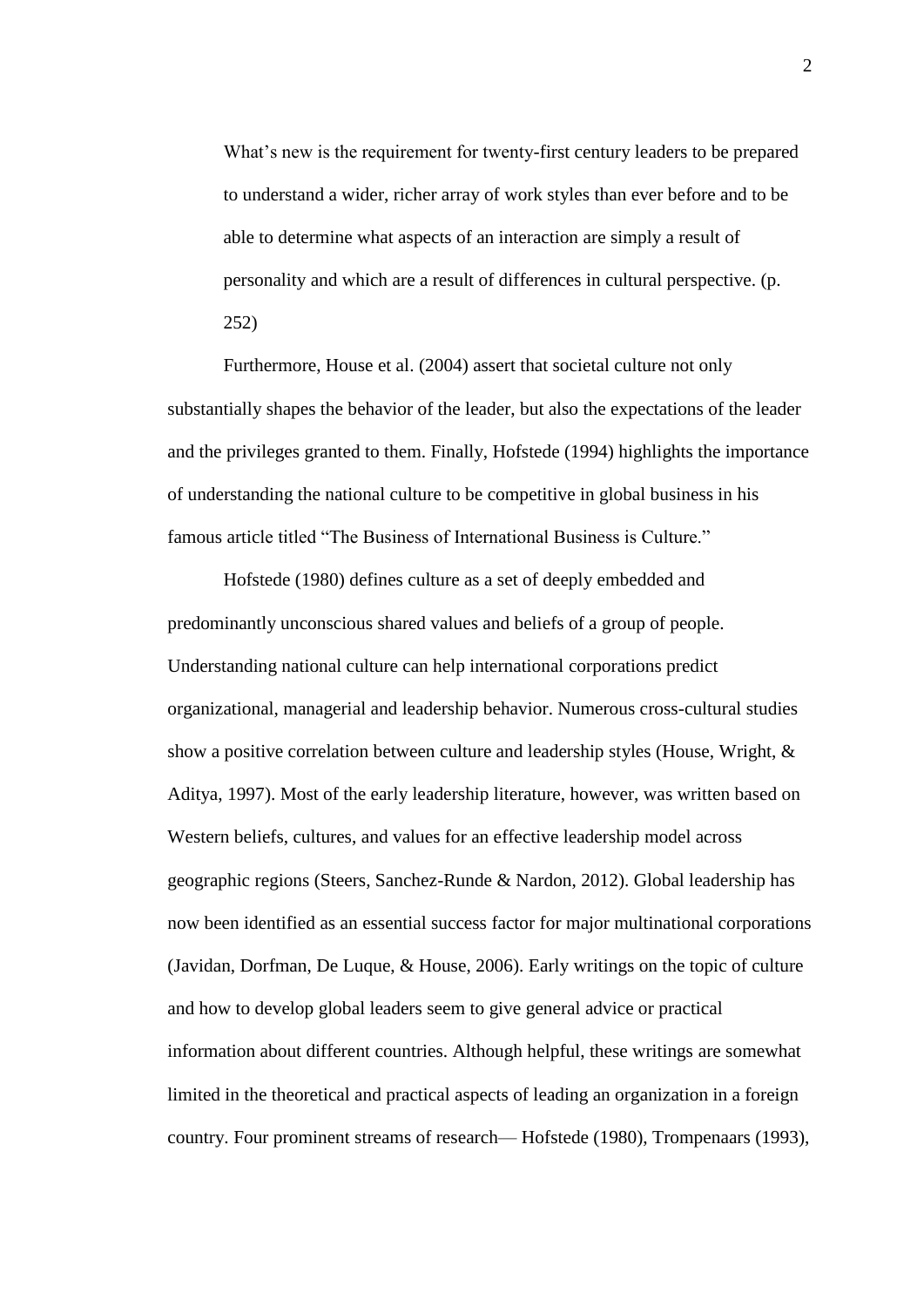Schwartz (1992), and the GLOBE study — have consistently shown the relationship between culture, leadership, and organizational effectiveness. The cultural model developed by these prominent researches have attracted interest both from academia and the business community. One of the critical areas of their research relates to national culture and how cultural differences affect leadership, management, and performance.

One of the most comprehensive methods of assessing cultural values related to leadership has been the GLOBE project. This project began in August 1991 with the goal of creating a framework to estimate the correlation between national culture, organizational practices, and leadership effectiveness in 62 societies. GLOBE's major premise is that leader effectiveness is situational and contextual. In other words, the societal norms, beliefs, and values of followers determine the perception of effective leaders that can vary from culture to culture. As a result, the GLOBE project developed societal and organizational measures of 62 cultures that directly affect their leadership attributes and practices. Specifically, GLOBE empirically established nine cultural dimensions and six global leader behaviors by using previous leadership and cross-cultural literature to capture the similarities and differences between different cultures. The GLOBE team aimed to identify effective leadership characteristics that can be linked to cultural attributes of those societies. Data from 17,300 mid-level managers from 951 organizations were collected in 1995 to map the nine cultural dimensions of 62 different societies to be able to link them to six global leader behaviors.

The GLOBE project then formed ten cultural clusters within 62 nations according to nine cultural dimensions (House, Javidan, Hanges, & Dorfman, 2002).

3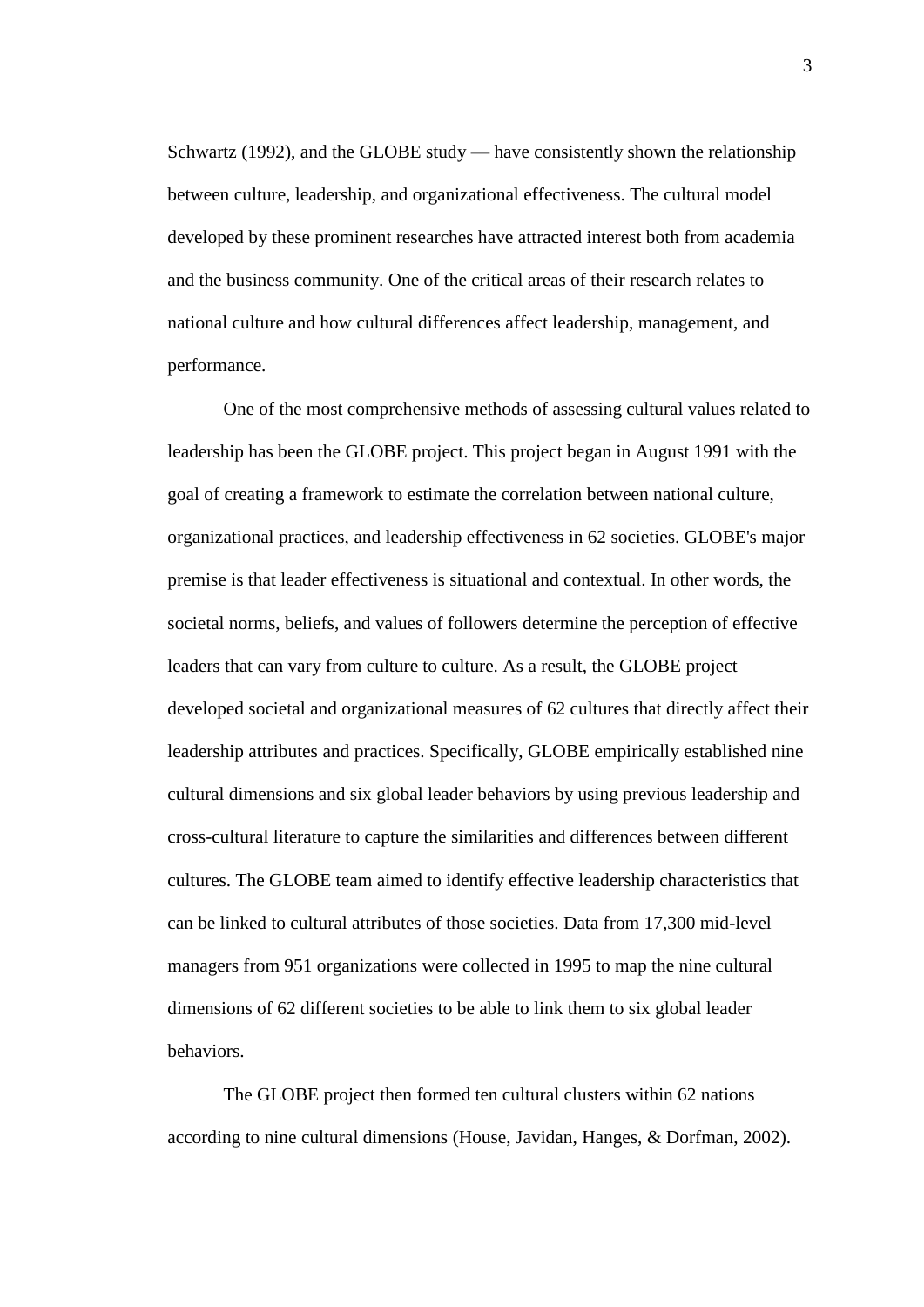The GLOBE researchers believed that managers need an understanding of cultural differences and expectations of leadership to be effective in international trade. One of the ten cultural clusters of the GLOBE project is the Middle East. Leadership in the Middle East has been largely ignored and was never thoroughly investigated before the GLOBE project (Kabasakal, Dastmalchian, Karacay, & Bayraktar, 2012). Turkey, a highly populated nation (78.7 million), is part of the Middle Eastern cluster (United Nations Development Programme, 2016). The results of the Turkish survey conducted with 323 middle-level managers reveal that the "As Is" scores (how the current norms, values, and practices are) of Turkish society were high in the following categories: In-group Collectivism, Power Distance and Assertiveness. All three of these dimensions had high absolute scores among other GLOBE societies. Turkey has low absolute and relative scores in dimensions such as Uncertainty Avoidance, Humane Orientation, and Future Orientation. However, the "As Is" score for Gender Egalitarianism in Turkish society is low in the absolute scale, but still similar to most GLOBE societies that have gender inequality practices. Finally, for both Performance Orientation and Institutional Collectivism, Turkey scores low and moderate respectively (Kabasakal & Bodur, 2007).

Historically, Turkish culture is characterized as having elements of western influence, traditions, and Islam. Increasing globalization in recent years, however, has created new lifestyles -- especially among the younger population. On the other hand, the rise of the Islamist movement, especially after 2003, has created a conflict between modern seculars and conservatives that may have altered the national culture since 1995. Recently, Turkish society has been experiencing major political, social and economic setbacks after the Gezi Protest in 2013, the coup attempt in 2016, and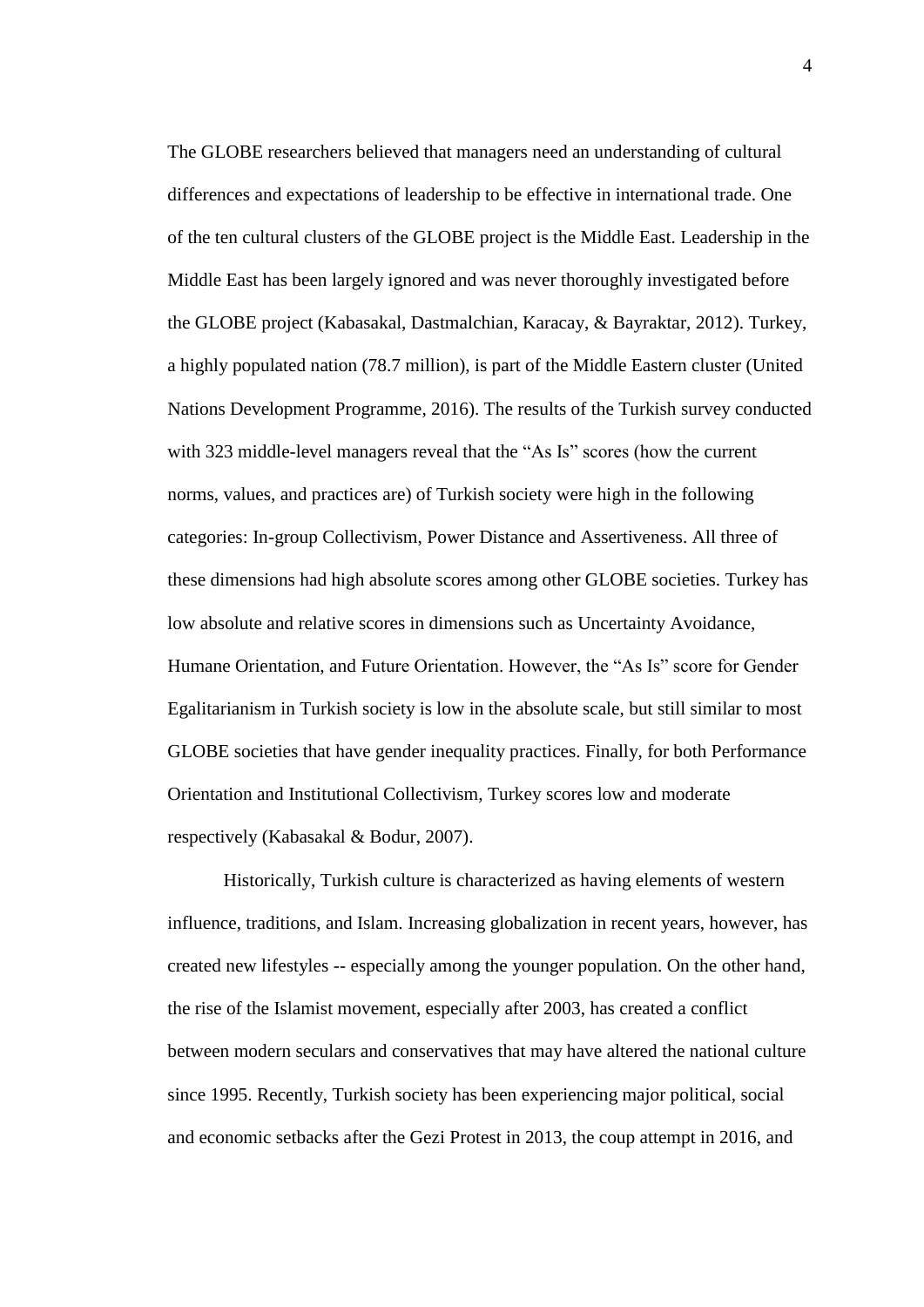the collapse of the economy in 2019 – all of which may have had a tremendous impact on Turkish society. Understanding the change in national culture and its effect on leadership effectiveness is crucial for the leadership development process of Turkish companies and multinational organizations operating in Turkey.

#### **Statement of the Problem**

<span id="page-20-0"></span>The GLOBE research program was aimed at filling a substantial knowledge gap concerning the cross-cultural influence on effective leadership and organizational practices. After the GLOBE study, the cross-cultural and international business literature started to include many examples of analysis based on the original GLOBE findings. All of the research related to the GLOBE project, however, used the data collected in 1995. Because of the quarter decade-old data, the results of the research may be outdated, raising questions as to the applicability of its findings to 21stcentury global leadership training. Moreover, the GLOBE project investigated and compared societal culture and leadership based on a dataset of middle managers in 1995. As time passes, a new generation of employees started to take over mid-level manager positions in organizations. Compared to the group of middle managers in 1995, this new generation of mid-level managers grew up and socialized in a more globalized world by sharing more universal values across cultures. From this perspective, one might expect a change in the middle managers' perception of cultural values and effective leadership. If it happened, comprehending this change would be crucial for cross-cultural literature and multinational organizations. A new follow-up study of 62 societies worldwide, therefore, may be useful for not only the investigation of current societal culture and leadership, but also for understanding the new generation of middle managers' cultural values and leadership expectations, as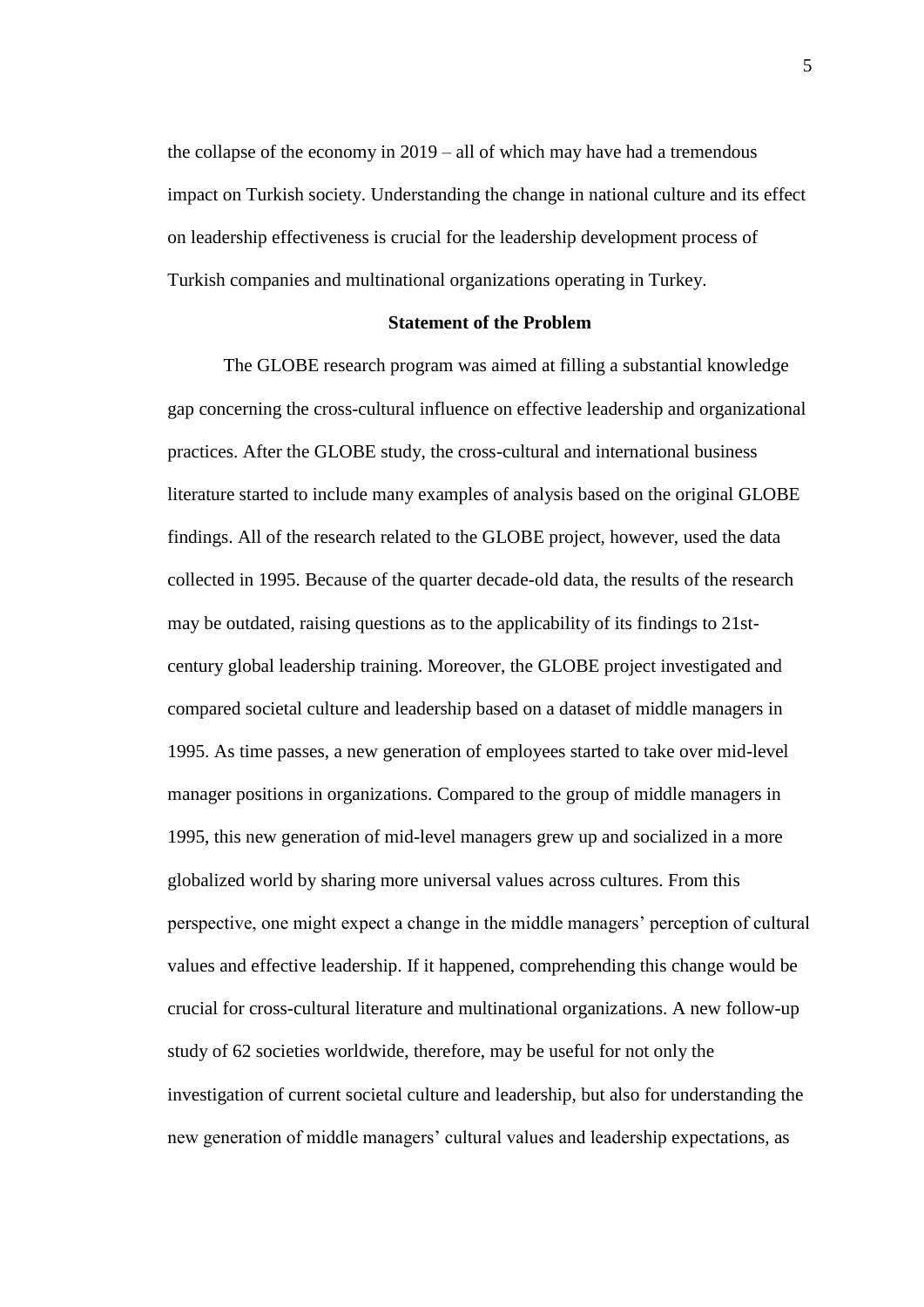well as their differences from the previous middle managers. Additionally, this new study might be helpful in broadening the empirical basis used to identify how nine cultural dimensions have changed.

Hofstede (1998) and Schwartz (1999) both claim that cultural values are based on centuries of indoctrination that make national culture relatively stable and do not change quickly. On the contrary, Friedman (2016) emphasizes that humans and organizations have been struggling to adapt to profound and rapid change since the 1940s in his prominent book *Thank You for Being Late*. Furthermore, the European Value Survey states that median values may change when one generation succeeds another generation (Keating, Martin, & Szabo, 2002). Additionally, Helson, Jones, and Kwan (2002) suggest that people's values change over their lifetime. As a result, the time required to change the culture of a society could be shorter than Hofstede (1998) and Schwartz (1999) suggested.

Since 1995, both the world and global businesses have experienced significant economic, social, and political events (such as the 9/11 terrorist attacks, Iraq and Afghanistan wars, 4th industrial revolution, 2008 global financial crisis, Syria conflict, refugee crisis, ISIS terror attacks, increased nationalism, etc.) that may have altered the findings of the GLOBE project. As an immediate neighbor to major conflicts and wars in Iraq and Syria, Turkish society has been dramatically influenced by these events. Consequently, the political and socioeconomic factors in the past 24 years may have altered the culture of Turkey and the leadership perspectives of middle managers. Furthermore, previous research has not adequately explained the mechanism and context behind the quantitative results. There is a need, therefore, to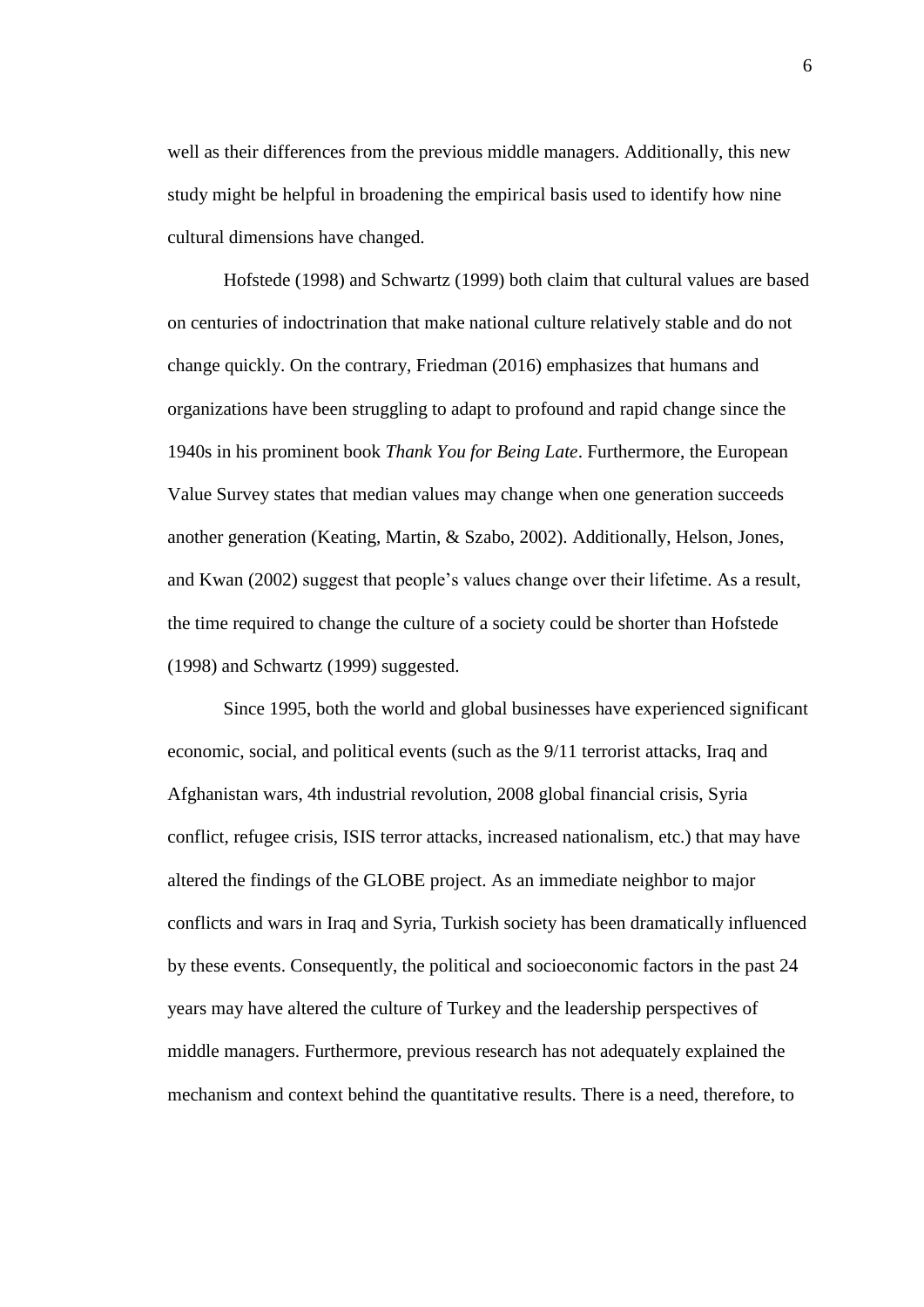revisit the quantitative study and interpret the findings in more detail, especially regarding actual respondent feedback and perspectives.

As a result, a follow-up study of Turkish culture that replicates the GLOBE methodology will be useful in understanding current Turkish culture and the ways it may have changed since 1995. The results of the study will also be helpful for multinational organizations, corporate leaders, business executives, and expats who work in Turkey to better position themselves according to the latest state of Turkish culture and leadership perspectives.

#### **Purpose of the Study**

<span id="page-22-0"></span>The initial purpose of this study is to re-investigate Turkish culture using the nine cultural dimensions in GLOBE. This study also aims to understand the relationship between Turkish cultural values and current organizational practices, and the human condition of the new generation of Turkish middle managers regarding GLOBE's nine cultural dimensions.

The second purpose of the study is to compare the 1995 findings of the GLOBE Project by repeating the same survey in 2019 with a similar sample of Turkish mid-level managers operating in similar industries. The research aims to learn how major socioeconomic and political events have influenced the national culture of Turkey (and accordingly the management practices) and leadership perceptions. In the first quantitative phase of the survey, the GLOBE Phase2 Beta Questionnaire was used to collect data from mid-level managers of corporations operating in Turkey to update the GLOBE Project findings.

The third and last purpose of the study is to conduct several extensive qualitative interviews to understand and help explain the new quantitative findings in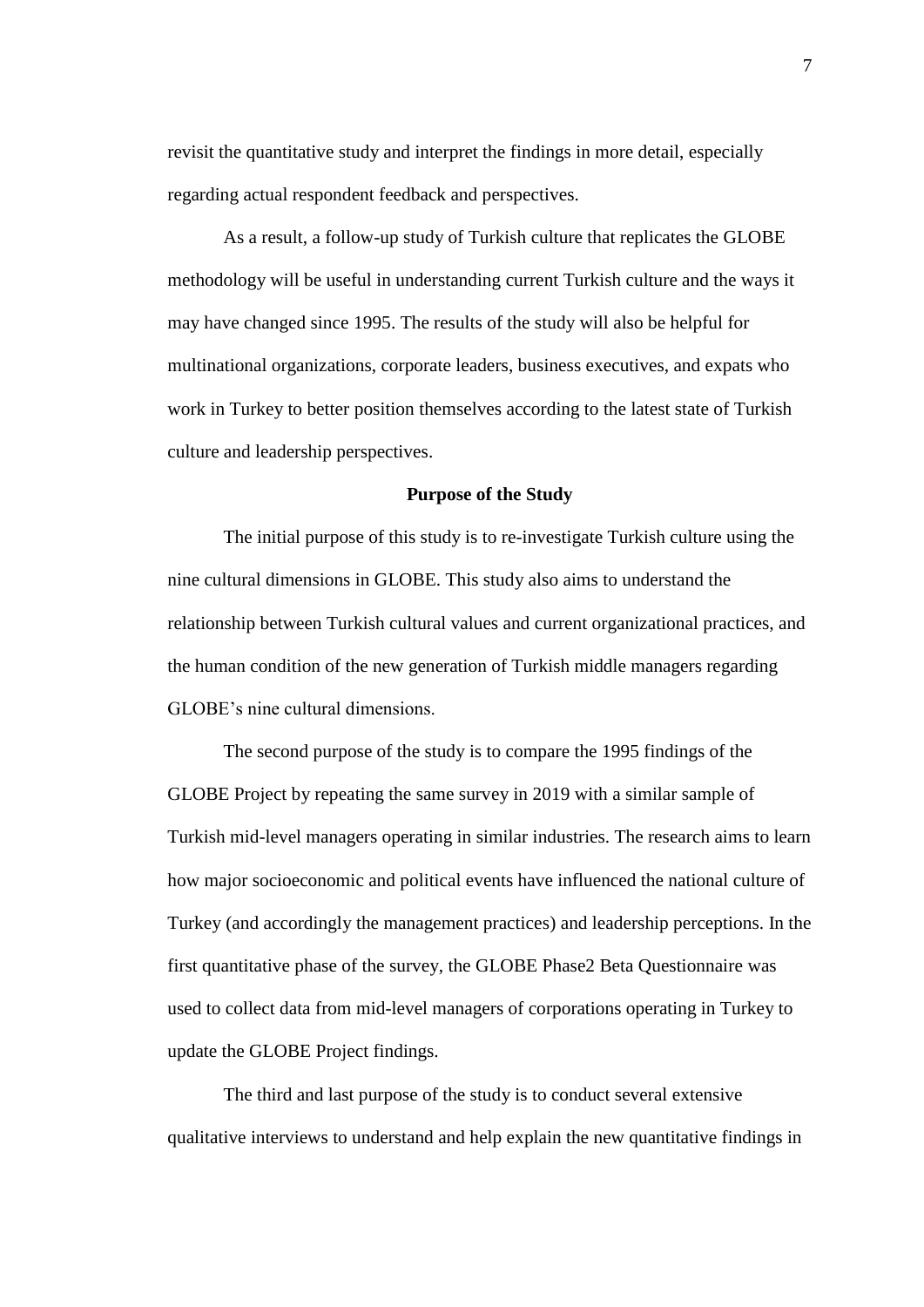an effort to determine how significant political and socioeconomic events may have changed the previous findings of GLOBE study. In this explanatory follow-up, the purpose is to gather the views of a small sample of current mid-level managers and examine their perceptions of the cultural changes that may have occurred as a result of the significant political and social events since 1995. These in-depth interviews will also identify any possible discrepancies between the quantitative and qualitative data findings.

### **Research Questions**

<span id="page-23-0"></span>The following overarching research questions serve as a guide for the study.

- 1. Where do Turkey and Turkish culture stand regarding nine GLOBE cultural dimensions in 2019?
- 2. How have ideals and perceptions of leadership changed in the past 25 years?
- 3. What social, political, and economic factors may explain any possible changes in cultural values and leadership ideals in Turkey?

The next chapter further examines the literature that guided this study.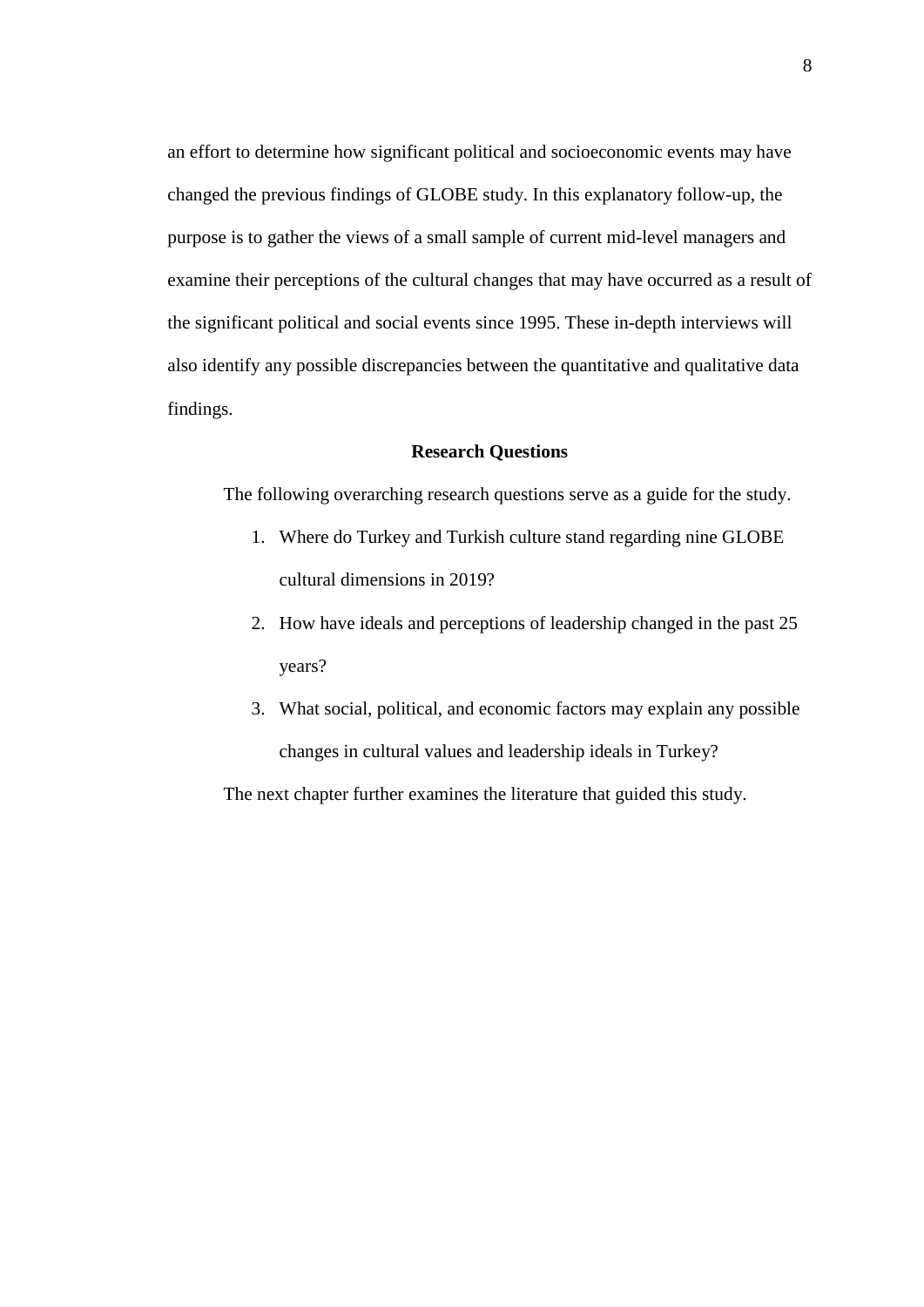#### CHAPTER TWO:

#### LITERATURE REVIEW

<span id="page-24-0"></span>This section of the document is structured into five sections. The first section includes a review of prior literature on the most prominent cross-cultural research and theory. The second is a detailed description of the general GLOBE approach and the GLOBE literature. The third section includes a critique of the GLOBE project. The fourth section will be a brief description of the factors that may have altered Turkish culture and values since 1994 and therefore would warrant further study of culture and leadership in Turkey. Lastly, this section concludes with recommendations for future research.

#### **Cross-Cultural Studies**

<span id="page-24-1"></span>Global leadership has been identified as an essential success factor for major multinational corporations (Javidan, Dorfman, et al., 2006). However, many challenges are facing global executives and corporations and how they can develop useful global leadership capabilities. Early writings on the topic seemed to give general advice (e.g., being sensitive and open-minded of other cultures) or particular information about a country (e.g., not showing the soles of the shoes when seated as a guest in an Arab country) (Javidan, Dorfman, et al.). Although helpful, these writings are somewhat limited in the theoretical and practical aspects of leading an organization in a foreign country. One of the critical areas of international business research relates to national culture and how cultural differences affect leadership, management, and performance. Understanding the national culture can help organizations predict managerial and leadership behavior.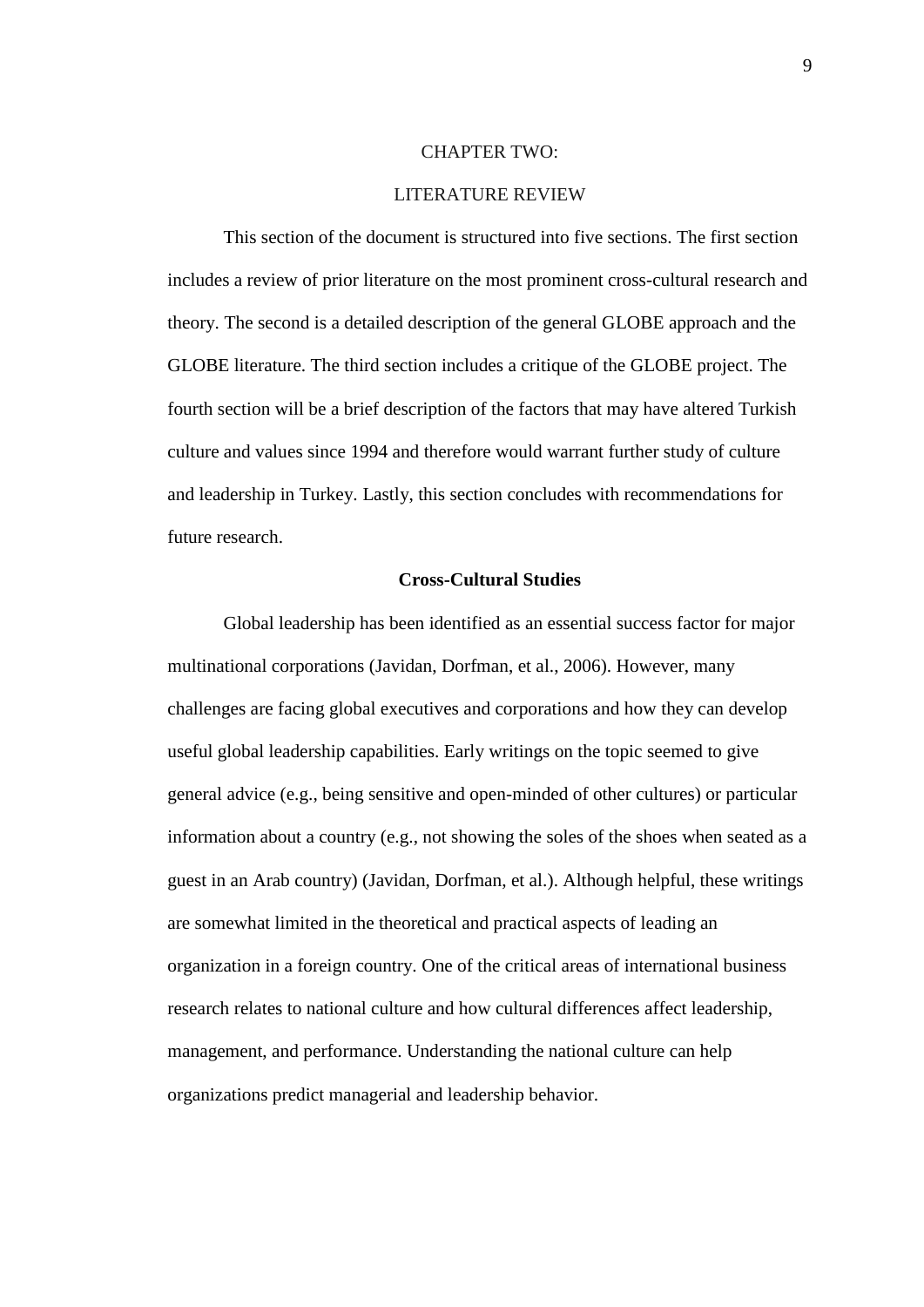There is considerable evidence in the literature that suggests a relationship between culture, leadership, and organizational effectiveness. In particular, four prominent streams of research have consistently shown such relationships. The cultural model developed by Hofstede (1980), Trompenaars (1993), Schwartz (1992, 1994), and the newer GLOBE study (House et al., 2004) have attracted much research interest.

#### <span id="page-25-0"></span>**Hofstede**

Hofstede (1980), a pioneer of cultural studies, defines culture as a set of deeply embedded and predominantly unconscious shared values and beliefs of a group of people. Hofstede ranked the countries by cultural dimensions that were collected between 1967 and 1973; this research has been replicated several times and has shown that fundamental cultural values change very slowly (Hofstede, 1980; Hoppe, 1993). Hofstede's seminal book, published in 1980, elevated cross-cultural analysis as the new frontier in international business research (Tung  $&$  Verbeke, 2010). Hofstede (1994) made the famous assertion that the "business of international business is culture" (p. 1).

Hofstede (1980) defined characteristics of culture—especially in the workplace—based on a large research project across subsidiaries of a multinational corporation (IBM) in 72 countries, which then decreased to 40. Originally, Hofstede identified four dimensions after factor analysis of his data: (a) *power distance*, (b) *uncertainty avoidance*, (c) *individualism vs. collectivism*, and (d) *masculinity vs. femininity*. Power Distance is defined as the difference between the degree to which the boss can determine the behavior of subordinates and the extent to which subordinates can determine the behavior of the boss (Hofstede, 2001). Uncertainty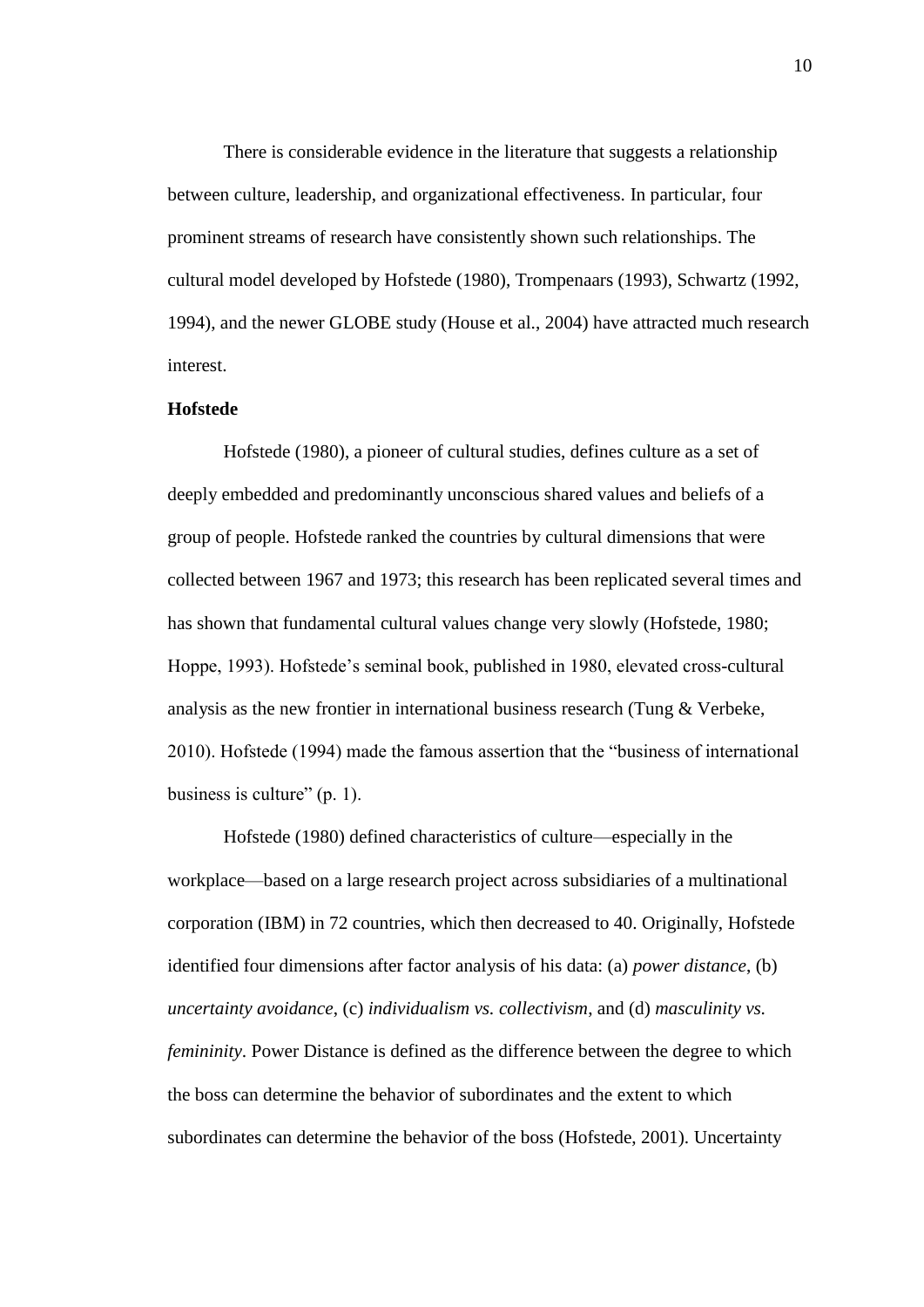avoidance is defined as the shunning of ambiguity (Hofstede, 1980). Individualism vs. collectivism refers to how people from individualist countries see themselves as separate identities, whereas people from collective countries define their identity as long-lasting group membership (Hofstede, 1980). Hofstede's (1980) definition of masculinity vs. femininity is the difference between countries who value assertiveness and those who value nurturance, which is considered controversial because it is not related with gender (Smith, Fischer, Vignoles, & Bond, 2013). After years of adaptation and fine-tuning, Hofstede (2001) listed another fifth dimension of culture in the global workplace: *long-term vs. short-term orientation*. Lastly, Hofstede increased the number of dimensions to six by adding *indulgence vs. restraint*:

Indulgence stands for a society that allows relatively free gratification of basic and natural human drives related to enjoying life and having fun. Restraint stands for a society that suppresses gratification of needs and regulates it by means of strict social norms. (Hofstede Insights, 2019, "Indulgence Versus Restraint," para. 1)

Using data from 598 studies representing over 200,000 individuals, Taras, Kirkman, & Steel (2010) analyzed the relationship between Hofstede's (1980) original four cultural value dimensions and a set of organizational outcomes. They predicted certain organizational and employee outcomes (e.g., organizational commitment and identification, team-related attitudes and perceptions) similar to or stronger than other individual differences (e.g., personality traits; Taras, Kirkman, et al., 2010). They also found that the predictive power of cultural values depends on contingency factors, such as demographic characteristics, primary versus secondary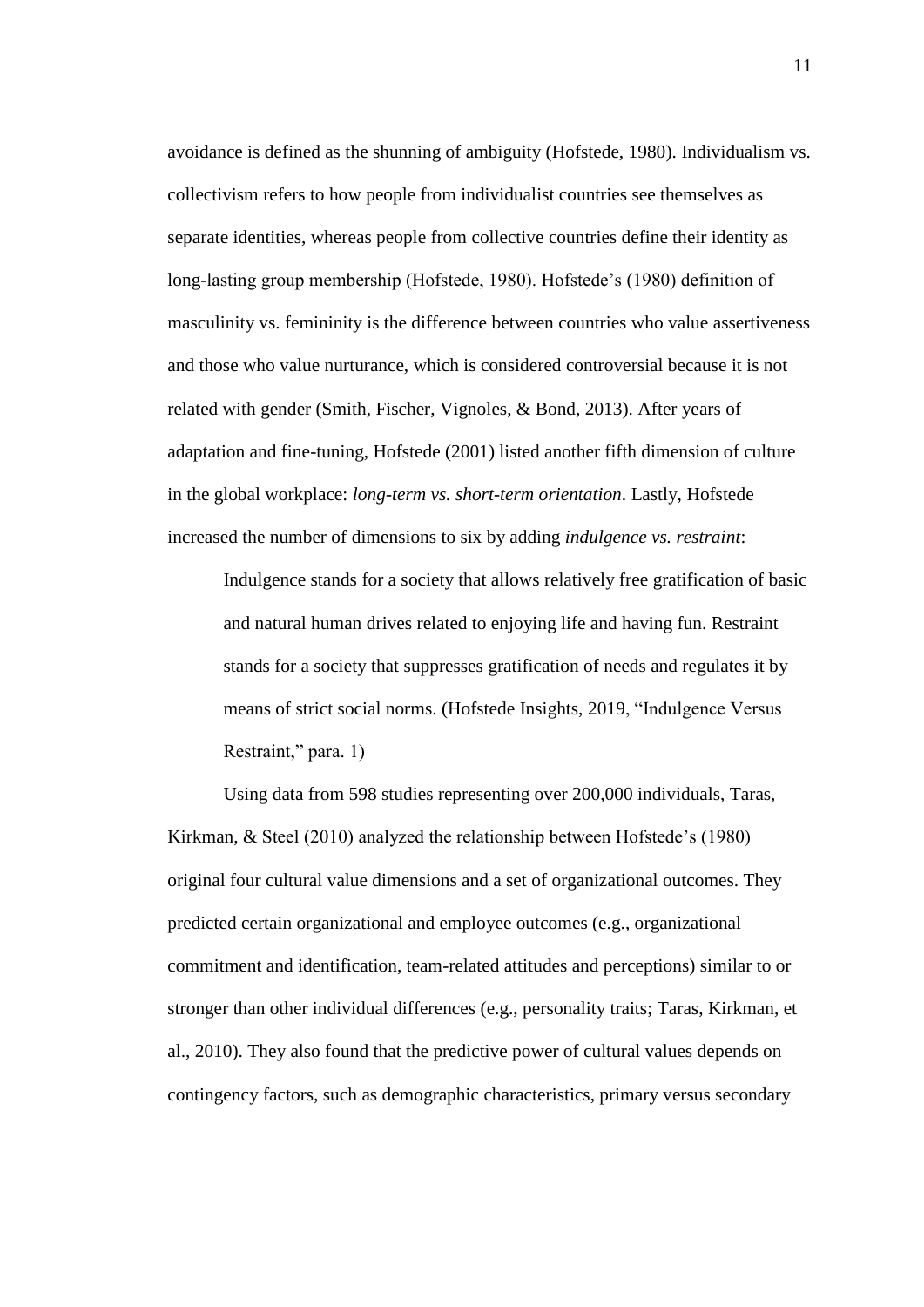data, and the cultural tightness/looseness of the countries in which the data were collected (Taras, Kirkman, et al., 2010).

Hofstede's (1980) work is subject to several criticisms. First, Hofstede's national culture dimension measures are not based on extensive theoretical and empirical research (Venaik & Brewer, 2013). Second, since the initial aim of Hofstede was not academic or scientific research—he was a consultant for IBM— Hofstede did not follow the steps required for academic research. Javidan, House, Dorfman, Hanges, and De Luque (2006) called Hofstede's research "nonaction research," which should follow steps such as fact-finding, planning, action, evaluation, and amended plans. Third, Hofstede did not have a random sampling strategy. Hofstede's sample was from IBM, where all respondents shared a common organizational culture that can be very different from a national culture considering IBM is a U.S.-based company (Smith, Dugan, & Trompenaars, 1996).

Furthermore, while designing his questionnaire, Hofstede had to integrate the needs, purposes, and aims of IBM since he was contracted not for a scientific project, but for a particular need of IBM. For example, the short- versus long-term orientation dimension was later added and it was not a part of the initial questionnaire since IBM was not interested in this cultural dimension (Javidan, House, et al., 2006). Next, Hofstede analyzed his data at the national level, not at the individual level, which means he treated each nation as a single case. Therefore, Hofstede had to calculate average scores of respondents in each nation regardless of the sample size because he could not control the number of respondents from each country (e.g., 11,384 from Germany, but 58 from Singapore; Smith et al., 2013). Consequently, the items used to measure Hofstede's national dimensions did not measure an individual level, but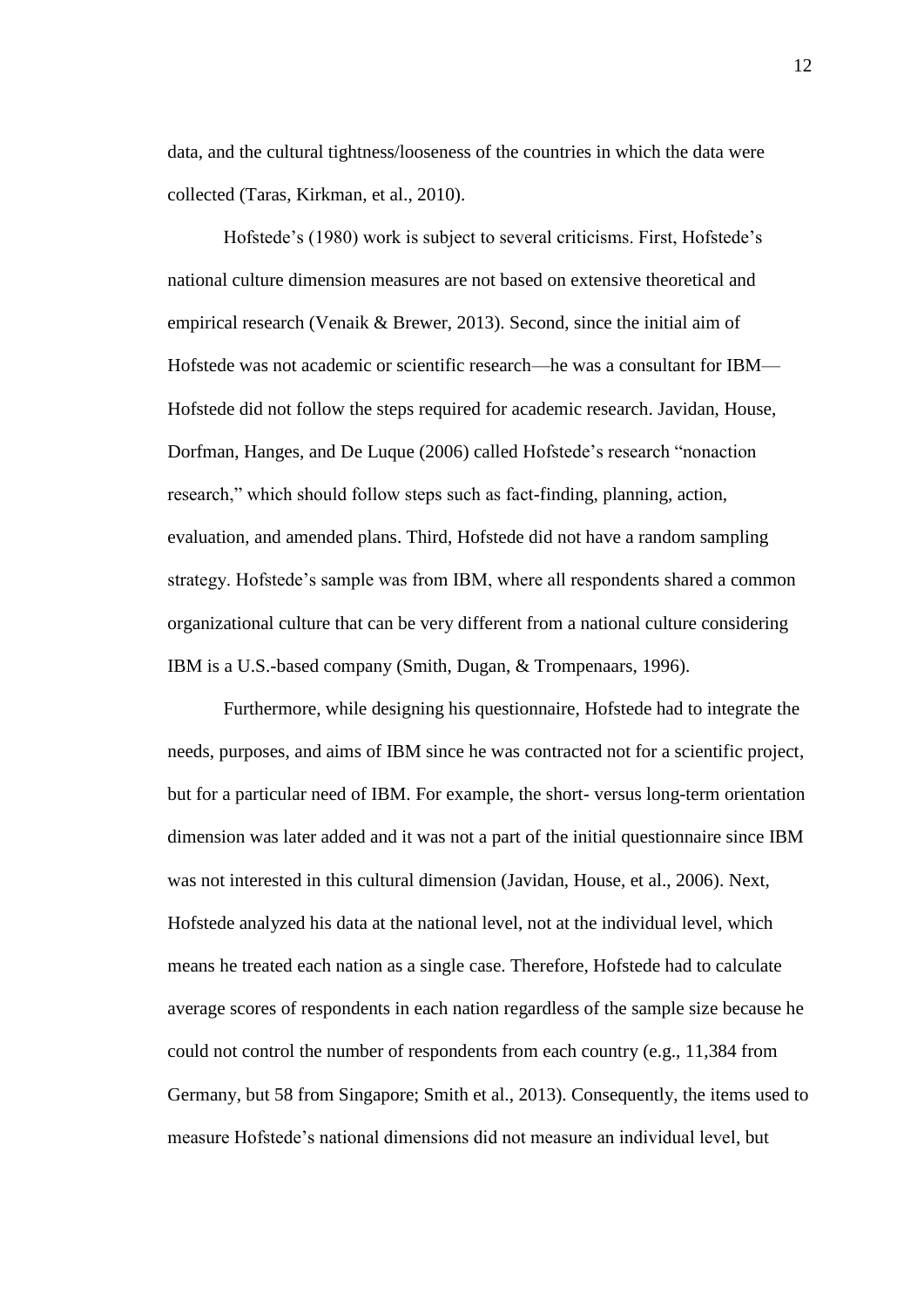instead the average of a national level and therefore cannot be used for management theories (Venaik & Brewer, 2013). Finally, Javidan, House, et al. (2006) claimed that Hofstede ignored vital statistics and psychometrics in his seminal 1980 book. For example, for evidence of aggregability, statistical analysis is ignored. As a result, Hofstede's work has generalizability issues related to the lack of proper scientific steps, relevant statistical analysis, and designing his survey according to IBM's needs.

The GLOBE project is directed toward filling the substantial knowledge and methodological gaps in Hofstede's (1980) model concerning the cross-cultural forces relevant to effective leadership and organizational practices. The GLOBE project is a multiphase, multi-method project to develop an empirical theory to analyze, understand, and predict the impact of particular culture on leadership effectiveness (House et al., 2002). Consequently, the GLOBE project's research is a better tool to understand the effect of societal culture on leadership.

The other prominent cultural model researcher is Trompenaars (1993) who, unlike Hofstede, searched for preferred behavior in both work and leisure contexts. It is imperative to understand Trompenaars' cultural studies and model to appreciate the advances in the GLOBE's project design.

#### <span id="page-28-0"></span>**Trompenaars**

Trompenaars (1993) is a Dutch-French management consultant and organizational theorist who proposed a model of seven fundamental dimensions of national culture for understanding cultural differences in business in his book, *Riding the Waves of Culture.* Some of Trompenaars' questionnaire items aimed to obtain values by asking respondents how they would act in a series of briefly described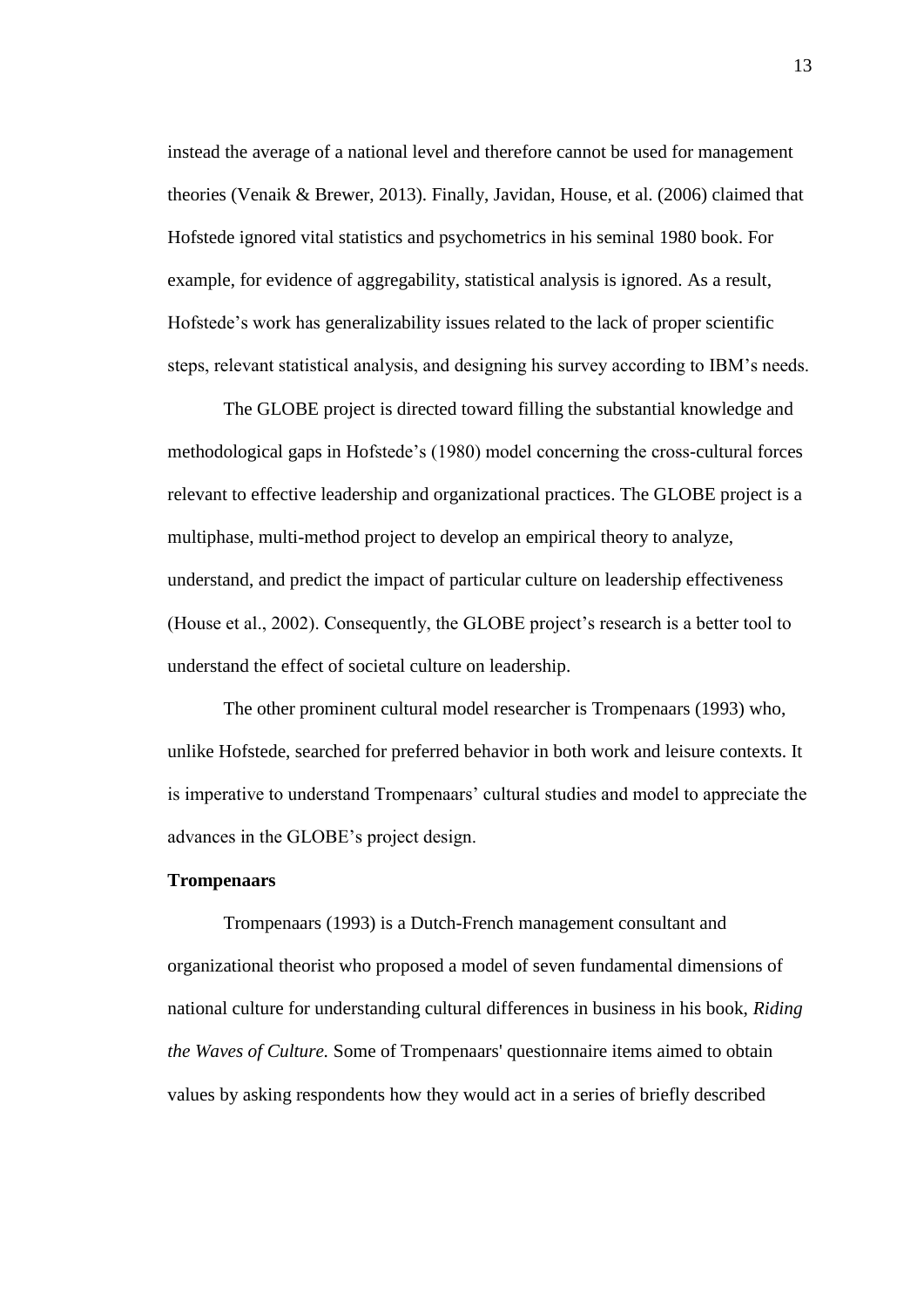hypothetical situations, while other items provided a forced choice between two value statements.

Trompenaars' (1993) first five dimensions explain the interactions people have with each other, including (a) individualism vs. collectivism, (b) universalism vs. particularism, (c) specific vs. diffuse, (d) neutral vs. emotional, and (e) achievement vs. ascription. These five dimensions are derived directly from Parsons and Shils' (1951) value dilemmas. The concept of achievement vs. ascription indicates the characteristics of a person's ability to determine their status. The sixth dimension—internal direction vs. external direction—is derived from the work of Rotter (1966) and measures behavior toward the environment. The seventh dimension—sequential vs. synchronous—is derived from Cottle (1968) and measures the time perception of cultures.

Trompenaars' (1993) research instrument was based on existing theory. However, his research samples were small, and the sample of nine countries he studied was statistically insufficient to develop a multidimensional model (Hofstede, 1996). Furthermore, Trompenaars did not present the scores of the countries in the data on his six dimensions as GLOBE did, which is an important tool for practitioners in order to compare countries. Hofstede (1996) critiqued Trompenaars' approach by claiming that Trompenaars confused conceptual categories with dimensions and based his assertion on Parsons and Shils (1951) theory. Trompenaars (1993) created his five dimensions according to Parsons and Shils (1951) research. Hofstede claims that Parsons and Shils' theory is speculative because the philosophy is dated back to the 1940s, and there is no research supporting it. Finally, Hofstede (1996) asserted that

14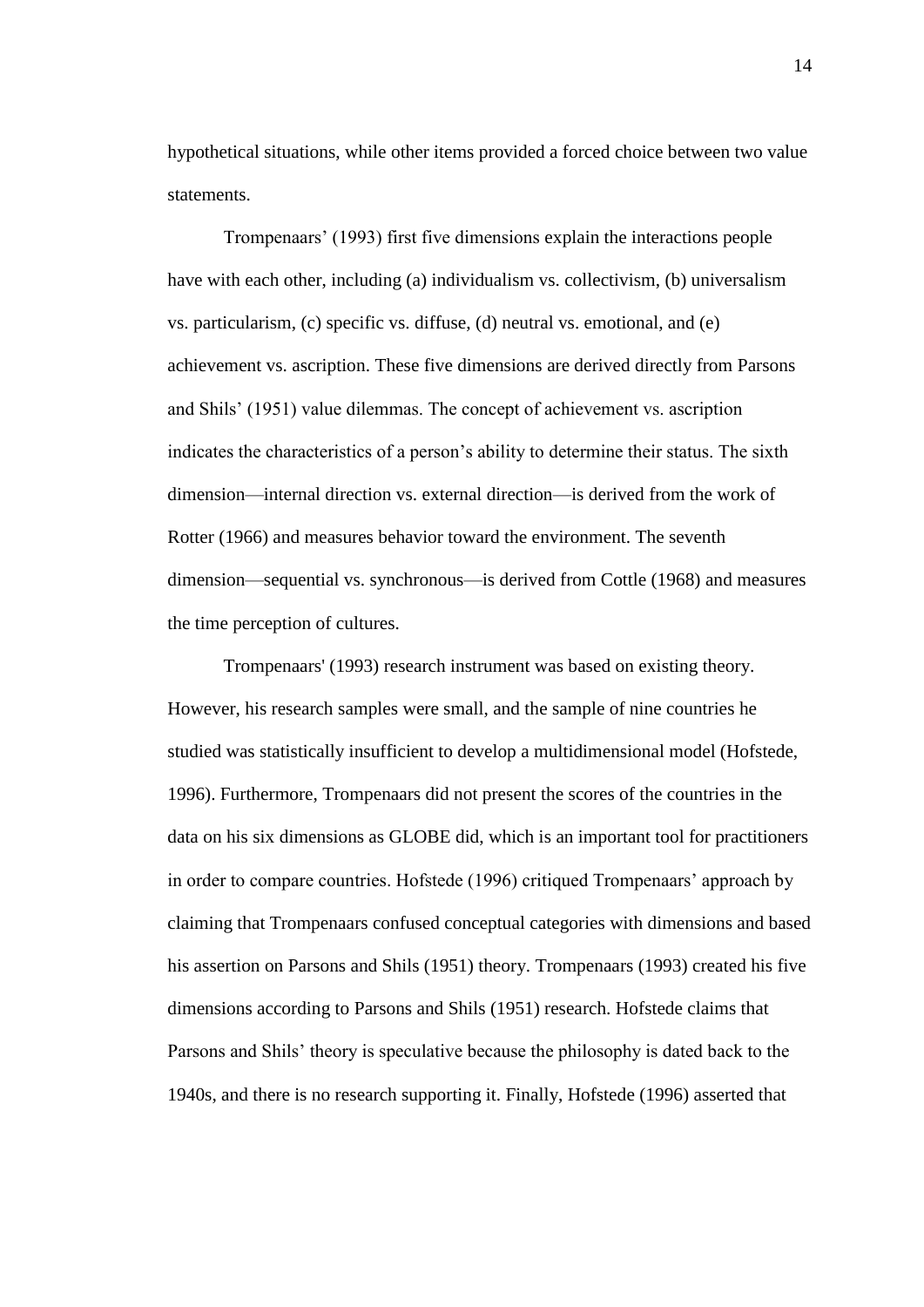Trompenaars' research lacked content validity because his instrument did not cover the universe of relevant aspects of national culture literature.

The GLOBE project is directed toward addressing Trompenaars' (1993) validity issues and the methodological gap concerning the cross-cultural forces relevant to effective leadership and organizational practices. The GLOBE's research is theory-driven, as they first identified the general nature of the constructs they wanted to measure before creating the GLOBE scales. This vital process determines how the items should be written and which statistical analysis needs to be performed to evaluate the sufficiency of the scales. As a result, the GLOBE's research program is a better project to identify the effect of societal culture on leadership.

Schwartz's (1992, 1994) approach was one of the essential examples that the GLOBE project team used in their process which is to follow a theory-driven approach in developing their value survey. One should review Schwartz's (1992, 1994) work, one of the pioneering research projects that has identified cultural dimensions of values, to understand the GLOBE project better.

#### <span id="page-30-0"></span>**Schwartz**

Schwartz (1992, 1994) is a social psychologist and a cross-cultural researcher. The GLOBE project attempted to follow the theory-driven approach that Schwartz took when developing the questionnaire scales (as cited in House et al., 2004). Before developing the value survey, Schwartz reviewed the philosophical, religious, and empirical literature from numerous cultures to identify several values and then grouped these values into 10 categories he believed to be universally appropriate (Smith & Schwartz, 1997). Furthermore, Smith et al. (1996) suggested that Schwartz is one of the pioneering researchers who has directly aimed at identifying cultural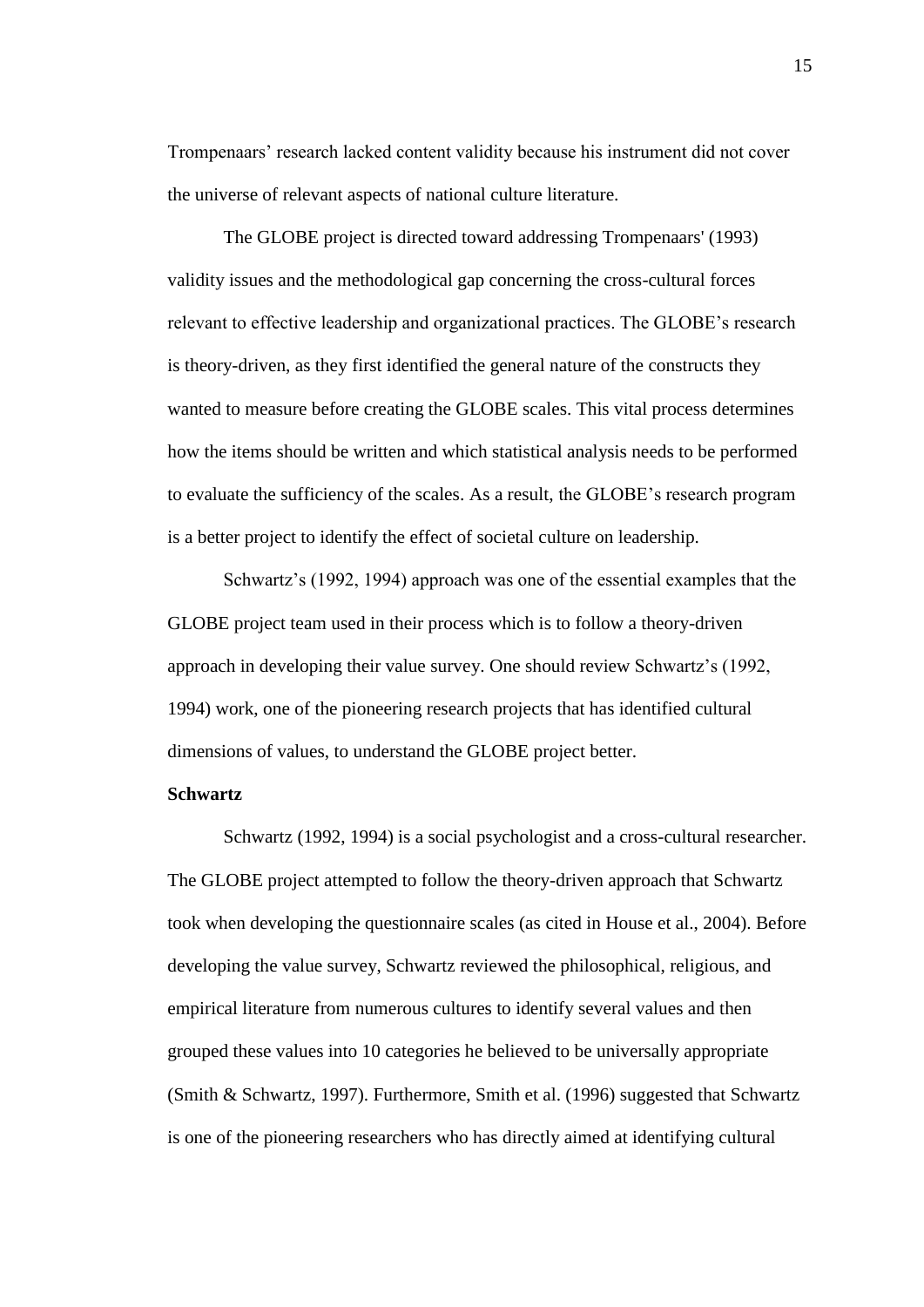dimensions of values. Consequently, Schwartz is worthy of mention in this literature review since House et al. (2004) suggested that Schwartz's values survey is a distinct example of the utility of developing scales according to a theory-driven approach.

Schwartz (1992) did a parallel series of individual-level studies of a set of specific values within 67 different nations. Then, in 1994, Schwartz widened his individual-level classification of human values to the society level to differentiate cultures by dimensions (House et al., 2004). Schwartz developed a 56-value survey and then grouped them into 10 categories. He then developed a model of interrelations among those categories (Schwartz, 1992, 1994). The GLOBE project team used a similar approach when developing the GLOBE scales. The 10 values include: (a) selfdirection, (b) stimulation, (c) hedonism, (d) achievement, (e) power, (f) security, (g) conformity, (h) tradition, (i) benevolence, and (j) universalism. After analyzing value data from each country, Schwartz created seven dimensions to differentiate societies: (a) embeddedness, (b) harmony, (c) egalitarian, (d) commitment, (e) intellectual autonomy, (f) affective autonomy, (g) mastery, and (h) hierarchy.

The GLOBE project expects strong relationships and the correlation between Schwartz's (1992) scales and the GLOBE societal and cultural values (Should Be) scales. For example, Schwartz's Egalitarian Commitment dimension is significantly positively related to GLOBE's (2004) societal Gender Egalitarianism cultural values measure and negatively related to GLOBE's societal Assertiveness cultural values scale. Also, Schwartz's Hierarchy dimension is significantly positively related to the GLOBE societal Power Distance scale (House et al., 2004). There are also some similarities between Hofstede's classification and Schwartz's classification even though they use different names. For example, Schwartz's Hierarchy vs.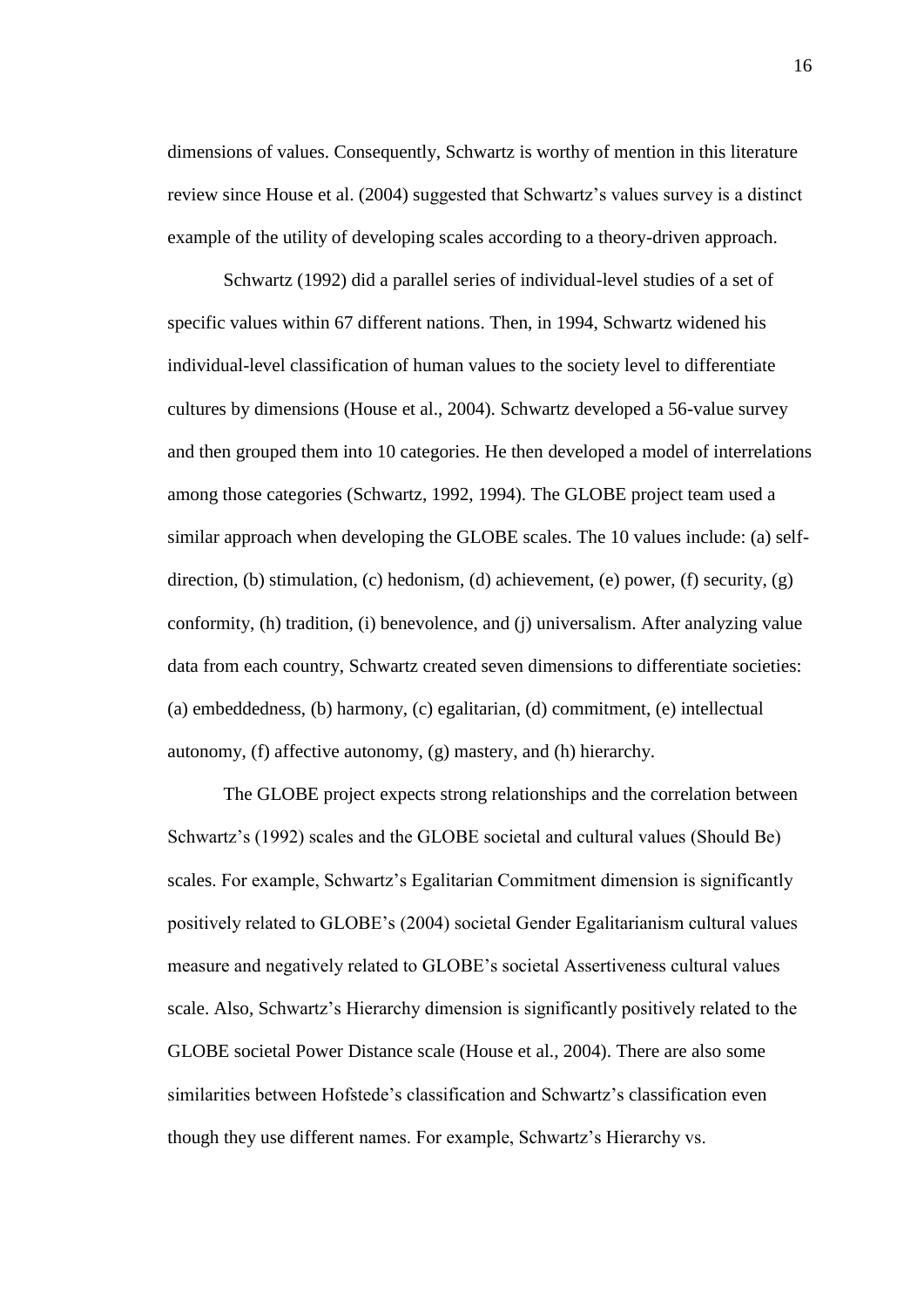Egalitarianism is very close to Hofstede's Power Distance definition. Another is Embeddedness vs. Autonomy of Schwartz, which is very similar to Hofstede's (1980) individualism vs. collectivism.

Even though Brett and Okumura (1998) stated that Schwartz's (1992) framework is more advanced than Hofstede's model, there are several criticisms of Schwartz. For example, Steenkamp (2001) asserted that Schwartz's framework has not been tested through application for validity. Moreover, the items Schwartz had in his data sets were developed to measure individual-level value dimensions that limit the derivation of the cultural dimensions (Steenkamp, 2001). As a result, Schwartz's framework has not been used widely for international business purposes. Another reason why Schwartz's framework has yet to be applied widely could be characteristics of his sample. Since Schwartz (1992) collected data from 44,000 school teachers and university students in 54 countries, there may be a representativeness issue for corporate context.

However, the GLOBE project is focused on filling the gaps and the methodological issues in Schwartz's (1992) model concerning the cross-cultural forces relevant to effective leadership and organizational practices. The GLOBE project is the largest and most prestigious study of its kind in the cross-cultural literature with more than 200 researchers from 62 societies studying more than 17,000 midlevel managers (House et al., 2004). Therefore, the GLOBE is a superior tool to study cultural dimensions and its effect on leadership perception.

#### **The GLOBE Project**

<span id="page-32-0"></span>One of the most comprehensive methods of assessing cultural values in relation to leadership is the GLOBE project, which defines culture as "shared motives,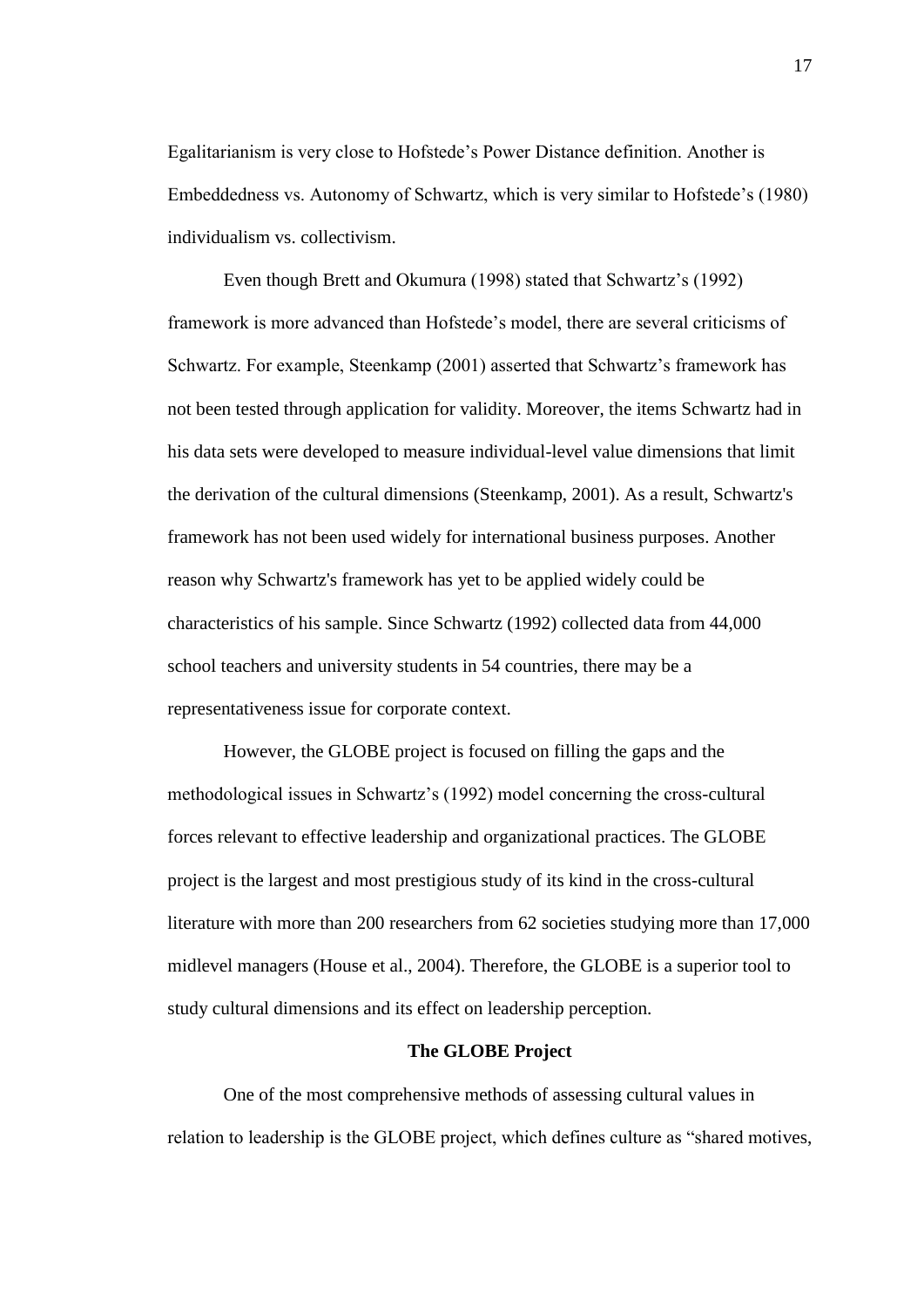values, beliefs, identities, and interpretations or meanings of significant events that result from common experiences of members of collectives that are transmitted across generations" (House et al., 2004, p. 15). The GLOBE researchers argue that culture affects leadership characteristics, attributes, and behaviors and moderates the outcomes resulting from different styles of leadership (House et al., 2004). With more than 200 researchers from 62 societies studying more than 17,000 midlevel managers from 951 local industries in the initial phases, the 2004 GLOBE study is the largest and most prestigious study of its kind in the social sciences. The GLOBE developed a set of measures that led to a new perspective on the measurement of cultural similarities and differences and formed 10 cultural clusters within 62 societies (House et al., 2002).

The GLOBE is an ongoing project; in the latest 2014 study, more than 70 researchers collected data from over 100 CEOs and 5,000 senior executives in corporations in a variety of industries in 24 countries. The latest study demonstrated the considerable influence of culture on societal leadership expectations and the importance of matching CEO behaviors to expectations for leadership effectiveness. The next section explains the GLOBE project in greater detail.

#### <span id="page-33-0"></span>**The Need for the GLOBE Project**

Globalization and the increased size of international trade after the 1980s are the primary drivers for the GLOBE project (Javidan, Dorfman, et al., 2006). The GLOBE team believed that effective leaders should understand cultural differences and expectations of leadership for successful international trade. One key lesson arising from the project is that the development of global managers requires more than just acquiring experience with and general knowledge of different countries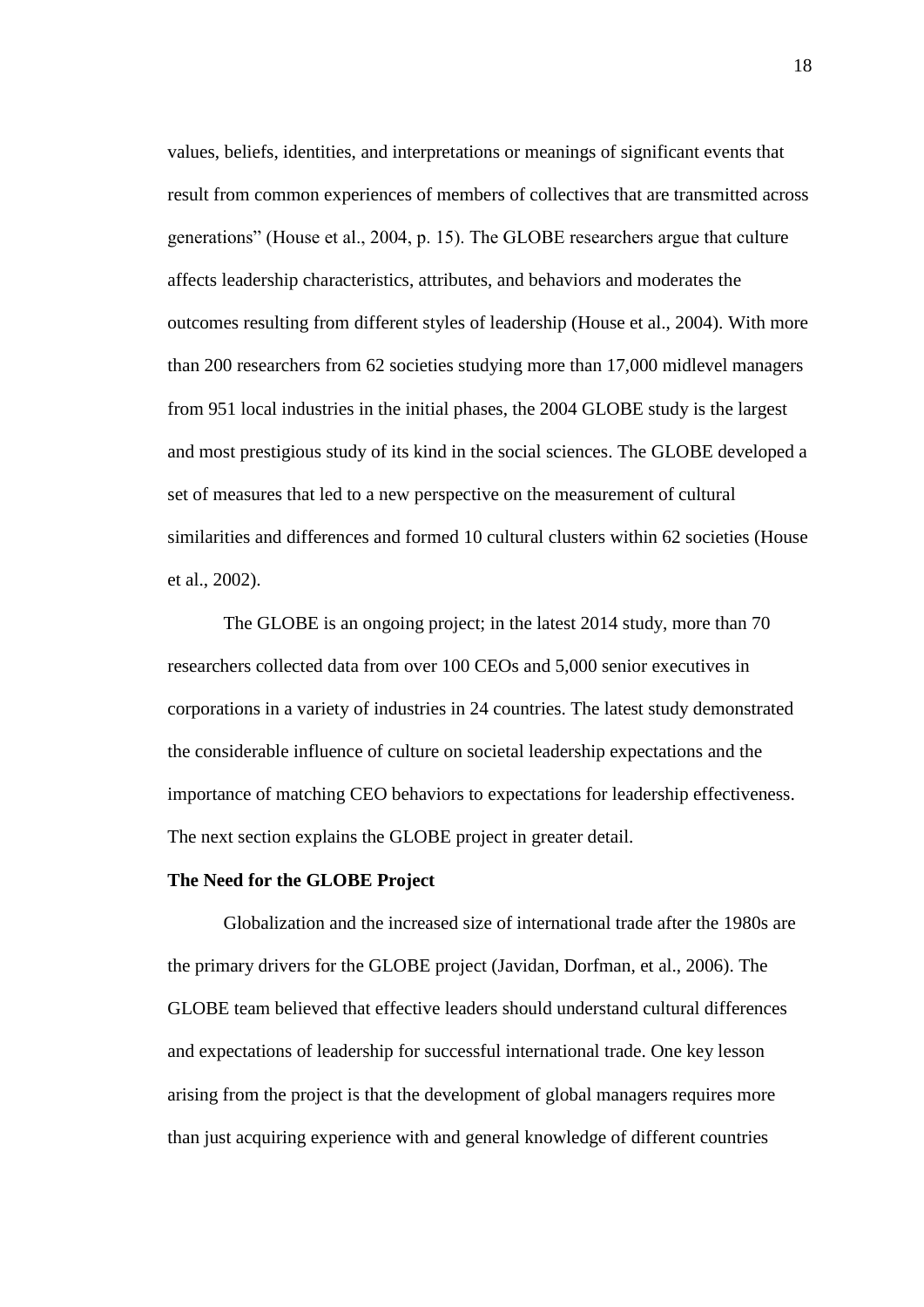(Javidan & Dastmalchian, 2009). Unfortunately, the literature shows that crosscultural research in the last 15 years before GLOBE is often theoretic and fraught with methodological problems. Therefore, previous research not only lacks the guidance for leaders for global challenges but also creates more questions about the culturally contingent aspects of leadership. Subsequently, the GLOBE research program is directed toward filling a substantial knowledge gap concerning the cross-cultural forces relevant to effective leadership and organizational practices (House et al., 2004).

#### <span id="page-34-0"></span>**The GLOBE Methodology**

The GLOBE is a worldwide, multiphase, multimethod project started in the summer of 1991. By the end of 1993, 735 questionnaire items were developed, and more than 200 researchers started to collect data in 62 cultures to better understand how national culture influences leadership and organizational behavior over a 10-year period. From three industries and 951 organizations, 17,370 middle managers completed the questions asking them about their organization's culture, their society's culture, and their beliefs about the effectiveness of various attributes for outstanding leaders.

The theoretical base that guides the GLOBE research program is an integration of implicit leadership theory (Lord & Maher, 1991), value/belief theory of culture (Hofstede, 1980), implicit motivation theory (McClelland, 1985), and structural contingency theory of organizational form and effectiveness (Pfeffer, 1982). A notable strength of the GLOBE research design is the combination of the quantitative and qualitative methodologies. Quantitative processes involve a hierarchical model that assesses both absolute and relative standings on dimensions as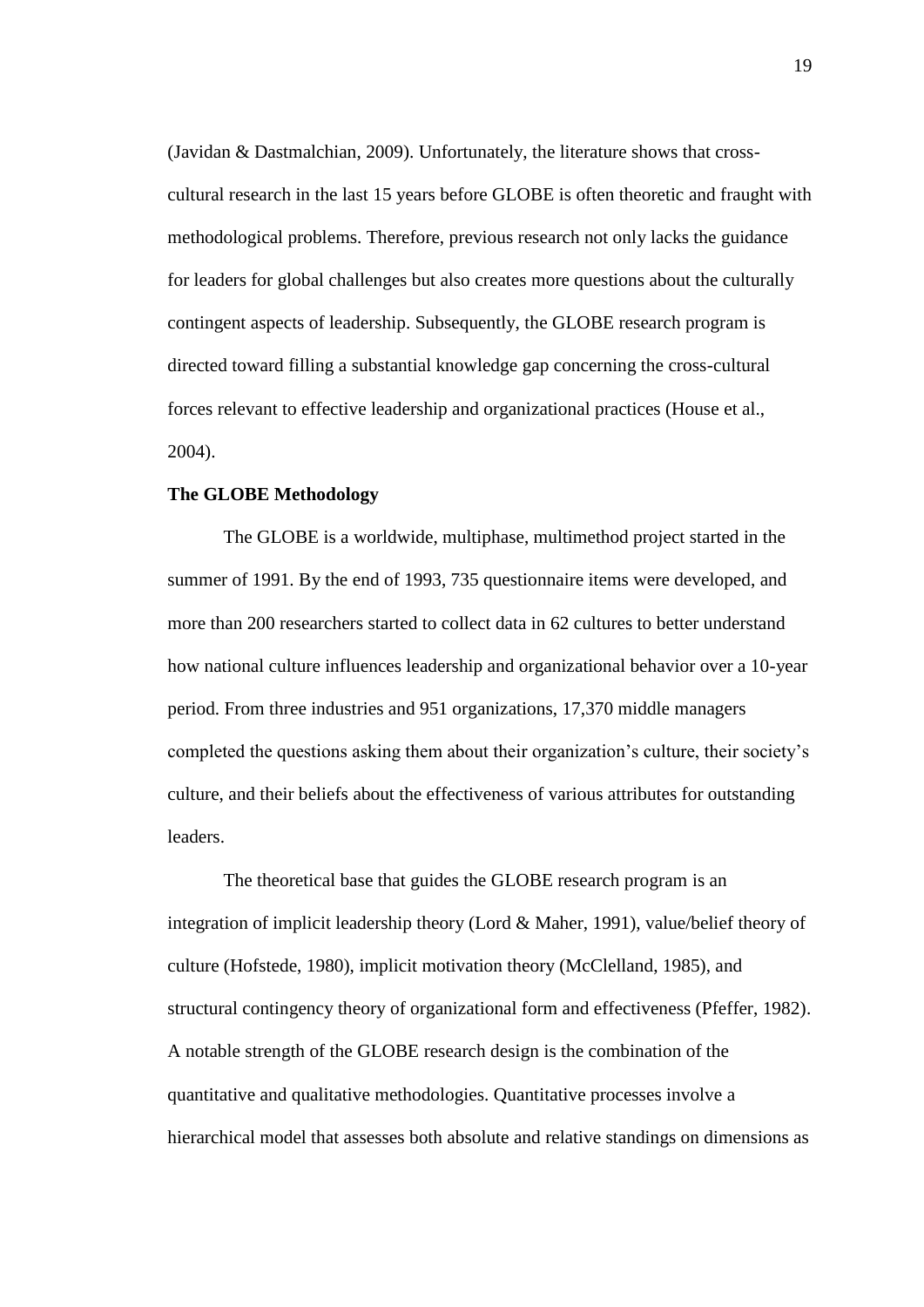well as multiple measures from multiple perspectives (Dickson, Aditya, & Chhokar, 2000). Qualitative methodologies are used to help understand the variation in meanings during development of the questionnaire and scales. The elimination of conventional method and common source variance is another strength of the GLOBE design strategy (House et al., 1999).

To differentiate societal attributes, the GLOBE research team developed 735 questionnaire items after reviewing prior literature. There were three significant innovations in the project. First, GLOBE participants rated individual perceptions and aggregated perceptions of others as a social group in their society or organization. Second, half of the respondents rated their organization, and the other half rated their society. This approach allows the connections between these two sets of measures as well as links with the measures of leadership to be tested in an unbiased manner. The third and most important innovation is that participants completed two sets of ratings that describe their society or organization "as it is" and "as it should be," leading to measures of practices and values respectively (Grove, 2005). After two pilot studies and several psychometric tests (e.g., factor analysis, generalizability, item analysis, cluster analysis), nine significant attributes of culture were identified—six of them derived from Hofstede's original four—named as Cultural Dimensions, and serve as independent variables.

#### <span id="page-35-0"></span>**The Cultural Dimensions in the GLOBE Project**

This section describes each of the nine Cultural Dimensions in detail.

<span id="page-35-1"></span>**Performance orientation.** This cultural dimension refers to the degree to which a group encourages and awards group members for demonstrating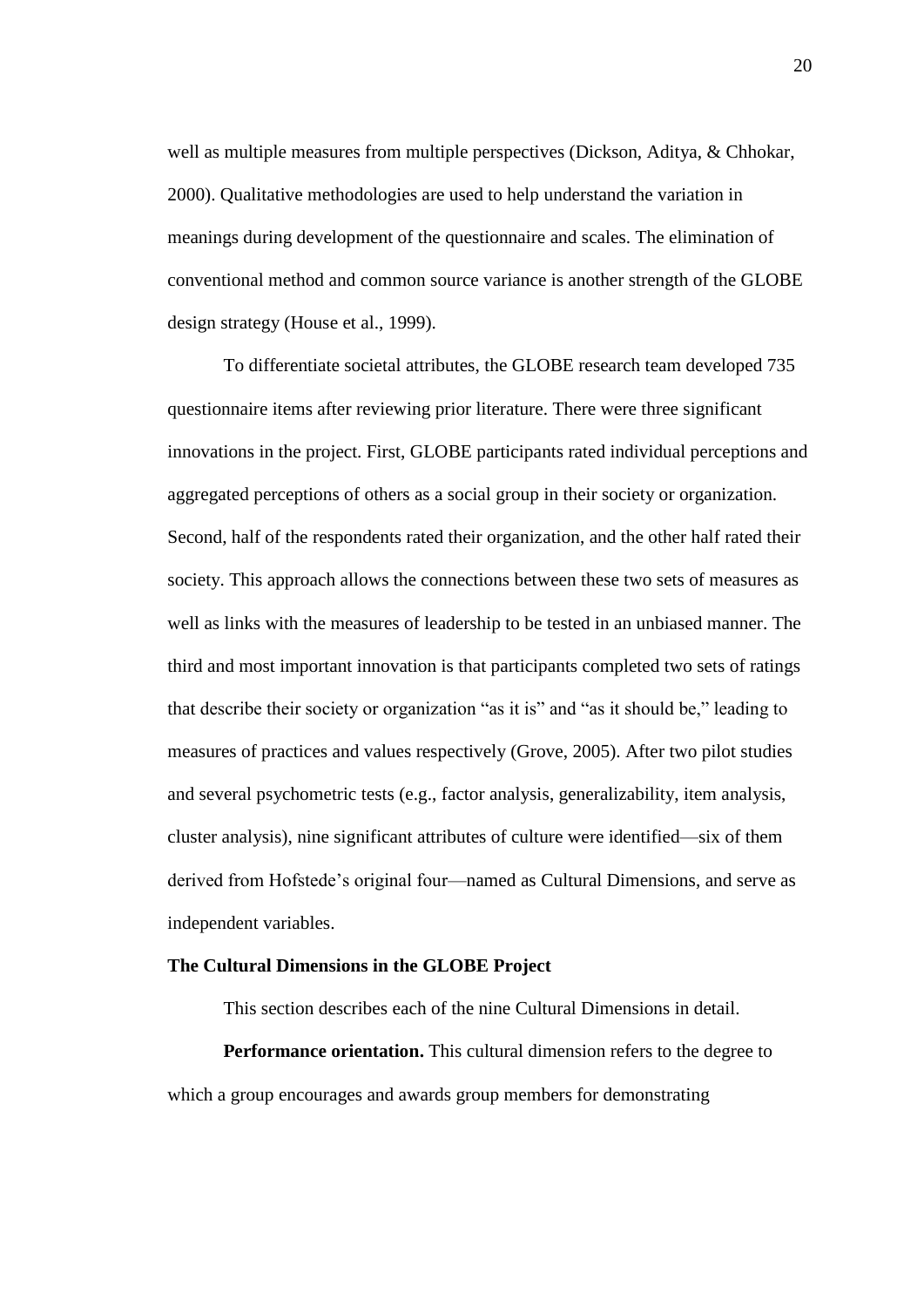advancement in performance and high standards in execution. The focus of this dimension is future-oriented (House et al., 2004).

**Uncertainty avoidance.** This cultural dimension denotes the extent to which the members of a group strive to abstain from uncertainty by adhering to socially accepted rules and practices to reduce the possibility of unpredictable and undesirable events. The desire of people to minimize or eliminate uncertainty leads them to look for "orderliness, consistency, structure, formalized procedures and laws" (House et al., 2004, p. 603).

**Power distance.** This cultural dimension measures the extent to which the members of a group hold the idea that power should be unevenly distributed and concentrated at higher levels of a social or an organizational structure. In countries that score high in Power Distance, those in authority positions not only anticipate, but also receive obedience. Lower Power Distance provides people with better access to information, greater involvement in decision-making processes and higher upward social mobility (House et al., 2004).

**Institutional collectivism.** This cultural dimension measures the importance that institutions place on "collective distribution of resources and collective action" (House et al., 2004, p. 30). Organizations in high Institutional Collectivistic countries tend to promote group performance and rewards.

**In-group collectivism.** In contrast to Institutional Collectivism, this social dimension gauges to what extent society approves of attitudes that confirm and promote an individual's pride and loyalty to one's inner group or family. Authority figures tend to be highly respected in societies that have high In-group Collectivism (House et al., 2004).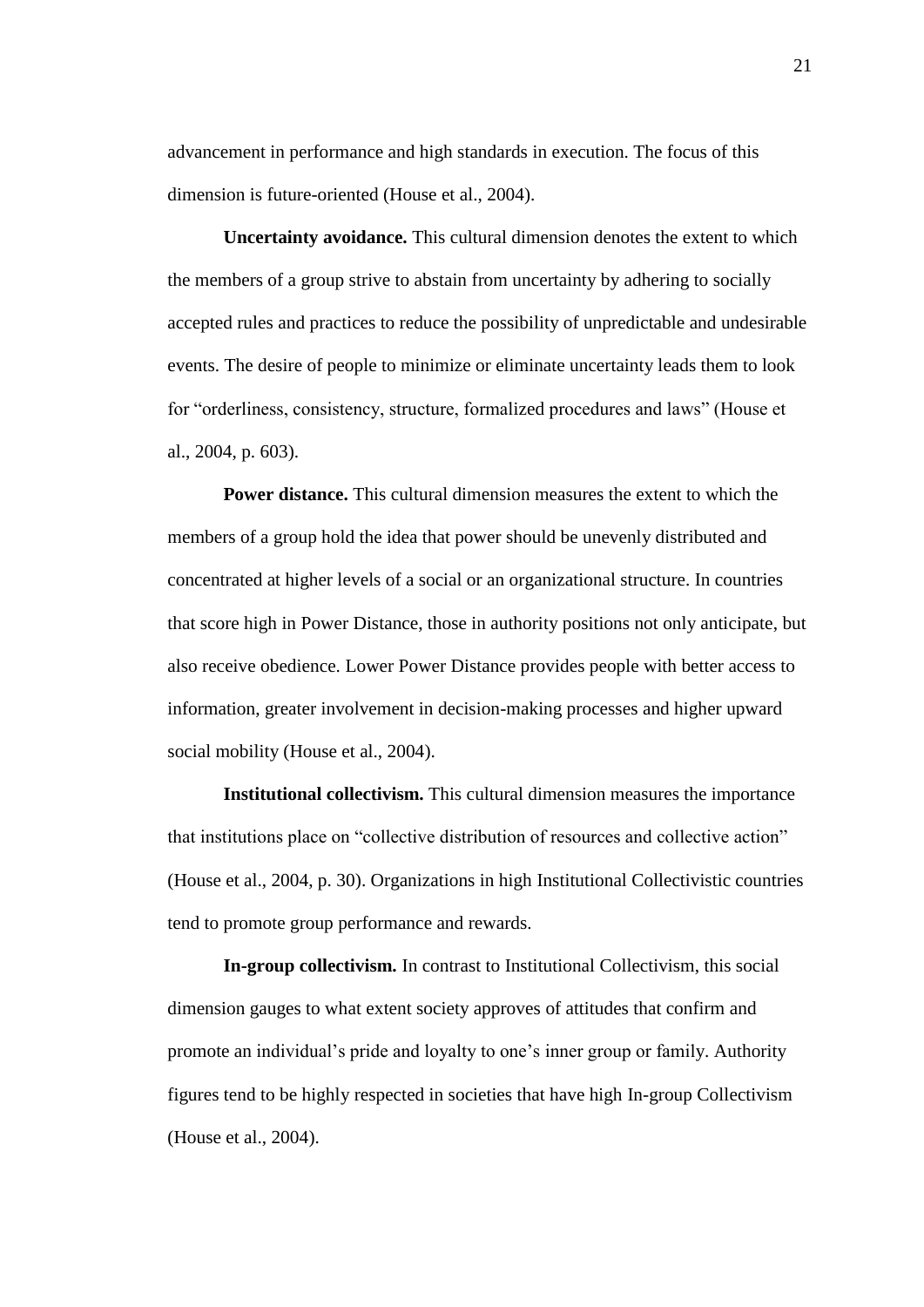**Assertiveness.** This social dimension refers to the degree to which individuals favor the demonstration of confrontational and aggressive behaviors to maintain their relationships with others (House et al., 2004).

**Gender egalitarianism.** This social dimension relates to the degree to which an organization or a society minimizes gender inequality, thereby maximizing equality in gender status, roles, and impact in society. Northern European countries which are feminine compared to other countries score high on Gender Egalitarianism. Organizations operating in countries that have a high score in this dimension tend to create an environment that is conducive to the diversity of opinions and individuals (House et al., 2004).

**Future orientation.** This social dimension measures the amount of futureoriented behaviors that the members of a group are involved in. These attitudes include delaying gratification both at the individual and group level, systematic planning, and devoting time, energy and money in the future. Organizations in high Future-oriented countries tend to be averse to risk-taking and opportunistic decisionmaking, contrasted with organizations in low Future-oriented countries (House et al., 2004).

**Humane orientation.** This social dimension refers to the degree to which organizations or societies appreciate and encourage their members "for being fair, altruistic, friendly, generous, caring and kind to others" (House et al., 2004, p. 30). Countries that rank high on this cultural practice tend to rank high in femininity in social groups.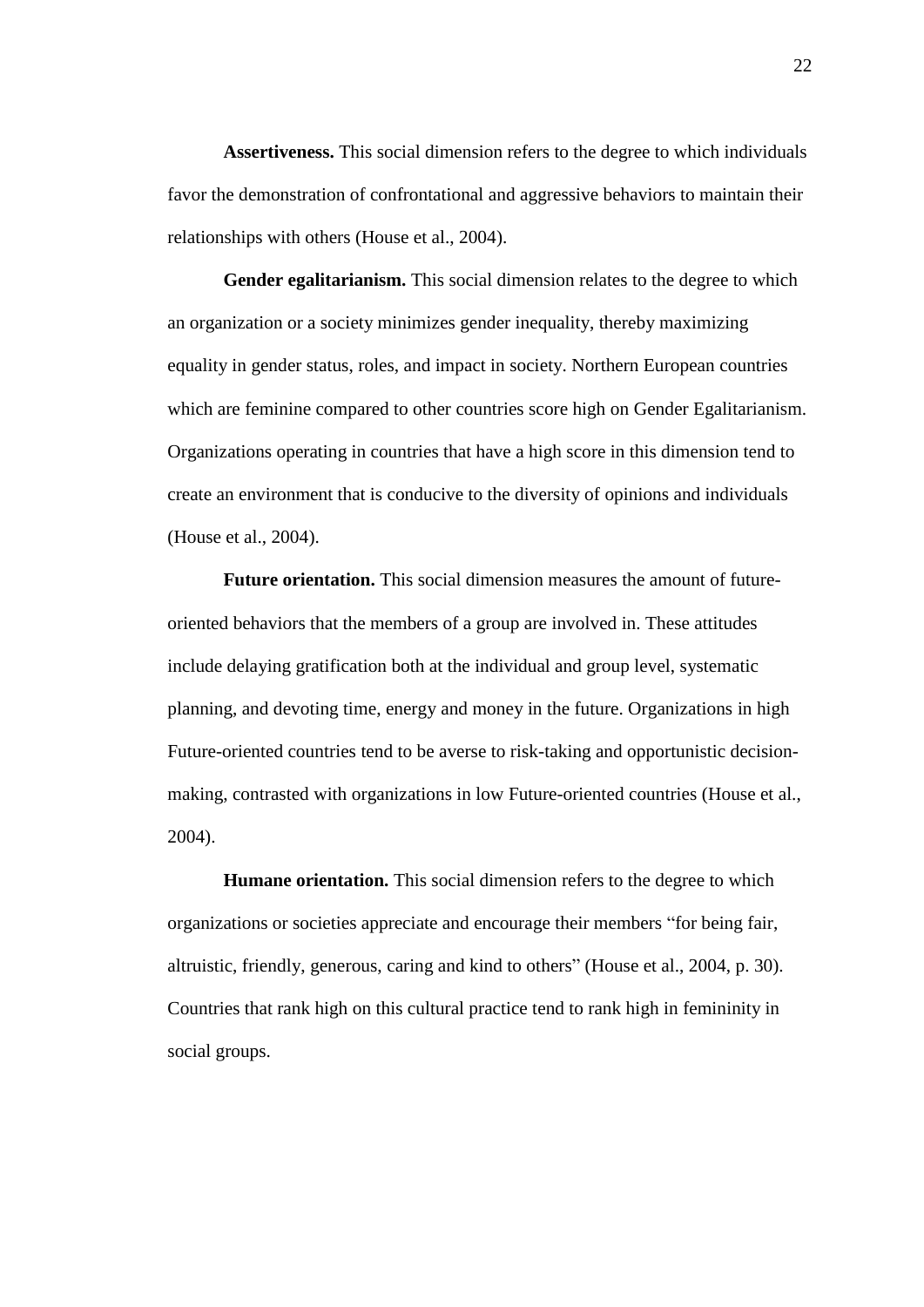#### **Culturally Endorsed Implicit Theory of Leadership in the GLOBE Project**

The dependent variables are defined in this section to create a relationship between the nine core GLOBE cultural dimensions and leadership dimensions impacted by culture. The dependent variables originate from culturally endorsed implicit leadership theory (CLT), the Human Development Index, gross national product per capita (GNP), and measures of the psychological and physical welfare of members and additionally include several variables related to the human condition in each society. A fundamental concept in the GLOBE program is the CLT developed from the implicit leadership theory literature, which will be described in detail in the following sections (De Luque, Lelchook, & Quigley, 2015).

The implicit beliefs of individuals concerning the fundamental nature of leadership have a direct influence on CLT. Additionally, societal culture may influence leadership behaviors and attributes, which will, in turn, determine whether the leader is effective and accepted by followers, although CLT moderates this relationship.

The primary purpose of the GLOBE project is to identify which effective leadership characteristics can be linked to cultural attributes of societies. Initially, 21 primary leader behaviors are identified as effective leadership contributors, and eight leadership attributes are identified as impediments of effective leadership in all societies. Also, the GLOBE team identified 35 leader behaviors as either a contributor or an impediment in different societies. Finally, the research team identifies six global leader attributes to use as dependent variables. The GLOBE project reported an aggregated nine cultural dimension score for each society. However, the links between each of the nine dimensions and the final six global leader behaviors are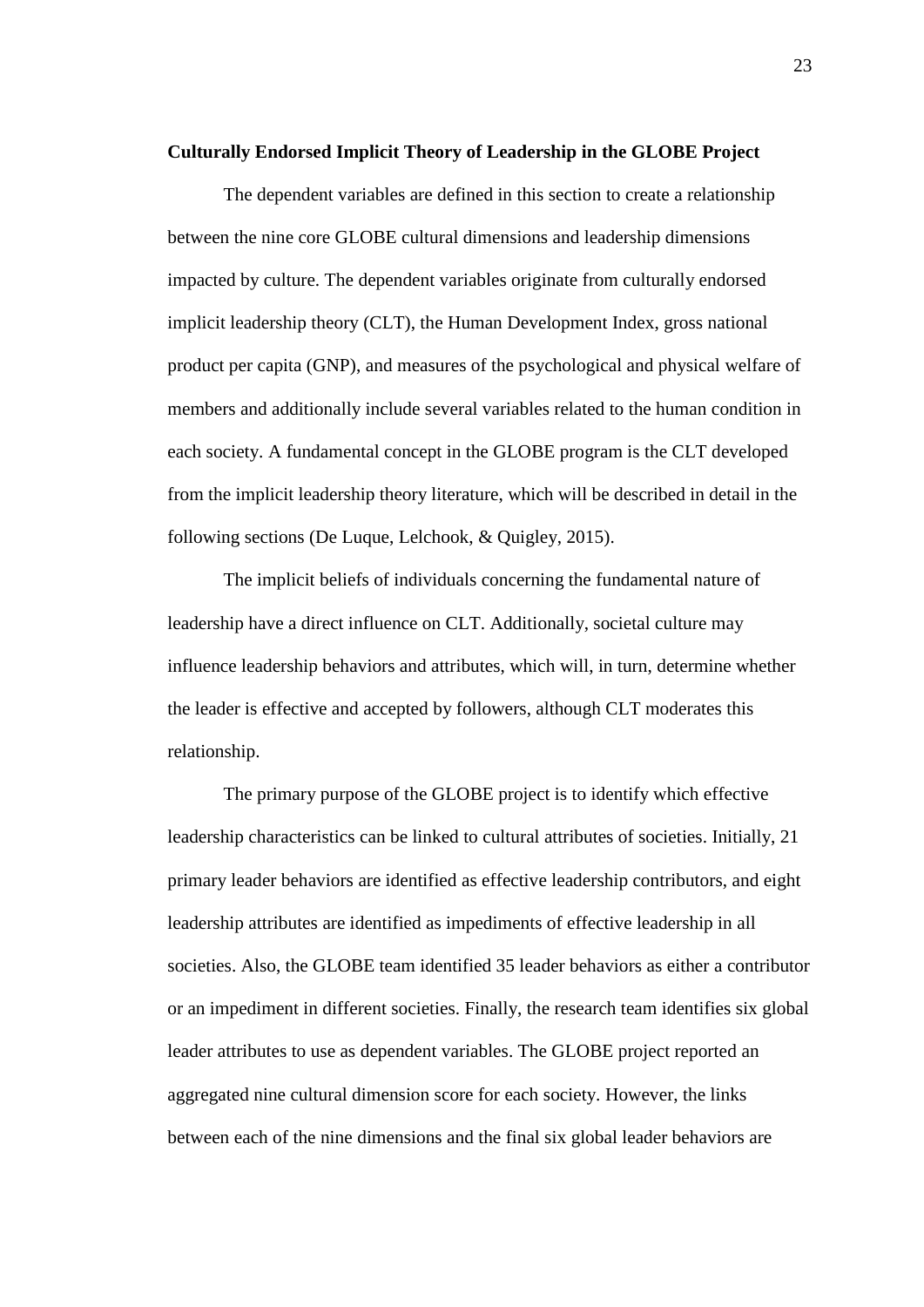reported globally instead of for each society. These global leader behaviors (leadership dimensions) are briefly defined as follows:

**Charismatic/value-based leadership.** This leadership dimension refers to the ability to encourage, to galvanize and to look for high performance results from others grounded in strongly held essential values (Dorfman, Javidan, Hanges, Dastmalchian, & House, 2012). Charismatic/Value-Based leadership is commonly stated to contribute to outstanding leadership (Javidan, Dorfman, et al., 2006). The six primary leadership dimensions included in this dimension are visionary, inspirational, selfsacrifice, integrity, decisive, and performance oriented (Dorfman et al., 2012).

**Team-oriented leadership.** This is a global leadership dimension that reflects the skills needed to build highly effective teams and to execute collective goals among team members (Dorfman et al., 2012). Team-Oriented leadership is generally stated to contribute to outstanding leadership (Javidan, Dorfman, et al., 2006). Five primary leadership dimensions are covered in Team-Oriented leadership. These are collaborative team orientation, team integrator, diplomatic, malevolent and administratively competent (Dorfman et al., 2012).

**Participative leadership.** This global leadership dimension indicates to what degree managers tend to include others in decision making processes and implementation of those decisions (Dorfman et al., 2012). Even though there are differences among participant countries and clusters, Participative leadership is mostly perceived as the contributor to exceptional leadership (Javidan, Dorfman, et al., 2006). Nonparticipative and autocratic are two primary leadership dimensions that are included in Participative leadership (Dorfman et al., 2012).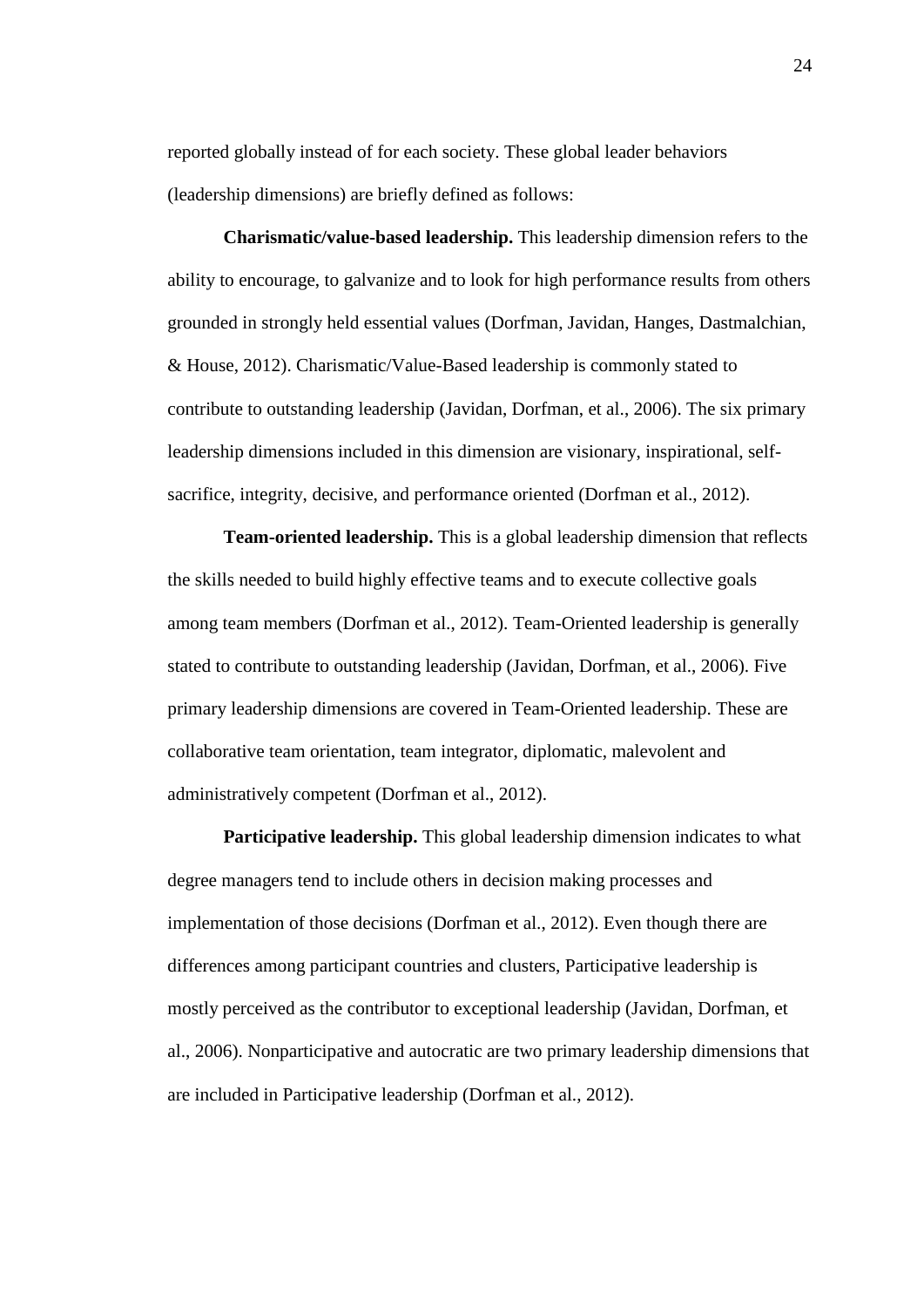**Humane-oriented leadership.** This global leadership dimension refers to encouraging, sensitive, and concerned leadership. Those leaders who demonstrate Humane-Oriented leadership are also compassionate and generous (Dorfman et al., 2012). Humane-Oriented leadership is conceived as either a neutral or moderate contributor to outstanding leadership (Javidan, Dorfman, et al., 2006). The two primary leadership dimensions included in this leadership dimension are modesty and humane orientation (Dorfman et al., 2012).

**Autonomous leadership.** This recently defined leadership dimension emphasizes independence and individualism (Dorfman et al., 2012). This leadership dimension is seen as a hindrance to exceptional leadership by some societies and a contributor to exceptional leadership to some degree (Javidan, Dorfman, et al., 2006). The Autonomous leadership dimension is represented by a single primary leadership dimension categorized as Autonomous leadership. This primary leadership dimension consists of individualistic, independence, autonomous, and unique attributes (Dorfman et al., 2012).

**Self-protective leadership.** This is a newly defined global leadership dimension that refers to safeguarding the individual and team through status improvement and face-saving (Dorfman et al., 2012). The countries and clusters generally perceive Self-Protective leadership as hindering outstanding leadership (Javidan, Dorfman, et al., 2006). This leadership dimension includes five primary leadership dimensions that are self-centered, status-conscious, conflict induces, facesaver, and procedural (Dorfman et al., 2012).

# **Regional Clustering of Societal Cultures**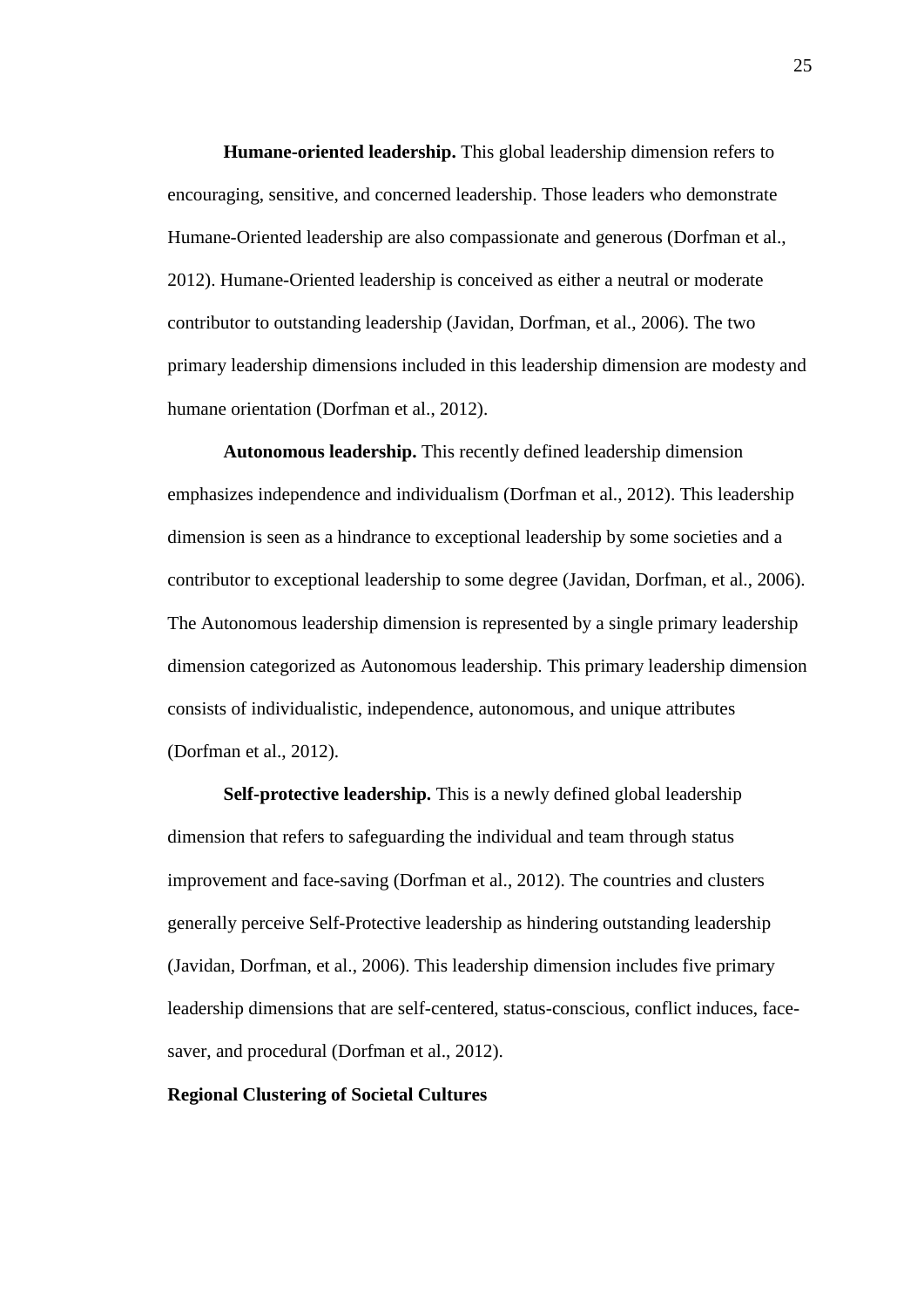This part of the paper presents the conceptual and empirical process by which GLOBE grouped the 62 societies into a set of 10 regional clusters. The GLOBE wanted to understand the similarities and differences among the 62 societies. Table 1 presents the 62 societies and their regional clusters.

Table 1

| Cultural<br>Cluster | Countries                                                   |
|---------------------|-------------------------------------------------------------|
| Anglo               | Australia, Canada, England, Ireland, New Zealand, White     |
|                     | South Africa                                                |
| Nordic Europe       | Denmark, Finland, Sweden                                    |
| Germanic Europe     | Austria, Germany, German Switzerland, the Netherlands       |
| Latin Europe        | France, Israel, Italy, Portugal, Spain, French Switzerland  |
| Eastern Europe      | Albania, Azerbaijan, Estonia, Georgia, Greece, Hungary,     |
|                     | Kazakhstan, Poland, Romania, Russia, Slovenia               |
| Confucian Asia      | China, Hong Kong, Japan, Singapore, South Korea,            |
|                     | Taiwan                                                      |
| Southern Asia       | India, Indonesia, Iran, Malaysia, the Philippines, Thailand |
| Latin America       | Argentina, Bolivia, Brazil, Colombia, Costa Rica, Ecuador,  |
|                     | El Salvador, Guatemala, Mexico, Peru, Venezuela             |
| <b>Middle East</b>  | Egypt, Kuwait, Morocco, Qatar, Turkey                       |
| South Pacific       | Fiji, Salomon Islands, Tonga, Vanuatu                       |

*Major Cultural Clusters in the World by Region*

*Note.* Data from the GLOBE project (House et al., 2004).

**Anglo.** The Anglo cluster scores high on Performance Orientation and low on In-group Collectivism*.* It is in the mid-score range on the rest of the societal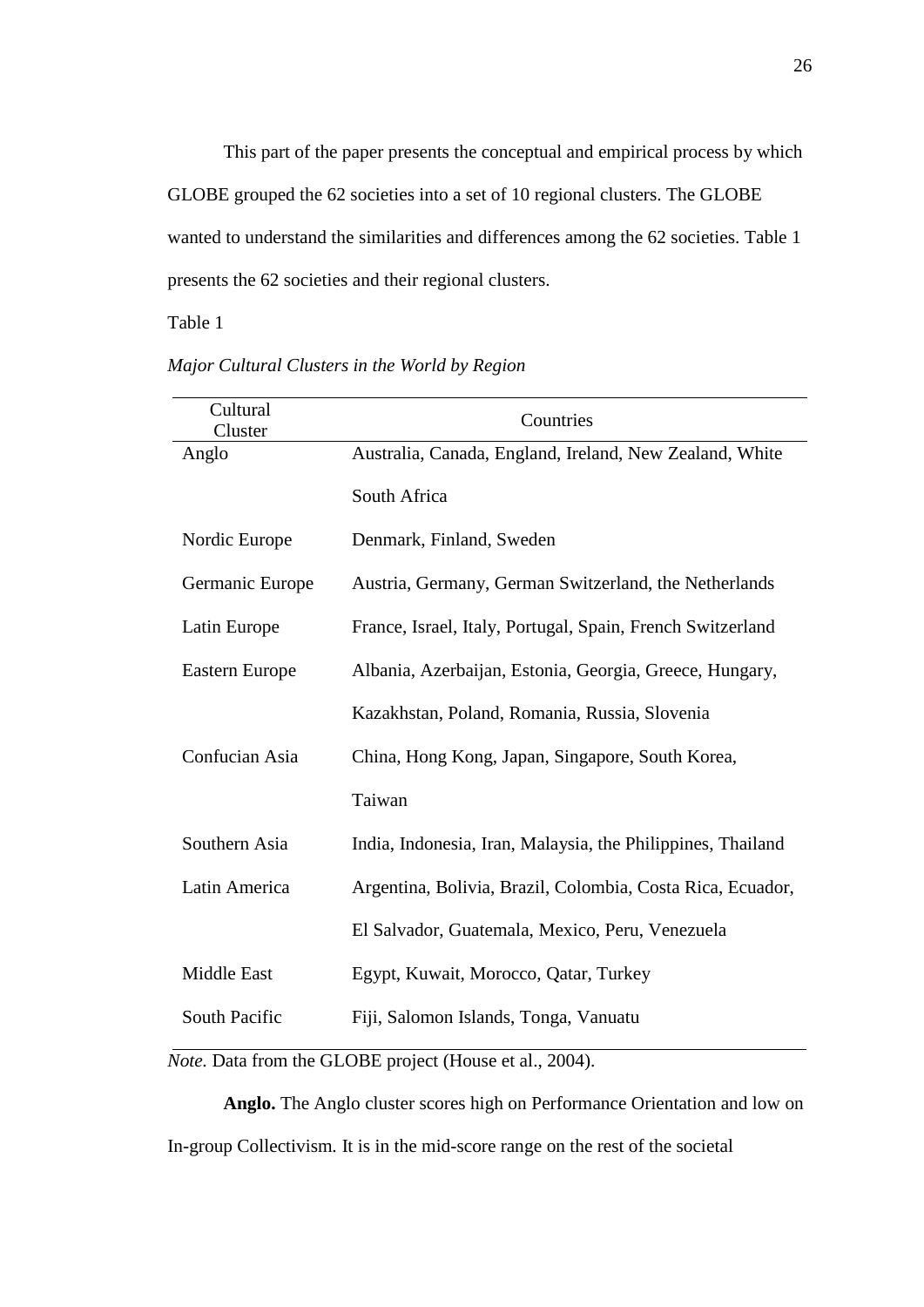dimensions (House et al., 2004). Performance orientation is generally perceived as an achievement of material wealth in countries of this cluster, especially in the United States and South Africa (White) (Ashkanasy, Trevor-Roberts, & Earnshaw, 2002). The Anglo cluster confirms Charismatic/Value-Based leadership very strongly by having the highest score among all clusters. This cluster also approves of Team-Oriented leadership and Humane Oriented elements of Participative leadership somewhat strongly. All Anglo countries highly value person-oriented leadership that means that a leader should perform as a part of a team while delivering the results. Self-protective behaviors are rather disregarded by the countries in this cluster (Chhokar, Brodbeck, & House, 2007).

**Latin Europe.** The Latin Europe cluster scores low on the Humane Orientation and Institutional Collectivism dimensions of societal culture. This cluster is in the middle range for the rest of the dimensions (House et al., 2004). In this cluster, the outstanding leader is expected to demonstrate Charismatic/Value-Based leadership supported by Team-Oriented and Participative leadership. Humane-Oriented leadership takes the fourth place in importance. Autonomous and Self-Protective leadership are less respected leadership attributes in the Latin Europe cluster (Jesuino, 2002).

**Nordic Europe.** The Nordic cluster scores high on Institutional Collectivism, Gender Egalitarianism, Future Orientation and Uncertainty Avoidance and low on Assertiveness, In-group Collectivism and Power Distance. This cluster falls in the middle range of scores on Humane and Future Orientation (House et al., 2004). When it comes to leadership, the countries in this cluster strongly support a mixture of high Charismatic/Value-Based and Team-Oriented leadership along with substantial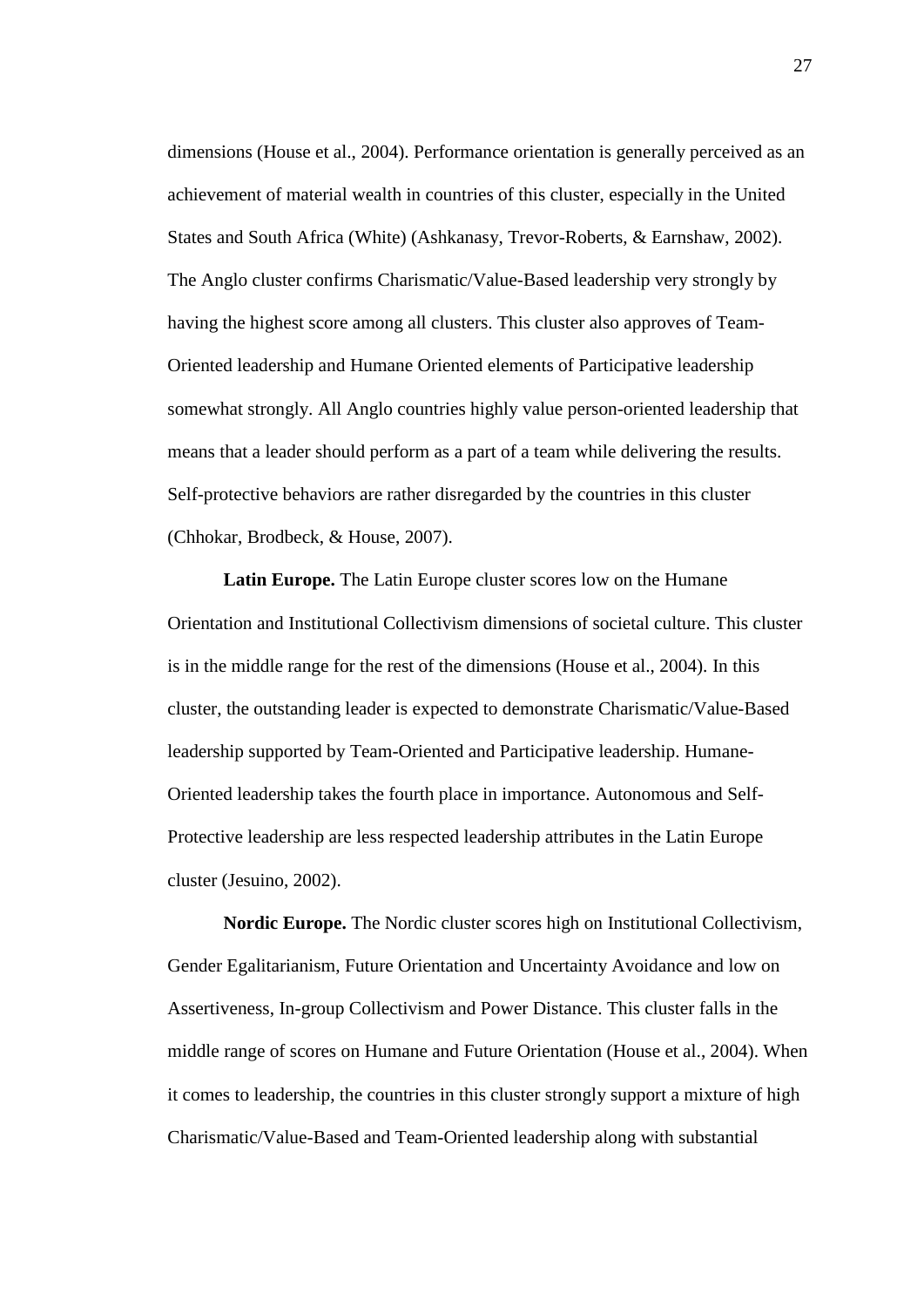attributes of Participative leadership. Self-Protective leadership is perceived as completely negative by this cluster. The Nordic Europe demonstrates tolerance for Autonomous leadership (House et al., 2004).

**Germanic Europe.** The Germanic Europe cluster has high scores on Assertiveness, Future Orientation, Performance Orientation and Uncertainty Avoidance and low scores on Human Orientation, Institutional Collectivism and Ingroup Collectivism. Gender Egalitarianism and Power Distance are societal culture dimensions where this cluster scores in the middle-range (House et al., 2004). High scores on the particular societal cultural elements signify the tendency of this cluster toward standardization, rules, hierarchy, and assertiveness (Szabo et al., 2002). Concerning the most effective leadership, this cluster strongly favors Participative leadership. Indeed, the cluster has the highest score for Participative leadership among all 10 clusters. The high-level endorsement of Participative leadership in these countries seems to be greatly impacted by the existing models of relationship between "labor" and "capital." Cooperation and coordinated actions lie at the center of these relations in pursuit of creating better economic equilibrium (Szabo et al., 2002). On the other end of the spectrum, this cluster views Self-Protective leadership very negatively (House et al., 2004).

**Eastern Europe.** This cluster scores high on Assertiveness, Gender Egalitarianism, and In-group Collectivism and low on Future Orientation, Performance Orientation, and Uncertainty Avoidance. Its scores on Humane Orientation, Institutional Collectivism, and Power Distance range in the middle (House et al., 2004). The high "group orientated power distance" is the distinctive characteristic of this cluster in the global perspective. Compared to the GLOBE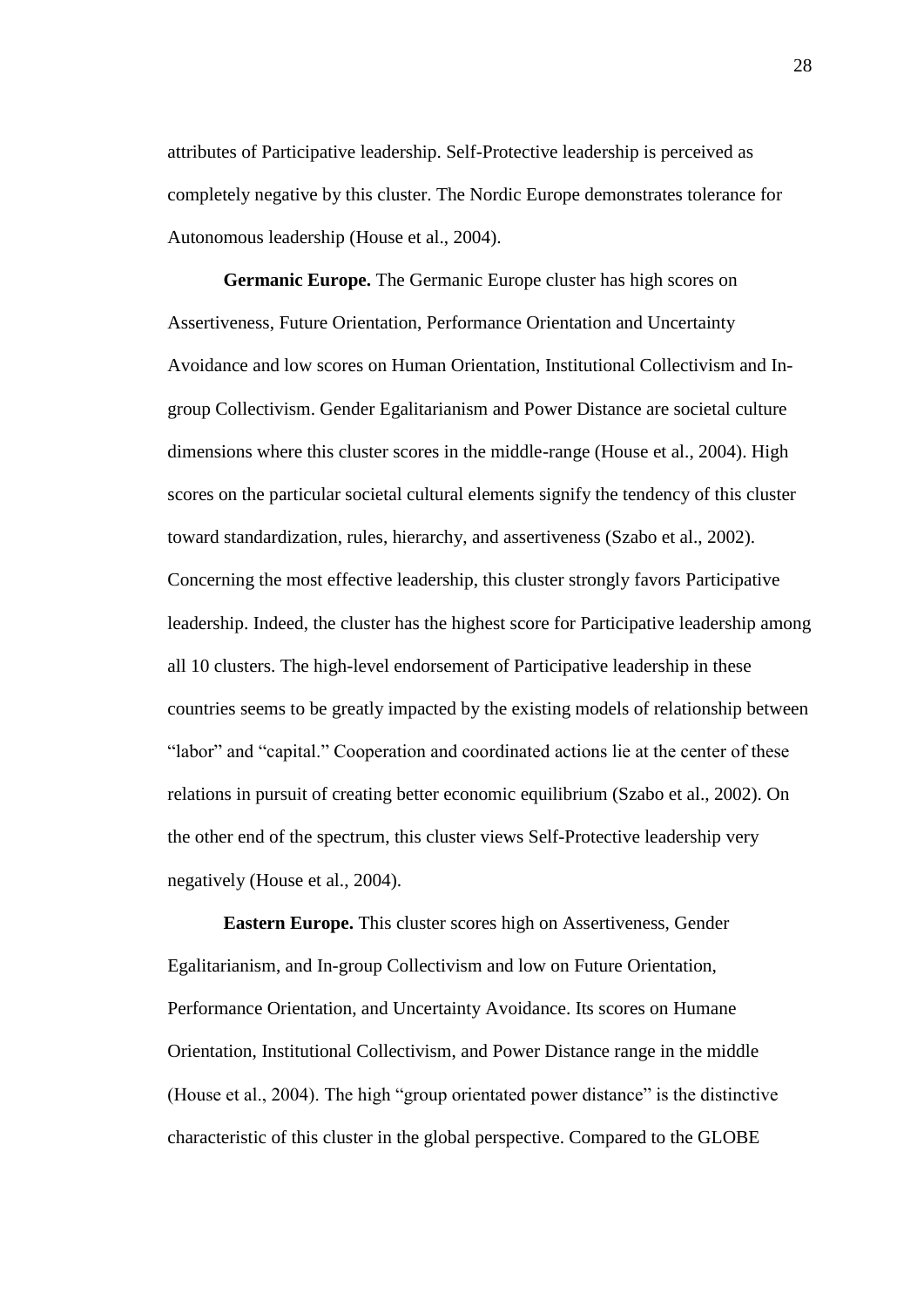countries as a whole, the countries in this cluster seemed to demonstrate more tolerance to uncertainty and behave from a more gender-egalitarian standpoint (Bakacsi, Sandor, Andras, & Viktor, 2002). In this cluster, the image of an outstanding leader has a blend of Team-Oriented leadership with Charismatic/Value-Oriented leadership, which appears to originate from the high power stratification in the countries of this cluster (Bakacsi et al., 2002; House et al., 2004). The same ideal leader image also carries the characteristics of reasonably high levels of Autonomous leadership and Self-Protective leadership behaviors (House et al., 2004).

**Middle East.** This cluster scored high on the In-group and family collectivism and Power Distance dimensions of societal culture. The scores on these dimensions were higher than the average of the countries included in the GLOBE's worldwide sample. Its scores on the Assertiveness, Humane Orientation, Institutional Collectivism, and Performance Orientation dimensions were in the medium range. The Middle East cluster had low scores on Gender Egalitarianism, Future Orientation, and Uncertainty Avoidance (House et al., 2004). In the Middle East cluster, individuals not only had strong ties with their families, but they also identified themselves in relation to their family. Moreover, the self is suppressed for the wellbeing of the family. In addition to the family, being part of other groups in society plays a crucial role for the societies in this cluster. The focus of the individuals on strong commitment to their in-group relationships diminishes the attention directed toward Performance and Future Orientation (Kabasakal & Bodur, 2002).

The Middle Eastern cluster viewed Team-Oriented leadership and Charismatic/Value-Based leadership as the attributes contributing most to outstanding leadership (House et al., 2004). While Participative and Humane-Oriented leadership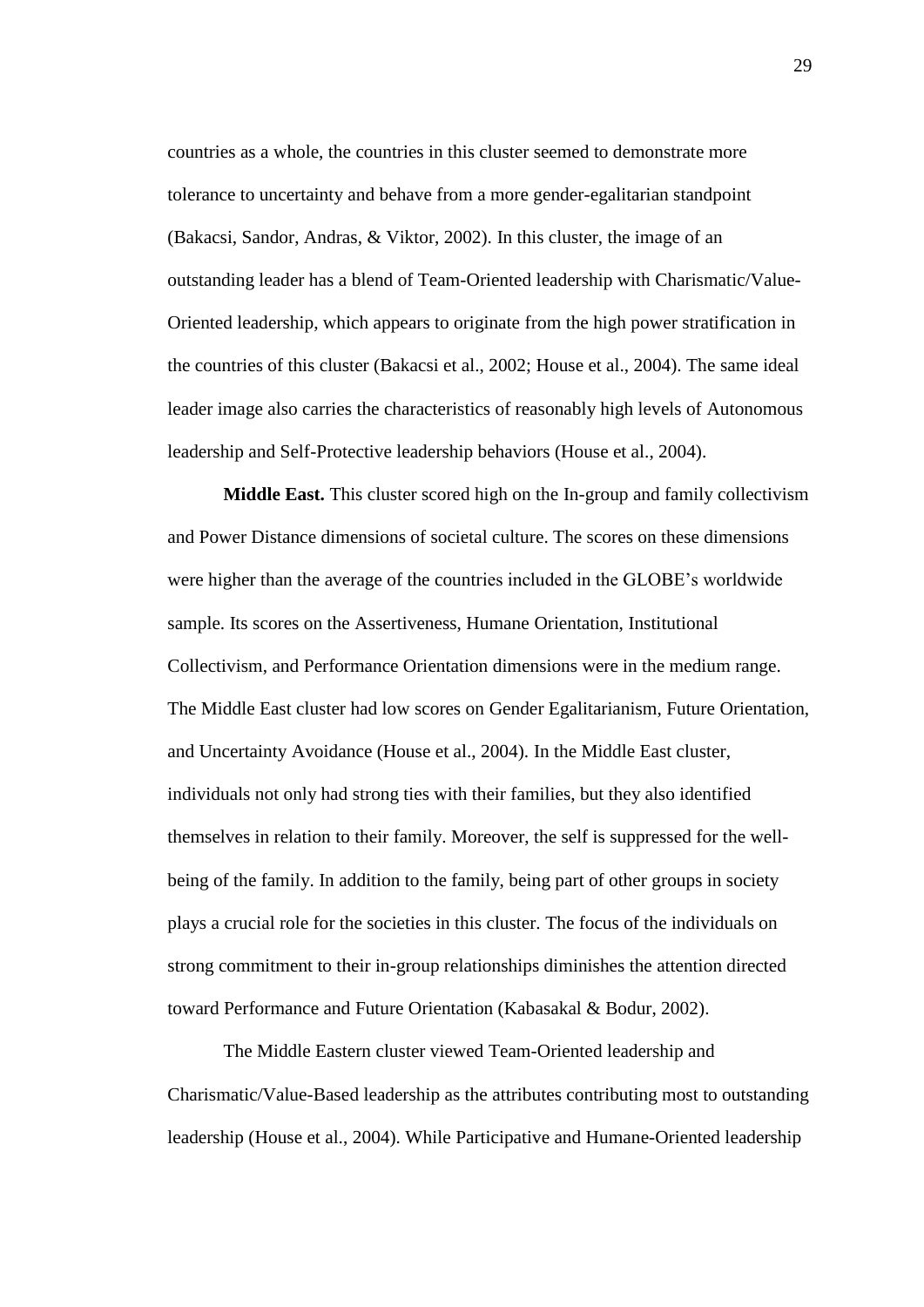are perceived to contribute to the effectiveness of a leader to a small degree, Self-Protective and Autonomous leaders are assumed to have a slight negative impact on effective leadership in the Middle East cluster (Kabasakal & Bodur, 2002).

**Latin America.** The In-group-Collectivism dimension of societal culture was the only dimension on which Latin America scored high. Its scores for Assertiveness, Gender Egalitarianism, Human Orientation, and Power Distance were in the midrange. This cluster scored low on Future Orientation, Institutional Collectivism, Performance Orientation, and Uncertainty Avoidance (House et al., 2004). As the scores of this cluster demonstrate, Latin American countries seem to reject intervening in life and tend to put too much emphasis on results. These societies would worry about the protection of In-group Collectivism and the status of individuals (Gupta, Hanges, & Dorfman, 2002). When it comes to leadership, this cluster values Charismatic/Value-Based leadership combined with Team-Oriented leadership. There is a moderate endorsement for Participative leadership and Humane-Oriented leadership in this cluster (House et al., 2004).

**Confucian Asia.** This cluster scored high on In-group Collectivism, Institutional Collectivism, and Performance Orientation. The scores for the Confucian Asia cluster on the remaining dimensions of societal culture range in the middle (House et al., 2004). It is not surprising that the Confucian Asia cluster had high scores on societal collectivism since this cluster has historically been impacted by Chinese culture, which is differentiated by its focus on networks and trust (Ashkanasy, 2002). According to the Confucian Asia cluster, an outstanding leader has a combination of Charismatic/Value-Based leadership and Team-Oriented leadership. This cluster also positively endorses Humane-Oriented leadership and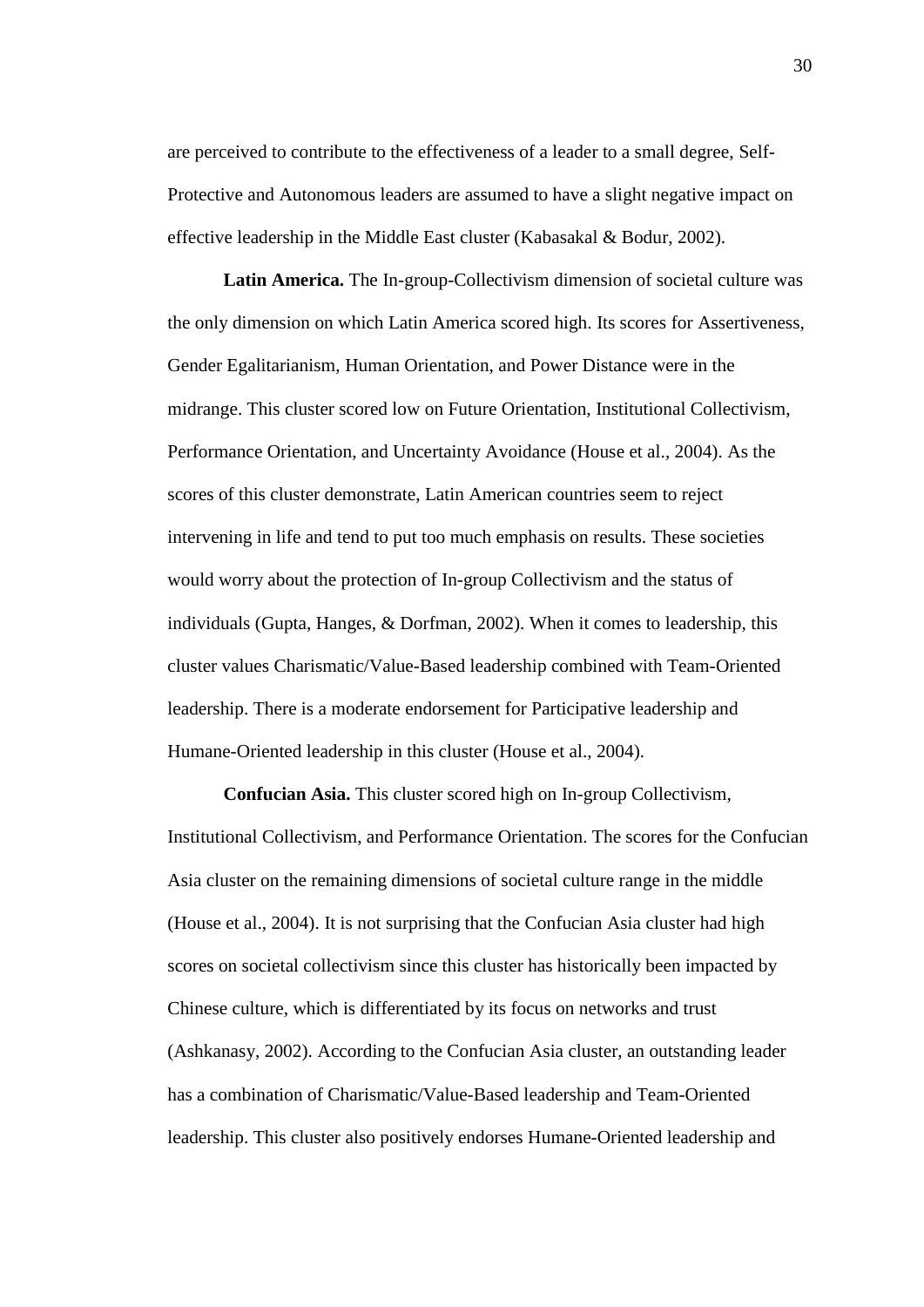Participative leadership. Although Self-Protective leadership is seen as indifferent or preventing outstanding leadership in this cluster, the cluster received the highest score in this dimension among all the clusters (House et al., 2004).

**Southern Asia.** This cluster scored high on Humane Orientation and In-group Collectivism. The remaining dimensions of societal culture were in the midrange in the Southern Asia (House et al., 2004). Gupta, Surie, Javidan, and Chhokar (2002) indicated that social division of labor (e.g., the caste system in India) and hierarchal order are forged into the DNA of societies. The Southern Asia cluster strongly endorses Charismatic/Value-Based leadership and Team-Oriented leadership (House et al., 2004). In other words, the countries in this cluster saw leaders who are ingenious, inspirational, and determined and who have a high level of morals as ready to make personal sacrifices as outstanding leaders and as capable of building and maintaining inspiring teams (Gupta, Surie, et al., 2002). Participative leadership and Humane-Oriented leadership were also valued positively by the countries in this cluster (House et al., 2004).

#### **The Findings of the GLOBE Project**

The GLOBE Project results are presented in the form of quantitative data based on responses from more than 17,000 managers which describes how each of 62 societies scores on nine dimensions of cultures and six global leader behaviors (leadership dimensions) in the researchers' 2004 book with more than 800 pages, five editors, and 20 contributing authors (House et al., 2004). The GLOBE project found that there is wide variation in the values and practices regarding the nine dimensions of cultures and also wide variation in perceptions of effective and ineffective leader behaviors. The GLOBE also ranks 62 societies concerning nine cultural dimensions of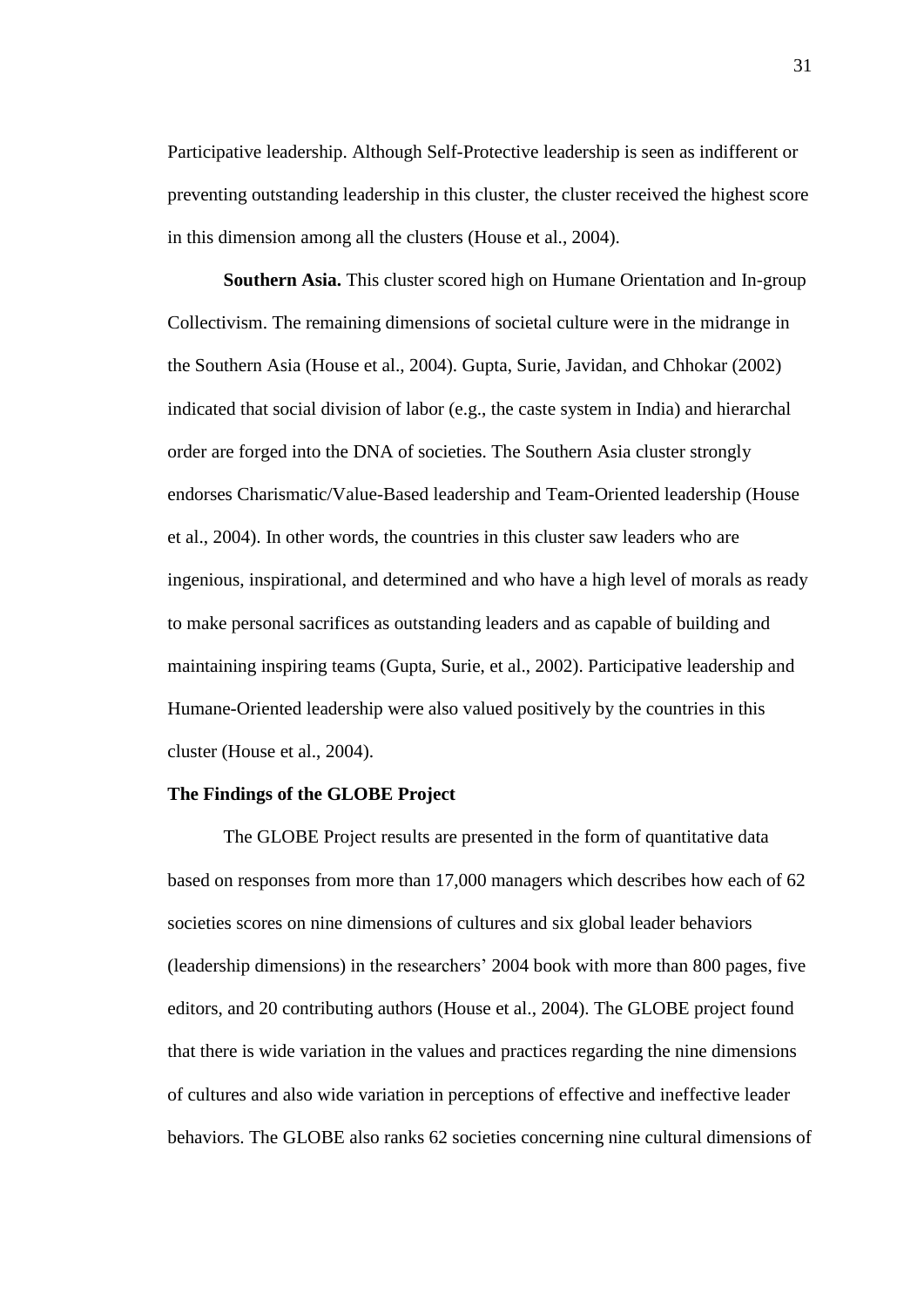their cultures (House et al., 2004). For example, Javidan and House (2001) reported that countries such as Malaysia, Ireland, and the Philippines value human relations and sympathy as well as support for the weak and vulnerable. Javidan and House (2001) also highlighted that cultural acumen may mitigate problems associated with cultural differences in a multinational team. In addition, the researchers (Javidan & House, 2001) recommended that executives remain mindful of Power Distance and Uncertainty Avoidance cultures, continually remind colleagues about specific cultural differences, and exhibit a good sense of humor.

The GLOBE project also showed empirical findings on how societal culture influences organizational culture, and how these two elements influence culturally endorsed implicit theories of leadership (House et al., 2004). The GLOBE findings supported the hypothesis that selected cultural differences strongly influence the way people think about leaders and norms concerning the status, influence, and privileges granted to leaders (House et al., 2004). Different national cultures dictate different leadership expectations in their societies that indirectly influence leadership behaviors (House et al., 2004). Leaders who behave according to expectations are the most effective (Dorfman et al., 2012). For example, the GLOBE team found only a small number of universal leadership attributes/behaviors (such as trustworthy, decisive, informed) (House et al., 2004). Most of the leader attributes/behaviors were culturally dependent, and their desirability was strongly related to culture (House et al., 2004). Autonomous leadership was more suited for performance-oriented societies but less effective in collectivistic and human-oriented societies (House et al., 2004). Charismatic/Value-Based leadership was more suited for Gender Egalitarian, Future-Oriented, Humane-Oriented, Collectivistic, and Performance-Oriented cultures but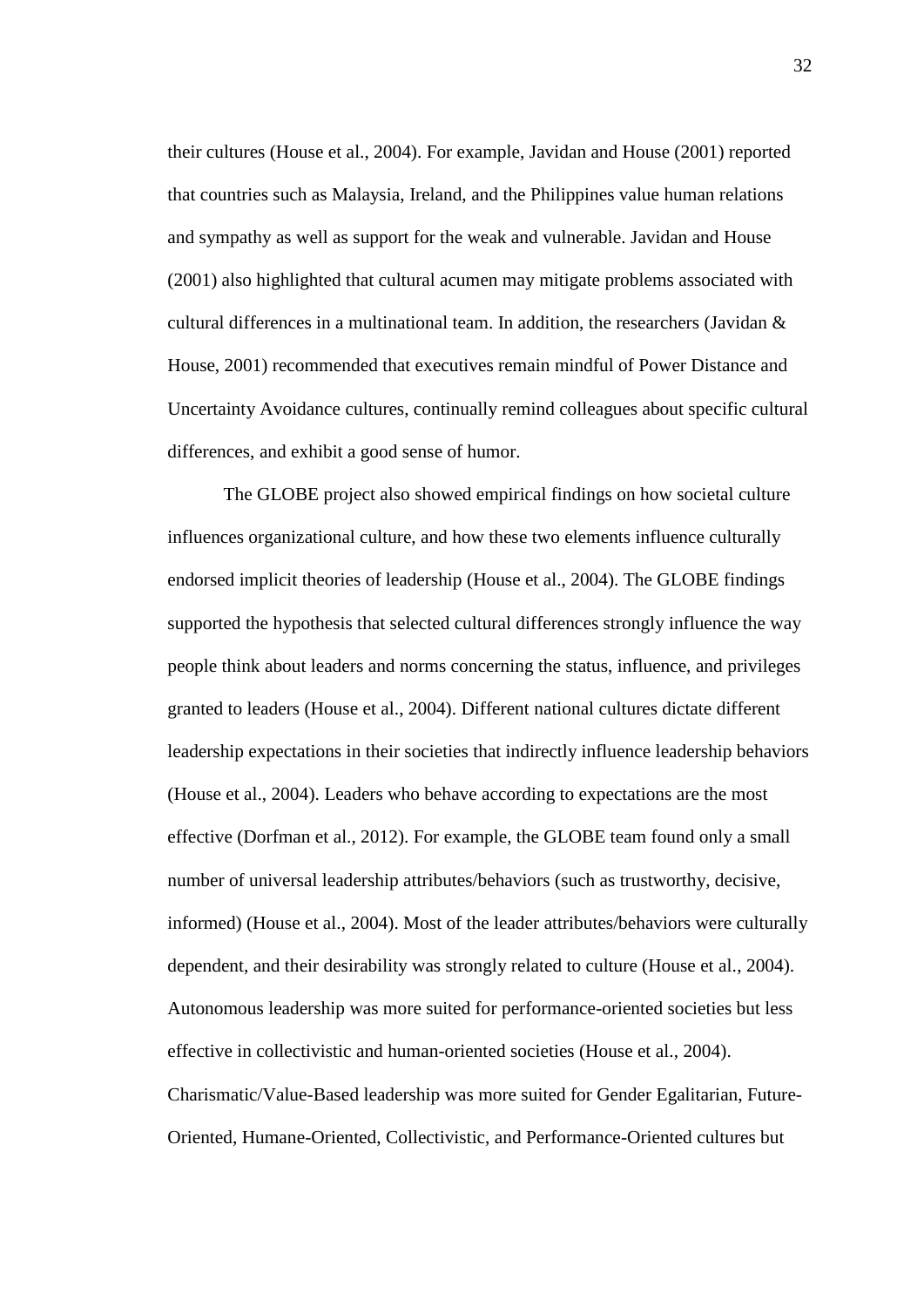less effective in high Power Distance societies (Hanges, Aiken, Park, & Su, 2016). Self-Protective leadership varies by culture but tends to be negatively endorsed, and Autonomous leadership is often perceived as harmful. Many outstanding global leaders are associated with the performance orientation (Grove, 2005). The newly developed culture measures were assessed for variability and deviations (House et al., 2004). For seven of the nine cultural dimensions, the values and practices measures were found to be negatively correlated with one another (House et al., 2004).

Finally, the GLOBE project presented a set of cultural dimensions that are strongly related with GNP, country competitiveness, country prosperity and the physical and psychological welfare of members of the societies (House et al., 2004).

### **Further Research with the GLOBE Framework**

The GLOBE findings were used as a basis for conceptualizing global leadership differences (Javidan, Dorfman, et al., 2006). Javidan, Dorfman, et al. (2006) employed a hypothetical case of an U.S. executive in charge of four similar teams in Brazil, France, Egypt, and China to discuss cultural implications for the U.S. executive. This approach allowed the researchers to interact effectively with employees from different cultures in five different countries (Javidan, Dorfman, et al., 2006). Similarly, the critical results from the GLOBE study were applied to a real-life case of a North European business school that was developing an extensive executive program for a large South Asian corporation (Javidan, Stahl, Brodbeck, & Wilderom, 2005). According to the researchers (Javidan, et. al, 2005), executives need to take a proactive and systematic approach to dealing with cultural differences. Javidan and his colleagues (2005) also mentioned that executives need to define common goals and success criteria in cross-border transfer of knowledge, be mindful of their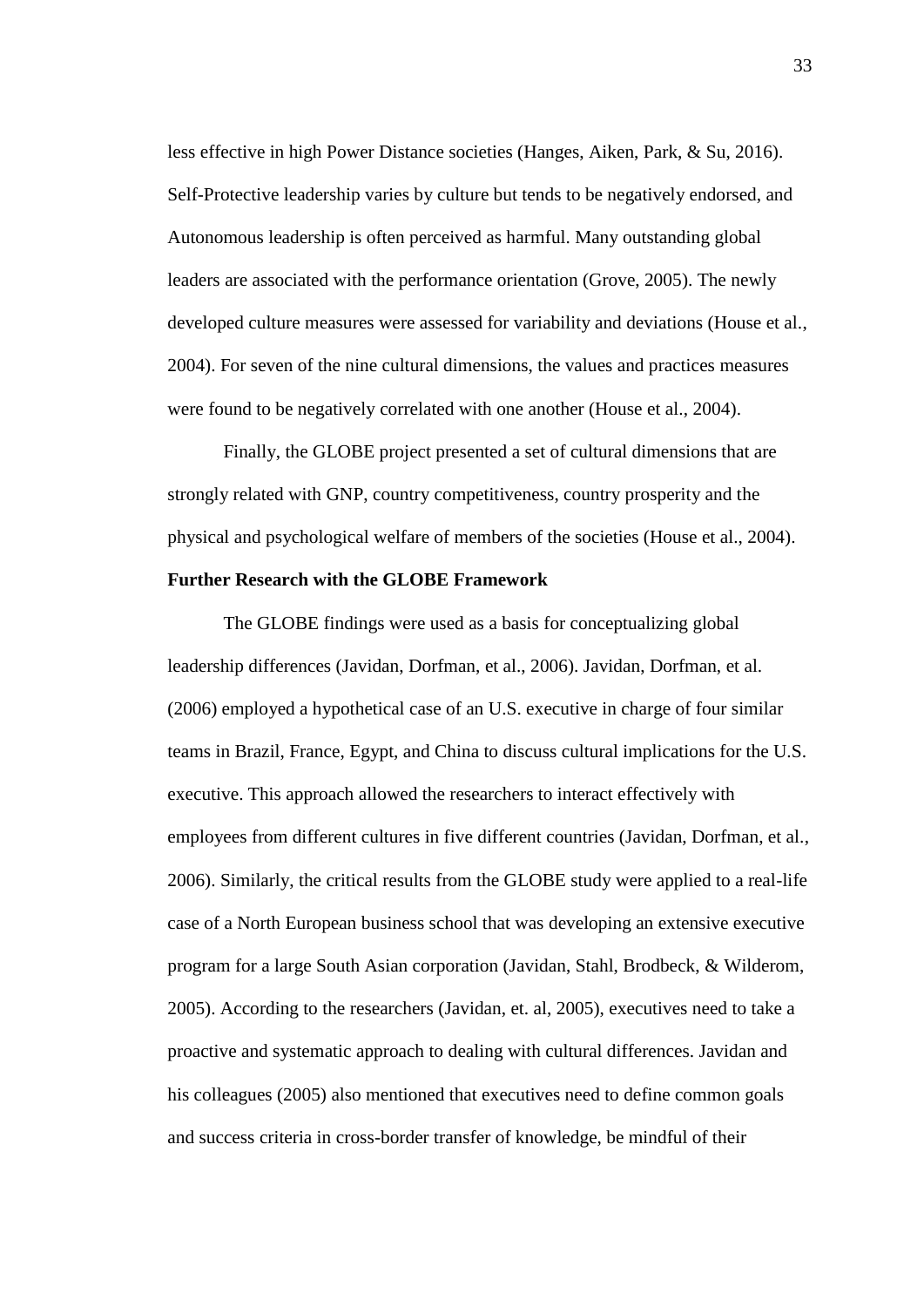potential cultural challenges, ensure proper management of the relationship, and treat every case of cross-border knowledge transfer as a learning opportunity to improve their chances for the future.

Mensah and Chen (2012) extended the GLOBE results by deriving a quantitative statistical model of country cultural clustering using observable data from countries used in the original GLOBE study. More specifically, the multivariate discriminant analysis was used to examine the observable attributes of these countries, based on factors of racial/ethnic distribution, religious distribution, geographic proximity of the countries, primary language distribution, and colonial heritage (Mensah & Chen, 2012). McCrae, Terracciano, Realo, and Allik (2008) remind that stereotypes can be powerful social forces even when they are unfounded. By comparing GLOBE scales with aggregate assessed personality traits and measures of perceived national character, McCrae et al. (2008) show that GLOBE scales are better construed as unfounded stereotypes than as actual depictions of the society members' personality traits. Instead of individual-level metric structures, Peterson and Castro (2006) proposed aggregating individual-level data, such as scales and items before they are analyzed at the aggregate level in cross-cultural research. This approach allowed the higher-level characteristics to be measured based on relationships among items or scales.

A comparison of the Hofstede and the GLOBE (House et al., 2004) studies has led to much debate regarding the applicability of the two most influential frameworks in cross-cultural international business research. A particular issue of the *Journal of International Business Studies* published articles from the originators of these frameworks in 2006 (Leung, 2006). In a critical article, Hofstede (2006) noted that the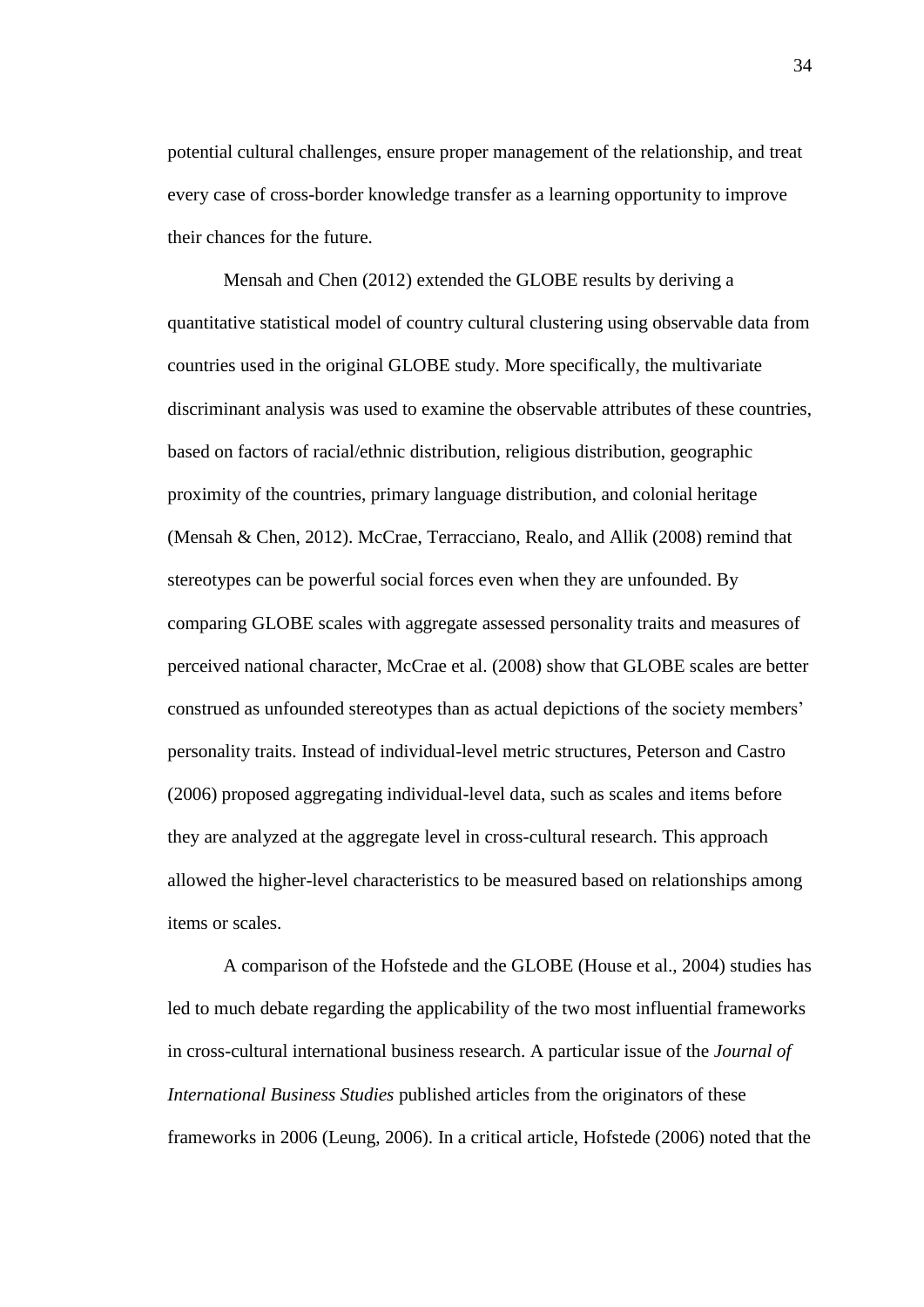GLOBE research study expanded Hofstede's model of five dimensions of national cultures to 18, but a re-analysis of the GLOBE data produced only five meta-factors that are mostly derived from Hofstede's model. For example, one factor was highly correlated with GNP/capita and Power Distance (one of Hofstede's dimensions) (Hofstede, 2006). Also, three other factors were highly correlated with Hofstede's dimensions of Individualism, Uncertainty Avoidance, and Long-term Orientation (Hofstede, 2006). The fifth factor was closely related to Hofstede's dimension of masculinity versus femininity (Hofstede, 2006). In a rebuttal, Javidan, House, et al. (2006) show why there is no theoretical or empirical basis for Hofstede's criticism that GLOBE measures of values are too abstract or for his contention that national and organizational cultures are topics of different social sciences.

# **Critique of the GLOBE Project**

The GLOBE project created an opportunity to empirically confirm the theorized positive relationship between different aspects of culture. However, results did not support the hypothesis of value–practice consistency (Taras, Steel, & Kirkman, 2010). Results showed a significant negative correlation in seven of nine cultural dimensions between values and practices. According to Maseland and Van Hoorn (2009), the limitations of self-report questionnaires is the reason for this relationship. Maseland and Van Hoorn claimed that the words "should be" in the survey measure marginal preferences instead of measuring values. In Maseland and Van Hoorn's view, the survey questions should focus on the respondents' general inclinations rather than changes to their present situation. In consumer theory, individuals are assumed to have specific objectives that form the utility function of the individual with different weights. Drawing similar parallels, Maseland and Van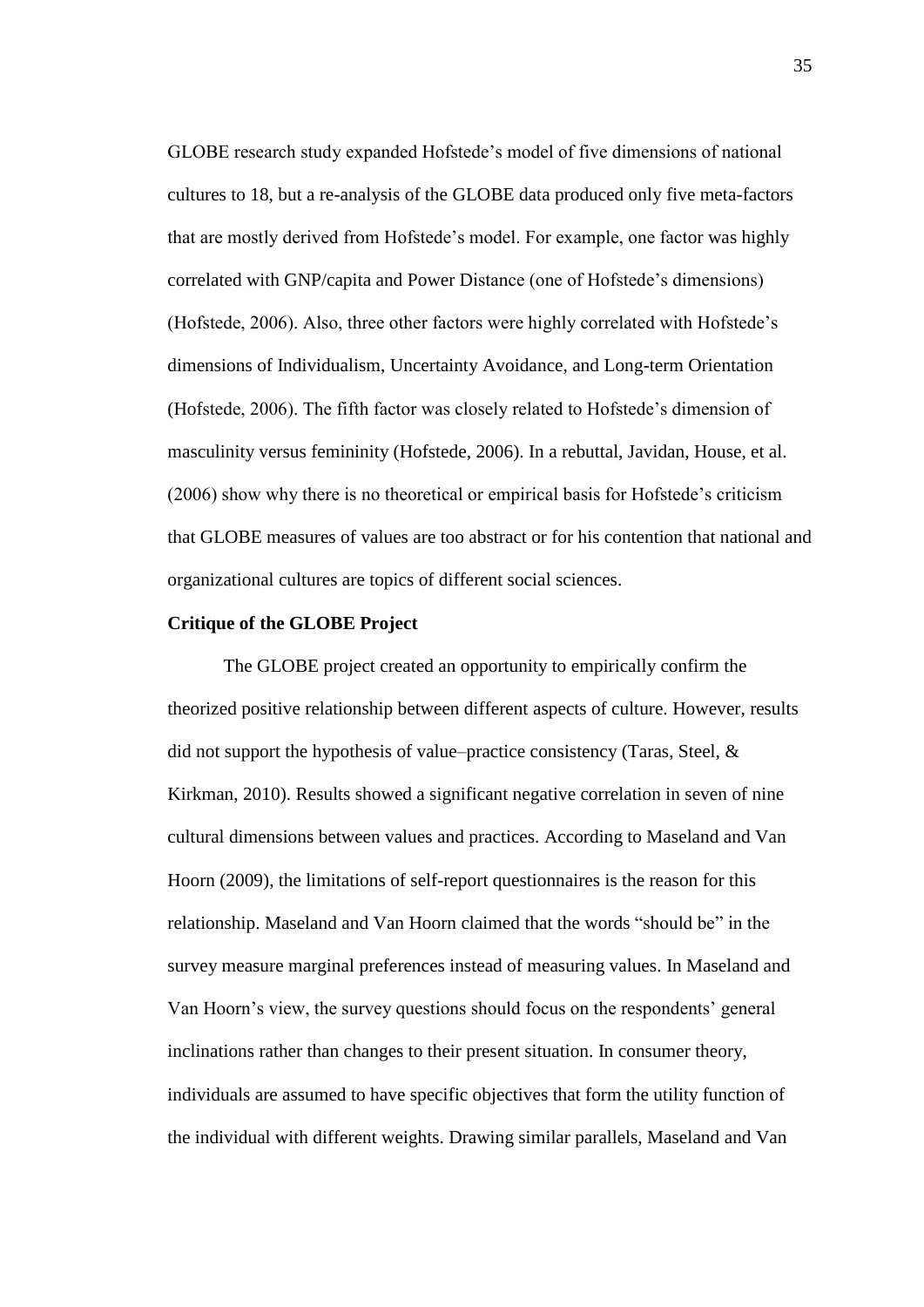Hoorn argued that the GLOBE questions should also focus on the desired states (corresponding to weights) rather than desired changes (similar marginal preferences). To this end, they developed a survey format that is less likely to evoke marginal preferences.

Several researchers (e.g., Shi & Wang, 2011) have noted the weaknesses in the GLOBE model and suggested that future research should move away from values surveys toward theories and frameworks that enhance the understanding of linkages between culture, perceptions, actions, organizations, and structures. Furthermore, characterizing national cultures either by aggregated self-perceptions or aggregated perceptions of others in one's society are not equivalent procedures (Smith, 2006) and may lead to inherent errors. The number of nations also limits the number of dimensions of national culture. Therefore, the relationship between national wealth and other aspects of culture should be considered instead.

As the primary architect of the leader-member exchange theory (LMX), Graen (2006) criticized the GLOBE's approach by claiming that the only appropriate unit of analysis for a leadership study is the relationship between leaders and members. Graen (2006) also asserts that GLOBE questionnaires are developed without collaboration of large groups of heterogeneous scholars and calls the total process an insular process. Graen (2006) claims the questionnaires do not have construct validity, even though GLOBE employs 160 scholars from 62 societies where 145 of them are referred to as country co-investigators (House, Javidan, Dorfman, & De Luque, 2006). Hofstede (2006) also contributed to the same topic, claiming that because all 25 editors and authors of GLOBE have management or psychology degrees from U.S. universities, the GLOBE's project design and analysis reflect only the U.S.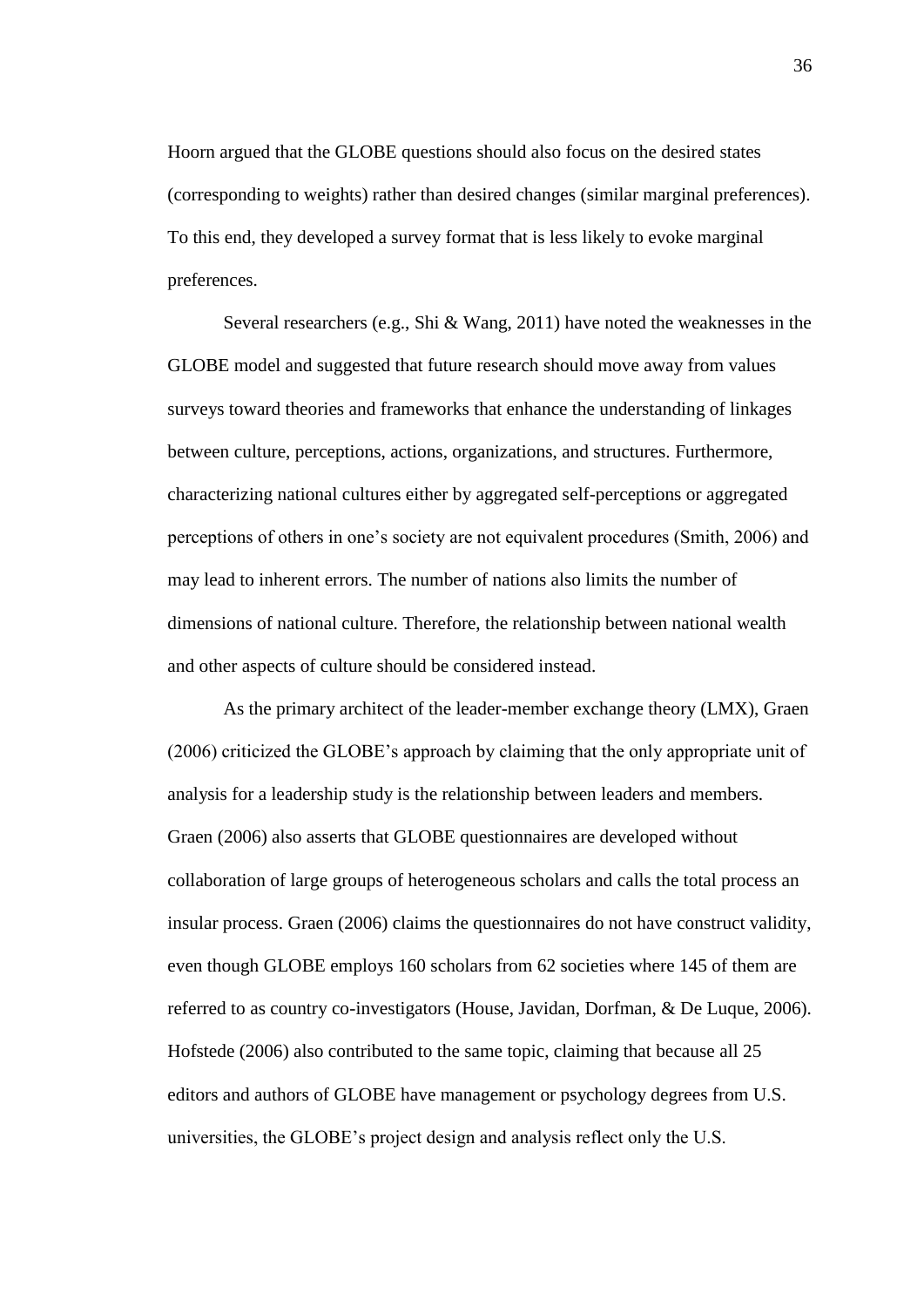perspective of leadership. However, the GLOBE team suggests that their project liberates the cross-cultural, leadership and organizational behavior research which used to be entirely U.S.-centric.

The GLOBE team used two formats in the survey: "in this society" and "in this organization." Half of the respondents received one format; the second half received the other format. The same items were used in both formats, and in the project, the researchers categorized the responses to the first format as "societal" and those to the second as "organizational" culture. However, Hofstede (2006) suggested that national cultures and organizational cultures are phenomena of different orders so the same survey should not measure them.

The GLOBE survey has a 7-point scale of "as is" and "should be" formats (House et al., 2004). In the first section, there are "as is" questions, which the GLOBE refers to as "practices" (House et al., 2004). In the third section, there are "should be" questions, which are referred to as "values" (House et al., 2004). Nevertheless, Hofstede (2006) asserted that "as is" answers and "should be" answers are not independent because of the negative country-level correlations between "as is" and "should be." In addition, McCrae et al. (2008) also objected to the way GLOBE uses "as is" questions—practice scores—by stating that respondents' descriptions of their fellow citizens are actually nothing but national character stereotypes—as in, when respondents are asked to characterize the average personality traits of their fellow citizens. McCrae et al. (2008) gave an example of where respondents were asked if, in their culture, parents live with their adult children and if people in their society are aggressive or nonaggressive. McCrae and colleagues (2008) asserted that the first question relies on the respondent's knowledge of local family traditions, whereas the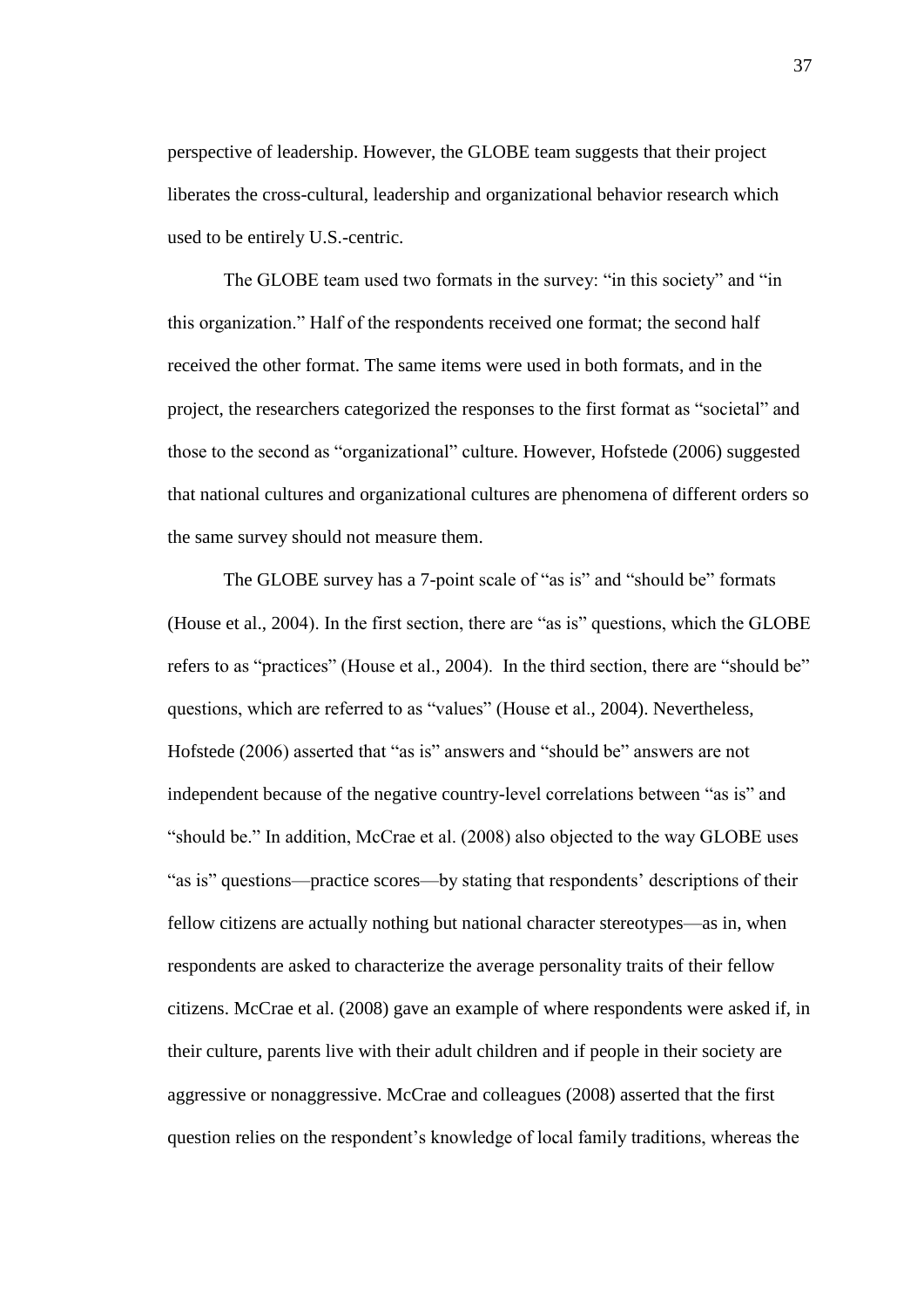second question needs a judgment of typical personality traits which they call very problematic by definition. Accordingly, Minkov and Blagoev (2012) claim that GLOBE presents conclusive internal evidence that their practices scores cannot be entirely reliable.

The GLOBE project (House et al., 2004) states that six of the nine dimensions of cultural variation were derived from Hofstede's (1980) original four dimensions following the conceptual framework developed by Hofstede and Kluckhohn and Strodtbeck (1961). However, Venaik and Brewer (2008) describe significant contradictions between the GLOBE studies and the Hofstede model, especially in the critical dimension of Uncertainty Avoidance, which is defined as a society's tolerance for uncertainty and ambiguity. More specifically, there is a significant negative correlation between GLOBE Uncertainty Avoidance practices measures and Hofstede's Uncertainty Avoidance index for specific cultures (Venaik and Brewer). One possible reason for the anomaly is that the cultural dimensions of the nations surveyed may have changed significantly over the time between the Hofstede and GLOBE studies. In a subsequent paper, Venaik and Brewer (2013) demonstrate that the GLOBE and Hofstede national culture scores are averages of items that are not related and they do not form a valid and reliable scale for the culture dimensions at the level of individuals or organizations. Hence, these scores are not useful when connecting individual-level behavior and preferences. By the same token, Venaik, Zhu, and Brewer (2013) show that the Hofstede long-term orientation (LTO) and the GLOBE's Future-Orientation (FO) dimensions capture different aspects of time orientation of societies after extending the GLOBE framework. In particular, Hofstede's LTO compares the past (tradition) and future (thrift) aspects of societies,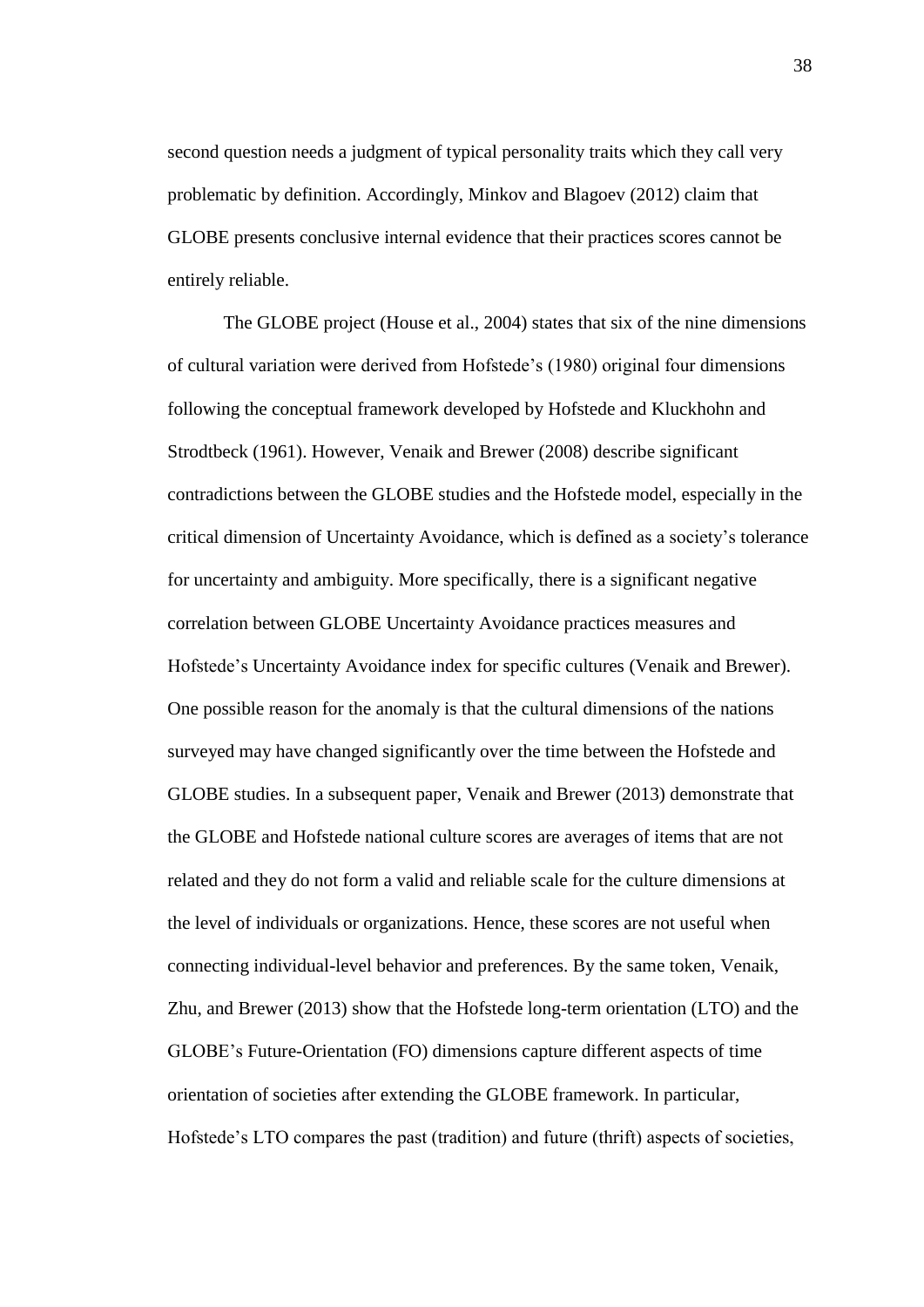the GLOBE's FO practices compares the present and future (planning) practices of societies, and the GLOBE's FO values reflect societal aspirations and preferences for planning.

Furthermore, Smith (2006) argues that the GLOBE never made evident for readers whether the researchers aggregated each survey item to the society level before the interrelations between items were explored, which is a procedure that has been used by almost all subsequent nation-level researchers. Hofstede (2006) also shows that a factor analysis of GLOBE's data proposes five independent dimensions, instead of nine. Hofstede also argues that some of the GLOBE's measurements, despite similar names, are indeed very different phenomena than his original concepts.

Another critique from Graen (2006) is that the GLOBE team used convenience sampling for their study. Nevertheless, the GLOBE sampling strategy had the following criteria: (a) respondents should be middle managers, (b) there should be more than one respondent, (c) there should be more than two organizations from each industry, (d) industries should include at least two of financial, food processing, or telecommunication, and (e) for each society, there should be at least two industries (House et al., 2004).

Methodologically, the GLOBE project team used both qualitative and quantitative methods to develop the scales as well as to measure the constructs that were tested by these scales (House et al., 2004). However, the GLOBE team did not use a supportive qualitative methodology to understand in-depth underpinning factors of quantitative findings (House et al., 2004). A mixed-method study could have provided a more detailed understanding of the cultural and leadership phenomena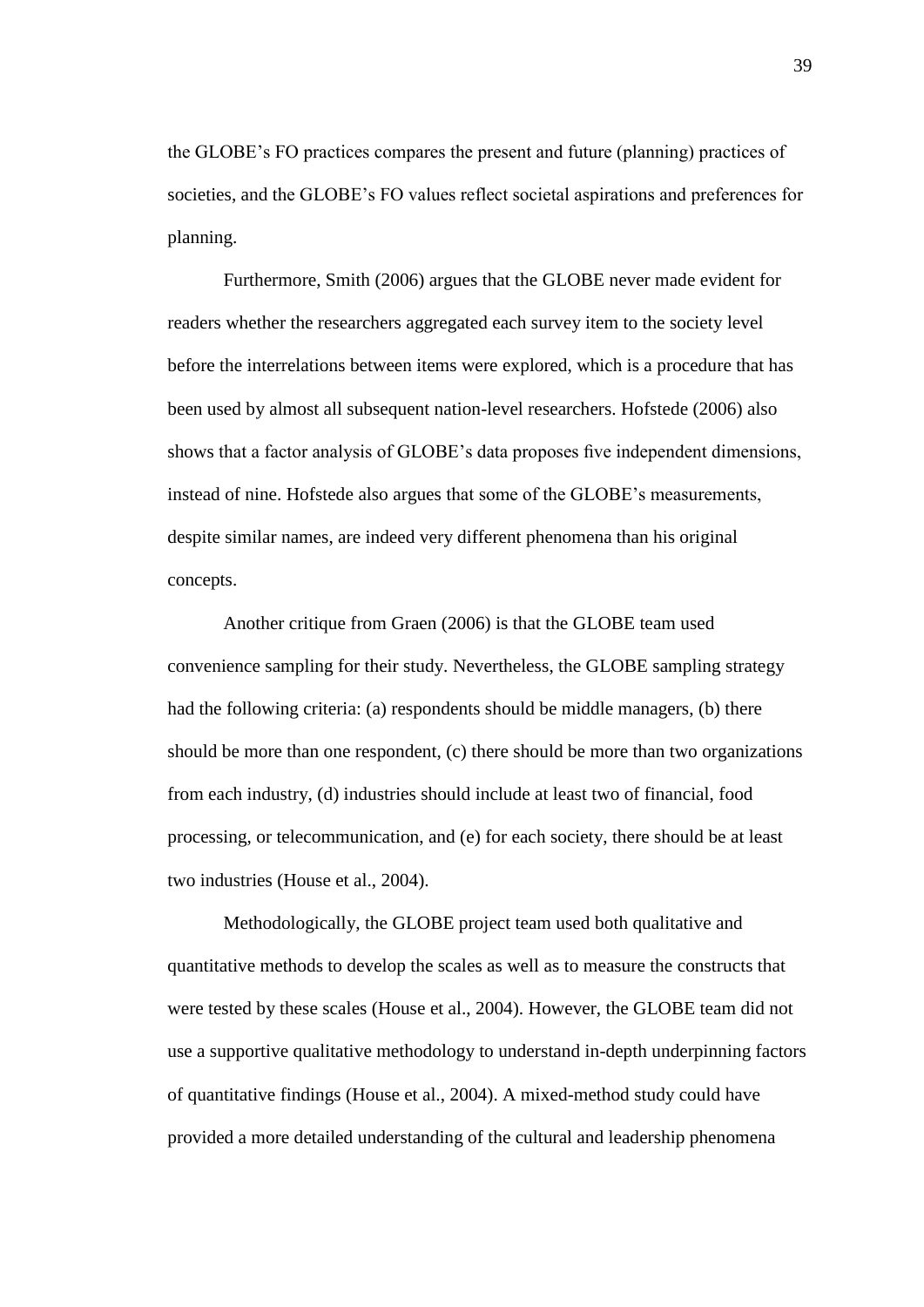than quantitative or qualitative methods alone provide. The GLOBE project team used qualitative methodology only for ensuring the accuracy of questionnaire translations, culture-specific interpretations of local behaviors, norms, and practice and writing country-specific descriptions of cultures (House et al., 2004). Using an explanatory sequential design for each society could have not only explained the findings in more detail but also clarified surprising, contradictory quantitative results with qualitative data.

The GLOBE project team reported findings for nine cultural dimensions based on the average scores of the respondents in each society at the individual level (House et al., 2004). However, culturally endorsed leadership theory (CLT) dimensions are reported globally instead of by each society by examining each cultural dimension at the organizational and societal level (House et al.). However, analyzing each culturally endorsed leadership theory (CLT) dimension at an individual level by society would help organizations to design their leadership training accordingly.

The GLOBE project has one of the most comprehensive methods of assessing cultural values concerning leadership with several conceptual and methodological issues as described above. However, the GLOBE project is almost 25 years old, and acceleration of change in  $21^{st}$  century societies is much faster than in the  $19^{th}$  and  $20^{th}$ centuries. There is a need for future research to address all of the critiques and gaps of the GLOBE project mentioned above.

## **The GLOBE Project and Turkey**

Turkey is part of the Middle East cluster with Qatar, Morocco, Egypt, and Kuwait. The Republic of Turkey is located in Western Asia, Northern Mesopotamia and partly in Southeastern Europe. Its geographical location between two continents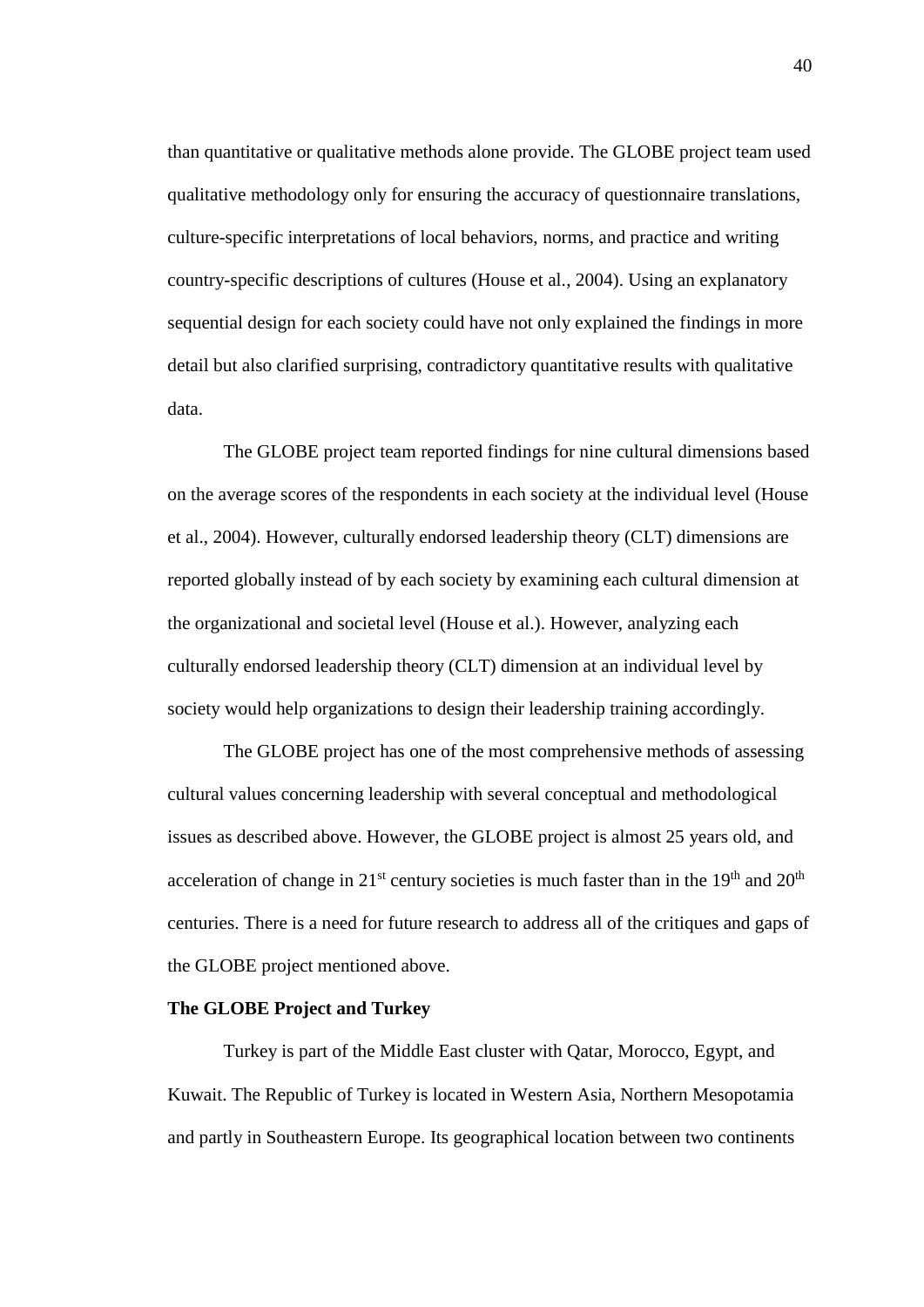serves as a cultural bridge between East and West. Turkey is bordered in the east by Georgia, Armenia, and Iran, in the south by Iraq and Syria, and in the west by Greece and Bulgaria. Turkish land is 297,000 square miles and is surrounded by the Mediterranean Sea, Aegean Sea, and the Black Sea (Central Intelligence Agency, 2019).

Turkey is a densely-populated nation (78.7 million), and most of the population lives in the west, mainly the northwest region of the country (United Nations Development Programme, 2016). Eighty percent of the Turkish population is considered Turkish even though there are various ethnicities beneath Turkish identities, such as Arabs, Lazs, Chechens, and Kazaks. A significant portion of the Kurdish population resides in the Southeast, and Armenians, Jews, and Greek Orthodox form the minority (Central Intelligence Agency, 2019).

The GLOBE Survey in Turkey was performed in late 1995. Self-administered questionnaires were given to 323 middle-level managers employed in 23 firms, with 150 employed in the financial sector and 173 employed in the food-processing sector. The average age of the sample is 35.2 years old. The sample population has an average of 14 years of formal education. The gender split is 71.5% male and 28.5% female. The mean work experience is 14.4 years, with 11.2 years of managerial experience and 6.7 years of tenure (Kabasakal & Bodur, 2007).

The results of the survey conducted with 323 middle-level managers reveal that "As Is" scores (how are the current norms, values, and practices) of Turkish society are high in In-group Collectivism ( $M = 5.88$ , Rank 5), Power Distance ( $M =$ 5.57, Rank 10), and Assertiveness ( $M = 4.53$ , Rank 12). All three of these dimensions have high absolute scores and are located in Band A among other GLOBE societies.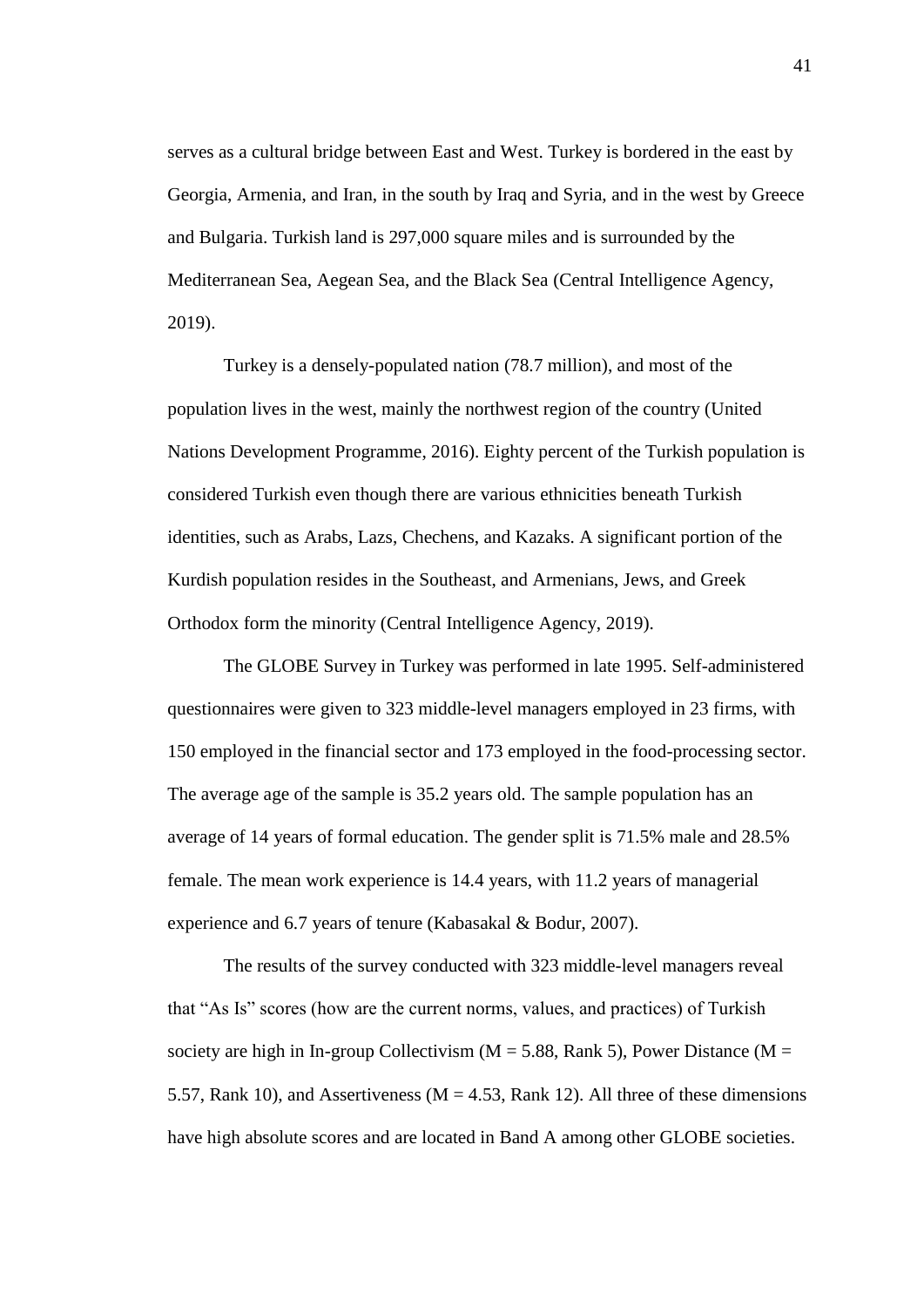Turkey has low absolute and relative scores in dimensions such as Uncertainty Avoidance ( $M = 3.63$ , Rank 49), Humane Orientation ( $M = 3.94$ , Rank 37), and Future Orientation ( $M = 3.74$ , Rank 36), which are considered in Band C among GLOBE societies. The Gender Egalitarianism for Turkish society "As Is" score is low in absolute scale ( $M = 2.89$ , Rank 56), but Turkey is still in Band B because most GLOBE societies engage in gender inequality practices. Finally, for both Performance Orientation and Institutional Collectivism, Turkey is in Band B with scores that are low (*M* = 3.83, Rank 45) and moderate (*M* = 4.03, Rank 41) respectively (Kabasakal & Bodur, 2007). The detailed analysis of each GLOBE societal dimension for Turkey is imperative to compare future findings. The next section provides the findings for each societal dimension for Turkey in the GLOBE study.

**Performance orientation.** Turkey's "as is" score in Performance Orientation is low in absolute terms and low compared to other societies  $(M = 3.83)$ . The low score reveals that Turkish society is not characterized as a high-performance orientation society and also is linked to low levels of economic productivity, foreign direct investments, and global competitive strength. For example, Turkey invests only 0.45% of gross domestic product (GDP) in research and development. The Turkish private sector has higher Performance Orientation compared to the public sector. Private organizations generally invest in their employees through training, development, and the use of performance-oriented measures for career planning.

**Future orientation.** Turkish society shows a low absolute  $(M = 3.74)$  score regarding Future-oriented practices reflecting that Turkish people accept status quo and take life events as they occur rather than planning for the future. According to Kabasakal and Bodur (2002) and Kabasakal and Dastmalchian (2001), accepting,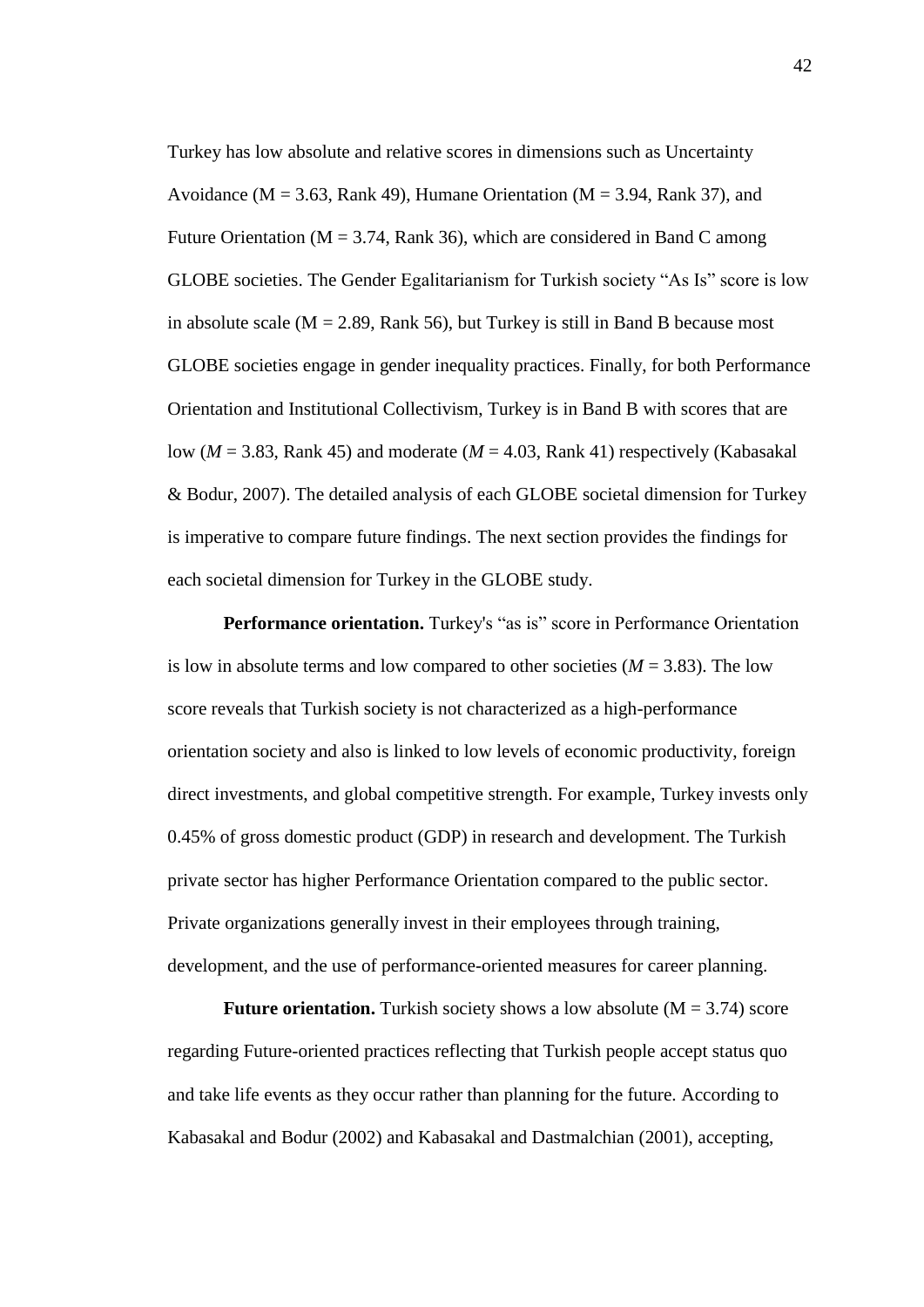encouraging, and rewarding the status quo can be related to the Islam religion. Turkish society is 99% Muslim. In Islam, the concept of "fate" is considered the factor associated with accepting life events and the status quo.

Most of the large organizations have planning departments and managers responsible for long-term planning. Companies design vision and mission statements and perform strategic planning processes whereas generally, long-term plans are not used in practice, and companies focus on dealing with daily problems. The reasons for this could be high levels of inflation and economic and political instability that make planning very difficult for companies. As a result, managers focus on short term survival tactics since predicting the future is almost impossible.

**Assertiveness.** The "As Is" Assertiveness score of Turkish society is high in both absolute and relative scale  $(M = 4.53, Rank 12)$ . Turkish society is portrayed as having high levels of dominance and toughness. The assertive and authoritarian practices in Turkish society can be observed in family, government, and education. According to Kabasakal and Bodur (2007), after the 1970s, increases in the level of political instability, high inflation, and unemployment rates, in addition to massive migration to urban areas have created an uncertain environment and made survival difficult for members of Turkish society. Consequently, relationships in Turkish society become tough and assertive in many facets of life. Strong assertiveness can be seen in all parts of Turkish society, such as students are usually afraid of being scolded and men are dominant and authoritarian toward their wives and children. In both the private sector and government, the relationship between supervisors and subordinates typically has a dominant and authoritarian style.

43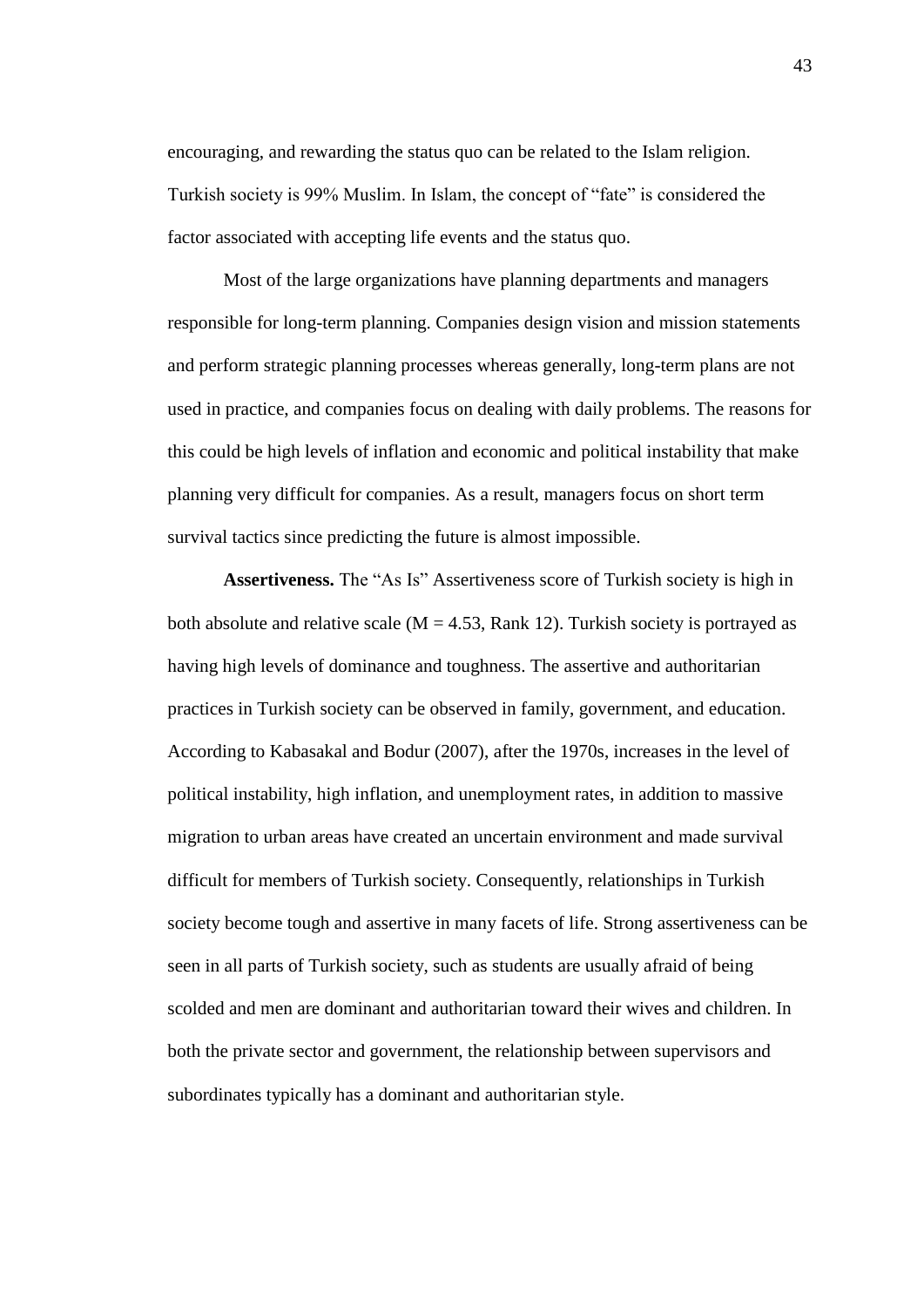**Institutional collectivism.** Turkish society has a moderate "as is" score in Institutional Collectivism (*M* = 4.03, Rank 41, Band B). Göregenli (1997) found that Turkey shows collectivist examples in some areas, but not all of the characteristics of a collectivist orientation as described by Hofstede (1980). For example; in corporate settings, relationships with co-workers were found to be individualistic and include aspects such as the sharing of material resources, a feeling of involvement in others' lives, and a susceptibility to social influence. Also, Turkish people decline to join institutions that are formed for different purposes such as nongovernmental organizations (NGOs) and community-based organizations (CBOs) (Inelmen, Iseri Say, & Kabasakal, 2004). Turkish society shows collectivist tendencies in the areas of self-presentation and sharing of outcomes with coworkers. Turkish society shows a strong sense of nationalism and low level of trust in society that may be factors in reducing the level of group solidarity and association with others in teamwork in institutional settings. Turkey has one of the lowest scores in trusting others according to the World Values Survey in 1990 and 1996.

**In-group collectivism.** Turkish society has one of the highest In-Group Collectivism "As Is" scores among the GLOBE societies ( $M = 5.88$ , Rank 5). Turkish people have a high trust of family members and mutual trust within the family is imperative in both rural and urban families. In Turkish society, children are taught to support and help their family members which creates interdependence among family members. In other parts of society, new interdependent relationships such as being from the same region of the country or attending the same school show a highly collectivist nature. As a result, Turkish society has a deep commitment to their relationships in a network of close interdependent relationships.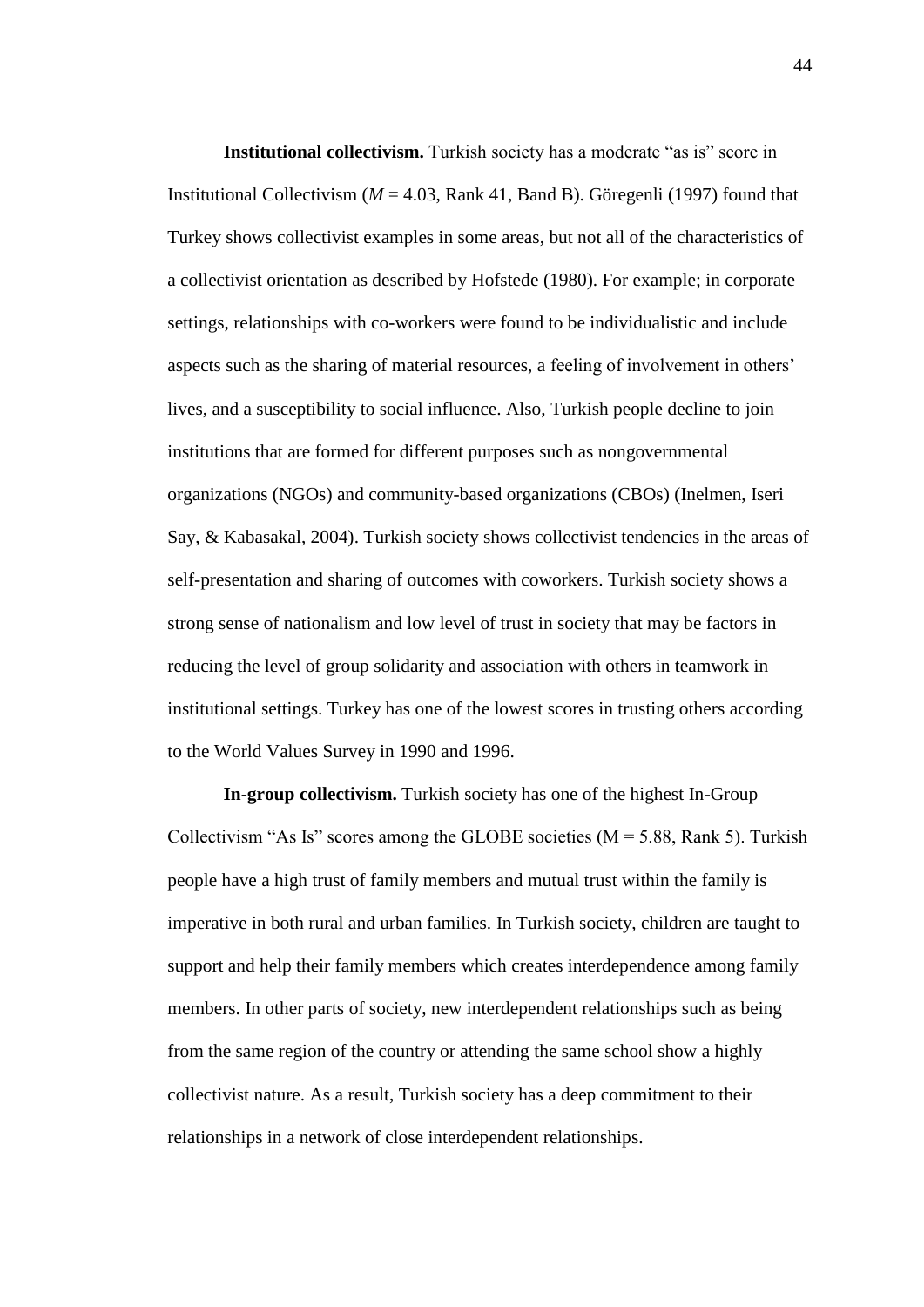**Gender egalitarianism.** As observed in most of the middle eastern cluster, the Gender Egalitarianism "As Is" score for Turkish society is low  $(M = 2.89, Rank 56)$ . In Turkish society, women are expected to be involved with activities that are mostly in the house. Conversely, men engage in activities that need personal relationships outside of the house. In summary, social role differences are defined by the context of what each gender is expected to perform. Men generally have roles such as holding power, making decisions and leading while women have supporting roles. Kağıtçıbaşı (1982) stated that there is a significant variation of roles related to the status of women in rural settings and urban settings. For example, in rural and lower socioeconomic areas, women work mostly in the agricultural sector as unpaid family labor. However, in urban settings, very high percentages of educated women have highly prestigious professions. In the 1990s and early 2000s, Turkish women occupied 35% of academic, 60% of pharmacist, 19% of physician, 30% of dentist, and 34% of lawyer positions (Acar, 1991; Gürbüz, 1988). After the Turkish revolution in 1923, significant, success was achieved in legal, education, and employment-related areas for women in urban, middle, and upper socioeconomic groups (Topaloglu, 1983).

**Humane orientation.** Turkey has a low Humane Orientation "As Is" score (*M*  $= 3.94$ , Rank 37). As a result of Turkish social structure, individuals depend on their family and in-groups for any issues they face. An interdependent network of close relationships in Turkish society enables individuals to get help and assistance from their close circle where both material and psychological support is available without asking for it. Regardless of people's economic class, rural or urban location, family, neighbors, and school friends are the primary resources for help. However, people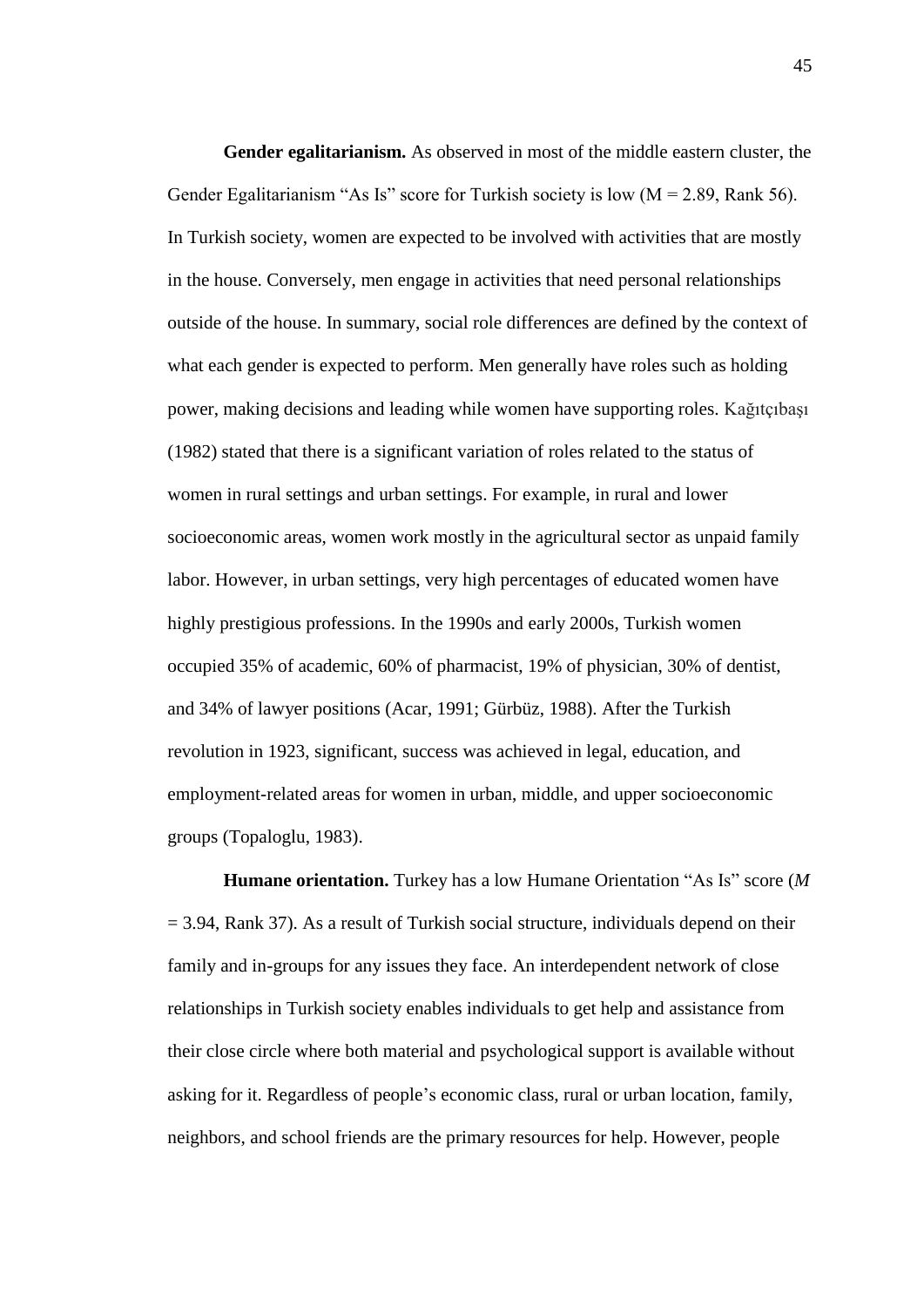outside of the close network cannot enjoy the same level of help and act in a generous, friendly manner. The same pattern can be observed in organizational settings, for example, leaders of Turkish society are expected to look after the wellbeing of their employees in many personal matters such as finding jobs and hospital places and solving their bureaucratic problems (Dilber, 1967).

**Power distance.** Turkey has a high Power Distance "as is" score (*M* = 5.57, Rank 10) which is parallel with previous cross-cultural studies (Hofstede, 1980, 2001; Schwartz, 1994). Hofstede (1980) states that, in societies with high Power Distance, employees are afraid to express their ideas and disagreement with their supervisors. Most of the Turkish managers expect obedience from their subordinates, and Turkish organizations generally have very steep hierarchical organizational structures (Trompenaars & Hampden-Turner, 1998). In Turkish society, power and resources are allocated according to hierarchy rather than an egalitarian distribution. For example, office space, parking spaces, cars, health insurance, and eating places are allocated based on the status of the employees rather than the requirements of the work to be done. In most of the organizations, people use a title to address others if there is no intimate friendship. Furthermore, generally, people address each other in society with different pronouns and their first names with the use of sir/madam beforehand. Vast differences in socioeconomic status also create a considerable social distance among groups that belong to different levels. For instance, even middleincome groups have a domestic servant in their homes.

**Uncertainty avoidance.** Turkish society has low "as is" scores in the GLOBE's Uncertainty Avoidance scale  $(M = 3.63)$  that can be interpreted as tolerance toward unpredictability and uncertainty to a significant extent. Nevertheless, Hofstede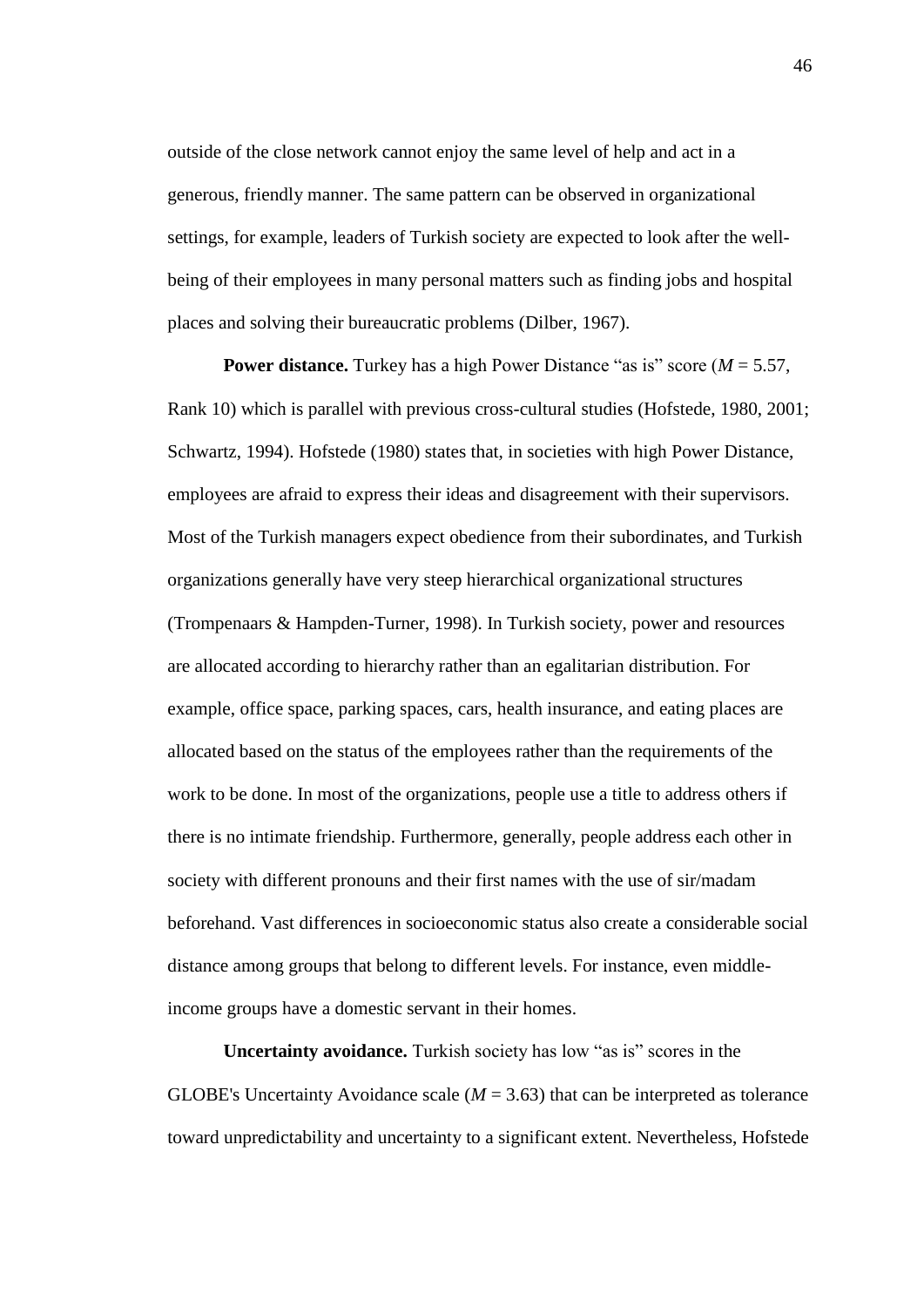(1980, 2001) reports Turkey as a high Uncertainty Avoidance culture which may suggest that in time Turkish society has become more tolerant of uncertainty. Turkey experienced massive political and economic instability during the 1980s and 1990s that may have reduced rule orientation in society in an attempt to create survival techniques in the highly uncertain situations. Difficult conditions such as high levels of inflation, unemployment rates, and political instability may have formed several coping mechanisms for individuals and organizations. As a result of unfavorable and uncertain conditions, Turkish people have acquired simple survival methods rather than focusing on orderliness and rules as reflected in the GLOBE's low Uncertainty Avoidance "As Is" scores.

### **Cultural Movement in Turkey**

Turkish society has experienced a deep-rooted change, transformation, and cultural erosion over the last 30 years, according to 2012 World Value Survey whose purpose was to understand the effect of the globalization (Yoldaş, 2015). Most of the changes during the globalization process are negative according to the survey that shows the change and stability of values in Turkey from 1990 to 2012 (Esmer, 2012). The most critical areas of impact are the citizen's view of life, politics, political ideology, and economy. Furthermore, developments in information technology and tourism have a significant impact on nationalism, gender issues, family structures and religious values (Yoldaş, 2015). The 2012 World Value Survey shows that for the last 22 years, the number of devout Turkish citizens has increased enormously, and Turkey has become the most religious society in Europe (Esmer, 2012).

Hofstede (1980) suggested that fundamental cultural values change very slowly (as cited in Hoppe, 1993). Conversely, Friedman (2016) claims that humans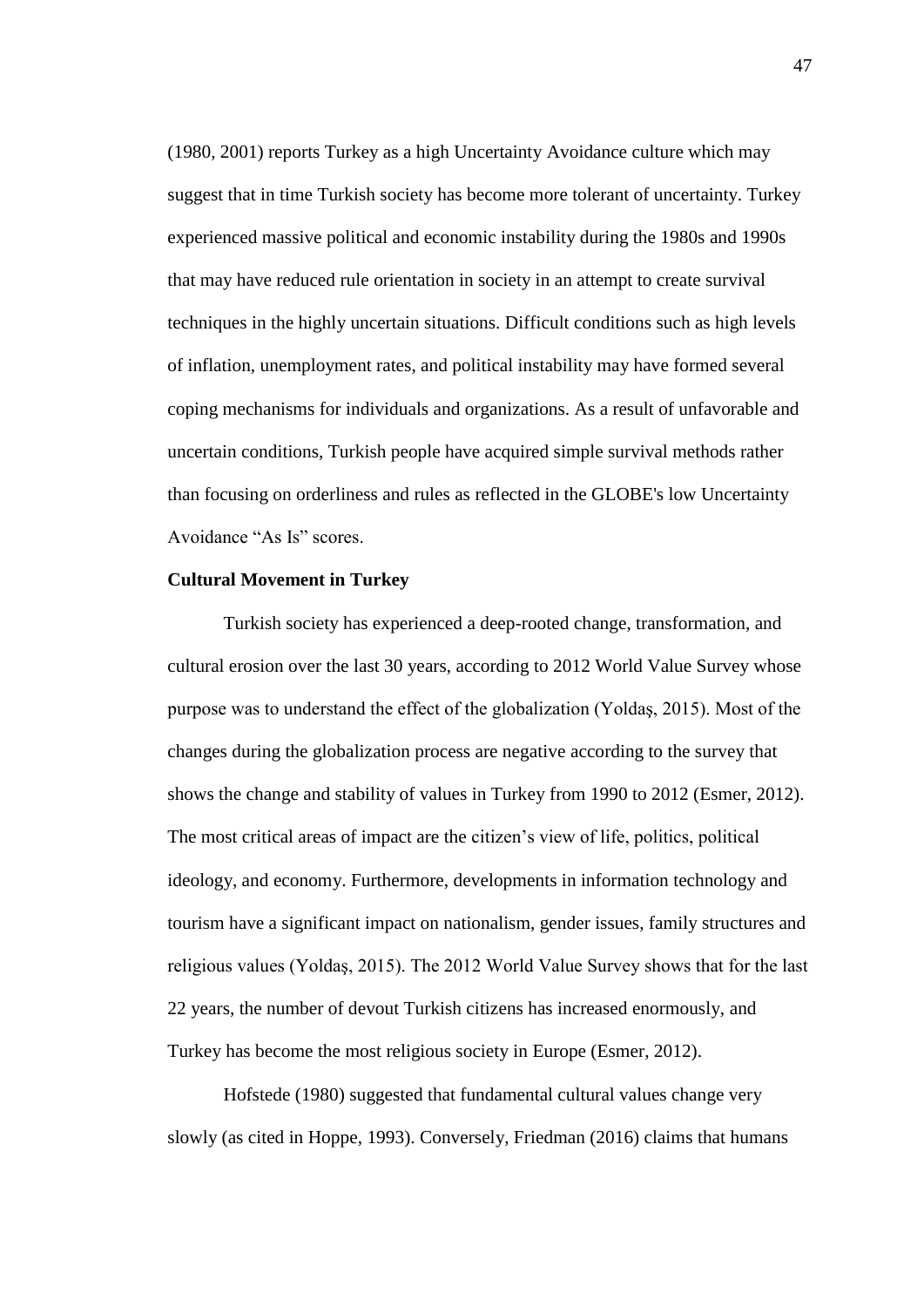and organizations have struggled to adapt to the profound and rapid changes since the 1940s in his prominent book, *Thank You for Being Late*. The difference in time period of industrial revolutions in history is a good example. The first industrial revolution happened around 1760; the second industrial revolution started in 1890; the third industrial revolution was around 1969, but the fourth industrial revolution was in 2010 (Sentryo, n.d.). History clearly shows that the frequency gap of change is getting shorter as Friedman suggests. As a result, the time required to change the culture of a society could be shorter than Hofstede suggested in the 1980s.

Since 1995, Turkey has experienced significant events that may alter Turkish culture. In 1996, Iraqi troops fired on Kurdish positions in the north of the country that caused significant migration from Northern Iraq to Southeast of Turkey. During the violence in the former Yugoslavia in 1998, a significant number of the Muslim population from ex-Yugoslavia migrated to Turkey. In 2001, the terrorists attacked the World Trade Center in New York; the Afghan war was started; and Turkey faced significant economic turmoil. The year 2002 was a turning point as a religious government was elected for the first time in secular Turkey. In 2003, the war in Iraq, a neighbor of Turkey, started which had significant economic and political influence on Turkey. Facebook took off in 2004, the iPhone was released in 2007 and Arab spring started in 2010. The Syrian war started in 2011 which has resulted in the influx of more than 3.5 million refugees into Turkey.

In 2013, the peaceful Gezi Park protests in Istanbul had drastic consequences on Turkish politics and society. Gezi Park, one of the last green spaces in central Istanbul, was going to be demolished to create a spot for the building of a replica of a 19<sup>th</sup> century Ottoman barrack along with a shopping center regardless of the long-held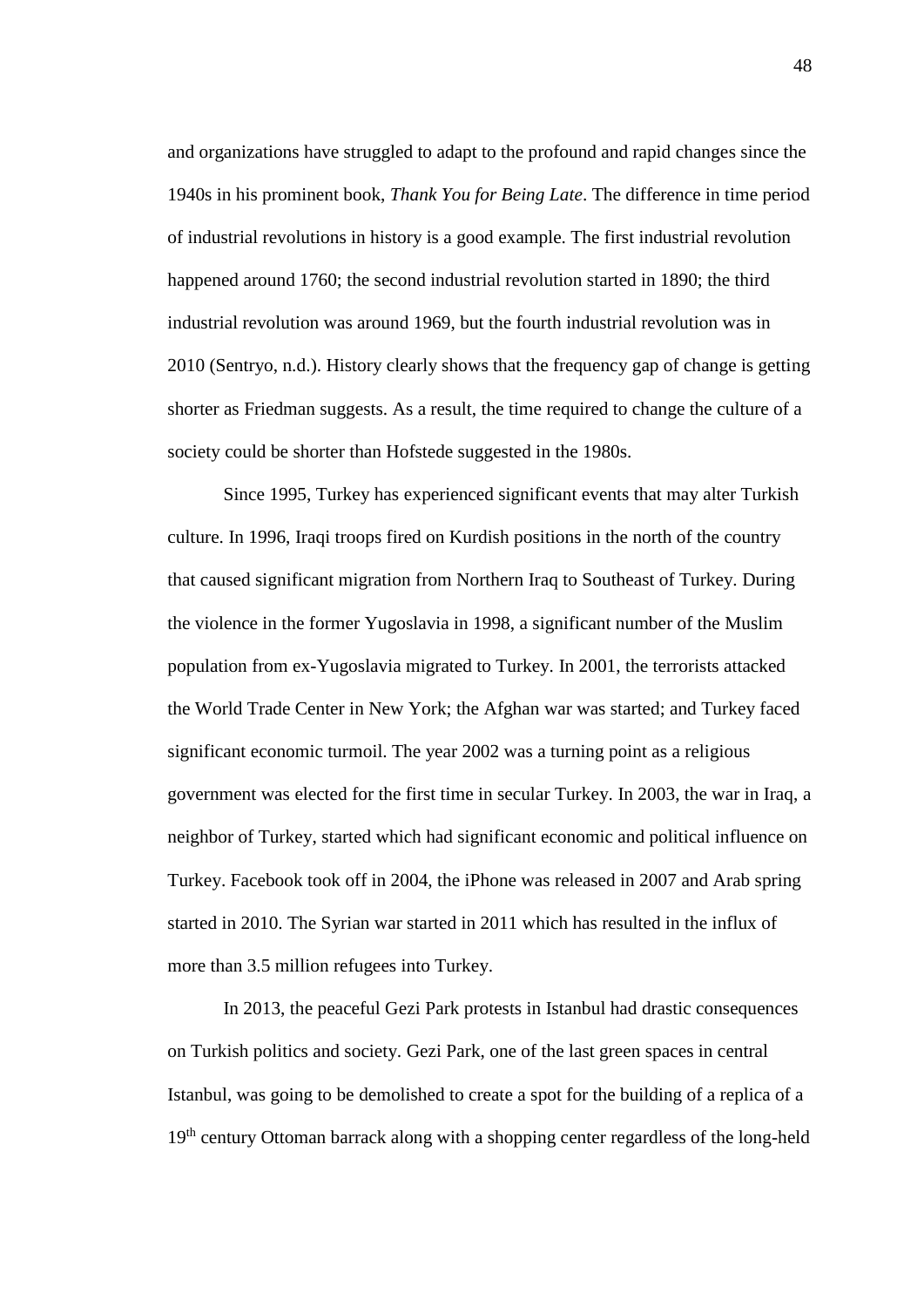opposition campaign. When a group of several hundred environmentalists started a peaceful protest against the destruction of the park at the end of May 2013, the police had dispersed the group by using tear gas, water cannons, beating them and burning their tents. Extreme violent reaction of the authorities and the cause of the protests immediately mobilized tens of thousands of protestors to take the streets not only in Istanbul but also in main cities of Turkey within a couple of days. The protests had spread to other places because the destruction of the park is only a small portion of a larger problem. Since the very beginning, the government has been ignoring the opposing ideas and opinions and eliminating constructive critiques not only in urban redevelopment projects but also in every matter related to the public realm. Not surprisingly, this approach caused people from distinctive political fractions to have a common ground and to demonstrate against the government. The response of authorities to this huge backlash was so ferocious, leaving more than 8,000 people injured. More importantly, strong evidence shows that three demonstrators died because of the brutality of the force imposed by police. Thousands of demonstrators had been detained and hundreds faced prosecution simply because of organizing or attending the protests. After the protests, the government had taken every action to silence the opposition and smear those expressing out loud their opposition to the government. The government even labeled demonstrators and supporters of the demonstrators as terrorists. Since 2013, there has been almost no progress in investigating and bringing the police officers for abusive actions to justice. This event marked a monumental moment in Turkish history as protesting, a basic human right, had almost been suspended and the belief that justice would be served was damaged (Amnesty International, 2013).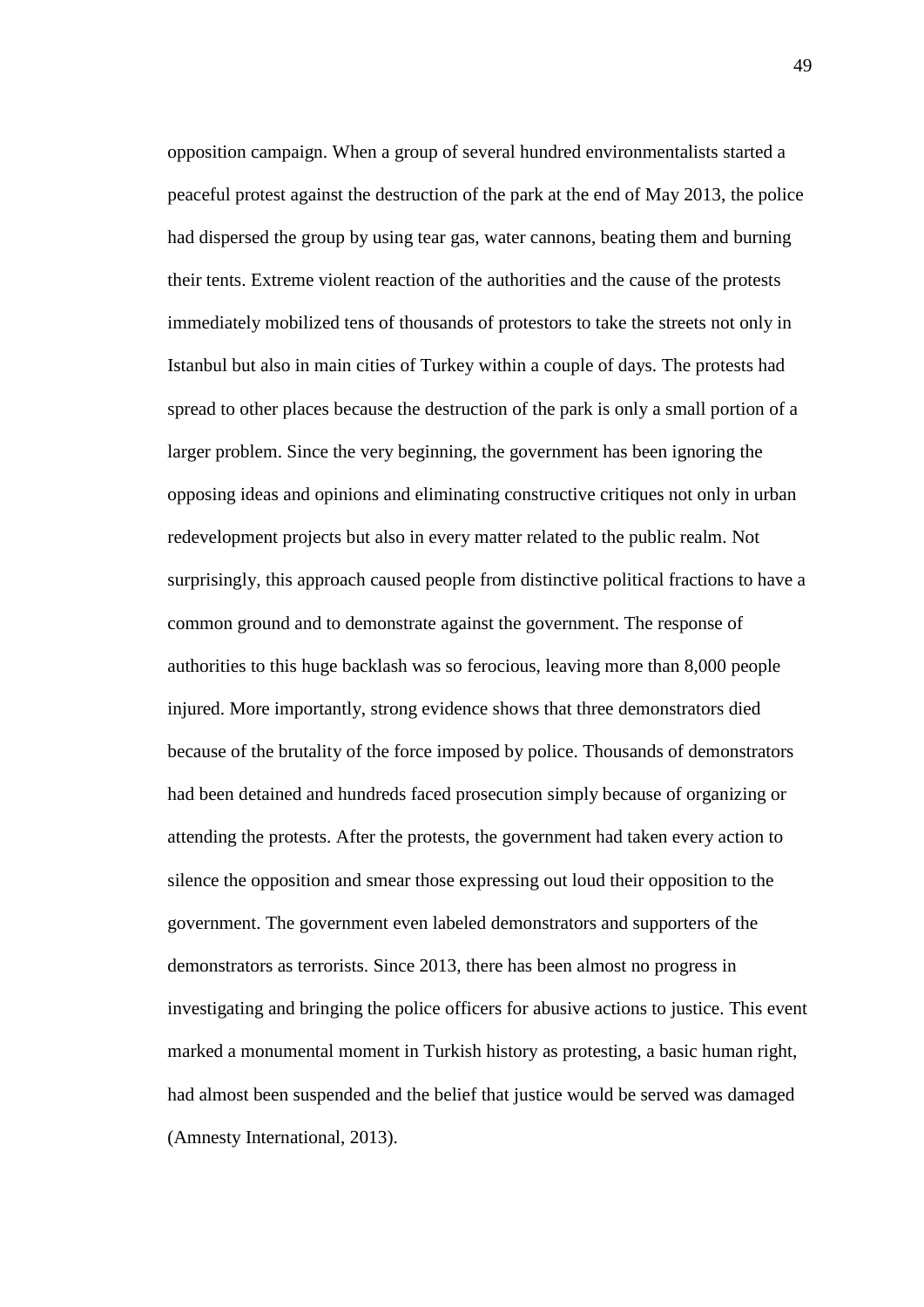Three years after the Gezi Park Protests, a deadly coup attempt had taken place. In this terrible event, almost 300 civilian people died and many more were injured. The attempt failed, but the reaction of the Turkish government has had persisting detrimental impact on social, economic, and political life in Turkey.

For the deadliest coup attempt, Turkish government put the blame on Fethullah Gulen, a Turkish imam and businessman who has lived in self-imposed exile in the USA since 1999. Soon after the tragic incident, the government declared a state of emergency which continued for almost three years. During those years, the Turkish parliament enacted several decree laws. Instead of judging and sentencing the people who were responsible from the attempt, the government used the decree laws to purge the people who were suspected of being followers of Mr. Gulen. The scale of the purge is unprecedented. Academics from universities, professors from high schools, army and police officials, ministry officials from various ministries, judges and judicial staff members and many others were fired by the government. Moreover, the private schools and businesses including media companies that were considered to be linked to cleric Gulen were also shut down. The purge was not limited to Mr. Gulen's supporters. The government also fired some academics who signed a petition in that year critiquing the government's war against Kurdish militants. (Keller, Mykhyalyshyn, and Timur, 2016). As several thousand state employees were fired in a very short period of time, the government had to fill these positions with people who were less qualified and less experienced officials. This approach was problematic in terms of sustaining and maintaining a sound state. Additionally, people from all walks of life started to become more cautious about revealing their discontent with the government. Hence, a huge despair spread throughout the society. All of the major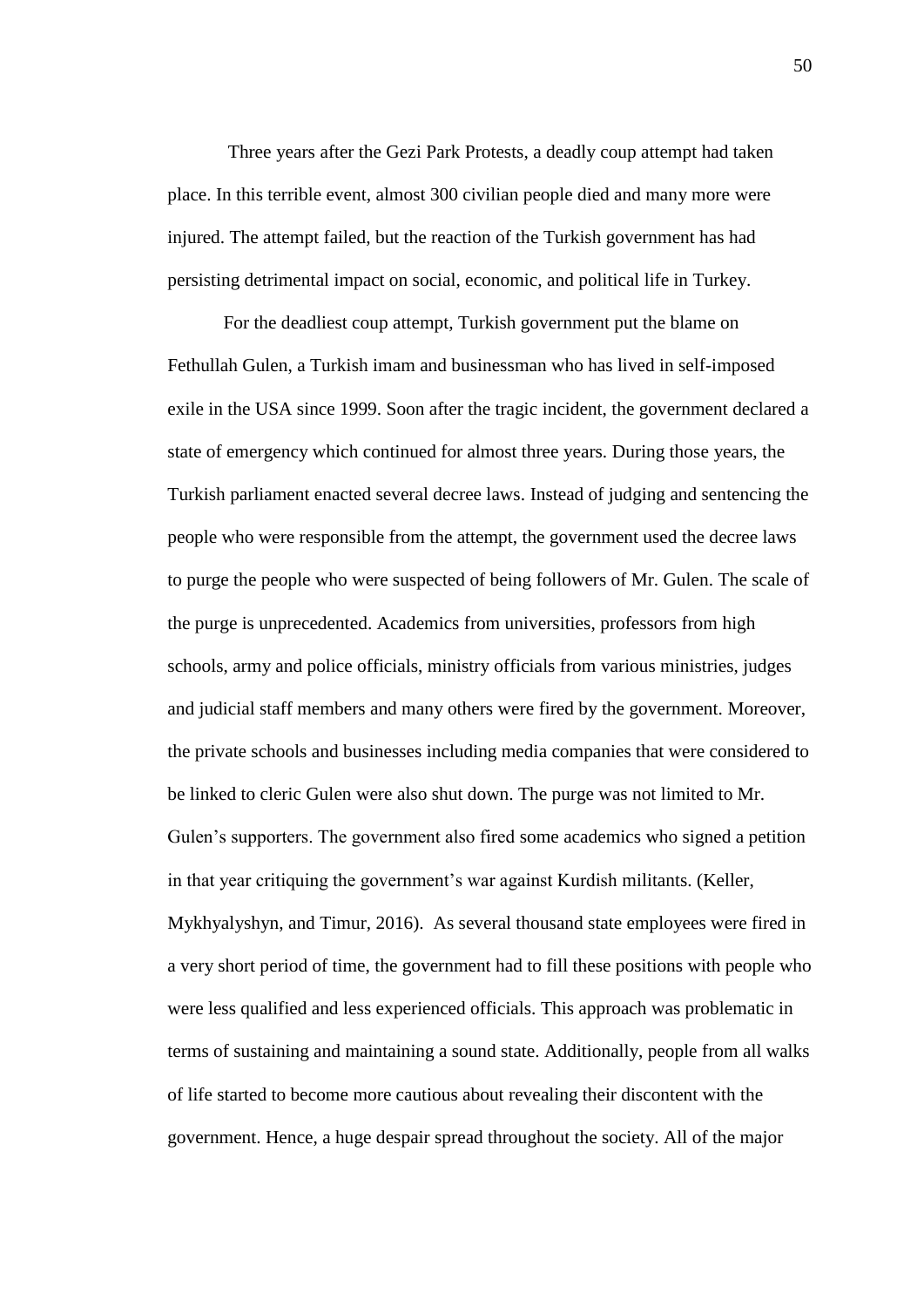social, economic and political events listed above may have had an impact on the national culture of Turkey; and consequently the perception for effective leadership in Turkey.

Despite the fact that there is abundant leadership literature, mostly from western countries, leadership in the Middle East is mainly ignored and was never thoroughly investigated before the GLOBE project (Kabasakal et al., 2012). Kabasakal et al. (2012) claims that widely accepted effective leadership styles might not be valid in the Middle East. They conducted a study to understand how culture influenced effective leadership models in the Middle East. The region in the study of Kabasakal et al. (2012) is called MENA (a term used by many international corporations). The acronym MENA stands for the Middle East and North Africa. However, for their research, the MENA countries only include Egypt, Iran, Israel, Kuwait, Morocco, Turkey, and Qatar.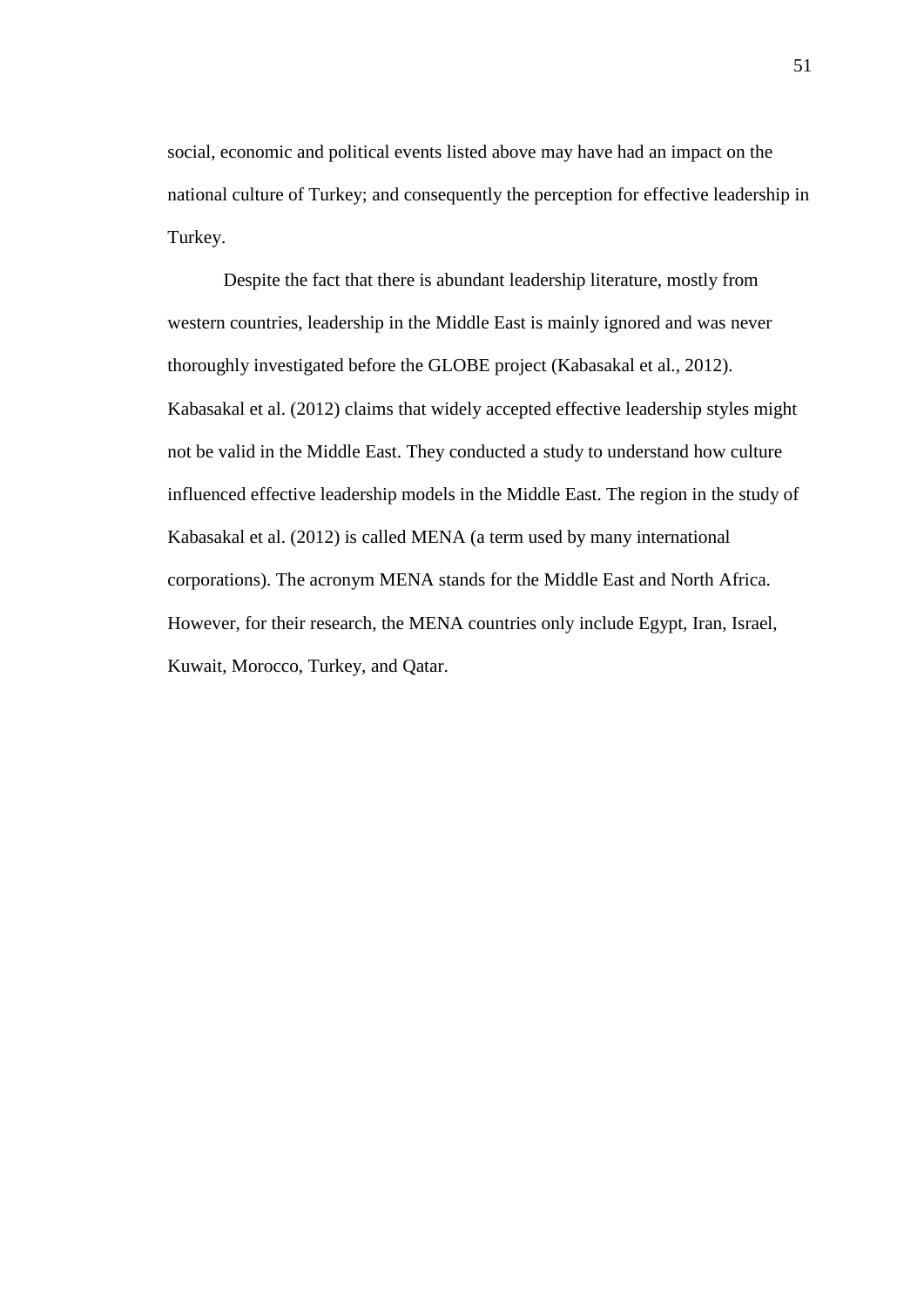## CHAPTER THREE:

### METHODOLOGY

GLOBE project identified nine cultural and six leadership dimensions that examined the relationship between cultural values and leadership ideals. This study primarily investigated where Turkey and Turkish culture stand regarding the nine GLOBE cultural dimensions in 2019. GLOBE team grouped 62 societies into ten cultural clusters. Turkey belongs to Middle-Eastern cluster where GLOBE survey was performed in 1995. Secondly, and this study explored how ideals and perceptions of Turkish leadership have changed in the past 25 years. Finally, research aimed to understand the social, political, and economic factors that may cause any possible changes in cultural values and leadership ideals in Turkey. This study investigated three research questions (a) Where do Turkey and Turkish culture stand regarding nine GLOBE cultural dimensions in 2019? (b) How have ideals and perceptions of leadership changed in the past 25 years? and (c) What social, political, and economic factors may explain any possible changes in cultural values and leadership ideals in Turkey?

The methodology part of this dissertation is structured as follows. The first part describes the overall methodology of research. The sampling strategy is then discussed followed by the data collection section. In the data collection part, both qualitative and quantitate data collection methodologies are explained. The methodology section concludes with a detailed explanation of the data analysis.

In this study, a mixed-methods methodology was used, employing both qualitative and quantitative data to analyze, integrate findings, and draw inferences in a single research study (Creswell & Tashakkori, 2007). Although there are three main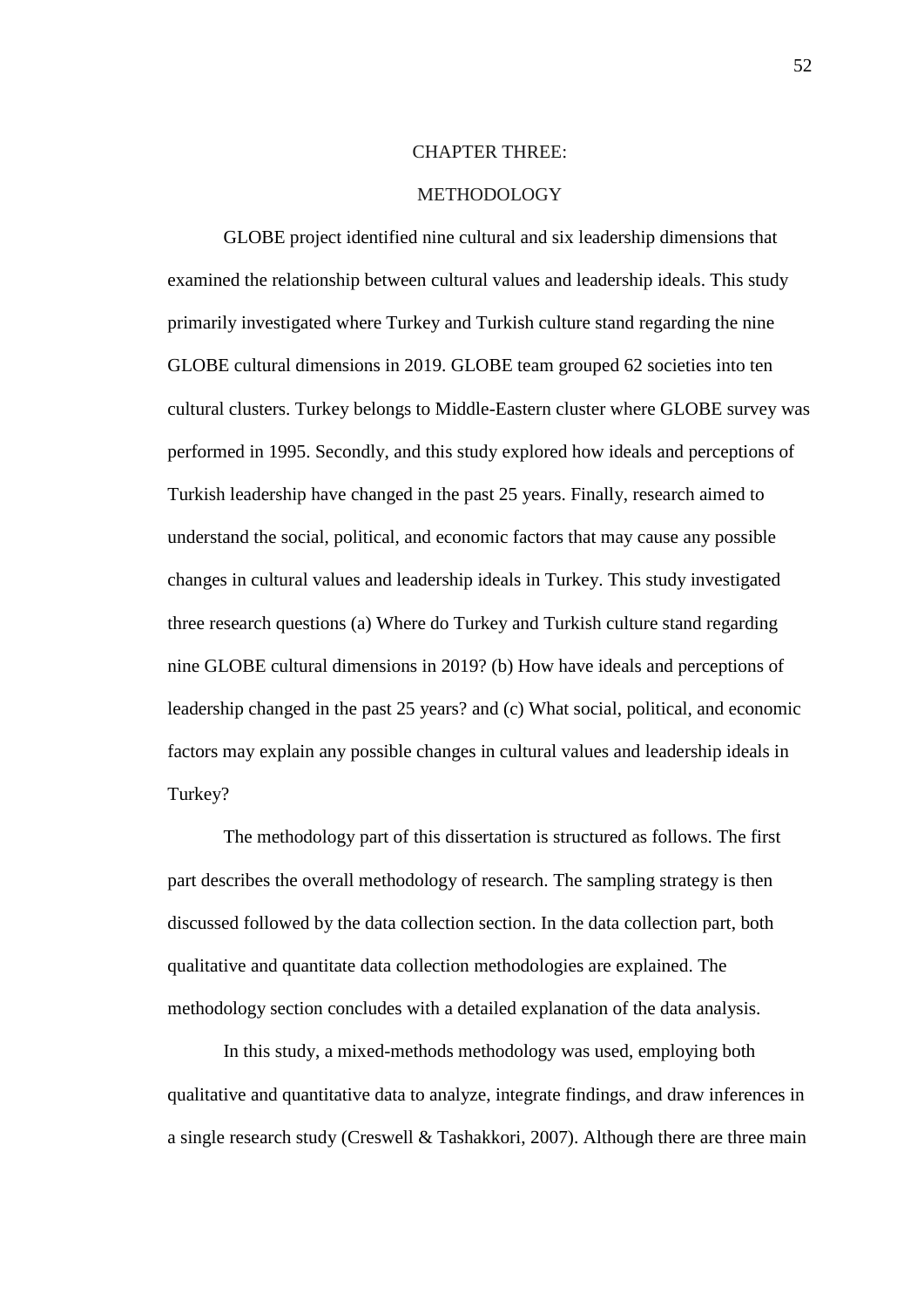types of mixed-methods designs, the explanatory sequential design was used for this research (Creswell & Clark, 2017). This methodology consists of two distinct phases. In the first phase, quantitative data was collected and analyzed, followed by qualitative data collection and analyses. The rationale for the qualitative analysis was to further explain and interpret the findings of the quantitative analysis. The two phases in this design were connected in the intermediate stage to provide a more general and deeper understanding of the problem under investigation.

Of course, there are advantages and disadvantages of an explanatory sequential design. The main advantage of such a design is the opportunity to use qualitatively collected data to explain any quantitative findings from the initial analysis (Rossman & Wilson, 1985; Tashakkori & Teddlie, 1998; Creswell, Plano Clark, Gutmann, & Hanson, 2003). In addition to explaining the quantitative findings, the explanatory sequential design is a simple but effective way to analyze any unexpected results in the quantitative study (Morse, 1991). The major weakness of the explanatory sequential mix-methods design is that it consumed more time and resources compared with a single type of design.

### **Sampling Strategy (Participants)**

The overall purpose of this study was to replicate the research performed in Turkey in 1995 by the GLOBE Project team and to analyze the changes regarding the political, economic and social developments that have happened in Turkey since then. A very similar sampling strategy to the original research was employed to compare and interpret the results. In the original GLOBE study, a stratified sampling design was used based on the following five criteria: (a) respondents should be middle managers (b) there should be more than one respondents from each organization (c)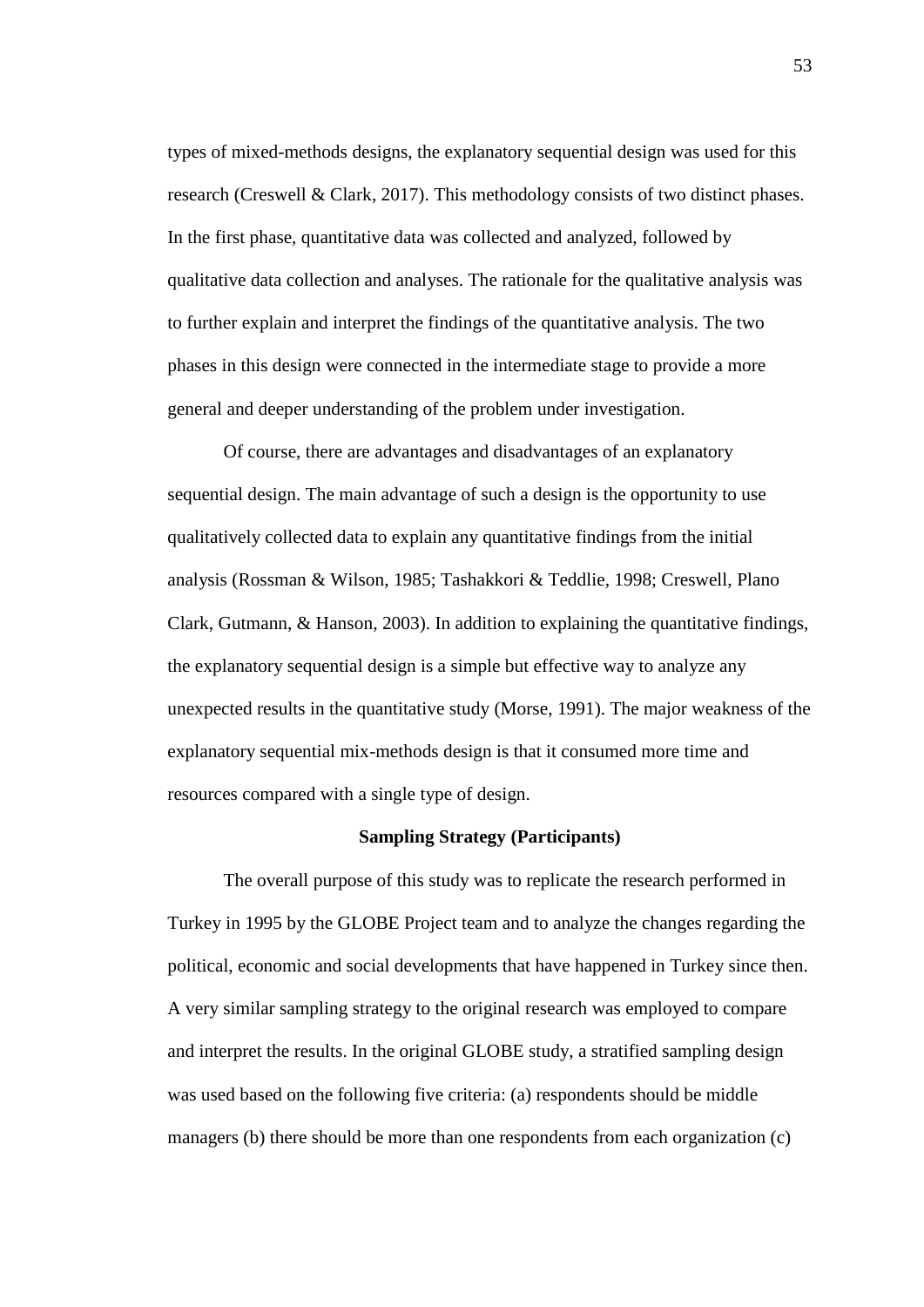there should be more than two organizations from each industry (d) At least two industries should be financial, food processing, or telecommunication (e) for each society there should be at least two industries (House et al., 2004).

The GLOBE team included organizations whose headquarters were in the host cultures in their sample and excluded foreign and multinational corporations from their sample. Their reasoning was that managers of multinational corporations might come from multiple cultures and their responses may not be indicative of the societal culture of the research that has taken place (House et al., 2004). However, this argument is controversial for societal culture. Corporate culture in local companies may be different than that in multinational companies, but not societal culture. According to Schein (1985), the culture is the phenomena that is reflected at three levels ranging from the most visible to the least visible to the observer: 1) behaviors and artifacts; 2) beliefs and values; 3) underlying assumptions. To understand the actual meaning of the behaviors or beliefs to group members, one has to surface the underlying assumptions (Schneider, 1988). In this perspective, Laurent (as cited in Schneider, 1988) asserted that corporate culture may alter the first two levels but will have very limited impact on the underlying assumptions which will provide the reflection of the national culture. Hence, one might suggest that the national culture of a subsidiary is barely modified by the corporate culture of that subsidiary's multinational company, and there is no reason to exclude the multinational companies from societal culture research. In the same manner, it is unconvincing why the GLOBE researchers excluded multinational companies in the original study.

Also, based on my 25 years of work experience in multinational corporations in several countries, this assumption was not accurate in 1995 and is unquestionably

54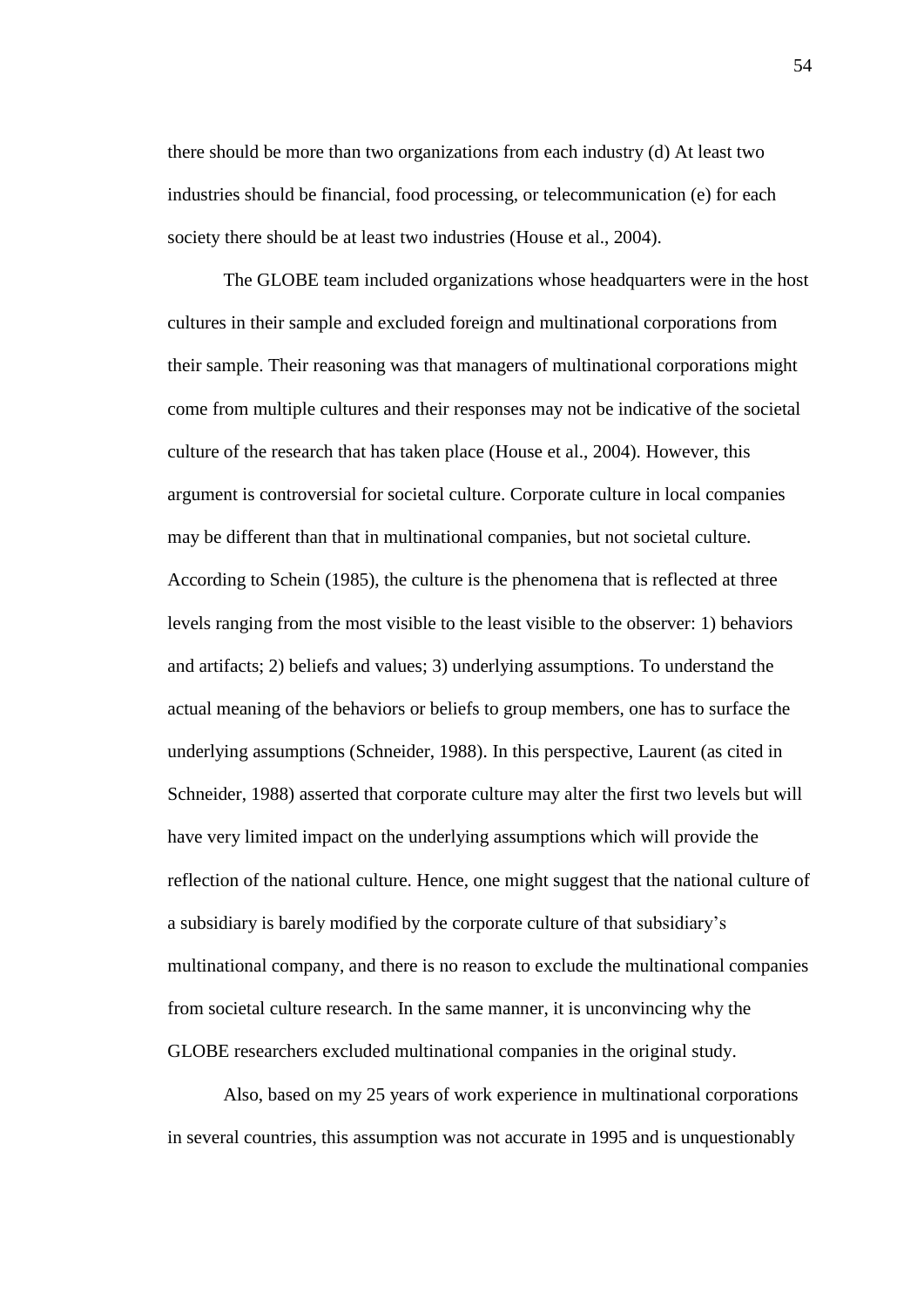not valid today for at least three important reasons. The first reason is that the most multinational organizations prefer locals to manage their local business but prefer toplevel executives from the country where the corporation's headquarter is located to oversee the local operation. Another reason is that employees frequently move between local and multinational organizations throughout their careers. Lastly, since 1995, most of the relevant local companies have become part of joint ventures of big multinationals. For example, in Turkey, there are currently no financial or telecommunication companies that are 100% owned by locals, with the exception of government-owned financial organizations where conducting research is challenging because of government policies and regulations. As a result, the original sampling strategy of the GLOBE team had to be modified by collecting data from every organization possible that operates in Turkey.

From a comparative standpoint, this might cause problems if the goal of this project was to compare organizational cultures across various countries because the GLOBE team focused on three specific industries (financial, food processing, or telecommunication) that could be found in all of the countries in their study (House et al., 2004). However, this research focused only on replicating the societal culture part of the GLOBE study. Consequently, this study used samples from a wide range of industries including multinationals that are operating in Turkey. In this research, the main sampling criteria was a) Turkish citizens and b) mid-level managers.

In the original GLOBE study, during the autumn of 1995, 323 middle-level managers from 23 organizations were surveyed using one of two different questionnaires. Half of the respondents were given an instrument that measured organizational culture (version Alpha), while the GLOBE team gave the other half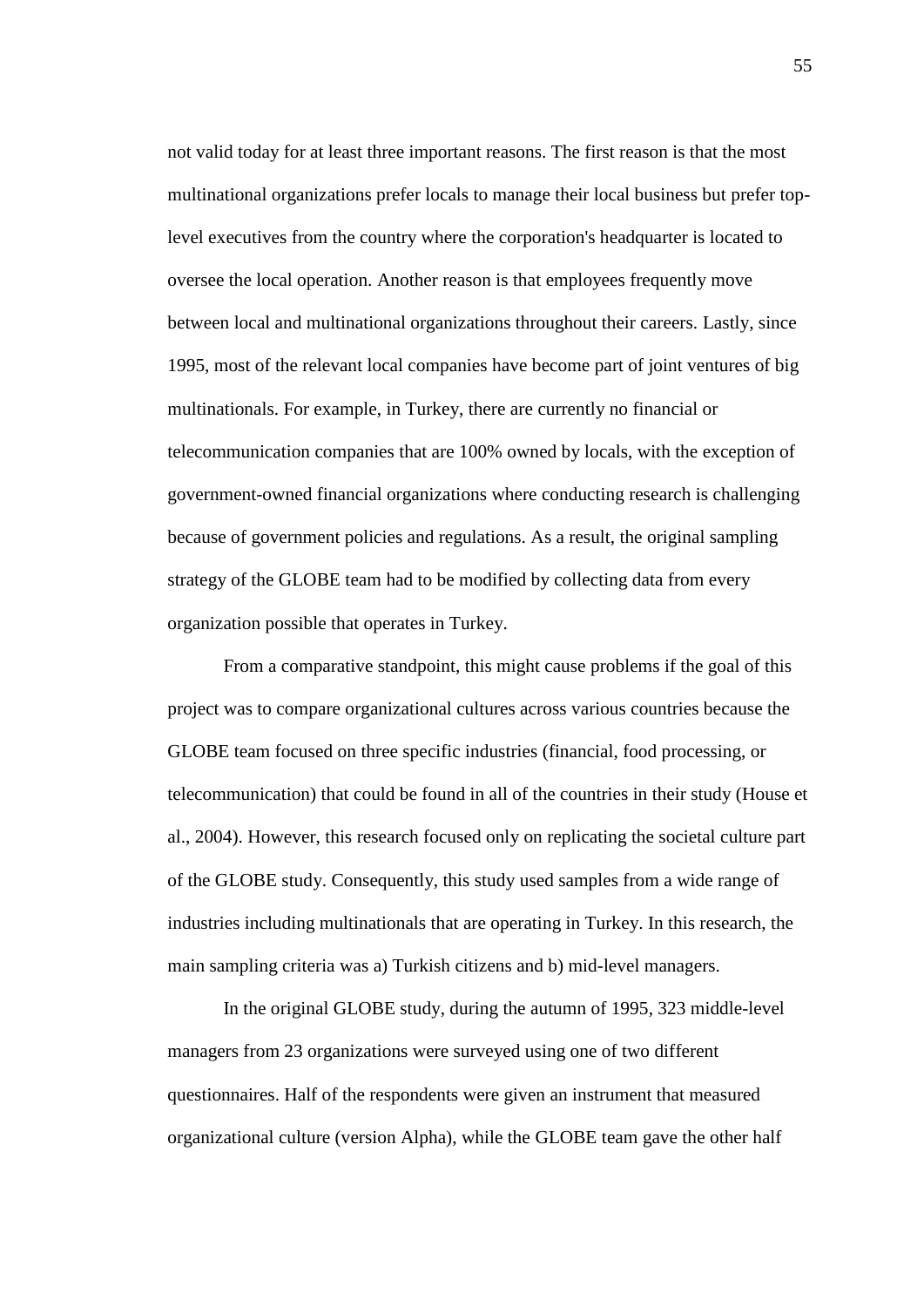another version of the GLOBE questionnaires measured culture and leadership (version Beta). Since only half of the sample was used to measure societal culture by using the Beta version, this survey initially targeted at least 160 middle-level managers from a wide range of industries.

In accordance with the definition of explanatory sequential design that was previously discussed, the initial data collection was exclusively quantitative. Convenience sampling was used to select the companies and organizations. The reason for choosing a convenience sampling strategy was that it is a type of nonprobability sampling that involves the sample being drawn from the part of the population that is available. The initial focus was on the financial and food processing sectors that were used for the 1995 research to control for industry-specific organizational culture. However, because of the insufficient number of companies that exist, a wider range of industries was included in the sample. The selection criteria for these companies was: a) operating in Turkey more than 10 years b) size based on number of employees and yearly sales volume, with emphasis on medium and large firms, c) industry position based on market share, with the focus on the top three firms. A list of all local and multinational organizations was prepared, excluding all government institutes. Using my business networks, the human resource directors or CEOs of each organization of 48 companies were initially contacted regarding participation in the survey. Initially, 24 organizations committed to participate, but after the worst economic crisis in Turkey in September 2019, the number dropped to 13 organizations in several different industries. Table 2 summarizes the numbers and percentages of those companies that participated and did not participate in the survey. The table also provides a numerical comparison of companies based on being local or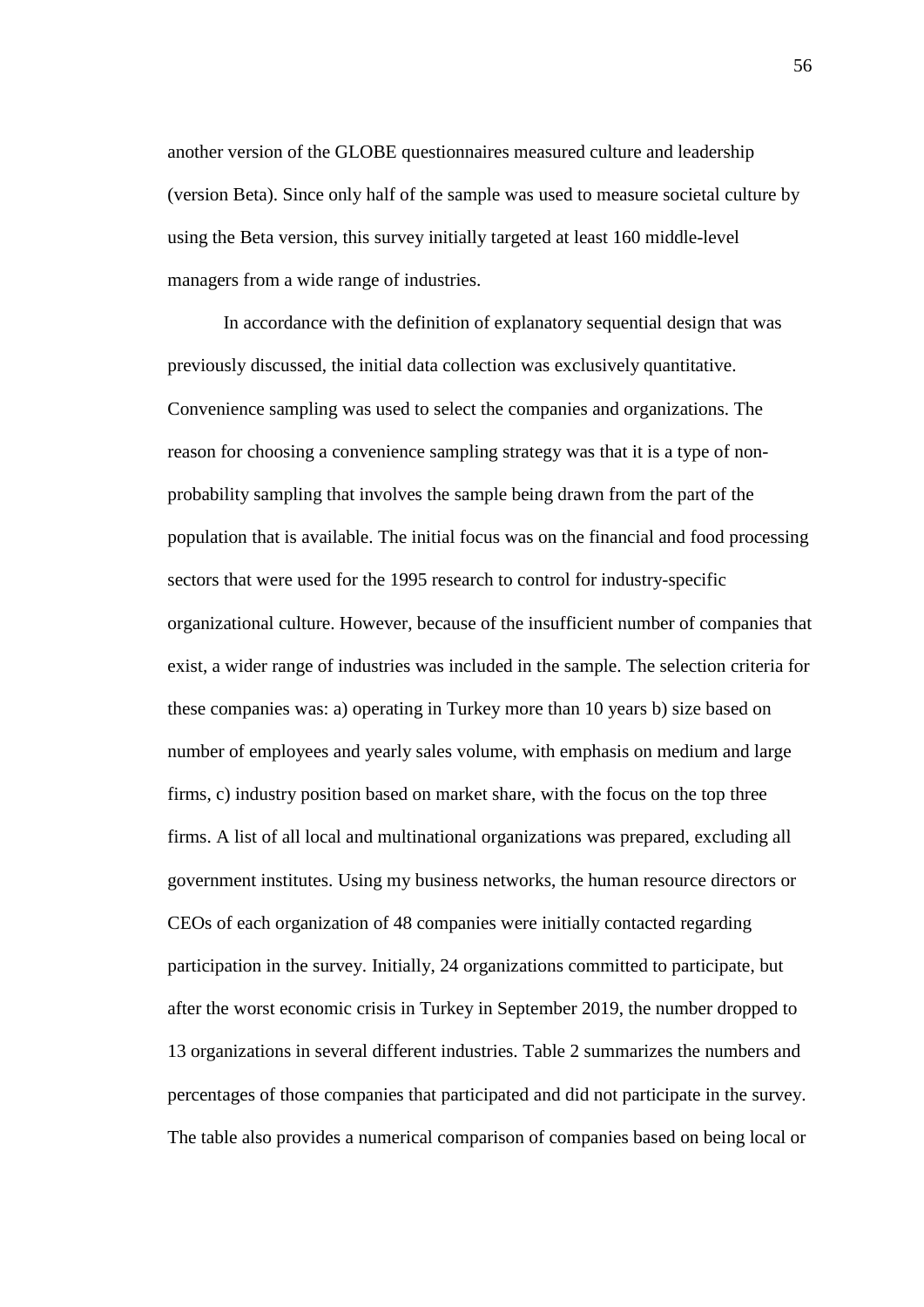international and the sectoral breakdown of companies. As it can be derived from the table, there are slight numerical differences between the companies that participated in the survey and those that did not take part in the research in terms of sectoral and local-international breakdown.

Table 2

|                    | Companies that |      | Companies      |              | <b>Total Companies</b>      |      |
|--------------------|----------------|------|----------------|--------------|-----------------------------|------|
|                    | participated   |      |                | that did not |                             |      |
|                    |                |      | participate    |              |                             |      |
|                    | Number         | $\%$ | Number         | $\%$         | Number                      | $\%$ |
| Total              | 13             | 100% | 35             | 100%         | 48                          | 100% |
| Local              | 6              | 46%  | 20             | 57%          | 26                          | 54%  |
| International      | 7              | 54%  | 15             | 43%          | 22                          | 46%  |
| Sector             |                |      |                |              |                             |      |
| Total              | 13             | 100% | 35             | 100%         | 48                          | 100% |
| <b>FMCG</b>        | 6              | 46%  | 21             | 60%          | 27                          | 56%  |
| Energy             | $\overline{2}$ | 15%  | $\overline{2}$ | 6%           | 4                           | 8%   |
| Retail             | $\overline{2}$ | 15%  | 1              | 3%           | 3                           | 6%   |
| Finance            | 1              | 8%   | 4              | 11%          | 5                           | 10%  |
| Logistics          | 1              | 8%   | $\overline{2}$ | 6%           | 3                           | 6%   |
| Telecommunications |                |      | $\mathfrak{D}$ | 6%           | $\mathcal{D}_{\mathcal{A}}$ | 4%   |
| Other              |                | 1%   | 3              | 8%           | 4                           | 8%   |

*Comparison of the Companies that did and did not Participate in the Survey*

After getting a commitment from 13 organizations, they were asked to select the managers who match the middle management selection criteria. A detailed email message was then prepared for each organization to be sent by their human resource departments to their mid-level managers that explains both the new research and the original GLOBE project with a unique link for the GLOBE Phase2 Beta Questionnaire. Finally, separate databases were created for each large organization to be able to identify response rates and possible future company-specific analysis.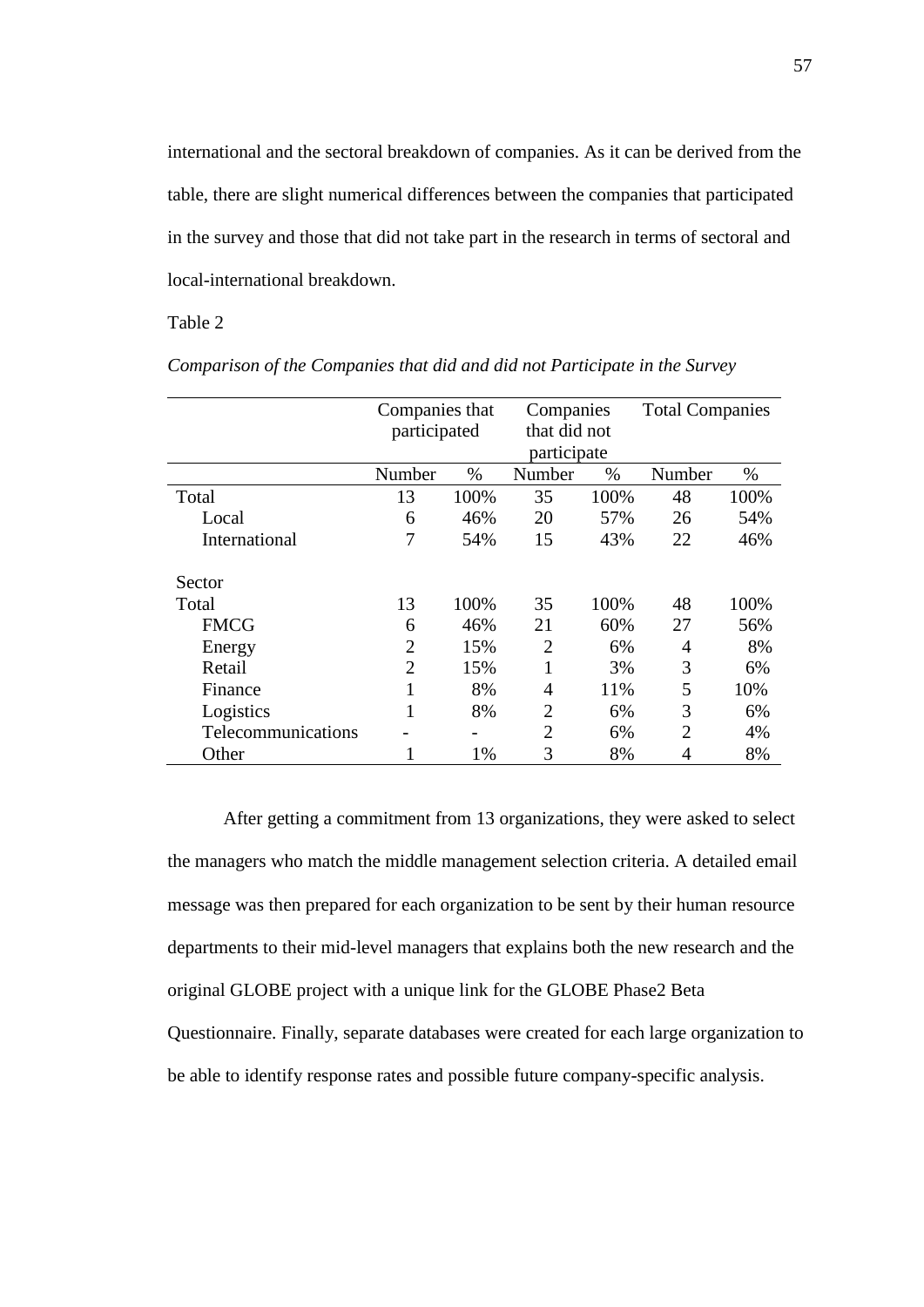Industry breakdown of participating organizations is as follows: six from consumer goods (including food processing), two from oil, power and energy, two from retail, one from finance, one from logistics, and one industrial seed company. Out of the 13 organizations, six companies were local, whereas seven companies were international, and all have been operating in Turkey for more than 10 years. In addition, I reached out to individuals via my network or my ex-colleagues' network who fit the description of my sample to increase my sample size. Additionally, 23 mid-level managers filled out the survey while working for organizations not listed above but operating in Turkey.

The new analysis of culture in Turkey is based on both qualitative and quantitative data. The following data sources were used. Three hundred and eighty GLOBE Phase 2 Beta questionnaires were returned. In this Beta version of the questionnaire, there were 44 questions measuring societal culture (As is) and 112 questions measuring leadership attributes. The surveys with missing data were eliminated resulting in 271 surveys with all 44 questions regarding societal culture (As is) completed, but with incomplete leadership attributes or demographics sections. On the other hand, 237 respondents completed all 44 societal culture questions, 112 leadership attribute questions, and all demographics. As a result, the sample of 271 was used to calculate only societal culture. Finally, the sample of 237 respondents was used not only for leadership scores and the interrelations of culture and leadership scores, but also for a demographic analysis. The demographic characteristics of the survey respondents are presented in Table 3.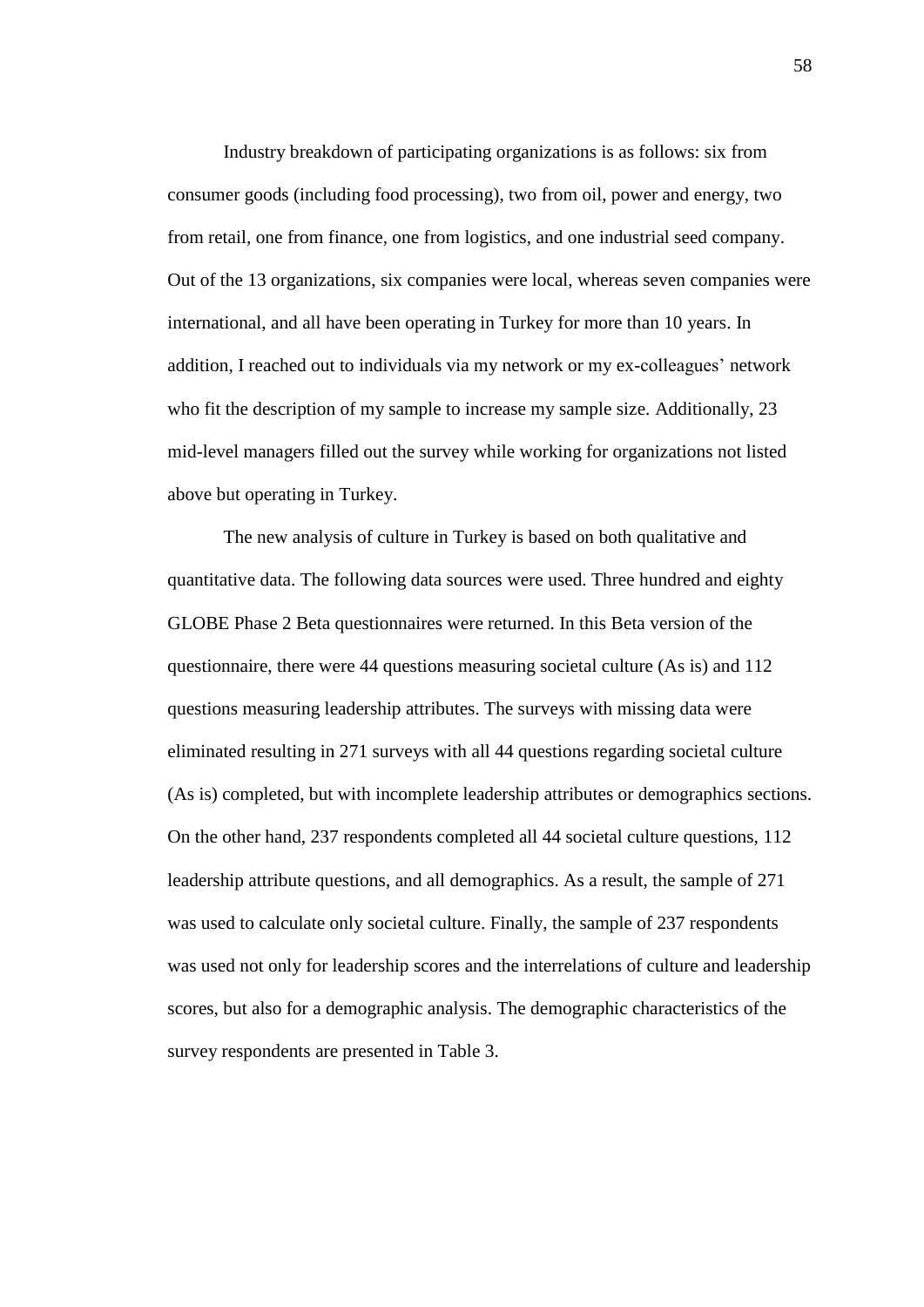### Table 3

|                             | Population | $\%$ |
|-----------------------------|------------|------|
| Gender                      |            |      |
| Female                      | 74         | 31%  |
| Male                        | 163        | 69%  |
| Age                         |            |      |
| 20-29                       | 10         | 4%   |
| 30-39                       | 105        | 44%  |
| 40-49                       | 87         | 37%  |
| 50-59                       | 27         | 11%  |
| $60+$                       | 8          | 3%   |
| Education                   |            |      |
| High School or lower degree | 56         | 24%  |
| Bachelor's or higher degree | 181        | 76%  |

### *Demographic Characteristics of GLOBE Survey Participants*

The demographic characteristics of the Turkish work force are presented in

### Table 4.

### Table 4

### *Demographic Characteristics of the Turkish Workforce*

|                             | Population | %   |
|-----------------------------|------------|-----|
|                             | (Millions) |     |
| Gender                      |            |     |
| Female                      | 8.73       | 31% |
| Male                        | 19.46      | 69% |
| Age                         |            |     |
| $15-19$                     | 1.48       | 5%  |
| 20-29                       | 6.24       | 22% |
| 30-39                       | 8.21       | 29% |
| 40-49                       | 6.66       | 24% |
| 50-59                       | 3.82       | 14% |
| $60+$                       | 1.78       | 6%  |
| Education                   |            |     |
| High School or lower degree | 21.77      | 77% |
| Bachelor's or higher degree | 6.42       | 23% |
|                             |            |     |

*Note*. Turkish Statistical Institute (2017).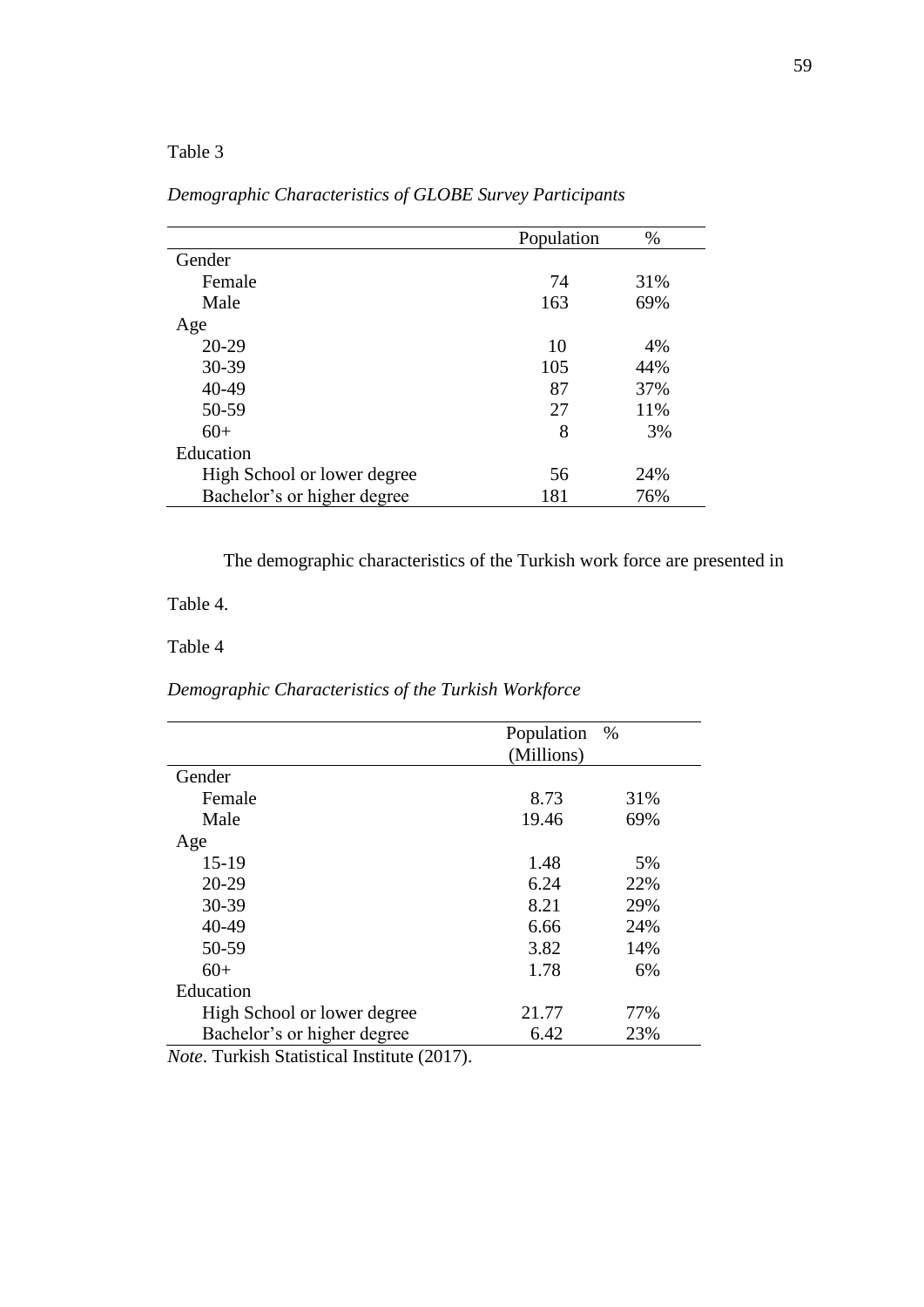In summary, the sample is representative and typical of Turkish workers. The statistics from the Turkish statistical institute include every worker including white and blue collar. As a result, there is a significant gap in education statistics that is expected since this research focused on midlevel managers. Nevertheless, age statistics are very similar and the gender breakdown is exactly representative in this research's sample.

In accordance with the definition of explanatory sequential design that was previously discussed, the secondary data collection was qualitative. After analyzing quantitative data, human resource managers from 13 participating organizations were contacted and asked to select one participant to be interviewed in-depth. A total of six individuals were available for a detailed in-depth qualitative interview. Out of the six people, four are female and two are male. The average age of the interview sample is 43. The average years of education is 17 years. The average tenure in professional life is 20.8 years.

#### **Data Collection**

#### **Quantitative Data Collection (Survey)**

The GLOBE project team initially identified 112 universally perceived leadership attributes, which were subsequently reduced to a group of 21 primary leadership subscales, and then to six higher order global leadership dimensions. These dimensions are hypothesized to either support or obstruct leadership effectiveness (Kabasakal et al., 2012). The survey that gathered this information is called the GLOBE Phase 2 Beta Questionnaire. There is also an Alpha version that measures organizational culture. In the Beta version of the questionnaire, there are 44 questions measuring societal culture (As is), and the scales were developed based on a pilot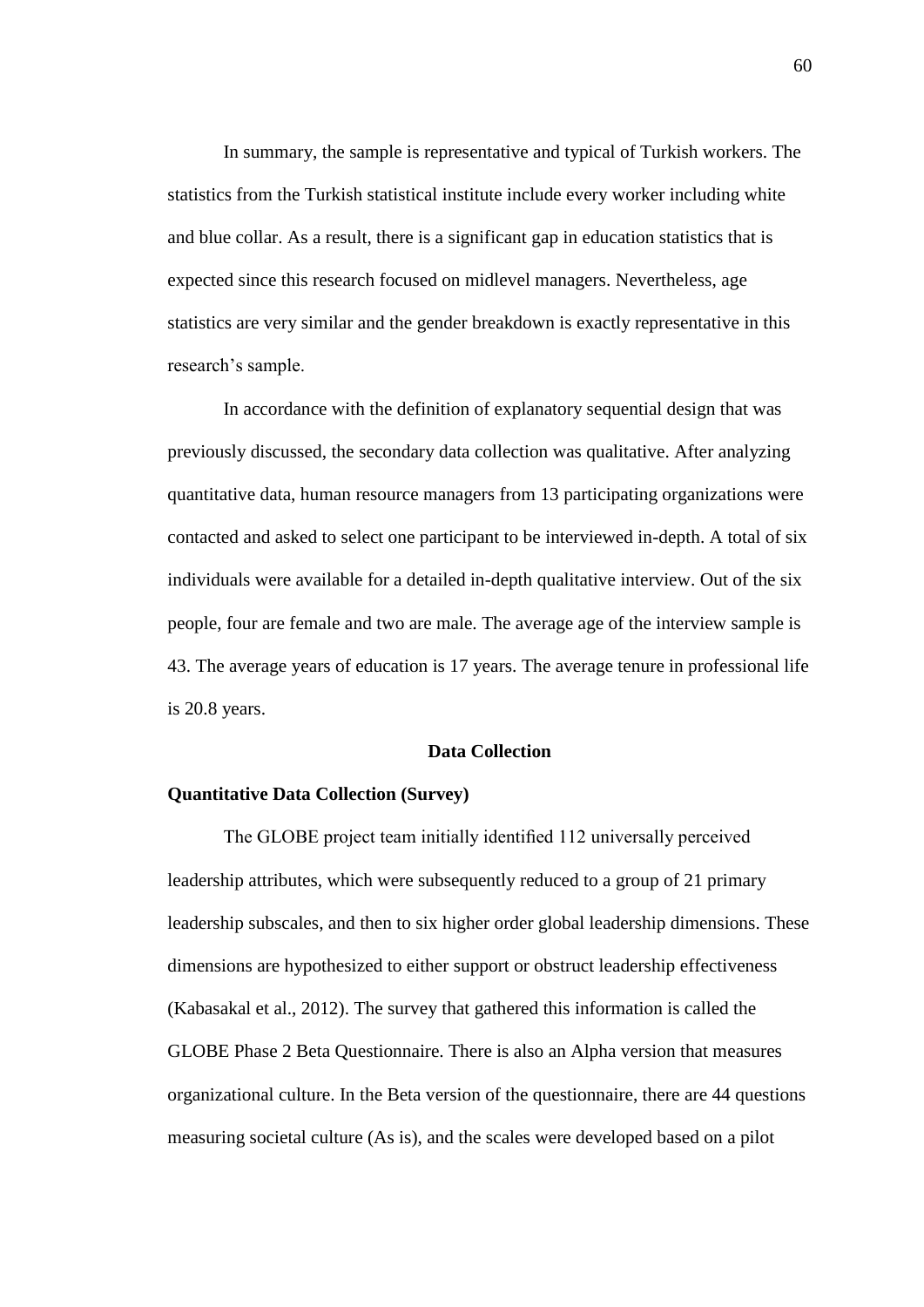study from 48 countries. Every societal scale had at least two parallel items. The nonparallel items were kept on the scales to obtain the desirable psychometric properties. The questionnaire also contains 112 leadership attribute questions. In this survey, items are rated on a 7-point Likert scale ranging from 1 (this behavior or characteristic greatly inhibits a person from being an outstanding leader) to 7 (this behavior or characteristic contributes greatly to a person being an outstanding leader) (Kabasakal, et al., 2012). Questions in the survey serve to assess the organizational culture, society's culture, and middle managers' beliefs about the effectiveness of various attributes for outstanding leaders.

The GLOBE team developed scales for nine cultural dimensions: Uncertainty Avoidance, Power Distance, Institutional Collectivism, In Group Collectivism, Gender Egalitarianism, Assertiveness, Future Orientation, Performance Orientation, and Humane Orientation. There are two types of questions for each dimension. The first one measures actual practices in each society (what is), while the second one measures actual values in each society (what should be). Given the research questions in this study, only the actual practices part of the survey was used, minimizing both the cognitive load and time spent on the survey for respondents. The original GLOBE survey was translated from English to Turkish in 1995. The same translation of the Turkish language version was used for this study; this survey can be found in Appendix A.

**Validity of the instrument***.* The GLOBE Project team used several statistical methods to show that their scales are aggregable, reliable, and unidimensional. Furthermore, they provided evidence for the construct validity of the culture scales (House, et al., 2004). To do this, archival data was used to develop alternative, non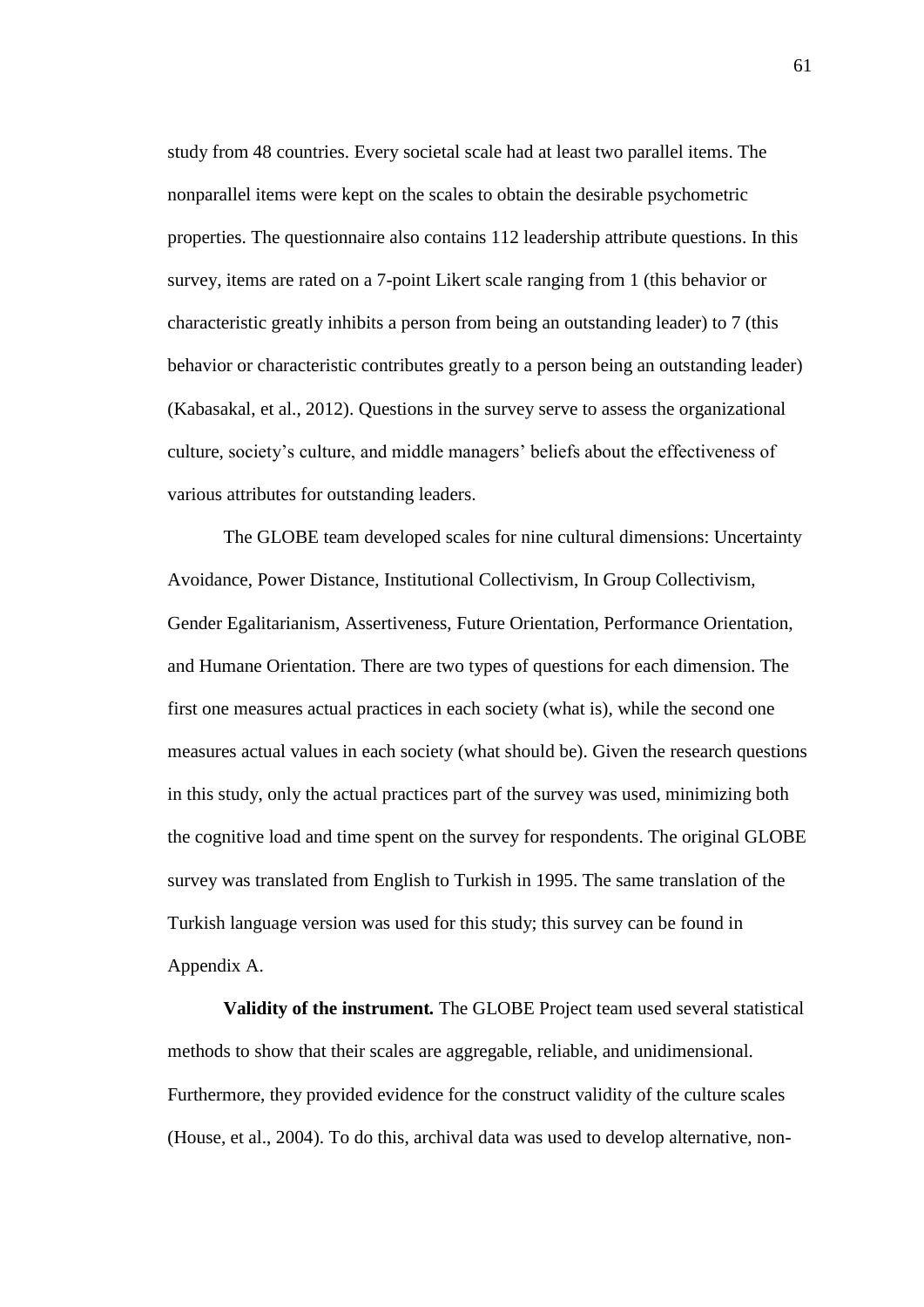questionnaire-based measures of societal cultural constructs to demonstrate construct validity and generalizability of the scales (House, et al., 2004). They also studied the connections of their scales and measures with similar cross-cultural research performed by Hofstede (1980) and Schwartz (1994). All results showed that the GLOBE scales were constructed properly (House, et al., 2004). The GLOBE researchers also showed the convergent validity of their scales by demonstrating a strong relationship between scales measuring the same construct using different methods. Finally, they showed the discriminant validity of their scales by establishing a significant relationship between different traits assessed with the same method and across different methods (House, et al., 2004).

**Reliability of the instrument***.* The GLOBE project team also assessed the reliability of their scales. First, they computed the Cronbach's alpha to calculate the internal consistency of the scale. The average Cronbach alpha for the society cultural practice (As Is) scales is .77. Also, the majority of the 21 leadership attribute subscales exhibited adequate internal consistency with an average Cronbach alpha values of .75. Secondly, GLOBE explored the interrater reliability of scales by computing the Intraclass Correlation Coefficient Case 2 (Two ways random effect layout) (ICC (2)) (Shrout & Fleiss, 1979). The average ICC (2) for the societal cultural practices (As Is) scales is .93. And, the average ICC (2) for the leadership attribute subscales is .90. These results show sufficient reliability of the scales.

### **Qualitative Data Collection**

The type of qualitative inquiry pursued was a case study analysis design. There were several rationales for this decision. First, a case study is a suitable method for collecting data on perceptions, especially when a large sample is not available.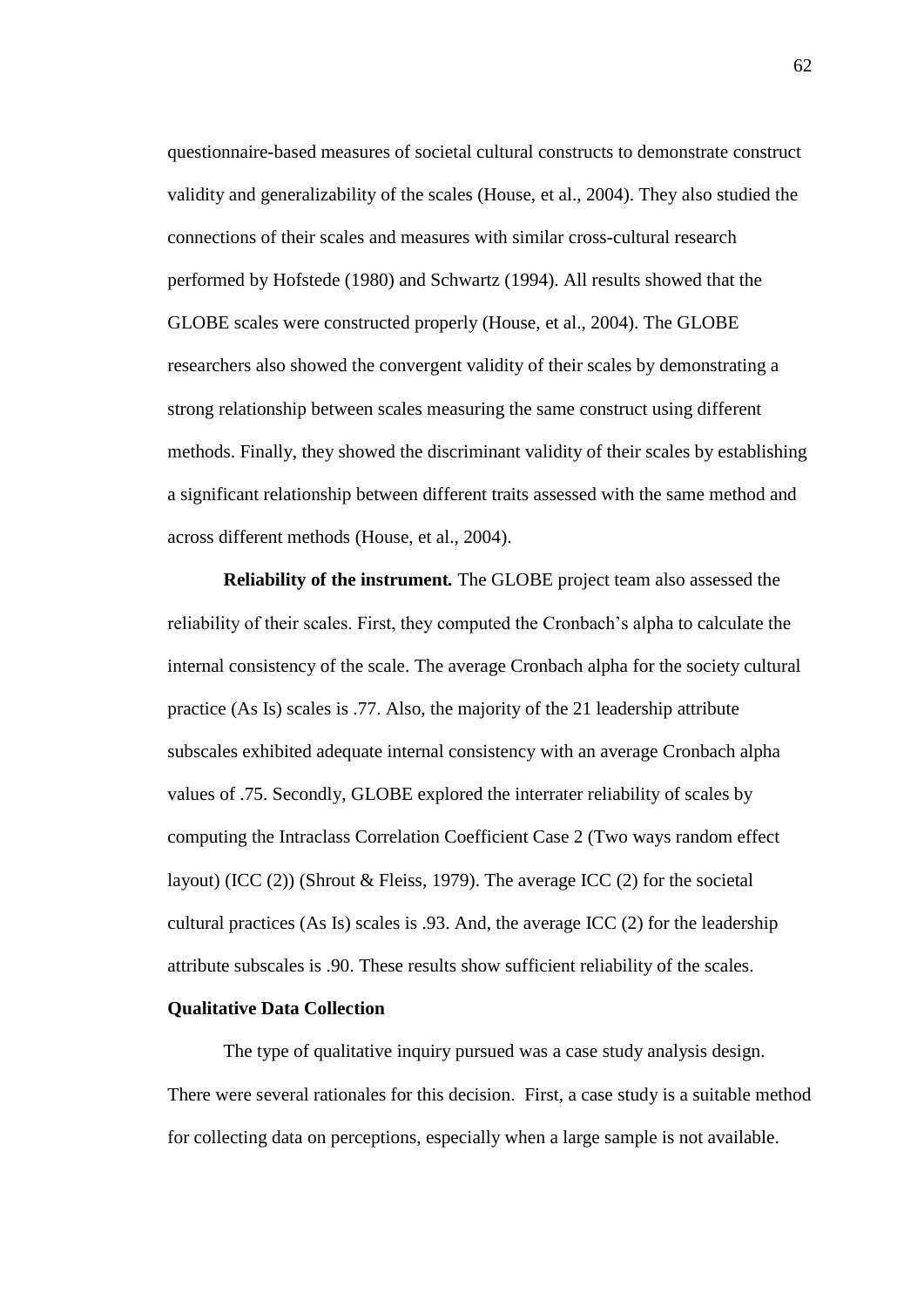With this data, an essential research question could be answered about whether political, economic and social changes since 1995 have affected Turkish culture. Second, the case study approach was suitable for investigating the underlying reasons for leadership perspective change after 1995. Flyvbjerg (2011) defined a case study as "an intensive analysis of an individual unit stressing development factors in relation to environment" (p.301). The study employed each middle manager as a unit of analysis. The unit of analysis for the GLOBE project were cultural-level aggregated responses of middle managers (House et al., 2004).

Semi-structured in-depth interviews were conducted with six middle-level managers. Each middle manager was selected by their human resource department. An interview protocol was prepared and then adjusted according to the initial findings of the quantitative survey. Questions were designed around the three research questions. Based on the findings of the quantitative analysis, any significant dimensional changes from 1995 were discussed. All interviews were held in Turkish, recorded, and later transcribed verbatim. A copy of the transcriptions can be found in Appendix B. The transcribed Turkish data served as the basis for the qualitative analysis. Original Turkish transcriptions were not translated in English; only findings were presented in English in the results section of this document. A copy of the preliminary interview protocol can be found in Appendix C.

#### **Data Analysis**

#### **Quantitative Data Analysis**

This study, in principle, aimed to methodologically replicate the 1995 study procedures of House et al. (2004). However, slight modifications were made from the original study. Individual scores were aggregated to organizational scores, and then,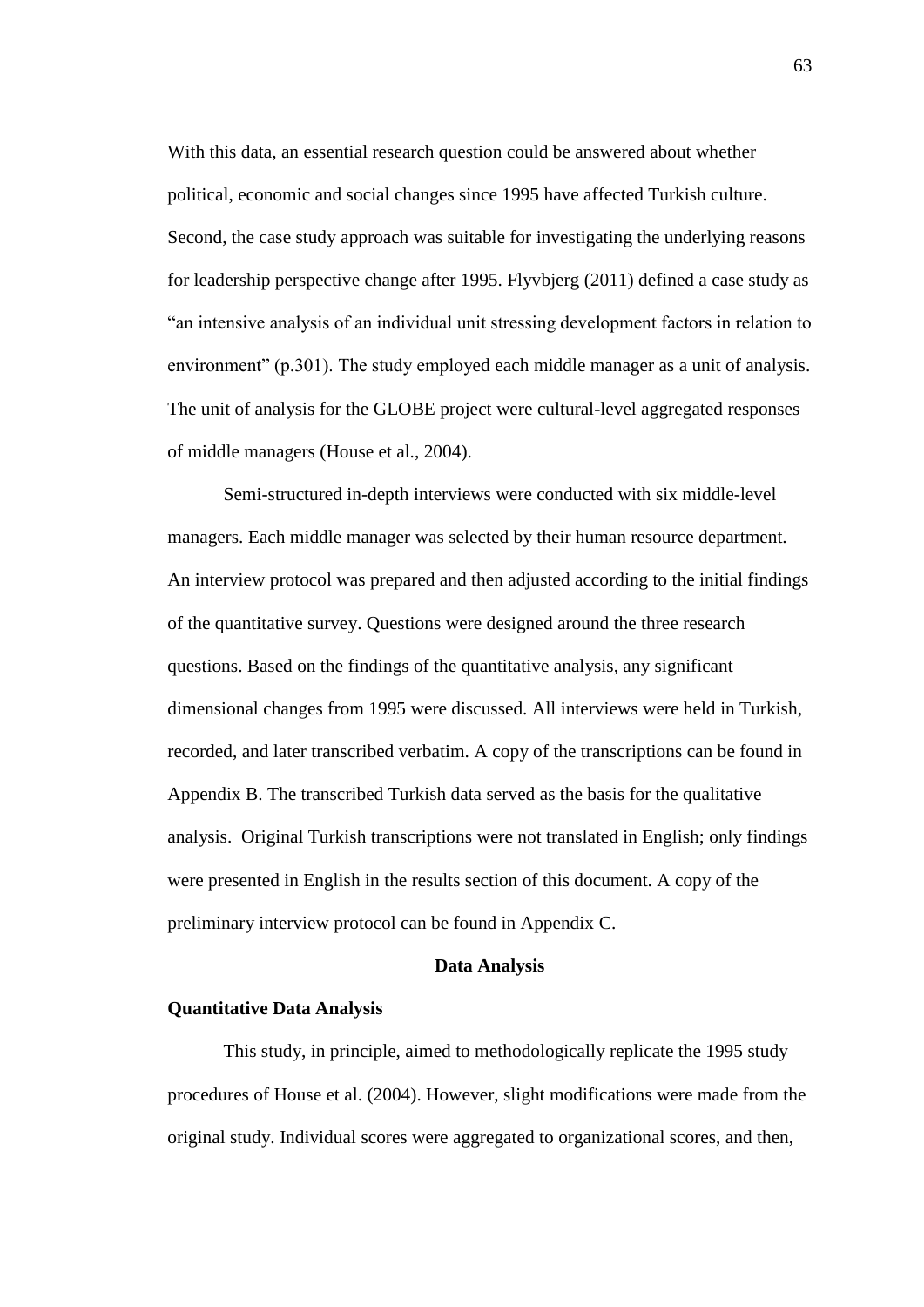organizational scores were aggregated to country scores. In the original study, the hypotheses were tested through hierarchical linear modeling analyses. However, since the data in this study was collected from one country only and no cross-country analysis was made, the level of analysis is inherently different. For example, there were no societal level tests where multiple society scores were used. Instead, the analysis was conducted at the organizational and individual levels (where applicable).

The individual scores were aggregated to organizations and then organizational scores were aggregated to country level scores through taking averages. These analyses addressed the question of where Turkey is right now in terms of the nine GLOBE cultural dimensions in 2019.

The first set of tests answered the question of whether the cultural practices changed or did not change over the last 25 years. The change in the average scores of 1995 and 2019 was used to assess whether a change exists or not. Under normal conditions, researchers use a t-test for comparing the two means; however, this could not be done properly in this case for two reasons. First, while some of the average scores for Turkey from 1995 were available, their standard deviations were not reported (e.g. Kabasakal & Bodur, 2007) and a t-test requires the standard deviations from the same sample. Secondly, a better method was already developed to understand meaningful differences in the GLOBE scores (Hanges, Dickson, & Sipe, 2004). For example, Switzerland had an Uncertainty Avoidance practice score of 5.37 while New Zealand had 4.75; and intuitively the difference may seem meaningful; however, GLOBE researchers deemed this difference as not significant (De Luque  $\&$ Javidan, 2004). The GLOBE researchers developed a method known as test banding (Cascio, Outtz, Zedeck, & Goldstein, 1991), where scores were grouped into bands in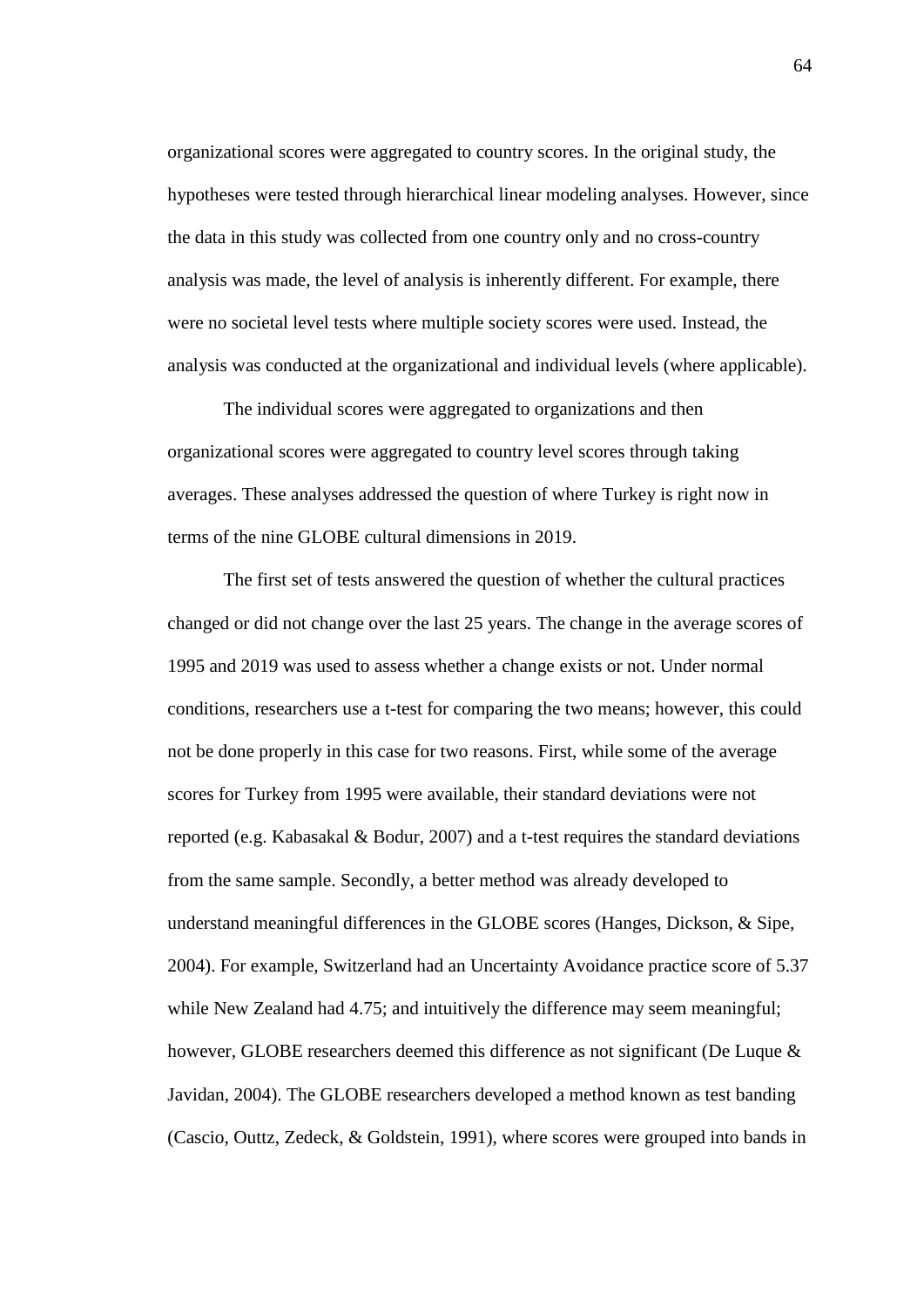which the scores in the band were not considered meaningfully different (Hanges et al., 2004). To come up with these bands, standard error of the difference and bandwidth are calculated. The standard error of the difference (SED) is a function of the standard deviation of the GLOBE societies and the reliability of these scales (Gulliksen, 1950). This SED was then multiplied by some standardized normal distance (C) to come up with the bandwidth. For example, the 95% confidence test band is set to 1.96. The motivation for this method comes from measurement unreliability, where it is assumed that there is random error in the score and it creates an imperfect relationship between the sample's particular dimension score and the population's actual value (if all the members of the society completed the survey) (Hanges et al., 2004). As a result, two societies can actually be very similar in a dimension, but may seem different.

Once the bandwidth was calculated, all the societies were ranked and the bandwidth was subtracted starting from the top (Hanges et al., 2004). Information regarding these bands was available from the 1995 study (House et al., 2004). Therefore, to answer the question whether the relative cultural practices have changed or have not changed significantly, I looked at whether Turkey's place in the bands has changed or not.

Yet, using these bands to assess whether there is a meaningful difference has two limitations. First, the way the bandwidth is calculated aims to assess whether two societies are relatively different to each other and not to assess a single country. Second, only one country's score was collected in this study and other countries' bands and standard deviations may have changed over time too. However, these limitations were accommodated in this study because the aim here was to understand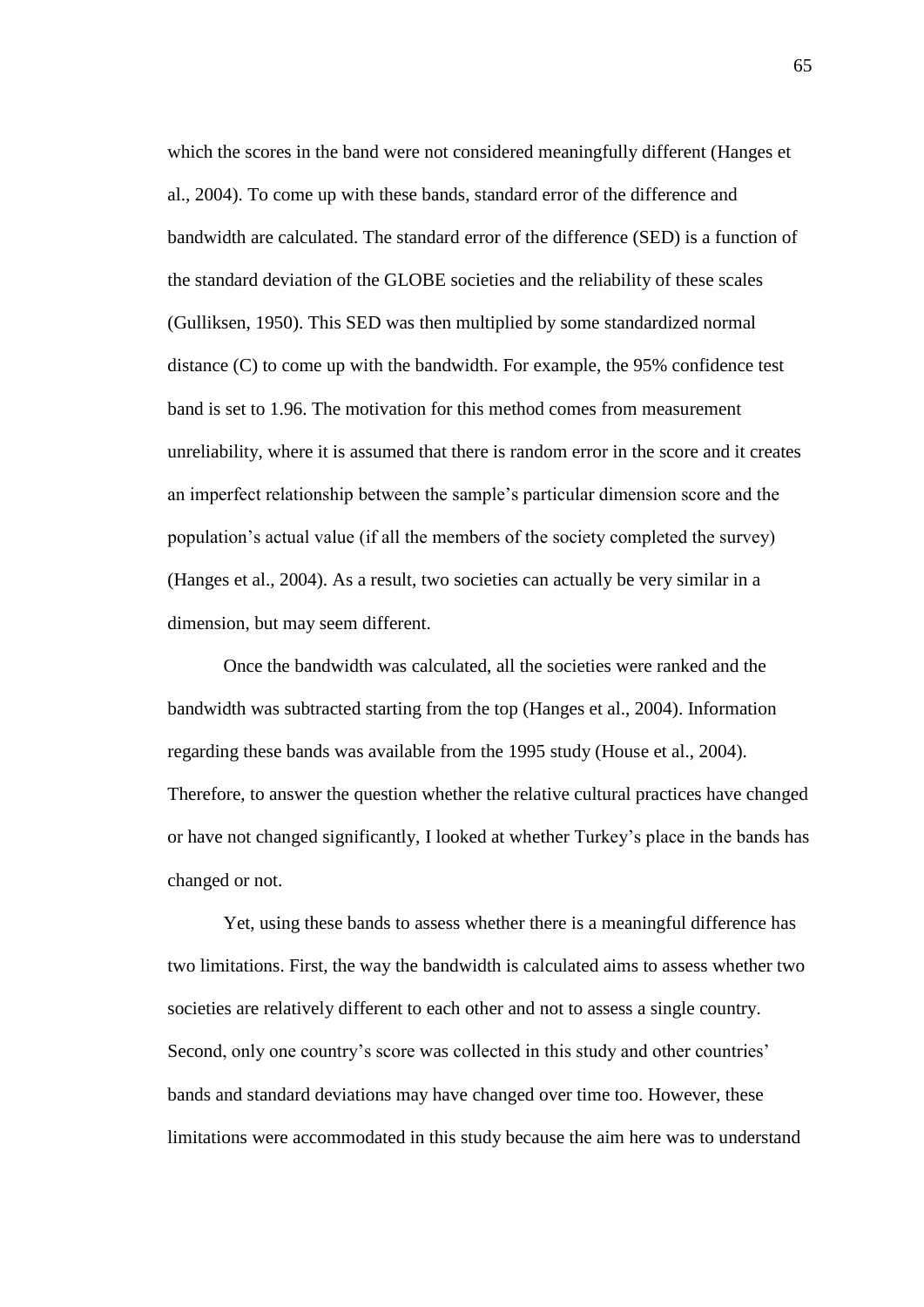whether Turkey's culture has significantly changed or not compared to 1995, not the change in its relative positioning to other countries.

The aim of the second set of tests is two-fold. First, from the leadership survey, which culturally endorsed implicit leadership (CLT) practices (e.g. participative, visionary etc.) are currently desired in Turkey? This was done using the average scores for the specific dimensions; specifically, by ranking them and then checking for statistical differences. Second, the role of cultural practices on the effective leadership perspective was assessed. The statistical method to analyze these effects should have handled multilevel constructs within a nested structure. The data was multilevel because the variables operated at different levels and the sample was nested because individuals made up the organizations and the organizations made up the societies (Hanges et al., 2004). The traditional approaches are the aggregated and disaggregated approaches. In the aggregated approach, both dependent and independent variables are averaged to the level of analysis and tests are conducted with the aggregated data. In a disaggregated approach, the averages of the higher level (for example, the organizational practices) are assigned to individuals and then the analyses are conducted on the full data.

However, both approaches have deficiencies. For example, the aggregated approach is not suitable when the variables are operating at multiple levels (Hofmann, 1997) and the disaggregated approach ignores the nested structure (Goldstein, 1995). As a result, GLOBE researchers decided to use hierarchical linear modeling (HLM) (Hofmann, 1997), which is a multistep process to test the relationships between variables at different levels. The way HLM works is that for each level a specific

66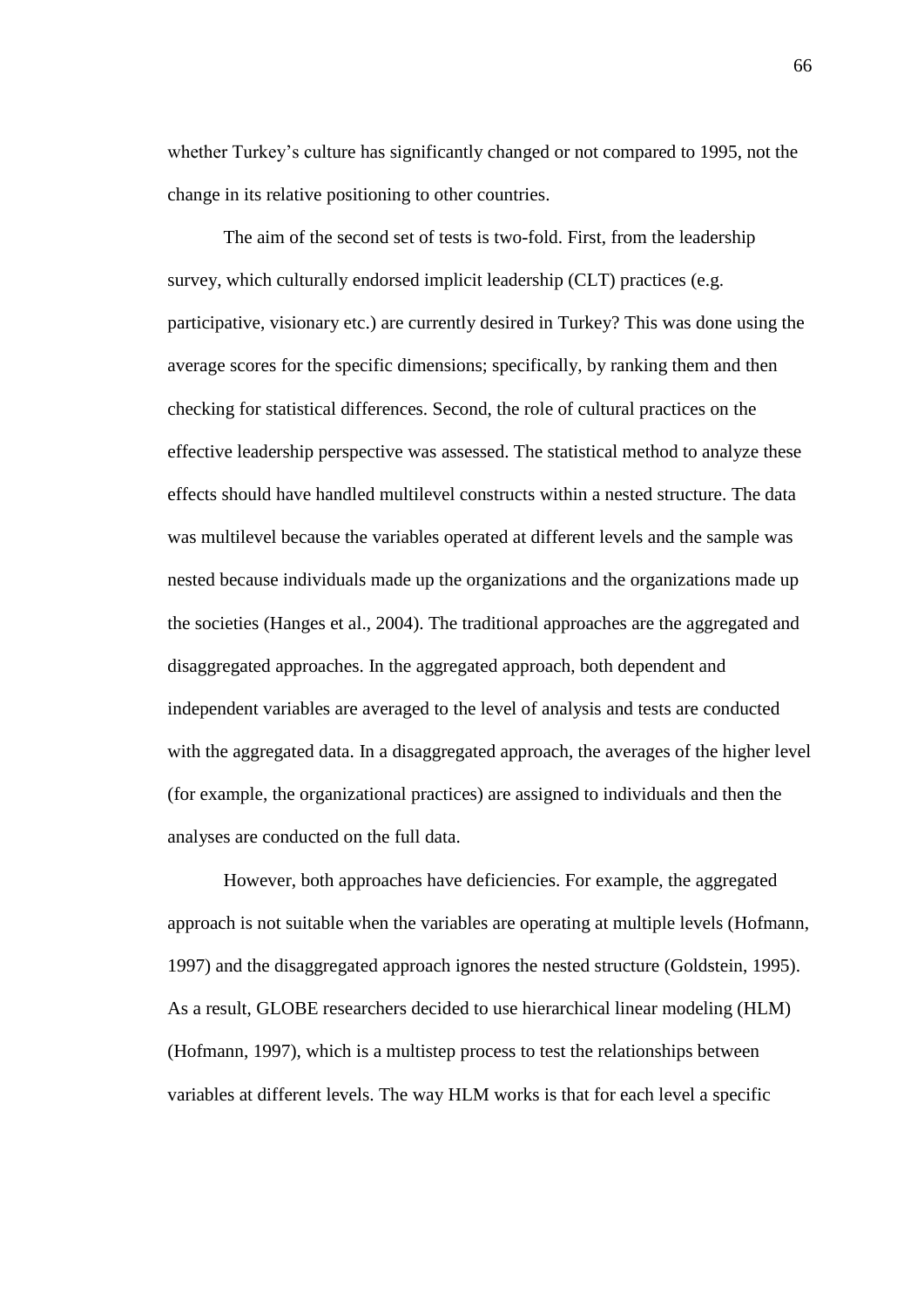relationship equation is solved and the result is fed to the upper level and then another relationship equation is solved.

However, in this study the HLM method was not appropriate. First, the study was conducted in only one country, so societal level analyses could not be conducted. This left only two levels of data: individual and organizational. Yet, the number of organizations participating in the study was too low, an organizational level test could have limited statistical power. Therefore, a meaningful test was conducted at the individual level and regression analyses was utilized. First, dimension-specific regressions were applied to understand how a specific cultural practice (e.g. Performance Orientation) is associated with a particular leadership style (e.g. Participative leadership). Second, all dimensions were entered into the equation and tested with particular leadership styles (Hanges et al., 2004). As a result, two main groups of findings were reported: which leadership styles in Turkey are practiced and how cultural practices affect these CLT leadership styles.

#### **Qualitative Data Analysis**

The overall design of this project took a qualitative approach after the quantitative analysis, meaning that a systematic but non-numerical process was used where data was utilized to answer research questions. Polkinghorne (1995) describes two types of data analysis. The first one is a narrative analysis that is a method of combining actions, events, incidents and situations to produce clear and consistent stories. The second one is an analysis of narrative that relies on coding the interview data into categories and making a coherent case for readers to comprehend. Since I chose the case study analysis as my qualitative inquiry, I preferred to use the analysis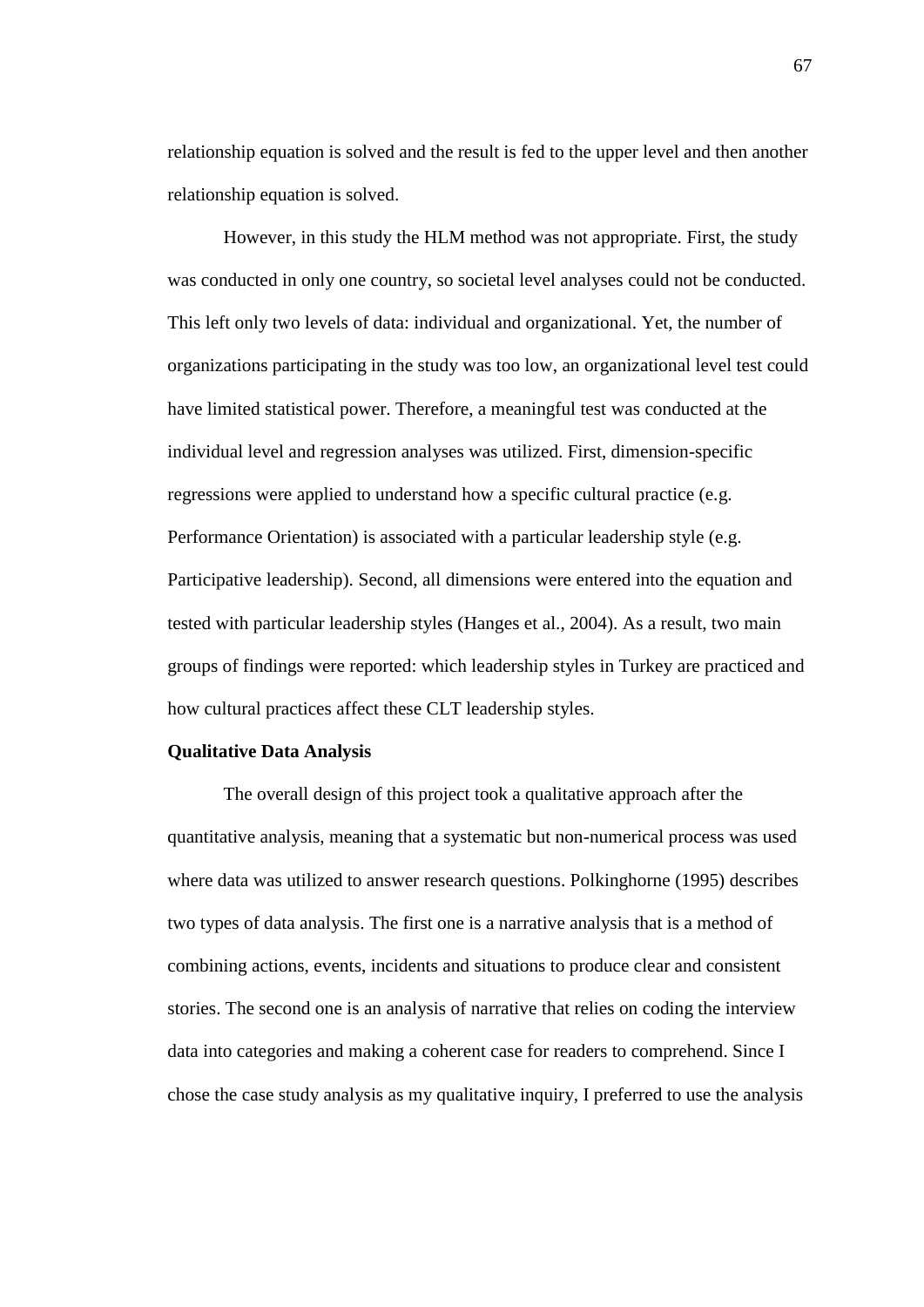of narrative approach to analyze my data. I used each mid-level manager as my unit of analysis which was also my lowest level of unit analysis.

After I collected raw data, I primarily wrote a case record and the final case study narrative to identify patterns and themes. I deconstructed the raw data through a deductive analysis around my research questions to establish themes, sub-themes, and categories to build up patterns (Patton, 2015). I transcribed the audiotapes by using a software named Happy Scribe. I manually summarized and coded each participant's narrative in the participant's local language.

QDAS helped me to compare and code the cases into general categories and patterns. I used my research questions to generate a priori coding categories. I anticipated my main categories as (a) reasons for the change in national culture (b) factors affecting the change in leadership perspective (c) effect of 25 years to change. I reported my findings according to logical and matrix analyses as Patton (2015) describes. I analyzed the data by using cross-case analysis where I was able to examine themes, similarities, and differences across cases. Since my unit of analysis was a case, in this study a mid-level manager, the cross-case analysis was the most appropriate method.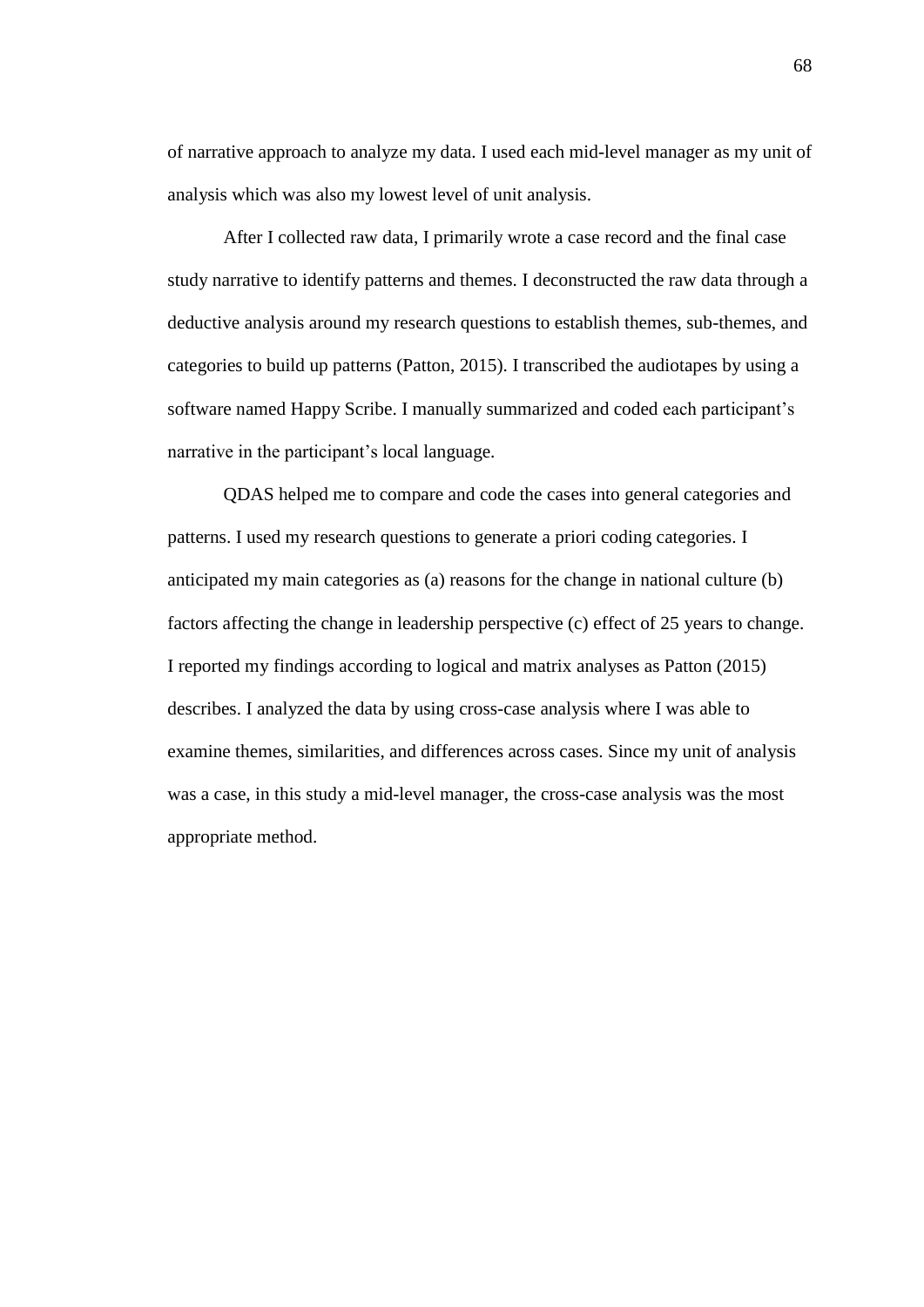#### CHAPTER FOUR:

### **FINDINGS**

The purpose of this study was to re-investigate Turkish culture and leadership attributes using the nine cultural dimensions of the GLOBE project to understand whether changes have occurred in these phenomena in the last 23 years. This study also aimed to compare the cultural and leadership values of the new generation of Turkish middle managers with those of the GLOBE Project in 1995. For these purposes, as previously noted, this study applied an explanatory mixed-methods approach that first produced quantitative data and their subsequent analysis, followed by a qualitative study that helped to refine and explain in greater depth the statistical results derived from the quantitative study. In the quantitative phase of the study, the GLOBE Phase2 Beta Questionnaire was used to collect data from mid-level managers of corporations operating in Turkey. For the explanatory qualitative study, a series of interviews was conducted. This chapter will present the statistical findings that derived from the surveys as well as the interpretations that the interview participants made of the survey results.

### **Calculations of Cultural Practice and Leadership Scores**

### **The Calculation of Societal Cultural Practices**

To be able to identify Turkey's 2019 cultural practices, a sample of 271 responses was used following the GLOBE procedures. As a first step, reverse-coded items were transformed. Afterwards, to identify the cultural practices, the scores were aggregated instead of subscales as there were no subscales. Table 5 shows the scores of the nine cultural dimensions (As is) for Turkey in 1995 and 2019 and the standard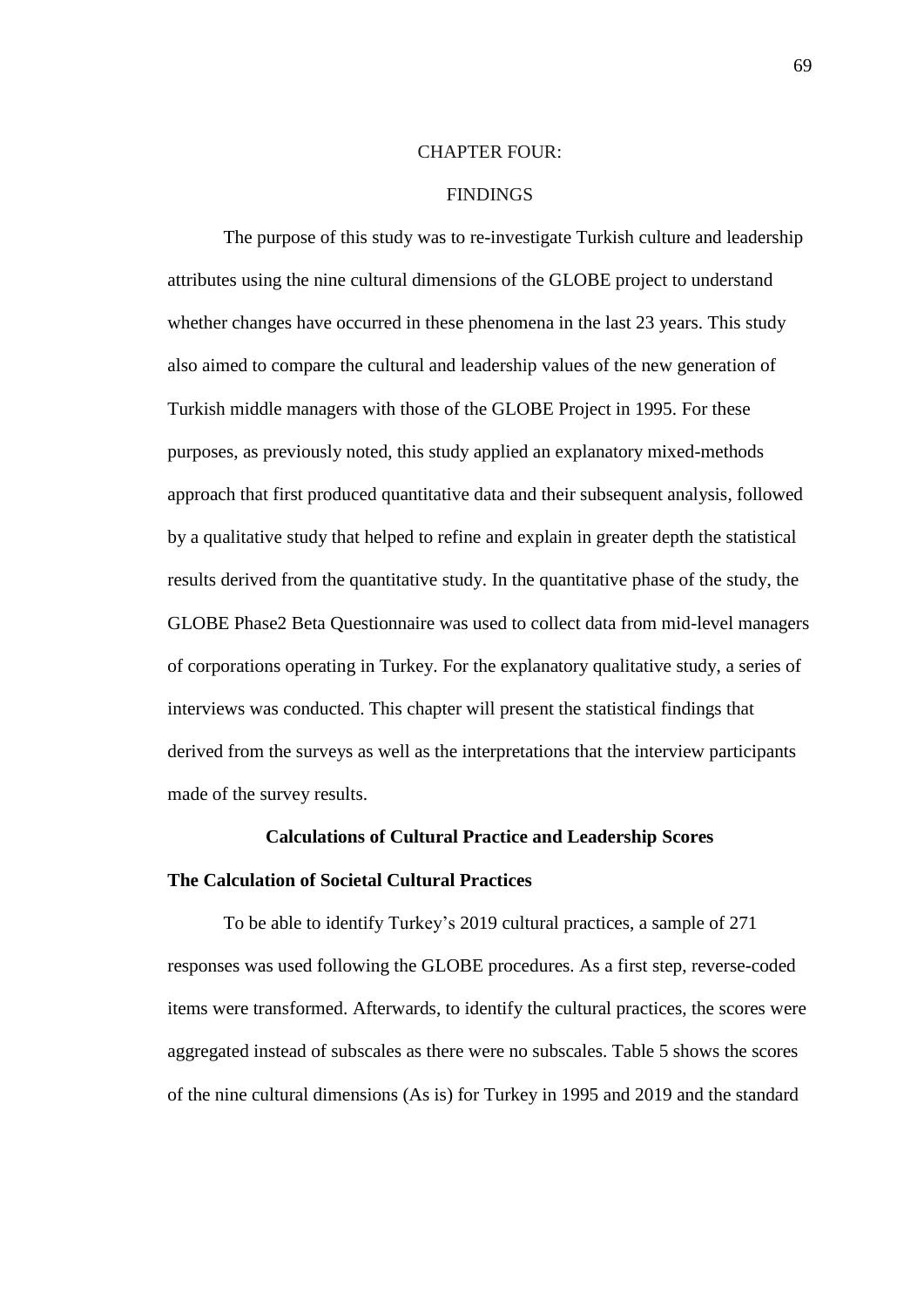deviations of those dimensions in 2019. The standard deviations for the1995 study are not available in the GLOBE study.

Table 5

*Aggregate GLOBE Societal Cultural Practice Scores and Standard Deviations*

|                                    | 1995    | 2019      |           |
|------------------------------------|---------|-----------|-----------|
| <b>Societal Cultural Practices</b> | Score** | $Score^*$ | <b>SD</b> |
| <b>Uncertainty Avoidance</b>       | 3.63    | 3.44      | 0.92      |
| <b>Performance Orientation</b>     | 3.83    | 3.56      | 1.11      |
| Humane Orientation                 | 3.94    | 3.59      | 1.02      |
| Power Distance                     | 5.57    | 5.80      | 0.83      |
| Gender Egalitarianism              | 2.89    | 2.90      | 0.80      |
| <b>Future Orientation</b>          | 3.74    | 3.51      | 1.05      |
| Collectivism II (In-group)         | 5.88    | 5.68      | 0.76      |
| Collectivism I (Institutional)     | 4.03    | 3.92      | 0.87      |
| Assertiveness                      | 4.53    | 4.75      | 0.93      |

*Note.* \*\*N:161 and \*N:271.

#### **The Calculation of Leadership Attributes**

For leadership scores, the subscale scores were first calculated (e.g. decisive, diplomatic, etc.). A sample of 237 responses was used to identify Turkey's endorsed leadership style in 2019. After each calculation of subscales, the average was taken to find the endorsed leadership style. While Table 6 presents the GLOBE leadership subscales, Table 7 depicts the corresponding leadership scores of Turkey in 2019.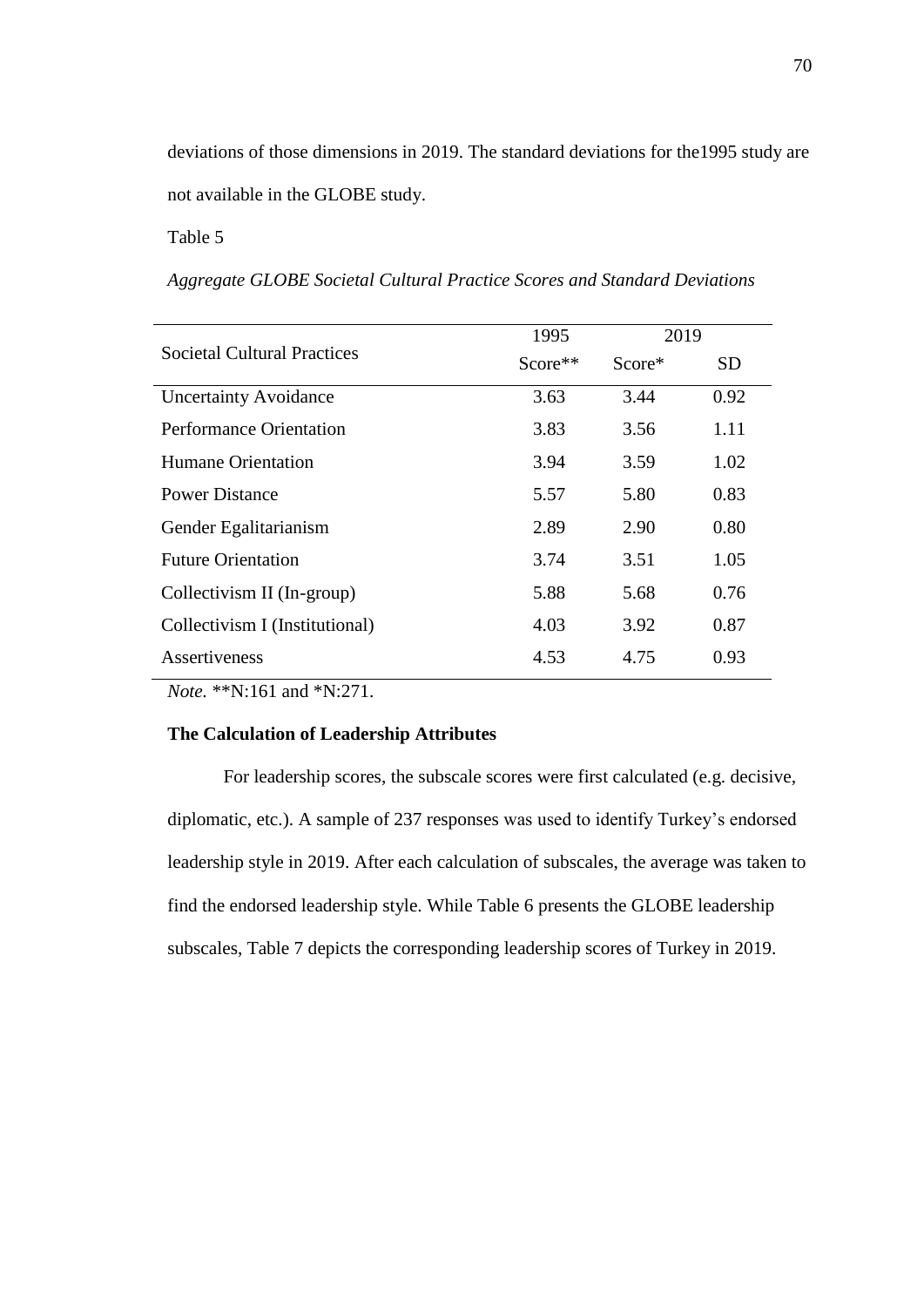### Table 6

### *GLOBE Leadership Subscales*

| Leadership      | Dimensions                                               |  |  |  |  |
|-----------------|----------------------------------------------------------|--|--|--|--|
|                 | Charismatic 1: Visionary, Charismatic 2: Inspirational,  |  |  |  |  |
| Charismatic     | Charismatic 3: Self-Sacrifice, Integrity, Decisive,      |  |  |  |  |
|                 | Performance-oriented                                     |  |  |  |  |
|                 | Team 1: Collaborative Team Orientation, Team 2: Team     |  |  |  |  |
| Team-Oriented   | Integrator, Diplomatic, Malevolent (reverse-coded),      |  |  |  |  |
|                 | <b>Administratively Competent</b>                        |  |  |  |  |
| Self-Protective | Self-centered, Status Conscious, Conflict Inducer, Face- |  |  |  |  |
|                 | saver, Procedural                                        |  |  |  |  |
|                 | Autocratic (reverse-coded), Non-participative (reverse-  |  |  |  |  |
| Participative   | coded)                                                   |  |  |  |  |
| Humane-Oriented | Modesty, Humane Orientation                              |  |  |  |  |
| Autonomous      | Individualistic, Independent, Autonomous, Unique         |  |  |  |  |

### Table 7

## *2019 Endorsed Leadership Ideals*

| Organizational Leadership | Average score* | <b>Standard Deviation</b> |
|---------------------------|----------------|---------------------------|
| Participative             | 5.36           | 1.09                      |
| Autonomous                | 4.18           | 1.12                      |
| Team-Oriented             | 5.95           | 0.72                      |
| Humane-Oriented           | 5.08           | 0.98                      |
| Self-Protective           | 3.49           | 0.71                      |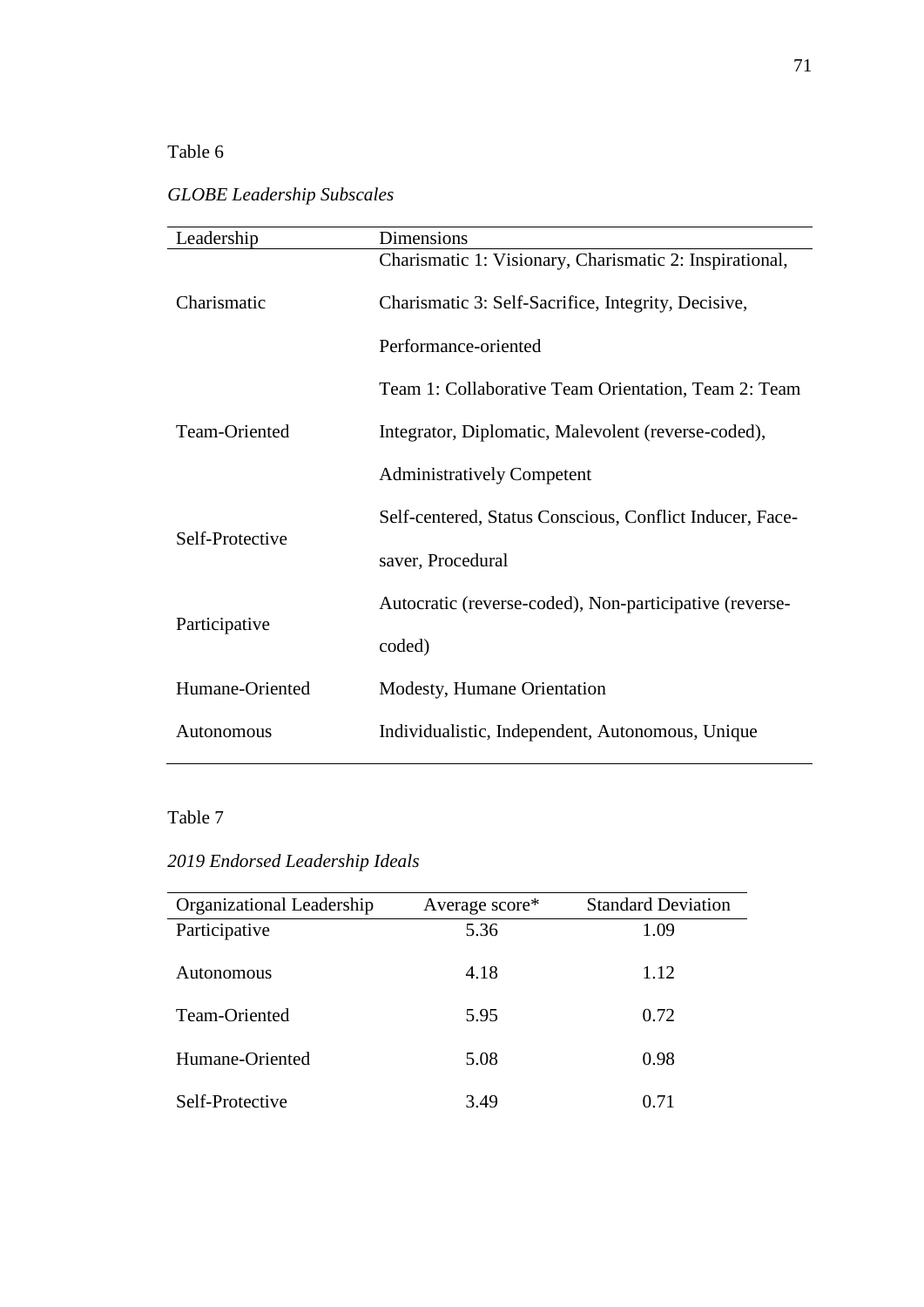| Charismatic | 5.99 | 0.76 |
|-------------|------|------|
|             |      |      |

*Note.* \* N = 237

The survey data were further analyzed to explore the interrelationships among the concepts. A sample of 237 responses was used to calculate the correlations of all variables. Table 8 and Table 9 show the correlations of all variables in the 2019 and 1995 studies, respectively.

The other purpose of the study was to conduct several extensive qualitative interviews to explain and support the new quantitative findings. In this explanatory follow-up, the plan was to gather the views of a sample of six current mid-level managers and examine their perceptions on the cultural changes that may have occurred since 1995. These in-depth interviews can also demonstrate any possible discrepancies between the quantitative and qualitative data findings. Qualitative findings are explained along with the quantitative findings in the following sections.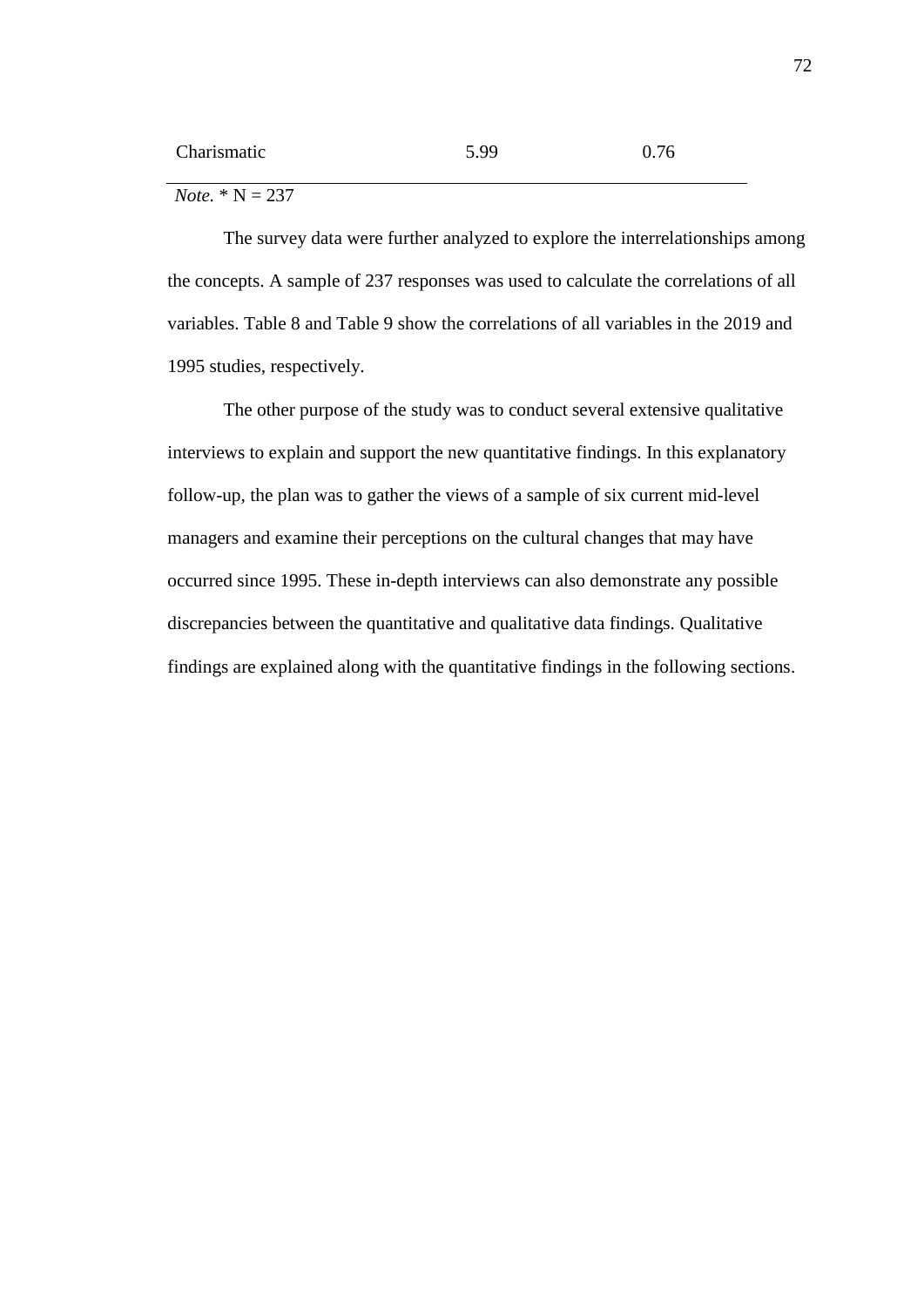### Table 8

# *Correlations between Societal Culture Dimensions and CLTs in 2019*

|                                   | Uncertainty | Future      | Power Distanc Institutional Humane |           |                          | Performance In-Group |           | Gender                      | Assertiveness Charismatic |            | Team-      | Self-      | Participative | Humane-    | Autonomous |
|-----------------------------------|-------------|-------------|------------------------------------|-----------|--------------------------|----------------------|-----------|-----------------------------|---------------------------|------------|------------|------------|---------------|------------|------------|
|                                   | Avoidance   | Orientation |                                    |           | Collectivism Orientation | Orientation          |           | Collectivism Egalitarianism |                           | Leadership | Oriented   | Protective | Leadership    | Oriented   | Leadership |
|                                   |             |             |                                    |           |                          |                      |           |                             |                           |            | Leadership | Leadership |               | Leadership |            |
| <b>Uncertainty Avoidance</b>      |             |             |                                    |           |                          |                      |           |                             |                           |            |            |            |               |            |            |
| Future                            | $0.40***$   |             |                                    |           |                          |                      |           |                             |                           |            |            |            |               |            |            |
| Orientation                       |             |             |                                    |           |                          |                      |           |                             |                           |            |            |            |               |            |            |
| Power                             | $-0.27**$   | $-0.40***$  |                                    |           |                          |                      |           |                             |                           |            |            |            |               |            |            |
| Distance                          |             |             |                                    |           |                          |                      |           |                             |                           |            |            |            |               |            |            |
| <b>Institutional Collectivism</b> | $0.18**$    | 0.10        | $-0.17**$                          |           |                          |                      |           |                             |                           |            |            |            |               |            |            |
| Humane                            | $0.41***$   | $0.34***$   | $-0.40***$                         | $0.31***$ |                          |                      |           |                             |                           |            |            |            |               |            |            |
| Orientation                       |             |             |                                    |           |                          |                      |           |                             |                           |            |            |            |               |            |            |
| Performance Orientation           | $0.42***$   | $0.33***$   | $-0.29***$                         | $0.20**$  | $0.36***$                |                      |           |                             |                           |            |            |            |               |            |            |
| In-Group Collectivism             | 0.003       | $-0.11$     | $0.34***$                          | 0.08      | 0.05                     | 0.04                 |           |                             |                           |            |            |            |               |            |            |
| Gender Egalitarianism             | $0.23***$   | $0.20**$    | $-0.39***$                         | $-0.03$   | $0.24***$                | $0.30***$            | $-0.22**$ |                             |                           |            |            |            |               |            |            |
| Assertiveness                     | $-0.19**$   | $-0.14*$    | $0.24***$                          | $-0.02$   | $-0.18**$                | 0.00                 | $0.15*$   | $-0.10$                     |                           |            |            |            |               |            |            |
| Charismatic Leadership            | $-0.10$     | 0.00        | $0.14*$                            | 0.05      | $-0.08$                  | $-0.10$              | 0.10      | $-0.06$                     | 0.00                      |            |            |            |               |            |            |
| Team-Oriented Leadership          | $-0.10$     | 0.01        | 0.10                               | 0.03      | $-0.05$                  | $-0.14*$             | 0.11      | $-0.13$                     | 0.06                      | $0.89***$  |            |            |               |            |            |
| Self-Protective Leadership        | 0.05        | 0.03        | $-0.05$                            | $-0.13$   | 0.08                     | 0.02                 | 0.00      | 0.08                        | $-0.08$                   | $-0.04$    | $-0.08$    |            |               |            |            |
| Participative Leadership          | $-0.01$     | 0.05        | 0.07                               | 0.08      | $-0.03$                  | $-0.06$              | $-0.02$   | $-0.15*$                    | 0.04                      | $0.27***$  | $0.39***$  | $-0.68***$ |               |            |            |
| Humane-Oriented Leadership        | $-0.01$     | 0.08        | $-0.04$                            | 0.02      | 0.00                     | $-0.05$              | 0.03      | $-0.05$                     | 0.09                      | $0.69***$  | $0.74***$  | 0.10       | $0.28***$     |            |            |
| Autonomous Leadership             | $-0.10$     | $-0.05$     | 0.07                               | 0.01      | 0.04                     | 0.03                 | 0.06      | 0.07                        | 0.08                      | $0.26**$   | $0.13*$    | 0.12       | $-0.22**$     | $0.19**$   |            |

\**p* < 0.05, \*\**p* < 0.01, \*\*\**p* < 0.001.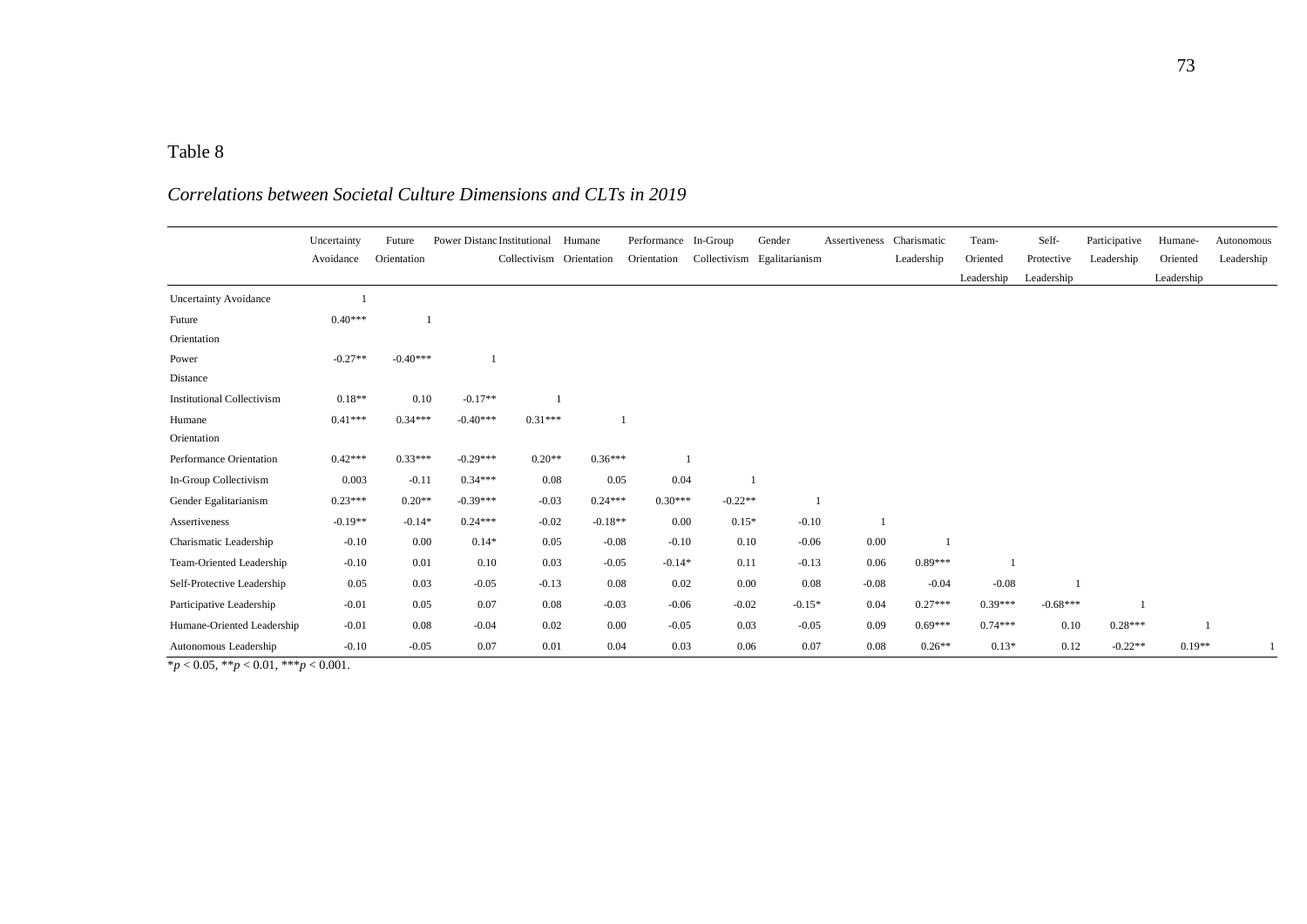#### Table 9

#### Uncertainty Future Avoidance Orientation Power Distanc Institutional Humane Collectivism Orientation Performance In-Group Orientation Collectivism Egalitarianism Gender Assertiveness Charismatic Leadership Team-Oriented Leadership Self-Protective Leadership Participative Leadership Humane-Oriented Leadership Autonomous Leadership Uncertainty Avoidance 1 Future **Orientation** 0.76\*\*\* 1 Power Distance -0.48\*\*\* -0.44\*\*\* 1 Institutional Collectivism 0.38\*\* 0.46\*\*\* -0.29\* 1 Humane Orientation 0.00 0.07 -0.15 0.42\*\*\* 1 Performance Orientation 0.58\*\*\* 0.62\*\*\* -0.32\* 0.42\*\*\* 0.25\* 1 In-Group Collectivism  $-0.59***$   $-0.40**$   $0.61***$   $-0.11$   $0.27*$   $-0.11$  1 Gender Egalitarianism -0.05 -0.06 -0.33<sup>\*\*</sup> -0.04 -0.14 -0.30<sup>\*</sup> -0.23 1 Assertiveness -0.08 0.07 0.21 -0.38<sup>\*\*</sup> -0.42<sup>\*\*\*</sup> 0.05 0.13 -0.10 1 Charismatic Leadership 0.05 0.13 0.02 -0.11 0.06 0.11 -0.06 -0.04 -0.04 1 Team-Oriented Leadership  $-0.32^*$   $-0.17$   $0.17$   $-0.25$   $0.02$   $-0.15$   $0.27^*$   $0.06$   $-0.02$   $0.83^{***}$  1 Self-Protective Leadership  $-0.43^{***}$   $-0.33^{**}$   $0.20$   $0.02$   $0.34^{**}$   $0.03$   $0.70^{***}$   $-0.22$   $0.05$   $-0.19$   $0.06$  1 Participative Leadership 0.32\* 0.22 -0.13 -0.28\* -0.29\* 0.00 -0.57\*\*\* 0.06 0.03 0.36 0.17 -0.79\*\*\* 1 Humane-Oriented Leadership  $-0.02$   $0.19$   $0.12$   $0.14$   $0.43***$   $0.37**$   $0.41**$   $-0.29*$   $0.05$   $0.38**$   $0.35***$   $0.47***$   $-0.21$  1 Autonomous Leadership 0.20 0.08 -0.21 0.16 0.01 0.13 -0.09 0.11 -0.02 0.01 -0.07 0.09 -0.19 -0.04 1

### *Correlations between Societal Culture Dimensions and CLTs in 1995*

*Note.* (www.globeproject.com)

 $*_{p}$  < 0.05, \*\**p* < 0.01, \*\*\**p* < 0.001.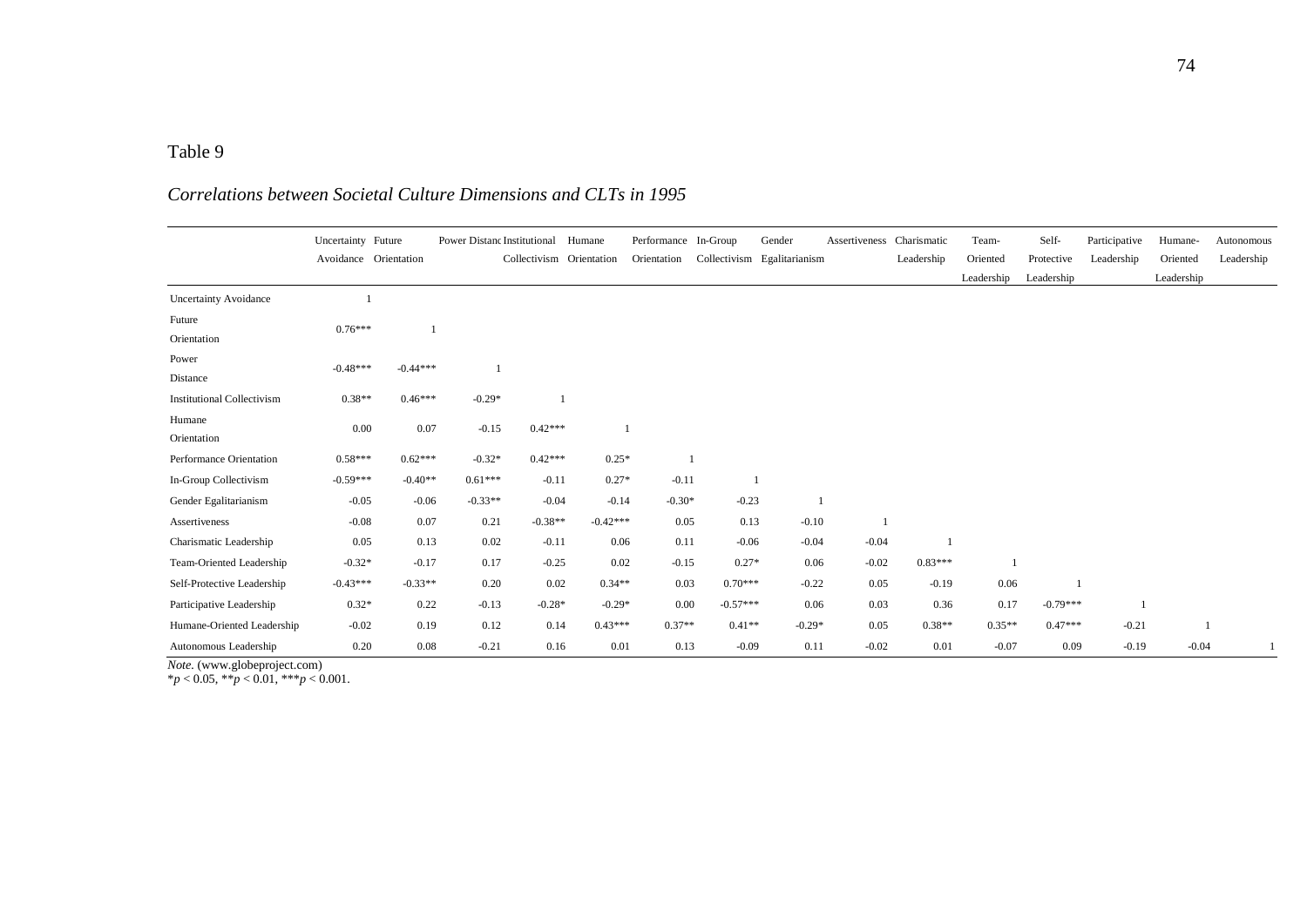#### **Findings for Research Questions**

#### **First Research Question**

Where do Turkey and Turkish culture stand regarding nine GLOBE cultural dimensions in 2019?

**Quantitative study***.* To be able to answer the first research question, a sample of 271 respondents, who answered the 44 questions measuring societal culture (As is) on the Beta version of the questionnaire, was used. Data were analyzed by following the GLOBE procedures to identify Turkey's 2019 cultural practices. The result was presented in Table 4 above. Data in Table 5 cannot be sufficient to understand whether cultural practices have changed or not since 1995. As outlined before, the general practice is to use mean difference methods such as t-tests to determine if a statistically significant difference exits. However, in this case, the standard deviations of the 1995 sample were not available. For this reason, the test banding methodology was used in the studies (Hanges et al., 2004). The GLOBE researchers developed this method to identify the existence of the statistically significant difference (Hanges et al., 2004). By using 1995 band ranges, 2019 scores were allocated to appropriate bands. If the new band that a cultural practice is in exceeds the band that the practice was previously in (ex. A>B), then this can be interpreted as an increase in the practice. For example, if Uncertainty Avoidance was in band C in 1995 and is now in band D in 2019, it can be interpreted as Uncertainty Avoidance practices have decreased since 1995. Even if scores changed in value, it is interpreted as "Same" if the band has not changed. Table 10 presents the comparison for societal cultural practices between 1995 and 2019 in Turkey.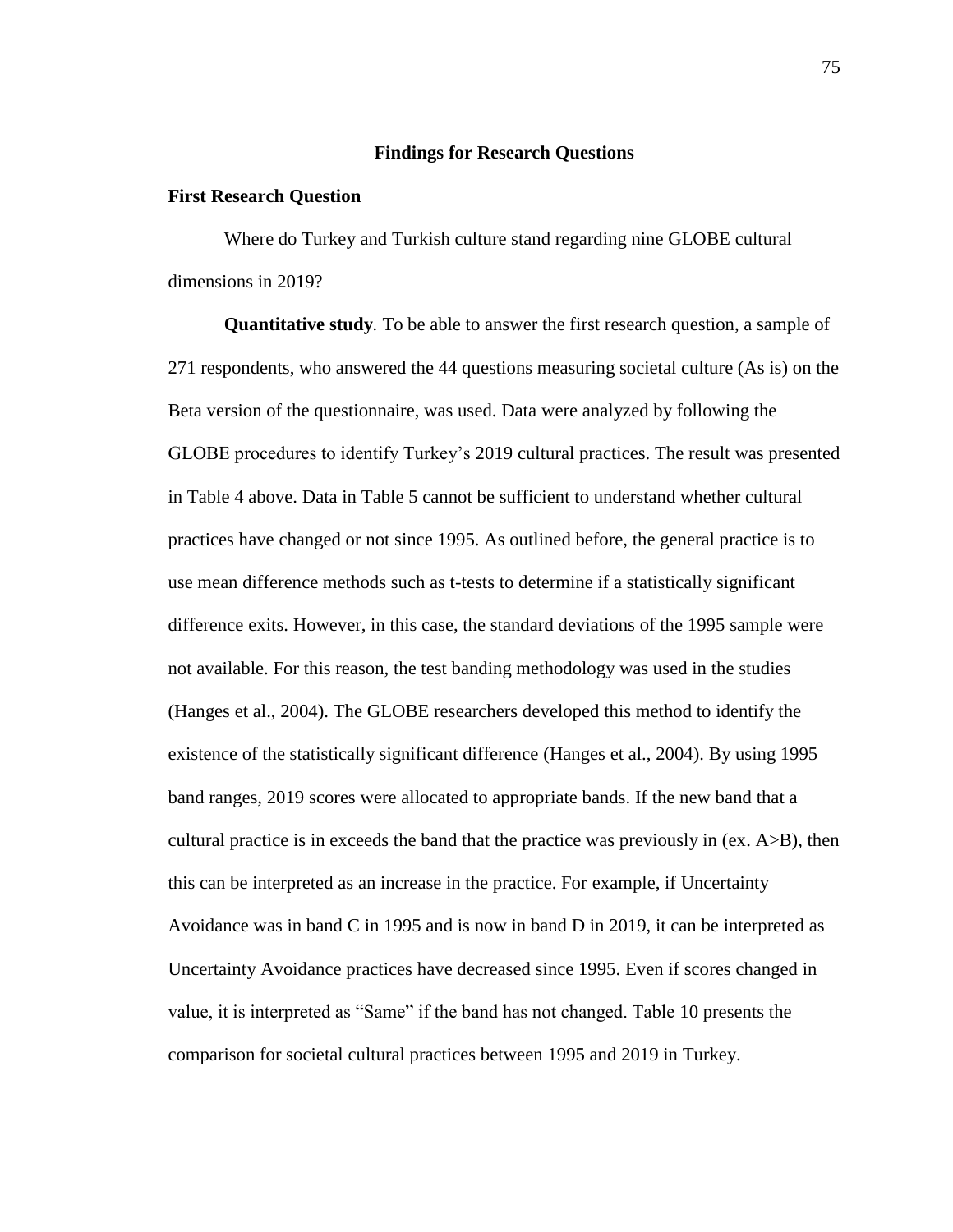### Table 10

| <b>Society Culture Practices</b>  | 1995           | 1995                 | 2019           | 2019          | Value             | Band                |
|-----------------------------------|----------------|----------------------|----------------|---------------|-------------------|---------------------|
| <b>Uncertainty Avoidance</b>      | Turkey<br>3.63 | Band<br>$\mathsf{C}$ | Turkey<br>3.44 | Band<br>D     | Change<br>$-0.19$ | Change<br>Decreased |
| <b>Performance Orientation</b>    | 3.83           | B                    | 3.56           | $\mathsf{C}$  | $-0.27$           | Decreased           |
| <b>Humane Orientation</b>         | 3.94           | $\mathsf{C}$         | 3.59           | D             | $-0.35$           | Decreased           |
| <b>Power Distance</b>             | 5.57           | $\mathbf{A}$         | 5.80           | $\mathbf{A}$  | 0.23              | Same                |
| Gender Egalitarianism             | 2.89           | B                    | 2.90           | B             | 0.01              | Same                |
| <b>Future Orientation</b>         | 3.74           | $\mathcal{C}$        | 3.51           | $\mathcal{C}$ | $-0.23$           | Same                |
| In-group Collectivism             | 5.88           | $\mathbf{A}$         | 5.68           | $\mathbf{A}$  | $-0.20$           | Same                |
| <b>Institutional Collectivism</b> | 4.03           | B                    | 3.92           | $\mathcal{C}$ | $-0.11$           | Decreased           |
| <b>Assertiveness</b>              | 4.53           | $\mathbf{A}$         | 4.75           | $\mathbf{A}$  | 0.22              | Same                |
|                                   |                |                      |                |               |                   |                     |

*Comparison of the Scores and Bands for Societal Culture Practices*

As shown in Table 10, there is no major shift in Turkish culture. According to the results above, Uncertainty Avoidance, Performance Orientation, Institutional Collectivism, and Humane Orientation practices decreased in 2019 compared to those of the practices in 1995. Although other dimensions slightly changed from 1995 to 2019, they are not considered as statistically significant changes as the bands of these dimensions did not change, but values changed slightly.

*Interrelationships of societal cultural practices.* Cultural practices showed various significant correlations, but their interrelations have remained quite similar to the original GLOBE findings from 1995 in terms of the directions and strength of the correlations. For example, Uncertainty Avoidance practices were positively correlated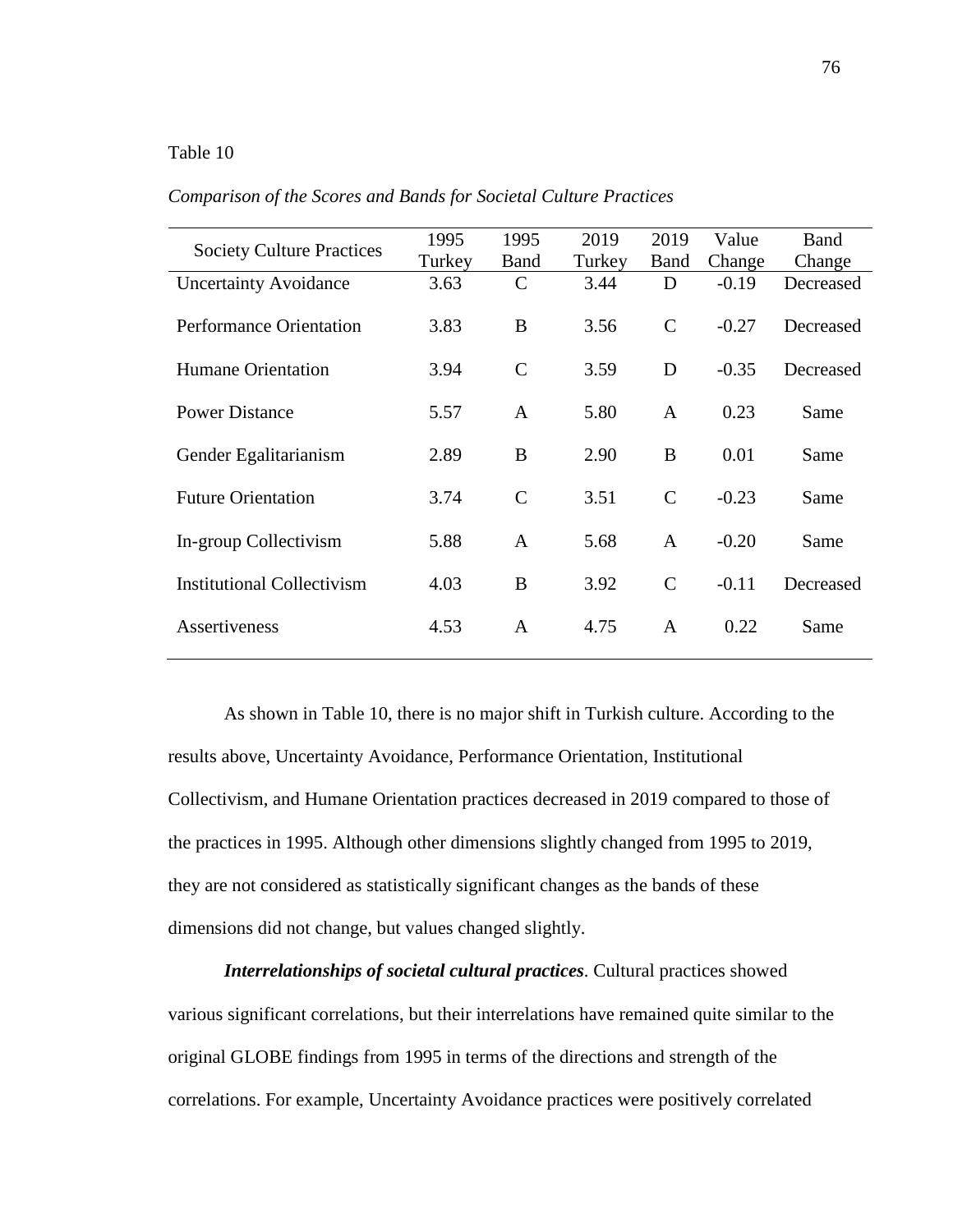with Future Orientation ( $r=0.40$ ,  $p<0.001$  in both 1995 and 2019), Institutional Collectivism ( $r=0.18$ ,  $p<0.01$  in 1995 and  $p<0.05$  in 2019), Humane Orientation ( $r=0.41$ , p<0.001 in both 1995 and 2019), Performance Orientation (r=0.42, p<0.001 in both 1995 and 2019) and Gender Egalitarianism ( $r=0.23$ ,  $p<0.001$  in both 1995 and 2019) practices; as well as having negative relationships with Power Distance  $(r=0.27, p<0.0001$  in 1995 and  $p<0.01$  in 2019) and Assertiveness (r=-0.18,  $p<0.01$  in 1995, r=-0.19,  $p<0.001$  in 2019) practices. Other cultural practice dimensions also followed similar patterns. Even though these are weak correlations, this result is interesting because the original GLOBE study conducted its analyses at the societal level (analyzing the country-level scores) and this study collected data at the individual level as mentioned in the previous sections, but very similar conclusions are reached when compared.

*Gender difference analysis.* This analysis provides the differences between males and females in terms of societal cultural dimensions. The research sample reflects very similar gender characteristics with the current Turkish workforce – 69% male and 31% female exactly (Turkish Statistical Institute, 2017). Table 11 shows how the scores of societal cultural dimensions vary by gender.

### Table 11

|                              | Female<br>$(n=74)$ | Male<br>$(n=163)$ | Absolute<br>Difference |      |
|------------------------------|--------------------|-------------------|------------------------|------|
| <b>Uncertainty Avoidance</b> | 3.41               | 3.42              | 0.01                   | 0.94 |
| <b>Future Orientation</b>    | 3.47               | 3.55              | 0.08                   | 0.59 |
| <b>Power Distance</b>        | 5.81               | 5.88              | $-0.07$                | 0.49 |

*t*-*test Results Comparing Males and Females on Societal Cultural Dimensions*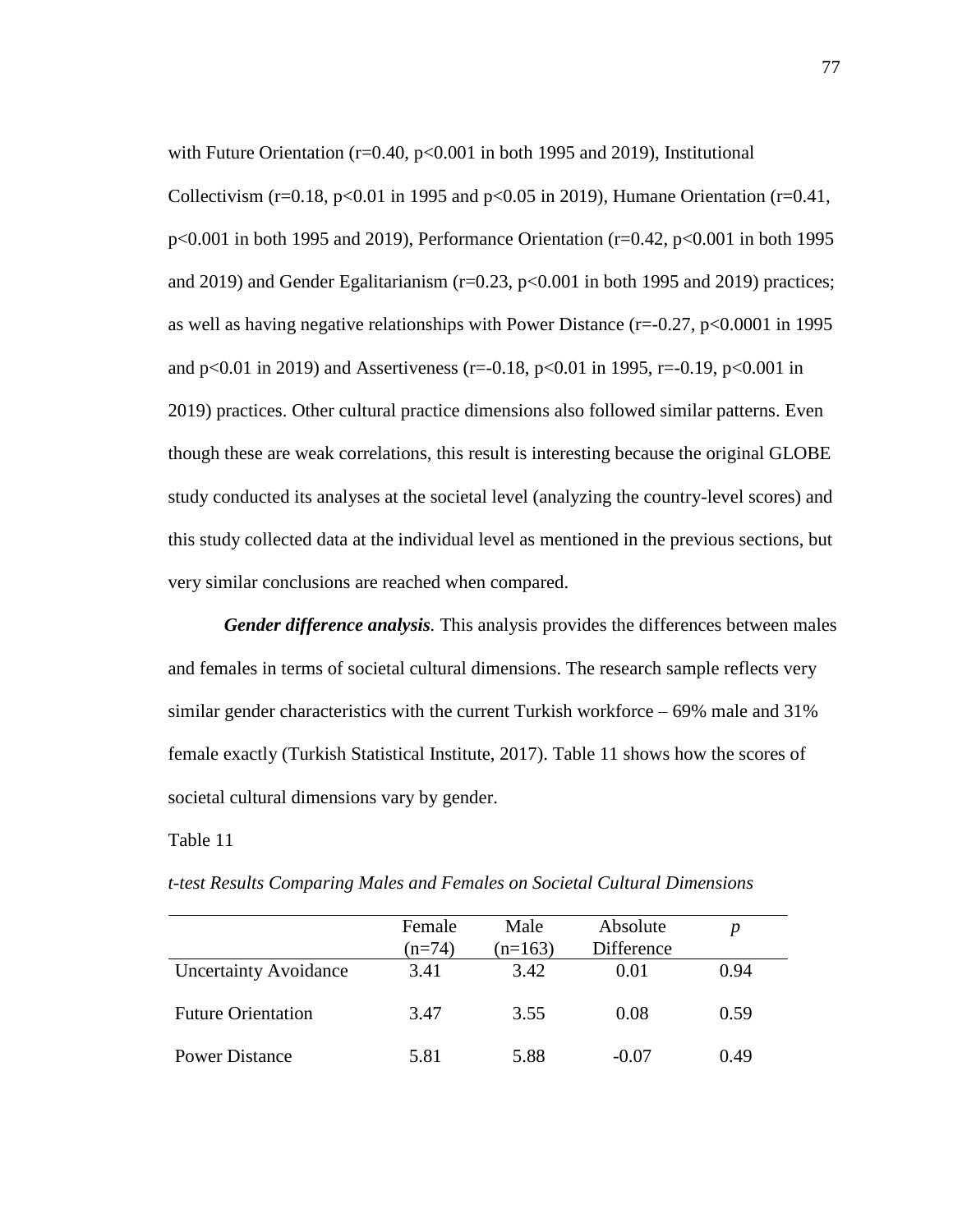| <b>Institutional Collectivism</b> | 3.93 | 4.02 | 0.09 | 0.45 |
|-----------------------------------|------|------|------|------|
| <b>Humane Orientation</b>         | 3.64 | 3.54 | 0.10 | 0.48 |
| Performance Orientation           | 3.57 | 3.57 | 0.00 | 0.99 |
| In-Group Collectivism             | 5.76 | 5.67 | 0.11 | 0.39 |
| Gender Egalitarianism             | 2.93 | 2.68 | 0.25 | 0.02 |
| Assertiveness                     | 4.76 | 4.76 | 0.00 | 0.98 |

Regarding societal cultural dimensions, only Gender Egalitarianism varies between genders: The perception of females on this particular dimension is higher than that of males.

*Spoken language difference analysis.* The 1995 GLOBE's sample included only local organizations by looking at whether their headquarters are in the host cultures or not. GLOBE excluded foreign and multinational corporations from their sample assuming that managers of multinational corporations might come from multiple cultures and their responses may not be indicative of the societal culture of the research that has taken place and also because the country of origin culture might influence the host country culture (House et al., 2004). However, according to my 25 years of work experience for multinational corporations in several countries, this assumption was questionable in 1995 and is most likely not valid today. Nowadays, it is challenging to determine whether an organization is entirely local or has global shareholders. Most of the time, organizations keep their ownership structure secret if they are not public. One assumption can be the language spoken in daily operations. Most likely if an organization is 100% local, the language used at work is also 100% Turkish. Demographic data shows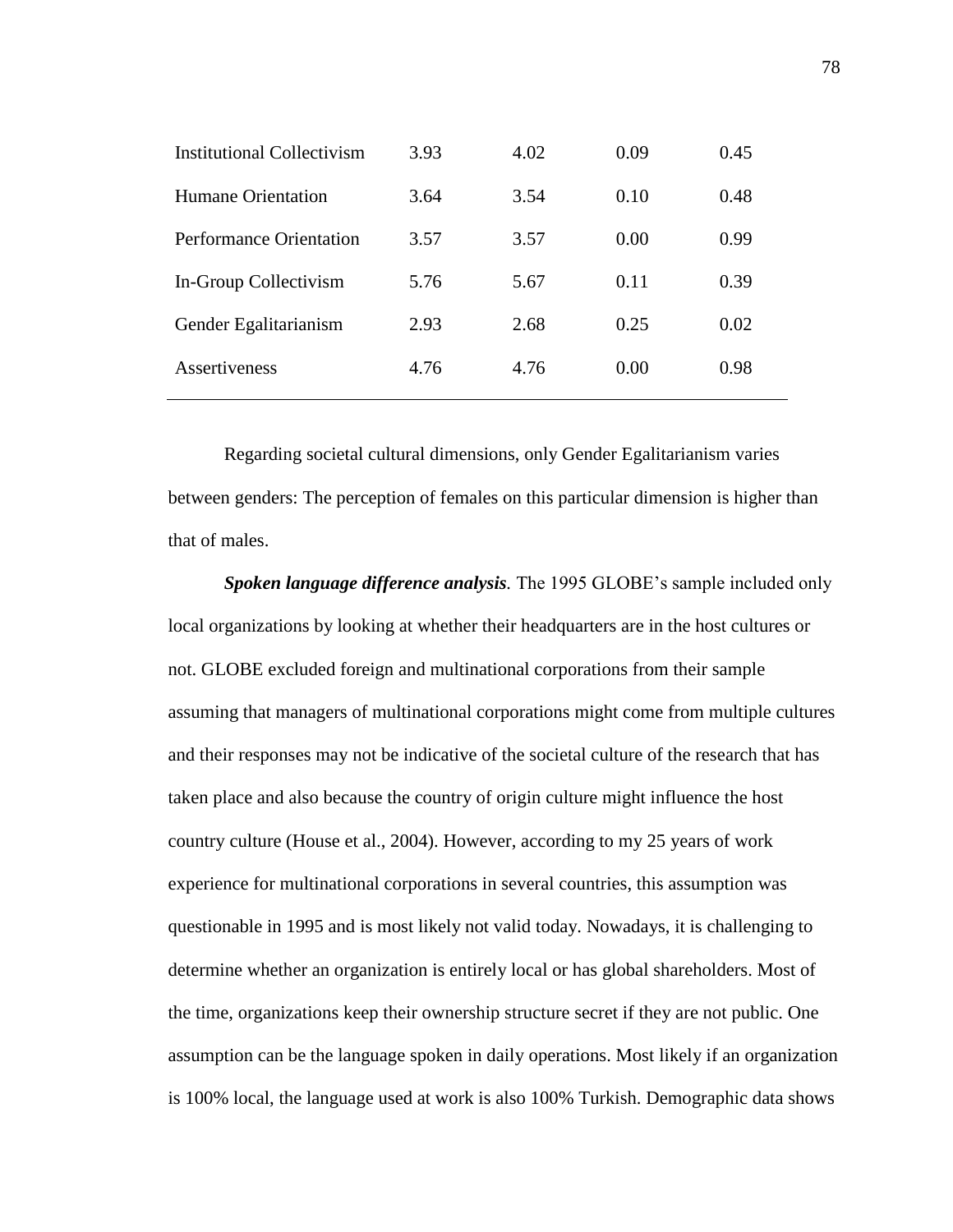that 50 respondents use only Turkish while 187 respondents use other languages besides Turkish at work. Considering 50 respondents as working in a local organization and 187 as working in a multinational organization is a valid assumption. Understanding differences between the two groups may help to test the GLOBE's initial assumption that their country of origin influences multinational organizations. Table 12 shows how cultural scores vary according to spoken language in the workplace.

### Table 12

|                                   | Turkish<br>and More<br>$(n=187)$ | Only<br>Turkish<br>$(n=50)$ | Absolute<br>Difference | $\boldsymbol{p}$ |
|-----------------------------------|----------------------------------|-----------------------------|------------------------|------------------|
| <b>Uncertainty Avoidance</b>      | 3.48                             | 3.20                        | 0.28                   | 0.05             |
| <b>Future Orientation</b>         | 3.45                             | 3.67                        | 0.22                   | 0.18             |
| <b>Power Distance</b>             | 5.86                             | 5.70                        | 0.16                   | 0.21             |
| <b>Institutional Collectivism</b> | 3.95                             | 3.99                        | 0.05                   | 0.75             |
| <b>Humane Orientation</b>         | 3.65                             | 3.46                        | 0.19                   | 0.24             |
| <b>Performance Orientation</b>    | 3.55                             | 3.63                        | 0.08                   | 0.64             |
| In-Group Collectivism             | 5.71                             | 5.80                        | 0.09                   | 0.45             |
| Gender Egalitarianism             | 2.83                             | 2.95                        | 0.12                   | 0.33             |
| <b>Assertiveness</b>              | 4.72                             | 4.89                        | 0.17                   | 0.25             |

*t*-*test Results Comparing Spoken-Language on Societal Cultural Dimensions*

The Uncertainty Avoidance dimension can be considered marginally different between the two groups ( $p<0.10$ ). However, overall the two groups do not show any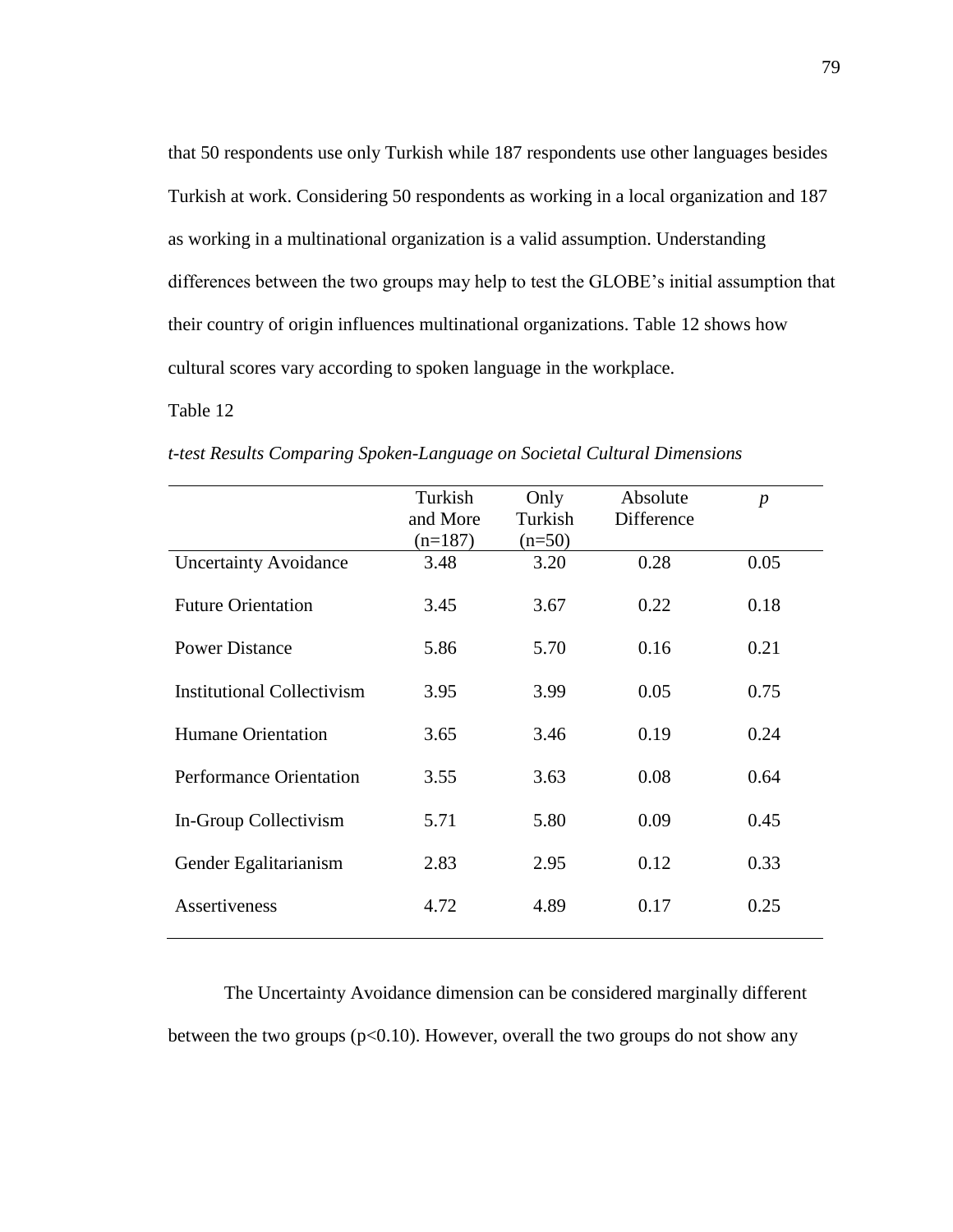statistically significant difference as there are no differences between local organizations and multinational organizations in terms of cultural perception.

*Age difference analysis.* Understand how age influences cultural perceptions is essential. Understanding the effect of age can explain a possible difference between 1995 and 2019 results. Furthermore, differences in age can lead to more research to explore generational differences. Table 13 shows how the results of societal cultural dimensions change by age. Results indicate that age does not have a major effect on culture perceptions as there is only a marginal difference for Institutional Collectivism where age has a negative effect ( $b=-0.01$ ,  $p<0.10$ ).

Table 13

|                                   | $\boldsymbol{B}$ | $\mathbf{t}$ | n    | $R^2$ | $\mathbf{F}$ | Prob(F) |
|-----------------------------------|------------------|--------------|------|-------|--------------|---------|
| <b>Uncertainty Avoidance</b>      | $-0.01$          | $-1.14$      | 0.25 | 0.01  | 1.31         | 0.25    |
| <b>Future Orientation</b>         | 0.00             | $-0.25$      | 0.79 | 0.00  | 0.07         | 0.80    |
| <b>Power Distance</b>             | 0.01             | 1.65         | 0.10 | 0.01  | 2.73         | 0.10    |
| <b>Institutional Collectivism</b> | 0.01             | $-1.75$      | 0.08 | 0.01  | 3.06         | 0.08    |
| <b>Humane Orientation</b>         | $-0.01$          | $-1.27$      | 0.20 | 0.01  | 1.62         | 0.20    |
| <b>Performance Orientation</b>    | $-0.01$          | $-1.76$      | 0.08 | 0.01  | 3.11         | 0.08    |
| In-Group Collectivism             | 0.01             | 1.00         | 0.32 | 0.00  | 1.01         | 0.32    |
| Gender Egalitarianism             | 0.00             | 0.50         | 0.62 | 0.00  | 0.25         | 0.62    |
| Assertiveness                     | 0.00             | 0.53         | 0.59 | 0.00  | 0.28         | 0.59    |
|                                   |                  |              |      |       |              |         |

*Regression Analysis for Age on Societal Cultural Dimensions*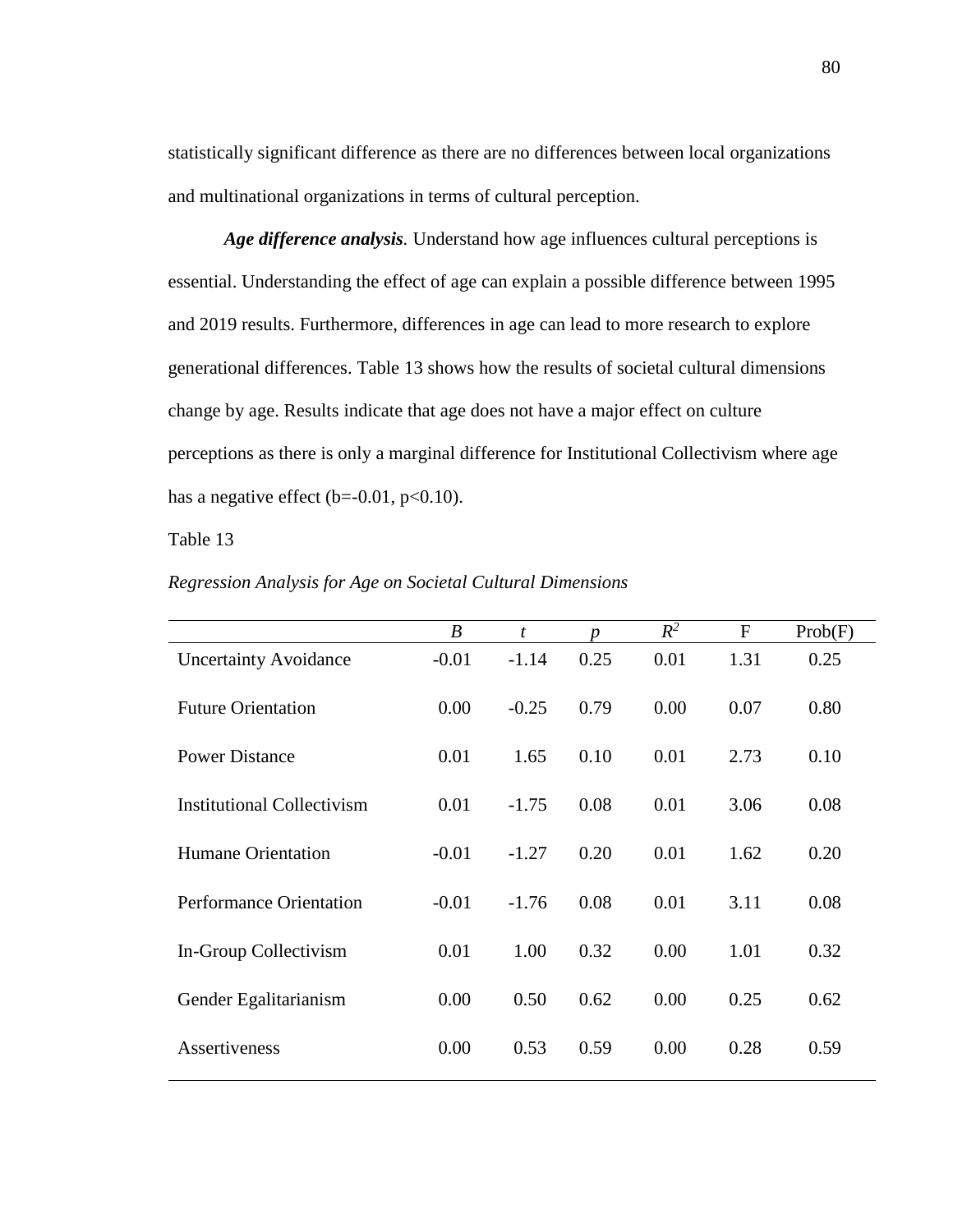*Educational difference analysis.* Even though significant educational differences are not expected for mid-level managers, understanding the effect of years of education can help for future studies. Table 14 shows how years of formal training affects the results of societal cultural dimensions.

Table 14

|                                   | $\boldsymbol{B}$ | $\boldsymbol{t}$ | n    | $R^2$ | F    | Prob(F) |
|-----------------------------------|------------------|------------------|------|-------|------|---------|
| <b>Uncertainty Avoidance</b>      | $-0.01$          | $-0.75$          | 0.45 | 0.00  | 0.56 | 0.45    |
| <b>Future Orientation</b>         | $-0.01$          | $-1.11$          | 0.27 | 0.01  | 1.23 | 0.27    |
| <b>Power Distance</b>             | 0.02             | 1.74             | 0.08 | 0.01  | 3.01 | 0.08    |
| <b>Institutional Collectivism</b> | $-0.01$          | $-1.05$          | 0.30 | 0.00  | 1.10 | 0.30    |
| <b>Humane Orientation</b>         | $-0.01$          | $-1.11$          | 0.27 | 0.01  | 1.22 | 0.27    |
| <b>Performance Orientation</b>    | $-0.01$          | $-1.00$          | 0.32 | 0.00  | 1.00 | 0.32    |
| In-Group Collectivism             | $-0.01$          | $-0.63$          | 0.53 | 0.00  | 0.40 | 0.53    |
| Gender Egalitarianism             | 0.00             | $-0.09$          | 0.93 | 0.00  | 0.01 | 0.93    |
| Assertiveness                     | 0.00             | $-0.07$          | 0.94 | 0.00  | 0.01 | 0.94    |

*Regression Analysis for Education on Societal Cultural Dimensions*

**Qualitative study***.* The follow-up interviews allowed for the exploration of possible discrepancies or support of the findings of quantitative results. Specifically, the interviewees were asked about their perception of changes in the Turkish culture in the past 20 to 25 years. The findings of qualitative analysis support the findings of the quantitative study. The results indicate that most participants did not expect any change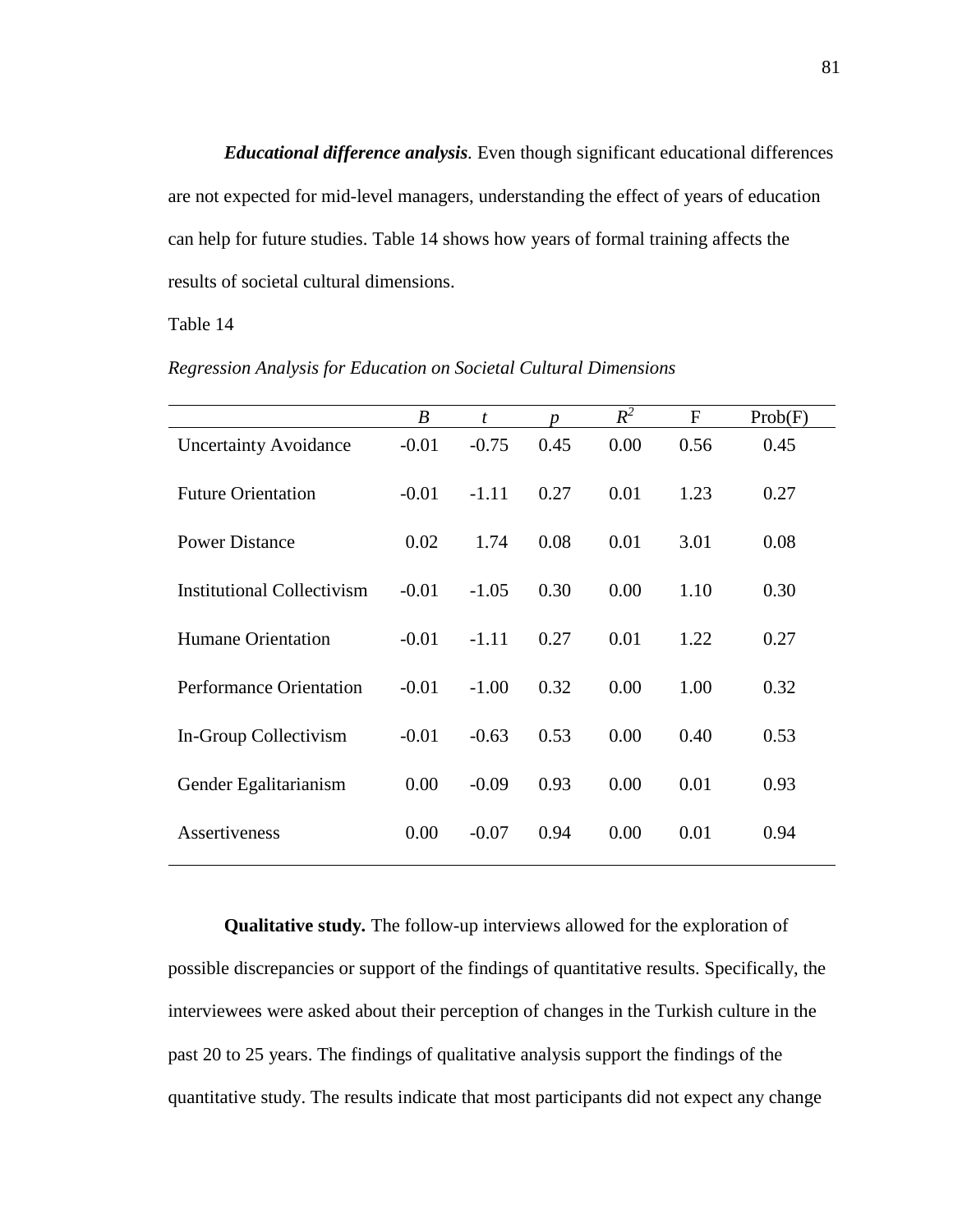in the Turkish culture during the last 23 years regardless of profound changes in worldwide and country-specific dynamics. Table 15 summarizes the answers of the participants to the question about the possible cultural change in Turkey.

Table 15

*Answers to the Question "Did you expect any major change in the Turkish culture during the last 23 years?"*

| Participant   | Quote                                                             |
|---------------|-------------------------------------------------------------------|
| Participant 1 | "No, I do not expect any change in the Turkish culture because    |
|               | it is very persistent and not easily permeable to the changes in  |
|               | the environment However, cultural change might happen in          |
|               | 15 years when new generation kids are grown up because they       |
|               | live in a world which is deeply shaped by the technological       |
|               | developments."                                                    |
| Participant 2 | "Humans and cultures are difficult to change so that I assume     |
|               | that there is no major shift in the Turkish culture since 1995. I |
|               | know new generations are different than us, but people also       |
|               | tend to be conservative and maintain the same way of doing        |
|               | things. For this reason, the change in generations do not alter   |
|               | the whole culture in the same acceleration."                      |
| Participant 3 | "In the last 24 years, I think there is no change in the Turkish  |
|               |                                                                   |

culture. I do not see any cultural change in our society."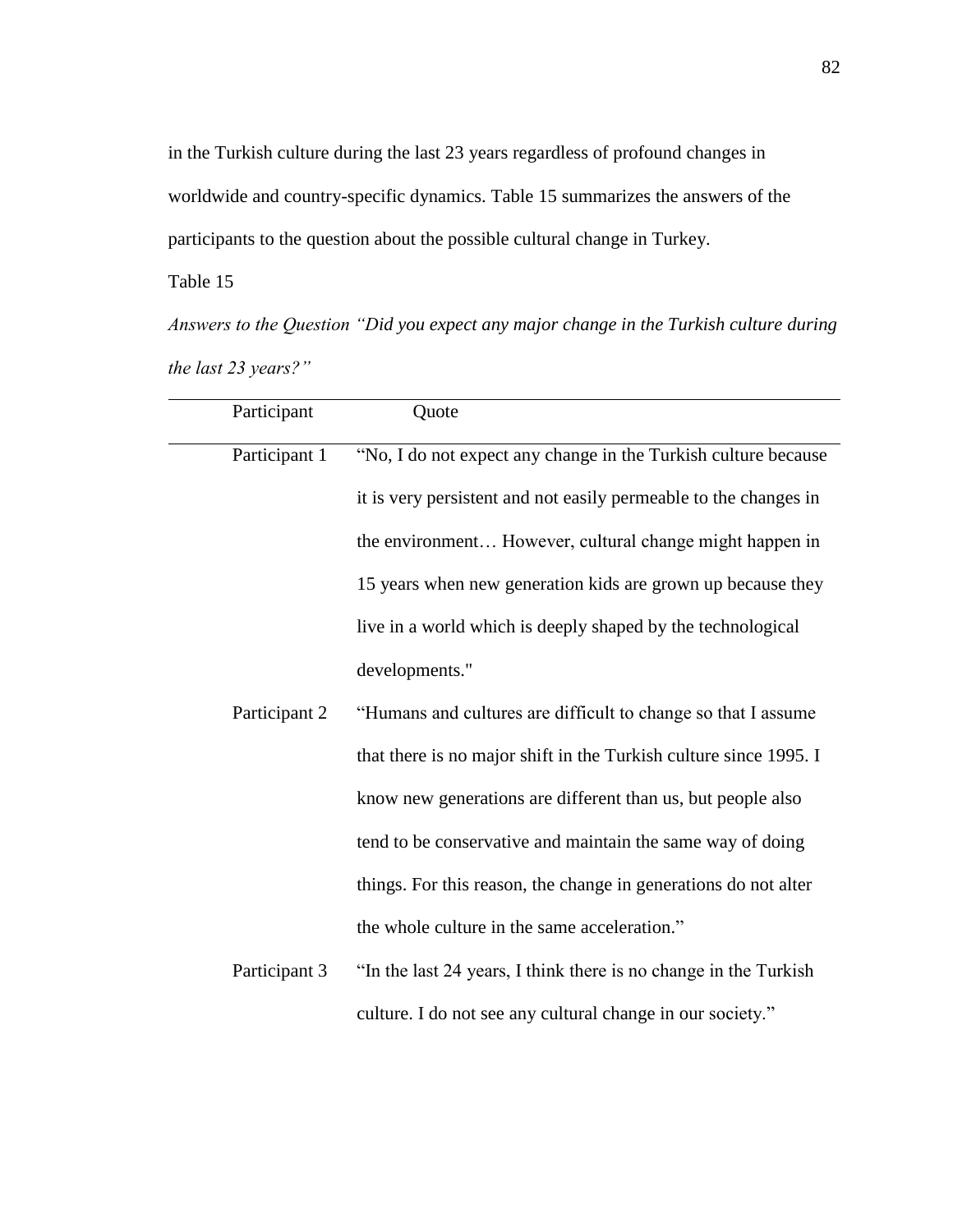- Participant 4 "The changes in the environmental dynamics would require longer time than 23 years to reflect their effects on a particular culture. For this reason, I do not foresee any cultural shift in the Turkish culture since 1995. On the other hand, a change in the Turkish culture might happen in the next 10 years as X generation starts to take over more leadership positions."
- Participant 5 "Yes, I think Turkish culture has changed in the last 23 years. The current government has been in the power for a long time and employed an over-controlling and manipulating style while governing. We feel this suppression not only in political life but also social and economic lives. I believe, there has been a reflection of this negative approach in the Turkish culture." Participant 6 "I think a cultural change absolutely happened in Turkey. I have been observing a cultural change since 2007 even in daily interactions at work… The profiles of employees used to be similar to each other. In the same way, the leaders were not different from each other. Since 2007, the variations among employees and leaders have increased…"

Although the participants admitted to seeing the fundamental changes in the environment, they specified that the Turkish culture did not considerably change since 1995. For example, when asked "Do you expect any major change in the Turkish culture for the last 23 years?" Participant 1 answered, "No, I do not expect any change in the

83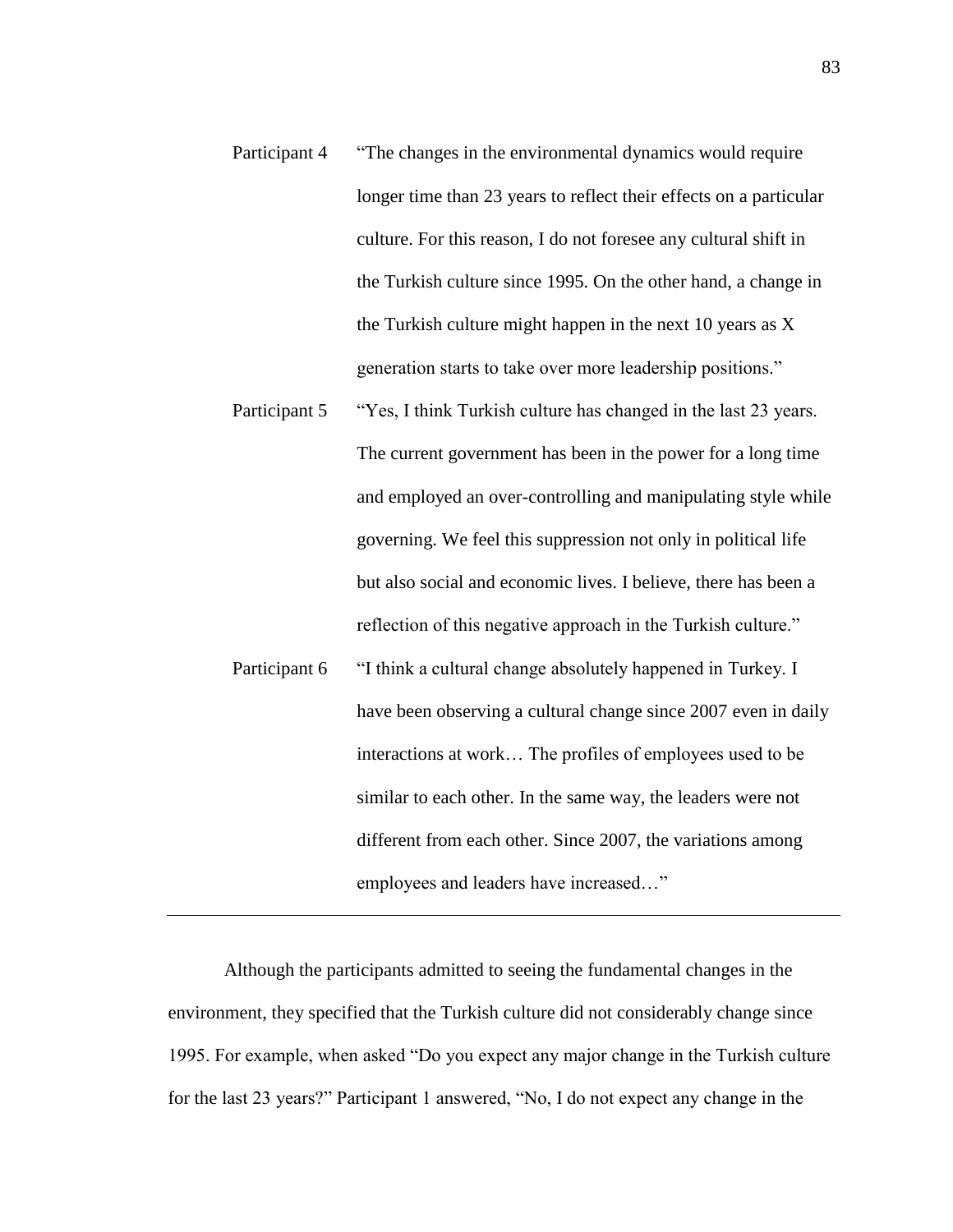Turkish culture because it is very persistent and not easily permeable to the changes in the environment." Similarly, Participant 2 stated, "Humans and cultures are difficult to change so that I assume that there is no major shift in the Turkish culture since 1995." However, the participants demonstrated a tendency to believe in the possibility of a cultural change in the next 10-15 years. For example, Participant 4 said:

The changes in the environmental dynamics would require longer time than 23 years to reflect their effects on a particular culture. For this reason, I do not foresee any cultural shift in the Turkish culture since 1995. On the other hand, a change in the Turkish culture might happen in the next 10 years as X generation starts to take over more leadership positions.

Even so, both Participant 5 and 6 expected a change in the Turkish culture. Participant 6 said, "I have been observing a cultural change since 2007 even in daily interactions at work."

#### **Second Research Question**

How have ideals and perceptions of leadership changed in the past 23 years?

**Quantitative study***.* To answer the second research question, first the Turkish leadership scores are calculated (Table 4), and then compared with the 1995 findings. As explained before, only 237 respondents completed the leadership scales. For this reason, a sample of 237 respondents is used to answer the second research question. The same band methodology was followed to compare 1995 and 2019 leadership. Table 16 presents the data.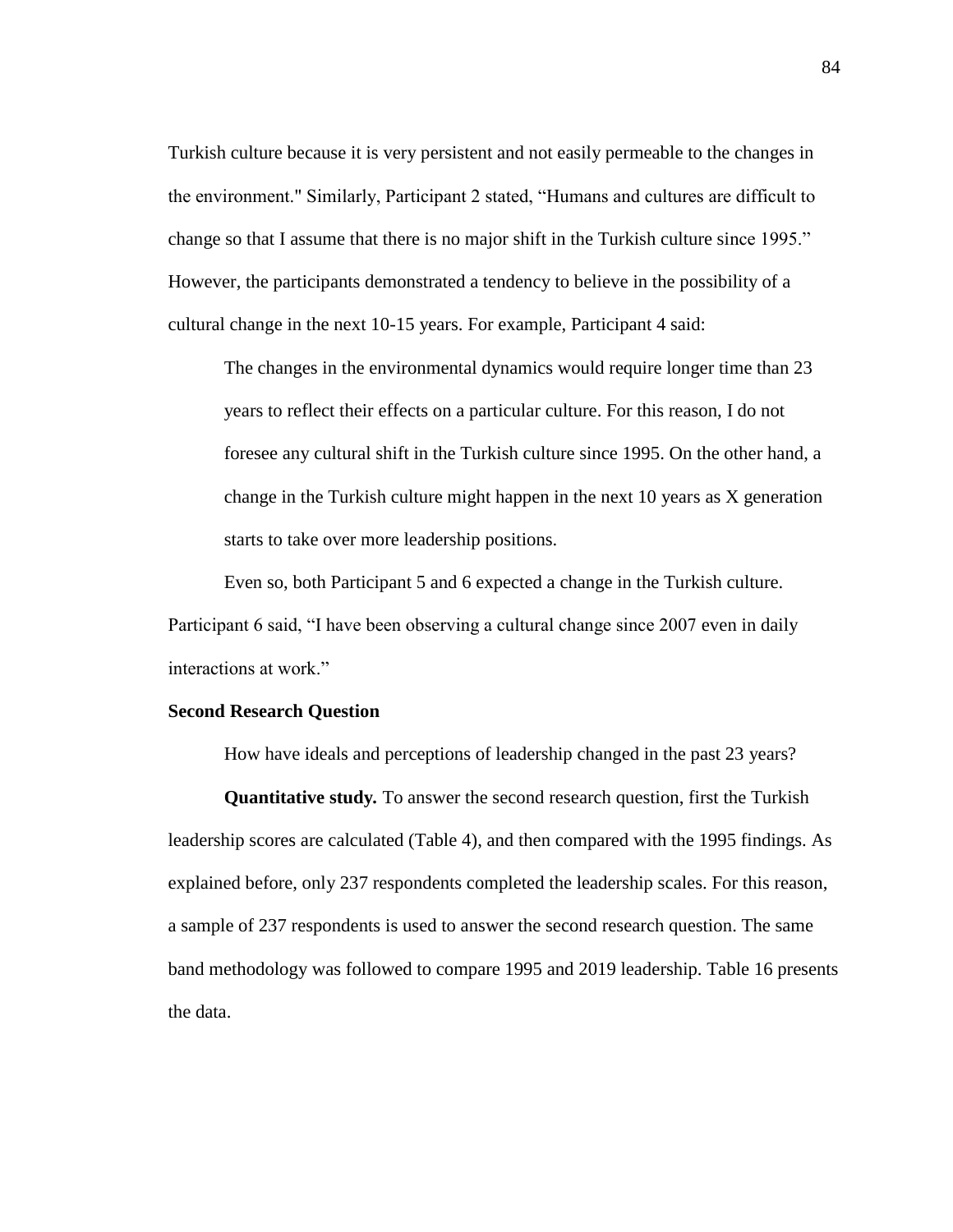### Table 16

|                 | 1995   | 1995         | 2019   | 2019          | Change    |
|-----------------|--------|--------------|--------|---------------|-----------|
|                 | Turkey | Band         | Turkey | <b>Band</b>   |           |
| Participative   | 5.09   | D            | 5.36   | $\mathcal{C}$ | Increased |
| Autonomous      | 3.83   | B            | 4.18   | A             | Increased |
| Team-Oriented   | 6.01   | $\mathsf{A}$ | 5.95   | B             | Decreased |
| Humane Oriented | 4.90   | B            | 5.08   | B             | Same      |
| Self-Protective | 3.57   | E            | 3.49   | E             | Same      |
| Charismatic     | 5.95   | C            | 5.99   | C             | Same      |

#### *Comparison of 1995 and 2019 GLOBE CLTs*

Endorsement for Autonomous and Participative leadership increased while endorsement for Team-Oriented leadership decreased in 2019 compared to the 1995 study. Other leadership styles did not show significant band changes.

*Interrelationships of leadership scores.* The interrelations of leadership scores have remained very similar to those in the 1995 study in terms of their directions and strength. For example, Charismatic/Value-Based leadership had positive relationships with Team-Oriented leadership (r=0.89, p<0.001 in 1995 and r=0.89, p<0.001 in 2019), Participative leadership ( $r=0.27$ ,  $p<0.001$  in both 1995 and  $r=0.27$ ,  $p<0.001$  in 2019), Humane Oriented leadership (r=0.69, p<0.001 in 1995 and in r=0.69, p<0.001 in 2019) and Autonomous leadership ( $r=0.26$ ,  $p<0.001$  in 1995 and  $r=0.26$ ,  $p<0.01$  in 2019). Compared to the interrelationships of the societal cultural practices, the leadership correlations are stronger and even though leadership scores were also calculated at the societal level in 1995 and this study calculated them at the individual level, the findings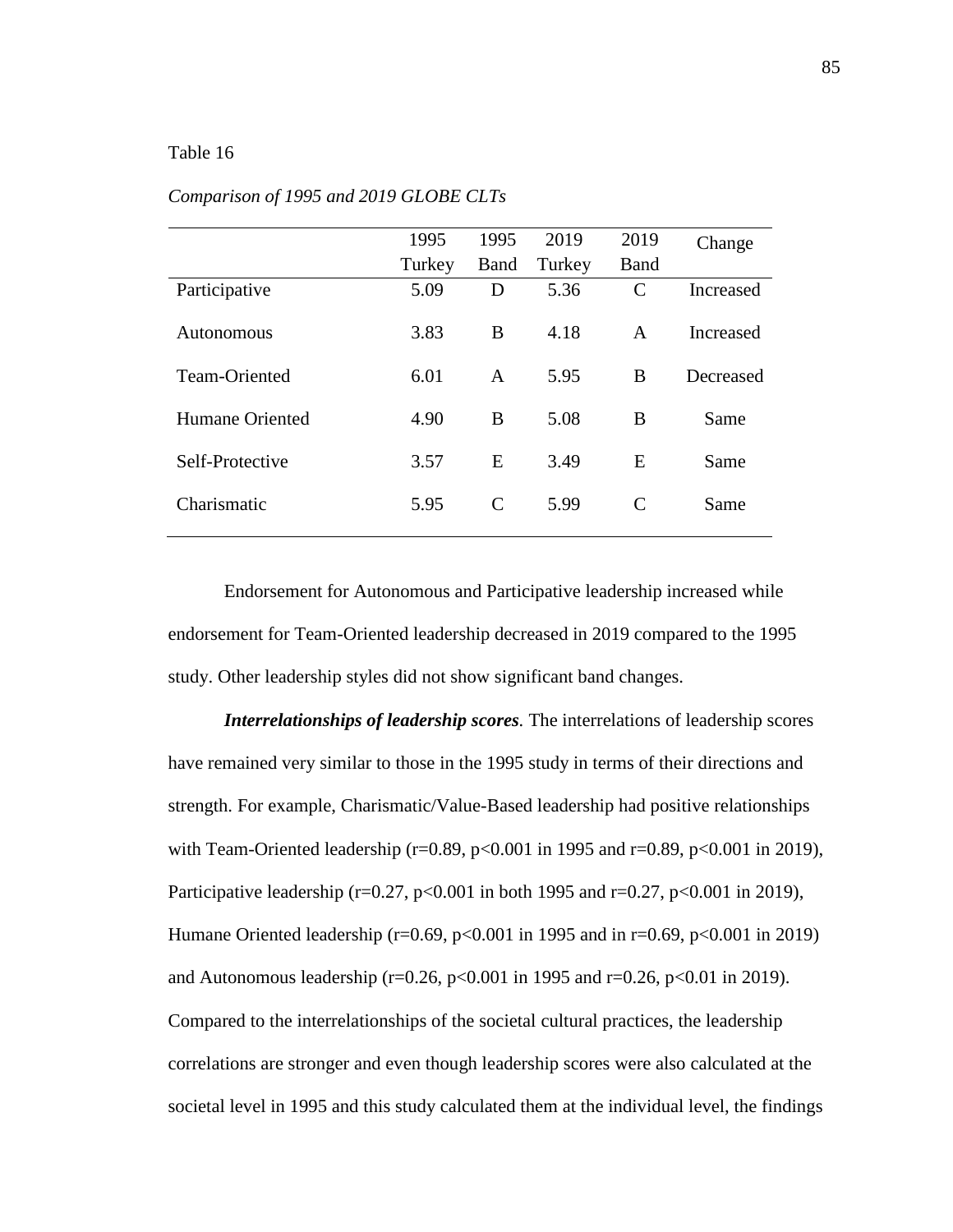remained similar. However, this is not as surprising as the cultural findings because the underlying theory of the leadership constructs of GLOBE is individually focused (GLOBE, n.d.).

*Relationships between societal cultural practices and leadership scores.* In line with previous findings, the relationships between cultural practices and leadership scores have also stayed similar and were replicated. For example, Power Distance had a positive relationship with Charismatic/Value-Based leadership ( $r=0.14$ ,  $p<0.05$  in both 1995 and 2019), Performance Orientation had a negative correlation with Team-Oriented leadership ( $r=-0.13$  in 1995 and  $r=-0.14$ ,  $p<0.05$  in 2019) and Gender Egalitarianism had a negative relationship with Participative leadership ( $r = -0.15$ ,  $p < 0.05$  in both 1995 and 2019). Overall, the interrelationships (albeit weak) of culture and leadership seem to have remained very similar in the last 23 years.

*Gender difference analysis.* This analysis summarized in Table 17 shows the perception differences between males and females on CLTs.

Table 17

|                 | Female<br>$(n=74)$ | Male<br>$(n=163)$ | Absolute<br>Difference | $\boldsymbol{p}$ |
|-----------------|--------------------|-------------------|------------------------|------------------|
| Charismatic     | 6.00               | 5.98              | 0.02                   | 0.86             |
| Team-Oriented   | 5.96               | 5.93              | 0.03                   | 0.77             |
| Self-Protective | 3.62               | 3.22              | 0.40                   | 0.00             |
| Participative   | 5.24               | 5.63              | 0.39                   | 0.01             |
| Humane Oriented | 5.14               | 4.93              | 0.19                   | 0.13             |

*t*-*test Results Comparing Males and Females on CLTs*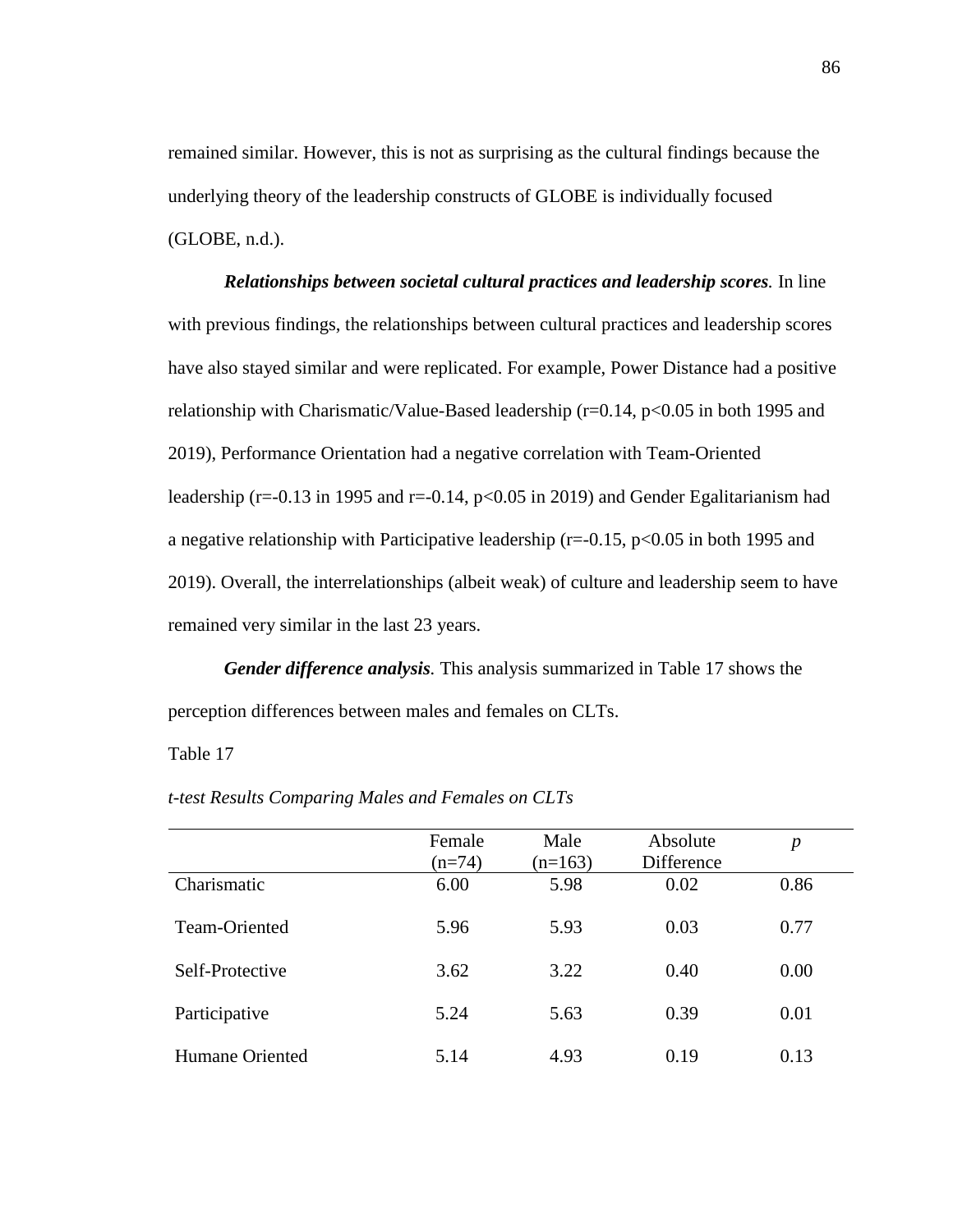| Autonomous | 4.26 | 4.02 | 0.24 |  |
|------------|------|------|------|--|
|            |      |      |      |  |

Females endorse Self-Protective leadership more than males. Self-Protective leadership is considered the least effective style according to House (2004). This result can be explained by recent political and economic turmoil in the country as there are constant threats from outside and female leaders may put their focus on the safety and security of their employees (House et al., 2004). Furthermore, in a Middle Eastern country, females may value individual safety and security more than males. Males, on the other hand, endorse Participative leadership more than females which can be explained as frustration with an increasing autocratic style in the political and government arena. Males may be looking for involvement in the process of decision making more than females.

*Spoken language difference analysis.* As noted previously, the language spoken in daily interactions at work might be helpful to test the GLOBE's initial assumption that the country of origin influences multinational organizations. For this reason, the group of organizations in which Turkish and additional languages are spoken and that of organizations in which only Turkish is spoken were compared by running a t-test. Table 18 shows how leadership scores vary according to the spoken language in the workplace. Table 18

|             | Turkish<br>and More | Only<br>Turkish | Absolute<br>Difference |      |
|-------------|---------------------|-----------------|------------------------|------|
|             | $(n=187)$           | $(n=50)$        |                        |      |
| Charismatic | 5.99                | 5.99            | 0.00                   | 0.98 |

*t*-*test Results Comparing Spoken-Language on CLTs*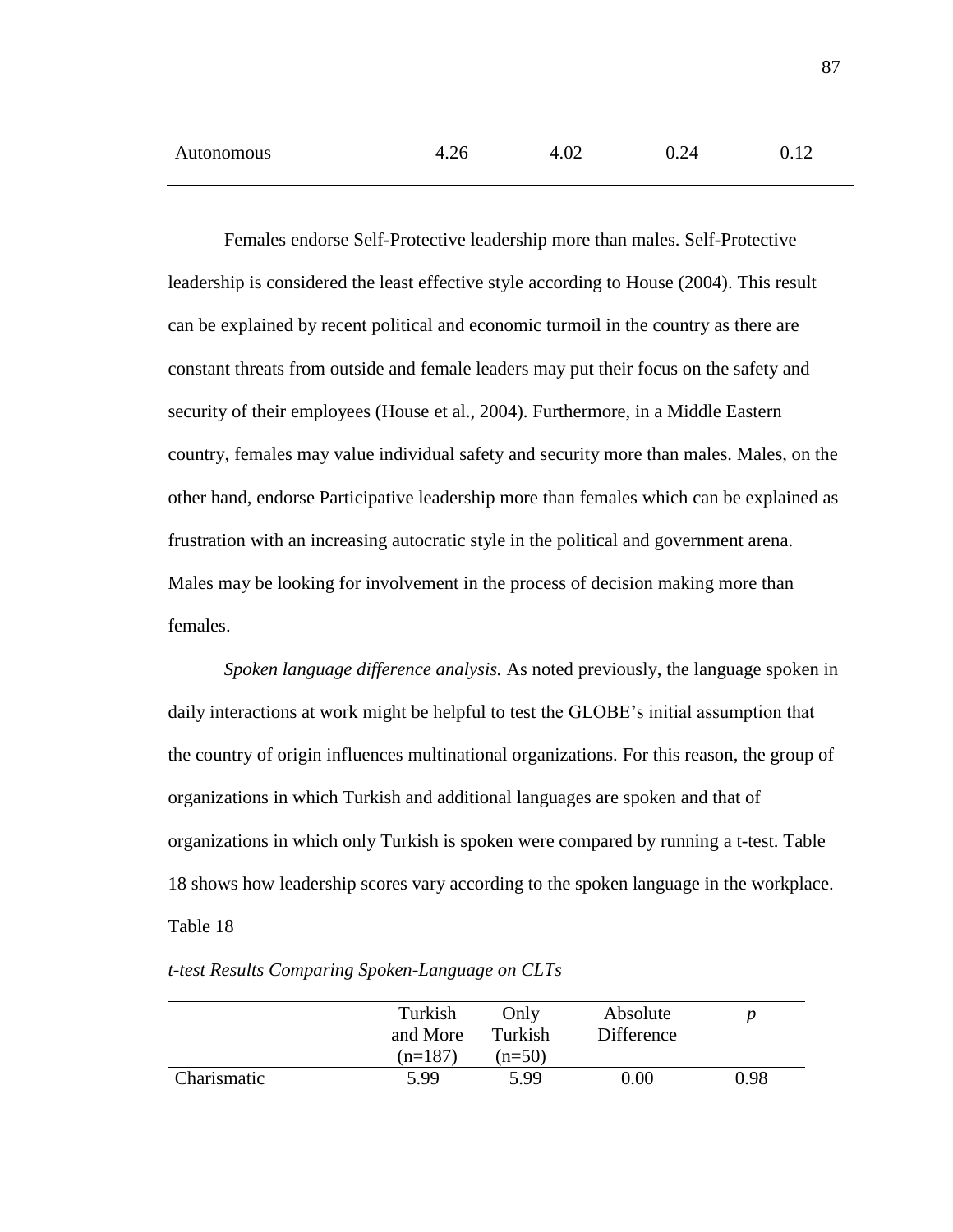| 5.93 | 6.00 | 0.07 | 0.51 |
|------|------|------|------|
| 3.44 | 3.67 | 0.22 | 0.04 |
| 5.37 | 5.32 | 0.05 | 0.77 |
| 5.05 | 5.20 | 0.15 | 0.32 |
| 4.21 | 4.07 | 0.14 | 0.43 |
|      |      |      |      |

The analysis demonstrated that there is no statistically significant difference between the two groups. In this sense, it can be argued that there is no difference between local organizations and multinational organizations in terms of leadership effectiveness perception.

*Age difference analysis.* It was mentioned earlier that understanding the effect of age on the cultural perception might reveal clarification on the changes in results from 1995 to 2019. Moreover, exploration of age differences might lead to further research regarding generational differences. Table 19 shows how results on CLTs change by age. Table 19

|                 | $\boldsymbol{B}$ | t    | $\boldsymbol{p}$ | $R^2$ | F    | Prob(F) |
|-----------------|------------------|------|------------------|-------|------|---------|
| Charismatic     | 0.03             | 5.53 | $0.00***$        | 0.12  | 30.6 | 0.000   |
| Team-Oriented   | 0.02             | 4.90 | $0.00***$        | 0.09  | 24.4 | 0.000   |
| Self-Protective | 0.01             | 1.62 | 0.11             | 0.01  | 2.63 | 0.11    |
| Participative   | 0.00             | 0.21 | 0.84             | 0.00  | 0.04 | 0.84    |

*Regression Analysis for Age on CLTs*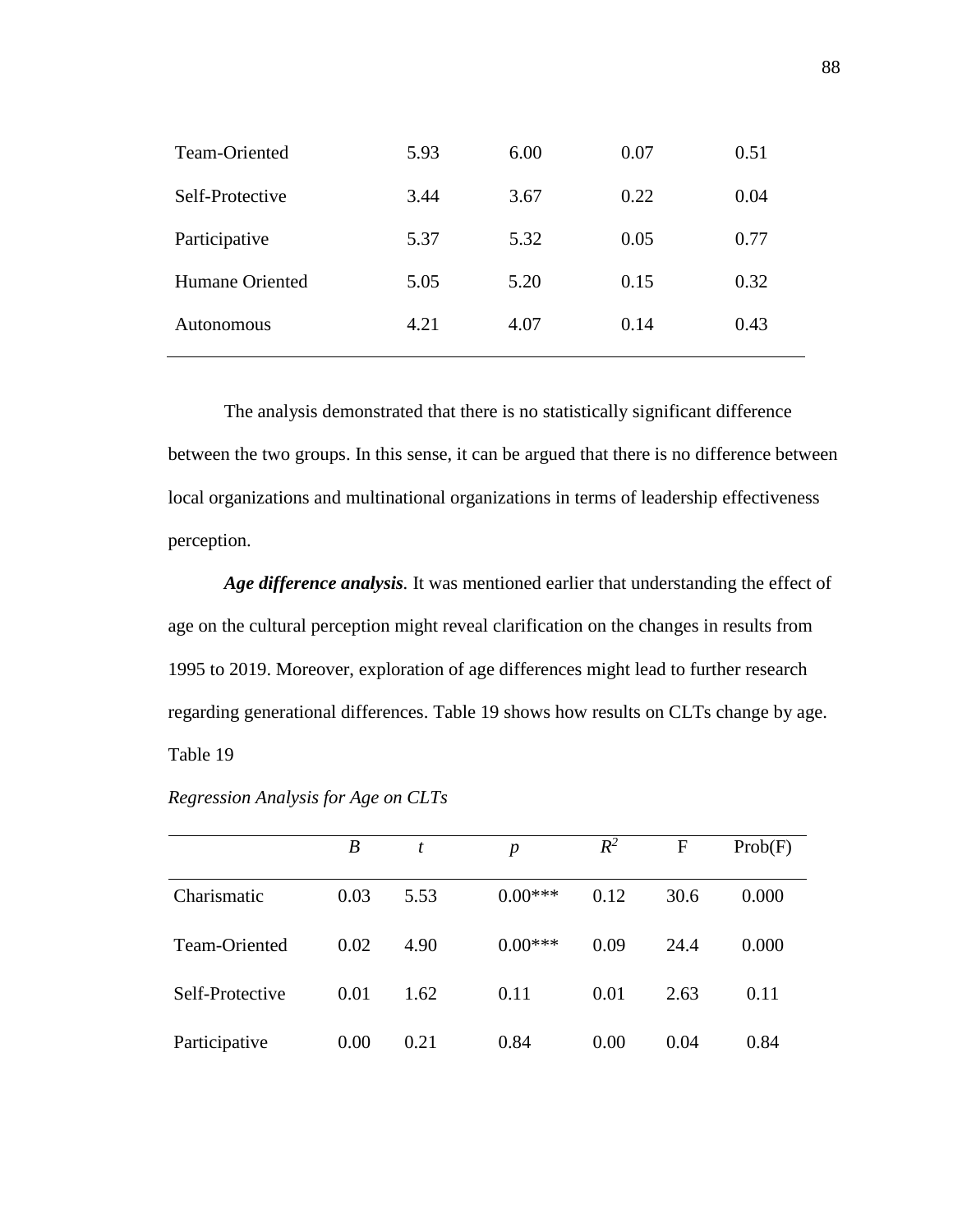| Humane Oriented 0.02 |      | 2.87 | $0.00***$ | 0.03 | 8.26 | 0.00 |
|----------------------|------|------|-----------|------|------|------|
| Autonomous           | 0.02 | 2.61 | $0.01**$  | 0.03 | 6.79 | 0.01 |

The analysis showed differences in leadership scores by age. The older the person gets, the more s/he is likely to endorse Charismatic/Value-Based, Team-Oriented, Humane-Oriented and Autonomous leadership.

*Educational difference analysis.* As middle-level managers have similar years of education, it is unlikely there would be any significant effect of education on CLTs. However, as indicated before, analyzing years of education might provide guidance for future studies. Table 20 shows how years of formal training affects the results of CLTs. Table 20

|                 | $\boldsymbol{B}$ | t       | n        | $R^2$ | $\mathbf{F}$ | Prob(F) |
|-----------------|------------------|---------|----------|-------|--------------|---------|
| Charismatic     | 0.03             | 2.73    | $0.01**$ | 0.03  | 7.46         | 0.01    |
| Team-Oriented   | 0.02             | 2.04    | $0.04*$  | 0.02  | 4.15         | 0.04    |
| Self-Protective | 0.00             | 0.08    | 0.94     | 0.00  | 0.01         | 0.94    |
| Participative   | $-0.01$          | $-0.47$ | 0.64     | 0.00  | 0.22         | 0.64    |
| Humane-Oriented | 0.02             | 1.34    | 0.18     | 0.01  | 1.80         | 0.18    |
| Autonomous      | 0.02             | 1.38    | 0.17     | 0.01  | 1.91         | 0.17    |

*Regression Analysis for Education on CLTs*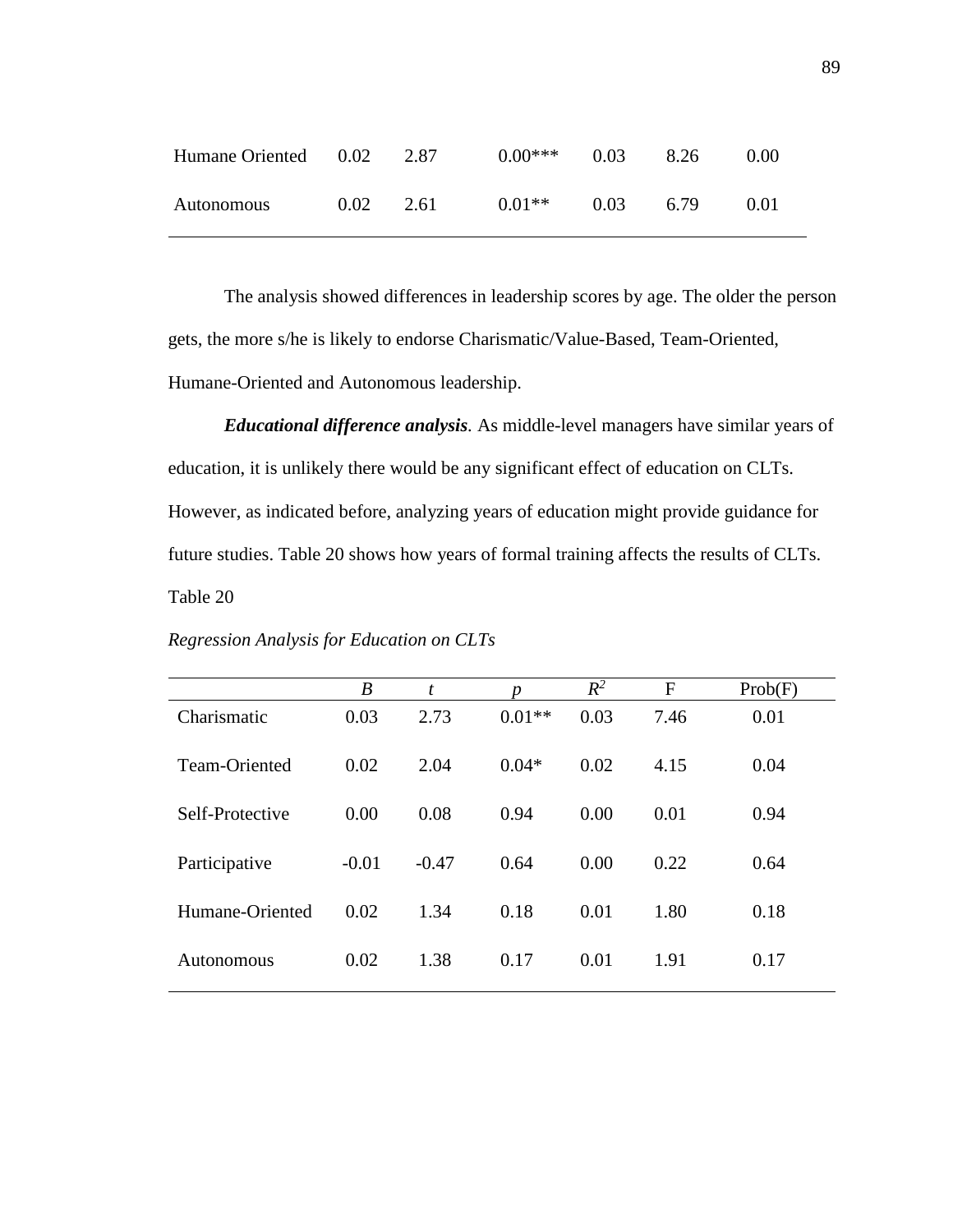The results demonstrate that the more formal education a respondent has, the more likely s/he is to endorse Team-Oriented leadership and Charismatic/Value-Based leadership.

**Qualitative study***.* During the qualitative interviews regarding the leadership topic, most of the participants hesitated to answer questions regarding the society's leadership dynamics which might be because of the recent totalitarian political climate in Turkey. However, the participants stated that the Turkish leadership is similar to the role of the Turkish father in a family, who has the blended characteristics of an authoritative figure with a protective one. Table 21 provides the short responses of the participants to the question of ideal Turkish leadership.

Table 21

| Participant   | Quote                                                             |
|---------------|-------------------------------------------------------------------|
| Participant 1 | "Turkish leaders are assertive. They also are egocentric,         |
|               | want their employees to be dependent on them to become            |
|               | indispensable, do not delegate their responsibilities, and do not |
|               | develop their employees."                                         |
| Participant 2 | "A Turkish leader is oppressive but also friendly. There          |
|               | is a Turkish saying which is usually used to describe a father. I |
|               | think it summarizes the Turkish leadership: We are beater         |
|               | lovers."                                                          |

*Answers to the Question "What is the ideal leadership in Turkey?"*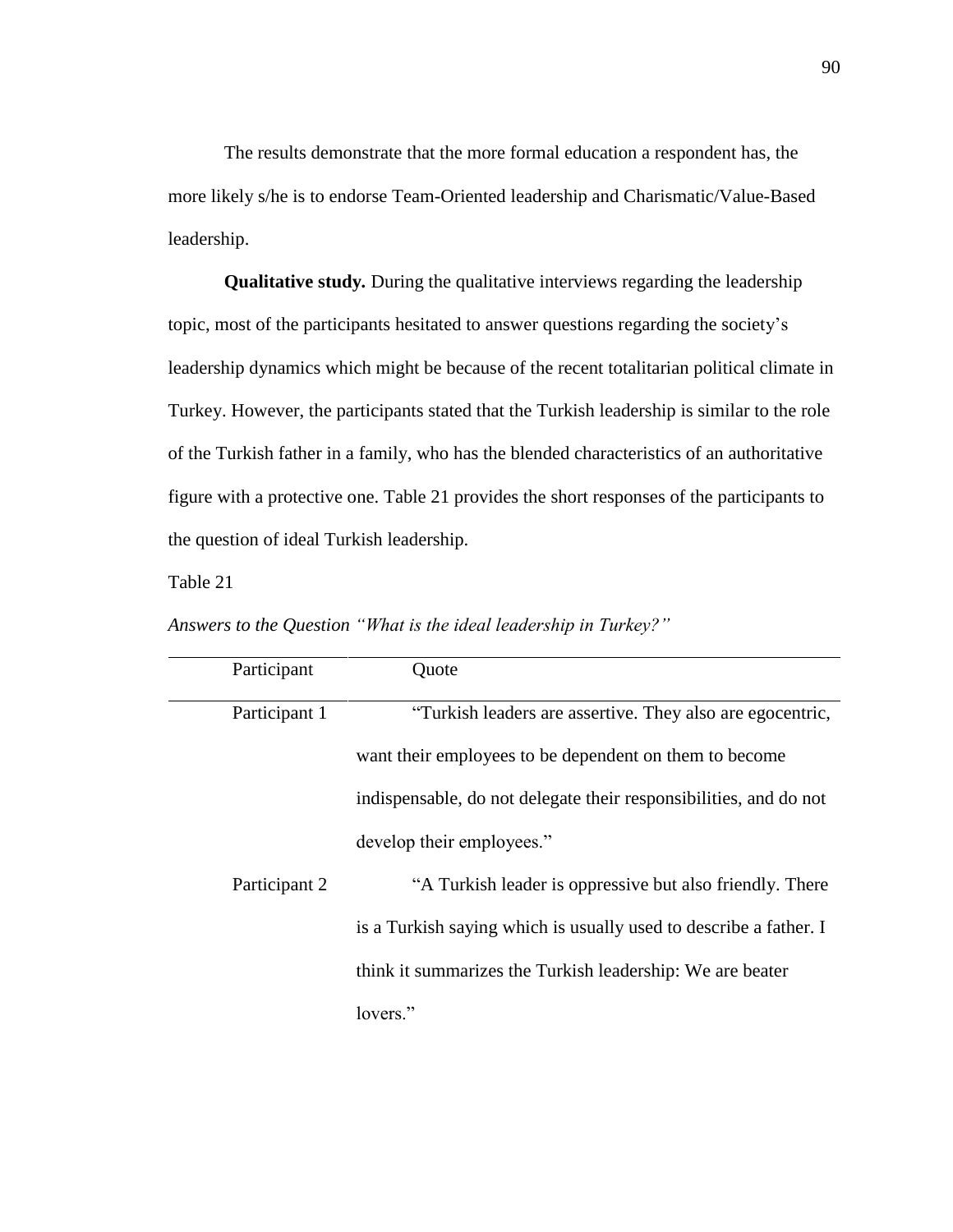- Participant 3 "Leadership does not change from one culture to another. From my point of view, 80% of the characteristics of a leader is the same in every culture. Most of the time, what changes from one culture to another is the instrument that the leader uses to lead. Such as while this instrument might be religion in Turkey, it might be another thing in Venezuela."
- Participant 4 "People expect to see from their leaders the same leadership that they would see from their fathers. Turkish leadership is similar to the leadership of a father in a family. A Turkish father is expected to lead the family in a very disciplined way but also show caring when appropriate. It is the same for Turkish leaders: We are beater lovers."
- Participant 5 "Throughout my life, I knew only one leader who is the president of the country. This guy is very assertive and over controlling. Therefore, I can say that Turkish leadership is very assertive in general. However, in the workplace, leaders are also caring."

Participant 6 "Assertiveness is central in Turkish leadership. Turkish leaders ask for extremely ambitious results without considering if the sources in hand are sufficient to reach those results. They do not want to be challenged by their subordinates and expect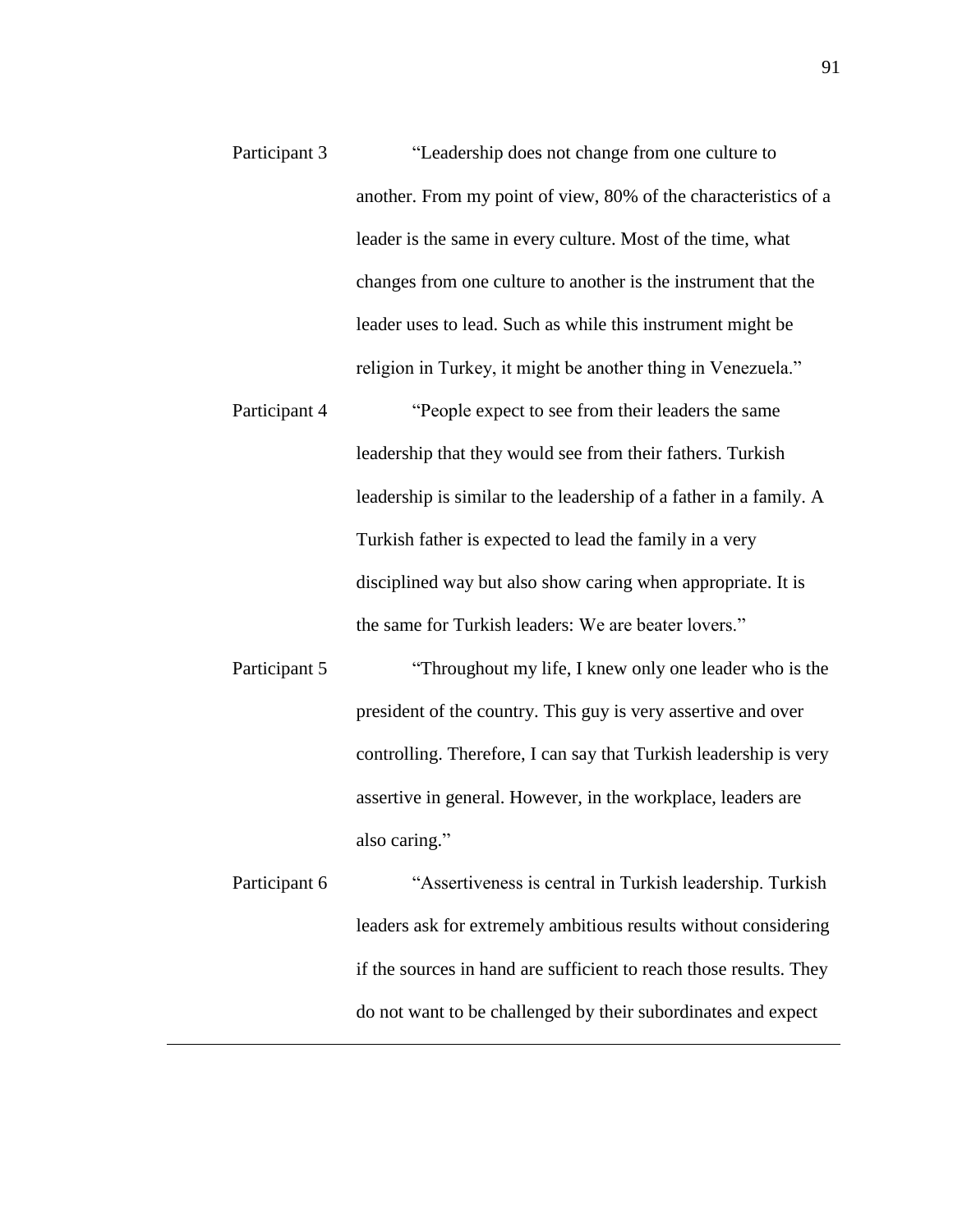full obedience from them. The relationship is also essential in Turkish leadership."

The participants described a Turkish leader as a person who acts like a Turkish father. According to the participants, a Turkish leader has thick boundaries with his employees in communication, makes decisions without taking opinions of his employees, and gives his employees direction.

On the other hand, the same Turkish leader knows his employees, takes a sincere interest in them, helps them to solve their problems, and supports and protects them. Participant 1 emphasized that the family is central in Turkish culture so that Turkish leaders behave at the workplace in the same manner as they act in their family life. Similarly, Participant 2 said "A Turkish leader is oppressive but also friendly. There is a Turkish saying which is usually used to describe a father. I think it summarizes the Turkish leadership: We are beater lovers." Participant 4 also used the same phrase while delineating the Turkish leadership. However, Participant 4 also said that "The Turkish leadership is likely to change in the future, when X and Y generations start to take more senior leadership positions." Likewise, Participant 1 said:

New generations in the office expect to participate into decision making processes with their managers, want their managers to have their say, and know why they do what they do. In the future, Turkish leaders may have to act more as participative leaders by involving everyone in decision making process.

Participant 1 also added that "Turkish leaders are egocentric, want their employees to be dependent on them to become indispensable, do not delegate their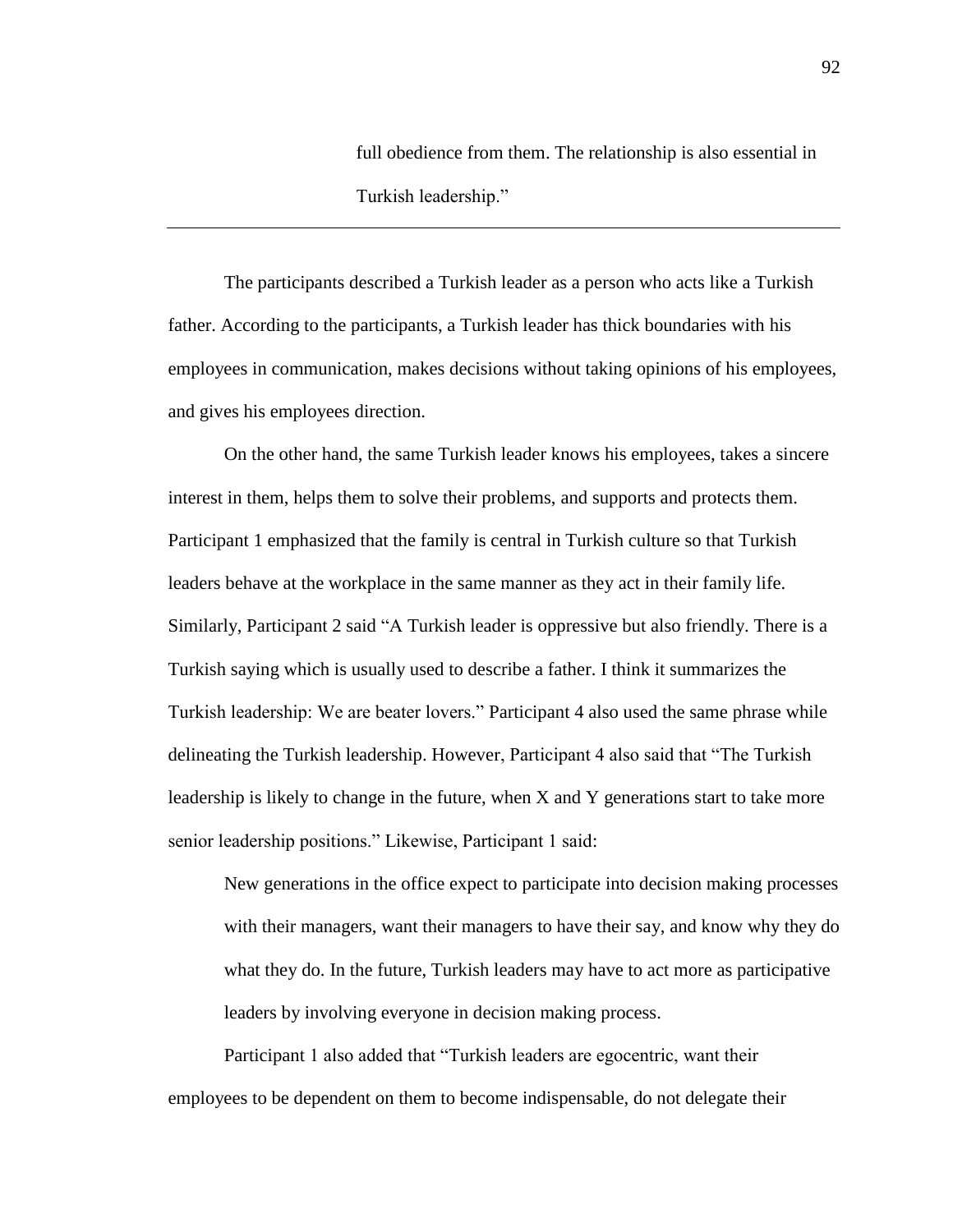responsibilities, and do not develop their employees." This statement signals that Turkish leaders generally micromanage and sometimes miss the big picture. In this sense, Participant 1 and 3 expressed that Turkish leaders focus too much on daily operational duties which results in short term planning and missed strategic long-term planning.

# **Third Research Question**

What social, political, and economic factors may explain any possible changes in cultural values and leadership ideals in Turkey?

This research question was addressed through the six interviews. Some of the findings have already been presented in previous sections to clarify the survey results. A summary of the interview findings is presented here. Participants have very similar expectations regarding the changes in scores of the societal cultural dimensions both in 1995 and 2019. Table 22 shows the summary of each participant's perspective on the quantitative results.

Table 22

|                          | Participant                           | 2                                                | Participant Participant Participant<br>3 | 4                        | Participant<br>5         | Participant<br>6 |
|--------------------------|---------------------------------------|--------------------------------------------------|------------------------------------------|--------------------------|--------------------------|------------------|
| Uncertainty<br>Avoidance | No<br>change or<br>lower              | N <sub>0</sub><br>change or<br>lower             | Slightly<br>higher                       | N <sub>0</sub><br>change | Lower                    | Lower            |
| Future<br>Orientation    | No<br>change or<br>slightly<br>higher | N <sub>0</sub><br>change or<br>lower             | Lower                                    | N <sub>o</sub><br>change | Lower                    | Higher           |
| In-Group<br>Collectivism | No<br>change or<br>slightly<br>higher | N <sub>0</sub><br>change or<br>slightly<br>lower | N <sub>0</sub><br>change                 | Higher                   | N <sub>0</sub><br>change | Higher           |

*Expectations Regarding the Change in The Societal Culture Dimensions in 2019*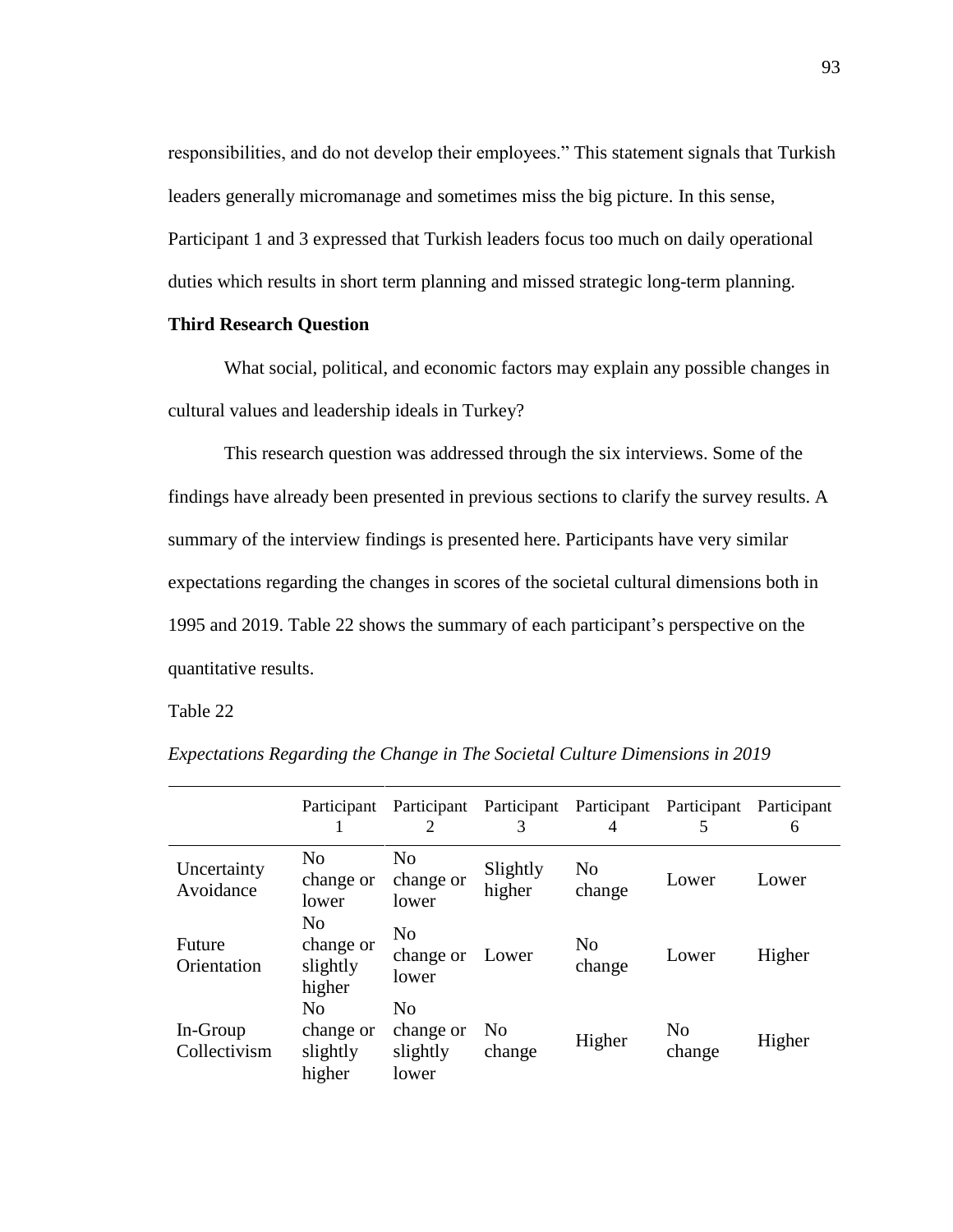| Institutional<br>Collectivism | No<br>change             | N <sub>o</sub><br>change or<br>lower | Slightly<br>higher       | N <sub>0</sub><br>change                                                    | N <sub>0</sub><br>change | Lower                                        |
|-------------------------------|--------------------------|--------------------------------------|--------------------------|-----------------------------------------------------------------------------|--------------------------|----------------------------------------------|
| Assertiveness                 |                          | Higher                               | N <sub>0</sub><br>change | Higher                                                                      |                          | Higher                                       |
| Performance<br>Orientation    | Higher                   | Higher                               | Lower                    | Higher in<br>office $/$<br>Lower in<br>society                              | N <sub>o</sub><br>change | Lower                                        |
| Gender<br>Egalitarianism      | Higher                   | N <sub>0</sub><br>change or<br>lower | N <sub>o</sub><br>change | Higher                                                                      | Higher                   | N <sub>o</sub><br>change                     |
| Power<br>Distance             | Lower                    | N <sub>o</sub><br>change or<br>lower |                          | N <sub>o</sub><br>change                                                    | Lower                    | Lower in<br>office /<br>Higher in<br>society |
| Humane<br>Orientation         | N <sub>o</sub><br>change | Higher                               | Higher                   | N <sub>o</sub><br>change or<br>lower in<br>practice /<br>Higher in<br>value | Higher                   | Lower                                        |

The participants affirmed that Turkey was in the low range in Uncertainty Avoidance, Future Orientation, and Institutional Collectivism and the high range in Ingroup Collectivism and Assertiveness in 1995. Most of the participants also supported the findings of how the scores of these specific societal culture dimensions changed in the study in 2019.

**Uncertainty avoidance***.* It was not surprising for most of the participants that Uncertainty Avoidance was lower in 1995, and even got a lower score in 2019. Regarding lowered Uncertainty Avoidance in 2019, all participants made the same comment: It has certainly lowered further compared to 1995 because Turkish people have been constantly living in tumultuous political and economic conditions for the last six years.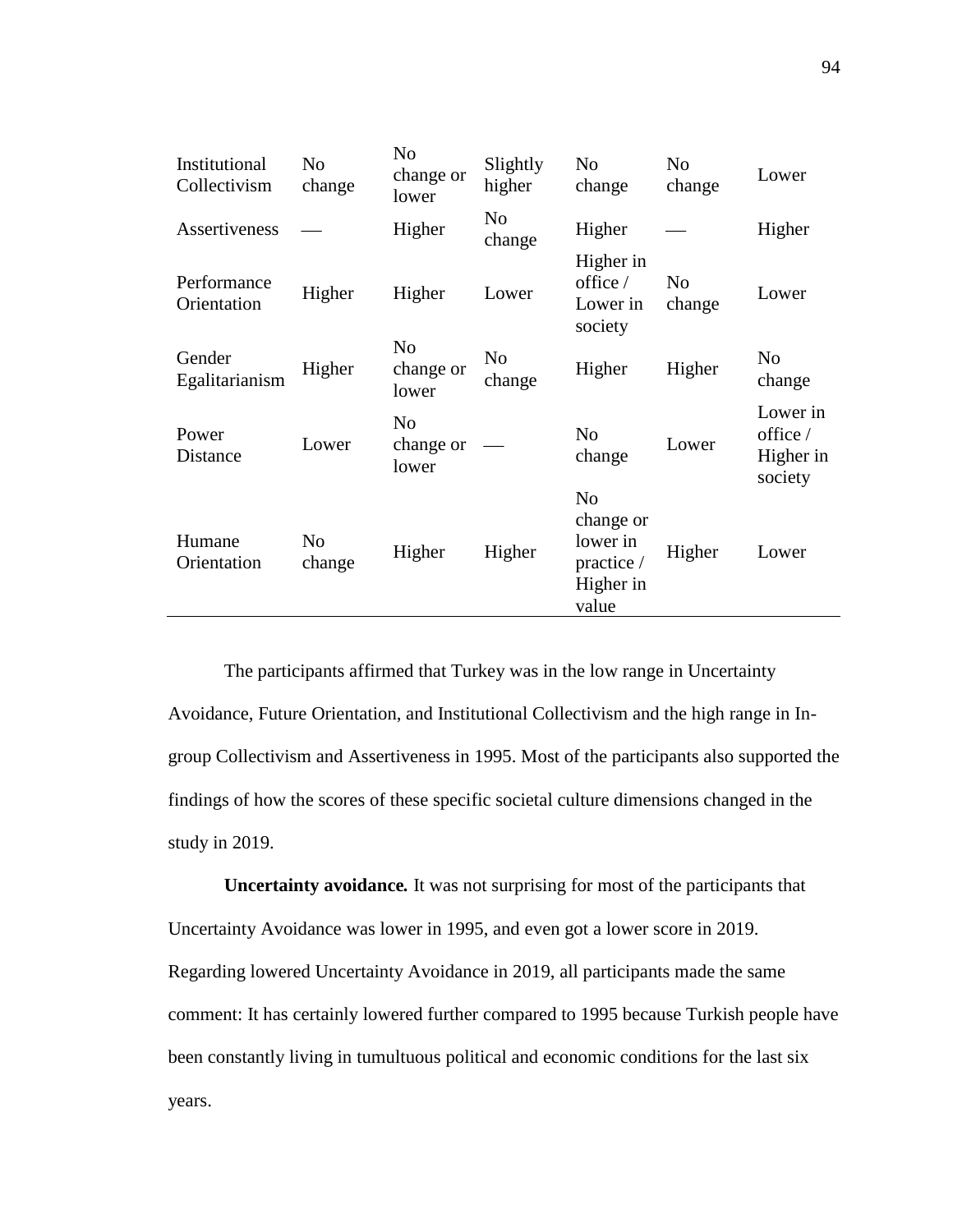**Future orientation***.* The participants agreed with the low scores of Future Orientation both in 1995 and 2019. For example, Participant 4 said:

Low Future Orientation score is expected for me because Turks are very shortterm oriented people. They [Turks] live day to day and tend to employ band-aid solutions for the problems … They do not make long-term plans; they even have a saying for that: Fix it up as you go along.

Participant 2 completely agreed with the scores and said, "Turkish people make only daily decisions, let alone weekly," and similarly Participant 1 said "Turkish people do not make plans; they have only dreams for the future." Participant 6 employed a different approach than the rest of the team regarding Future Orientation. According to this participant, Future Orientation should have increased because of the current survival mode of the people in Turkish society. This participant said:

Previously, it was easier for people to manage short-term. Because of the dramatic events in the society, people began to worry about their future and started to focus on their future… People became more future conscious and consider the longterm effects of their choices such as in choosing career path, making investment, deciding the city that they reside and so on…

**In-group collectivism***.* Participants demonstrated a complete approval for the high score in In-group Collectivism both in 1995 and 2019. In relation to the result of this score, Participant 4 said:

Turkish people always identify themselves with their families, groups, and cults and behave in favor of their groups in the society. Some people even express their identity with the physical symbols of their particular group such as having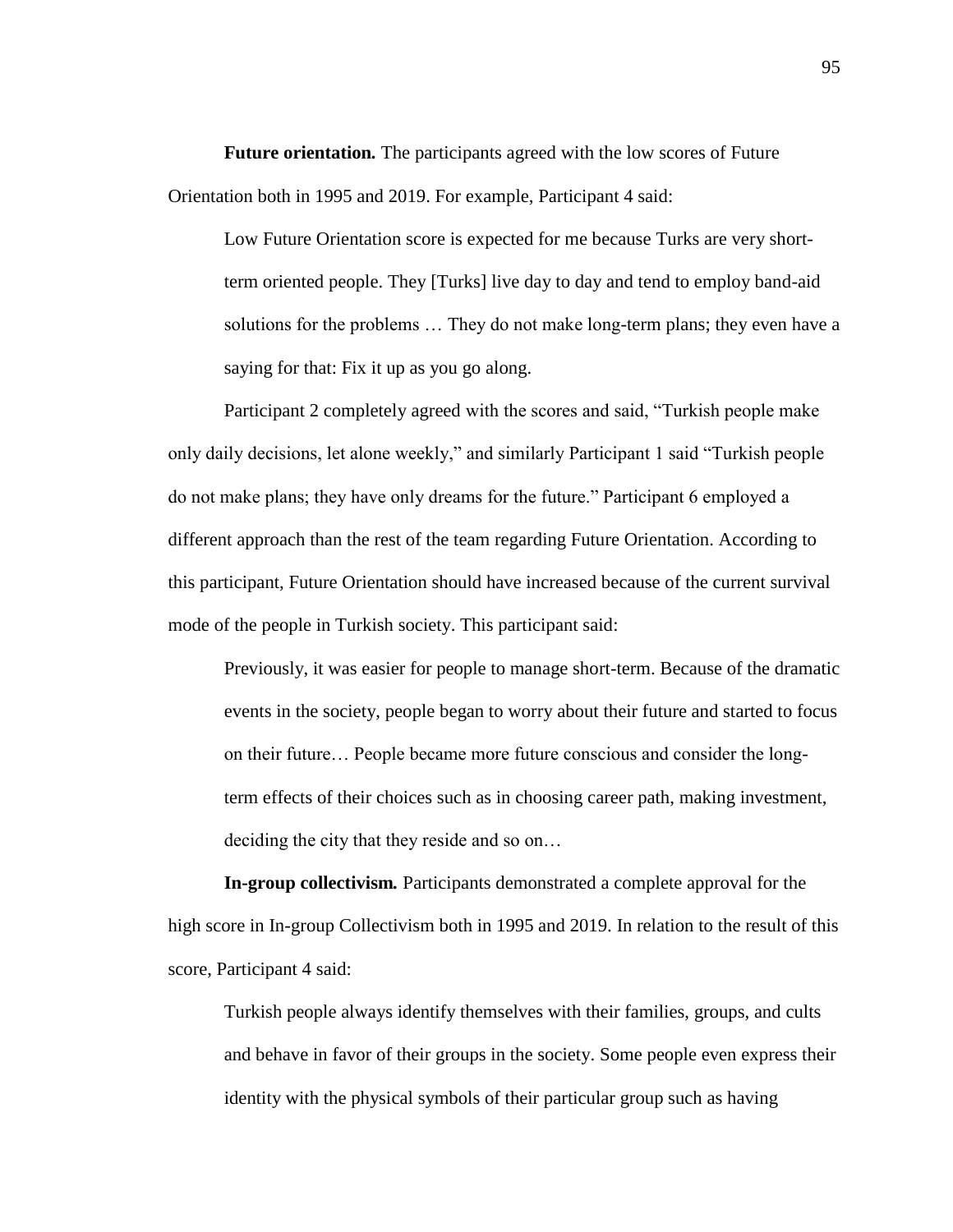specific type of moustache… I believe prevailing polarization in the country might have caused In-group Collectivism increased.

In the same sense, Participant 6 said: "Uncertainty has dramatically increased so that confidence to the future has decreased. In this environment, people has become much more caring to the people in their closest circle rather than considering the welfare of the other people in the outer circle."

**Institutional collectivism***.* As opposed to In-group Collectivism, Institutional Collectivism was in the low range in 1995 and lowered further in 2019 towards individualism. Concerning this societal culture dimension, participants in general supported the results but did not elaborate why they thought so.

**Assertiveness***.* When it comes to Assertiveness which was high in 1995 and did not change in 2019, participants fully agreed with new results. For example, Participant 2 said:

It is so true; we [Turkish people] are very assertive. In our culture, people think that the one who shouts louder than the other is always right; no matter how this person is wrong. I think TV programs and the politicians in Turkey perpetuate this situation.

All participants acknowledged that the scores of Performance Orientation, Gender Egalitarianism, and Humane Orientation were in the low range and the score of Power Distance was in the high range in 1995. While some participants agreed with the results of 2019, some mentioned they were expecting some changes in 2019.

Generally, participants have the tendency to consider their work environment rather than the society they live in while answering qualitative questions. As a result,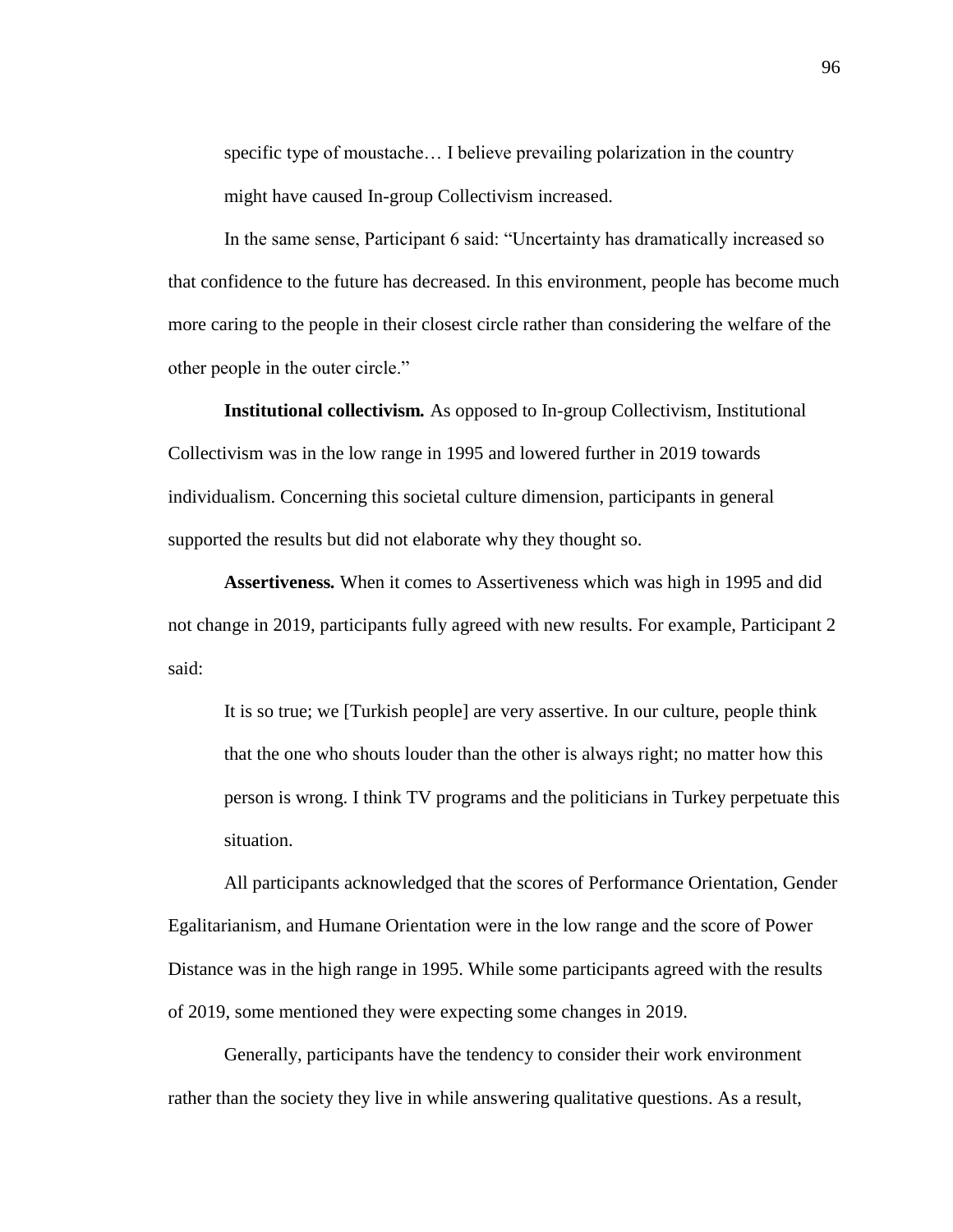some participants did not agree with the 2019 results of Performance Orientation and Power Distance. However, after explaining them that they should consider society, they tend to agree with the results.

**Performance orientation***.* According to three participants, the range of Performance Orientation should have increased in 2019 or should have at least stayed the same as it was in 1995. For example, Participant 1 said:

This result is surprising for me. As a company, we make promotions and wage increases based on performance. Employees are aware of performance orientation. In my opinion, people [survey participants] did not know the concept of performance while answering the survey in 1995 and rated moderately … Today, they thoroughly learned what performance orientation is and have experienced it so that their expectation regarding performance orientation has increased and gave lower ratings in the survey.

Similarly, Participant 2 said "The result is interesting. Our career management is based on performance … However, if you mean performance orientation in the society, it can be understandable because knowing somebody in power is more essential than demonstrating performance in our society."

On the other hand, both Participant 3 and Participant 6 agreed with the lowered Performance Orientation score. Participant 6 said, "I think performance orientation has been worsened in Turkish society since 2000s. In promotion, nepotism and other similar factors became more important than merit-based determinants."

**Power distance***.* Most of the participants also questioned the result of Power Distance in 2019 and expected a lowered Power Distance in 2019 compared to 1995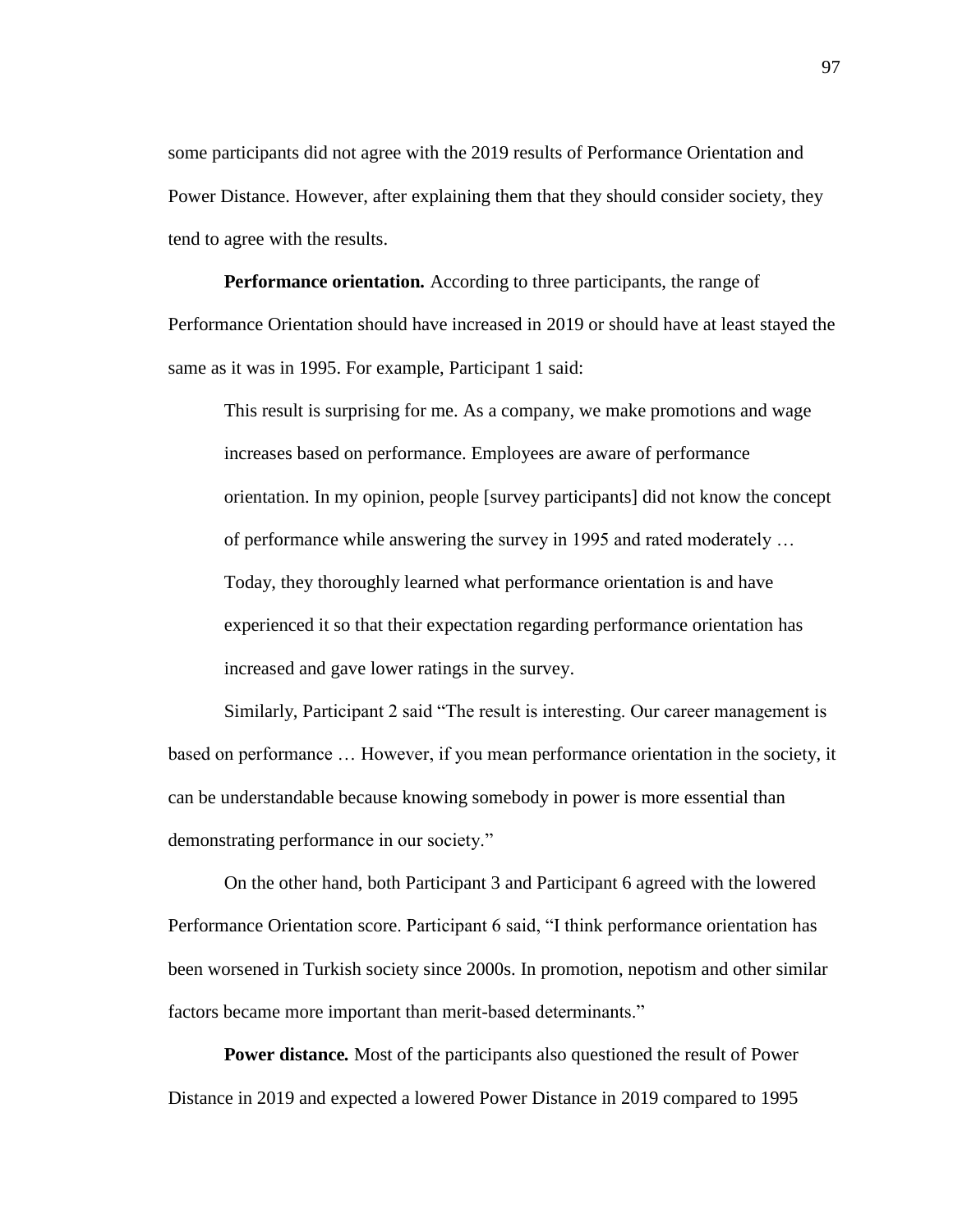instead of staying in the same range. According to the participants, there are efforts in the offices to decrease Power Distance. However, as they talked, they revealed Power Distance is a norm in Turkish society. For example, Participant 4 said "It is usual for Turkish people that somebody in power have privileges. We even have a saying for this situation: One who has something to do with a big deal will always draw some profit." In the same way, Participant 2 said "Turkish people consider, it is fair for a person in power to have privileges. Indeed, they expect people in power should have advantages in return for their power. Otherwise, it is uncomfortable for these people." According to Participant 6, Power Distance in society and Power Distance in office settings are different from each other and each move in different directions. Regarding Power Distance, this participant said:

I think Power Distance in the society has increased throughout the years. For example, people would not mind a supposed-to-be-privileged car with blue flash light in the back (it may not to be privileged) goes in the emergency lane while they are waiting in the traffic. On the other hand, the distance between hierarchies in work life has shortened and leaders in higher level hierarchies have become more accessible.

**Humane orientation***.* Three participants expected an increase in the range of this societal culture dimension in 2019. These three participants predicated their assumption on the increased number of non-governmental organizations in Turkey during the last 15 years. While two of the participants anticipated no change, one participant expected a decrease in this particular societal culture dimension. After learning of the decreased Humane Orientation in the 2019 study, participants who assumed an increase or no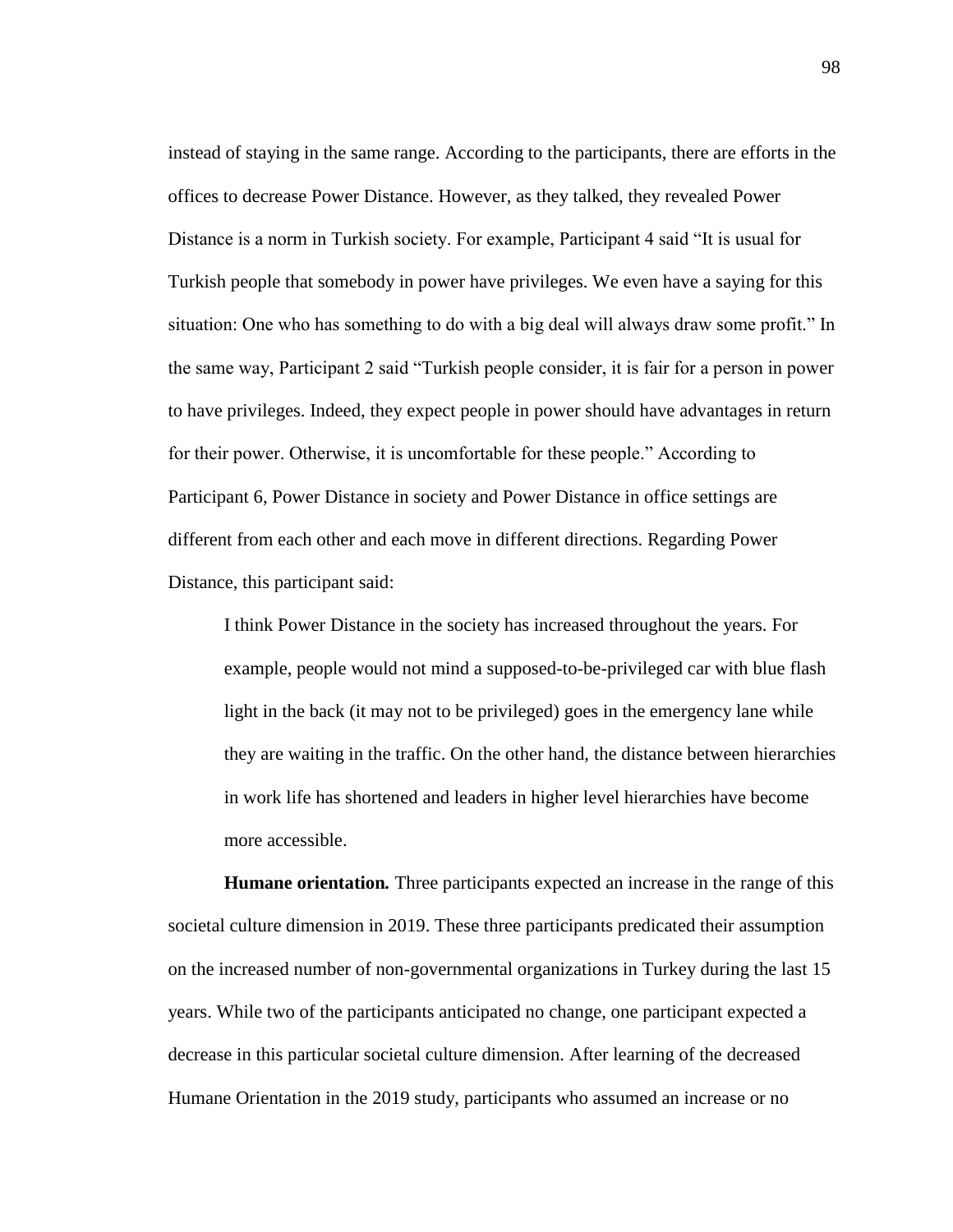change in Humane Orientation provided probable explanations for this result. For example, Participant 4 said "I think polarization in the society has skyrocketed since the current government took power. This might be the reason for the decrease." Similarly, Participant 1 stated:

Turkish people first care of their families and relatives. If, then, something remains, they might spare some time and money for the others. As the uncertainty in the economy has increased and people started to become unemployed, it is more likely for people to preserve their money only for themselves and their families.

**Gender egalitarianism***.* As previously noted, the survey analysis revealed that females perceived improvement in Gender Egalitarianism more than males did. The findings derived from the qualitative study support that result. According to the qualitative study, most female participants (three of four) anticipated an increase in the range of Gender Egalitarianism in 2019 compared to 1995, whereas male participants (two participants) expected no change. Participant 1(female) revealed a disappointment with the 2019 result in this societal culture dimension and said "In corporate life, there is an effort to increase women presence in work and senior management. It is hard to understand there is no change in the score of this dimension."

Similarly, Participant 4 (female) said, "Regarding this dimension, we have this old saying for the act of women who try to do a job generally man do: "Do not involve with the man's job with the dough in your hands" (direct translation). I expected a positive change in this approach. It apparently did not happen." On the other hand, some participants mentioned that there is a way to go regarding Gender Egalitarianism in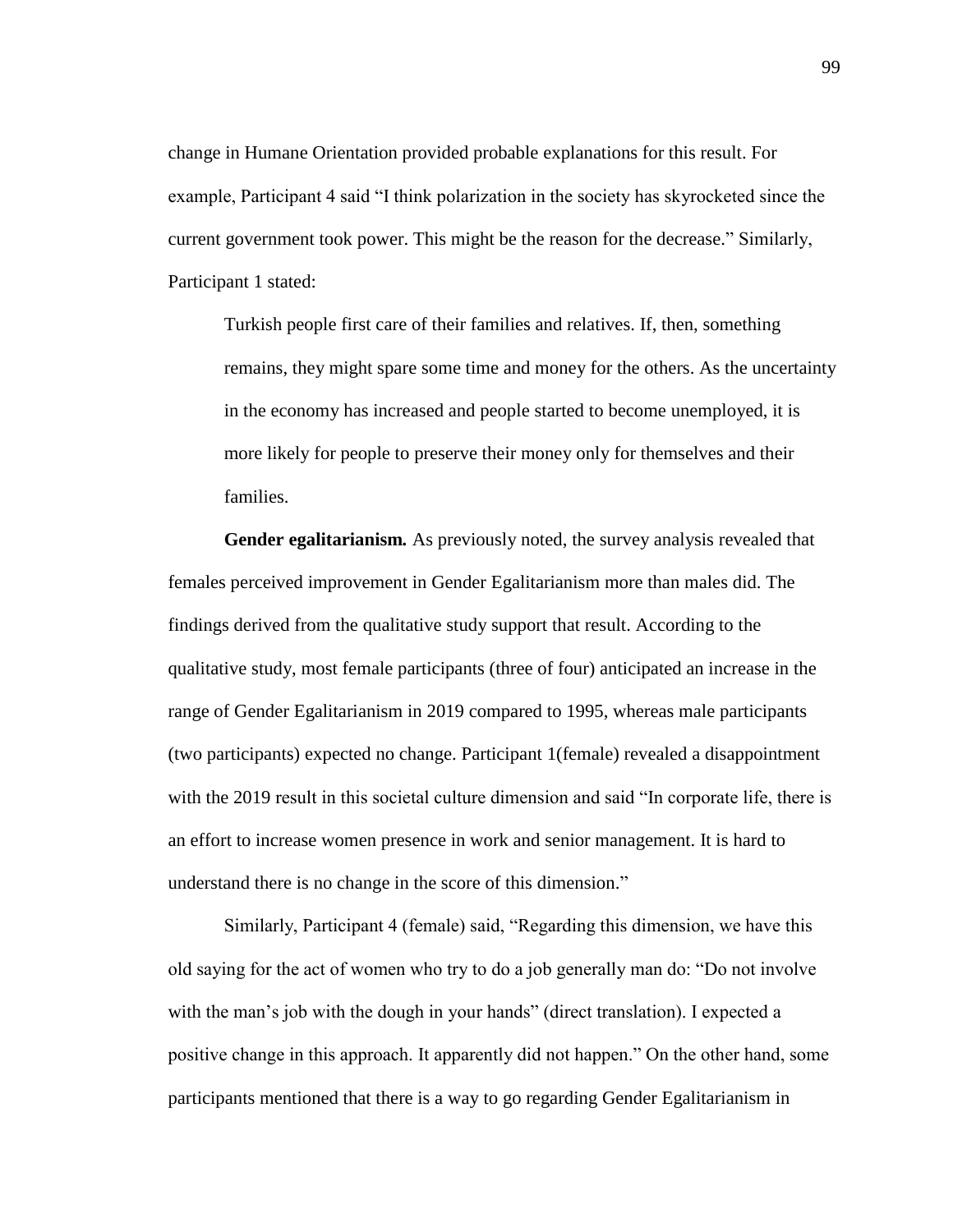Turkey. For example, Participant 2 (female) said "Regardless of the efforts to decrease the differences in the gender roles, we are still biased and do stereotype. When we need to fill a senior role in the company, we first consider male candidates."

Consequently, five important findings emerged from the qualitative research:

- 1. Most participants mentioned that a 23-year term is not sufficient to shift the Turkish culture even though there have been fundamental changes in the determinants of the local and global environments.
- 2. The participants expressed that an ideal Turkish leader resembles the generally agreed upon role of a Turkish father in family: while leading, both are expected to act in an authoritative manner as well as to be caring for others.
- 3. Except for one participant, the participants had not heard before about the GLOBE study, although their companies have expats in some of their leadership positions.
- 4. The participants agreed that Turkey is included in the Middle East cluster in the GLOBE study as they believe Turkish culture has several commonalities with the Middle Eastern countries.
- 5. The participants provided similar opinions regarding the scores of the societal culture dimensions of Turkey in the GLOBE studies both in 1995 and 2019.

The summary of conclusions for the in-depth interviews of six participants can be found in Table 23.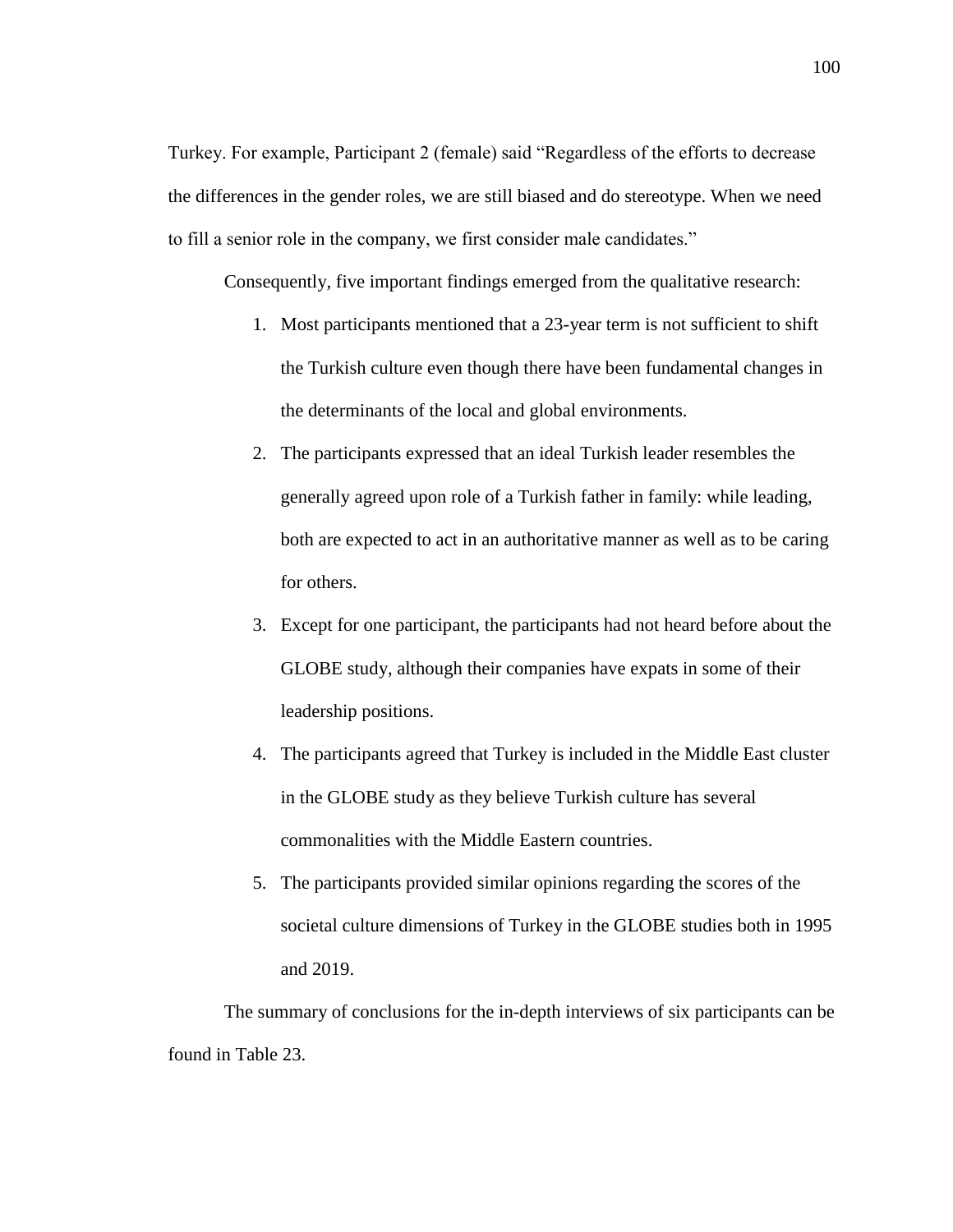# Table 23

|                                                           | Participant                                                        | 2                     | 3                                                                                                             | 4                                                     | 5                                                                  | Participant Participant Participant Participant Participant<br>6 |
|-----------------------------------------------------------|--------------------------------------------------------------------|-----------------------|---------------------------------------------------------------------------------------------------------------|-------------------------------------------------------|--------------------------------------------------------------------|------------------------------------------------------------------|
| Change in<br>Turkish<br>Culture in 23 happen in<br>years  | Not yet/<br>Might<br>$10-15$ years                                 | No                    | N <sub>o</sub>                                                                                                | Not yet/<br>Might<br>happen in<br>near future reasons | Yes<br>because of<br>political                                     | Yes / Has<br>been<br>happening<br>for the last<br>10 years       |
| Turkish<br>leadership                                     | Assertive<br>and expect to Assertive<br>be<br>indispensable caring | Fatherly:<br>but also | No specific<br>leadership<br>to Turks /<br>80% is the<br>same and<br>20% can<br>change<br>based on<br>culture | Fatherly:<br>Assertive<br>but also<br>caring          | Assertive,<br>over<br>controlling and expect<br>but also<br>caring | Assertive<br>obedience                                           |
| GLOBE info                                                | No                                                                 | N <sub>o</sub>        | No                                                                                                            | Yes                                                   | N <sub>o</sub>                                                     | N <sub>0</sub>                                                   |
| Turkish<br>Culture<br>Training for<br>foreign<br>managers | No.                                                                | No                    | No                                                                                                            | N <sub>0</sub>                                        | N <sub>o</sub>                                                     | N <sub>0</sub>                                                   |
| The cluster of<br>Turkey                                  | Middle East                                                        | Middle<br>East        | Middle<br>East                                                                                                | Middle<br>East                                        | Middle<br>East                                                     | Middle<br>East                                                   |

# *Summary of the First Four Findings of the Qualitative Study*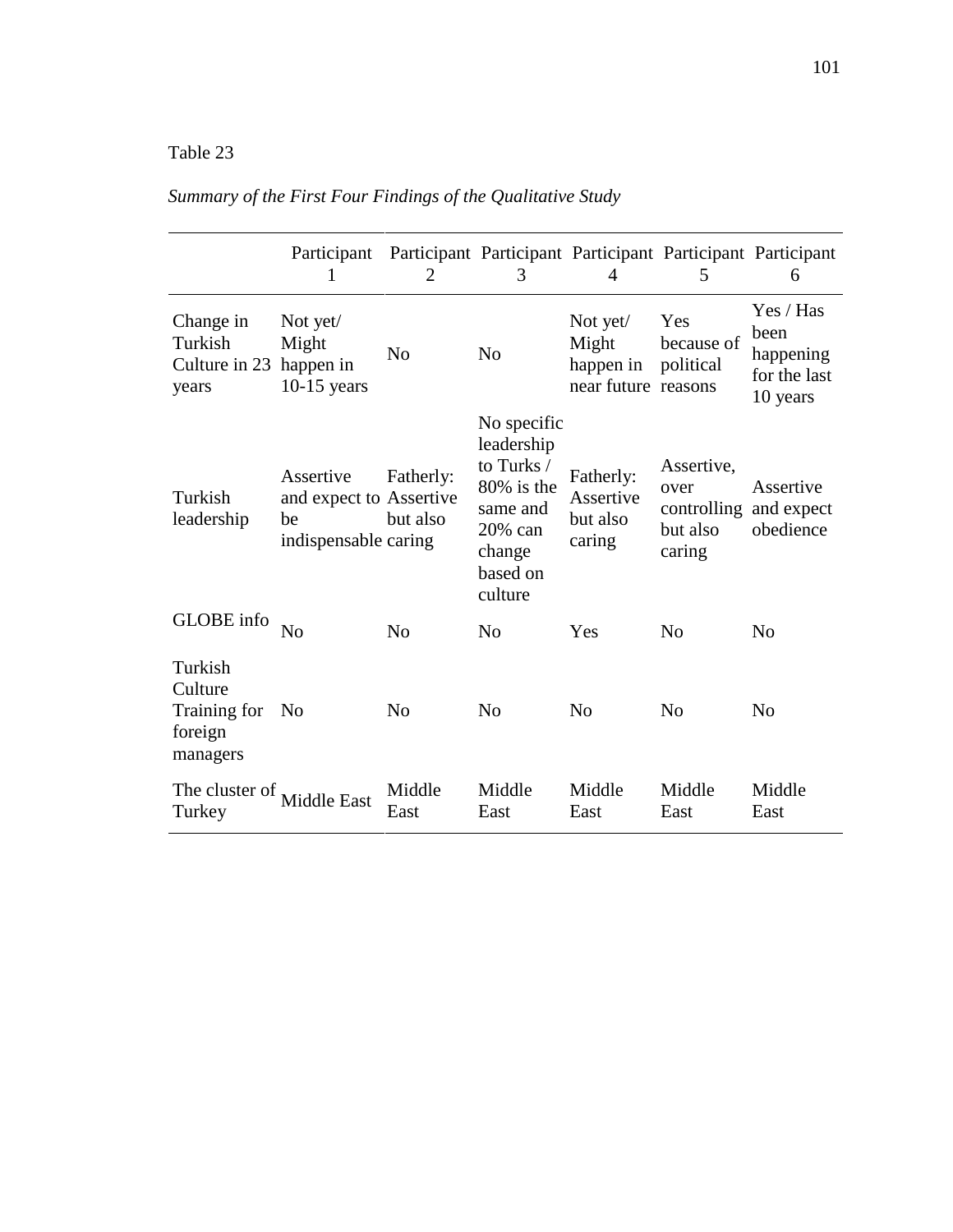# CHAPTER FIVE:

# DISCUSSION AND IMPLICATIONS

This study replicated the original 1995 GLOBE study in Turkey, using the same surveys and very similar procedures and further supplemented these findings with its qualitative research, as explained in the methods and results sections. The original study measured the practices and values of both societal and organizational culture. Unlike the 1995 study, this study measured only societal cultural practice "As is" scores. The results represent current 2019 Turkish societal practices as well as endorsed leadership styles; which makes it possible to compare the current findings with 1995 data to answer the following questions: what has changed, why they have changed, and what some potential implications of these changes are for cross-cultural research and the businesses community.

Culture is usually perceived as very stable and changing very slowly (Hofstede, 1980, as cited in Hoppe, 1993) but more recently, mega changes in people's lives have started to occur more frequently and more intensely due to technological advancements (Friedman, 2016), and these changes may have led to faster cultural shifts in shorter time periods. It has been almost 25 years since the GLOBE study initially collected data from Turkey. Meanwhile, several major economic, technological, and political events have affected the society such as a significant financial crisis in 2001, a non-secular government election in 2002, the social media's increasing embeddedness in people's lives starting in 2004 (Facebook, Twitter, Instagram, Snapchat, Tumblr etc.) with the influx of smart-phones such as the introduction of iPhone in 2007, Arab Spring, a related Syrian War causing the entrance of more than 4-5 million refugees into the society since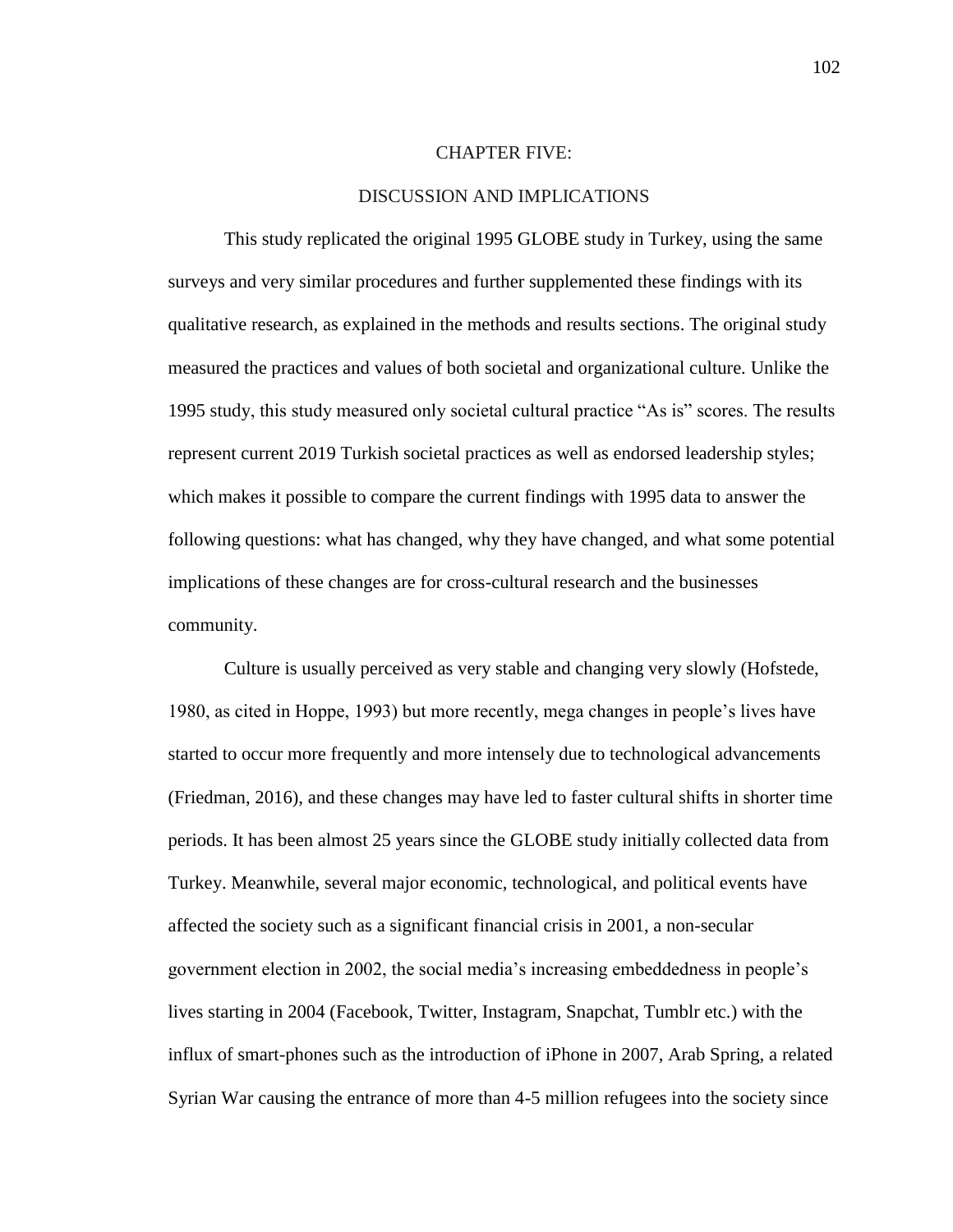2011, Gezi protests in 2013 and a deadly coup attempt in 2016 resulting in martial law. As a result, the everyday lives of Turkish people have started to change and transform with these events, naturally affecting the societal practices. The study's findings relate to these events and show that cultural practices have indeed changed – but not all of them and not significantly. In the next section, each cultural dimension will be discussed considering both the quantitative and qualitative findings presented in the results section. A summary of findings will follow, first for cultural dimensions, then for leadership dimensions.

The findings for the cultural dimension analysis suggest the events that occurred in the last 24 years altered most of the societal practices, but not all of them in the same way. Four cultural dimensions – Uncertainty Avoidance, Humane Orientation, Performance Orientation and Institutional Collectivism – have decreased in value and moved to a lower band. Two other dimensions – Power Distance and Assertiveness – have increased in value, but since they were in the A band and there is no higher band than A, they are considered unchanged. Another two dimensions – In-group Collectivism, and Future Orientation – have decreased in value but not enough to move to a lower band. The Gender Egalitarianism dimension is the only dimension for which there is no change in its value as well as in its band. Qualitative research supports all of the findings from the quantitative study. Both quantitative and qualitative analysis showed that the negative events in the last 24 years have moved the Turkish culture values to the stronger direction for almost all dimensions.

Turkish culture became more tolerant to ambiguity, less coherent as a society, and less helpful to people out of their close circle. In the culture, there is increased aggressive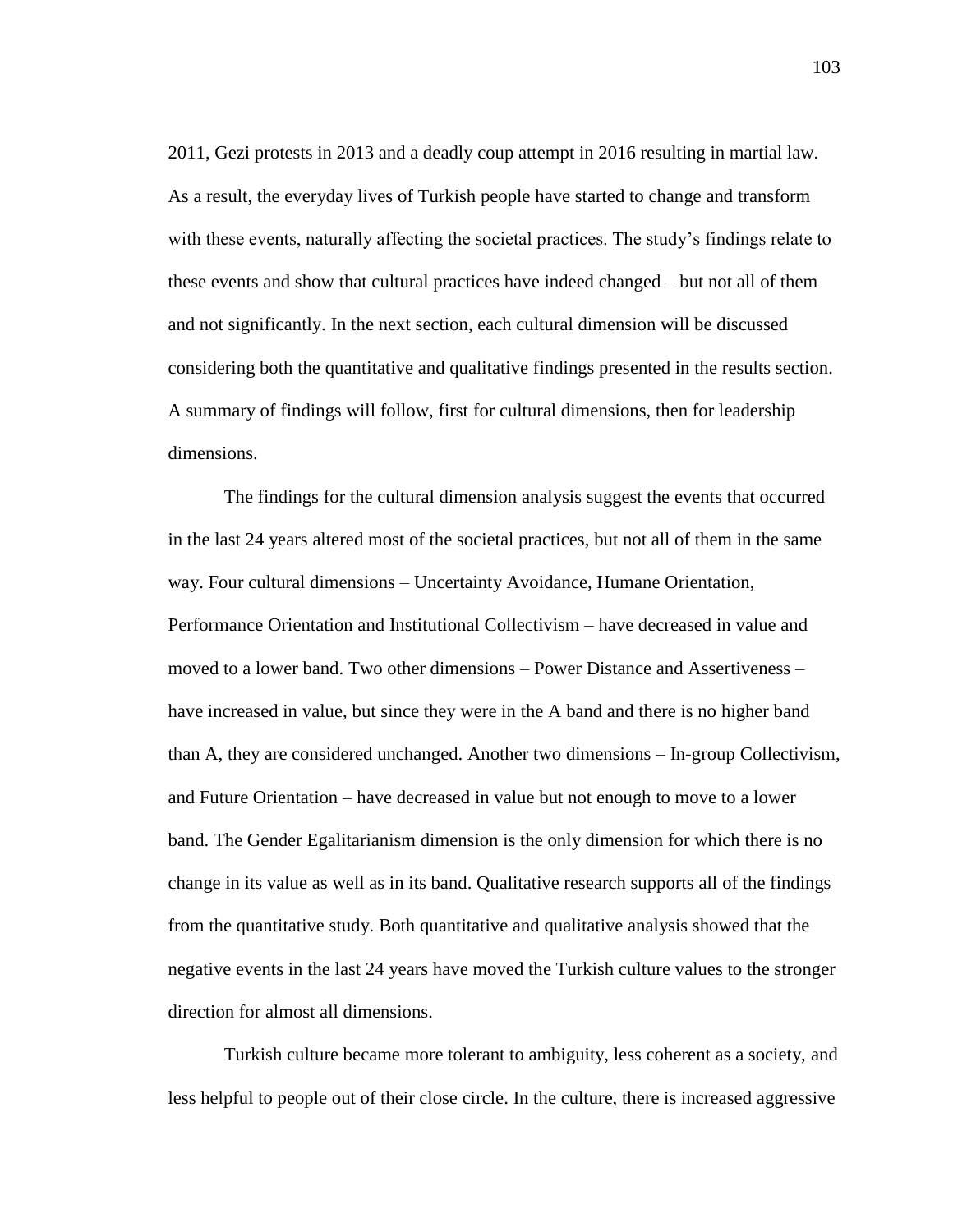interaction between members, an increased gap between power holders and followers, an increased short term focus and predetermined roles for each gender. All of the findings were expected before the research took place considering the several major events that occurred in the last 23 years. Additional quantitative analysis also showed that, except for gender egalitarianism, there is no difference between genders regarding changes in cultural dimensions. When it comes to Gender Egalitarianism, females generally think that there is an improvement, but males do not agree with females. This gap between males and females is unexpected and needs further research. Finally, educational level of participants, age of participants and the language spoken in their organization make no difference on how they perceive Turkish culture in 2019. The neutral effect of these three variables is anticipated. Especially the effects of the local aspect—Turkish language only organizations—were discussed previously in the methodology section as a criticism of the initial GLOBE assumption that only local companies can represent the local culture.

For leadership dimensions, results suggest that two leadership dimensions – Participative leadership and Autonomous leadership – have increased. While one of the leadership dimensions, Team-Orientated leadership, has decreased, the other three leadership dimensions – Humane-Orientated leadership, Self-Protective leadership, and Charismatic/Value-Based leadership – remained unchanged. Results show that the current mid-level managers are demanding more than those of the previous generation to be part of the decision-making process. The new generation managers also endorse a more individualistic and independent culture and they like to be perceived as unique and different. The decreased value of Team-Oriented leadership demonstrates that the new generation of mid-level managers prefers more individualistic goals and purposes rather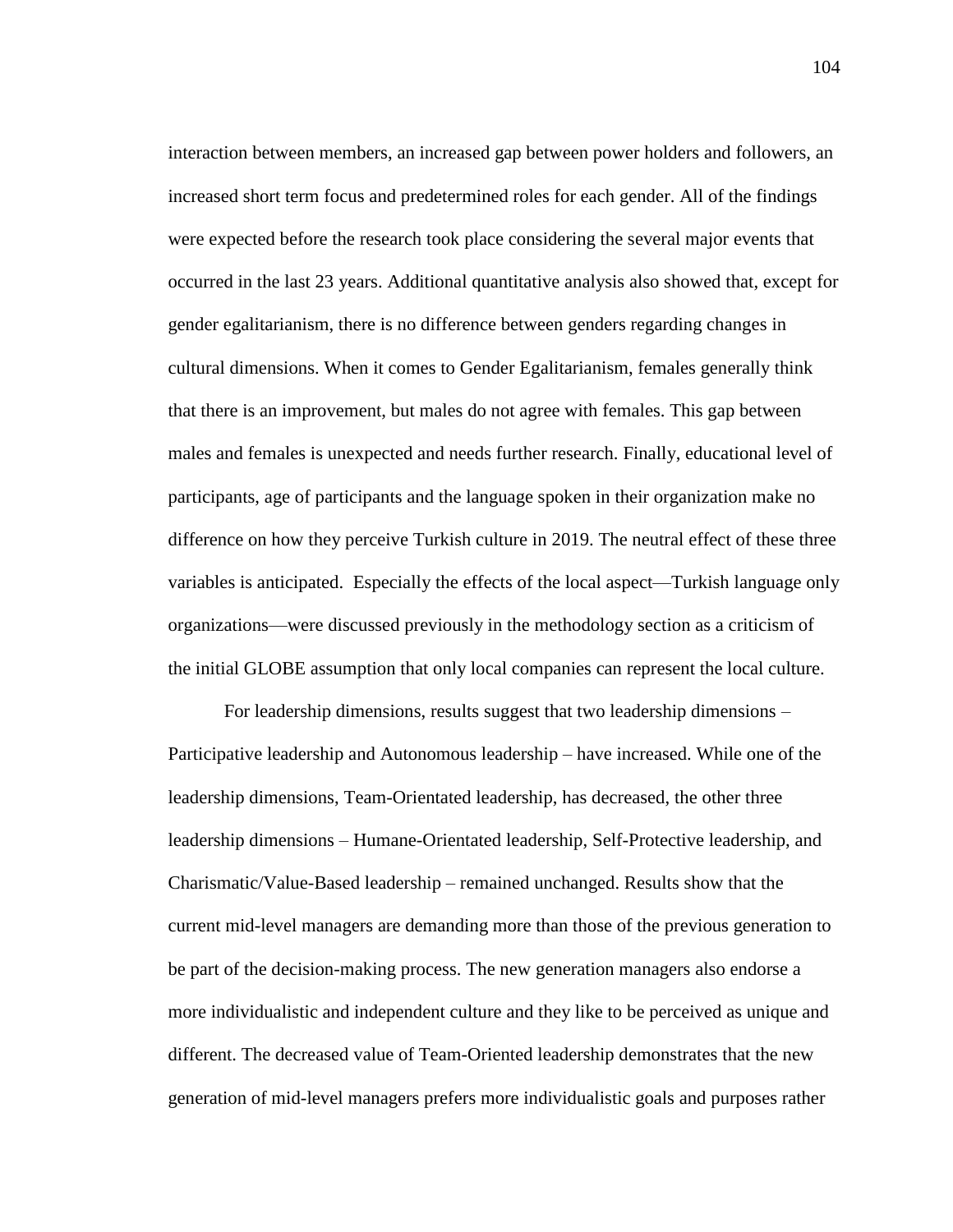than those that require collaboration. These findings are expected and all three results show similarities with the characteristics of the millennial generation. Demographic analysis shows that female participants endorse Self-Protective leadership more than their male counterparts. This finding is not surprising when one considers the gender issues in the Middle East, in which females may focus on ensuring safety and security more than males. Conversely, males endorse Participative leadership more than females. In a culture where decision making is historically dominated by males, it is perceivable that males are more likely to ask for participation than females.

In summary, one can conclude that the significant adverse events which happened in the last 24 years may have moved the culture toward the stronger values for each dimension. In the same time frame, the perception of the effective leadership has also changed mainly because of the changes in the culture and gender composition of the current mid-level managers.

# **GLOBE Project and Business Community**

Because of increasing globalization, organizational leadership cannot afford to practice solely within the limits of the sovereign territories of countries. Business leaders must understand the ways that societies differ, as well as how they are similar to each other. One of the aims of the qualitative part of this research was to learn whether business communities had heard of GLOBE project and whether they use the findings of 1995 GLOBE project for their decision making and especially, for international assignments. During the interviews of six mid-level managers, the first question was: Have you ever heard of the study performed by the GLOBE Project team about leadership perceptions of Turkish managers in 1994?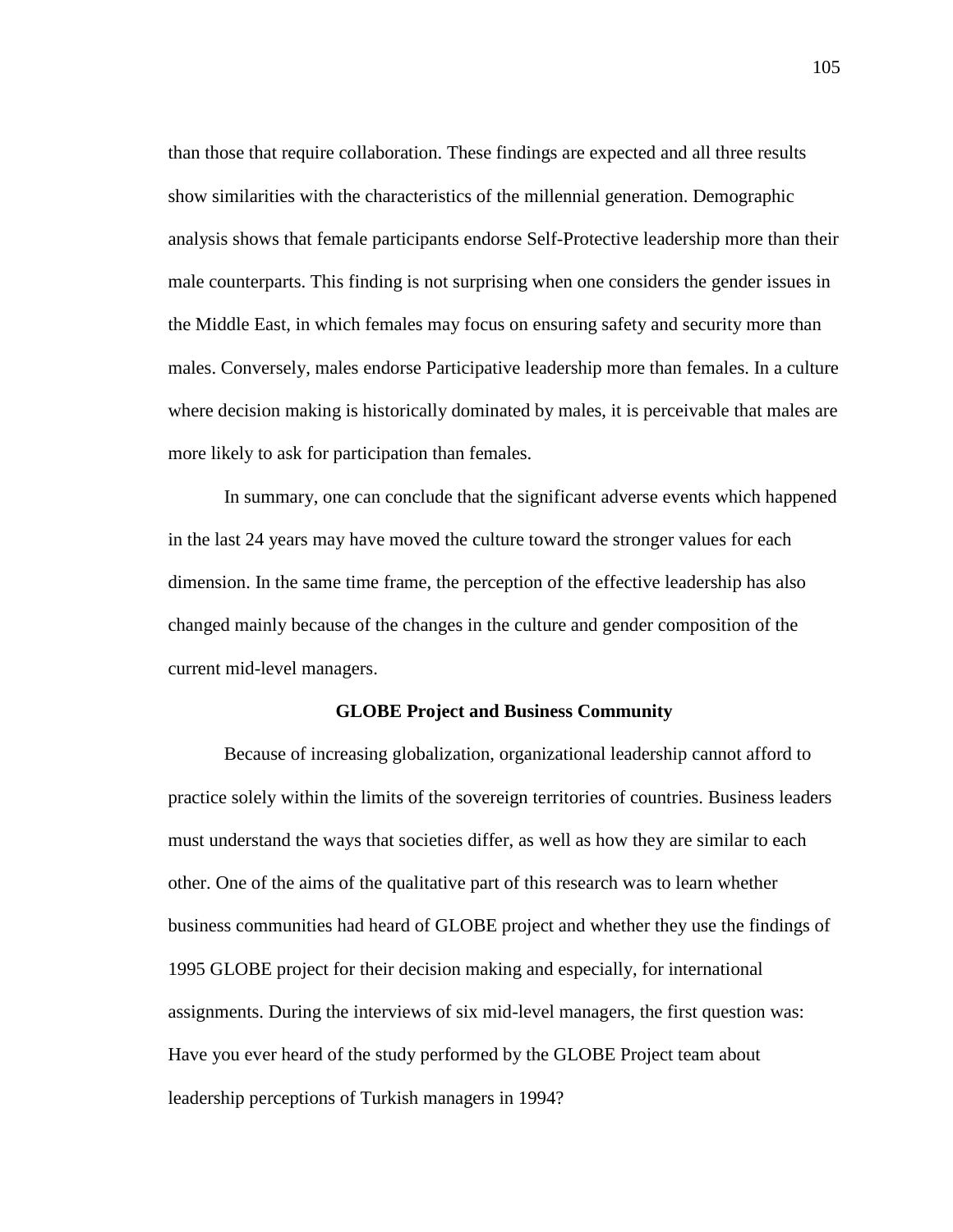In summary, the findings of the qualitative data state that there is no previous knowledge of the GLOBE project. The participants (except Participant 4) did not know about the GLOBE study before they participated in the 2019 survey. Only Participant 4 said "Yes" when asked "Have you heard about the GLOBE study before?" and could explain the purpose of the study. Participants also mentioned that their companies do not give any cultural training for non-Turkish leaders who were appointed to the positions in Turkey. Participant 2 said that "We do not give cultural training to the foreign managers and observed foreign managers who started to work in the Turkish office demonstrated different leadership attributes than those of the Turkish managers." From a different perspective, Participant 1 said:

Turkish culture is very powerful. Although a foreign manager who started to work in Turkey does not take any Turkish culture specific training from the company, this person begins to act like a Turkish manager nearly in one year only by being exposed to the Turkish culture … We even say he [the foreign manager] became like a Turk.

This finding demonstrates the gap between academia and the business community. Global business means not only the relocation of goods and capital, but also of business people all over the world. According to the 2012 Global Relocation Trends Survey report, growth in the international assignee (expatriates) population has increased well beyond what had been forecasted in the last three reports (GRT, 2012). Furthermore, multinational corporations are sending expatriates to a more diverse group of countries than ever before. A total of 63 countries were listed in 2012 as emerging destinations,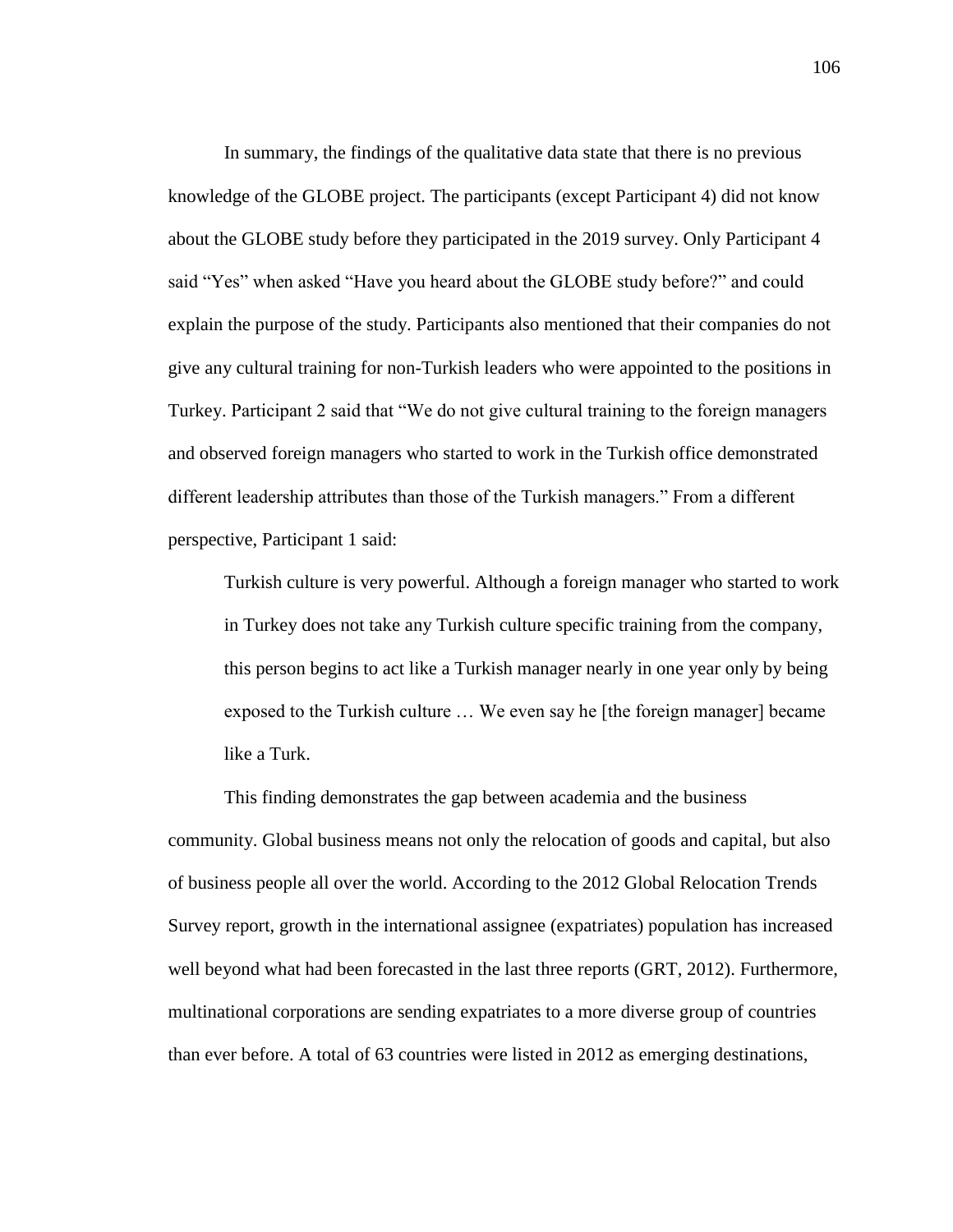more than three times the number in any other year (GRT, 2012). As a result, the number of business professionals living abroad has steadily grown over the past decade.

Cross-cultural training should provide international assignees with the knowledge, skills, and abilities needed to execute international assignments and improve business performance effectively. Multinational companies are focusing their efforts on increasing the accomplishments of their expatriates because of the significant cost associated with international transfers. However, the early return-home rates can be as high as 40% (Black & Mendenhall, 1990). Companies should recognize the importance of crosscultural training, improve the corporation with academic research and use academic findings to increase the performance and retention of expatriates. Thus, unsuccessful assignments mean not only a financial loss, but also an opportunity, productivity, and relationship loss (Littrell, Salas, Hess, Paley, & Riedel, 2006).

## **Turkey and the Middle East**

The qualitative part of the research also explored the beliefs of participants about in which study cluster Turkey should belong. GLOBE grouped the 62 societies into a set of 10 regional groupings, and Turkey is grouped as part of the Middle East cluster with Qatar, Morocco, Egypt, and Kuwait.

The Republic of Turkey is located in Western Asia, Northern Mesopotamia and partly in Southeastern Europe. Turkey's geographical location is between two continents that serve as a cultural bridge between East and West. Most of the secular Turks, especially those in white collar positions, consider themselves part of Europe. Historically, up until early 1990, most of the multinational organizations grouped Turkey in the East Europe business cluster. Turkey has also been considered as part of Europe for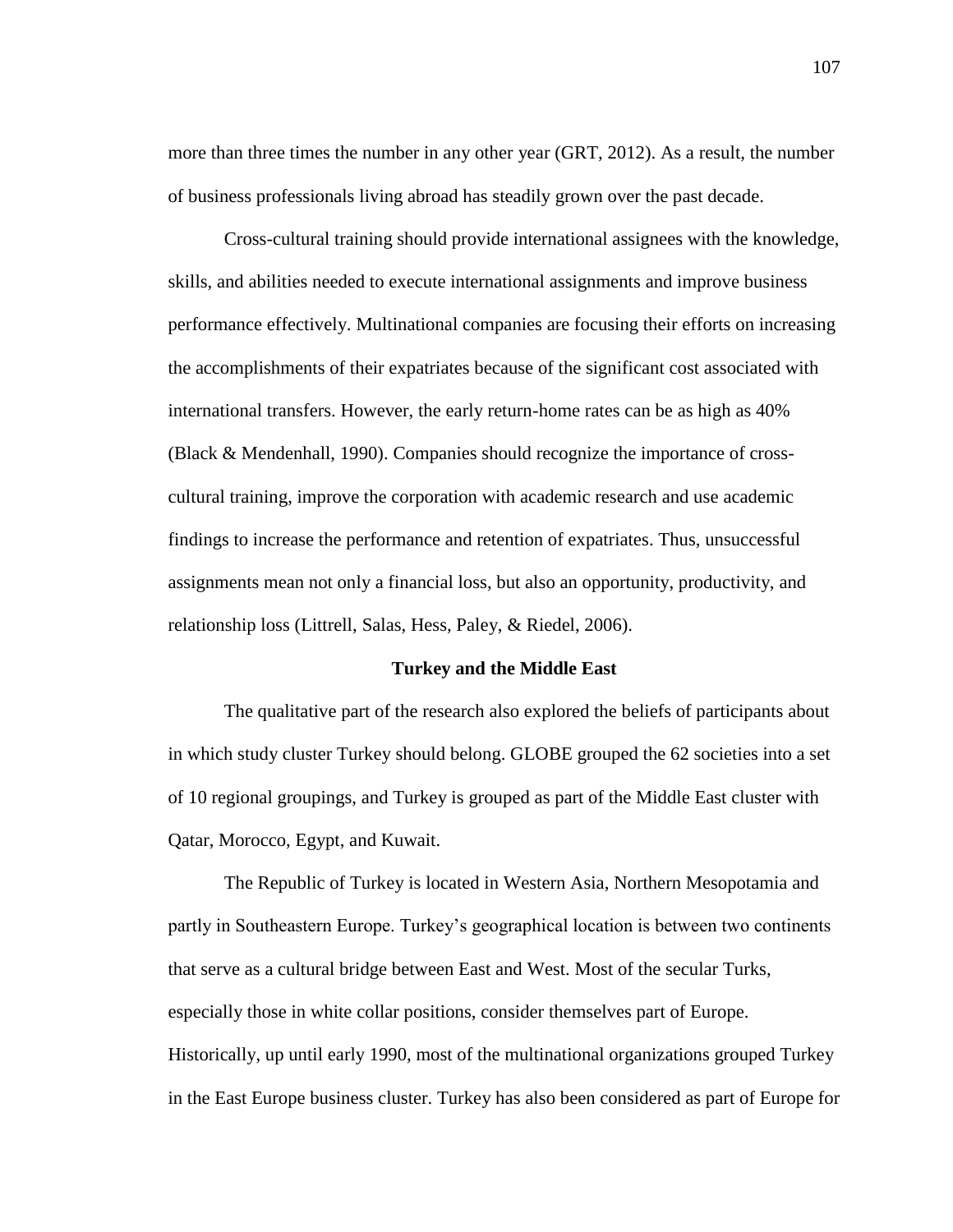every global and European sports organization, particularly soccer tournaments. Furthermore, Turkey has been a candidate for the European Union since 1999.

Because of those reasons, another purpose of the qualitative interviews was to understand the reflection of Turkish mid-level managers on whether they agree with the GLOBE's clustering of Turkey in the Middle East. One of the questions during the meetings was: "In the GLOBE study in 1995, the countries were separated into groups, (e.g. Europe, Asia, Latin America, Middle East, Africa, and so on). In which cluster should Turkey be in?"

There was a general agreement among the participants that Turkey should be in the Middle East cluster. Participant 4 said, "It should be the Middle East because the way of doing business in Turkey is similar to that is in the Middle East. We [Turks] do business with 'Inshallah – I hope' and 'Mashallah – Praise be' and tend to be follower of a leader like Middle Easterners." Similarly, Participant 1 said:

According to me, Turkey is culturally closer to the East; I mean the Middle East. We [Turks] are Easterner who is trying to get close to the West. I know the culture of the Middle East because my husband works there, Kuwaitis are egocentric and aggressive as Turks; the leaders in Kuwait want their employees to do what they ask them to do without any questioning.

Generally speaking, all participants mentioned the efforts of Turks to be like Westerners to some degree. Participant 3 said "We [Turks] used to emulate Western culture before this government took power. Now, we [Turks] are more like Middle Easterners," and Participant 4 said "Turkey should be in the Middle East cluster but there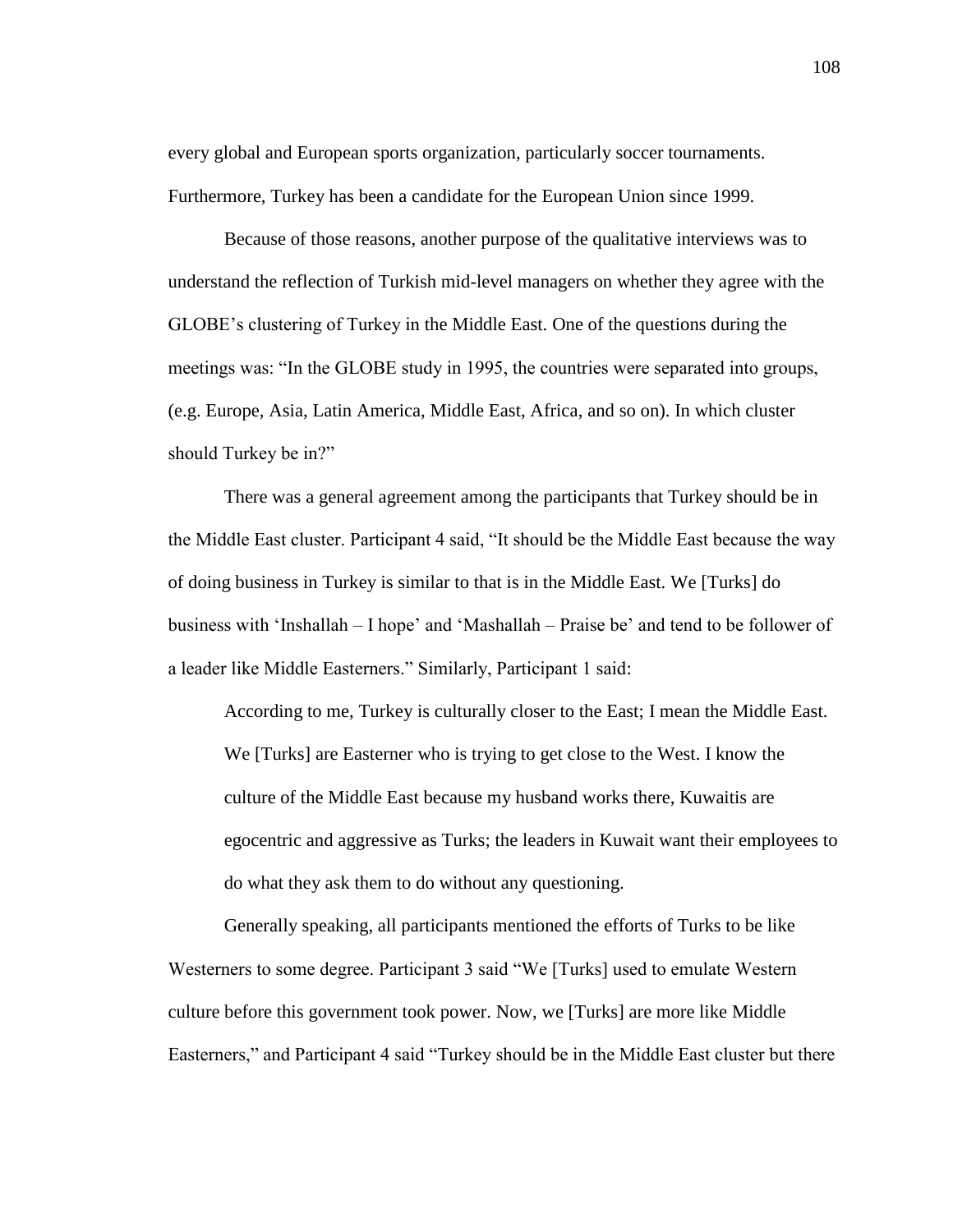is a difference between the office culture and societal culture. Societal culture is closer to the Middle East than the West whereas the office culture is more like Western culture."

In the next section, each cultural dimension will be discussed and analyzed to understand what each change means for Turkish society. Findings of this research show that culture may not be very stable as suggested by Hofstede (1980) but also may not be changing as fast as Friedman (2016) suggested. Even though the quantitative study cannot establish causality on whether these societal practice changes occurred due to particular events, the qualitative study provides some possible explanations.

#### **Uncertainty Avoidance**

Uncertainty avoidance refers to the extent to which the members of a group strive to abstain from uncertainty (House et al., 2004) and decreased both in value and band from 1995 to 2019. In 1995, the Uncertainty Avoidance band, the C band, showed that Turkish people accept uncertainty in everyday life more than did half of the 62 societies. The Turkish score dropped from 3.63 to 3.44 in value and put Turkey in the last band D with the other six countries (according to 1995 banding). This may have been caused by the current socio-political environment of Turkey in which a major economic crisis is an issue, the politics have not been able to stabilize, the Turkish Army is currently in conflict in Syria, and hundreds of companies have been closed or seized by the government due to their claimed links with terrorist organizations. Even though these issues are current, they have been building up for the last decade. Qualitative research also supports this finding. Most of the participants state that events in the last two years the coup attempt, the biggest financial crisis in Turkish history, and frequent elections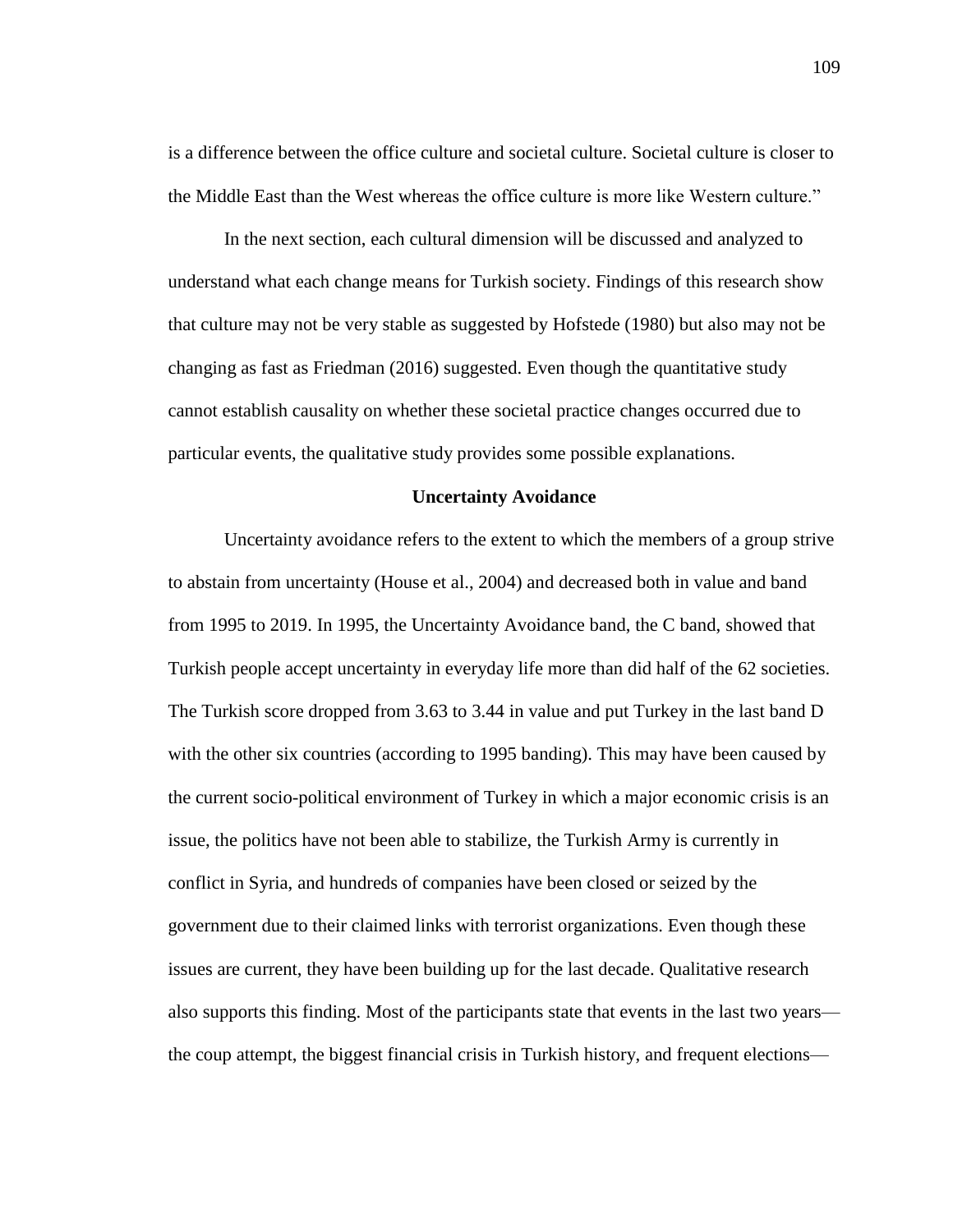are the reasons for Turkish society to tolerate the unknown even further. For example, Participant 6 states that:

If Germany is on one axis, Turkey is on the other axis in Uncertainty Avoidance…In my opinion, the tolerance of Turkish people has increased in time… It is the fact that the number of uncertainties in Turkish society has increased. The political incidents that have happened since 1995 altered almost everything in society and ruined what we used to consider conventional. People have lost their jobs. People have undergone an economic crisis. Some people lost their jobs to foreigners. Some people have had to migrate. Every societal incident created a breakpoint in Turkish society. Therefore, it is not surprising for us that our high tolerance rate has increased more.

Furthermore, a non-secular political party has been ruling the country by promoting a religious lifestyle since 2003, marking a big shift in Turkish social and political lives. This fact supports Hofstede's (2001) claim that religion causes societies to accept the uncertainties that they cannot defend themselves against. Another essential discussion is about "values" (should be) scores in 1995. In the original study, Turkey had a very high score (4.67) in Uncertainty Avoidance and was in B band. This score shows the desire of Turkish society to have structural changes such as more formal interactions, obeying rules and planning before taking risks. Research in 2019 shows that none of those hopes have been achieved. Moreover, Uncertainty Avoidance is positively correlated with Future Orientation (r: 0.76) and that finding is supported by qualitative data as most of the respondents define Turkish society as a very "short term" oriented culture.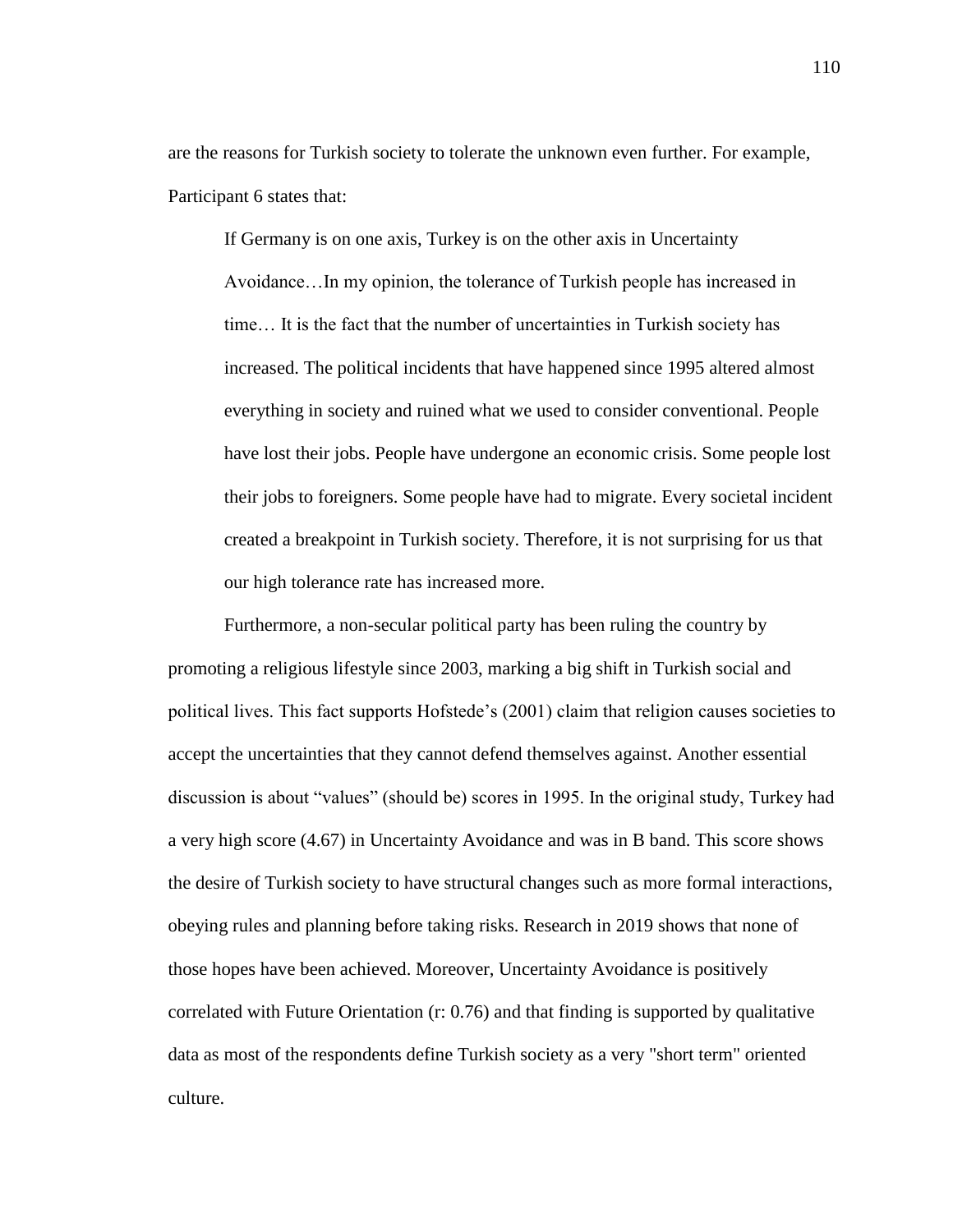Finally, the increased urbanization in Turkey may have affected the changes in Uncertainty Avoidance. For example, Istanbul's population, the city in which most of the participants are from, grew from 9 million to 16 million in the last 24 years. That urbanization resulted in increased traffic that made people's day-to-day timing fluid and uncertain. For example, a traffic jam may occur in any time of the day that people cannot forecast beforehand; and people have become accustomed to this kind of uncertainty in their daily life planning. Hence, Turkish people can be said to have more tolerance for uncertainty in their daily lives.

#### **Performance Orientation**

Performance orientation is the dimension that refers to the extent to which a group encourages and awards group members for demonstrating advancement in performance and high standards in execution (House et al., 2004). Turkish society places less value on these practices, which can be exemplified by placing less value on training and development, less emphasis on results, viewing formal feedback as judgmental and expecting more indirect and subtle communication. In 1995, the score for Turkish society practice was 3. 83 (As is) and it was in the B band. The 2019 score dropped to 3.56 and pushed Turkish society down to the C band. In the same study, the values (should be) score of Turkish society was 5.39, but even this score was low compared to the other societies. After 24 years, Turkey could not get close to the "Should be" score it had in 1995. Unfortunately, let alone staying at the same score in 1995, Turkey's score of Performance Orientation went down both in value and the band. This result shows that Turkish society values social and family relations, loyalty, tradition, and seniority, over education, learning, and initiative taking. Interview respondents have conflicting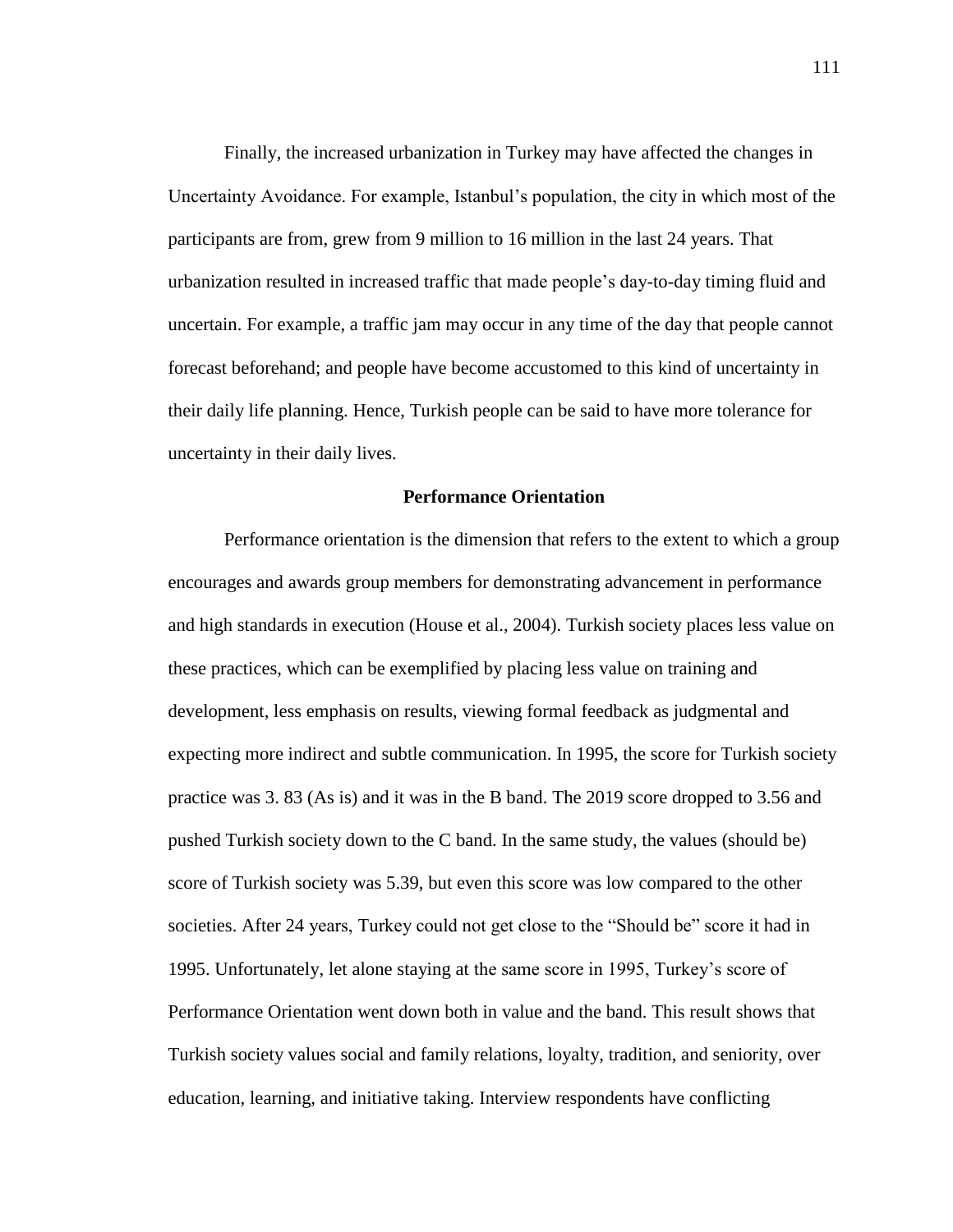explanations. While some of the respondents agree with the quantitative finding, the others did not agree. In-depth questioning showed that respondents tend to consider their organization when commenting about the Performance Orientation dimension. For example, Participant 1 said:

This result is surprising to me. As a company, we make promotions and wage increases based on performance. Employees are aware of performance orientation. In my opinion, people [survey participants] did not know the concept of performance while answering the survey in 1995 and rated moderately … Today, they thoroughly learned what performance orientation is and have experienced it so that their expectation regarding performance orientation has increased and gave lower ratings in the survey.

When respondents were reminded that they should consider Turkish society, not their organizations, the tendency was to agree with the quantitative results. The lower score could have also explained the exodus of educated people, particularly academics, from Turkey. The especially extreme polarization, frequent conflicts, and increased nationalism emerging since 2003 forced people to think that they should belong to a "group" to survive instead of "perform." People have been observing that performance is not a factor to gain status in Turkish society. For example, Participant 4 states,

As my company is highly performance oriented, it would be hard for me to answer this question objectively… If you mean performance orientation in society, then I assume it is low in Turkish society and has decreased further. As a society, we mainly observe that in politics. Even you do not have the required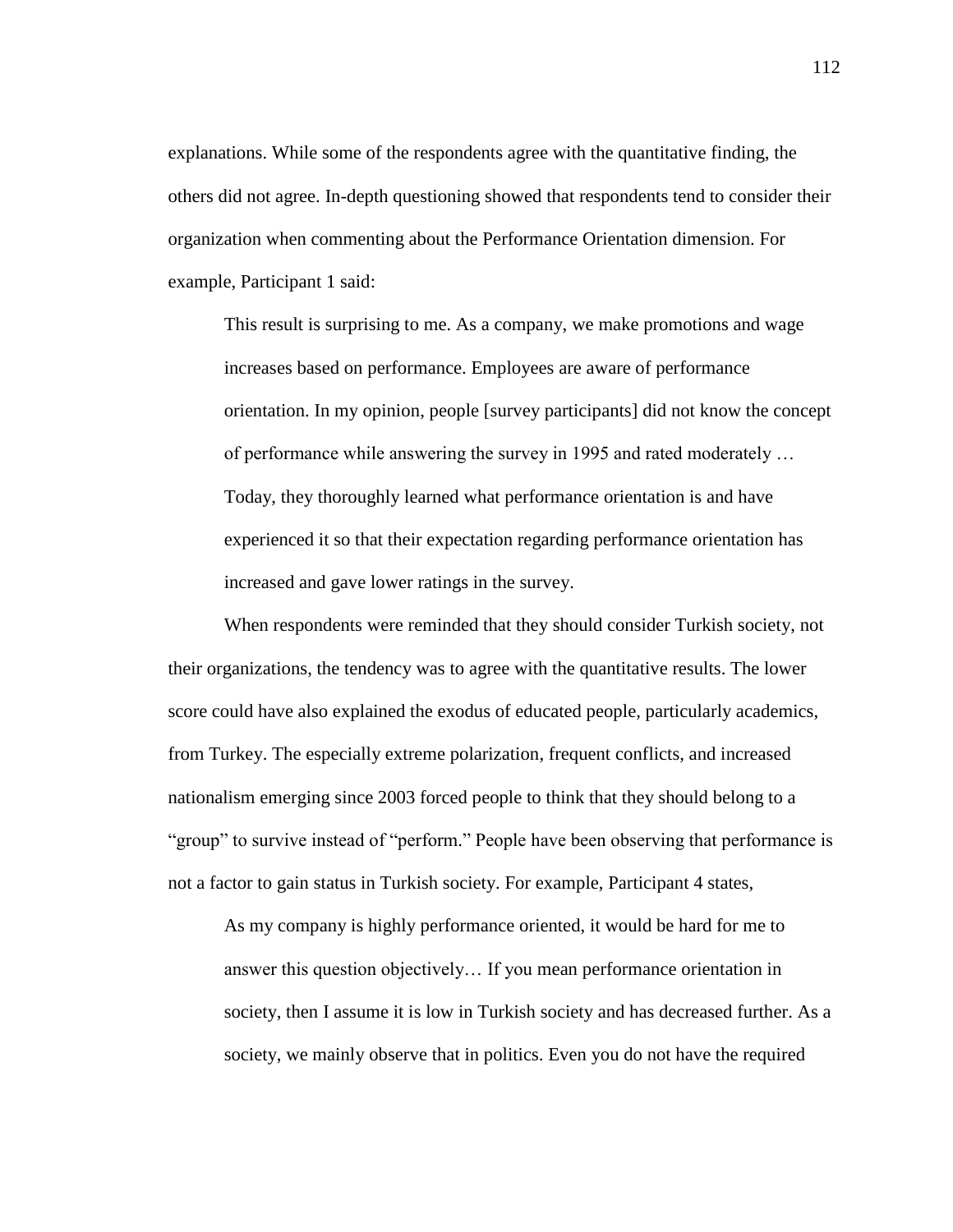competencies; you can easily obtain a footing if you are a part of a particular network or you can demonstrate that you are one of them.

# **Institutional Collectivism/In-Group Collectivism**

GLOBE measures these two dimensions separately but analyzing these two dimensions together may be beneficial to capture the dynamics of Turkish society. Institutional Collectivism refers to the importance placed on "collective distribution of resources and collective action", whereas In-Group Collectivism is described as "the degree to which individuals express pride, loyalty, and cohesiveness in their organizations or families" (House et al., 2004, p. 30).

In 1995, the Institutional Collectivism score for Turkey was 4.03 which put Turkey in the B band. However, in 2019, the score of this dimension decreased to 3.92, and Turkey dropped to the C band. This decrease in the score of Institutional Collectivism means Turkish people have less pride and value cohesiveness with organizations or society less when compared to 1995. Nationalism and Institutional Collectivism have been promoted and supported by the Turkish government since the foundation of the modern Turkish Republic. Founders of Turkey blamed diversity for the collapse of the Ottoman Empire that ruled between 1299 and 1923 and believed that a homogenous nation would have higher unity, stability, and success. For this reason, the early Turkish administrations suppressed and even drove minorities to leave Turkey. However, the Institutional Collectivism score is still lower than most of the 62 societies and even lower than USA (4.20), the most diverse country in the world. The value (Should be) score of 5.26 in 1995 shows the desire of the society for more Institutional Collectivism. Yet, the score for Institutional Collectivism in 2019 decreased further to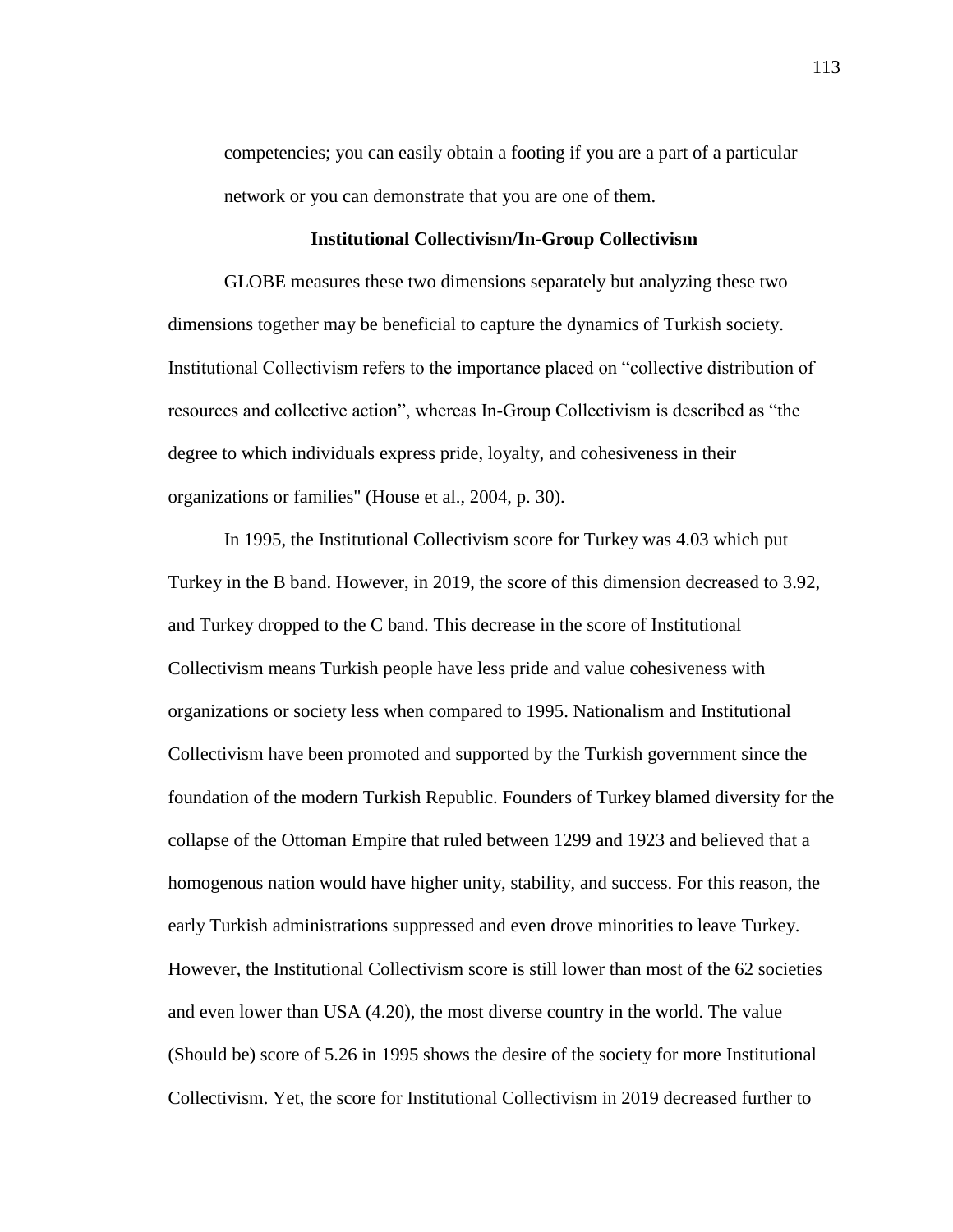3.92. One reason could be the distrust of the institutions of the government especially after 2003. One of the most important reasons could be the deep underlying suppressed diversity that the founders of Turkey tried to hide. Another reason could be economic instability and the excessively interventionist and intruding aspects of Turkish government. Turkish people see government as a "father figure," and think the government has the responsibility of the welfare of its people. For this reason, people see government jobs as safe and secure and develop a long-term relationship with the government from recruitment to retirement. Qualitative interviews also support the finding; participants think that the compensation and promotions in most of the Turkish companies and the government are based on seniority and personal needs, not on performance per se. This is also supported by the GLOBE dimension correlation (r: -.39) with the Performance Orientation dimension. Qualitative interviews showed a similar pattern. For example, Participant 2 said:

The score of In-group Collectivism in Turkey is absolutely the opposite of that score in Japan. If Japanese people take only whatever they need from the shelf even in the presence of a crisis, Turkish people would take the whole shelf without considering that other people might have the same need ... We [Turkish] people] like to put things into inventory just in case so that take more than what we need. Turkish people first want to secure themselves. I think the score of this societal culture dimension has increased from 1994 to 2019.

Conversely, for In-group Collectivism, Turkey had a very high score (5.88) in 1995, and it has decreased slightly in value (5.68) in 2019, but stayed in A band. The value of In-group Collectivism demonstrates that Turks are relying more on themselves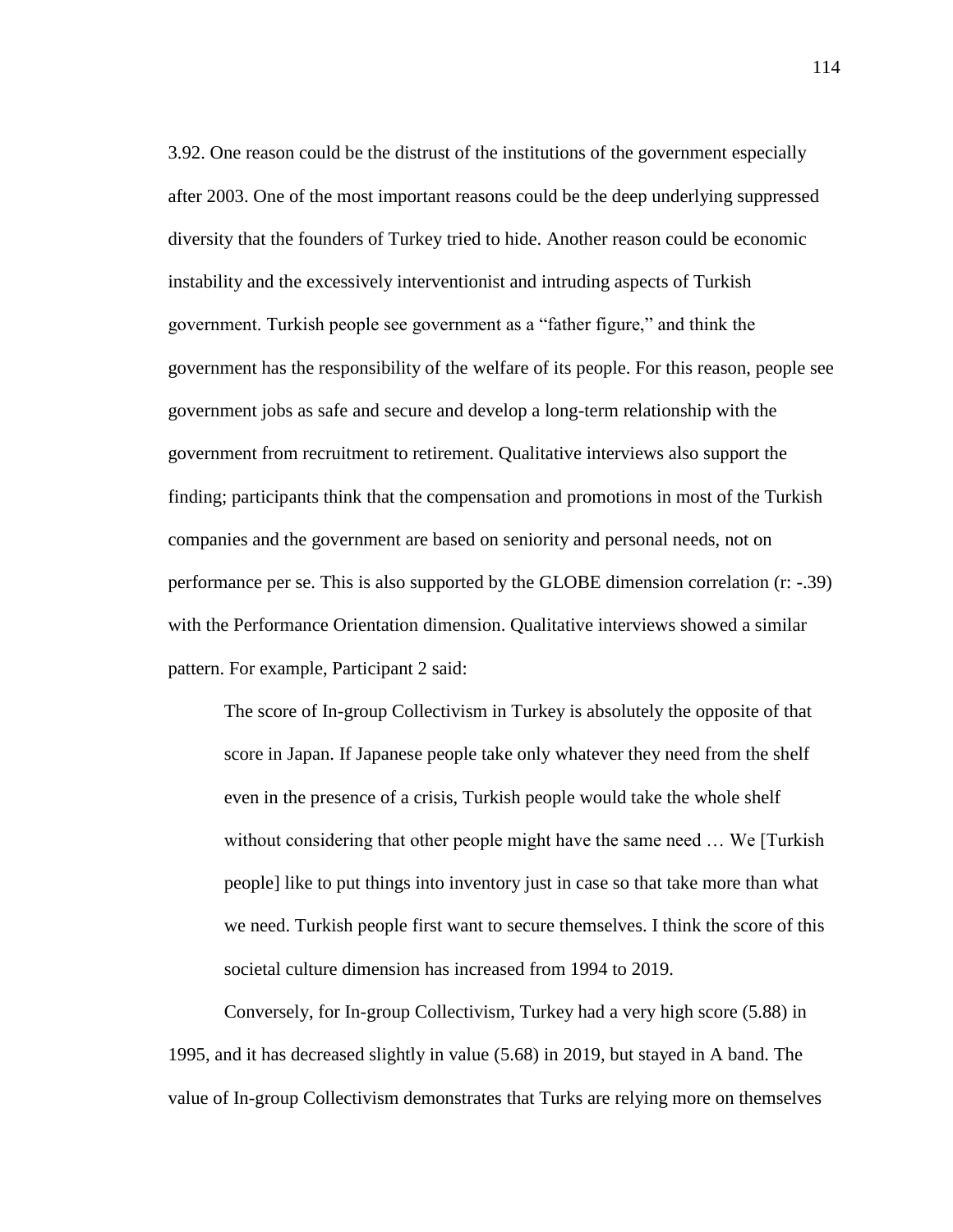and their close family. For this dimension, there were only four societies higher than Turkey in 1995. The very high score of this dimension shows that Turks believe their focus should be the relational attributes of people around them, especially in big cities such as Istanbul (16 million population) where most of the people migrated from other cities. People tend to be close to the other people who share commonalities with them. In some cases, people who come to the big city to make a living prefer to settle down in a neighborhood where they have previously known people from their hometown. For example, even in corporate life, the first thing people try to learn about their colleagues is which city they come from. People also want to know which soccer team their colleagues support and even which university they attended. As a result, it becomes a regular practice that friendship, compensation, and promotions are based on group identity. Loyalty and in-group attitudes are expected from members of these groups. Nepotism is considered a typical practice and positive trait. One feels responsible for helping his/her classmate, family member, teammate, city mate to find a job in a big city. Also, Turks tend to adhere to societal rules and avoid inner and outer conflict with group norms. For example, Participant 1 said:

I can understand that the score of In-group Collectivism is high in Turkish society. Family members are the first and foremost important people in an individual's life in Turkey. For this reason, we [Turkish people] focus on those people who are closest to us before worrying for the other people.

Turkish people suppress their individual desires to confirm group norms and always seek membership. Economic instability for the last 100 years could be another reason for the high score in In-Group Collectivism. Similarly, 1995 GLOBE findings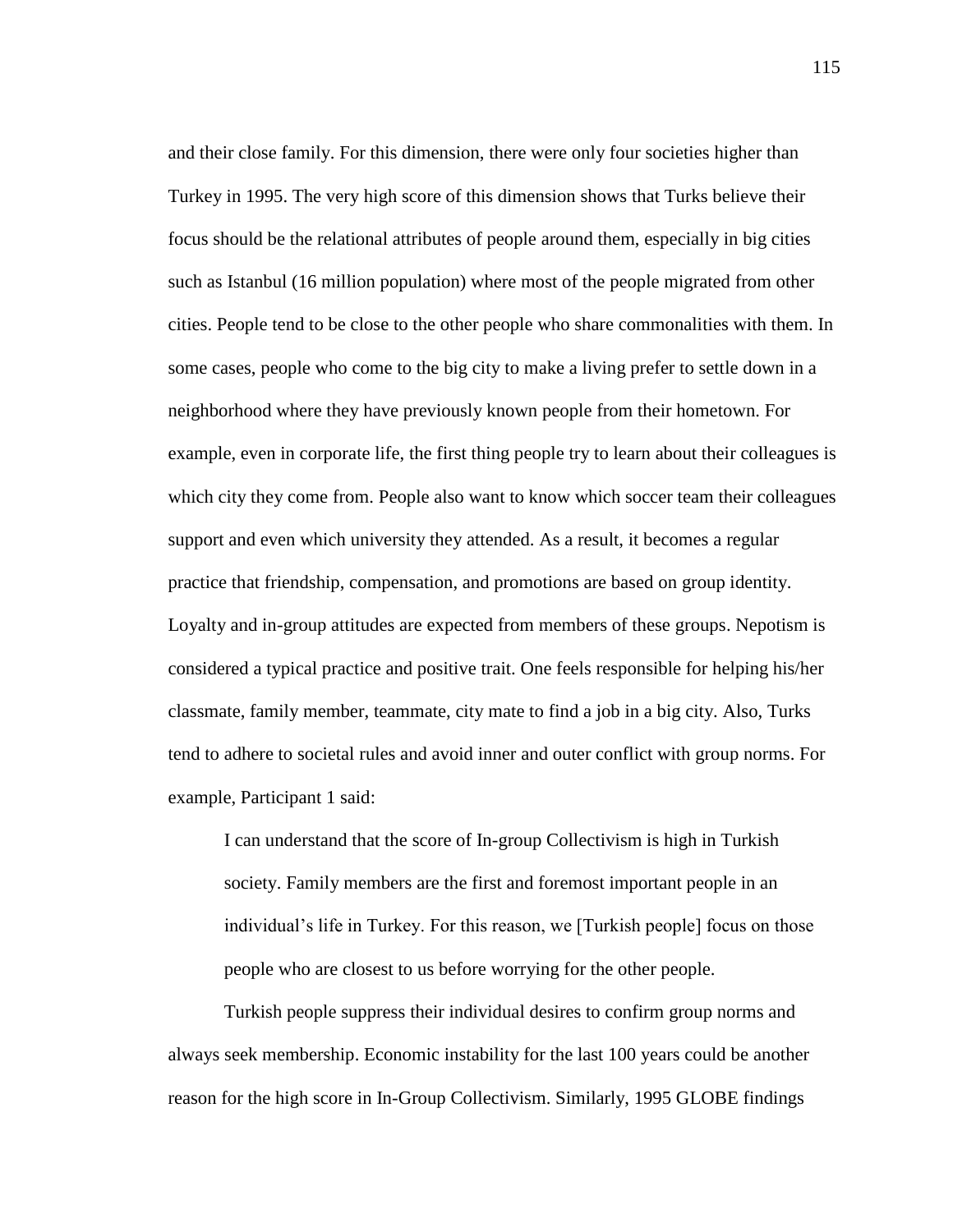showed that economic prosperity is negatively correlated (r: -.78) within-group collectivism practice. Qualitative interviews also support and explain these quantitative results. A typical comment from a participant is that Turkish people care more for their immediate relatives. Only people in the close circle receive the material, financial, and social support. It is a regular practice that parents sacrifice themselves for their children not just when they were young but all their lives. In return, it is considered the children's responsibility to take care of their parents and mostly live together as a big family. Because of these reasons, a paternalistic and nurturing leader is considered an effective leader in Turkey.

In line with qualitative responses, decreased Institutional Collectivism and very high and stable In-group Collectivism together also imply that people might count on their close family more when they witness institutions are failing them. The OECD Trust Data Set also supports this argument by showing that the percentage of Turkish people who tend to trust the national government decreased from 80% in 2004 to 49% in 2015, but interpersonal trust to the family has almost stayed the same, slightly declining from 99.3% in 2007 to 99.2% in 2011 (González & Smith, 2017) (note that the data was not available for other years).

#### **Humane Orientation**

The Humane Orientation dimension refers to "the extent to which a collective encourages and rewards individuals for being fair, altruistic, generous and kind to others" (House et al., 2004, p. 30). Turkish society performs fewer of those practices, which can be exemplified by the following characteristics: giving more importance to one's selfinterests, a lower expectation from members of the community to promote the others'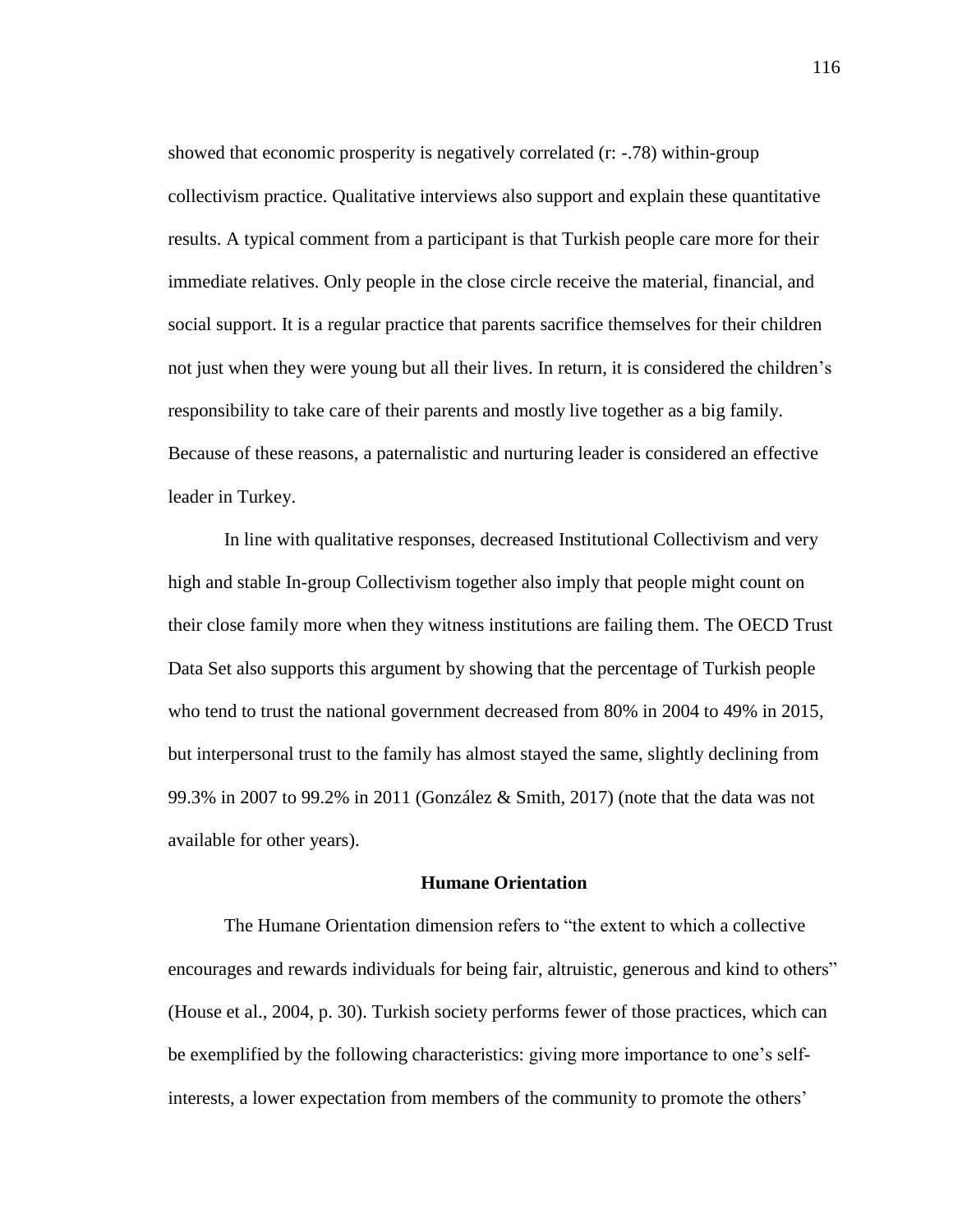well-being, greater motivation for power and material possessions and a greater predominance of self-enhancement. From 1995 to 2108, the score of this dimension has decreased from 3.94 to 3.59 and pushed Turkey from the C band to the D band with another small number of societies. Despite the fact that the score of Turkey for value (Should be) was quite high 5.52 in 1995, the result in 2019 shows that Turkish society is moving even further away from what they thought they should have been.

Two main factors might explain this result. The first and most critical factor relates to the institutional promotion of the Turkish race. In the society, there are several practices that perpetuate the dominancy of Turkish race. One example is that even though Turkish society has not been homogenous, the government, especially after the foundation of modern Turkey, forced everyone to use only Turkish names and Turkish language by law. Another example is as harsh as the previous example for minorities. Until 2013, there used to be a law that urged students at every elementary and middle school to pledge a student oath every day. This student oath started with "I am a Turk!" and ended with "My existence shall be dedicated to the Turkish existence." A less obligatory example is about the subtitle of the largest circulated Turkish newspaper that says, "Turkey belongs to Turks." Because of those and many more practices, all forms of racial discrimination became the norm and standard for the members of the society.

The second main factor refers to the fact that the government controls everything as a political system. Since the foundation of modern Turkey, most of the schools, universities, factories, hospitals, land, and even retailers belong to the state. Moreover, only the state can sponsor public provisions and sectors. As a result, the state is actively involved in every aspect of public life. Members of society do not feel responsible for

117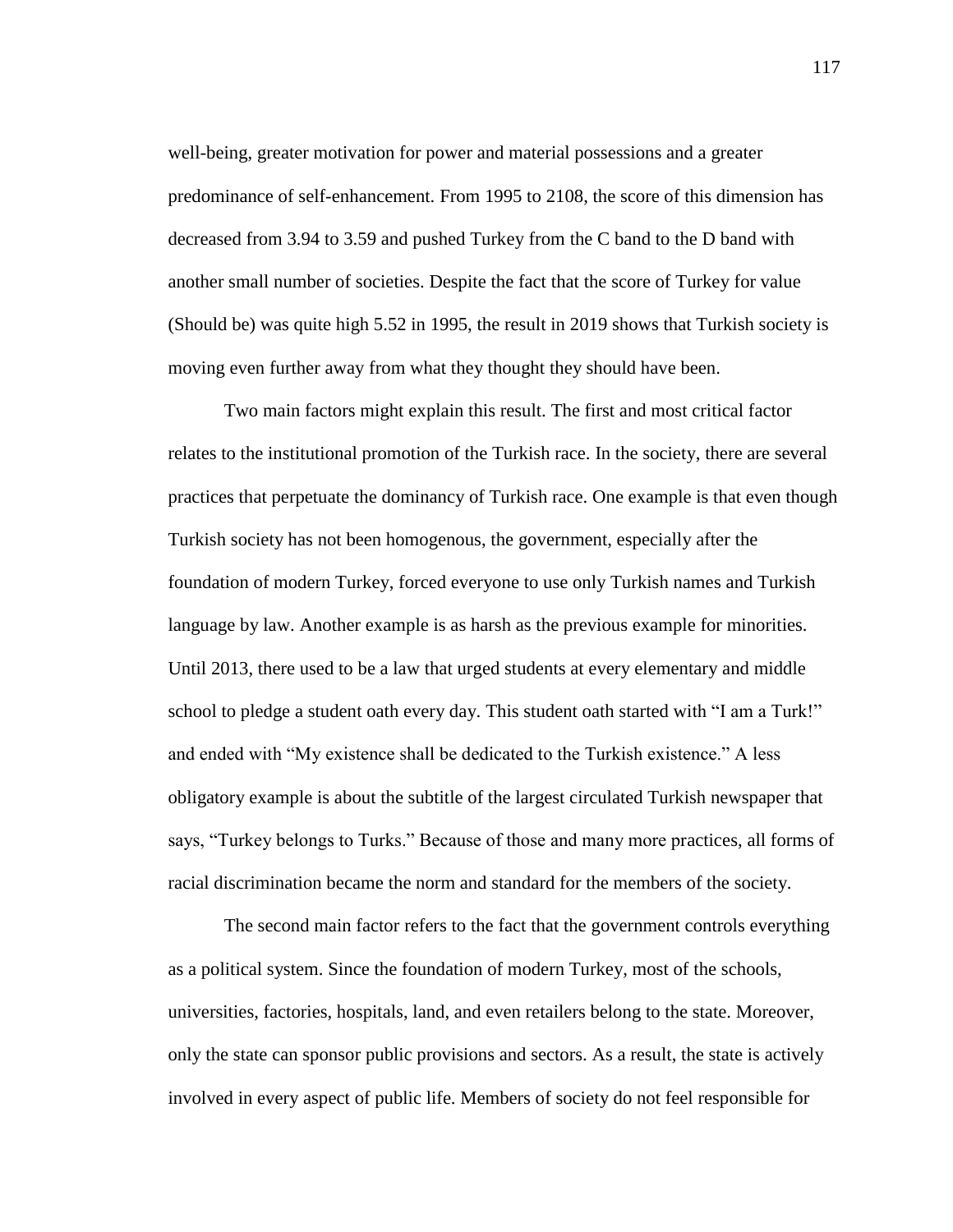promoting the well-being of others since it is considered the state's responsibility to provide social and economic support for all. Recent migration of 4-5 million Syrians could also have been a crucial factor in the worsening Humane Orientation score. Most of the Turks see Syrian refugees as a threat to their well-being because refugees take a share from Turkish government funds.

# **Power Distance**

According to GLOBE, "Power Distance" is "the degree to which members of a collective expect power to be distributed equally" (House et al., 2004, p. 30). Turkey is one of the top scoring countries in 1995 with a score of 5.57. However, the value score (Should be) was meager with a 2.41, which shows the desire of Turkish society is toward a more even distribution of power and resources. Nevertheless, the 2019 score was even higher with 5.80, which puts Turkey at the top of all 62 cultures. Reasons for these high scores could have historical foundations. The people, now called Turkish society, had been ruled by Sultans between 1299 and 1923. The sultan was the head of state, government, and Islam. Sultans ruled the Ottoman Empire with absolute regent of power. After the collapse of the Ottoman Empire in 1923, Mustafa Kemal (Ataturk) founded modern Turkey and changed the governance to democracy.

However, power bases stayed stable and limited. Unfortunately, democracy did not ensure equal opportunities. First of all, Mustafa Kemal was named as Ataturk which means the father of Turks and was given a savior like image. After his death, Ataturk became the immortal hero of the Turks. Ataturk's face still stares sternly down on nearly every town square, schoolyard, and workplace in the country. In schools, Ataturk's life was a mandatory class. In addition, it was forbidden by law to critique or insult him. Any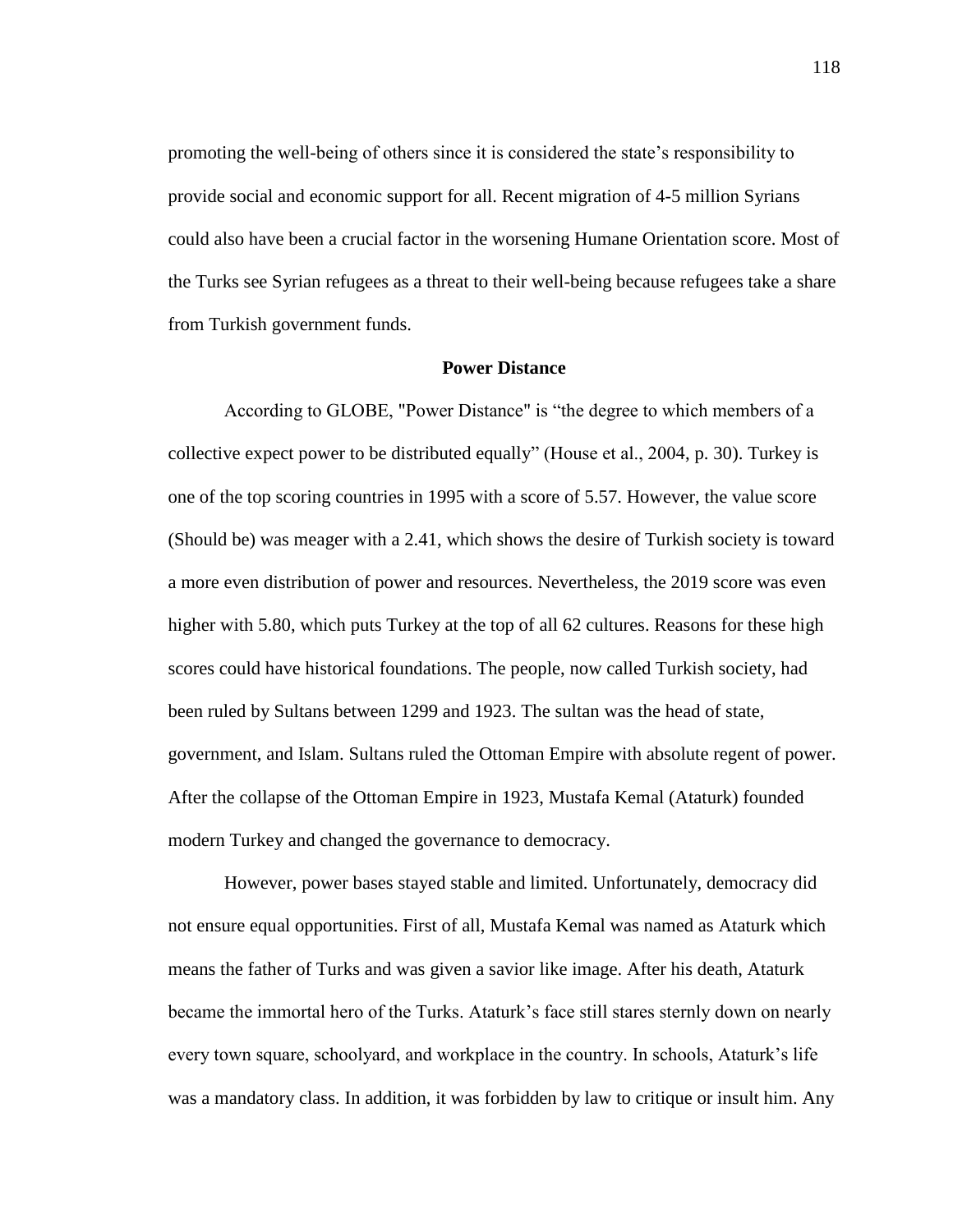insult to Ataturk was punished by a harsh prison sentence. Every president after Ataturk reinforced high Power Distance in the society by positioning themselves above the average citizen. For Turks, it is a standard practice for government officials to have expensive cars, disobey rules, and have lifelong privileges.

The military also contributed to a high Power Distance score. The Turkish military acts above the rule and frequently intervenes in society and demonstrates its power through political actions and coups. Moreover, every Turkish male has to serve in the military which may cause normalization of power distances hierarchies in society. The efforts to minimize power distance in society have been blocked by the administration of Mr. Erdogan since 2003 by managing "the ruling party of Turkey" and a Turkey as a "one-man show" style that makes it a norm "to have one leader way above and this leader is to be obeyed." President Erdogan, unlike other politicians, fortified his power with a closer association with Islam. This approach has led some Turks to perceive Mr. Erdogan as a religious figure. Especially after 2017, Mr. Erdogan changed the constitution to gain absolute power more similar to that of the sultans during the Ottoman Empire. For example, as a symbol of power, Mr. Erdogan built himself a 1000-room palace similar to those of the Ottoman sultans that have very expensive features. The ultra-high cost of this palace was not even questioned by President Erdogan's supporters, most of whom have to live in minimum living standards.

After the economic downturn started in 2015, civil liberties have become weaker and corruption has increased significantly. Limited access to resources and skills has blocked upward social mobility. Some of the statements from participants in this study show conflicting views of power. When asked about Power Distance, most participants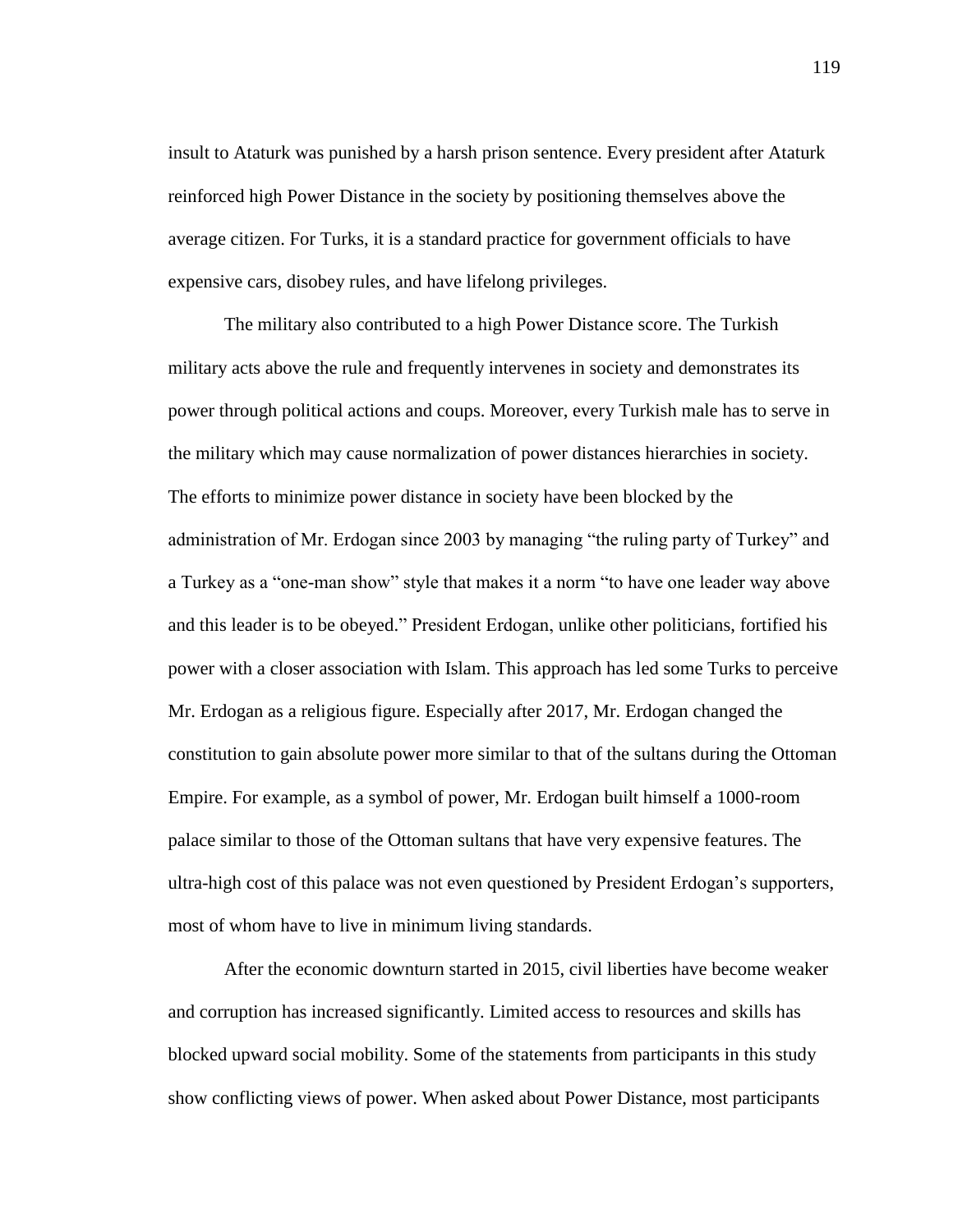initially considered their organizations and claim that Power Distance should have decreased since 1995 because the gap between supervisors and employees is shorter now in the corporate world. For example, participants said that the number of supervisors who expect to be called by their first names has dramatically increased since 1995. On the other hand, when participants were asked to consider society in general, they agreed with the finding that Power Distance has increased because of the fact that the government is the largest employer in the country.

# **Future Orientation**

The Future Orientation dimension measures "the degree to which a collectivity encourages and rewards future-oriented behaviors such as planning and delaying gratification" (House et al., 2004, p. 282). Turkey's 1995 practice score was 3.74 in the C band. The value score (Should be) of this particular dimension was 5.83 which clearly demonstrates the desire of Turkish people to have better planning and a future-oriented reward structure. Adversely, the 2019 score dropped even lower to 3.51 in value, but stayed in the same band. One explanation could be that Turkey has been experiencing more moderate levels of economic success and political stability compared to when it was founded in the 1920s. A high inflation rate has been the major issue in most of the Turkish economic history. It even reached to the levels of 100% during the 1990s. Constant high inflation rates discouraged citizens to save in local currency. Up until 1984, holding foreign currency was illegal so that citizens had to spend their money immediately for goods. Turkish people started to experience economic improvement and single digit inflation rates at the beginning of 2000s, but this flourishing economy lasted only ten years. The Turkish economy has been worsening since 2012 and, in 2018, has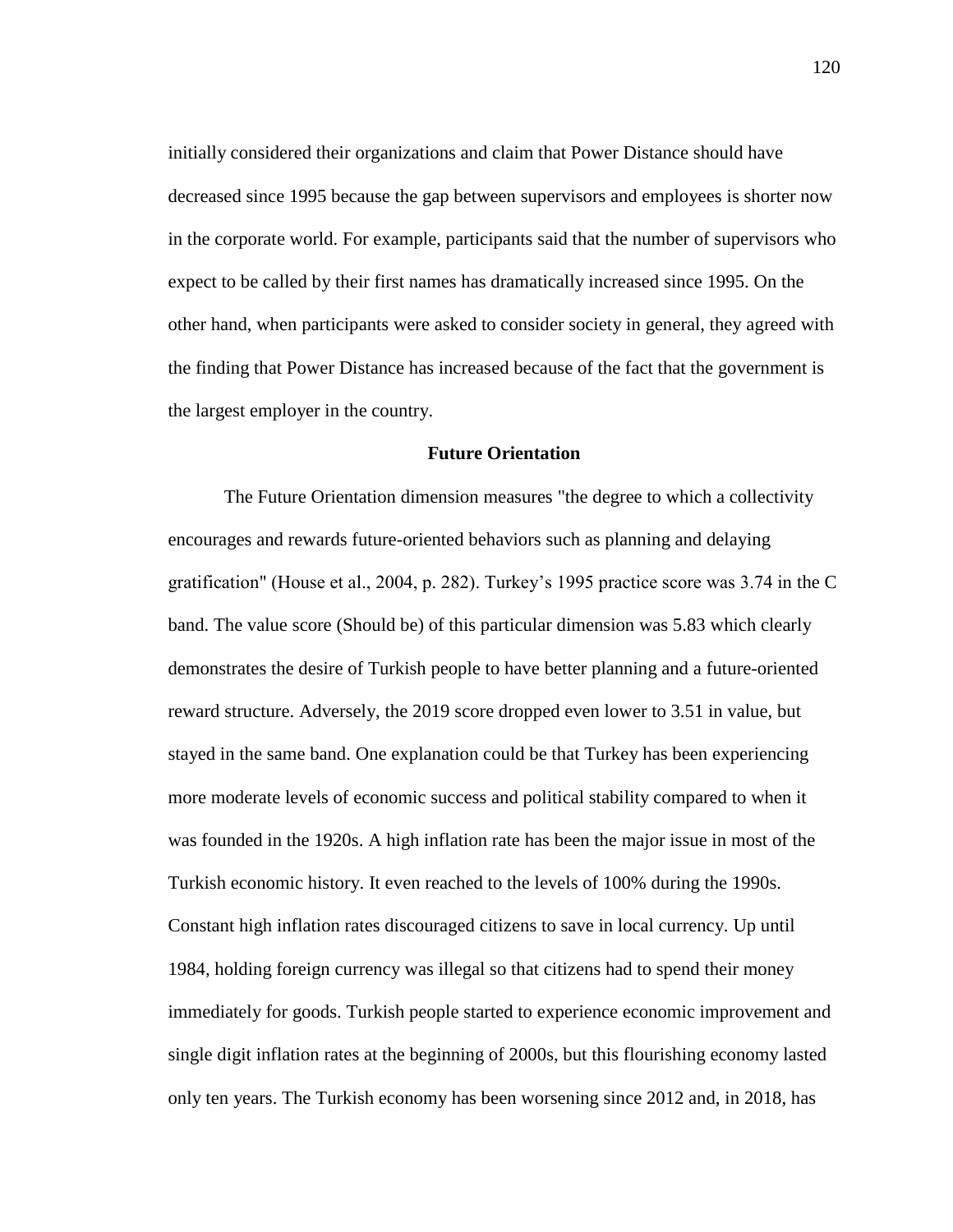reached a point where Turkey has witnessed the worst financial crises in its history. In times of financial crises, people tend to value instant gratification so that employees become motivated only with immediate rewards. Leaders frequently use monetary incentives for motivation since employees are less intrinsically motivated. Most of the local companies have a shorter strategic orientation compared to their international counterparts and generally do not survive after the founder dies. Qualitative findings also support this quantitative conclusion. For example, Participant 5 said "I think Turkish people do not plan their lives so that it is not surprising that the score of this societal culture dimension is low." Only one participant (Participant 6) claimed that the recent economic crisis led people to save more and plan for the worst in the future.

#### **Assertiveness**

According to GLOBE, Assertiveness is "the degree to which individuals are assertive, confrontational, and aggressive in their relationships with others" (House et al., 2004, p. 30). In the 1995 study, the score for this dimension was 4.53 and was in the A band. This score was quite high and was above most of the 62 societies. At 2.66, the value (Should be) score for Turkey was the lowest of all societies and clearly shows the frustration of people with the aggressive and confrontational style. In this case, one might expect a decrease in the score of this dimension in the current study. Instead, the score increased to 4.75 in the 2019 study putting Turkey just one level below Albania which is the top scoring county in this dimension. Interestingly, there is a large Albanian community in Istanbul whose members are descendants of Albanians who migrated to Istanbul during the Ottoman Empire time and they call themselves Albanian Turks. In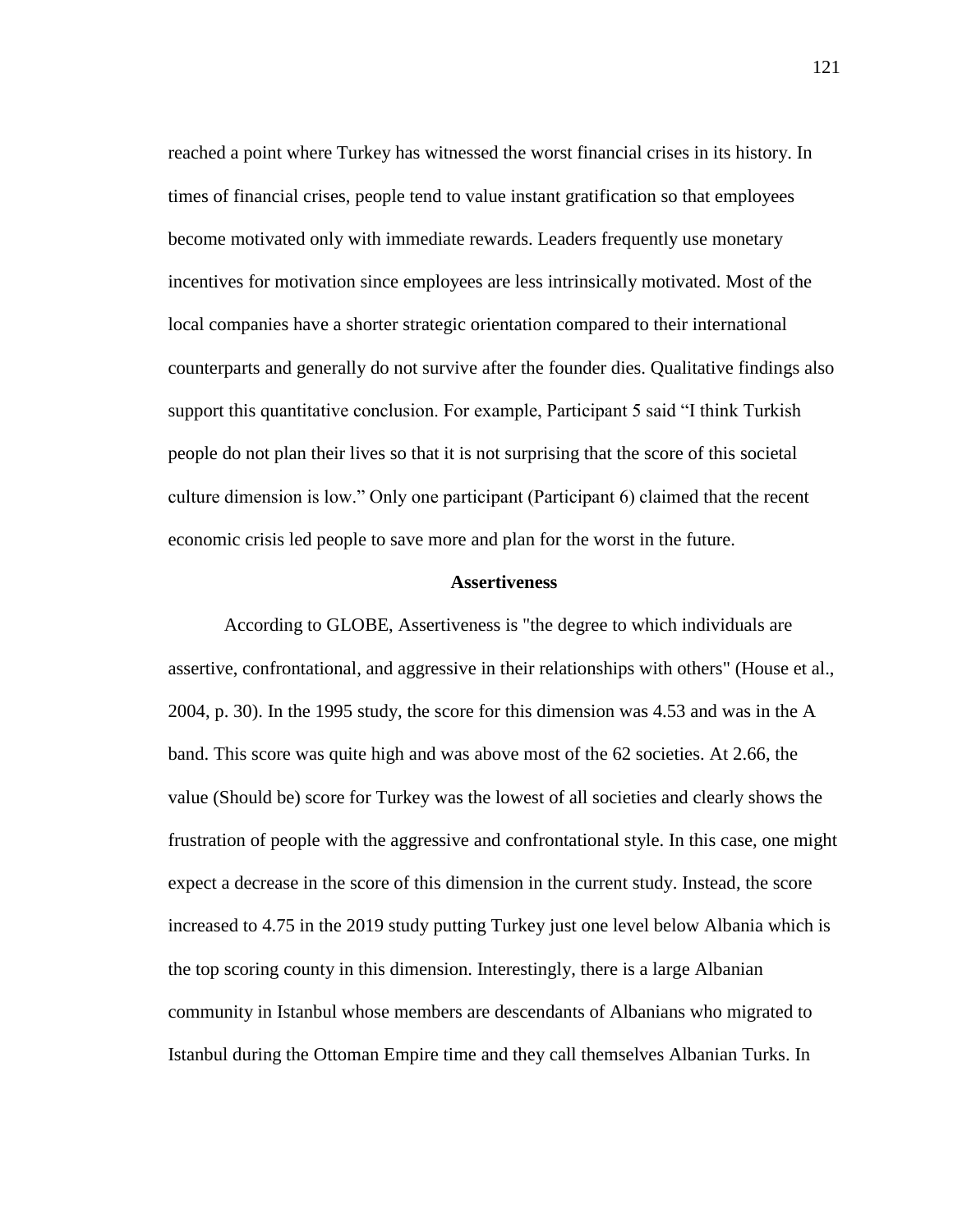Istanbul, there are even two neighborhoods called "Arnavutköy" that means "Albaniantown."

Recent economic and political turmoil can be a factor in the increased practice score. Turkish society values dominant and tough behavior in every aspect of daily life. Smiling can be perceived as either craziness or stupidity, and one can get into trouble because of smiling if there is nothing funny in the context. Turkish society also puts emphasis on expressiveness and revealing thoughts and feelings. In Turkey, it is very likely for someone to see politicians either cry or shout while rallying for the election since these behaviors are perceived as a demonstration of honesty and decisiveness. Direct and unambiguous communication is also central in relationships in Turkey. Furthermore, most of the relations include competition to a certain extent. It is a normal practice for employees in corporations to sign up for "aggressive" targets and demonstrate "can-do" attitudes by using the word "Eyvallah," that means I can do it 100% with God's will. Turkish people also admire every symbol of strength and power including financial and physical ones. Qualitative data supports the quantitative findings. Participants agree on the level of aggressive and offensive behavior in everyday life especially in traffic and business interactions. Most of the participants blame the current administration and the President as he is known for his aggressive and confrontational style towards all his opponents. In one of the interviews, Participant 4 stated that "Assertiveness has been very high in Turkey because of imbalance between societal classes. While certain group of people especially those in power has become more assertive, regular citizens started to acquiesce in return instead of reacting in the same way."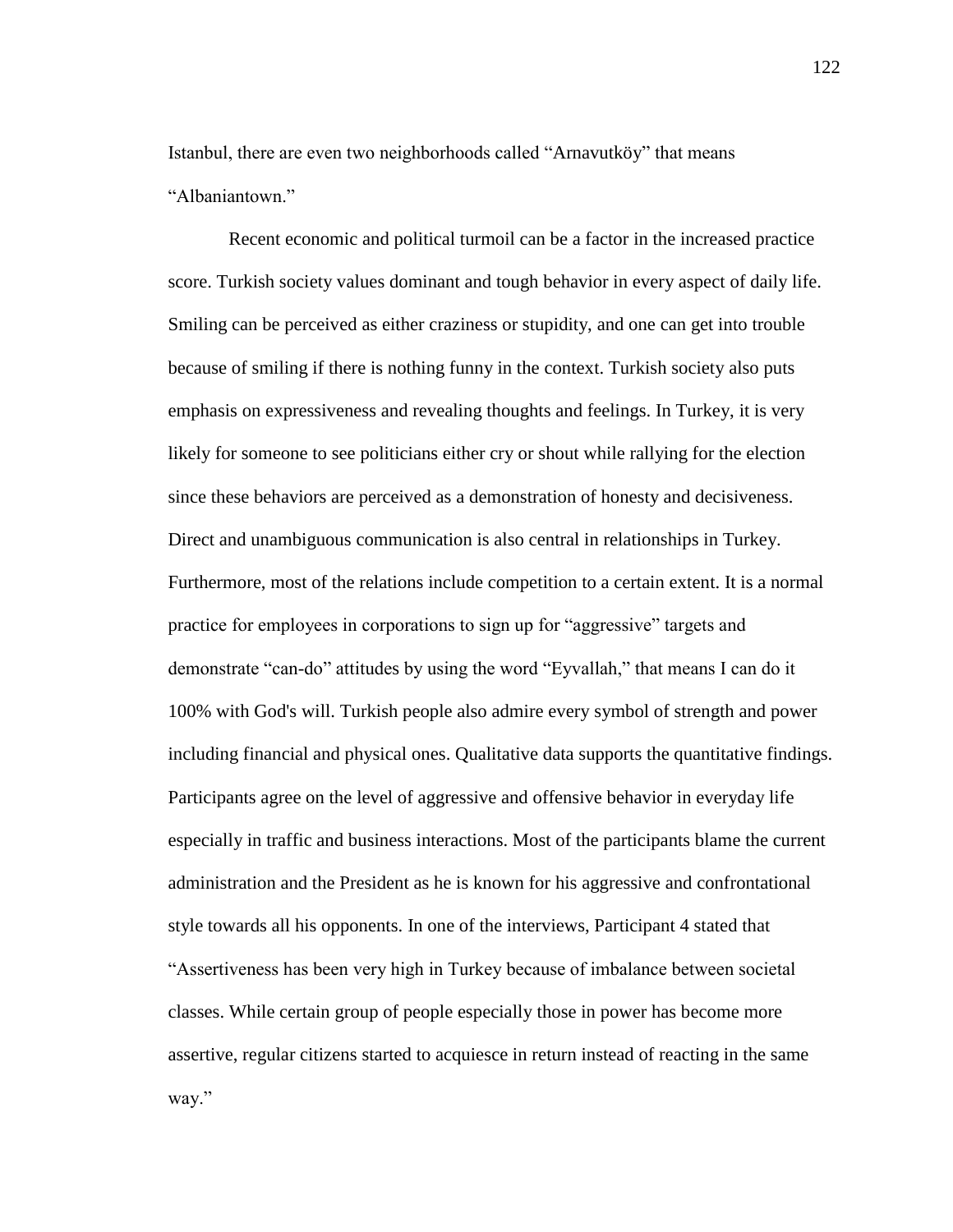#### **Gender Egalitarianism**

The Gender Egalitarianism dimension is "the degree to which a collective minimizes gender inequality" (House et al., 2004, p. 30). The score for Gender Egalitarianism was very low in 1995, at 2.89. Out of 62 societies, there were only five (three of them are from the Middle-East cluster) countries lower than Turkey. The value (should be) score was 4.5 which indicates a desire for better gender equality. In the 2019 study, the score of this dimension is 2.9 and can be called "no change." When looking into Turkish society there are minor differences in literacy rates between males and females, yet males in general hold a higher level of education. Most of the rural communities force their girls to marry at early ages and mostly before age 18. On the other hand, in corporate life, there is greater representation of women compared to that in government jobs. Qualitative and quantitative findings show that females expected an improvement in the score of Gender Egalitarianism in 2019. For example, Participant 5 said:

In my opinion, the score of Gender Egalitarianism was low in 1994 but I think and expect that an increase happened in the score of this particular dimension. We [the company] strive to make the best of what we can do about breaking gender stereotyping at work, but it is not easy to make that shift.

Even though there are efforts to increase Gender Egalitarianism in the organizations, Islam may be a factor for Turkey that counterbalances these efforts. In Turkey, Islamic culture (in fact, highly associated with Arabic culture) tends to undermine women in society and workplaces. In Turkey's history, the Ottoman Empire instituted practices that undermined women such as they could not be eyewitnesses in the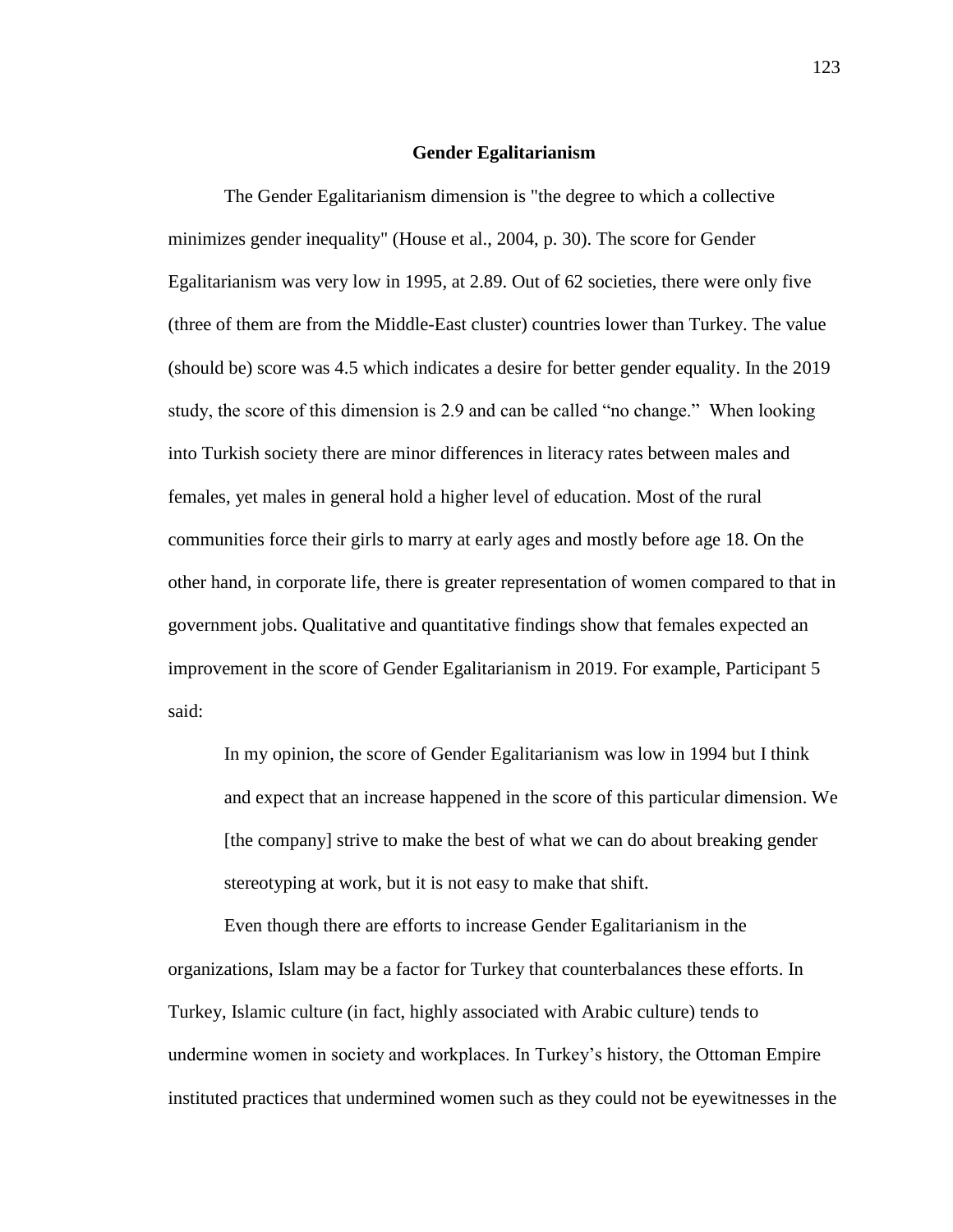courts. They have become equal in the eyes of the law after the Republic of Turkey was founded. Yet, it takes time for the undermining motives and behaviors (rather implicit right now) to be removed from the societies, as they are embedded in people's upbringings, behaviors and decisions. For example, there are still many organizations in Turkey that have no women on their board of directors or among their executives. When asked why, it is possible to hear from males that they would prefer working with men because they are easier to work with; showing biases against women. It is possible to say it is getting better right now, but the dominance of Islam also has powered up in Turkey in the last 25 years, hence bringing back the 19th century's mentality towards woman. The final factor is the effect of the new religious government. In the last 17 years, the government intentionally replaced members of the secular elite business community with traditional religious people. As a result, there are many organizations which are managed according to Islamic rules or beliefs.

In conclusion, the findings show that not every cultural dimension has changed in the last 24 years. This was, in some way, expected because the culture is a complex phenomenon with nine distinct dimensions in the GLOBE's original model; and these events might have affected different aspects in different strengths and ways. This study's findings show "band" changes in the four dimensions and value changes in eight dimensions in the last 24 years in Turkey, but it is also theoretically possible that if there was a different set of events in these years, the culture might have changed differently. Results also show that adverse events may shift cultural dimensions towards higher values as in Assertiveness, Power Distance and Uncertainty Avoidance. Apparently, culture is not affected by communication technologies. Turkish people have started to be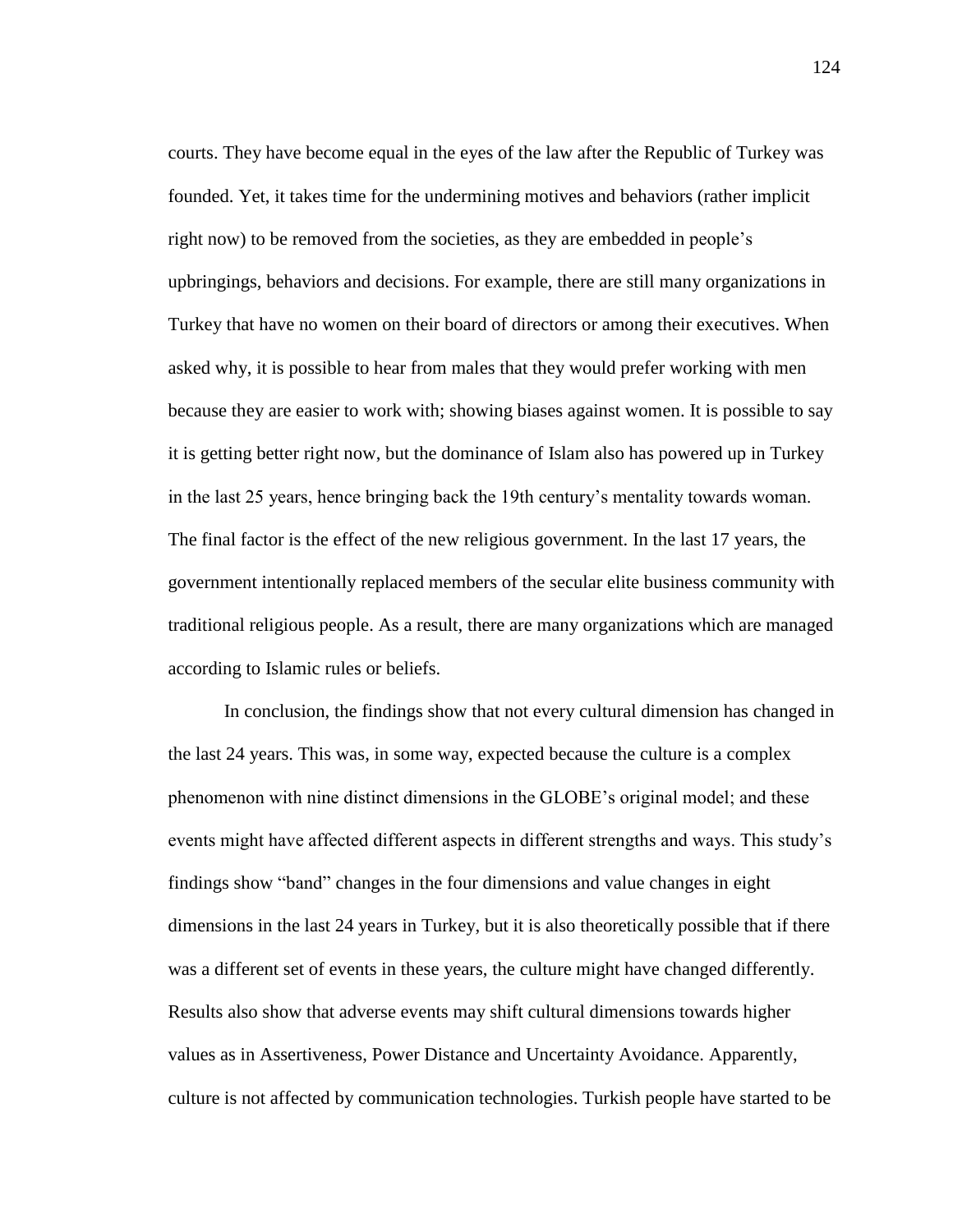more exposed to other cultures (especially the American culture) through Hollywood movies, TV shows, magazines, international brands, and their advertisements, etc. The popular American services and products, such as social media (e.g., Facebook, Instagram, etc.) and products (e.g., iPhone) increased the exposure of other cultures to Turkish society, but none of them seem to have had any impact on national culture yet.

#### **Leadership**

This study also investigated whether the culturally endorsed leadership styles have changed in the last 24 years. House et al. (2004) established the links between culture and leadership practices. Naturally, endorsed leadership prototypes may have changed during this timeframe. In summary, the findings show that Participative and Autonomous leadership are more endorsed while Team-Oriented leadership is marginally less supported in 2019.

Participative leadership is the degree to which managers include others in the decision making and its execution (Dorfman et al., 2012). Participative leadership has two sub-dimensions, namely autocratic and participative. Autocratic behaviors include telling subordinates what to do predominantly, making decisions in a dictatorial way, being inclined to dominate others, supporting elitism over diversity, not tolerating disagreements or questioning, and not forcing values and opinions to others. Participative behaviors refer to being willing and able to relinquish control of projects and tasks, not micromanaging, impartiality, and being concerned with group needs rather than preserving individual needs. This leadership style's endorsement has increased in the last 24 years meaning that Turks are endorsing a participative style as ideal more than in 1995. Two factors may contribute to this trend. First, the cultural practices have shifted to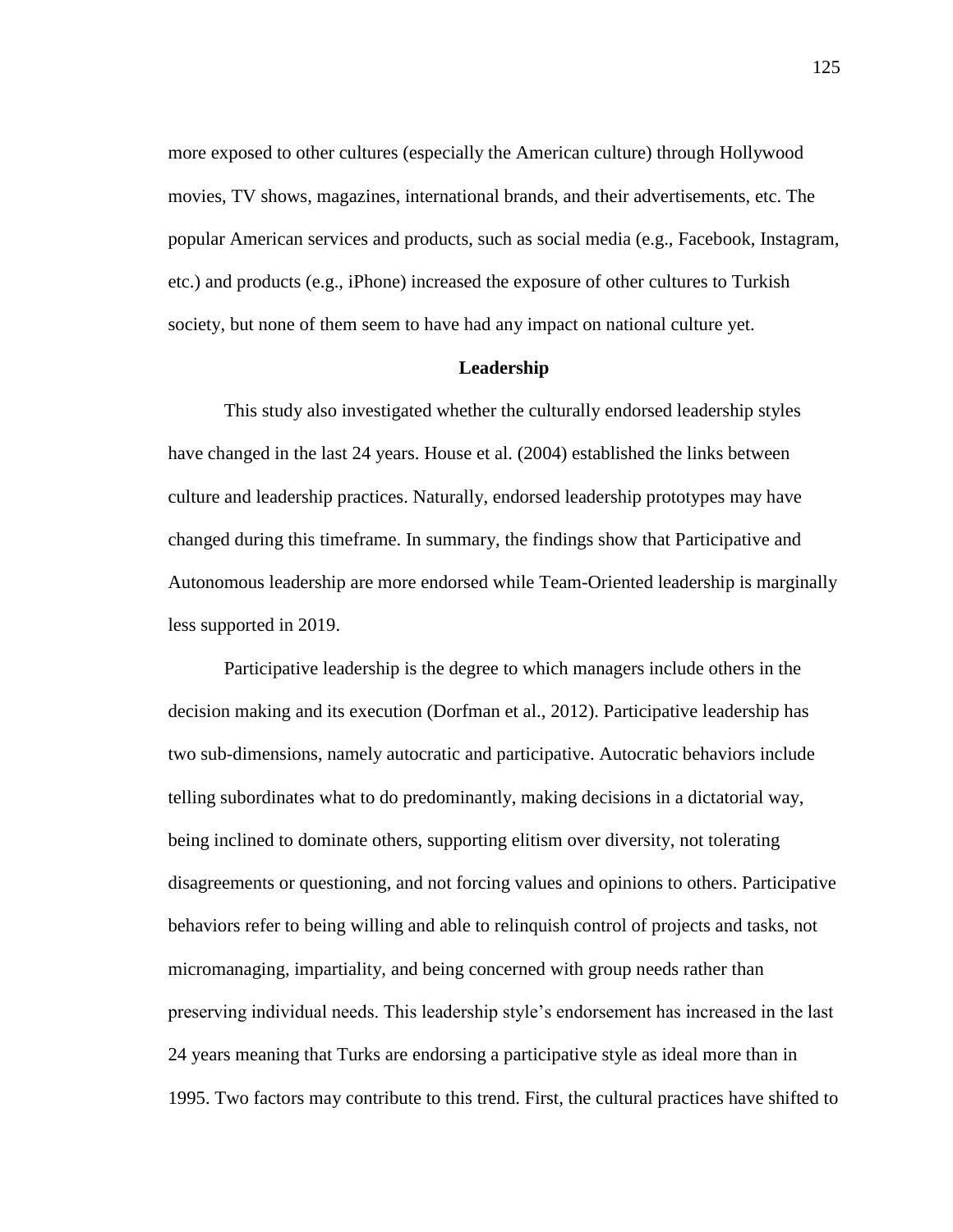a greater Power Distance and became 5.80. However, in 1995, the Turkish society value (Should be) score was 2.41 which clearly shows that Turkish mid-level managers desire to decrease the Power Distance gap and participate in decision making processes. The increased value of Power Distance may cause the desire for a more Participative leadership style. Second, there is a new generation of managers. In 1995, managers were likely to be baby boomers or Generation X, but now more and more they come from Generation Y (millennial) and the new employees are coming from Generation Z. These generations significantly differ from each other—no country specific generation study exists—; for example, Gen X managers are competitive and materialistic while Gen Y is more globalist and questioning (Francis & Hoefel, 2019). Therefore, the expected leadership behaviors are also disrupted by cultural and generational shifts. A bossy, dictatorial manager may have been more acceptable in the 1990s, but the new generation of leaders are expected to be more participative and less formal, a "coach" rather than a "boss."

The Autonomous leadership dimension is made up of individualism, independence, autonomous and unique (Dorfman et al., 2012), not depending to others, self-governing, but also for a usual person, having characteristics and behaviors that are different from most others (GLOBE, n.d.). This change is also in line with the increased In-group Collectivism in Turkish society. One other contributing factor may be the fact that in the last 24 years, business has created highly popular leaders who fit this description, such as Steve Jobs, Mark Zuckerberg, Richard Branson, Jeff Bezos, Elon Musk, etc. These leaders have had some of the qualities of Autonomous leadership, and even though they had exceptional but sometimes questionable attributes (such as Steve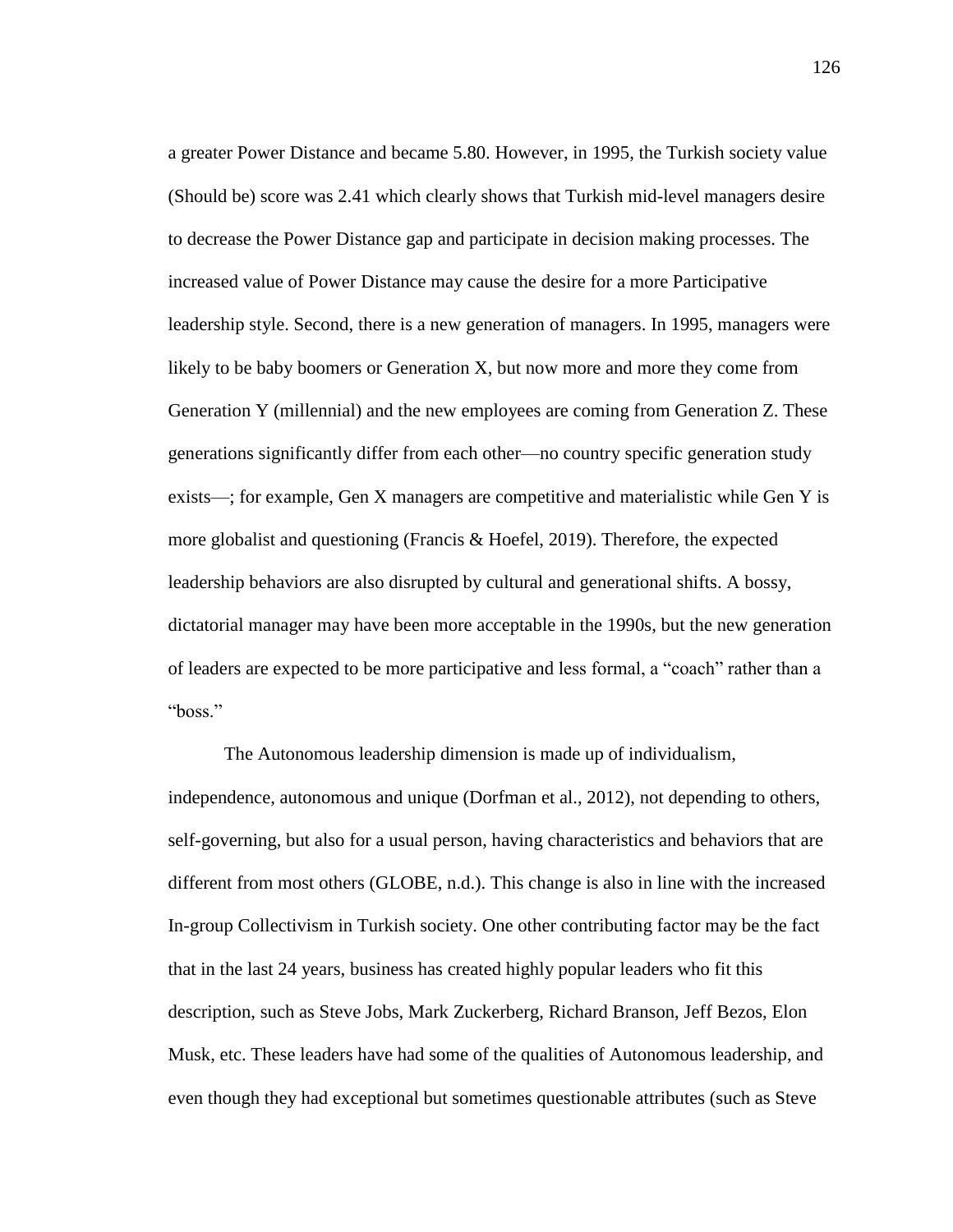Jobs' temper), they were societally accepted and idealized to a degree. Hence, this kind of exposure may have led the managers to endorse (or seek) exceptional leaders who are "different."

Lastly, endorsement for Team-Oriented leadership has declined. These leadership skills reflect the ones that build a highly effective team and execution among them (Dorfman et al., 2012), and its sub-dimensions are team orientation (group-oriented, collaborative, loyal, consultative, coordinator), team integrator (communicative, team builder, knowledgeable explicit, integrator) , diplomatic (tactful, having a world outlook, win-win problem solver, intra-group conflict avoider and effective bargainer), nonmalevolent (not hostile, not vindictive, not irritable and cynical, honest) and administratively competent (able to plan, organize, coordinate, orderly, organized, methodical, and ready to manage complex office work). Increased individualism (e.g., less Institutional Collectivism) may have contributed to this change. However, another point is that the decrease in the absolute score is minimal (from 6.01 to 5.95, the difference is very low in comparison with other changes) and even though its band has changed to the lower band (from A to B), it is also possible to argue that Team-Oriented leadership has only been marginally affected and changed. The participants of the qualitative research tended to stay away from commenting on leadership that can be explained by the fear of retribution from their managers and the political climate in Turkey. Regarding leadership, Participant 6 said,

In Turkish leadership, the emphasis is on relationship…I have worked with several foreign managers throughout my career. I had American, British, French, and Italian managers. Compared to those foreign managers, Turkish leaders lack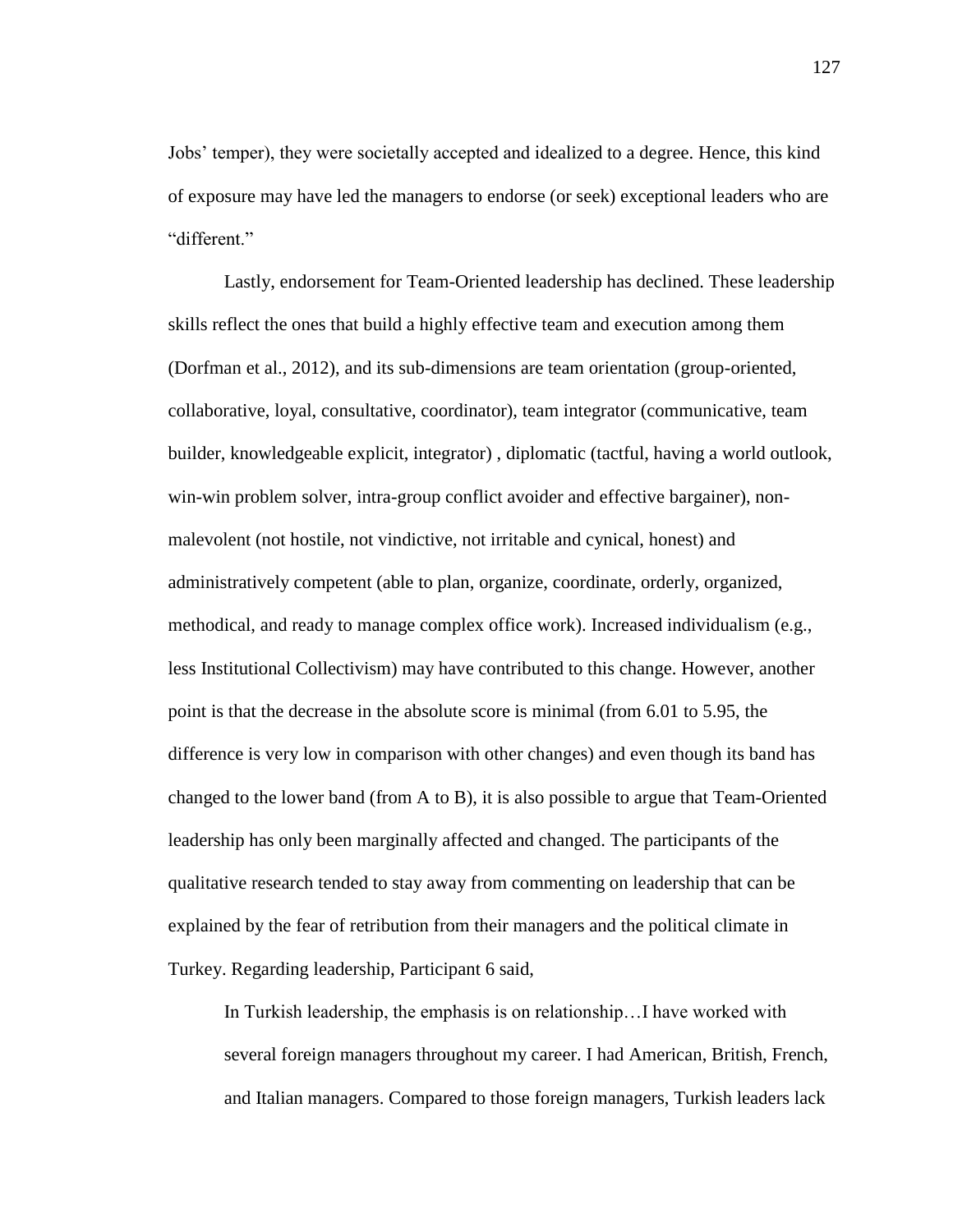checking whether their subordinates have sufficient sources to do what they ask for…Turkish leaders are prone to set very challenging targets for their subordinates without having any analytical study behind their decisions. These targets are more likely to be the desires of Turkish leaders who can put forward these desires as part of their relationship with their subordinates. In the relationship with the subordinates, Turkish leaders also do not want to be criticized and expect only obedience.

### **Additional Analyses**

Given the availability of the data, some additional analyses were conducted to further shed light on culture and leadership in Turkey. For example, gender slightly affects the perception of societal practices and endorsed leadership styles. Women tend to perceive more Gender Egalitarianism practices in Turkey than men. This is rather surprising because women are in the center of the problem and they tend to experience more issues with respect to the lack of Gender Egalitarianism. On the other hand, men could be "perceiving" that Gender Egalitarianism is not an issue, or "an exaggerated one". The findings, however, show this is not the case. Men may be more "realistic" on Gender Egalitarianism, perceiving fewer of these practices in Turkey, while women may be more "optimistic" on the same issue. Some differences also hold for leadership, as women endorse Self-Protective leadership more and Participative leadership less than men.

Other demographic factors including age, education and spoken language were investigated to see if there were meaningful differences with respect to culture and endorsed leadership styles. Increased age of the participant positively predicted the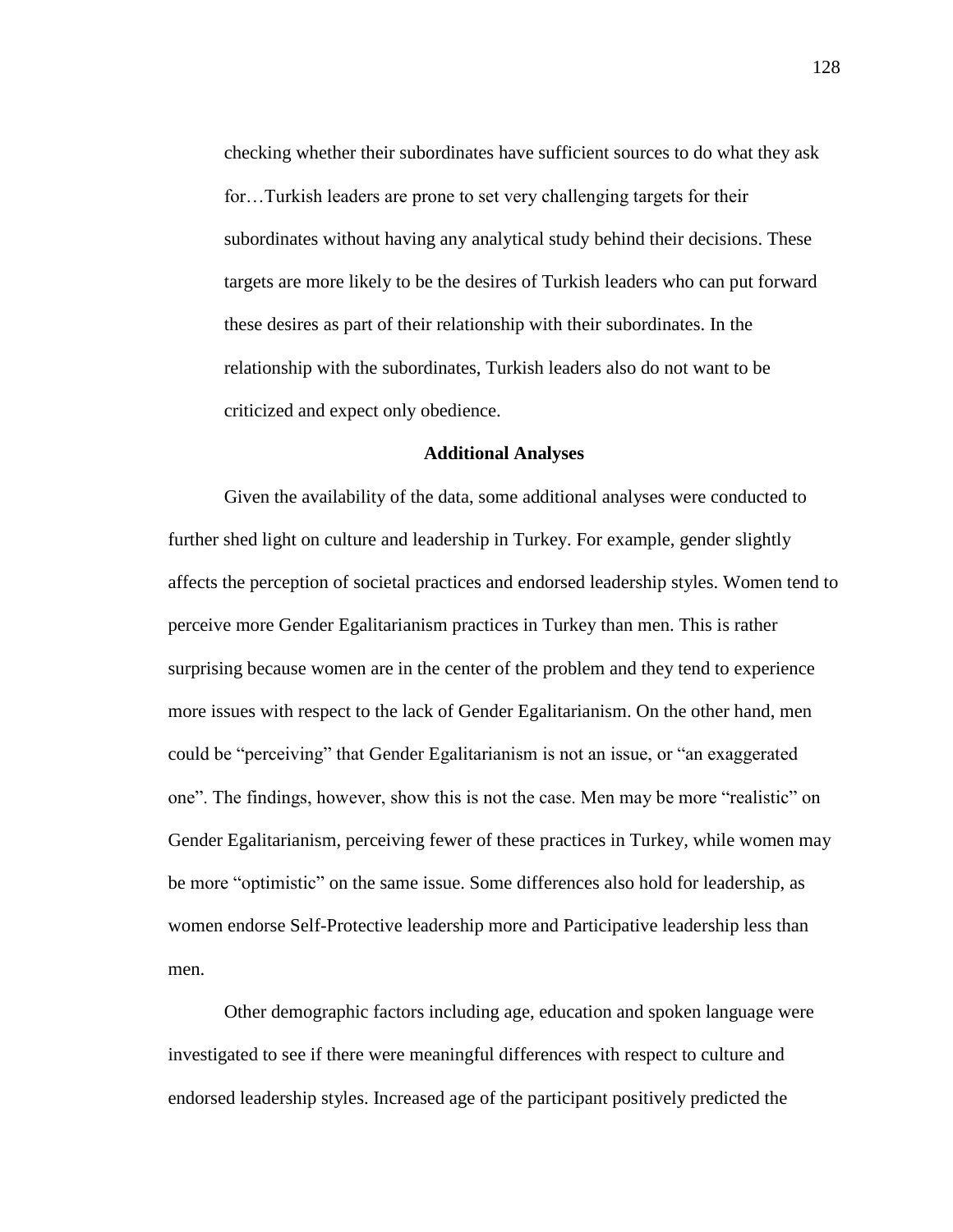endorsements of Charismatic/Value-Based, Team-Oriented, Humane-Oriented and Autonomous leaderships. Increased education of the participant also positively predicted the endorsements of Team-Oriented and Charismatic/Value-Based leaderships. However, these effects were rather minimal, explaining little variance in the results. As a result, gender can be interpreted as an important factor in both perception of societal practices and endorsed leadership styles; but the other demographic factors' influences are rather minimal.

Additionally, the patterns of the culture practices and endorsed leadership styles (e.g. their interrelationships) were investigated to see whether they have changed in the last 24 years. One important caveat here is that 1995 data was analyzed at the societal level, comparing the 62 countries but the 2019 data was analyzed at the individual level, comparing around 237 individuals. Even with this limitation, 2019 data showed the same pattern with 1995 data. The correlations among the variables (inter-relationships of cultural practices, inter-relationships of leadership style and relationships between cultural practices and leadership styles) in 2019-individual-level data were almost the same with 1995-societal-level data in terms of both direction and strength. These findings may imply two things: first, the internal dynamics of culture and leadership have stayed the same; and second, there is not much difference between society-level dynamics and individual-level dynamics.

#### **Conclusion**

This study focused on three questions: what things have changed, why they have changed, and what are some potential implications. Replicating the original GLOBE study in 1995 in Turkey in 2019 quantitatively revealed changes regarding cultural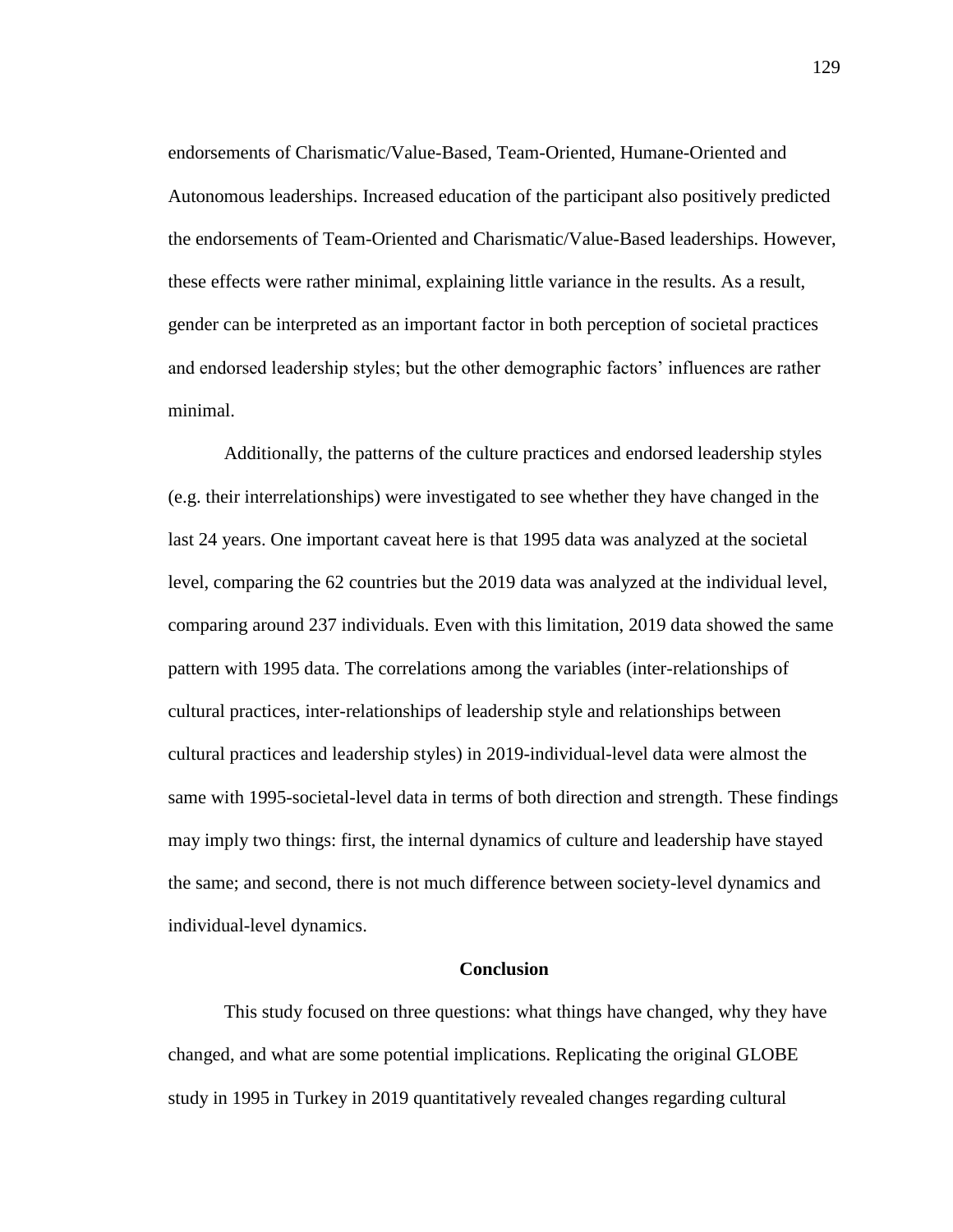practices and endorsed leadership styles. In sum, in the last 24 years, Uncertainty Avoidance, Performance Orientation, Humane Orientation and Institutional Collectivism practices have decreased according to the GLOBE "band" definition, but eight dimensions changed in value. Participative and Autonomous leadership are endorsed more and Team-Oriented leadership is endorsed less than before.

To understand why these aspects have changed, the study conducted six qualitative interviews with mid-level managers. The interview results supported overall that there have been changes in the culture, but in general, the interview participants were expecting even greater changes. The changes may have occurred due to several political, economic and technological events mentioned above and the interviews supported the idea that these events had an impact on the culture as well. Lastly, it is important to note why these changes matter. Kabasakal and Bodur (2007) state that Turkish society has both contrasts and combinations of east and west with some elements of modernity, but mostly of traditionalism and Islamism. Hence, this study also revealed that international companies should be more careful when doing business in Turkey due to the changing dynamics of the business world. Companies, especially international organizations, should consider academic research during their daily practices. Most of the participants stated that they have never heard of the GLOBE project and they have never used findings from the GLOBE project to train their expats, leaders, and managers. In particular, Turkish leaders should embrace the differences and diversity. Unfortunately, Turkish society still forces each individual to act as one unique type of individual and hides the diversity coming from thousands of years of history. Organizations should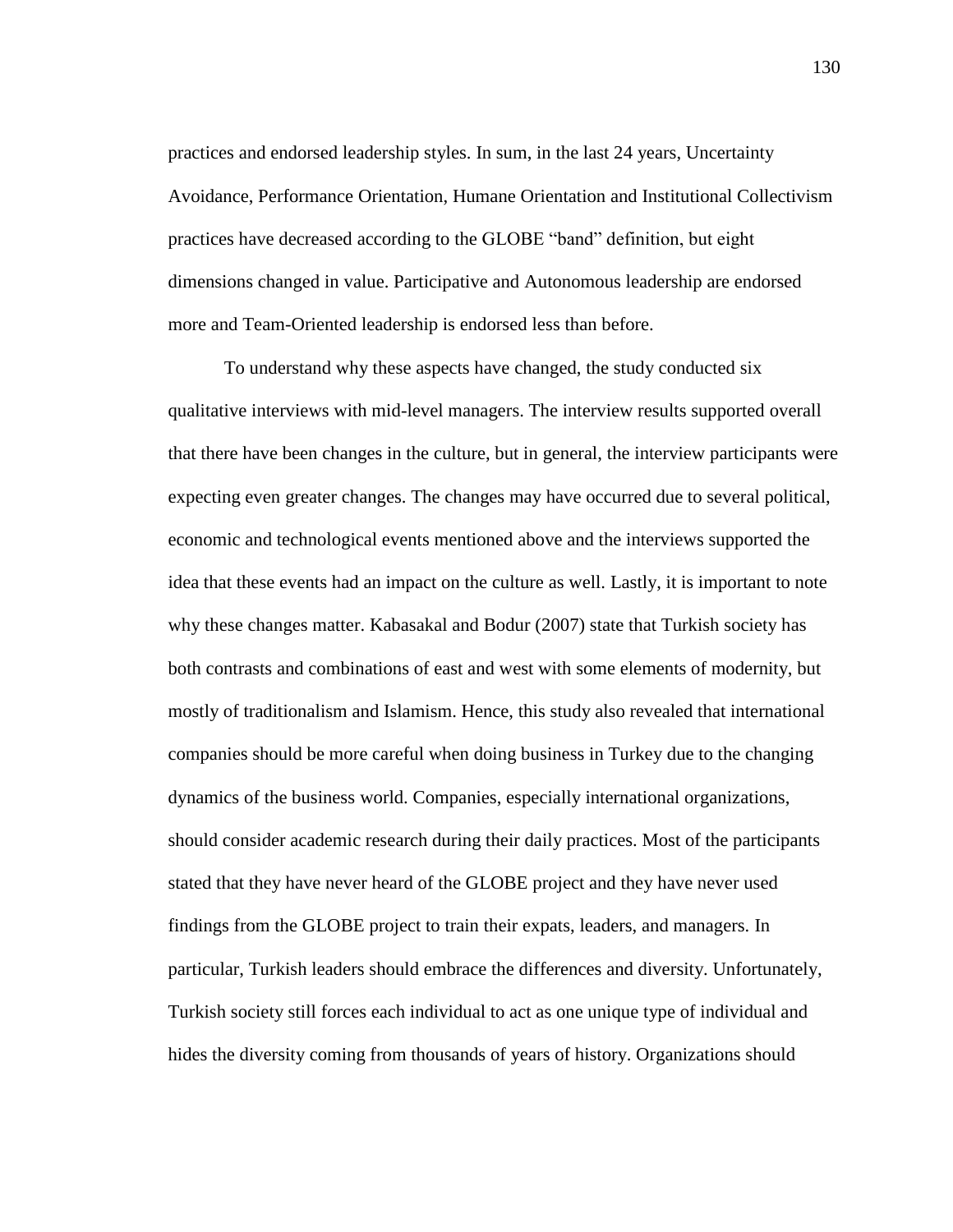encourage and support the practice of demonstrating individual differences which may cause positive shifts in culture.

This study makes further contributions to the existing knowledge. First, this study challenges the "stability of culture" assumption, existing in both GLOBE and Hofstede data and their applications. Both of the studies' data collection were conducted in a specific timeline (e.g. GLOBE in the 1990s) and all following studies used the same data to test their hypotheses. This approach assumes that since the culture is stable and has not changed since the time of data collection continuing to use the data today is valid. However, this study shows that this may not be valid; and the conclusions from these studies should be viewed with more caution. The GLOBE researchers are also aware of this weakness and with similar questions in mind, they are embarking a new phase of the GLOBE study as "GLOBE 2020" and plan to focus on drivers and dynamics of culture change (GLOBE, n.d.). Their data collection is planned to end by late 2019 and they plan to publish their results in 2021.

This study also shows that not only the culture, but also the culturally endorsed leadership styles have changed in the last 24 years. Even though in the GLOBE studies, there was no argumentation regarding the "stability of leadership endorsements", this study shows that endorsed leadership styles may also change along with the cultures in the countries. Moreover, this study's qualitative analyses of the changes contribute to the understanding of cultural change, showing that it may get affected by major events in people's lives, and the speed of cultural change might be increasing.

Lastly, even though they were not part of the research problems of the study, replication of the same study allowed for further comparisons between the 1995 data and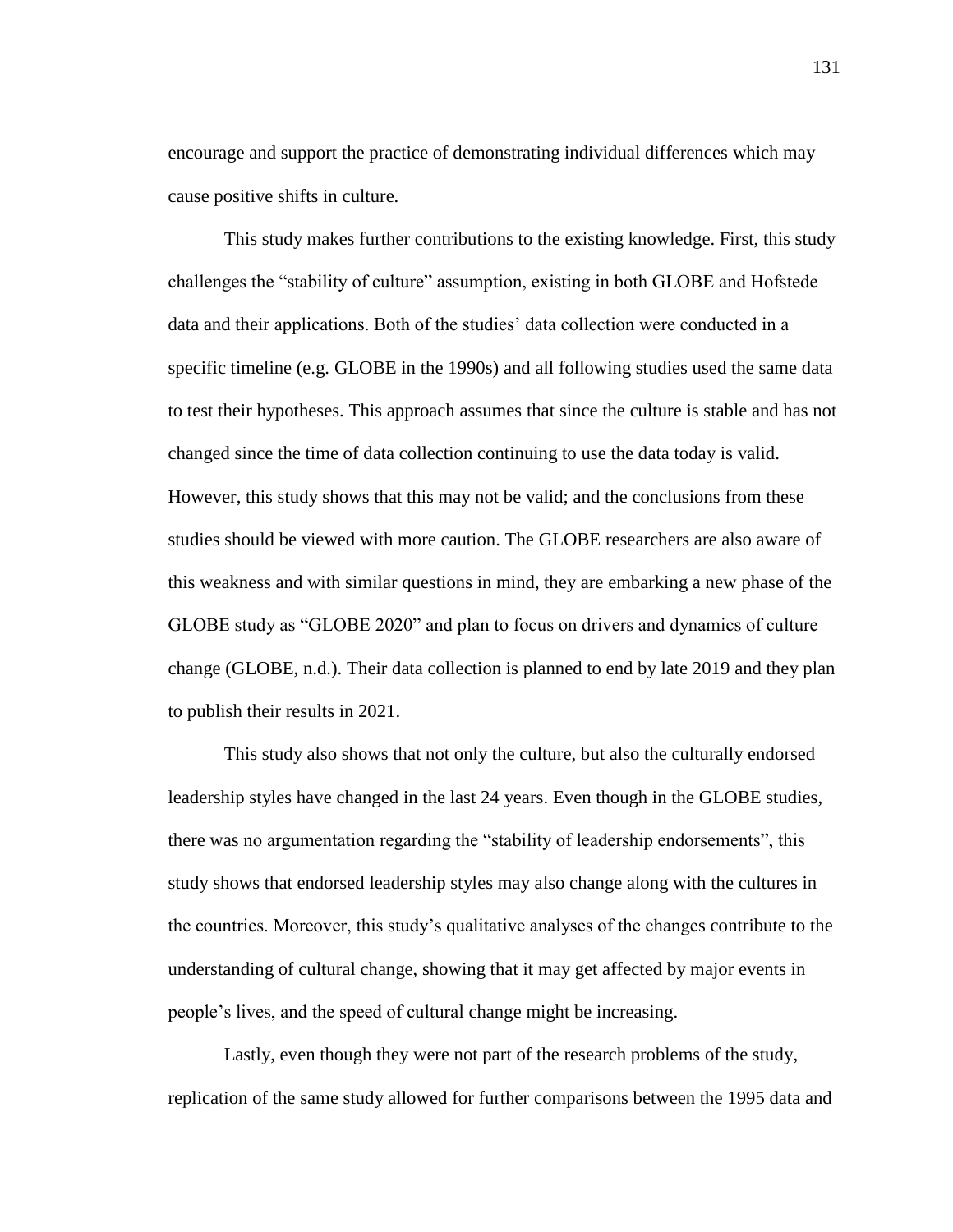2019 data. One important finding was that relationships between cultural practice variables and endorsed leadership styles were found to be similar. Even though the culture has been changing with time, this finding shows that the culture's and culturally endorsed leadership styles' internal dynamics may have stayed similar with time.

In conclusion, understanding a country's culture and related leadership styles is important to conduct international business correctly. Companies and societies are becoming more and more global with the help of the advancing communication technologies. This globalization brings further challenges to conduct effective and efficient business across borders. Making it more complicated, culture is also a living thing and it changes and gets affected by the events occurring in the countries. Hopefully, future studies will help researchers and practitioners to understand the dynamics of cultural change and how these changes affect business.

#### **Limitations and Significance of the Study**

The purpose of the study was to provide an answer to the question of whether Turkish societal culture and leadership perceptions have changed since the first GLOBE study was conducted in 1995, and, if so, how. The study has two notable limitations. The first concerns the study being conducted only in one country that has unique characteristics. The second limitation relates to the sample and data collection.

The first set of limitations refers to the fact that current study cannot be compared to other countries. In the original study, individual scores were aggregated to organizational scores, and then, organizational scores were aggregated to country scores. Later, the hypotheses were tested through multi-level hierarchical linear modeling analyses. However, in this study, since the data were collected from only one country and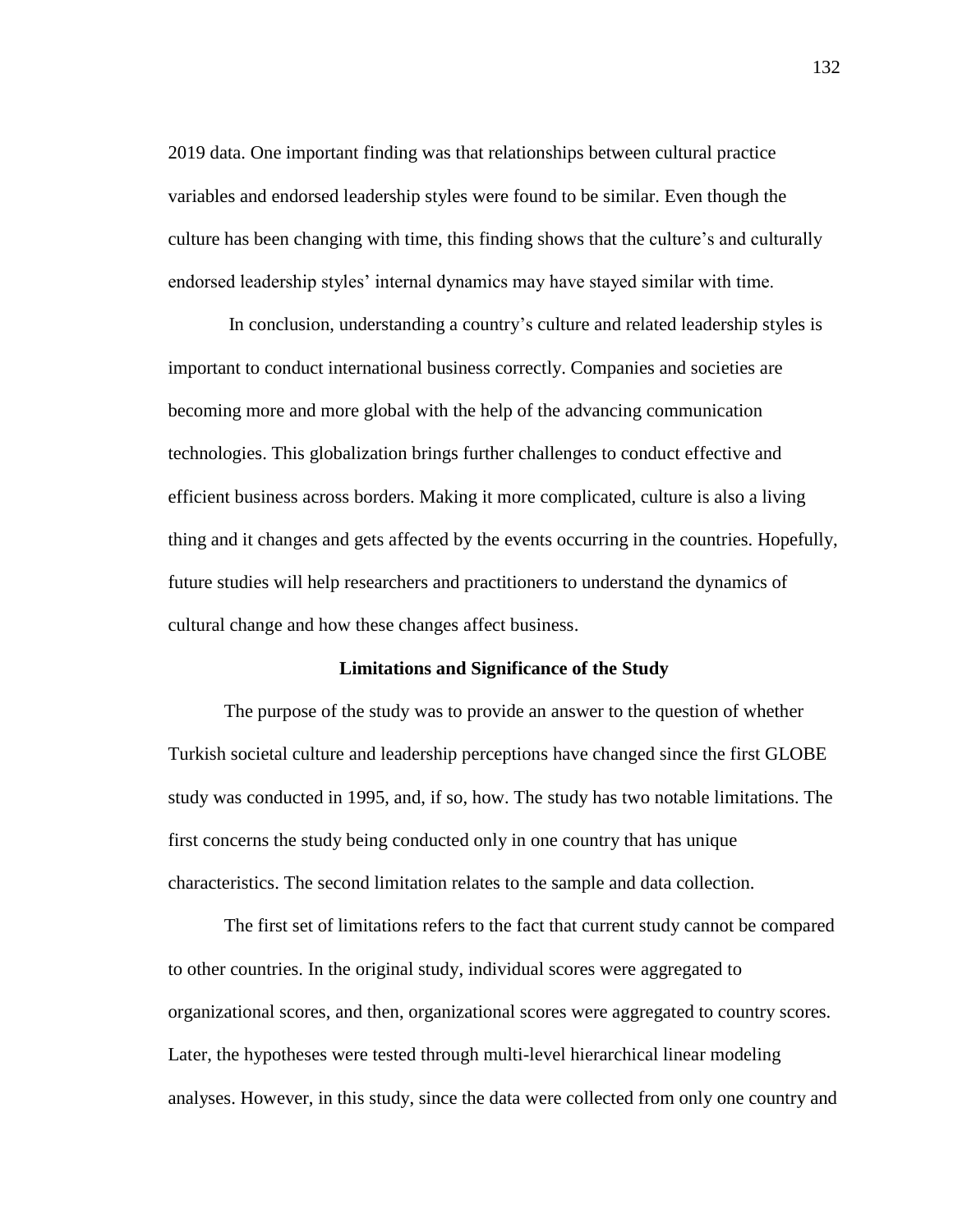cross-country analysis could not be made, the level of analysis was inherently different. For example, societal level tests could not be performed because multiple society scores were not available. Instead, organizational and individual level analyses (where applicable) were performed. Furthermore, in the original study, a method known as test banding was used (Cascio et al., 1991) where societal scores were grouped into bands and the scores in the bands were not considered meaningfully different (Hanges et al., 2004). Since the 2019 study was performed in only one country, the current study had to use the bands of the 1995 study to decide whether Turkey's band has changed or not. As a result, if the other 61 societies had changed since 1995, the values of the bands could be different and could have affected the bands in 2019.

Moreover, as this study is a single country study, the level of analysis also differed from the original GLOBE study. In the original study, analyses were conducted on an organizational and societal level (as they had cross-country variance in their country), but this study was on the individual and organizational level which could have affected correlation results between societal and leadership dimensions. Nevertheless, the results allow for conclusions regarding the specific dimensions under study and comparison of those dimensions to the 1995 study to see how Turkey's culture has evolved. The fact that the overall findings were similar to those in 1995 is a noteworthy finding for future research.

The case study approach used in the qualitative part also had limitations because case studies are based on the researcher's interpretation, cannot be generalized to the broader population, and are difficult to replicate. Another limitation of the sample is the subjectivity of qualitative participants. Because of the political climate and existing

133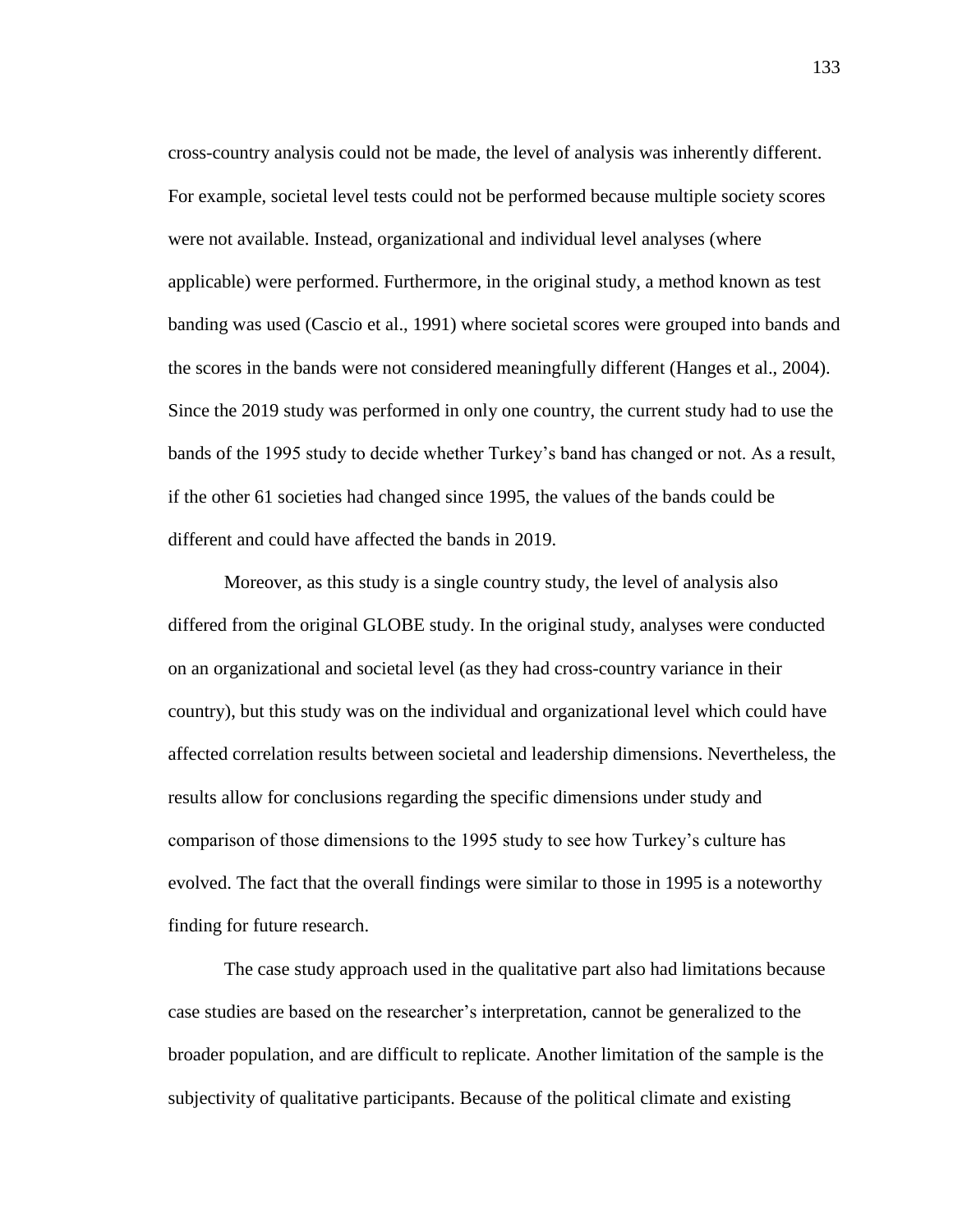martial law in Turkey, it is likely that participants may have hesitated to share their views on leadership questions openly. Lastly, the data were collected at one time so that common method bias may affect the results. However, this data collection method was in line with the 1995 study, so it was not changed for replication purposes.

Lastly, it is also worth mentioning the researcher's subjectivity as an interviewer of the qualitative data collection process. As a Turkish and professional who worked in Turkey for more than 15 years, I had some preconceptions about Turkish culture and what has been changing. Similar to Peshkin's (1988) Ethic-Maintenance intrinsic subjectivity — mine has no religious base — I have beliefs, a value system, experiences and observations that might have had an impact on the study, especially in the data collection and analysis parts of the qualitative research. I was aware of my subjectivity and tried to prevent potential influence by continually monitoring and taming my subjectivity (Peshkin, 1988). On the other hand, my background and first-hand knowledge of the Turkish culture and society were potentially beneficial as it enhanced my ability to interact with the participants during interviews and to access organizations.

While these limitations are significant, the study is prominent and has the potential to illustrate the factors and length of time that may cause a shift in a nation's culture. This study is also unique in terms of allowing the researcher to analyze how gender, education level, age, and generations are affected differently by the same factors. Another significance of the study is data triangulation. The data from the qualitative research has strengthened the research by providing possible explanations to quantitative findings and has deepened the understanding of the phenomena. Finally, not only did the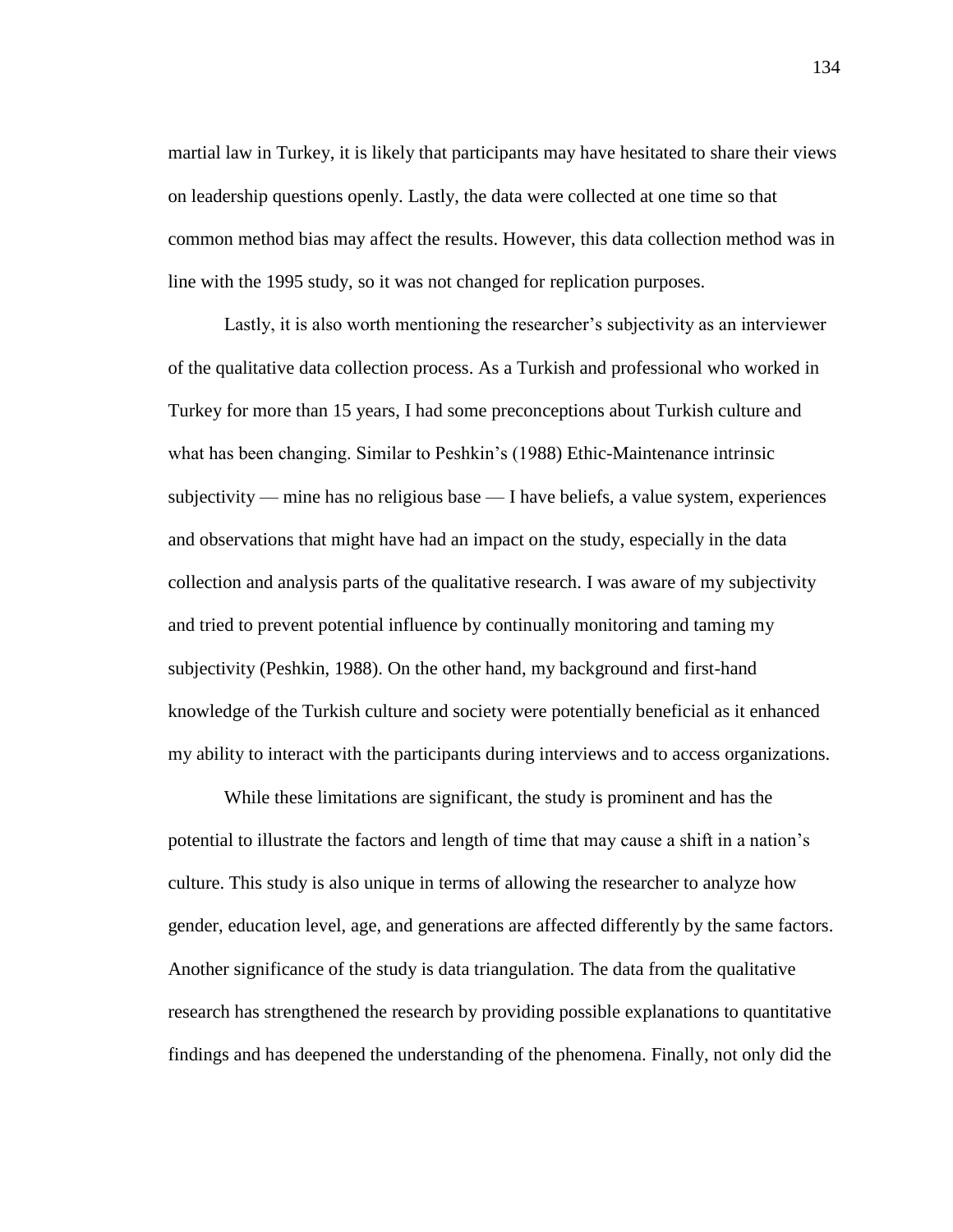qualitative research verify the findings, but also offered new research questions for future studies which will be covered in the next section.

#### **Future Research and Conclusions**

This study can open up some new discussions in the existing literature with its future research recommendations. First, the study may have some implications for the GLOBE Project. Initially, GLOBE was planned as a four-phase study. In the first two phases, the researchers developed the cultural framework and its measurement, conducted the 62-country research and published their results. In the third phase, the focus shifted more to leadership and data were collected from over 1000 CEOs and more than 5000 Top Management Team (TMT) members across cultures and countries. Currently, the last phase is running (GLOBE 2020) and is focused on the same question as this study: whether the culture has changed or not and what are the drivers and dynamics of culture shift (Study 1). GLOBE will also research the relationship between national culture, leadership and organizational practices (Study 2). In the last phase, GLOBE will expand to 136 countries and collect data from 300-500 middle managers. The data collection is expected to be completed by late 2019. GLOBE can use the findings of this study to modify their process such as comparing generations, analyzing gender differences and reviewing assumptions regarding the headquarters of sample organizations.

The findings suggest that significant events occurring in the last 24 years affected some societal practices, but not all of them. Five out of nine cultural practices and three out of six leadership styles have stayed the same – as bands – in the same timeline. New research may focus on identifying which external factors affect which dimensions and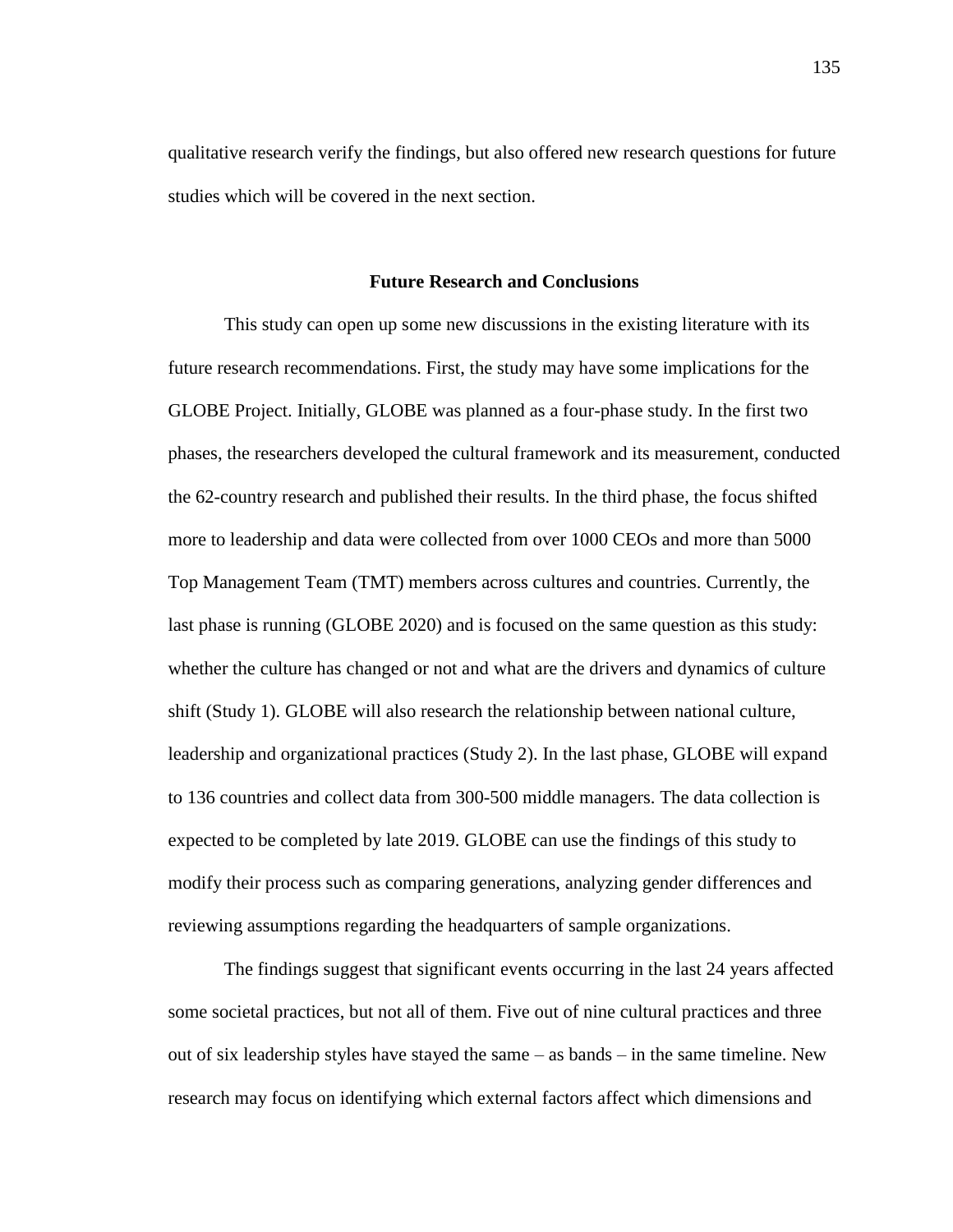how societies can control them. In this case, there are two directions to be taken. First, there may be additional single-country studies focusing on the role of major local events (e.g., political, economic and social) and identifying which dimensions have changed. Secondly, some of these events were also global events that could have affected many countries, rather than a local event affecting a single state. Hence, these events could have effects on the societies in several countries as well. In addition to the significant events' influence on culture dimensions not being uniform, these events may also affect different countries in different ways. As a result, the position of Turkey in the Middle East cluster may have changed, not because of major changes in Turkey, but because the other countries in the cluster may have shifted in other directions. Future research could determine whether global changes have affected the GLOBE clusters and researchers should look at some other countries that are affected by global events and examine whether the changes share commonalities, and, if so, why. These investigations would help researchers to understand the change processes in the cultures within or outside the sovereign boundaries.

While the survey method allows for broad generalizations, conducting qualitative research to provide rich data regarding cultural and social shifts and their potential impact would be highly informative. The results of the survey in this study does show some shifts in some cultural variables. More extensive interviews may allow researchers to gain a better understanding of how and why those shifts have occurred while other dimensions have remained the same. For example, a qualitative follow up could answer why females think Gender Egalitarianism has improved in Turkey. In addition,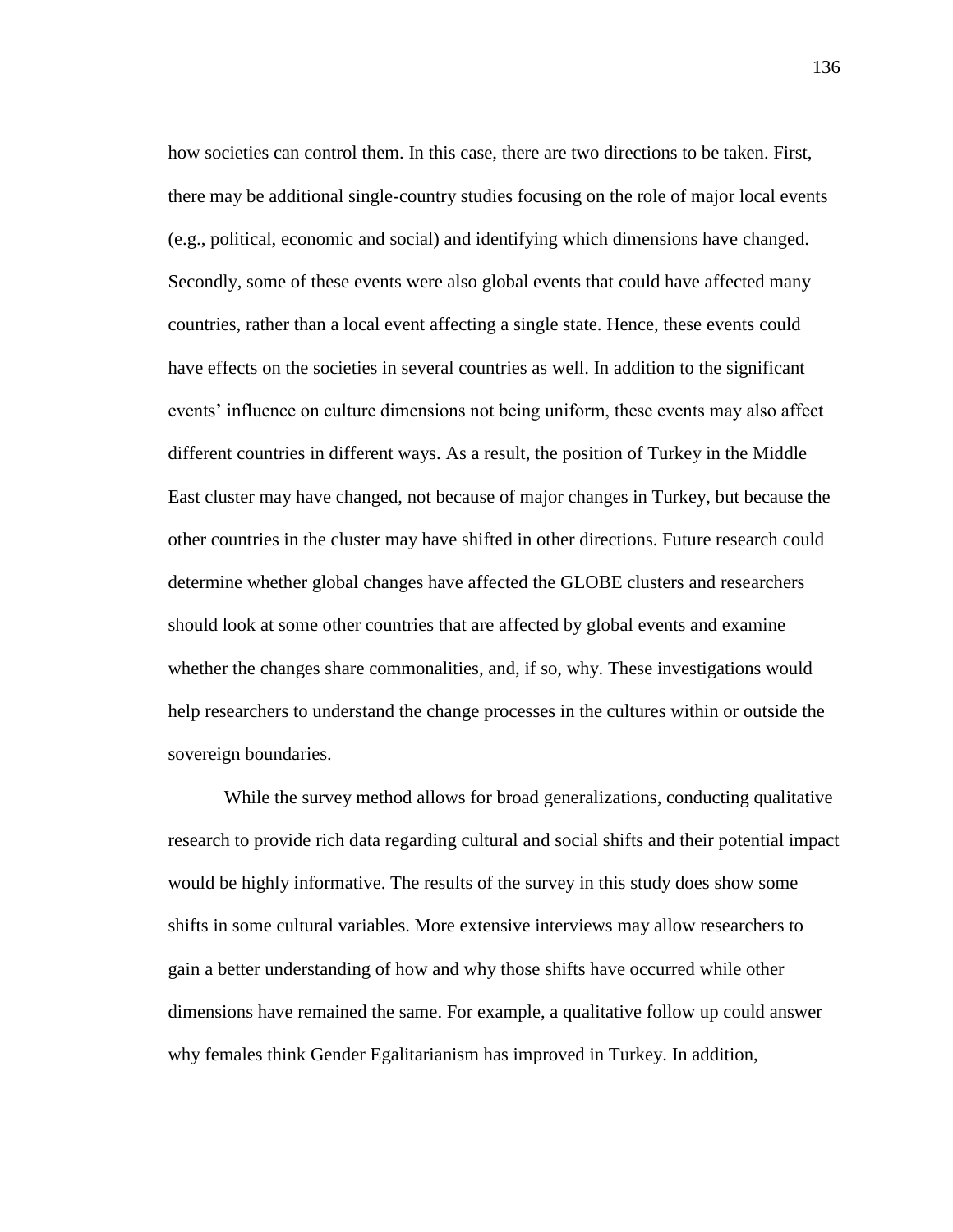millennials could be interviewed for their leadership perception which could shed some light on the quantitative findings regarding age.

A factor that has not been included in cross-cultural leadership research such as GLOBE is the potential for gender differences. This study analyzed gender differences and identified how the same events influenced each gender, specifically how Gender Egalitarianism is perceived. Global research would discover whether gender is a factor and if each gender shows similar patterns all over the world. More specifically, a comprehensive study on the perception of each gender about Gender Egalitarianism is crucial in the era of efforts toward closing the gender gap for leadership positions.

Moreover, this study looked into generational differences, something that has also been overlooked in cross-cultural studies. The results of this study indicate that the older a person gets, the more s/he is likely to endorse Charismatic/Value-Based, Team-Oriented, Humane-Oriented and Autonomous leadership. Similar to gender, future research should consider how generational similarities and differences may impact cultural values and leadership ideals. As opposed to previous generations, Millennials and members of Generation Z use the same technology to connect such as Facebook, Instagram, and Twitter which may impact both how and how fast culture changes. New research may illustrate the effect of these new technologies on nations' cultures.

Finally, the results demonstrate that the more formal education a respondent has, the more likely s/he is to endorse Team-Oriented Leadership and Charismatic/Value-Based leadership. This finding also needs to be explored to understand the effect of education on leadership expectations.

137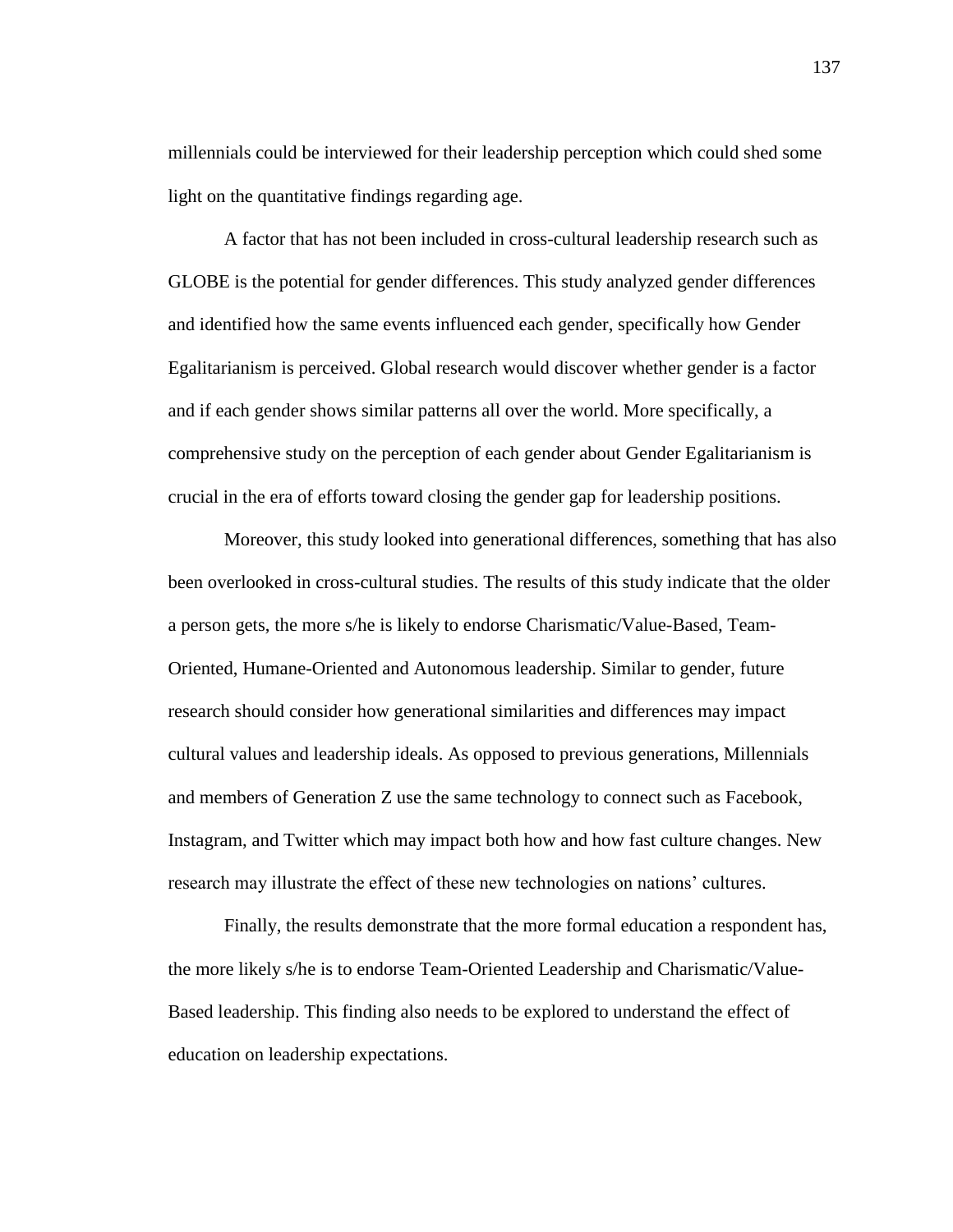Overall, Turkish society has been undergoing significant political, economic and technological changes, and these changes also seem to be reflected in the cultural practices as well as culturally endorsed leadership styles. By coupling the replication of GLOBE study in Turkey with the interviews, this study provided answers to what has changed, why Turkish culture evolved and what are some implications of these changes. In conclusion, findings show that Turkish society has moved towards stronger values in each dimension they represented in 1995.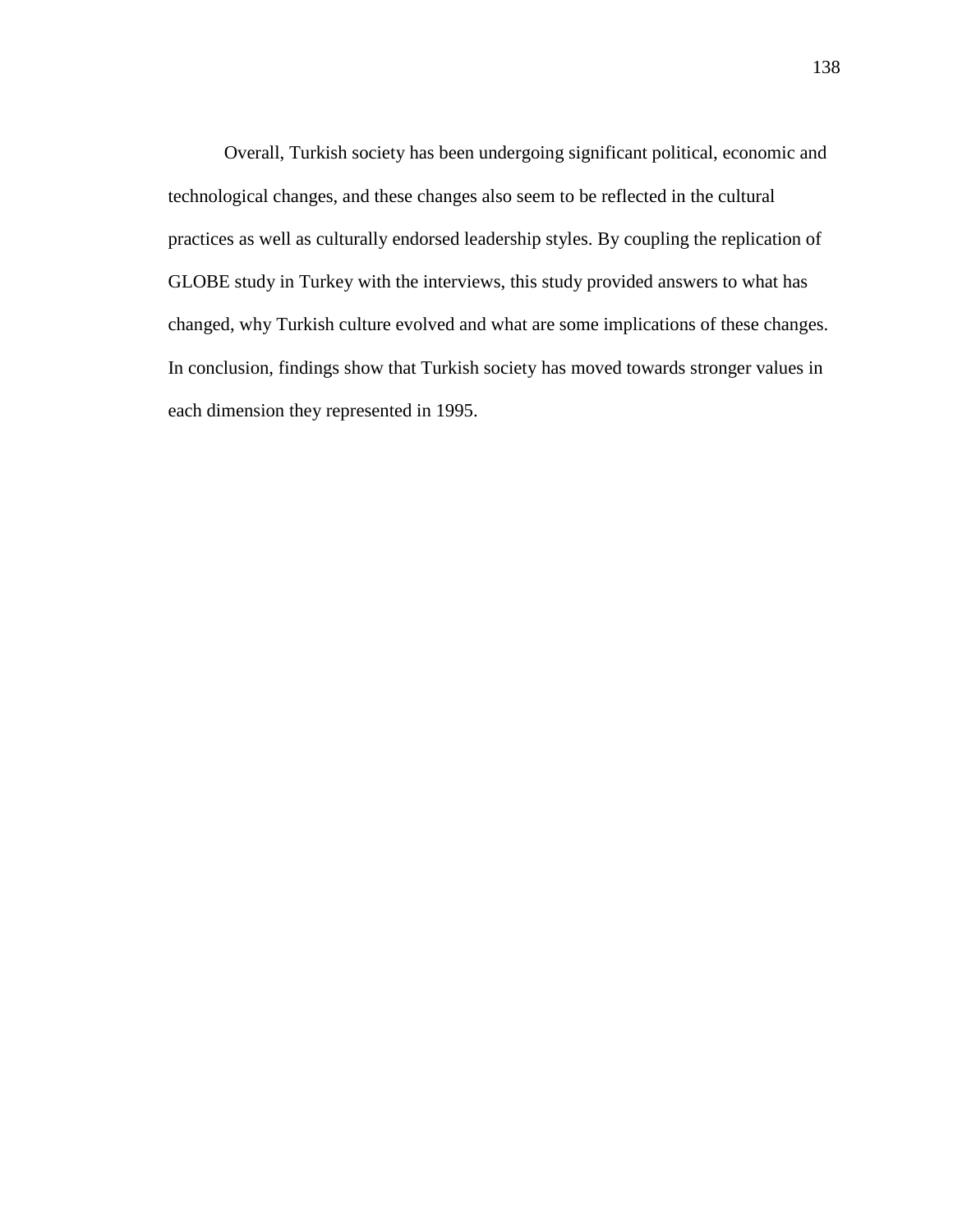#### **REFERENCES**

- Acar, F. (1991). Women in academic science careers in Turkey. In V. Stolte-Heiskanen, F. Acar, N. Ananiveva, D. Guadart, & R. Fürst-Dilic (Eds.), *Women in science: Token women or gender equality* (pp. 147–171). New York, NY: St. Martin's Press.
- Amnesty International. (2013). *Gezi park protests: Brutal denial of the right to peaceful assembly in Turkey*. Retrieved from

https://www.amnestyusa.org/files/eur440222013en.pdf

- Ashkanasy, N. M. (2002). Leadership in the Asian century: Lessons from GLOBE. *International Journal of Organizational Behavior, 5*, 150-163.
- Ashkanasy, N. M., Trevor-Roberts, E., & Earnshaw, L. (2002). The Anglo cluster: Legacy of the British empire. *Journal of World Business*, *37*(2), 28-39. doi:10.1016/S1090-9516(01)00072-4
- Bakacsi, G., Sandor, T., Andras, K., & Viktor, I. (2002). Eastern European cluster: Tradition and transition. *Journal of World Business, 37*, 69-80. doi:10.1016/S1090-9516(01)00075-X
- Black, J. S., & Mendenhall, M. (1990). Cross-cultural training effectiveness: A review and a theoretical framework for future research. *Academy of Management Review*, 15(1), 113-136. doi:10.5465/AMR.1990.11591834
- Brett, J. M., & Okumura, T. (1998). Inter-and intracultural negotiation: US and Japanese negotiators. *Academy of Management Journal*, *41*, 495-510. doi:10.2307/256938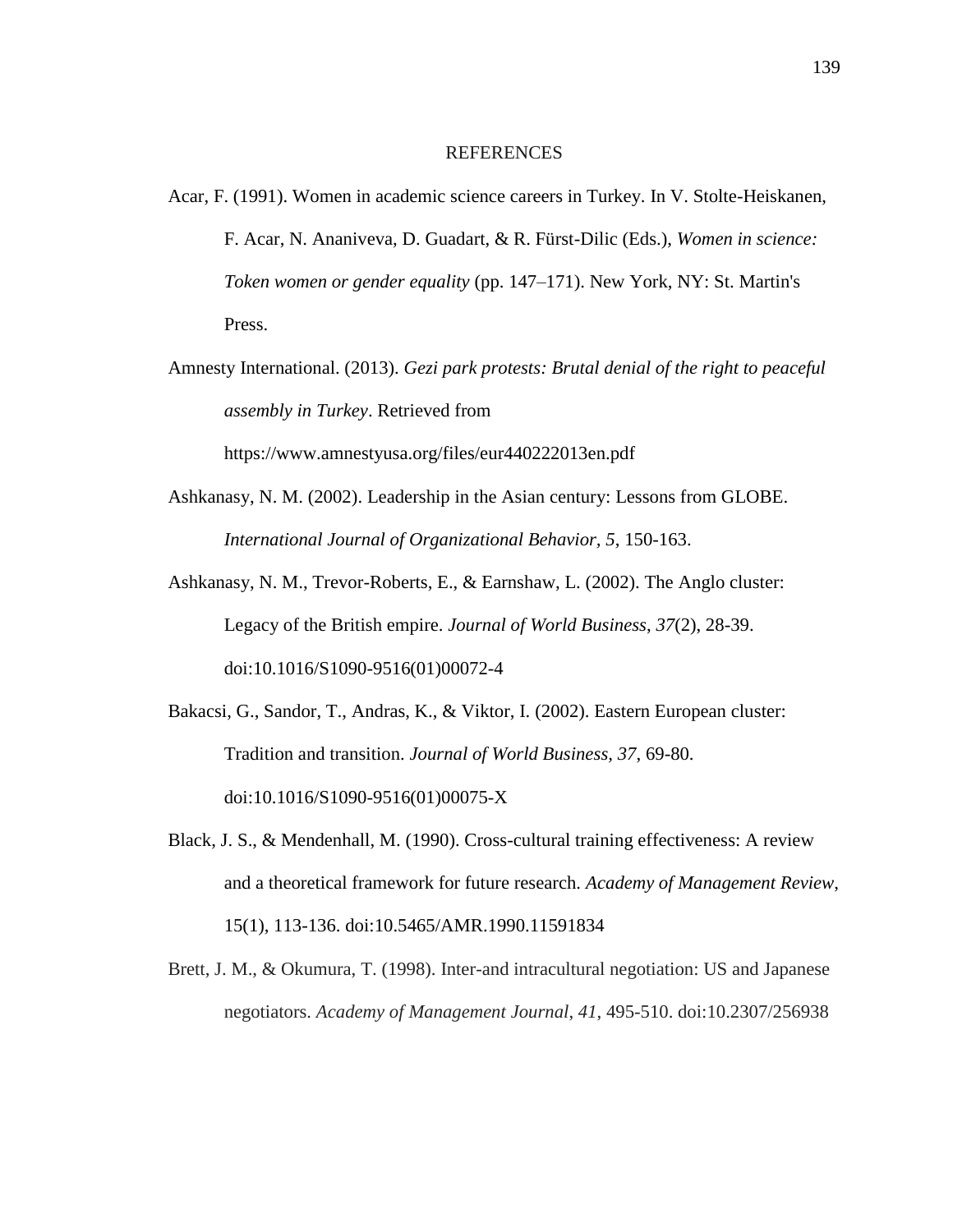- Cascio, W. F., Outtz, J., Zedeck, S., & Goldstein, I. L. (1991). Statistical implications of six methods of test score use in personnel selection. *Human Performance*, *4*, 233- 264. doi:10.1207/s15327043hup0404\_1
- Central Intelligence Agency (CIA). (2019). *The world factbook: Turkey*. Retrieved from https://www.cia.gov/library/publications/the-world-factbook/geos/tu.html
- Chhokar, J. S., Brodbeck, F. C., & House, R. J. (Eds.). (2007). *Culture and leadership across the world: The GLOBE book of in-depth studies of 25 societies.* New York, NY: Taylor & Francis.
- Cottle, T. J. (1968). The location of experience: A manifest time orientation. *Acta Psychologica*, *28*, 129-149. doi:10.1016/0001-6918(68)90009-7.
- Creswell, J. W., & Clark, V. L. P. (2017). *Designing and conducting mixed methods research*. Los Angeles, CA: SAGE.
- Creswell, J. W., Plano Clark, V. L., Gutmann, M. L., & Hanson, W. E. (2003). Advanced mixed methods research designs. In A. Tashakkori & C. Teddlie (Eds.), *Handbook of mixed methods in social and behavioral research* (pp. 209-240). Thousand Oaks, CA: SAGE.
- Creswell, J. W., & Tashakkori, A. (2007). Differing perspectives on mixed methods research. *Journal of Mixed Methods Research*, *1*, 303-308, doi: 10.1177/1558689807306132
- De Luque, M. S., & Javidan, M. (2004). Uncertainty avoidance. In R. J. House, P. J. Hanges, M. Javidan, P. W. Dorfman, & V. Gupta (Eds), *Leadership, culture, and organizations: The GLOBE study of* 62 *societies* (pp. 602-653). Thousand Oaks, CA: SAGE.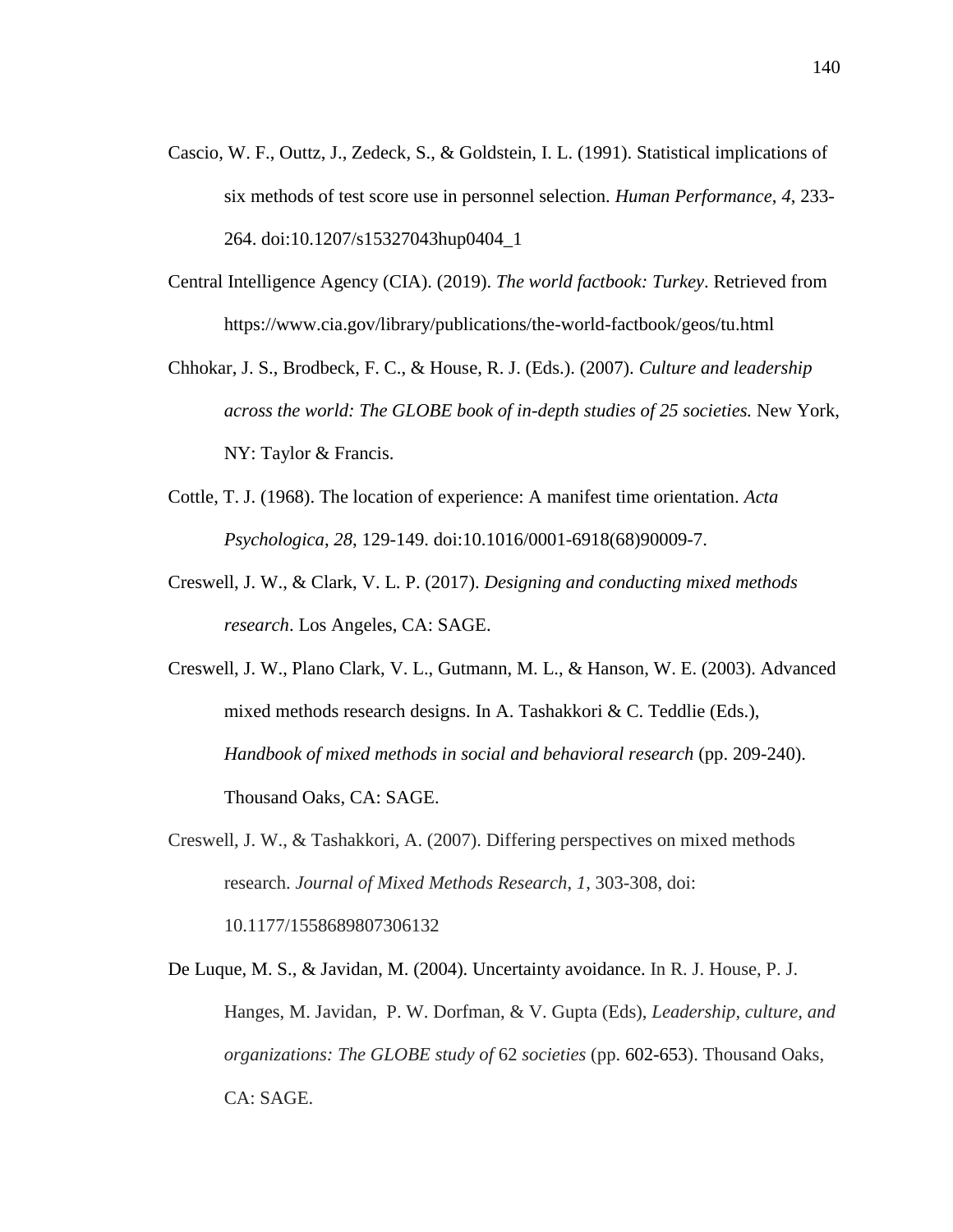- De Luque, M. S., Lelchook, A. M., & Quigley, N. R. (2015). Project GLOBE: Insights into the study of culture and leadership. In C. L. Cooper, M. Vodosek, D. N. Hartog, & J. M. McNett (Eds.), *Wiley encyclopedia of management* (pp. 1-9). doi:10.1002/9781118785317.weom060096
- Dickson, M. W., Aditya, R. N., & Chhokar, J. S. (2000). Definition and interpretation in cross-cultural organizational culture research: Some pointers from the GLOBE research program. In N. Ashkanasy, C. Wilderom, & M. Petersen (Eds.), *Handbook of organizational culture and climate* (pp. 447–464). Thousand Oaks, CA: SAGE.
- Dilber, M. (1967). *Management in the Turkish private sector industry*. Ann Arbor, MI: University Microfilms.

Dobbs, R., Smit, S., Remes, J., Manyika, J., Woetzel, J., & Agyenim-Boateng, Y. (2013). *Urban world: The shifting global business landscape*. Retrieved from https://www.mckinsey.com/~/media/McKinsey/Featured Insights/Urbanization/Urban world The shifting global business landscape/MGI\_Urban\_world3\_Full\_report\_Oct2013.ashx

- Dorfman, P., Javidan, M., Hanges, P., Dastmalchian, A., & House, R. (2012). GLOBE: A twenty-year journey into the intriguing world of culture and leadership. *Journal of World Business, 47*, 504-518. doi:10.1016/j.jwb.2012.01.004
- Esmer, Y. (2012). *Türkiye değerler atlası 2012 değişimin kültürel sınırları*. İstanbul, Turkey: Bahçeşehir Üniversitesi Yayınları.
- Flyvbjerg, B. (2011). Case study. In N. Denzin & Y. Lincoln (Eds.), *The SAGE handbook of qualitative research* (4<sup>th</sup> ed., pp.301-316). Thousand Oaks, CA: SAGE.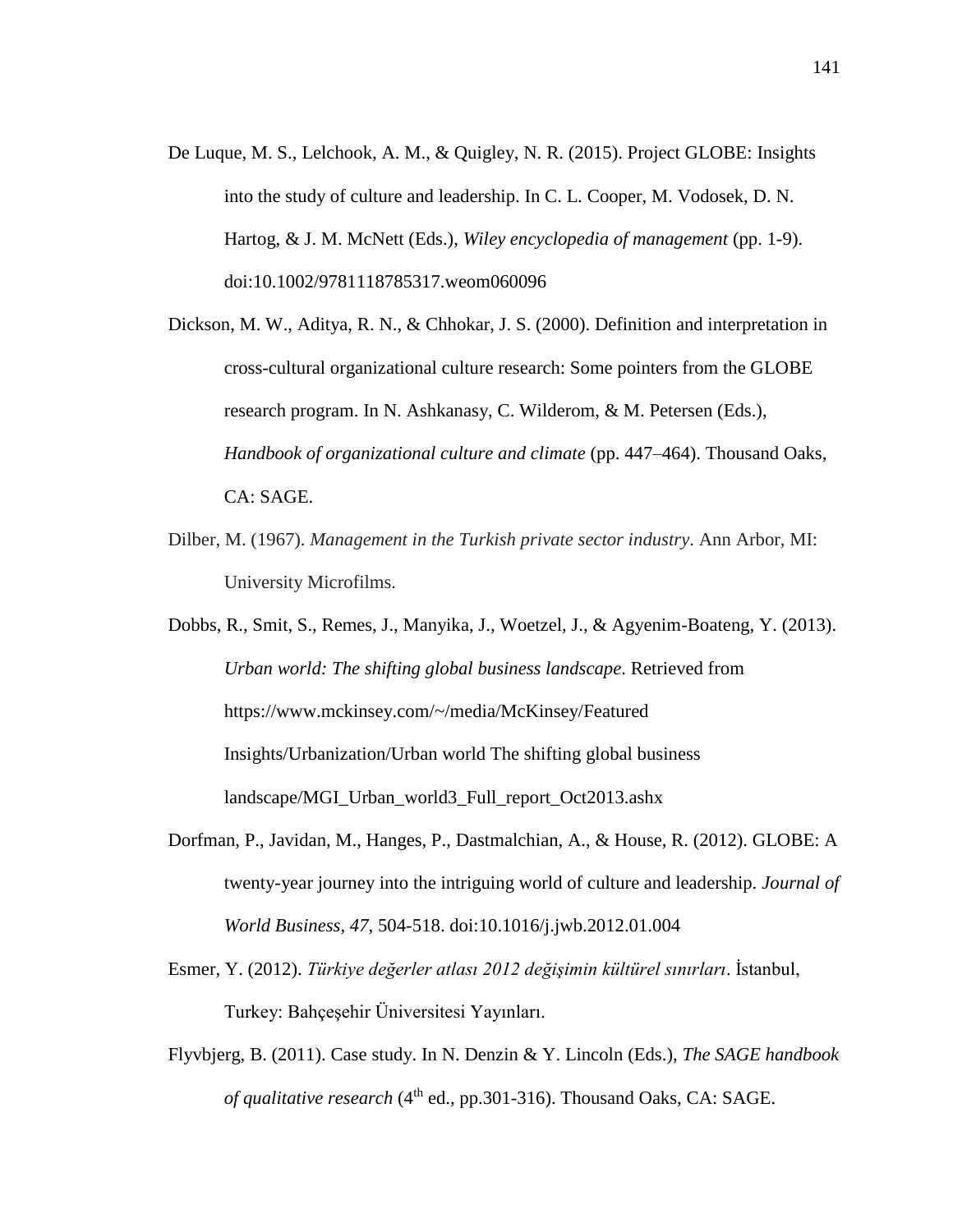Francis, T., & Hoefel, F. (2019). 'True gen': generation z and its implications for companies. Retrieved from https://www.mckinsey.com/industries/consumerpackaged-goods/our-insights/true-gen-generation-z-and-its-implications-forcompanies

Friedman, T. L. (2016). *Thank you for being late*. New York, NY: Macmillan.

- Global Leadership and Organizational Behavior Effectiveness (GLOBE). (n.d.). Retrieved from https://globeproject.com/
- Goldstein, H. (1995). Hierarchical data modeling in the social sciences. *Journal of Educational and Behavioral Statistics, 20*, 201-204. doi: 10.2307/1165357
- González, S., & Smith, C. (2017). The accuracy of measures of institutional trust in household surveys: Evidence from the OECD trust database. *OECD Statistics Working Papers*, *2017*(11), 1-38. OECD Publishing, Paris.
- Göregenli, M. (1997). Individualist-collectivist tendencies in a Turkish sample. *Journal of Cross-Cultural Psychology*, *28*, 787-794. doi:10.1177/0022022197286009
- Graen, G. B. (2006). In the eye of the beholder: Cross-cultural lesson in leadership from project GLOBE: A response viewed from the third culture bonding (TCB) model of cross-cultural leadership. *Academy of Management Perspectives*, *20*(4), 95- 101. doi:10.5465/AMP.2006.23270309
- Grove, C. N. (2005). Worldwide differences in business values and practices: Overview of GLOBE research findings. *GroveWell.* Retrieved from https://www.grovewell.com/wp-content/uploads/pub-GLOBE-dimensions.pdf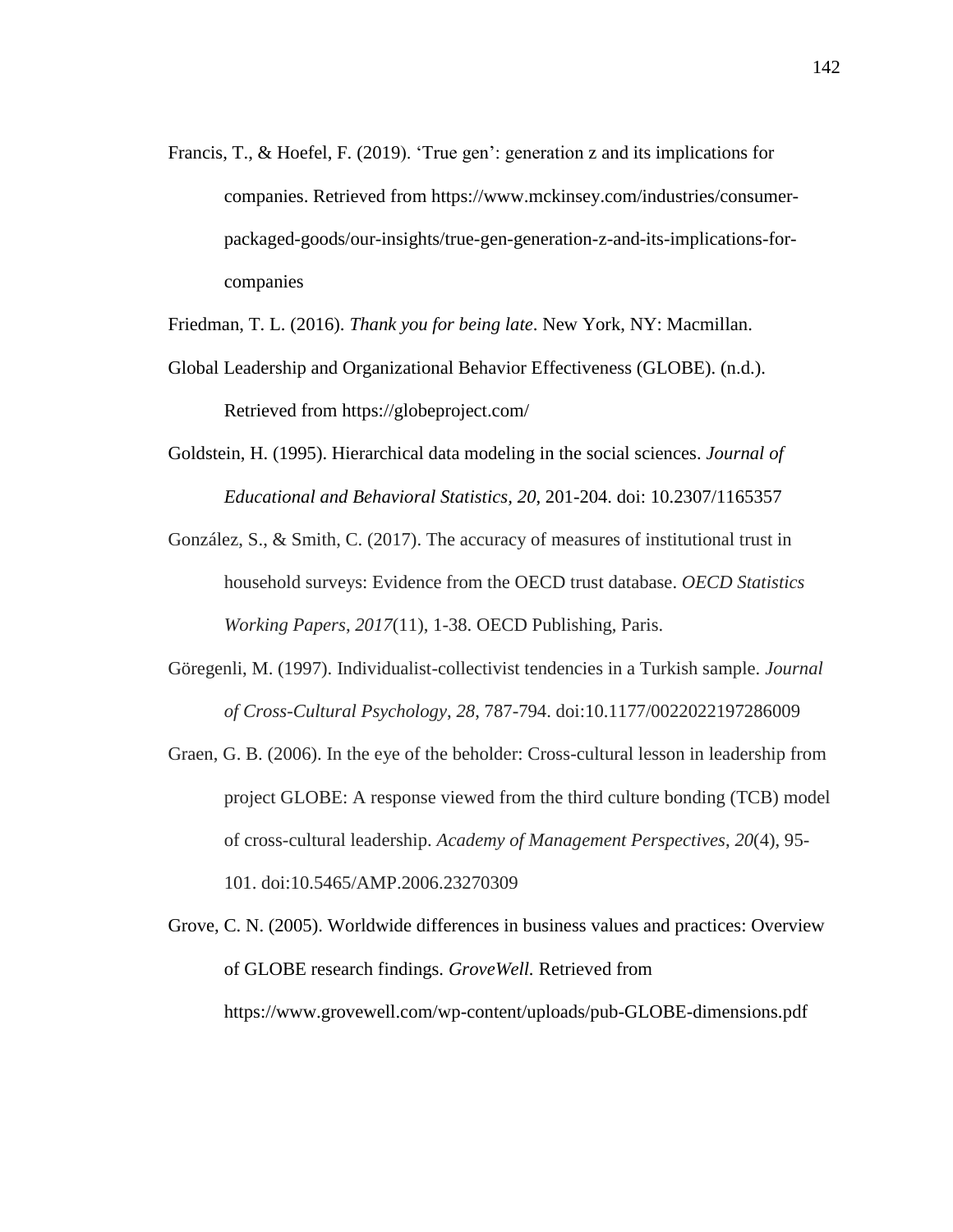- GRT. (2012). *Global Relocation Trends 2012 Survey Report*. Brookfield Global Relocation Services, LLC. Retrieved from https://espritgloballearning.com/wpcontent/uploads/2011/03/2012-Brookfield-Global-Relocations-Trends-Survey.pdf
- Gulliksen, H. (1950). Intrinsic validity. *American Psychologist*, 5(10), 511 doi: 10.1037/h0054604
- Gupta, V., Hanges, P. J., & Dorfman, P. (2002). Cultural clusters: Methodology and findings. *Journal of World Business*, *37*(1), 11-15. doi:10.1016/S1090- 9516(01)00070-0
- Gupta, V., Surie G., Javidan, M., & Chhokar, J. (2002). Southern Asia cluster: Where the old meets the new? *Journal of World Business, 37*, 16-27. doi:10.1016/S1090- 9516(01)00071-2
- Gürbüz, E. (1988). *A measurement of sex-trait stereotypes* (Doctoral dissertation, Bogazici University, Institute for Graduate Studies in Social Sciences, Istanbul, Turkey).
- Hanges, P. J., Aiken, J. R., Park, J., & Su, J. (2016). Cross-cultural leadership: Leading around the world. *Current Opinion in Psychology*, *8*, 64–69. doi: 10.1016/j.copsyc.2015.10.013

Hanges, P. J., Dickson, M. W., & Sipe, M. T. (2004). Rationale for GLOBE statistical analyses: Societal rankings and test of hypotheses. In R. J. House, P. J. Hanges, M. Javidan, P. W. Dorfman, & V. Gupta, (Eds), *Leadership, culture, and organizations: The GLOBE study of* 62 *societies* (pp. 219-234). Thousand Oaks, CA: SAGE.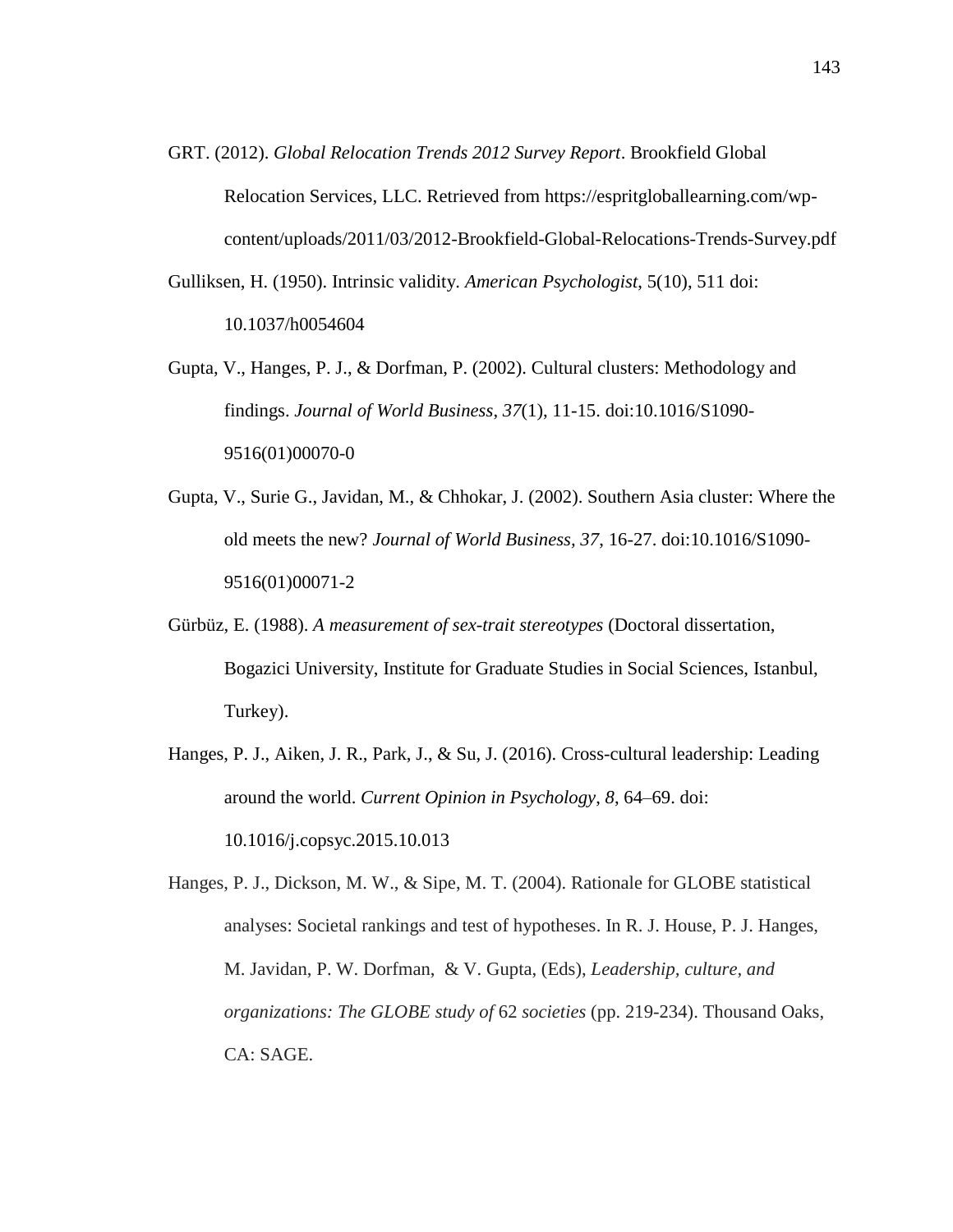Helson, R., Jones, C., & Kwan, V. S. (2002). Personality change over 40 years of adulthood: Hierarchical linear modeling analyses of two longitudinal samples. *Journal of Personality and Social Psychology*, *83*, 752-766. doi:10.1037//0022- 3514.83.3.752

Hofmann, D. A. (1997). An overview of the logic and rationale of hierarchical linear models. *Journal of Management*, *23*, 723-744. doi: 10.1177/014920639702300602

- Hofstede Insight. (2019). *National culture*. Retrieved from https://www.hofstedeinsights.com/models/national-culture/
- Hofstede, G. (1980). Culture and organizations. *International Studies of Management & Organization*, *10*(4), 15-41.
- Hofstede, G. (1994). The business of international business is culture. *International Business Review, 3*, 1-14. doi:10.1016/0969-5931(94)90011-6
- Hofstede, G. (1996). Riding the waves of commerce: A test of Trompenaars' "model" of national culture differences. *International Journal of Intercultural Relations*, *20*, 189-198. doi:10.1016/0147-1767(96)00003-X
- Hofstede, G. (1998). Attitudes, values and organizational culture: Disentangling the concepts. *Organization Studies*, *19*, 477-493. doi: 10.1177/017084069801900305
- Hofstede, G. (2001). *Cultural consequences*. Thousand Oaks, CA: SAGE.
- Hofstede, G. (2006). What did GLOBE really measure? Researchers' minds versus respondents' minds. *Journal of International Business Studies*, *37*, 882-896. Retrieved from http://www.jstor.org/stable/4540391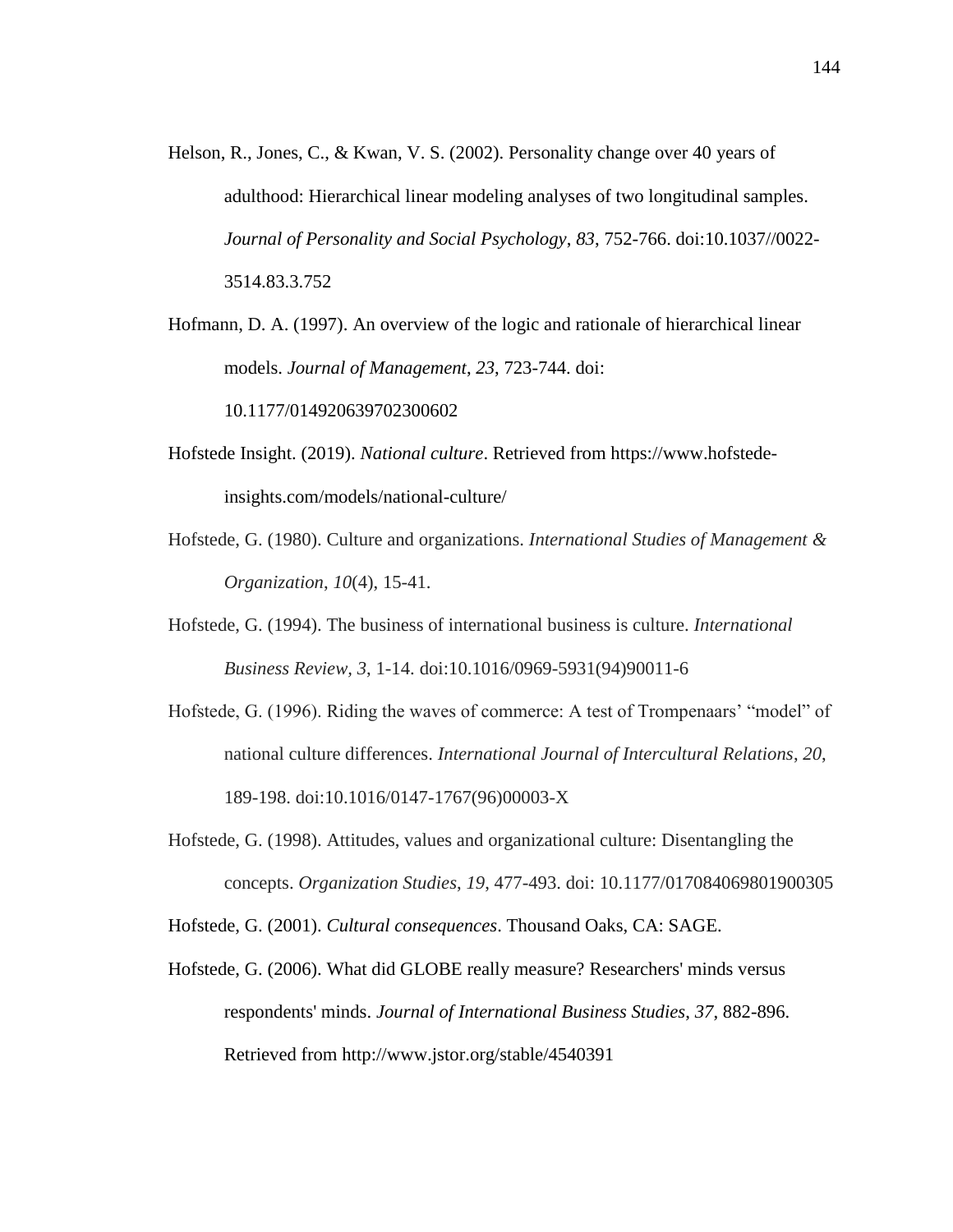- Hoppe, M. (1993). The effects of national culture on the theory and practice of managing R&D professionals abroad. *R&D Management*, *23*, 313–325. doi:10.1111/j.1467- 9310.1993.tb00837.x
- House, R. J., Hanges, P. J., Javidan, M., Dorfman, P. W., & Gupta, V. (2004). *Culture, leadership, and organizations: The GLOBE study of 62 societies*. Thousand Oaks, CA: SAGE.
- House, R. J., Hanges, P. J., Ruiz-Quintanilla, S. A., Dorfman, P. W., Falkus, S. A., & Ashkanasy, N. M. (1999). Cultural influences on leadership and organizations: Project GLOBE. In W. H. Mobley, M. J. Gessner, & V. Arnold (Eds.), *Advances in global leadership* (pp. 171–233). Warrington, England: Emerald.
- House, R. J., Javidan, M., Dorfman, P. W., & De Luque, M. S. (2006). A failure of scholarship: Response to George Graen's critique of GLOBE. *Academy of Management Perspectives*, *20*, 102-114. doi:10.5465/AMP.2006.23270311
- House, R. J., Javidan, M., Hanges, P., & Dorfman, P. W. (2002). Understanding cultures and implicit leadership theories across the globe: An introduction to project GLOBE. *Journal of World Business*, *37*, 3-10. doi:10.1016/S1090- 9516(01)00069-4
- House, R. J., Wright, N. S., & Aditya, R. N. (1997). Cross-cultural research on organizational leadership: A critical analysis and a proposed theory. In P. C. Earley & M. Erez (Eds.), *New perspectives on international/organizational psychology* (pp. 535-625). San Francisco: New Lexington.
- Inelmen, K., Iseri Say, A., & Kabasakal, H. (2004). Participation lethargy in disaster preparedness organizations within the framework of a Turkish CBO. *International*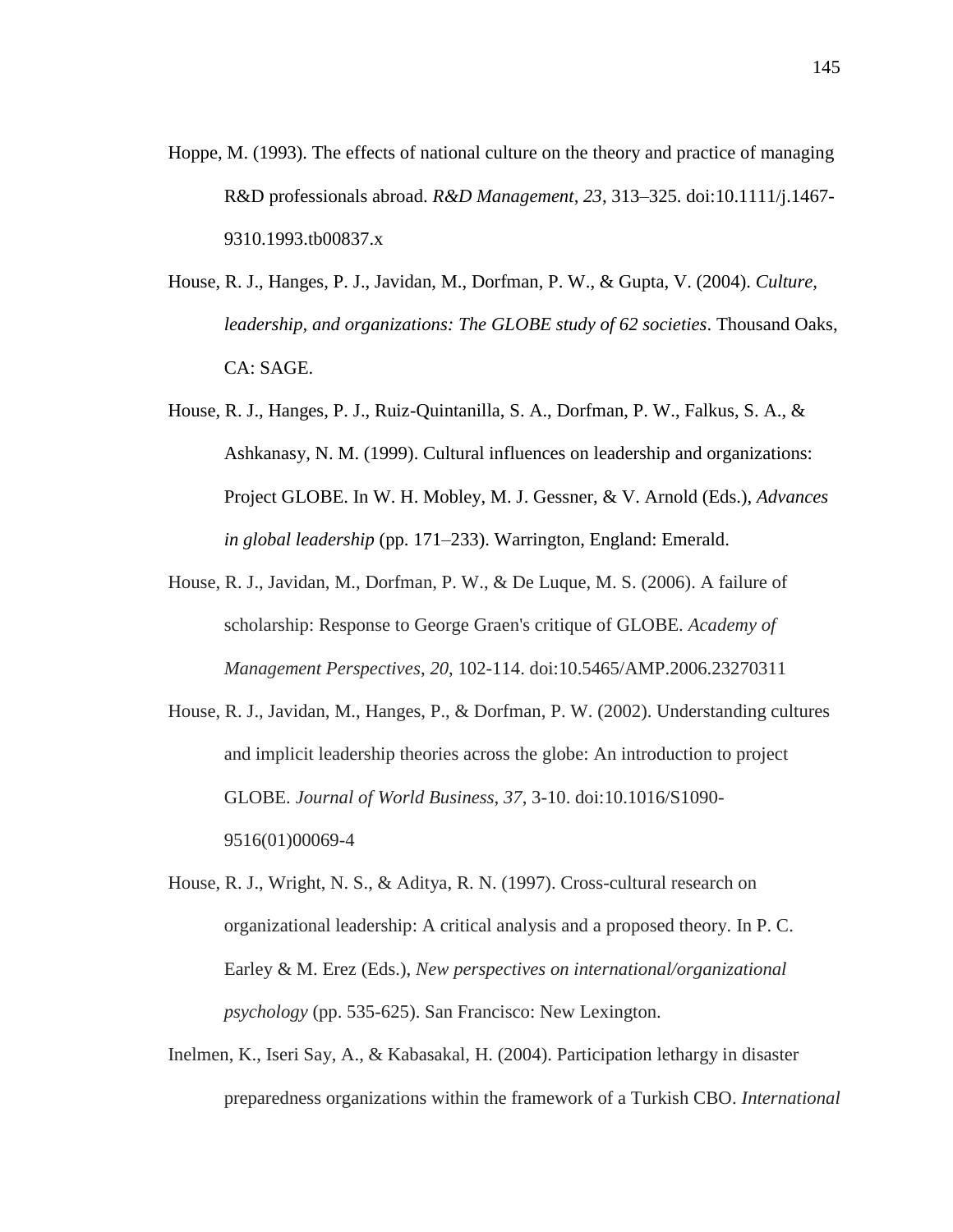*Journal of Sociology and Social Policy*, *24*, 130-158. doi:10.1108/01443330410791082

- Javidan, M., & Dastmalchian, A. (2009). Managerial implications of the GLOBE project: A study of 62 societies. *Asia Pacific Journal of Human Resources*, *47*, 41–58. doi:10.1177/1038411108099289
- Javidan, M., & House, R. J. (2001). Cultural acumen for the global manager: Lessons from Project GLOBE. *Organizational Dynamics*, *29*, 289–305. doi:10.1016/S0090-2616(01)00034-1
- Javidan, M., Dorfman, P. W., De Luque, M. S., & House, R. J. (2006). In the eye of the beholder: Cross cultural lessons in leadership from project GLOBE. *The Academy of Management Perspectives*, *20*, 67-90. doi:10.5465/AMP.2006.19873410
- Javidan, M., House, R. J., Dorfman, P. W., Hanges, P. J., & De Luque, M. S. (2006). Conceptualizing and measuring cultures and their consequences: A comparative review of GLOBE's and Hofstede's approaches. *Journal of International Business Studies*, *37*, 897-914. doi:10.1057/palgrave.jibs.8400234
- Javidan, M., Stahl, G. K., Brodbeck, F., & Wilderom, C. (2005). Cross-border transfer of knowledge: Cultural lessons from Project GLOBE. *Academy of Management Executive*, *19*, 59-76. doi:10.5465/AME.2005.16962801
- Jesuino, J. C. (2002). Latin Europe cluster: From south to north. *Journal of World Business*, *37*, 81-89. doi:10.1016/S1090-9516(01)00076-1
- Kabasakal, H., & Bodur, M. (2002). Arabic cluster: A bridge between East and West. *Journal of World Business*, *37*, 40-54. doi:10.1016/S1090-9516(01)00073-6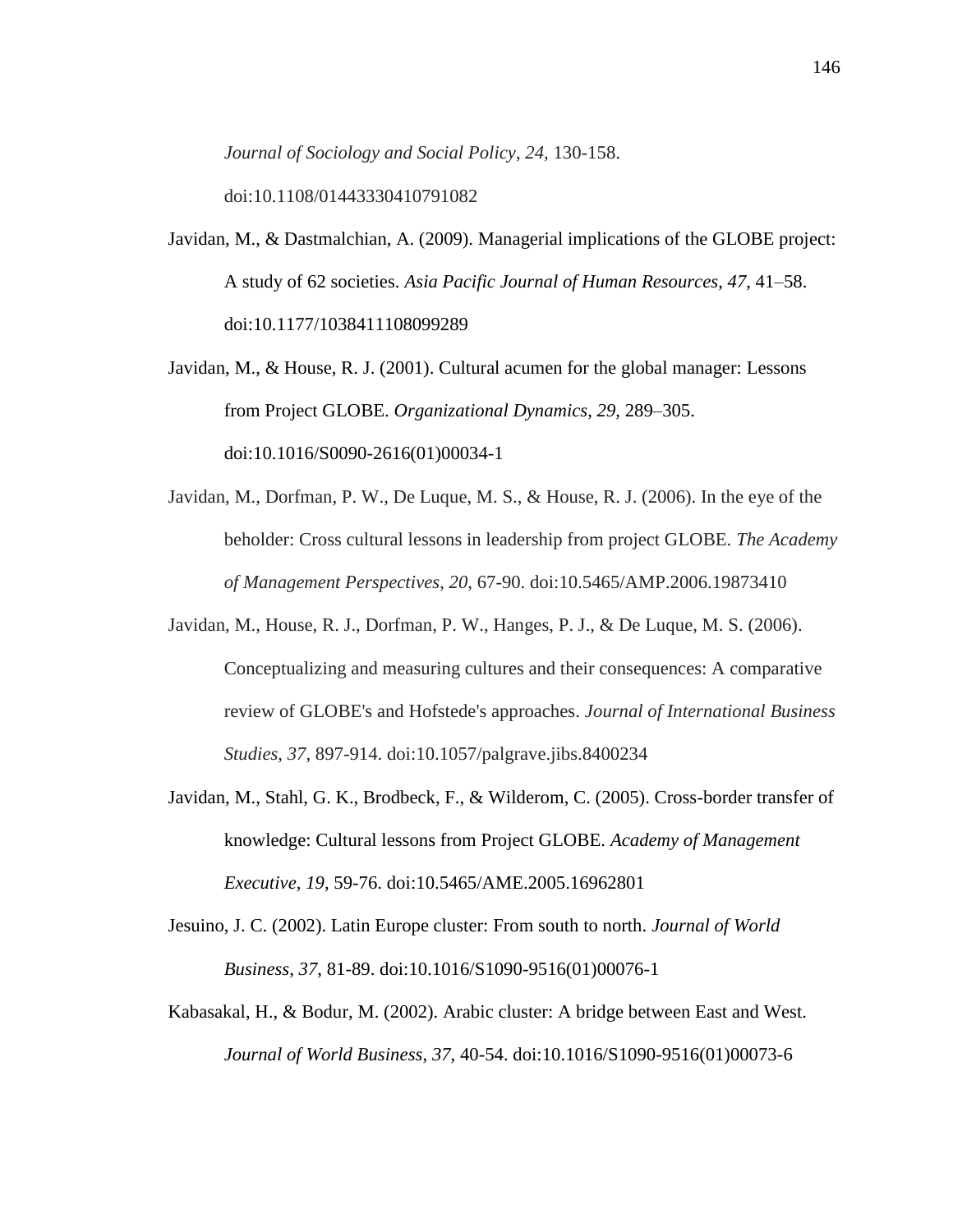- Kabasakal, H., & Bodur, M. (2007). Leadership and culture in Turkey: A multifaceted phenomenon. In J. S. Chhokar, F. C. Brodbeck, & R. J. House (Eds.), *Culture and leadership across the world: The GLOBE book of in-depth studies of 25 Societies*, (pp. 835-874). New York, NY: Taylor & Francis.
- Kabasakal, H., & Dastmalchian, A. (2001). Introduction to the special issue on leadership and culture in the Middle East. *Applied Psychology*, *50*, 479-488. doi:10.1111/1464-0597.00069
- Kabasakal, H., Dastmalchian, A., Karacay, G., & Bayraktar, S. (2012). Leadership and culture in the MENA region: An analysis of the GLOBE project. *Journal of World Business*, *47*, 519-529. doi:10.1016/j.jwb.2012.01.005
- Kağıtçıbaşı, Ç. (1982). *Sex roles, family & community in Turkey*. Bloomington: Indiana University, Turkish Studies.
- Keating, M. A., Martin, G. S., & Szabo, E. (2002). Do managers and students share the same perceptions of societal culture? *International Journal of Intercultural Relations*, *26*, 633-652. doi:10.1016/S0147-1767(02)00039-1
- Keller, J., Mykhyalyshyn, I., & Timur, S. (2016). The scale of Turkey's purge is nearly unprecedented. *New York Times*. Retrieved from https://www.nytimes.com/interactive/2016/08/02/world/europe/turkey-purgeerdogan-scale.html
- Kluckhohn, F. R., & Strodtbeck, F. L. (1961). *Variations in value orientations*. Evaston, IL: Row, Peterson.
- Landes, D. S. (1998). *The wealth and poverty of nations: Why some are so rich and some so poor*. New York, NY: W.W. Norton.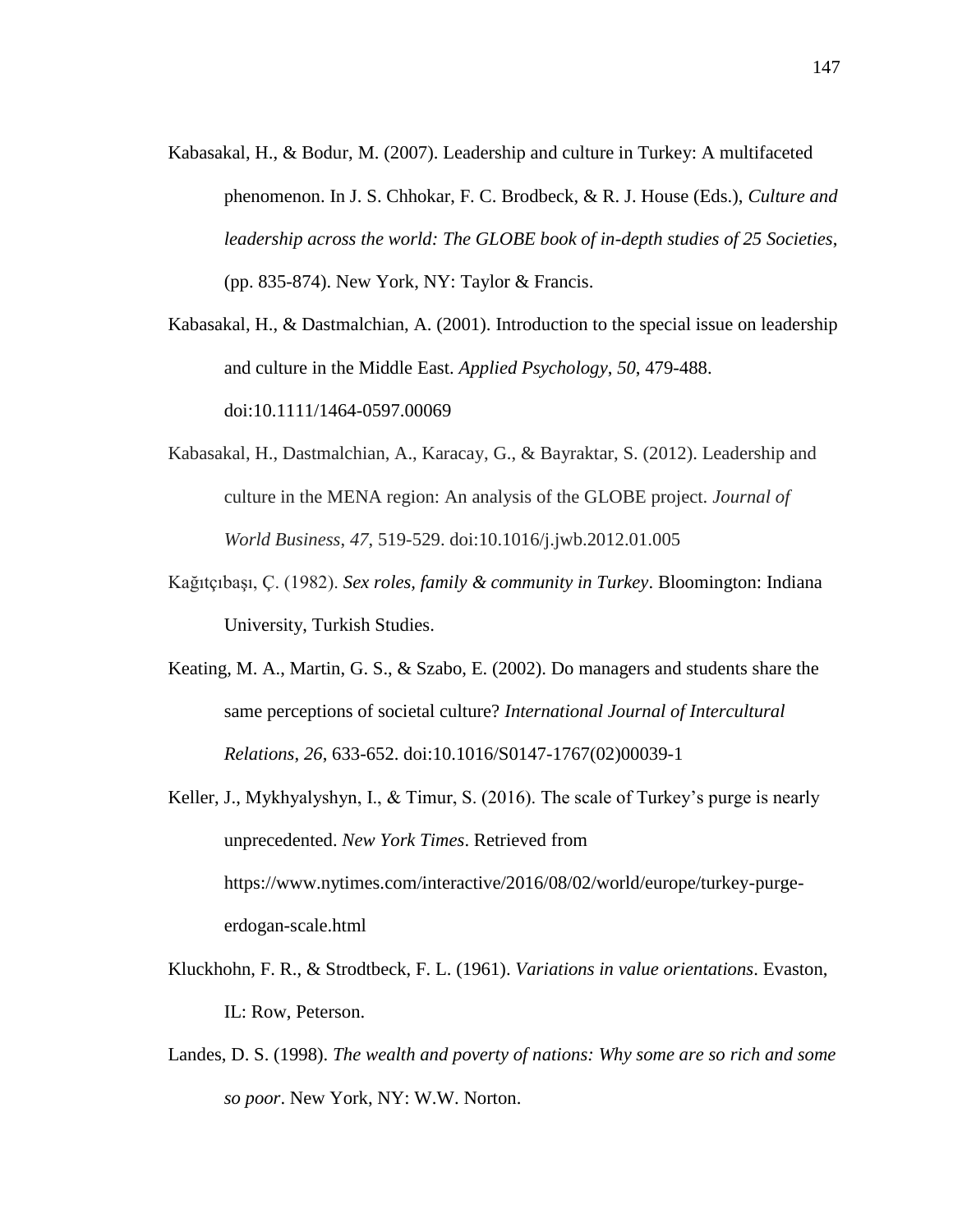Leung, K. (2006). Editor's introduction to the exchange between Hofstede and GLOBE. *Journal of International Business Studies*, *37*, 881-881. doi:10.1057/palgrave.jibs.8400232

Littrell, L. N., Salas, E., Hess, K. P., Paley, M., & Riedel, S. (2006). Expatriate preparation: A critical analysis of 25 years of cross-cultural training research. *Human Resource Development Review*, 5(3), 355-388. doi: 10.1177/1534484306290106

- Lord, R., & Maher, K. (1991). *Leadership and information processing: Linking perception and performance*. Boston, MA: Unwin Hyman.
- Martinelli-Lee, T., & Duncan, K. B. (2015). International joint ventures at the crossroads: Building leadership bridges. In B. Christiansen (Ed.), *Handbook of research on global business opportunities* (pp. 150-167). IGI Global.
- Maseland, R., & Van Hoorn, A. (2009). Explaining the negative correlation between values and practices: A note on the Hofstede-GLOBE debate. *Journal of International Business Studies*, *40*, 527–532. doi:10.1057/jibs.2008.68
- McClelland, D. C. (1985). *Human motivation*. Glenview, IL: Scott, Foresman.
- McCrae, R. R., Terracciano, A., Realo, A., & Allik, J. (2008). Interpreting GLOBE societal practices scales. *Journal of Cross-Cultural Psychology*, *39*, 805-810. doi:10.1177/0022022108323806
- Mensah, Y. M.,  $\&$  Chen, H. Y. (2012). Global clustering of countries by culture An extension.
- Meyer, E. (2014). *The culture map: Breaking through the invisible boundaries of global business* (pp. 252). New York, NY: Public Affairs.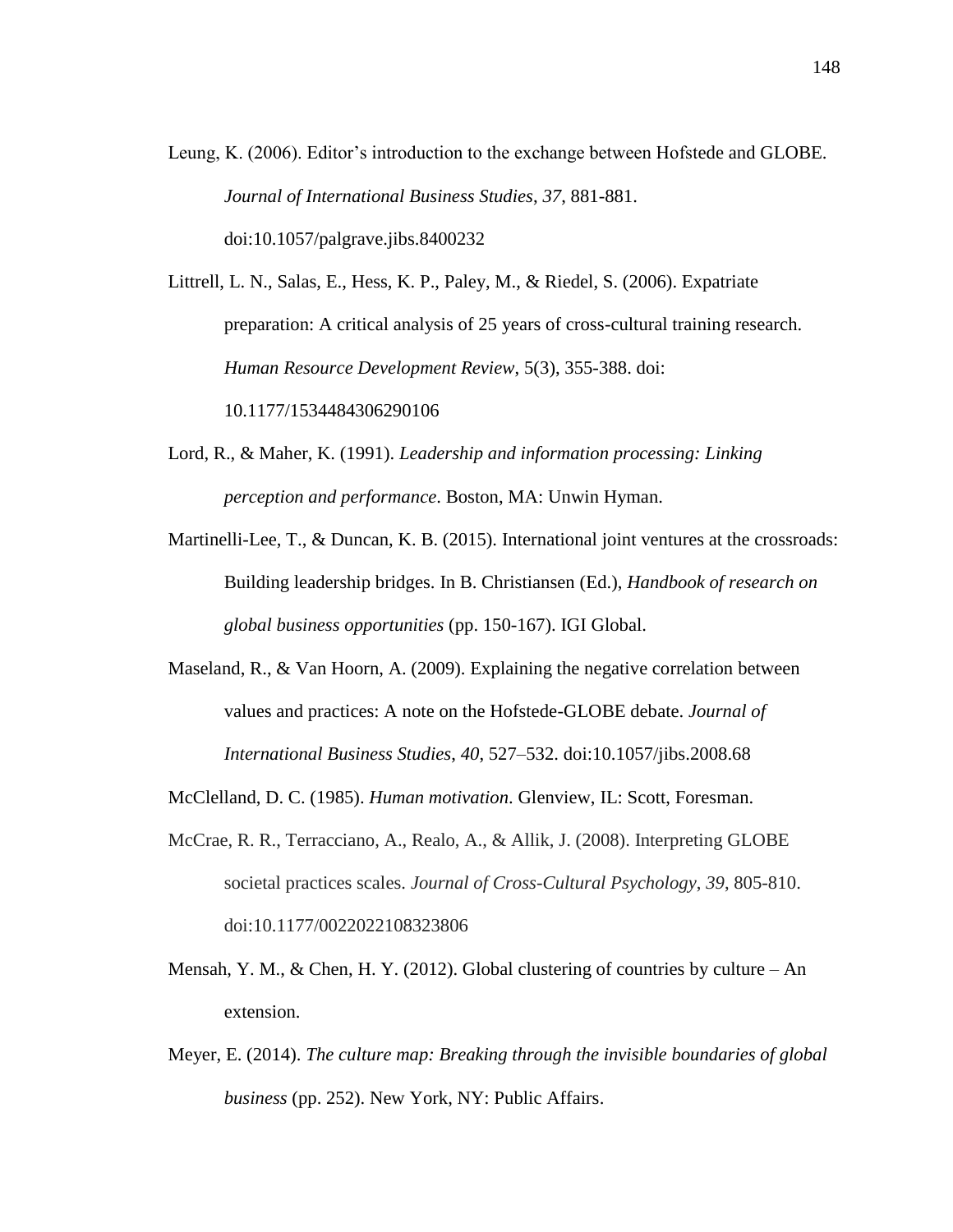- Minkov, M., & Blagoev, V. (2012). What do Project GLOBE's cultural dimensions reflect? An empirical perspective. *Asia Pacific Business Review*, *18*, 27-43. doi:10.1080/13602381.2010.496292
- Morse, J. M. (1991). Approaches to qualitative-quantitative methodological triangulation. *Nursing research*, *40*, 120-123. doi:10.1097/00006199-199103000-00014
- Parsons, T., & Shils, E. A. (1951). Values, motives, and systems of action. *Toward a general theory of action* (pp. 247-275). Cambridge, MA: Harvard University Press.
- Patton, M. Q. (2015). Designing Qualitative Studies. In V. Knight (Ed.), *Qualitative Research & Evaluation Methods* (4th, pp. 245-327). Thousand Oaks, CA: SAGE.
- Peshkin, A. (1988). In search of subjectivity—one's own. *Educational researcher*, *17*, 17- 21. doi:10.3102/0013189X017007017
- Peterson, M. F., & Castro, S. L. (2006). Measurement metrics at aggregate levels of analysis: Implications for organization culture research and the GLOBE project. *The Leadership Quarterly*, *17*, 506-521. doi:10.1016/j.leaqua.2006.07.001
- Pfeffer, J. (1982). *Organizations and organization theory*. Marshfield, WI: Pitman.
- Polkinghorne, D. E. (1995). Narrative configuration in qualitative analysis. *International Journal of Qualitative Studies in Education*, 8(1), 5-23. doi:10.1080/0951839950080103
- Rossman, G. B., & Wilson, B. L. (1985). Numbers and words: Combining quantitative and qualitative methods in a single large-scale evaluation study. *Evaluation Review*, 9(5), 627-643.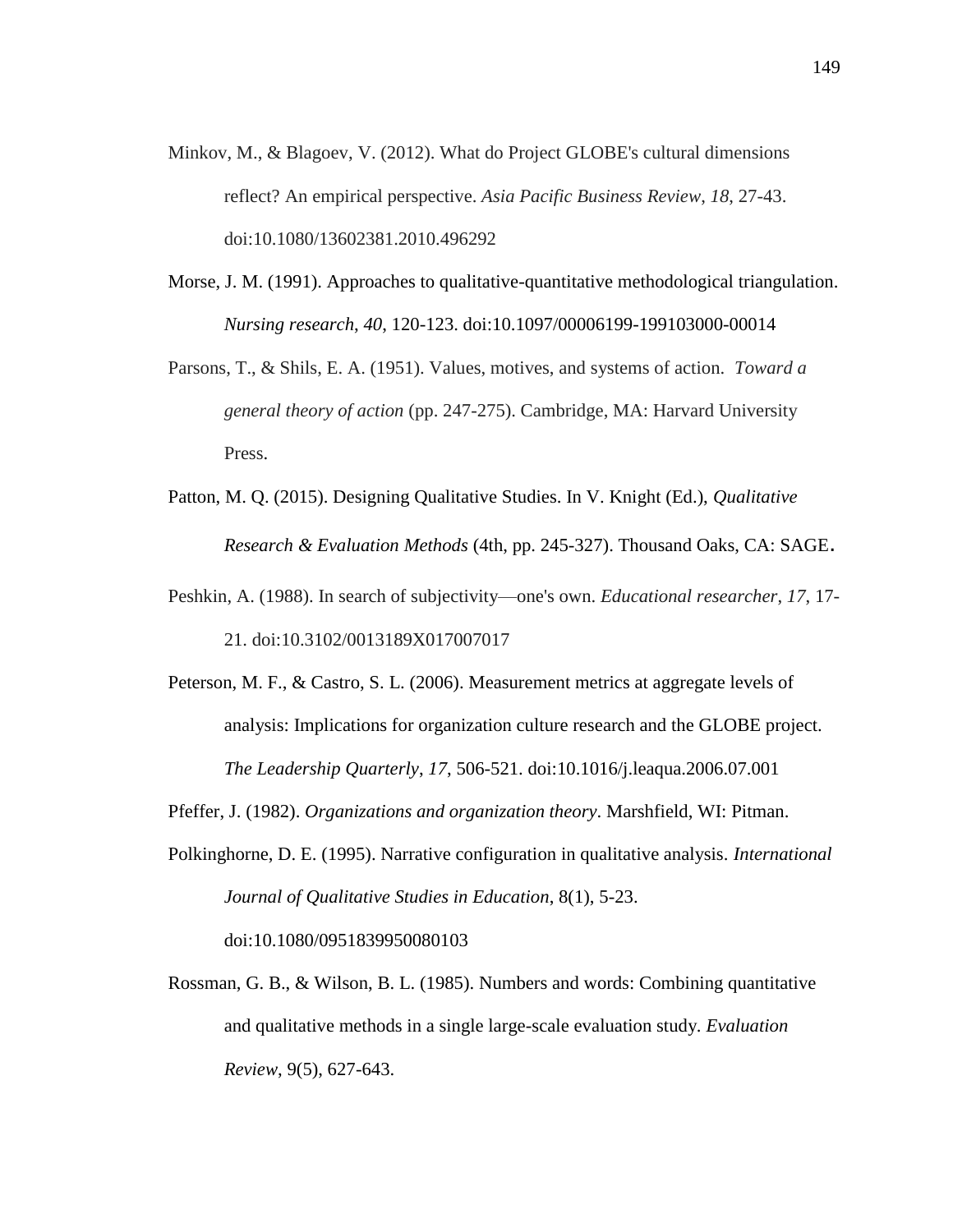- Rotter, J. B. (1966). Generalized expectancies for internal versus external control of reinforcement. *Psychological Monographs: General and Applied*, *80*(1), 1-28. doi:10.1037/h0092976
- Schein, E.H. (1985) *Organizational culture and leadership*. San Francisco: Jossey-Bass Publishers.
- Schneider, S. C. (1988). National vs. corporate culture: Implications for human resource management. *Human Resource Management*, 27(2), 231-246. doi: 10.1002/hrm.3930270207
- Schwartz, S. H. (1992). Universals in the content and structure of values: Theoretical advances and empirical tests in 20 countries. *Advances in Experimental Social Psychology*, *25*, 1-65. doi:10.1016/S0065-2601(08)60281-6
- Schwartz, S. H. (1994). Are there universal aspects in the structure and contents of human values? *Journal of Social Issues*, *50*, 19-45. doi: 10.1111/j.1540- 4560.1994.tb01196.x.
- Schwartz, S. H. (1999). A theory of cultural values and some implications for work. *Applied Psychology*, *48*, 23-47. doi:10.1080/026999499377655.
- Sentryo. (n.d.). *The 4 industrial revolutions.* Retrieved from https://www.sentryo.net/the-4-industrial-revolutions/
- Shi, X., & Wang, J. (2011). Interpreting Hofstede model and GLOBE model: Which way to go for cross-cultural research? *International Journal of Business and Management*, *6*, 93–99. doi:10.5539/ijbm.v6n5p93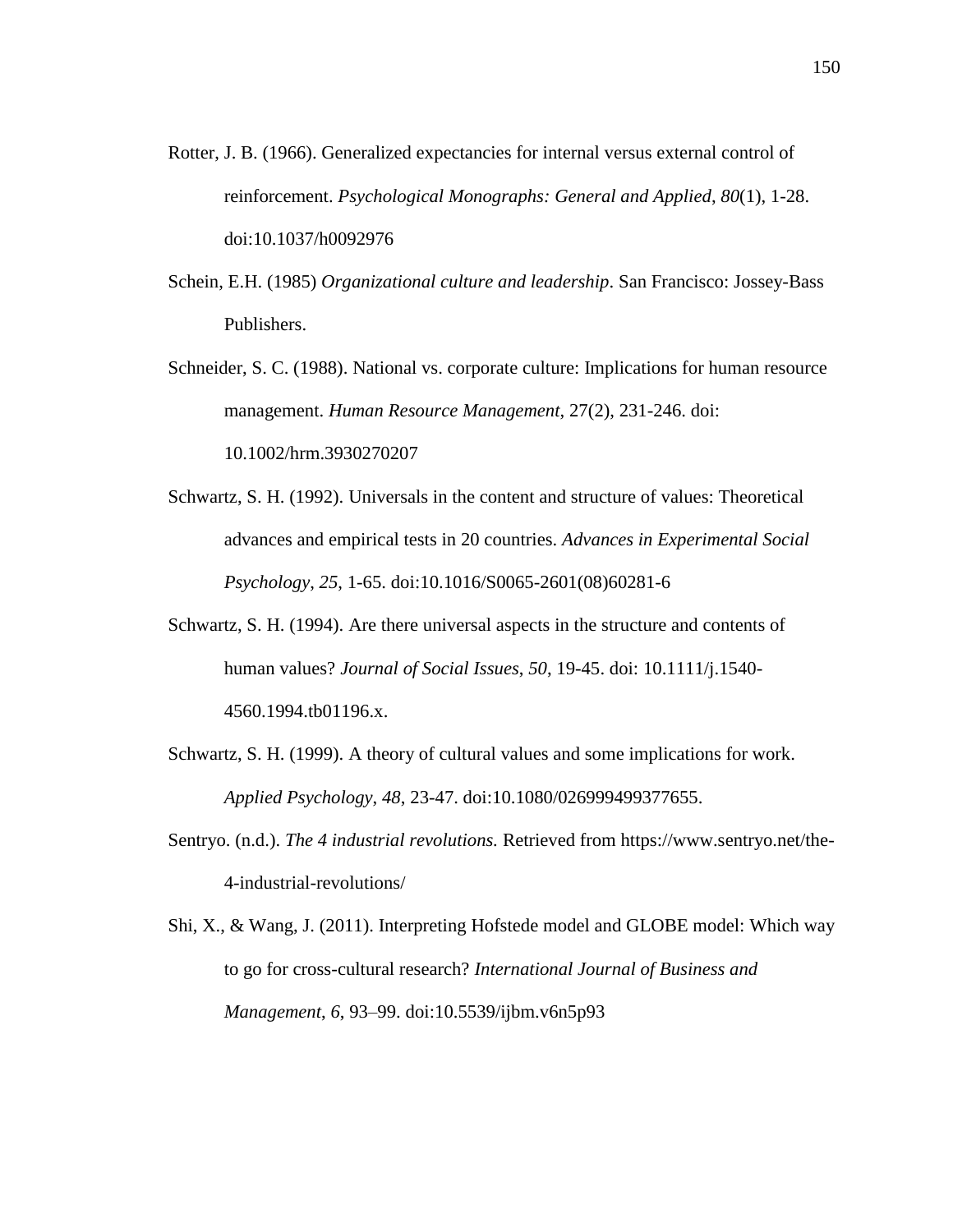- Shrout, P. E., & Fleiss, J. L. (1979). Intraclass correlations: Uses in assessing rater reliability. *Psychological Bulletin*, *86*(2), 420-428. doi:10.1037/0033- 2909.86.2.420
- Smith, P. B. (2006). When elephants fight, the grass gets trampled: The GLOBE and Hofstede projects. *Journal of International Business Studies*, *37*, 915–921. doi:10.1057/palgrave.jibs.8400235
- Smith, P. B., & Schwartz, S. H. (1997). Values. In J. W. Berry, C. Kagitcibasi & M. H. Segall (Eds.), *Handbook of cross-cultural psychology* (2nd ed., Vol. 3, pp. 77- 119). Boston, MA: Allyn & Bacon.
- Smith, P. B., Dugan, S., & Trompenaars, F. (1996). National culture and the values of organizational employees: A dimensional analysis across 43 nations. *Journal of Cross-Cultural Psychology*, *27*, 231-264. doi:10.1177/0022022196272006
- Smith, P. B., Fischer, R., Vignoles, V. L., & Bond, M. H. (2013). *Understanding social psychology across cultures: Engaging with others in a changing world*. London, England: SAGE.
- Steenkamp, J. B. E. (2001). The role of national culture in international marketing research. *International Marketing Review*, *18*, 30-44. doi:10.1108/02651330110381970
- Steers, R. M., Sanchez-Runde, C., & Nardon, L. (2012). Leadership in a global context: New directions in research and theory development. *Journal of World Business*, *47*, 479-482. doi:10.1016/j.jwb.2012.01.001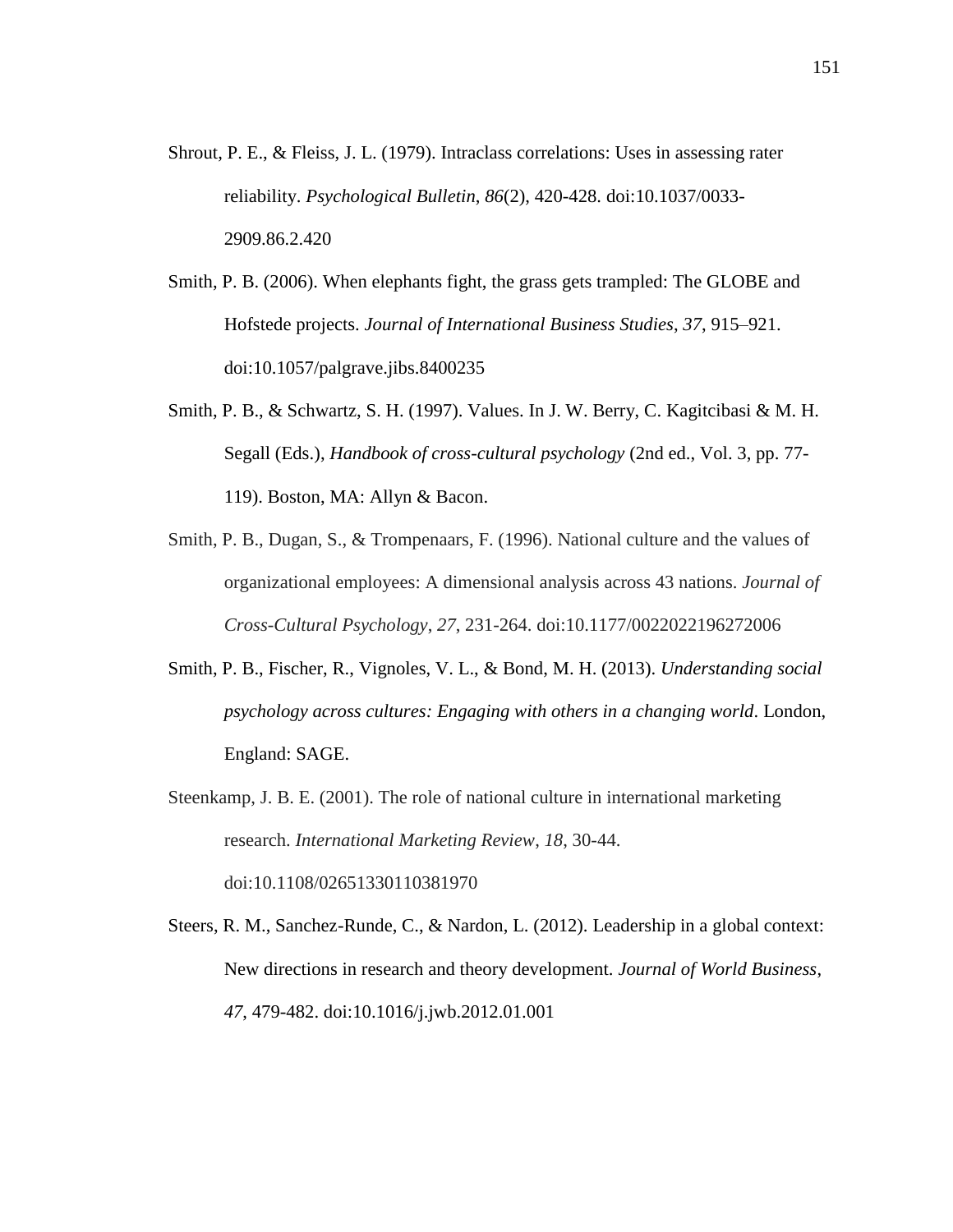- Szabo, E., Brodbeck, F. C., Den Hartog, D. N., Reber, G., Weibler, J., & Wunderer, R. (2002). The Germanic Europe cluster: Where employees have a voice. *Journal of World Business*, *37*, 55-68. doi:10.1016/S1090-9516(01)00074-8
- Taras, V., Kirkman, B. L., & Steel, P. (2010). Examining the impact of culture's consequences: A three-decade, multilevel, meta-analytic review of Hofstede's cultural value dimensions. *Journal of Applied Psychology*, *95*, 405-439. doi:10.1037/a0018938
- Taras, V., Steel, P., & Kirkman, B. L. (2010). Negative practice–value correlations in the GLOBE data: Unexpected findings, questionnaire limitations and research directions. *Journal of International Business Studies, 41*(8), 1330-1338.
- Tashakkori, A. & Teddlie, C. (1998). *Mixed methodology: Combining qualitative and quantitative approaches* (Vol. 46). Thousand Oaks, CA: SAGE.

Topaloglu, B. (1983). *Women in Islam*. Istanbul, Turkey: Yagmur Yayinevi.

- Trompenaars, A. (1993). *Riding the waves of culture: Understanding diversity in business.* London, England: The Economist Books.
- Trompenaars, A., & Hampden-Turner, C. (1998). *Riding the waves of culture: Understanding diversity in global business.* London, England: Nicholas Brealey.
- Tung, R. L., & Verbeke, A. (2010). Beyond Hofstede and GLOBE: Improving the quality of cross-cultural research. *Journal of International Business Studies*, *41,* 1259– 1274. doi:10.1057/jbs.2010.41
- Turkish Statistical Institute. (2017). *Statistics by theme: Employment, unemployment and wages: Statistical tables and dynamic search: Labor force statistics (2014 and after)*. Retrieved from https://biruni.tuik.gov.tr/medas/?kn=72&locale=tr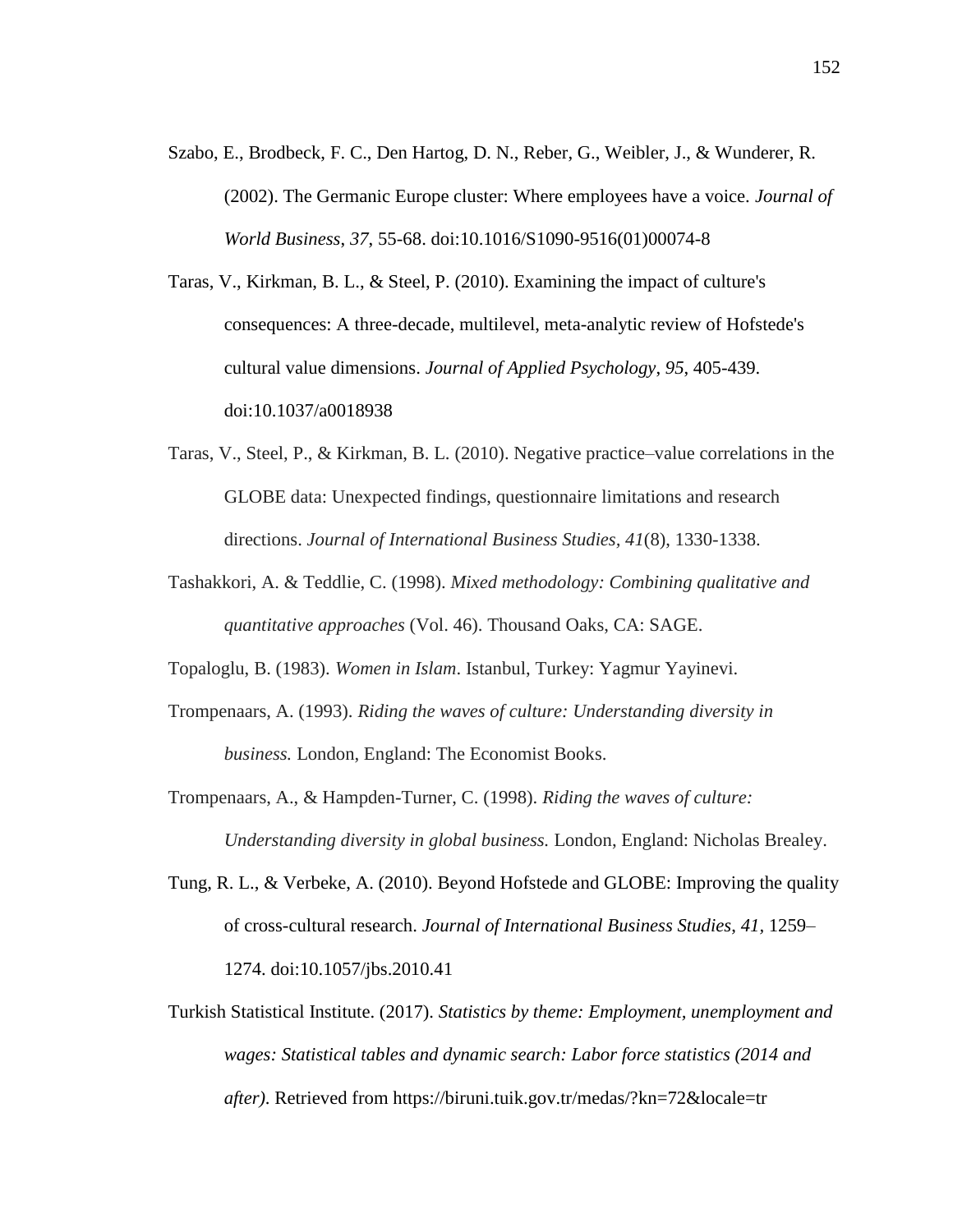- *United Nations Development Programme (UNDP)*. *(2016).* Human development report 2016. Ottawa, Canada: Lowe-Martin Group. Retrieved from http://hdr.undp.org/en/content/human-development-report-2016-humandevelopment-everyone
- Venaik, S., & Brewer, P. (2008). *Contradictions in national culture: Hofstede vs GLOBE.* Paper presented at the 50th annual meeting of the Academy of International Business, Milan, Italy.
- Venaik, S., & Brewer, P. (2013). Critical issues in the Hofstede and GLOBE national culture models. *International Marketing Review*, *30*, 469–482. doi:10.1108/IMR-03-2013-0058
- Venaik, S., Zhu, W., & Brewer, P. (2013). Looking into the future: Hofstede long term orientation versus GLOBE future orientation. *Cross Cultural Management*: *An International Journal*, *20*, 361-385. doi:10.1108/CCM-02-2012-0014
- World Values Survey. (1990). World Values Survey Wave 2 Results (1995-1998) [Data file. Retrieved from

http://www.worldvaluessurvey.org/WVSDocumentationWV2.jsp

World Values Survey. (1996). World Values Survey Wave 3 Results (1990-1994) [Data

file. Retrieved from

http://www.worldvaluessurvey.org/WVSDocumentationWV3.jsp

Yoldaş, L. D. Ö. B. (2015). Cultural reflections of value changes in Turkey. *European Journal of Business and Social Sciences*, *3*(10), 66-72. Retrieved from http://www.ejbss.com/Data/Sites/1/vol3no10january2015/ejbss-1509-15 culturalreflectionsofvaluechangesinturkey.pdf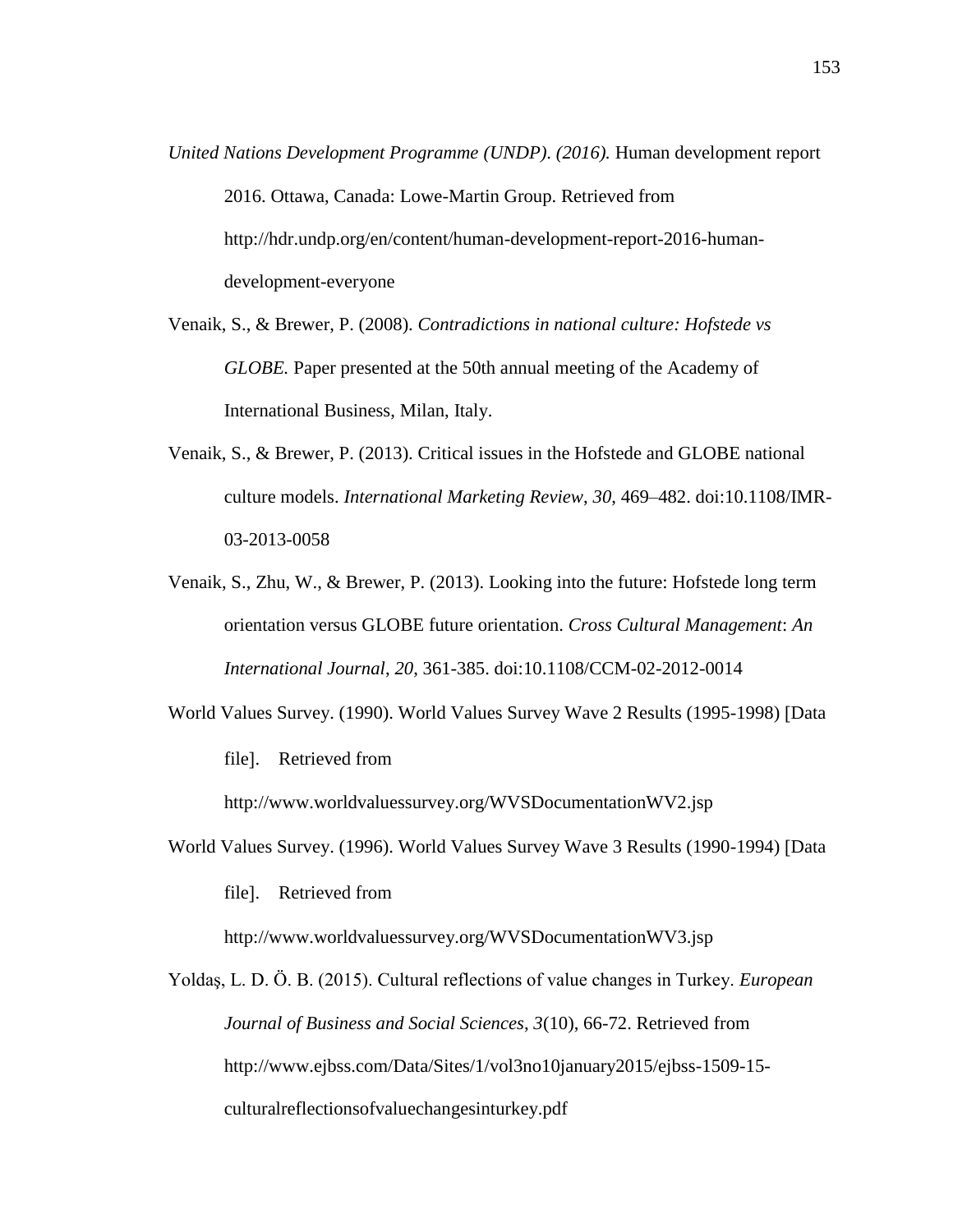#### APPENDIX A

### Survey Questions (Quantitative Part)

## **Anket Katılımcı Onay Formu**

### **I.Araştırma Çalışmasının Amacı**

1994 yılında, Türkiye dahil dünyanın 62 bölgesinde yapılan GLOBE liderlik araştırmasının Türkiye bölümünü tekrarlamak üzere bir çalışma yapıyoruz. Bu çalışmanın amacı, 1994 yılından sonra dünyada ve Türkiye'de gerçekleşen politik, sosyal ve ekonomik olayların Türk yöneticilerin sosyal kültürlerini ve liderlik anlayışlarını nasıl değiştirdiğini anlamaya yöneliktir. Ayrıca; bu proje San Diego Üniversite'nde Organizasyonel Liderlik doktora programını tamamlamak için Zeki Pağda tarafından yürütülen tez araştırma çalışmasında da kullanılacaktır.

## **II. Sizden Beklenilen**

Eğer bu çalışmaya katılmaya karar verirseniz, sizden konuyla ilgili anketi doldurmanız istenecektir. Çevrimiçi olan bu anketin doldurulması yaklaşık olarak 40-45 dakika sürecektir. Çeşitli sebeplerden anketi ilk girişte bitiremediğiniz durumda aynı anket bağlantısını kullanarak daha sonra ankete kaldığınız yerden devam edebilirsiniz. Ankette toplumunuzdaki standartlar, değer yargıları ve alışkanlıkların durumu ve bunların nasıl olması gerektiği ile birlikte lider davranışlarını ve özelliklerini değerlendirmeniz istenecektir.

## **III. Öngörülebilir Riskler**

Bu çalışma, sizlere günlük hayatta karşılaşabileceğinizden daha büyük bir risk oluşturmaz.

#### **IV. Araştırma Çalışmasının Faydaları**

Çalışmaya katılımınızdan dolayı direkt fayda elde edemeyebilirsiniz. Fakat araştırmaya yaptığınız katkılar, araştırmacıların liderlik yetkinliklerinin geliştirilmesinde en etkin uygulamaları tespit etmesine yardımcı olarak endirekt fayda sağlayacaktır.

## **V. Gizlilik**

Katılımınız gizli kalacaktır. Katılımınızdan çıkacak olan bilgiler saklı tutulacak ve bu bilgilere araştırmacı dışındaki kişilerin erişimi olmayacaktır. Herhangi bir şekilde bilgilerin raporlanması durumunda sizin ya da kurumunuzun çalışmaya katılımı açık edilmeyecektir.

# **VI. Ödül**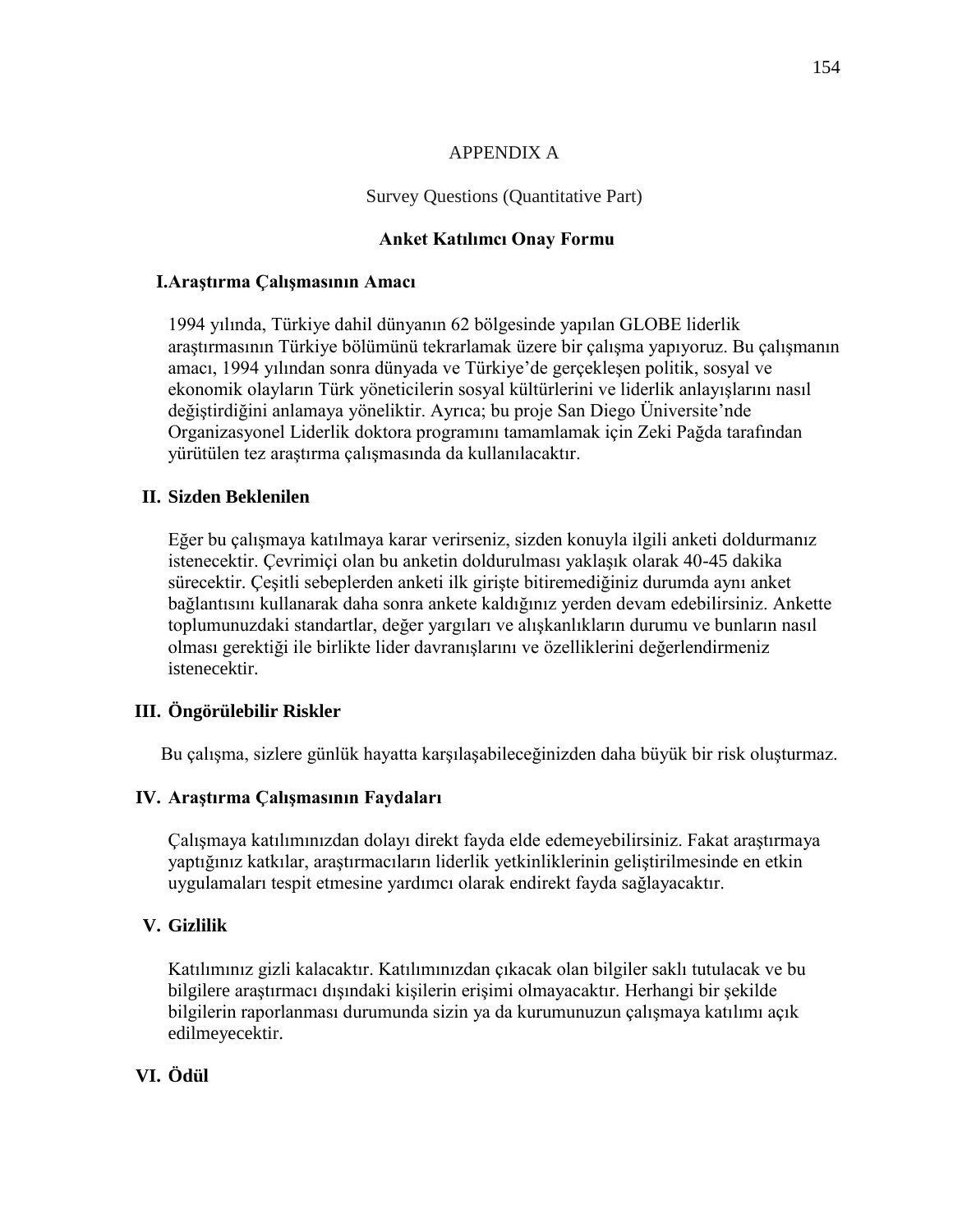Ankete katılımınız karşılığı olarak herhangi bir ödül temin edilmemektedir.

## **VII. Gönüllü Katılım İlkesi**

Bu çalışmaya katılım tamamıyla gönüllük ilkesine dayanır. Katılımınız zorunlu olmadığı gibi anketi dilediğiniz zaman bırakma hakkınız da saklı tutulmaktadır.

# **VIII. İletişim Bilgileri**

Çalışma ile ilgili sorularınız olması durumunda aşağıdaki iletişim bilgilerini kullanmanızı rica ederiz.

1- Zeki Pağda Email: [zpagda@sandiego.edu](mailto:zpagda@sandiego.edu) Tel: +90 533 299 0053 2- Dr. Afsaneh Nahavandi - Tez Kurul Başkanı Email: [anahavandi@sandiego.edu](mailto:anahavandi@sandiego.edu) Tel: +1 619 260 4181

Lütfen aşağıdaki seçeneklerden birini işaretleyiniz.

- Formu okudum ve anladım; bu çalışmaya katılmayı kabul ediyorum.
- Bu çalışmaya katılmayı tercih etmiyorum.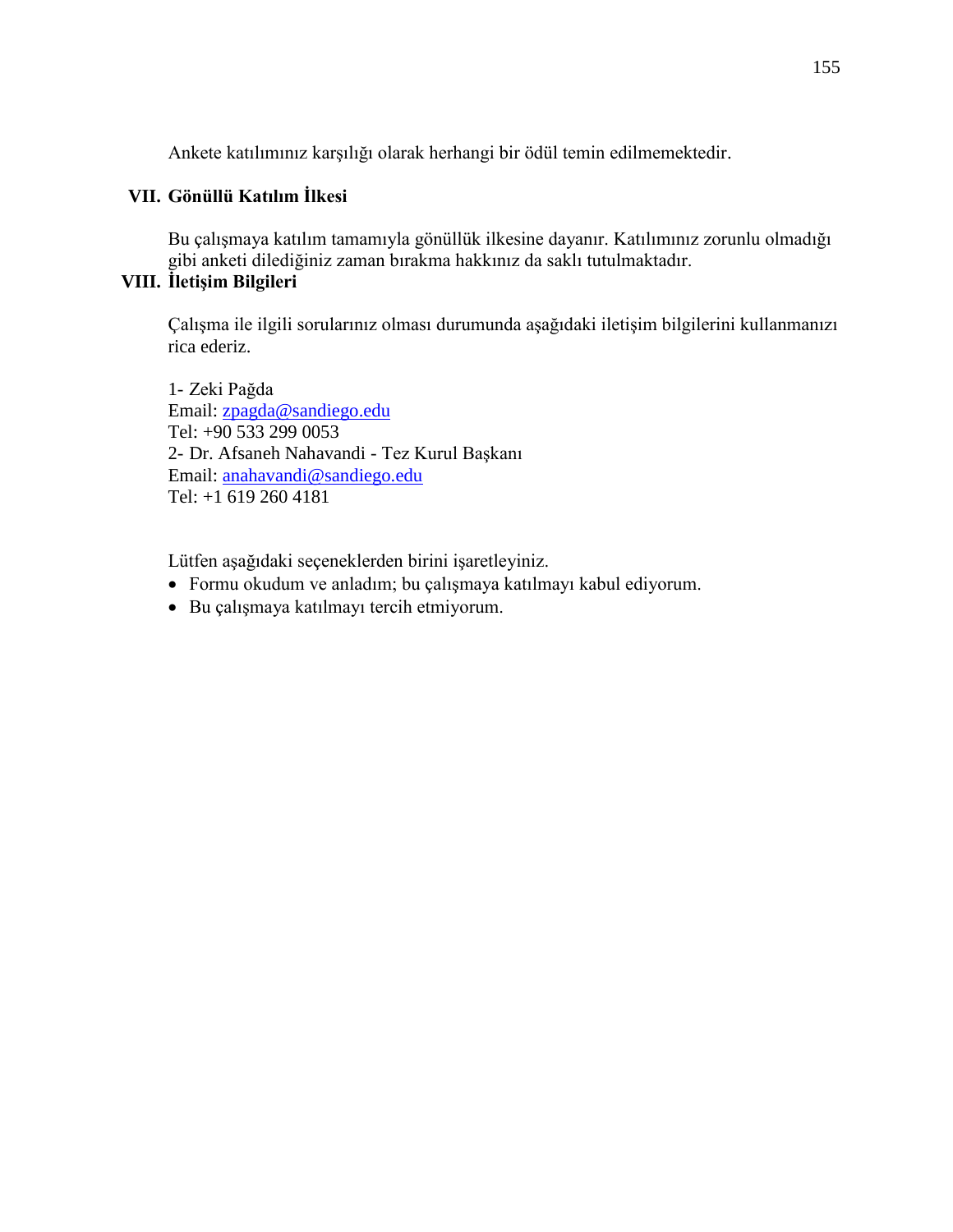1. Bölüm – Bu toplumda durum nasıldır?

Bu bölümde toplumunuzdaki standartlar, değer yargıları ve alışkanlıklar hakkındaki görüşlerinizle ilgileniyoruz. Bir başka deyişle, toplumunuzun nasıl olması gerektiği hakkındaki düşüncenizi değil, şu andaki durumu ile ilgileniyoruz.

Hiçbir şekilde doğru veya yanlış cevap yoktur ve vereceğiniz cevaplar toplumunuzun iyiliğini veya kötülüğünü göstermez.

Lütfen soruları toplumunuz hakkındaki görüşlerinizi en iyi şekilde temsil eden sayıyı işaretleyerek cevaplayınız.

- 1. bölümün soruları burada başlıyor.
- 1-1. Bu toplumda değişik şeyler deneme ve yenilik yaratmayı engelleme pahasına olsa bile düzenlilik ve tutarlılık üzerinde ısrarla durulur. Tamamen aynı fikirdeyim. / Ne aynı ne karşıt fikirdeyim. / Tamamen karşıt fikirdeyim.
- 1-2. Bu toplumda insanlar genellikle Saldırgandır. / Saldırgan değildir.
- 1-3. Bu toplumda başarılı olmanın yolu Önceden plan yapmaktır. / Olayları oluştukça ele almaktır.
- 1-4. Bu toplumda kabul gören uygulama Geleceğe yönelik plan yapmaktır. / Hali hazırdaki uygulamaları devam ettirmektir.
- 1-5. Bu toplumda kimin sözünün geçtiği Onun yeteneğine ve topluma yaptığı katkıya dayanır. / Onun mevkiine dayanır.
- 1-6. Bu toplumda insanlar genellikle Kendi fikirlerini ortaya koymada ısrarcıdırlar. / Kendi fikirlerini ortaya koymada ısrarcı değillerdir.
- 1-7. Bu toplumda liderler, bireysel amaçlar zarar görse bile, gruba bağlılığı teşvik ederler. Tamamen aynı fikirdeyim. / Ne aynı ne karşıt fikirdeyim. / Tamamen karşıt fikirdeyim.
- 1-8. Bu toplumda sosyal etkinlikler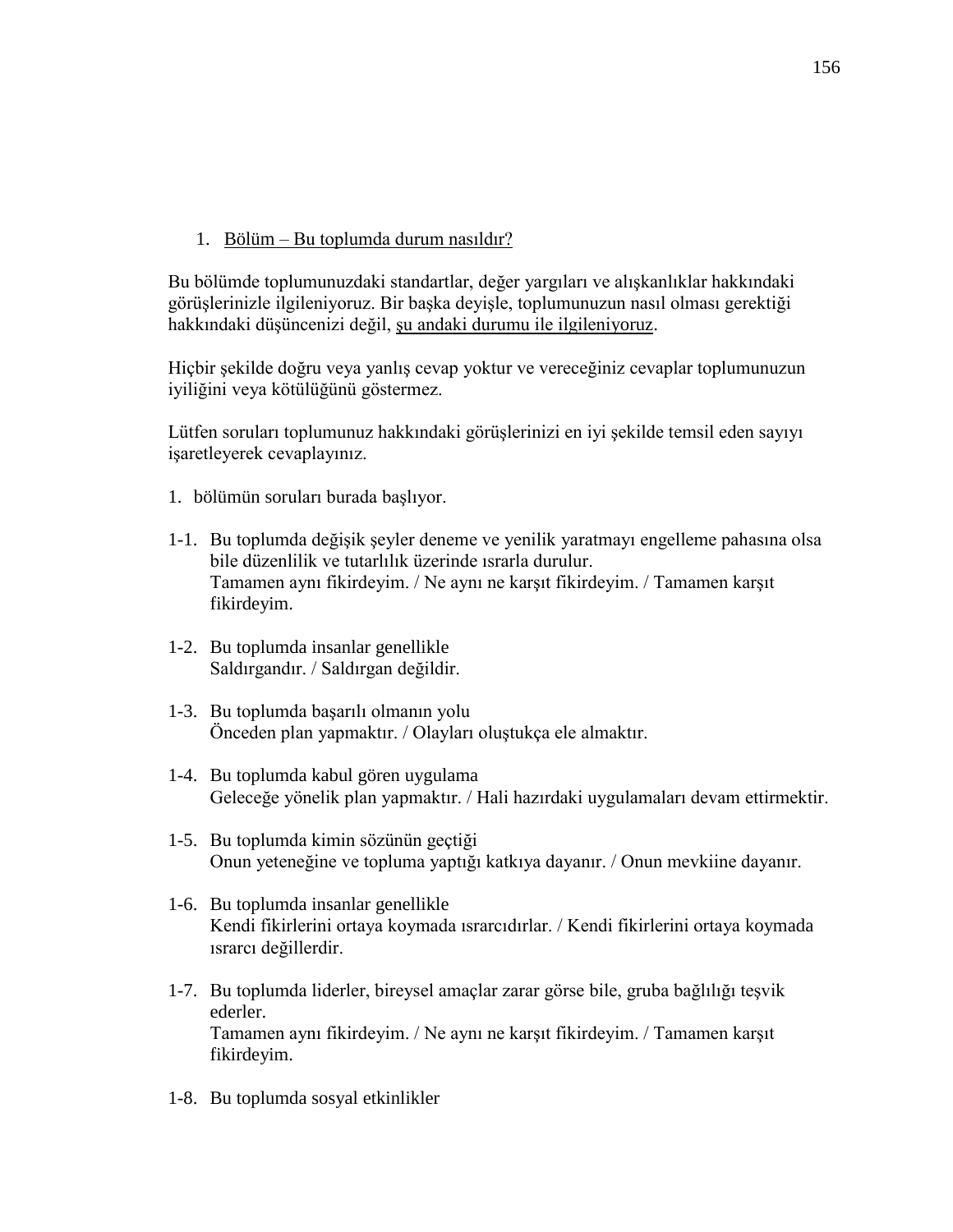Epey önceden planlanır (en az iki hafta önceden). / O anda oluşur (bir saatden az bir süre içinde).

- 1-9. Bu toplumda insanlar genellikle Başkalarını hep düşünürler. / Başkalarını hiç düşünmezler.
- 1-10. Bu toplumda insanlar genellikle Hükmedicidirler. / Hükmedici değildirler.
- 1-11. Bu toplumda çocuklar ebeveynlerinin kişisel başarılarından gurur duyarlar. Tamamen aynı fikirdeyim. / Ne aynı ne karşıt fikirdeyim. / Tamamen karşıt fikirdeyim.
- 1-12. Bu toplumdaki ekonomik sistem Bireysel çıkarları azami dereceye yükseltmeyi amaçlar. / Toplu çıkarları azami dereceye yükseltmeyi amaçlar.
- 1-13. Bu toplumda taraftarların Liderlerine koşulsuz itaat etmeleri beklenir. / Anlaşamadıkları takdirde liderlerini sorgulamaları beklenir.
- 1-14. Bu toplumda insanlar genellikle Serttir. / Narindir.
- 1-15. Bu toplumda genç öğrenciler, sürekli gelişen bir performans göstermeleri için teşvik edilirler. Tamamen aynı fikirdeyim. / Ne aynı ne karşıt fikirdeyim. / Tamamen karşıt fikirdeyim.
- 1-16. Bu toplumda çoğu insanlar beklenmeyen olaylar pek az olan, çok programlı bir hayat sürerler. Tamamen aynı fikirdeyim. / Ne aynı ne karşıt fikirdeyim. / Tamamen karşıt fikirdeyim.
- 1-17. Bu toplumda kızlardan çok erkekler daha yüksek bir eğitim görmeleri için teşvik edilirler. Tamamen aynı fikirdeyim. / Ne aynı ne karşıt fikirdeyim. / Tamamen karşıt fikirdeyim.
- 1-18. Bu toplumda başlıca ödüllendirmeler: Sadece başarılara dayalıdır. / Başarılara ve diğer faktörlere dayalıdır (örneğin, kıdem veya kurduğunuz ilişkiler). / Sadece başarılardan başka faktörlere dayalıdır

(örneğin, kıdem veya kurduğunuz ilişkiler).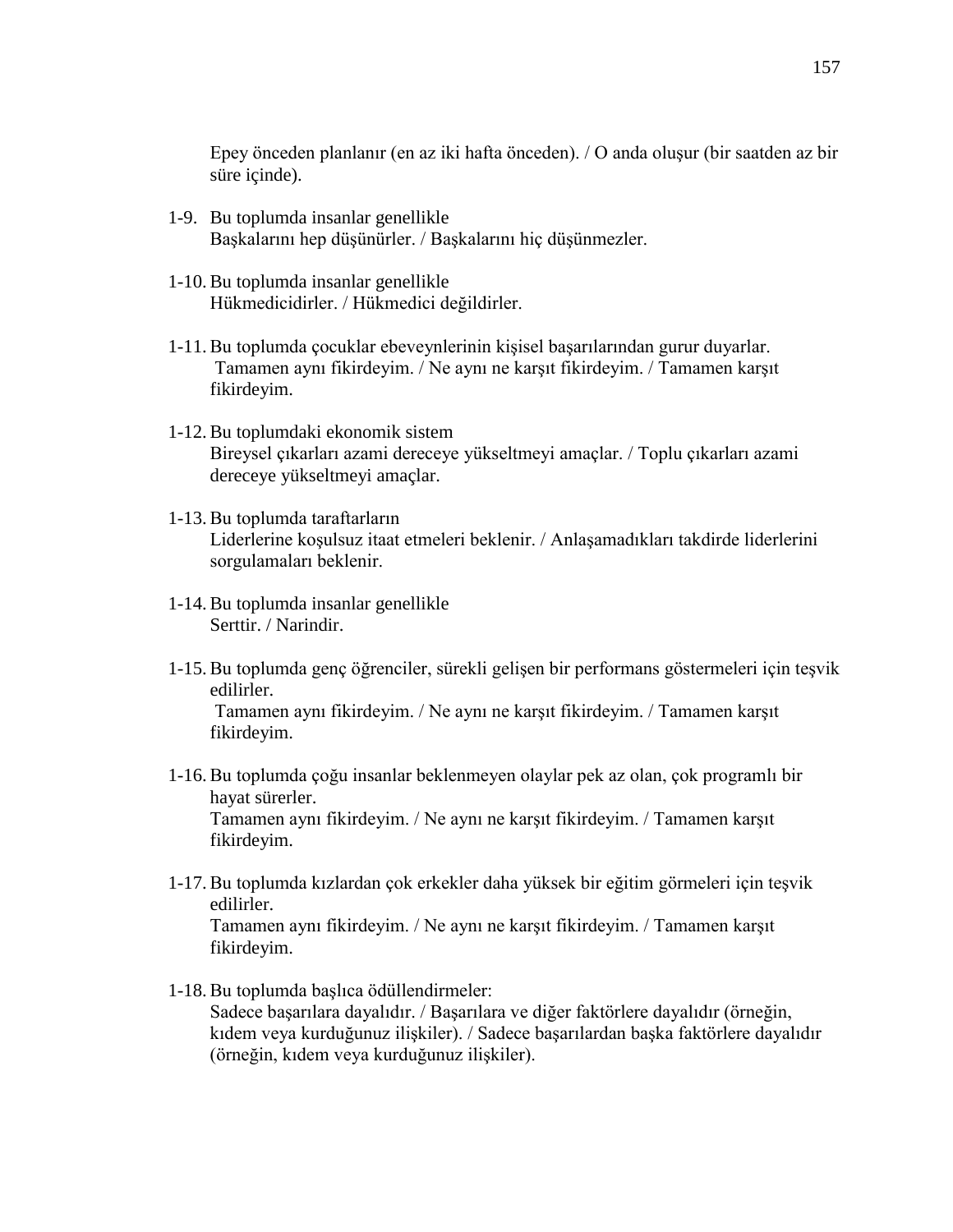- 1-19. Bu toplumda toplumsal kurallar ve talimatlar ayrıntılarıyla açıklanmıştır, bu nedenle insanlar kendilerinden ne yapmaları gerektiğini bilirler. Tamamen aynı fikirdeyim. / Ne aynı ne karşıt fikirdeyim. / Tamamen karşıt fikirdeyim.
- 1-20. Bu toplumda performansı geliştirmek için yapılan yenilikler, Önemli ölçüde ödüllendirilir. / Biraz ödüllendirilir. / Ödüllendirilmez.
- 1-21. Bu toplumda insanlar genellikle, Başkalarına karşı çok hassastırlar. / Başkalarına karşı hiç hassas değildir.
- 1-22. Bu toplumda atletik programlar daha çok: Erkek çocuklar içindir. / Kız çocukları içindir.
- 1-23. Bu toplumda ebeveynler çocuklarının kişisel başarılarından gurur duyarlar. Tamamen aynı fikirdeyim. / Ne aynı ne karşıt fikirdeyim. / Tamamen karşıt fikirdeyim.
- 1-24. Toplumumuzdaki kurallar ve yasalar: Hemen hemen her durumu kapsar. / Bazı durumları kapsar. / Çok az durumu kapsar.
- 1-25. Bu toplumda insanlar genellikle Çok arkadaşçadır. / Hiç arkadaşça değildir.
- 1-26. Bu toplumda yetkili mevkilerdeki kişiler: Kendilerinden daha az güçlü kişilerle aralarındaki sosyal mesafeyi artırırlar. / Kendilerinden daha az güçlü kişilerle aralarındaki sosyal mesafeyi azaltırlar.
- 1-27. Bu toplumda hiyerarşiye bağlı olarak mevkii ve görevlerin özel ayrıcalıkları vardır. Tamamen aynı fikirdeyim. / Ne aynı ne karşıt fikirdeyim. / Tamamen karşıt fikirdeyim.
- 1-28. Bu toplumda yaşlanan ebeveynler genellikle evde çocukları ile beraber otururlar. Tamamen aynı fikirdeyim. / Ne aynı ne karşıt fikirdeyim. / Tamamen karşıt fikirdeyim.
- 1-29. Bu toplumda, bir grupta bulunan diğer üyeler tarafından kabul görmek çok önemlidir. Tamamen aynı fikirdeyim. / Ne aynı ne karşıt fikirdeyim. / Tamamen karşıt fikirdeyim.
- 1-30. Bu toplumda kişilerin çoğu Gelecek için değil, bugün için yaşarlar. / Bugün için değil, gelecek için yaşarlar.
- 1-31. Bu toplumda insanlar daha çok: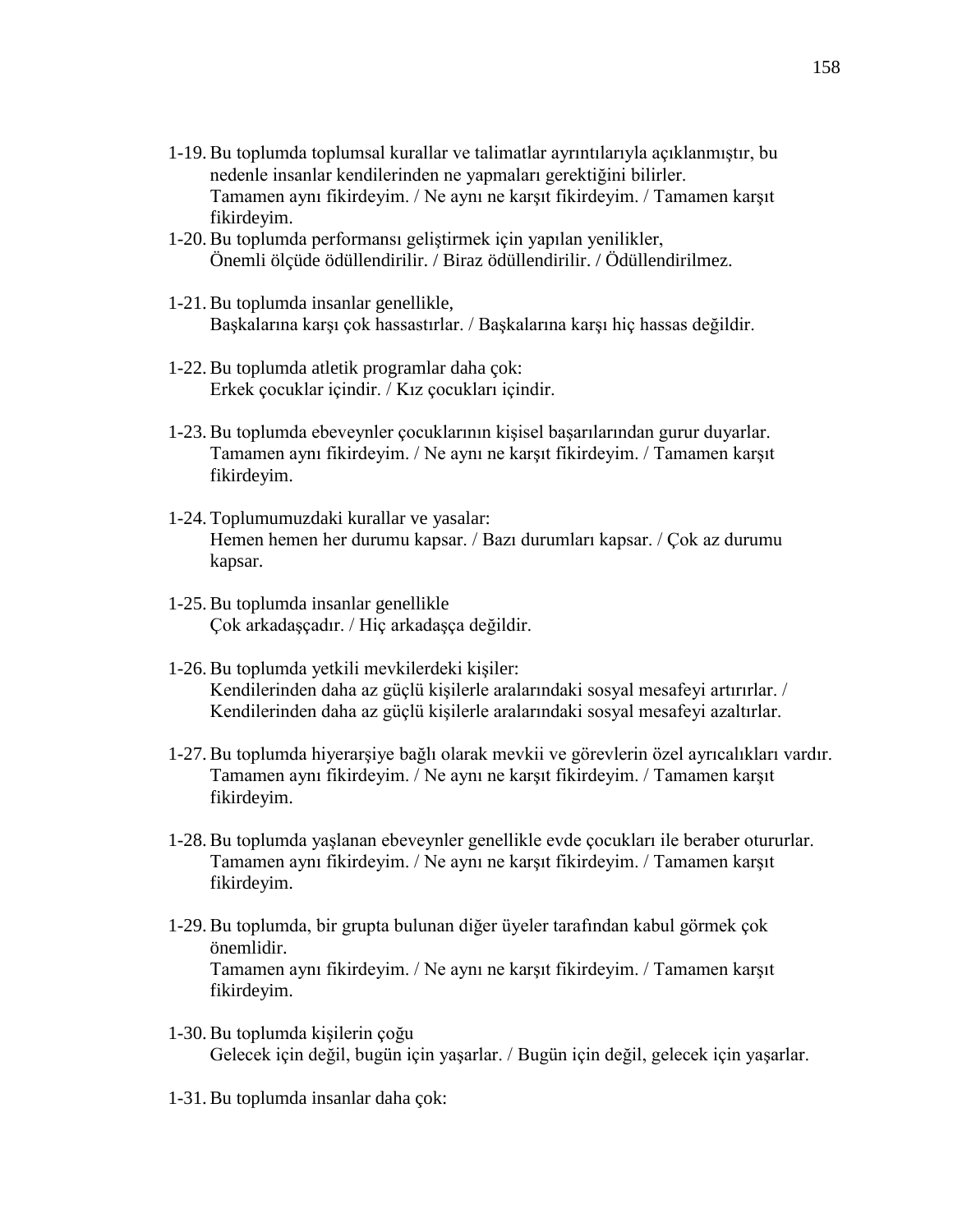Günlük sorunları çözmeye önem verirler. / Geleceğe yönelik plan yaparlar.

- 1-32. Bu toplumda insanlar genellikle, Hatalar karşısında çok hoşgörülüdür. / Hatalar karşısında hiç hoşgörülü değildir.
- 1-33. Bu toplumda insanlar genellikle, Çok cömerttirler. / Hiç cömert değildir.
- 1-34. Bu toplumda güç ve yetki: Tepede yoğunlaşmıştır. / Toplumun her kesiminde paylaşılır.
- 1-35. Bu toplumda: Grup birlikteliği bireyden daha önemlidir. / Grup birlikteliği bireyle eşit derecede önemlidir. / Birey grup birlikteliğinden önemlidir.
- 1-36. Bu toplumda erkeklerin okuldaki başarısızlığı, kadınların okuldaki başarısızlığından daha kötüdür. Tamamen aynı fikirdeyim. / Ne aynı ne karşıt fikirdeyim. / Tamamen karşıt fikirdeyim.
- 1-37. Bu toplumda insanlar genellikle: Fizikseldir. / Fiziksel değildir.
- 1-38. Bu toplumda üst yönetimde çalışma olasılığı: Daha fazla erkeklerdedir. / Kadın ve erkeklerde eşittir. / Daha fazla kadınlardadır.
- 1-39. Bu toplumda çocuklar genellikle evleninceye kadar evde ebeveynleriyle beraber otururlar. Tamamen aynı fikirdeyim. / Ne aynı ne karşıt fikirdeyim. / Tamamen karşıt fikirdeyim.
- 1-40. Bu toplumdaki şirketlerde çalışanlar bir aile gibi birlik içindedir. Tamamen aynı fikirdeyim. / Ne aynı ne karşıt fikirdeyim. / Tamamen karşıt fikirdeyim.
- 1-41. Bu toplumdaki şirketler çalışanlarının bireysel ve ailevi sorunları ile ilgilenir. Tamamen aynı fikirdeyim. / Ne aynı ne karşıt fikirdeyim. / Tamamen karşıt fikirdeyim.
- 1-42. Bu toplumdaki çalışan kadınlar iş ortamında: Gösterişsiz giyinirler. / Gösterişli giyinirler.
- 1-43. Bu toplumdaki şirketlerde kadınlar ve erkekler genellikle: Aynı mekanda çalışırlar. / Ayrı mekanda çalışırlar.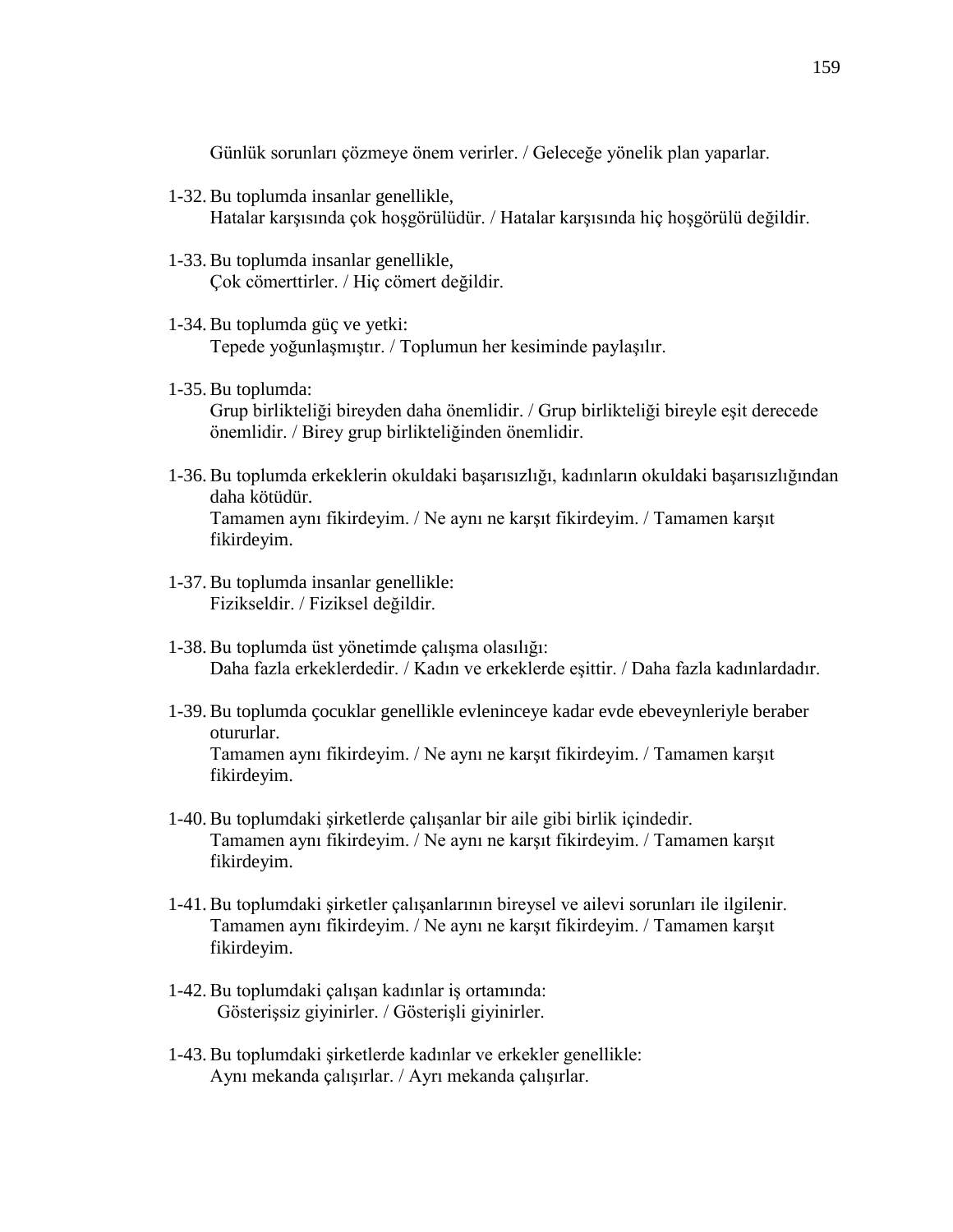1-44. Bu toplumdaki şirketler iş saatlerinde isteyene namaz kılma: İzni ve olanakları sağlar. / İzin vermez.

#### 1-45. Bu toplumdaki şirketlerin liderleri:

Genç ve dinamik yöneticilerdir. / Yaşlı ve temkinli yöneticilerdir. Anketin 1. bölümü burada sona eriyor. Lütfen 2. bölüme devam ediniz.

### 2. Bölüm – Liderlerin Davranışları

#### Talimatlar

Kurumunuzda veya sanayinizde sizi, başkalarını veya grupları teşvik etmekte, etkilemekte veya kurumunuzun veya işin başarısına katkıda bulunmada olağanüstü becerisi olan bazı kişileri biliyor olabilirsiniz.

Bu ülkede böyle kişileri "olağanüstü başarılı liderler" olarak nitelendirebiliriz.

Bunu izleyen sayfalarda liderleri tasvir eden bazı davranış ve özellikler vardır. Her davranış veya özellikten sonra onu açıklayan kısa bir tanım bulunmaktadır.

Yukarıdaki olağanüstü başarılı liderler için kullandığımız tanımı rehber olarak kullanarak ilerideki sayfalardaki davranış ve özellikleri derecelendirin. Bunu yapmak için her davranış ve özelliğin karşısında bulunan sayılardan aşağıdaki değerlendirmede kullanılan liderin olağanüstü başarılı olması için o davranış ve özelliğin ne kadar önemli olduğunu en iyi belirten sayıyı işaretleyiniz.

#### Değerlendirme

1: Bu davranış veya özellik bir kimsenin önemli bir lider olmasını çok fazla engeller.

2: Bu davranış veya özellik bir kimsenin önemli bir lider olmasını biraz engeller.

3: Bu davranış veya özellik bir kimsenin önemli bir lider olmasını çok az engeller.

4: Bu davranış veya özellik bir kimsenin önemli bir lider olmasında hiç etkisi yoktur. 5: Bu davranış veya özellik bir kimsenin önemli bir lider olmasına çok az katkıda bulunur.

6: Bu davranış veya özellik bir kimsenin önemli bir lider olmasına biraz katkıda bulunur. 7: Bu davranış veya özellik bir kimsenin önemli bir lider olmasına çok fazla katkıda bulunur.

## Özellik veya Davranış

2-1. **Diplomat:** Dengeli iletişim kuran, kişilerle ilişkilerinde becerikli, nezaketli

2-2. **Fikrini söylemekten sakınan**: İnsanlarla olan iyi ilişkileri korumak ve onları zor durumda bırakmamak için olumsuz yorum yapmaktan kaçınan

2-3. **Arabulucu:** Kişiler arasındaki anlaşmazlıkları çözümlemek için araya girer

- 2-4. **Söz geçiren:** Astlarına emir verir gibi ne yapmaları gerektiğini söyler
- 2-5. **Olumlu:** Genellikle iyimser ve kendinden emin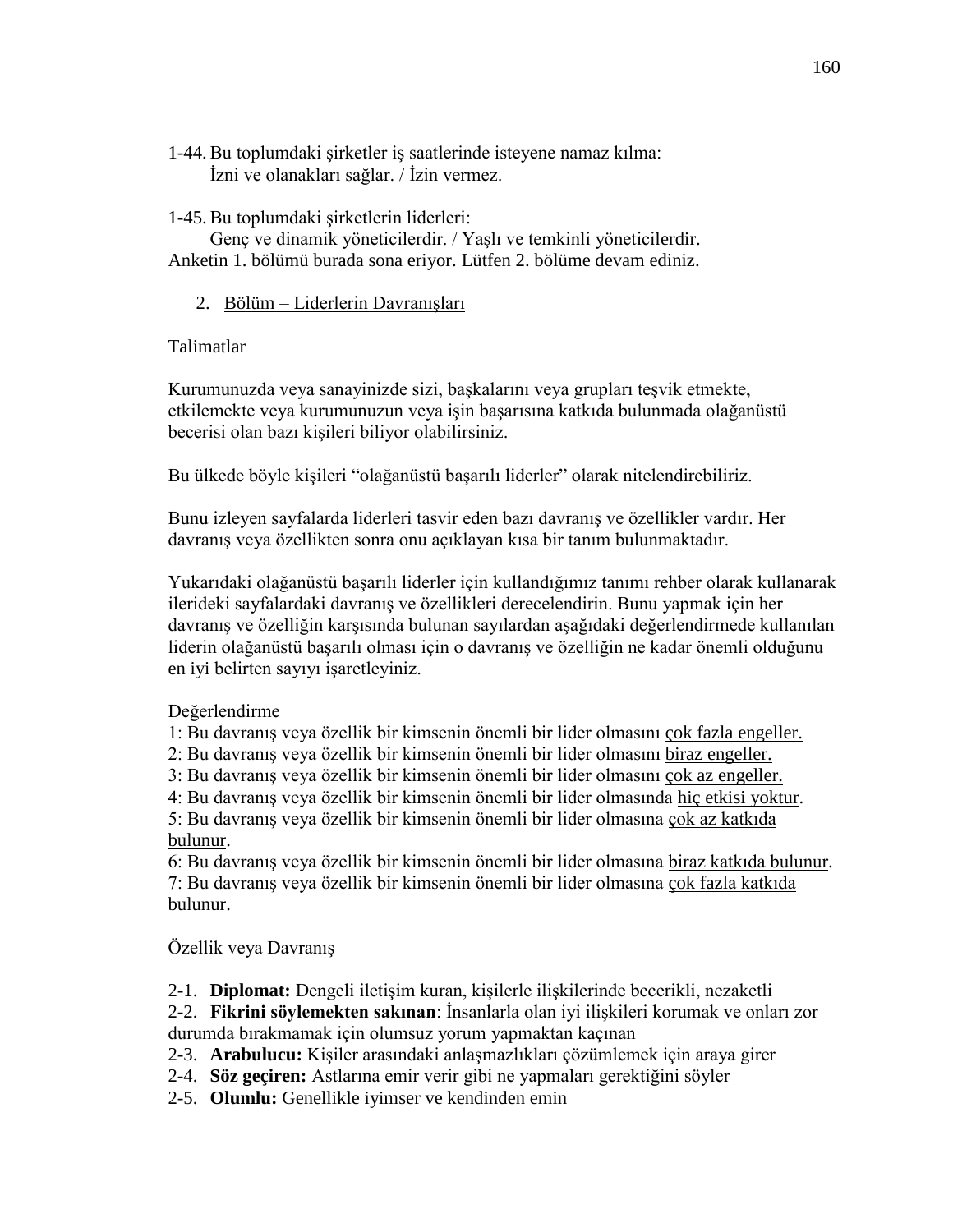2-6. **Grup içinde rekabetçi:** Grubundaki kişilerin icraatlarını geçmek için çaba gösterir

2-7. **Özgür:** Bağımsız hareket eder, başkalarına bağımlı değildir

2-8. **Bağımsız:** Başkalarına bağımlı değildir; kendi başına hareket eder

2-9. **İnsafsız:** Cezalandırıcı, acıma duygusu ve şefkati olmaya

2-10. **Nazik:** Kolaylıkla incinen, kırılan

2-11. **Gelişmeye yönelik:** İcraatını sürekli geliştirmeyi arzu eder

2-12.**İlham veren:** Başkalarının duygularına, inançlarına, değer yargılarına ve davranışlarına ilham verir. Başkalarına çok çalışma güdüsü aşılar.

2-13.**İleriye dönük:** İleriyi düşünür, olacakları tahmin etmeye çalışır, gelecekte olacakları düşünür

2-14. **Risk alan:** Esas kaynakları başarı oranı yüksek olmayan atılımlara yatıran

2-15.**İçten:** Her söylediğini kasteden, samimi

2-16. **Güvenilir:** Güvene layık olan, sözünü tutacağına inanılan ve güvenile

2-17. **Dünyevi:** Dünyadaki işlerle ilgili, dünya görüşü olan

2-18. **Grup içinde sürtüşmeden kaçan:** Grubundaki kişilerle sürtüşmekten kaçan

2-19.**İdari becerisi olan:** Plan yapabilen, çok sayıda (70'den fazla) kişinin işlerini koordine ve kontrol edebilen

2-20. **Adil:** Doğruluk ve hakka göre hareket eden

2-21. **Her iki tarafın da problemini çözen:** Birbirine zıt ve çakışan çıkarları olan kişileri tatmin eden çözümler bulan

2-22. **Açık:** Kolayca anlaşılan

2-23. **Kendine düşkün:** Kendi çıkarlarının peşinde olan

2-24. **Zorba:** Zorba gibi hareket eder, despot, gaddar

2-25. **Birleştirici:** İnsanları ve işleri çalışan bir bütün haline getiren, birleştiren

2-26. **Sakin:** Kolayca dertlenmeyen

2-27. **Kışkırtıcı:** Kargaşayı teşvik eder

2-28. **Sadık:** Sorunları ve zorlukları olduğunda bile arkadaşlarıyla kalır ve onlara destek olur

2-29. **Benzeri olmayan:** Olağandışı bir kişi, çoğu kişiden farklı kişiliği ve davranışları olan

2-30. **Beraberliğe önem veren:** Başkaları ile birlikte çalışı

2-31. **Cesaretlendirici:** Tavsiye ve güvenceler yoluyla cesaret, güven ya da ümit verir

2-32. **Moral verici:** Kendine bağlı çalışanların moralini cesaretlendirme, övgü ya da kendinden emin oluşuyla güçlendirir

2-33. **Kibirli:** Kendini beğenmiş ve küstah

2-34. **Düzenli:** İşinde muntazam ve sistemli

2-35. **Hazırlıklı:** Gelecekteki olaylara hazırlıklı

2-36. **Otoriter:** Diktatörce kararlar veren

2-37. **Bilgi gizleyen:** Elinde olan bilgileri başkalarından saklama eğilimindedir

2-38. **Toplumdan kaçan:** İnsanlardan ve gruplardan kaçar, kendine kendine olmayı yeğler

2-39. **Kardeşçe:** Astlarla iyi arkadaş olmaya çalışır

2-40. **Cömert:** Başkalarına zaman, para, kaynak ve yardım sunmaya istekli

2-41. **Resmi:** Kurallara, alışkanlıklara ve törelere göre hareket eder

2-42. **Alçakgönüllü:** Övünmez, kişiliğini alçakgönüllülükle sergiler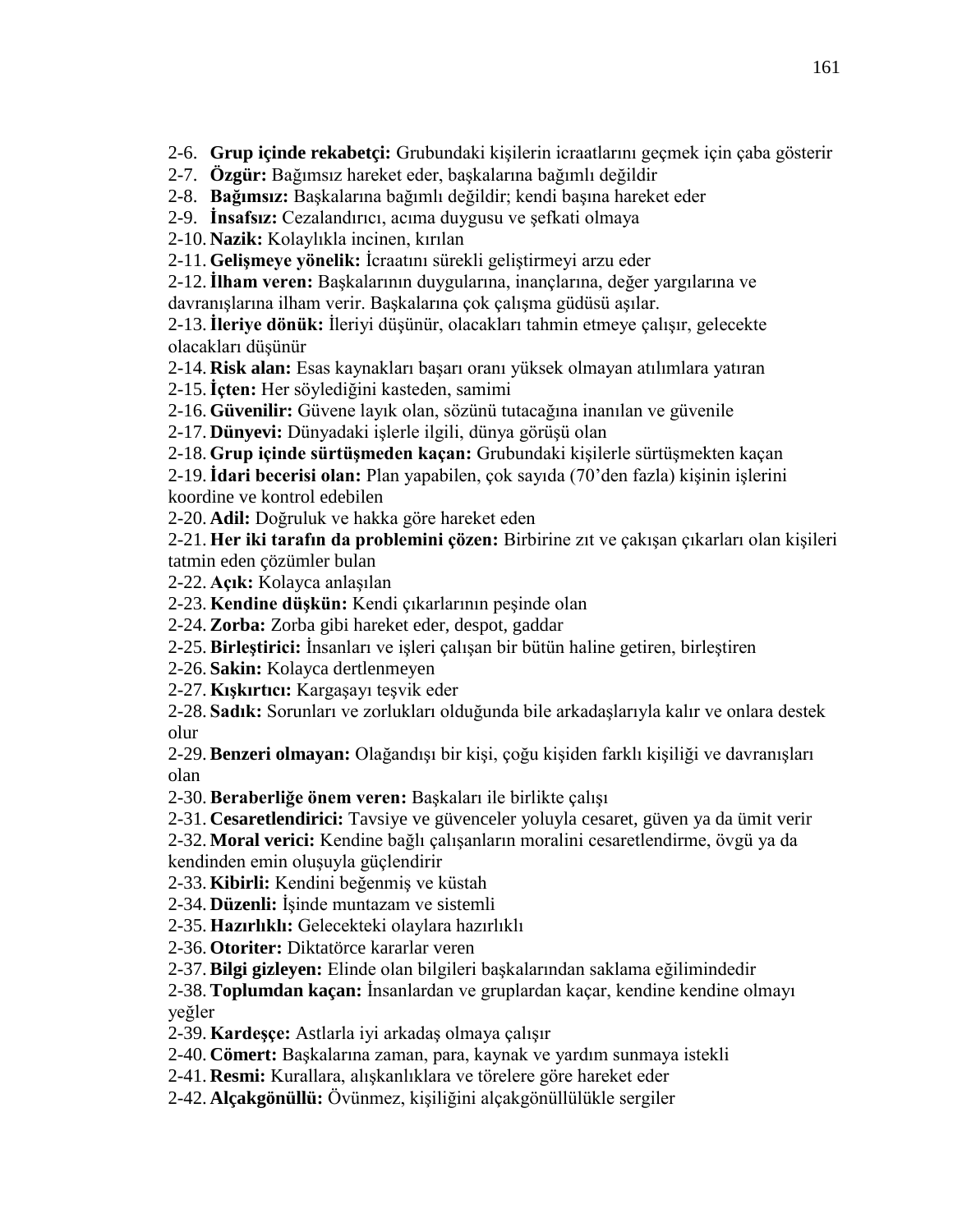2-43. **Zeki:** Akıllı, kolayca kavrar

- 2-44. **Kararlı:** Kesin ve çabuk karar veri
- 2-45. **Danışan:** Plan yapmadan ve harekete geçmeden evvel başkalarına danışır

2-46. **Çabuk öfkelenen:** Ruh durumu çabuk değişen, kolayca kızan

2-47. **Yalnızlığı seven:** Başkalarından ayrı çalışan ve hareket eden

2-48. **Heyecanlı:** İşe yönelik olumlu duygular sergiler ve başkalarının da hissetmesini sağlar

2-49. **Risk almaz:** Riski sevmez ve risk almamaya çalışır

2-50. **Kinci:** Hınçlı, yanıldığında intikam almak ister

2-51. **Şevkatli:** Başkalarının duygularını anlar, onlara yardım eder, merhamet eder

2-52. **Boyun eğmiş:** Bastırılmış, sakin ve utangaç

2-53. **Ben merkezci:** Kendine düşkün, yalnız kendi öz varlığını düşünen

2-54. **Açık değil:** Açıkça konuşmayan, kinaye metaforlar ve örnekler ile iletişim kurar

2-55. **Uzak: Soğuk**, diğerlerinden ayrı duran, arkadaş olması zor

2-56. **Özgür düşünceye teşvik eden:** Başkalarını düşünmeye ve akıllarını kullanmaya teşvik eder, inançlara, tekdüzeliğe ve başkalarının tavırlarına meydan okur

3. Bölüm – Liderlerin Davranışları (II. Kısım)

Bu bölümdeki sorular 2. Bölüm'deki sorularla aynı tiptir. Bu bölümde tekrar lider davranışlarını ve özelliklerini değerlendirmeniz istenmektedir. Bunu yapmak için her davranış ve özelliğin karşında bulunan sayılardan aşağıdaki ölçekte kullanılan liderin olağanüstü başarılı olması için o davranış ve özelliğin ne kadar önemli olduğunu en iyi belirtecek olanını seçip, işaretleyiniz.

Değerlendirme

- 1: Bu davranış veya özellik bir kimsenin önemli bir lider olmasını çok fazla engeller.
- 2: Bu davranış veya özellik bir kimsenin önemli bir lider olmasını biraz engeller.
- 3: Bu davranış veya özellik bir kimsenin önemli bir lider olmasını çok az engeller.

4: Bu davranış veya özellik bir kimsenin önemli bir lider olmasında hiç etkisi yoktur.

5: Bu davranış veya özellik bir kimsenin önemli bir lider olmasına çok az katkıda bulunur.

6: Bu davranış veya özellik bir kimsenin önemli bir lider olmasına biraz katkıda bulunur. 7: Bu davranış veya özellik bir kimsenin önemli bir lider olmasına çok fazla katkıda bulunur.

Özellik veya Davranış

- 3-1. **Tedbirli:** Büyük bir dikkatle ilerler, hareket eder ve riske girmez.
- 3-2. **Düzenli:** Muntazam, sistemli ve düzenli
- 3-3. **Düzenbaz:** Kurnaz, aldatıcı, hile dolu
- 3-4. **Bilgili:** Olaylardan haberdar
- 3-5. **Etkili pazarlıkçı:** Etkili bir şekilde pazarlık yapabilen, avantajlı alış-verişler yapan
- 3-6. **Kendini beğenmiş:** Kibirli, kendi yeteneklerinden emin
- 3-7. **İş birliği yapmayan:** Başkaları ile birlikte çalışmaya istekli olmayan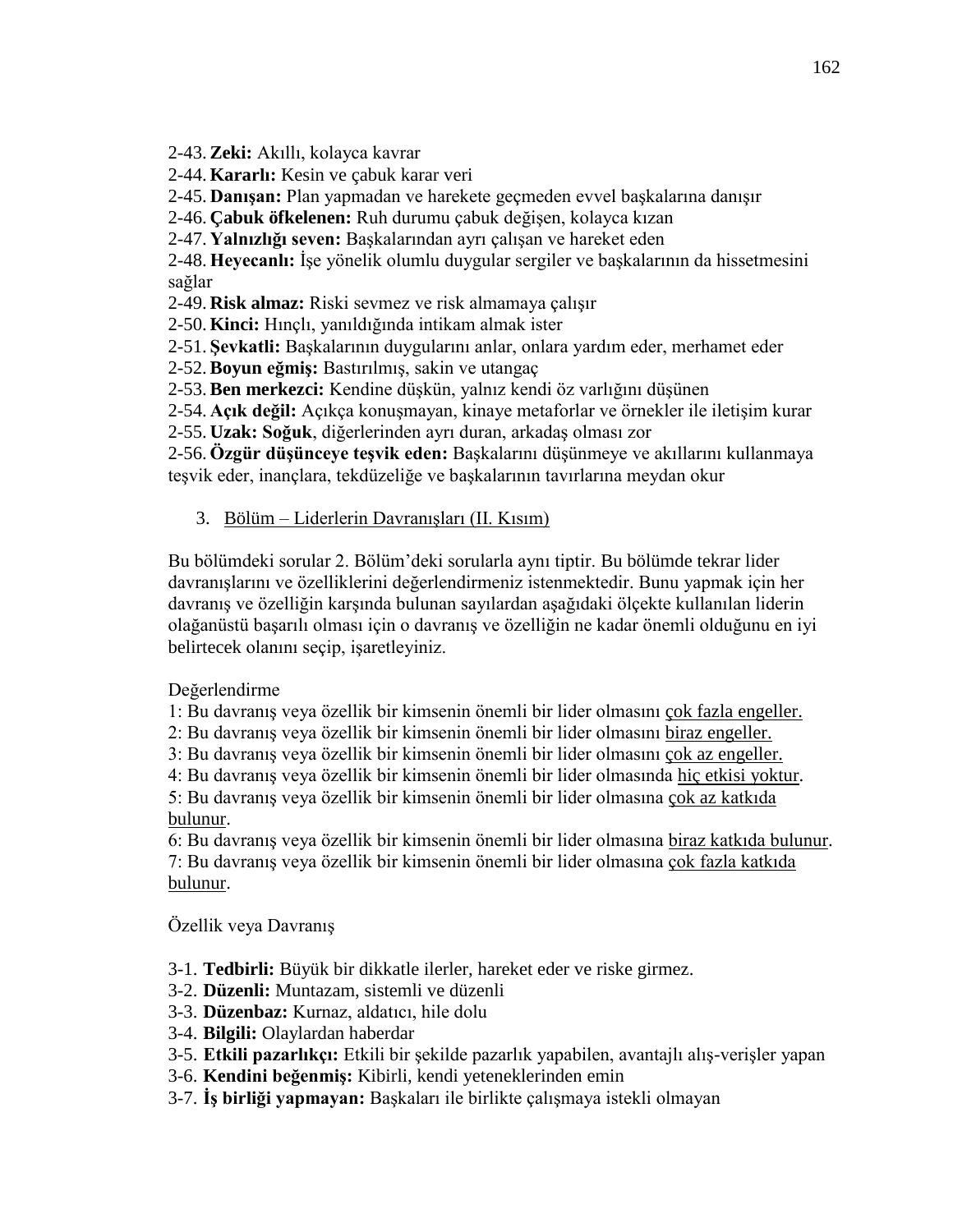- 3-8. **Mantıklı:** Mantıklı düşünen
- 3-9. **Mevkiye önem veren:** İnsanların, toplumda kabul edilen mevkilerinin farkında olan
- 3-10.**İleriyi görebilen:** Gelecekteki olayları tahmin eder
- 3-11.**İleriye yönelik:** Önceden sezinler ve hazırlıklı olur
- 3-12. **Kurallara bağlı:** Grubunda kabul gören uygulamalara göre hareket eder
- 3-13. **Bireyselliğe önem veren:** Bireysel ihtiyaçları gözetmeyi grubun ihtiyaçlarının üstünde tutan
- 3-14. **Eşitlikçi olmayan:** Bireylerin eşit olmadığına ve sadece bazılarının eşit haklara ve avantajlara sahip olması gerektiğine inanan
- 3-15. **Sağduyu sahibi:** Sezgileri güçlü olan
- 3-16.**İma eden:** Söyleyeceğini doğrudan belirtmez, konuşmalarında öğüt verici hikayeler, benzetmeler kullanır
- 3-17.**İşlerini alıştığı gibi yapan:** Değişmez, sabit iş programına göre hareket eder
- 3-18. **Kendini gösteremeyen:** Kendini alçakgönüllülükle sunan
- 3-19. **Öngörüşlü:** Başarılı bir şekilde gelecekteki ihtiyaçları görebilen
- 3-20. **Harekete geçiren:** Diğerlerini aktif bir hale getirip, harekete geçiren
- 3-21. **Duyarlı:** Diğerlerinin ruh halindeki değişiklerin farkına varan, tartışmaları mahcubiyete yol açmadan sınırlandırabilen
- 3-22.**İkna edici:** Kendi bakış açısını diğerlerine kabul ettirmede olağanüstü yetenekli
- 3-23. **Açık yürekli:** Diğerleriyle sık sık iletişim kuran
- 3-24. **Mükemmelci:** Kendisinin ve astlarının icraatında mükemmelliğe ulaşmak için uğraşan
- 3-25. **Yöntemli:** Yerleşmiş yöntemleri izler
- 3-26. **Güven geliştirici:** Karşısındakilere olan güvenini göstererek, onların kendilerine olan güvenini artırır.
- 3-27. **Gruba yönelik:** Grubun iyiliğini düşünen
- 3-28. **Sosyal sınıf özelliklerinin bilincinde:** Sosyal sınıfların sınırlarının farkındadır, ona göre hareket eder.
- 3-29. **Katılımcı olmayan:** Başkalarına katılmaz
- 3-30. **Kendini fade eden:** Kendi çıkarlarından vazgeçer ve bir amaç uğruna kendi çıkarlarından fedakârlık yapar
- 3-31. **Sabırlı:** Sabırlıdır, sabırlı davranır
- 3-32. **Dürüst:** Doğruyu söyleyen ve doğru davranan
- 3-33. **Hükmedici:** Başkalarını idaresi almaya çalışan
- 3-34. **Grup içindekilerin küçük düşmelerini önleyen:** Diğer grup üyelerinin mahcup olmamalarını sağlayan
- 3-35. **Dinamik:** Enerji dolu, olaylarla yakından ilgili, heyecanlı
- 3-36. **Koordinatör:** Kendine bağlı olanların işini bütünleştirerek yönetir
- 3-37. **Mutlu azınlığa inanan:** Benzer geçmişi olan az sayıda kişinin üstün olduğuna ve ayrıcalıklardan faydalanması gerektiğine inanır
- 3-38. **Takım kurucu:** Grup üyelerinin beraber çalışmalarını sağlar
- 3-39. **Alaycı:** İnsanlar ve olaylar hakkında en kötü şeye inanmaya yönelik
- 3-40.**İcraata yönelik:** Yüksek standartlar koyar
- 3-41. **Hırslı:** Yüksek amaçlar koyan ve çok çalışan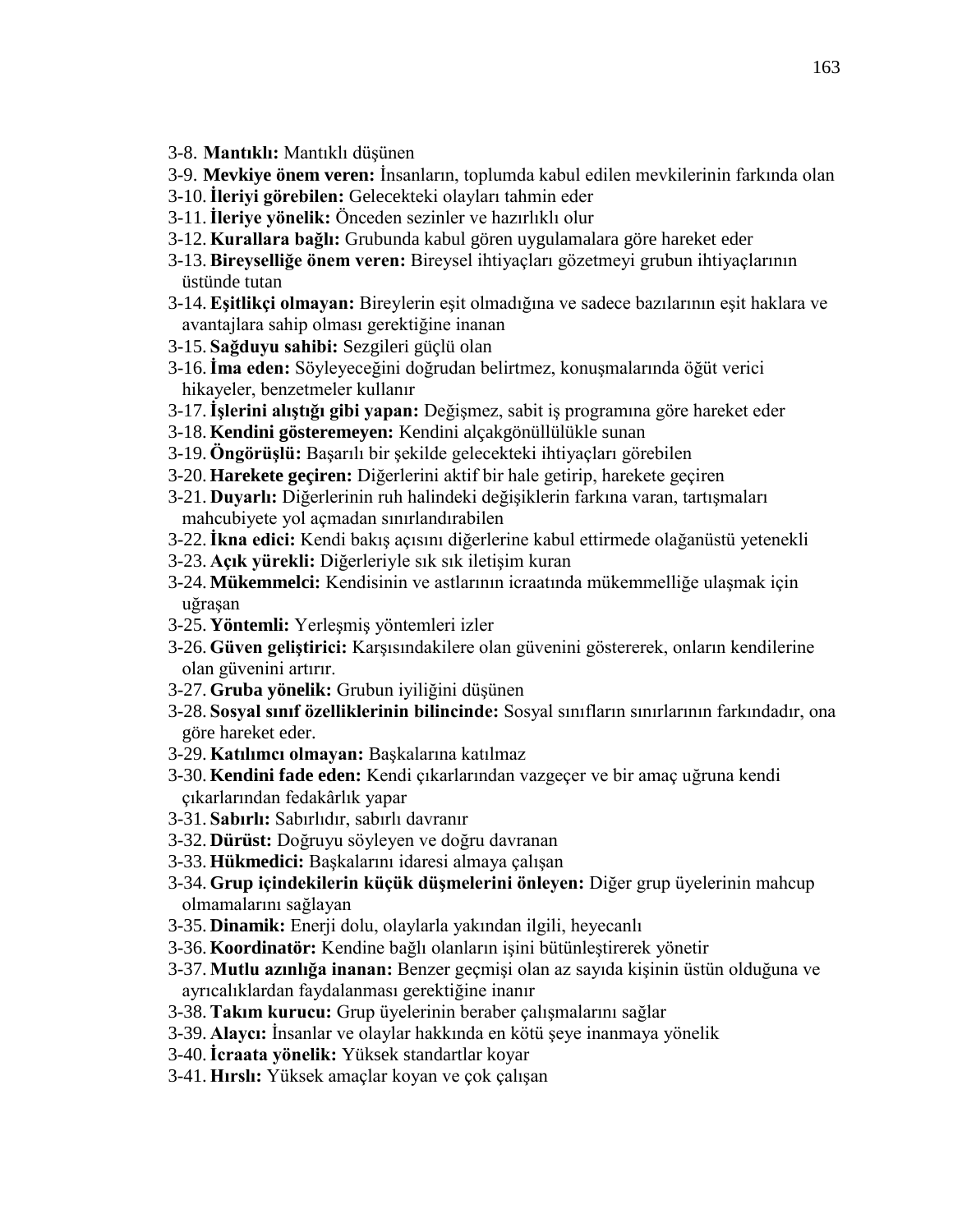- 3-42. **Harekete geçiren:** Başkalarını, görevlerinin gereğinin üstünde ve ötesinde çaba göstermelerine teşvik eder
- 3-43. **'Mikro' yönetici:** Çok yakından denetleyen ve tüm kararları kendisi almaya ısrarlı
- 3-44. **Yetki vermeyen:** Projeleri veya işleri kendi kontrolünde tutan
- 3-45. **Olumsuzluklardan kaçınan:** Kendisinden bir şey yapması istendiğinde yapılamayacak bir şey olsa bile hayır demekten sakınır
- 3-46. **Vizyonu olan:** Geleceği gören; ve gelecek hakkında amaçları ve hayalleri olan
- 3-47.**İstekli:** Direnç gösteren, kararlı, azimli, ısrarlı
- 3-48. **Emreden:** Anlaşmazlıktan veya sorgulanmaktan hoşlanmaz, emir verir
- 3-49. **Dürüst olmayan:** Sahtekâr, samimi olmayan
- 3-50. **Düşmanca davranan:** Hareketlerinde arkadaşça olmayan, başkalarına karşı olumsuz
- 3-51. **Geleceğe yönelik:** Gelecekteki amaçlar üzerinde planlar yapar ve harekete geçer
- 3-52.**İyi idareci:** Karmaşık ofis işlerini ve yönetim sistemlerini yönetme yeteneği
- 3-53. **Güvenilir:** İtimat edilir, emniyetli
- 3-54. **Diktatör:** Kendi değer yargılarını ve görüşlerini başkalarına zorlar olan
- 3-55. **Bireyci:** Kendisi ile aynı konumda olanlardan farklı hareket eder

#### 4. Bölüm – Kişisel Sorular

Bu bölümdeki sorular sizle ve çalıştığınız yerle ilgilidir. Bu sorular, farklı insanların bu anketteki sorulara farklı cevaplar verip vermediğini görmek açısından önemlidir. Herhangi bir kişiyi belirlemek için sorulmamışlardır.

Geçmişinizle ilgili sorular:

- 4-1. Kaç yaşındasınız? ……………… yaşında / Doğum yılınızı aşağıdaki listeden seçiniz.
- 4-2. Cinsiyetinizi seçiniz: Erkek / Kadın
- 4-3. Hangi ülkenin vatandaşısınız? Türkiye / Diğer
- 4-4. Hangi ülkede doğdunuz? Türkiye / Diğer
- 4-5. Şu anda yaşamakta olduğunuz ülkede kaç yıldır yaşıyorsunuz? ……………… yıldır
- 4-6. Doğdunuz ülke dışında, kaç ülkede bir yıldan fazla yaşadınız? ……………… ülkede

Ailenizin geçmişi ile ilgili sorular:

- 4-7. Anneniz hangi ülkede doğmuştur? ………………
- 4-8. Babanız hangi ülkede doğmuştur? ………………

İş hayatınız ile ilgili sorular:

4-9. Kaç yıl tam-zamanlı olarak çalıştınız? ……………… yıl 4-10. Kaç yıl yönetici olarak çalıştınız? ……………… yıl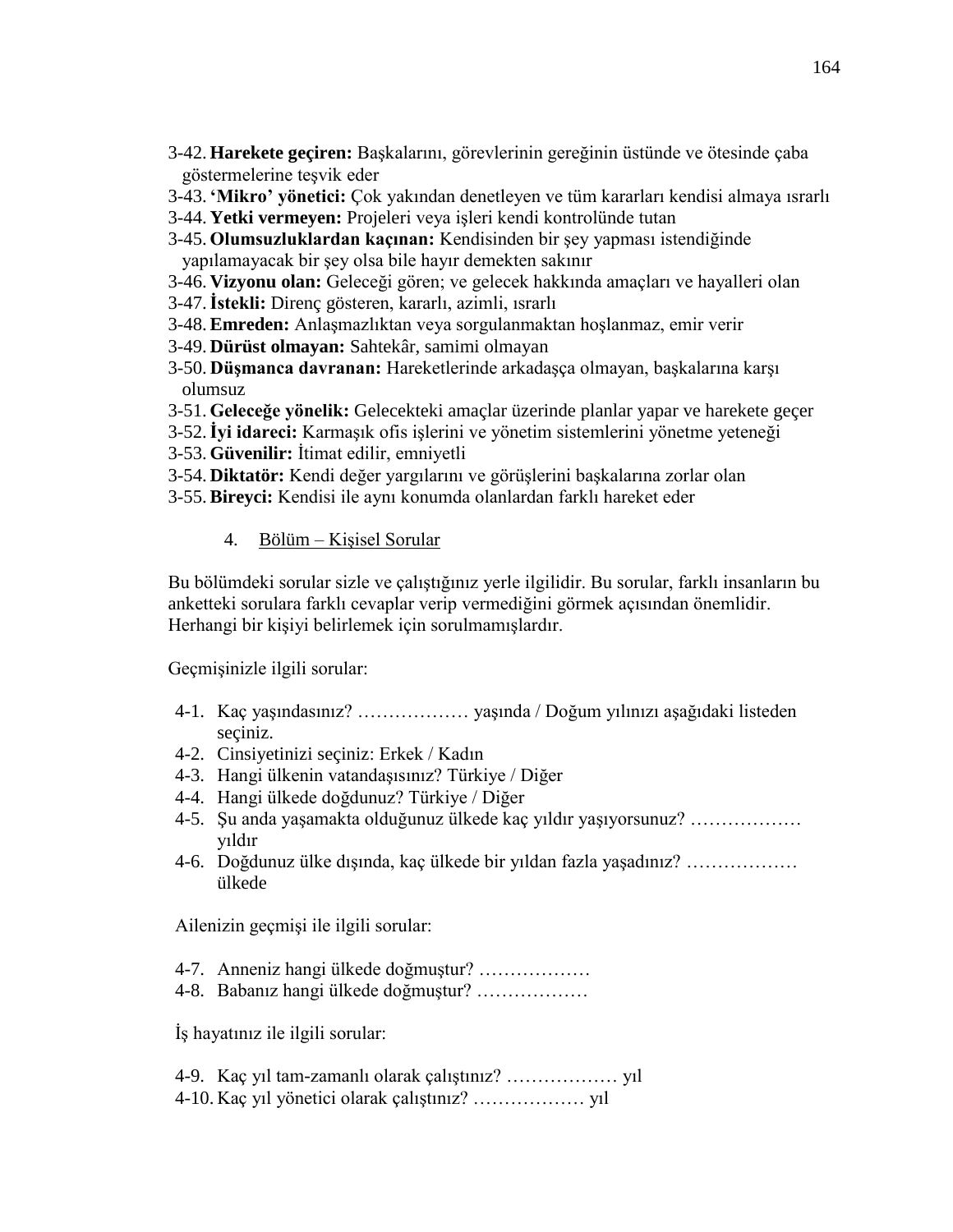- 4-11. Şu andaki işvereniniz için ne kadar süredir çalışmaktasınız? …….. yıl ve …….. ay
- 4-12. Çok uluslu bir şirkette (yabancı sermayeli/ortaklı) hiç çalıştınız mı? Evet / Hayır
- 4-13. Bir meslek odasına veya meslek grubuna dahil misiniz? Evet / Hayır
- 4-14. Sanayi veya ticaret odalarının faaliyetlerine katılıyor musunuz? Evet / Hayır

Eğitiminiz ile ilgili sorular:

- 4-15. Almış olduğunuz formel eğitim kaç yıldır? ……………… yıl
- 4-16. Eğitiminizde hangi dalda uzmanlaştınız?
- 4-17. Batı'nın yönetim uygulamaları ile ilgili resmi eğitim/yetiştirme programlarına katildiniz mi? Evet / Hayır

Çalıştığınız kurum ile ilgili sorular:

4-18. Lütfen yönettiğiniz birimin ana faaliyetini belirtiniz.

- İdari
- Mühendislik, fabrika veya üretim
- Finans veya muhasebe
- İnsan kaynakları yönetimi veya personel yönetimi
- Pazarlama
- Planlama
- Satın alma
- Araştırma ve geliştirme
- Satış
- Destek hizmetleri (örneğin: makine tamiri)
- Diğer (Lütfen tarif ediniz)
- 4-19. Emir komuta zincirinde size doğrudan bağlı kaç kişi vardır? ……………… kişi
- 4-20. Kurumunuzun yönettiğiniz alt biriminde kaç kişi çalışmaktadır? ……………… kişi
- 4-21. Kurumunuzun genel müdürü ile sizin aranızda kaç kademe vardır? ……………… kademe
- 4-22. Kurumunuzda veya bölümünüzde idari görevi olmayan memurlar/işçiler ile sizin aranızda kaç tane kademe vardır? ……………… kademe
- 4-23. İş yerinde hangi lisan(lar)ı kullanıyorsunuz? Uygun olanlarını işaretleyiniz.
	- Türkçe İngilizce Almanca Fransızca Arapça Diğer (belirtiniz)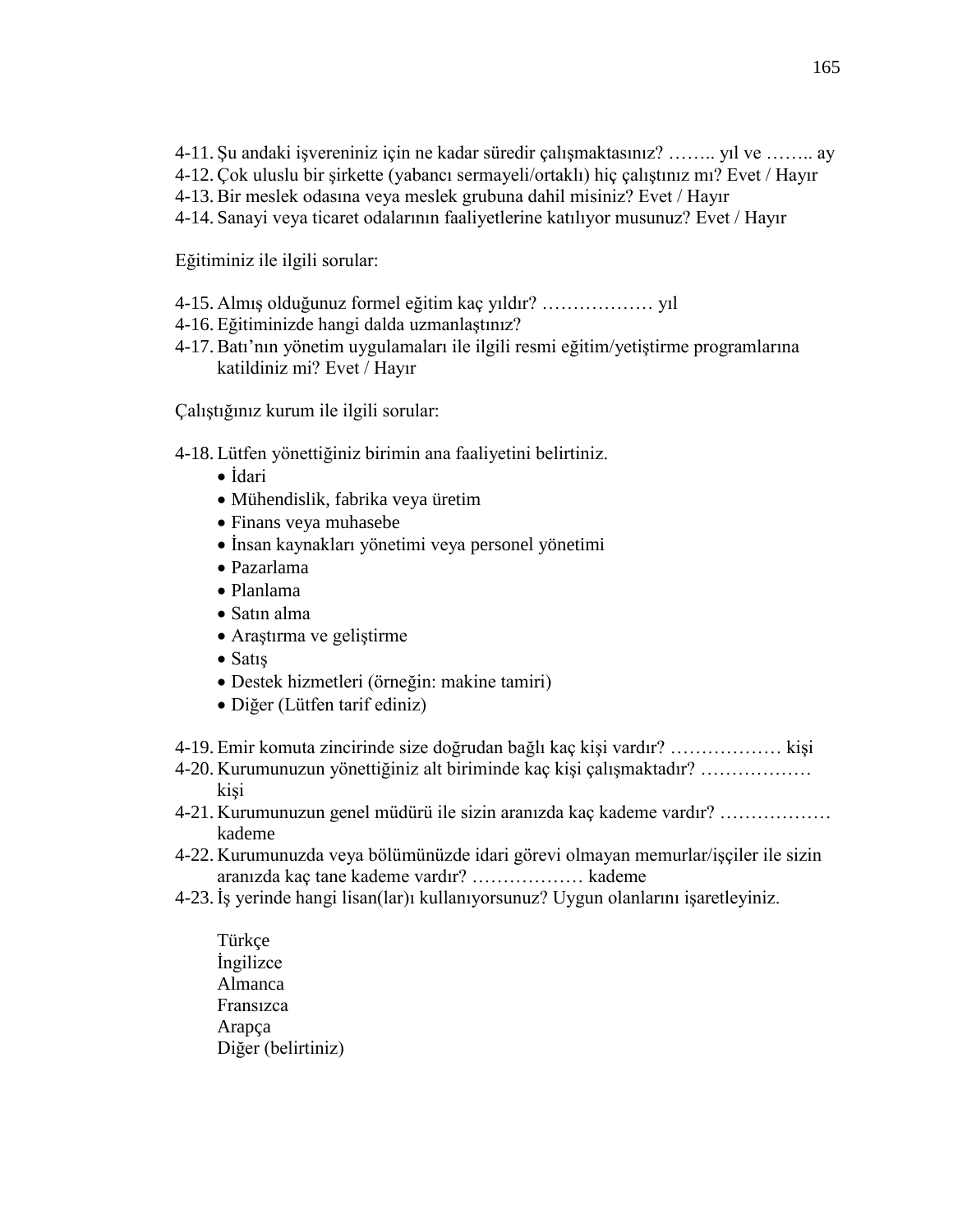Bu anket burada tamamlanmıştır. Bu anketin tamamlanması için gösterdiğiniz ilgiden ve araştırmaya yapmış olduğunuz katkılardan dolayı teşekkür ederiz.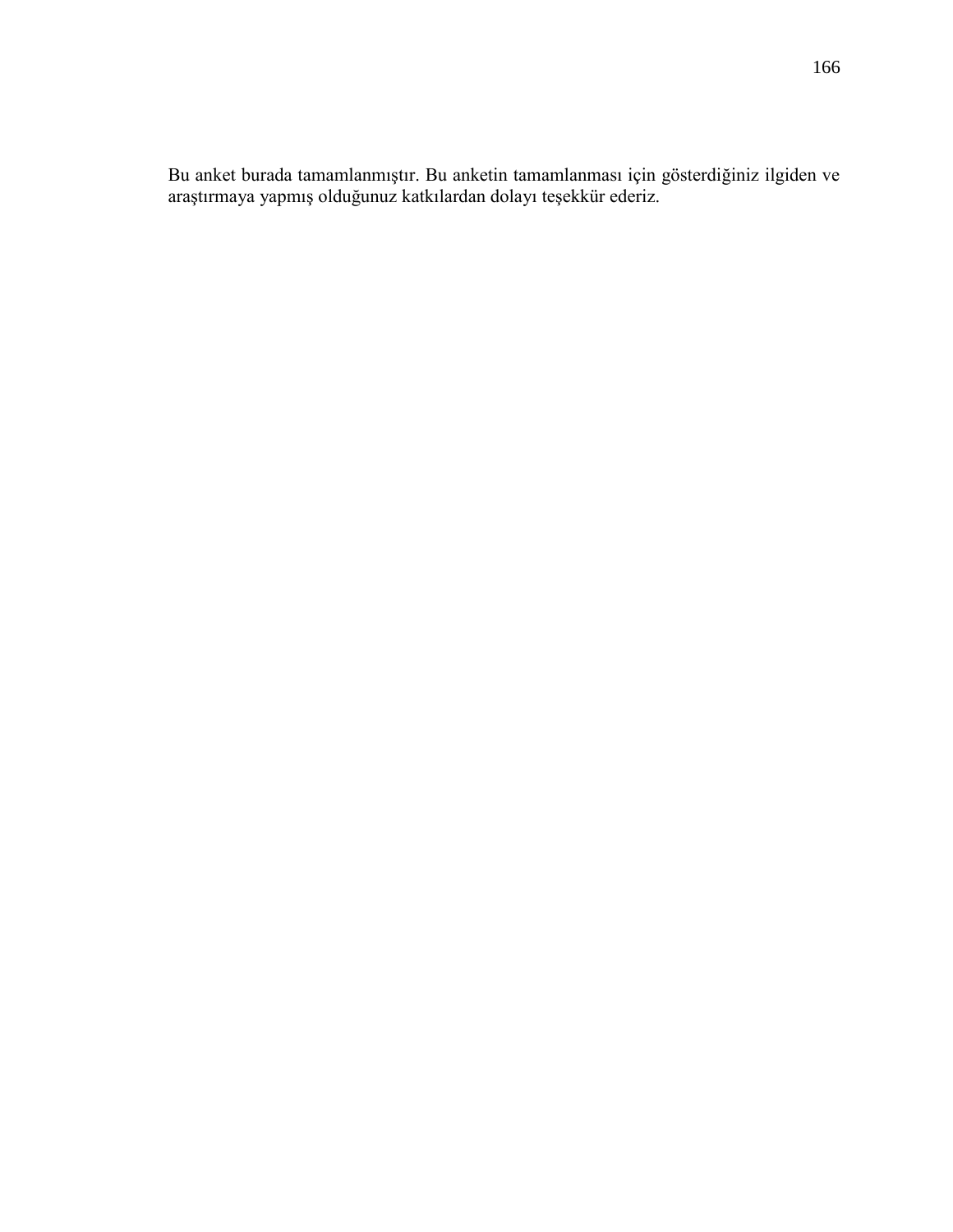## APPENDIX B

## Interview Questions (Qualitative Part)

- 1. Have you ever heard the study performed by GLOBE Project team about Leadership perception of Turkish managers in 1994?
- 2. If yes, have you ever considered the findings of GLOBE project to shape your management and leadership style?
- 3. In your management capacity, have you ever used GLOBE Project findings in training of your team?
- 4. If you have not heard GLOBE project before, what do you think where your management and leadership style is derived from? What are critical factors affecting your leadership style?
- 5. According to GLOBE Project findings, Turkey is part of Middle Eastern Cluster with Egypt, Morocco, Kuwait, and Qatar. Do you agree with this classification and why?
- 6. Do you think the perspective and practice of leadership in Turkey is different than other countries? And why?
- 7. Do you believe to be successful in Turkey, all foreign employees should learn Turkish leadership dynamics?
- 8. Were you in a management role in 1994? If Yes, can you please share of observations whether leadership perception of Turkish management culture has changed or not?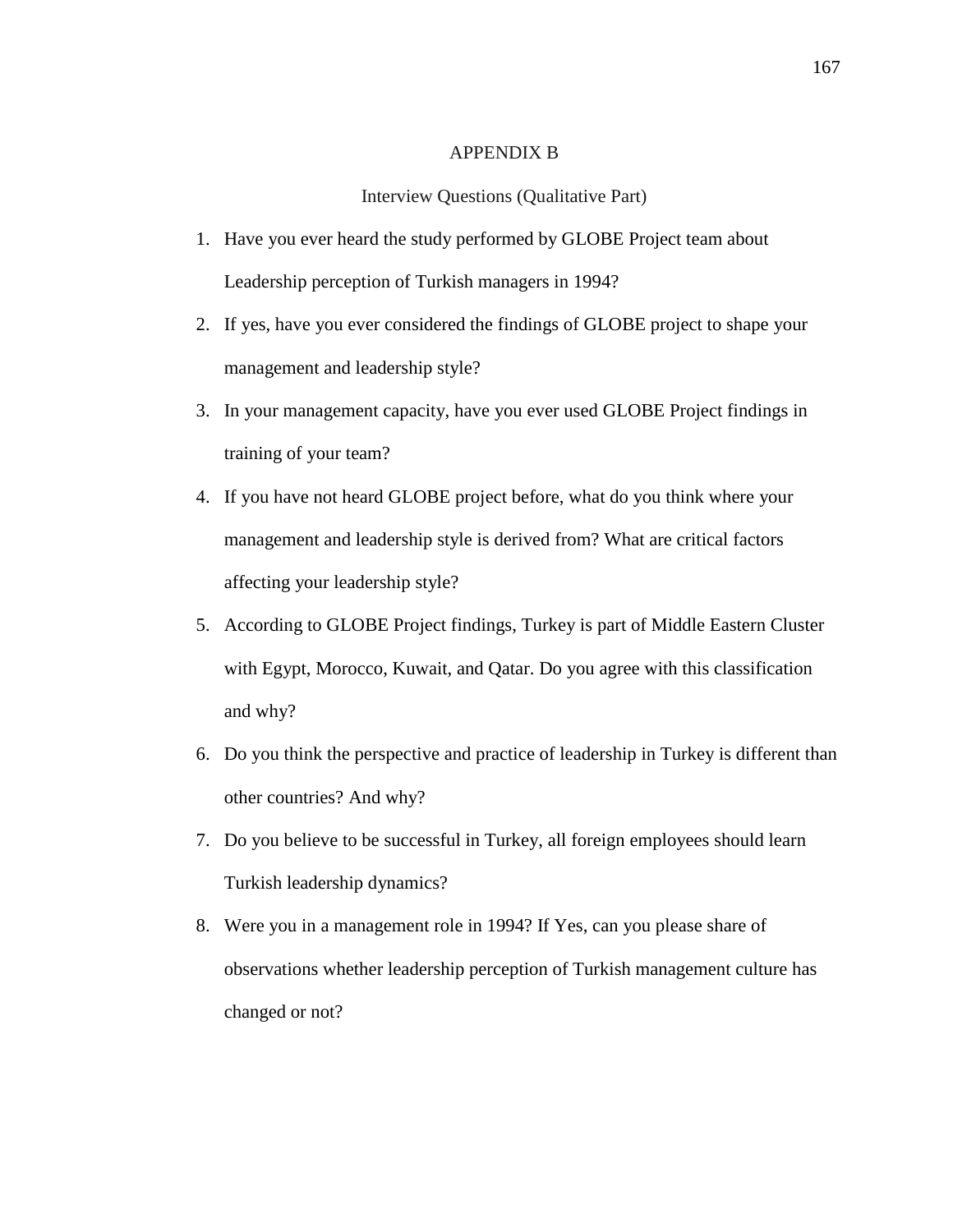- 9. According to your opinion, whether you observe that Turkish leadership perception has changed or not? What do you think what factors affected your judgment?
- 10. According to your knowledge, what historical events (economic, social and political) since 1994 may have influenced the leadership perception of today's new generation managers?